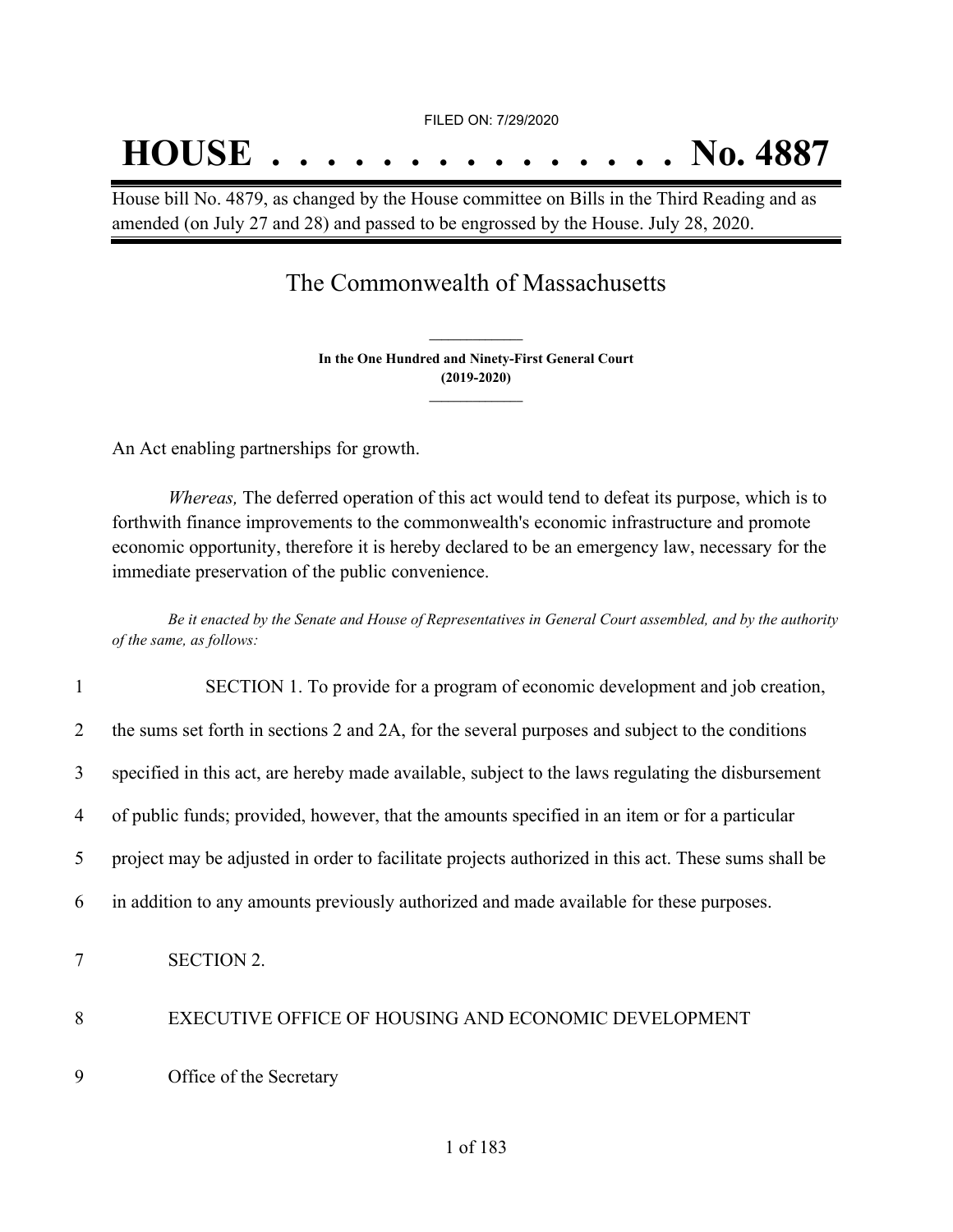| 10 | For the program administered by the Massachusetts Development Finance<br>7002-8000                 |
|----|----------------------------------------------------------------------------------------------------|
| 11 | Agency for site assembly, site assessment, predevelopment permitting and other predevelopment      |
| 12 | and marketing activities that enhance a site's readiness for commercial, industrial or mixed-use   |
| 13 | development; provided, that a portion of the funds shall be used to facilitate the expansion or    |
| 14 |                                                                                                    |
| 15 | 7002-8001<br>For the Massachusetts Growth Capital Corporation, established in section              |
| 16 | 2 of chapter 40W of the General Laws, for a program to provide matching grants to community        |
| 17 | development financial institutions certified by the United States Treasury or community            |
| 18 | development corporations certified under chapter 40H of the General Laws to enable the             |
| 19 | community development financial institution or community development corporation to leverage       |
| 20 | federal or private investments for the purpose of making loans to small businesses, including, but |
| 21 | not limited to, businesses owned by women, veterans, minorities and immigrants                     |
| 22 |                                                                                                    |
| 23 | 7002-8002<br>To provide funds to the Massachusetts Broadband Incentive Fund                        |
| 24 | established in section 6C of chapter 40J of the General Laws for capital repairs and               |
| 25 | improvements to broadband infrastructure owned by the Massachusetts Technology Park                |
| 26 |                                                                                                    |
| 27 | 7002-8003<br>For the Massachusetts Technology Park Corporation established by                      |
| 28 | section 3 of chapter 40J for matching grants that support collaboration among manufacturers        |
| 29 | located in the commonwealth and institutions of higher education, nonprofits and other public or   |
| 30 | quasi-public entities; provided, that eligible grantees shall include, but not be limited to,      |
| 31 | participants in the Manufacturing USA Institutes established under the National Network for        |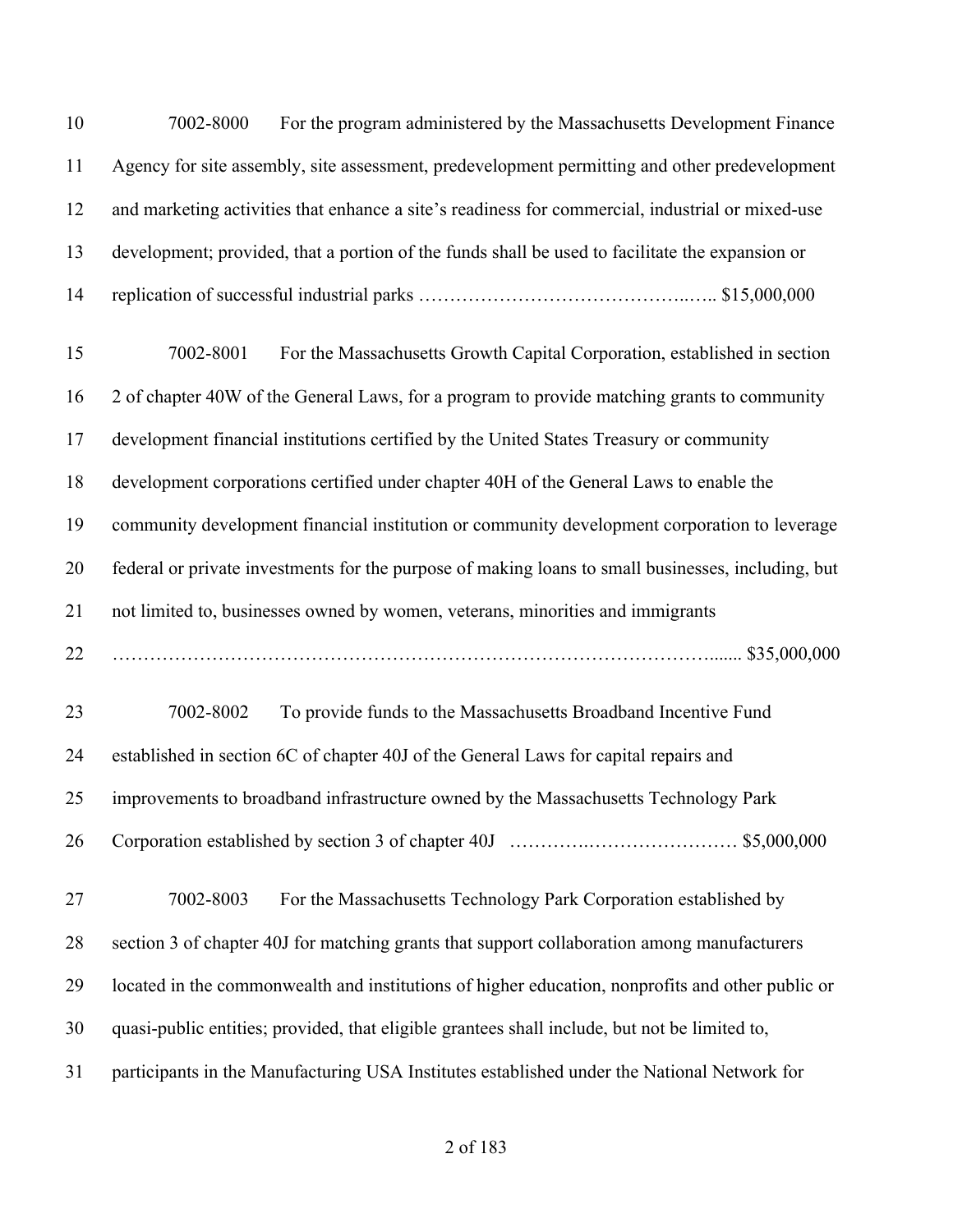Manufacturing Innovation; and provided further, that grants shall be awarded and administered consistent with the strategic goals and priorities of the advanced manufacturing collaborative established by section 10B of chapter 23A .……………………………...………….. \$10,000,000 7002-8004 For projects receiving assistance from the Scientific and Technology Research and Development Matching Grant Fund established by section 4G of chapter 40J of the General Laws; provided, that not less than \$2,000,000 shall be expended for the University of Massachusetts Amherst for capital improvements to the marine station in Gloucester; provided further, that use of funds may include the following purposes: (a) capital improvements, equipment and faulty start-up costs at the marine station, and (b) capital equipment and other start-up costs for a sustainable seafood production center of excellence including, but not limited to, acquiring, expanding, improving or leasing a facility on Gloucester Harbor in Gloucester; and provided further, that the University of Massachusetts Amherst shall provide a 50 per cent match to these funds ………………………………………………………………………. \$47,000,000 7002-8027 For a competitive program of grants or other financial assistance to support economic development, job creation and housing and climate resilience initiatives, including nature-based solutions projects, that incorporate these elements, for the public purpose of promoting economic opportunity and prosperity in small towns or rural areas of the commonwealth; provided, that such financial assistance may be offered to a municipality or other public entity, a community development corporation, nonprofit entity or for-profit entity; provided further, that such financial assistance must support a project located in a municipality with a population of fewer than 7,000 year-round residents or a population density of not more than 500 persons per square mile; provided further, that financial assistance offered pursuant to this line item may be administered by the executive office through a contract with the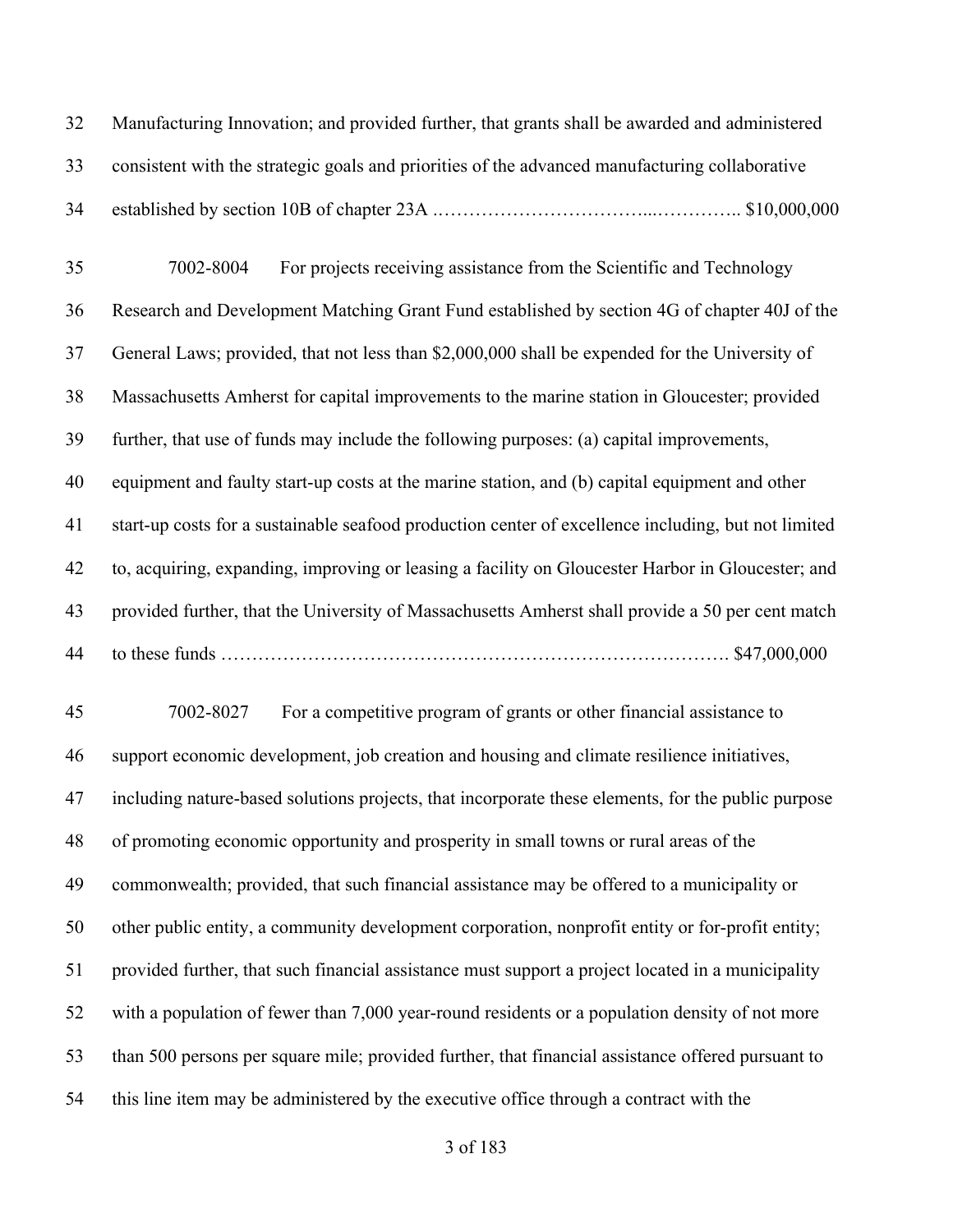Massachusetts Development Finance Agency established by section 2 of chapter 23G; and provided further, that the administering agency may establish additional program requirements through regulations or policy guidelines …………………….. \$10,000,000

 7002-8028 For the Massachusetts Growth Capital Corporation, established in section 2 of chapter 40W of the General Laws to provide, in consultation with the microbusiness development center within the Massachusetts office of business development, matching grants to low- and moderate-income entrepreneurs to acquire, expand, improve or lease a facility, to purchase or lease equipment or to meet other capital needs of a business with not more than 20 employees and annual revenues not exceeding \$2,500,000; provided, that preference shall be given to businesses located in low- or moderate-income areas or owned by women, veterans, minorities or immigrants; provided further, that funds may be expended for micro businesses with credible revenue losses due to the 2019 novel coronavirus pandemic; and provided further, that not less than \$10,000,000 shall be expended to minority-owned businesses……………………………………………………………………………..……………

………………………………...\$20,000,000

 7002-8029 For a competitive grant program administered by the Massachusetts office of travel and tourism to improve facilities and destinations visited by in-state and out-of-state travelers, with the goals of increasing visitation, enticing repeat visitation and increasing the direct and indirect economic impacts of the tourism industry in all regions of the commonwealth; provided, that grants shall support the design, repair, renovation, improvement, expansion and construction of facilities owned by municipalities or nonprofit entities; provided further, that all grantees shall provide a match based on a graduated formula determined by the Massachusetts office of travel and tourism; and provided further, that grant recipients shall be required to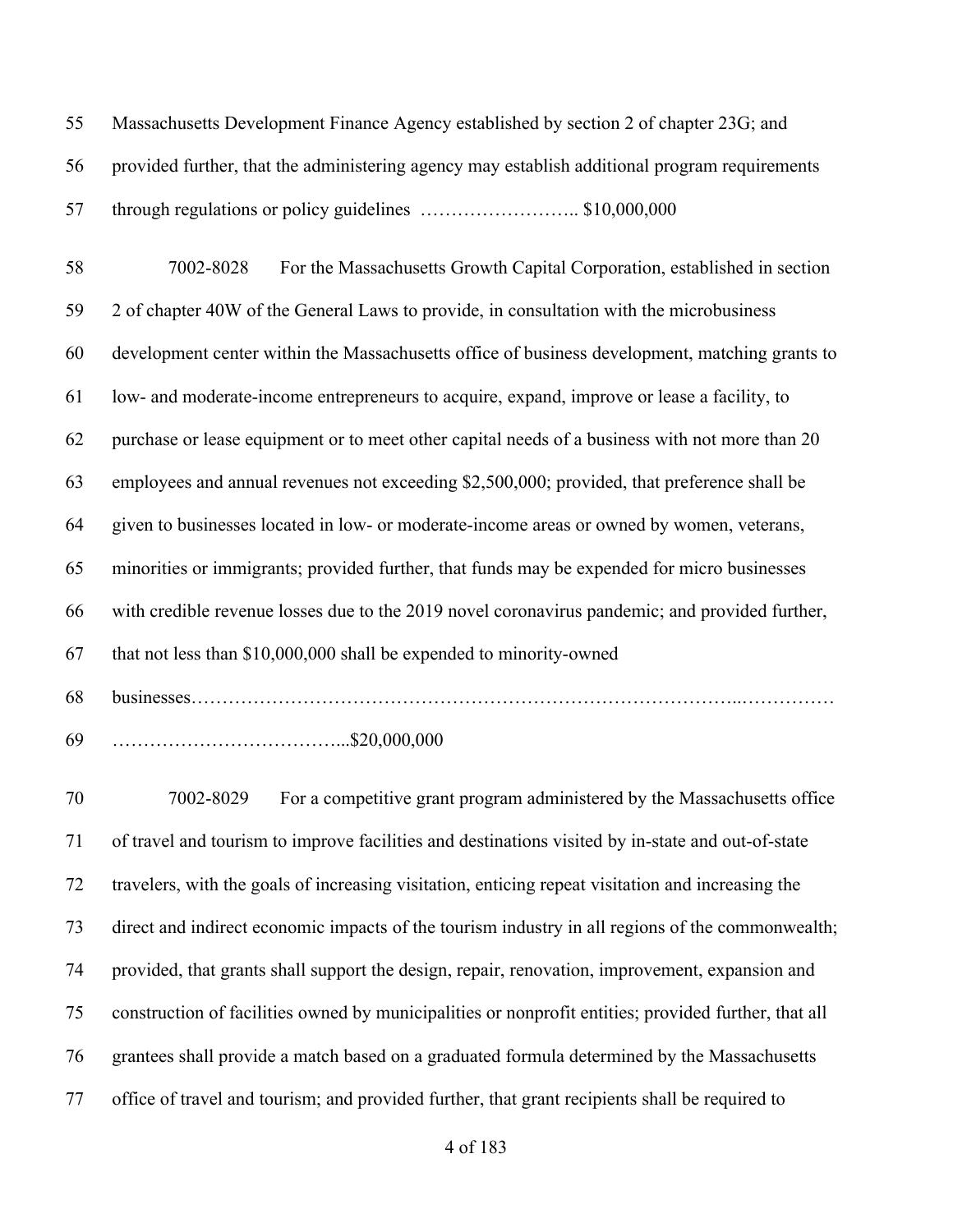measure and report on return-on-investment data after the expenditure of grant funds ……………………………………………………………………………...............… \$10,000,000

 7002-8031 For a program to provide assistance to projects that will improve, rehabilitate or redevelop blighted, abandoned, vacant or underutilized properties to achieve the public purposes of eliminating blight, increasing housing production, supporting economic development projects, increasing the number of commercial buildings accessible to persons with disabilities and conserving natural resources through the targeted rehabilitation and reuse of vacant and underutilized property; provided, that such assistance shall take the form of a grant or a loan provided to a municipality or other public entity, a community development corporation, nonprofit entity or for-profit entity; provided further, that eligible uses of funding shall include, but not be limited to, improvements and additions to or alterations of structures and other facilities necessary to comply with requirements of building codes, fire or other life safety codes and regulations pertaining to accessibility for persons with disabilities, where such code or regulatory compliance is required in connection with a new commercial, residential or civic use of such structure or facility, and also shall include the targeted removal of existing underutilized structures or facilities to create or activate publicly-accessible recreational or civic spaces; provided further, that funding shall be awarded on a competitive basis in accordance with guidelines developed by the agency; provided further, that financial assistance offered pursuant to this line item may be administered by the executive office through a contract with the Massachusetts Development Finance Agency established by section 2 of chapter 23G; provided further, that the executive office or the Massachusetts Development Finance Agency may establish additional program requirements through regulations or policy guidelines; provided further, that program funds may be used for the reasonable costs of administering the program;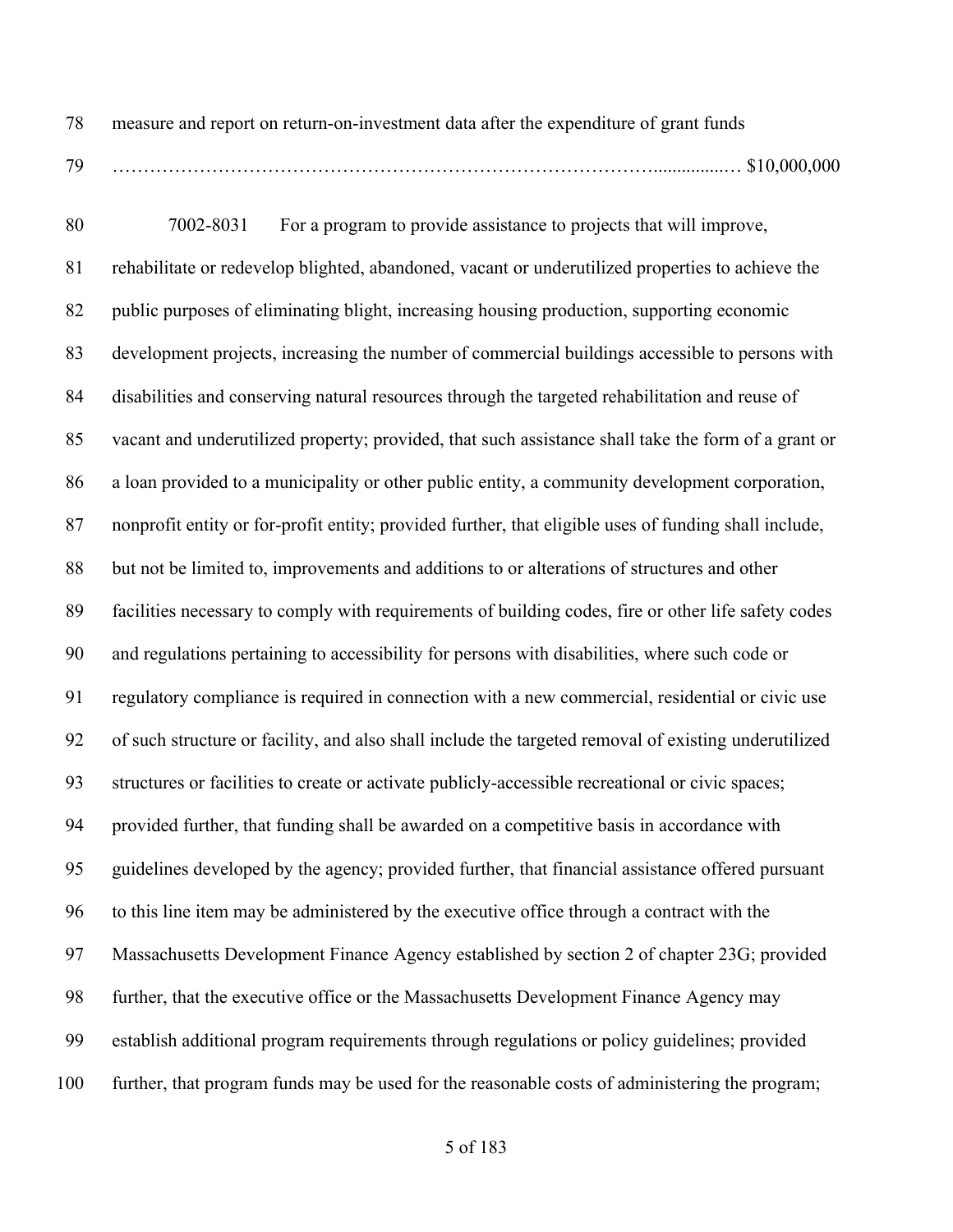and provided further, that such costs shall not exceed 5 per cent of the total assistance made during the fiscal year ……………………………………………………..…….. \$40,000,000

 7002-8032 For grants and technical assistance to be made to municipalities and regional applicants, to support planning and locally-driven initiatives related to community development, housing production, workforce training and economic opportunity, childcare and early education initiatives and climate resilience initiatives, including nature-based solutions projects, that incorporate these elements, across the commonwealth within individual communities, regions or a defined subset of communities therein; provided, that funds shall be expended for culturally competent and multi-lingual technical assistance and training to small businesses; and provided further, that preference for these funds shall be given to businesses located in low- or moderate-income areas and owned by women, veterans, minorities or immigrants …………………………………………………………………….…… \$10,000,000

 7002-8033 For an employment social enterprise capital grant program to be administered by the executive office of housing and economic development, in consultation with the executive office of labor and workforce development, for the development of eligible facilities for nonprofit employment social enterprises that sell goods and services and enhance economic development; provided, that eligible applicants shall be nonprofit organizations with a demonstrated history of operating employment social enterprises targeting individuals facing significant barriers to employment; provided further, that grants shall support costs associated with the acquisition of real property, and design, construction, repair, rehabilitation or renovation of an eligible facility, and costs directly related to the development of an eligible facility; provided further, that the employment social enterprises shall employ low-income individuals, with priority to targeted populations who experience complex needs and barriers to employment

of 183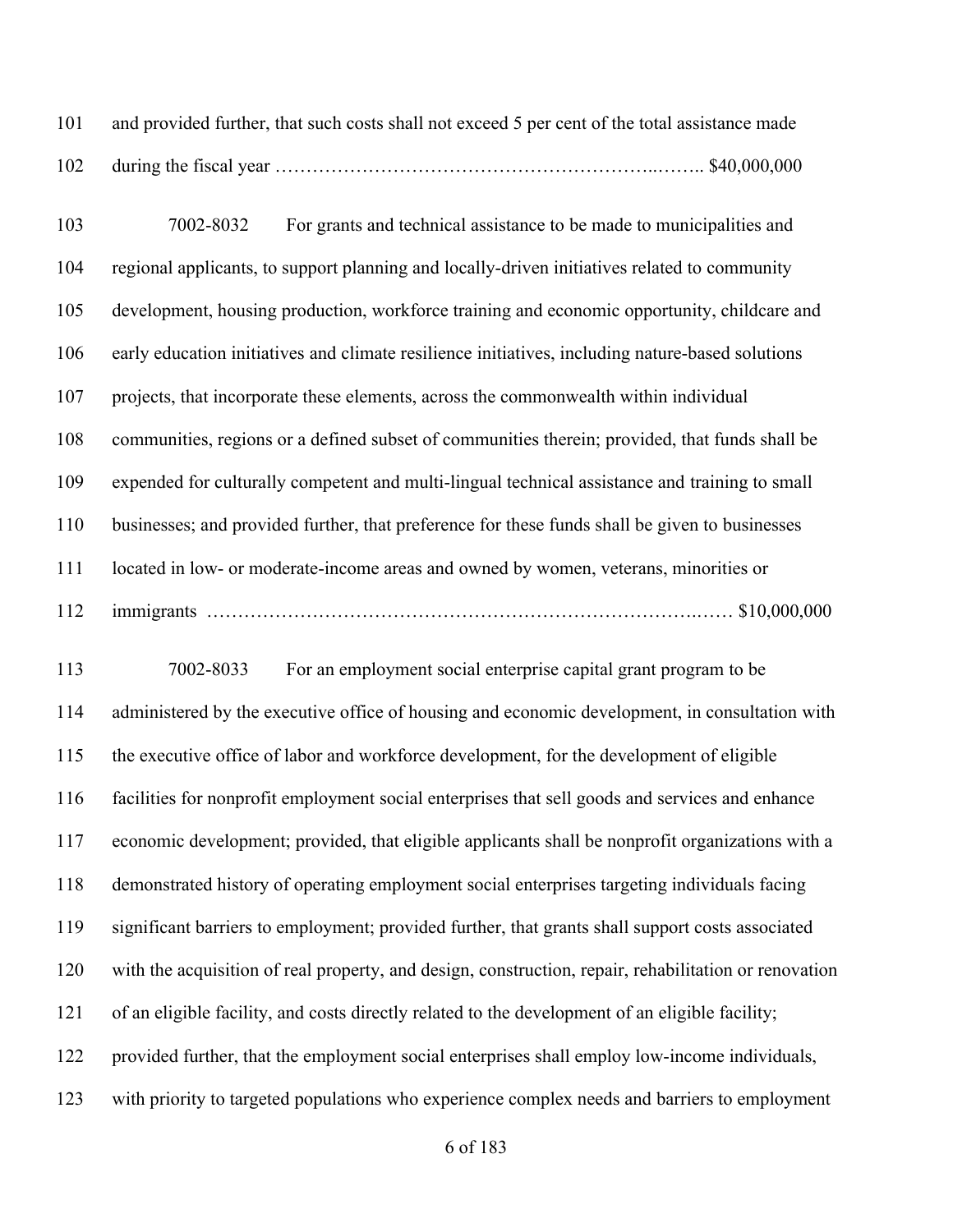that require intensive interventions; and provided further, that eligible organizations provide the following services for targeted individuals as an integrated part of their paid employment in a social enterprise: (i) outreach to targeted populations; (ii) on-the-job training and skill development, including worksite supervision and performance coaching; (iii) supportive services provided for at least 1 year, including, but not limited to, case management aimed at helping to overcome barriers to employment; (iv) assistance to obtain external employment; and (v) job retention services which includes follow up with beneficiaries for at least 1 year and employers to support job retention and advancement…………………………………….…… \$10,000,000 7002-8034 For the Commonwealth Zoological Corporation established in section 2 of chapter 92B of the General Laws, for costs associated with the preparation of plans, studies and specifications, repairs, construction, renovations, improvements, maintenance, asset management

facilities operated by Zoo New England, including the Franklin Park Zoo and the Walter D.

and demolition and other capital improvements including those necessary for the operation of

Stone Memorial Zoo; provided, that not less than \$2,500,000 shall be used for construction and

be required to have a one-to-one match; and provided further, that Zoo New England shall

139 provide a matching amount equal to \$1 for every \$1 disbursed from this item…………….

\$12,500,000

 7002-8035 For the Massachusetts Growth Capital Corporation established in section 2 of chapter 40W of the General Laws, to provide working capital loans to small businesses severely impacted by the 2019 novel coronavirus pandemic; provided, that funds shall include, but not be limited to, employee payroll and benefit costs, mortgage interest, rent, utilities and interest on other debt obligations; provided further, that loan amounts dispersed under this item shall not require repayment if the loan recipient: (i) expends the entirety of the loan payment on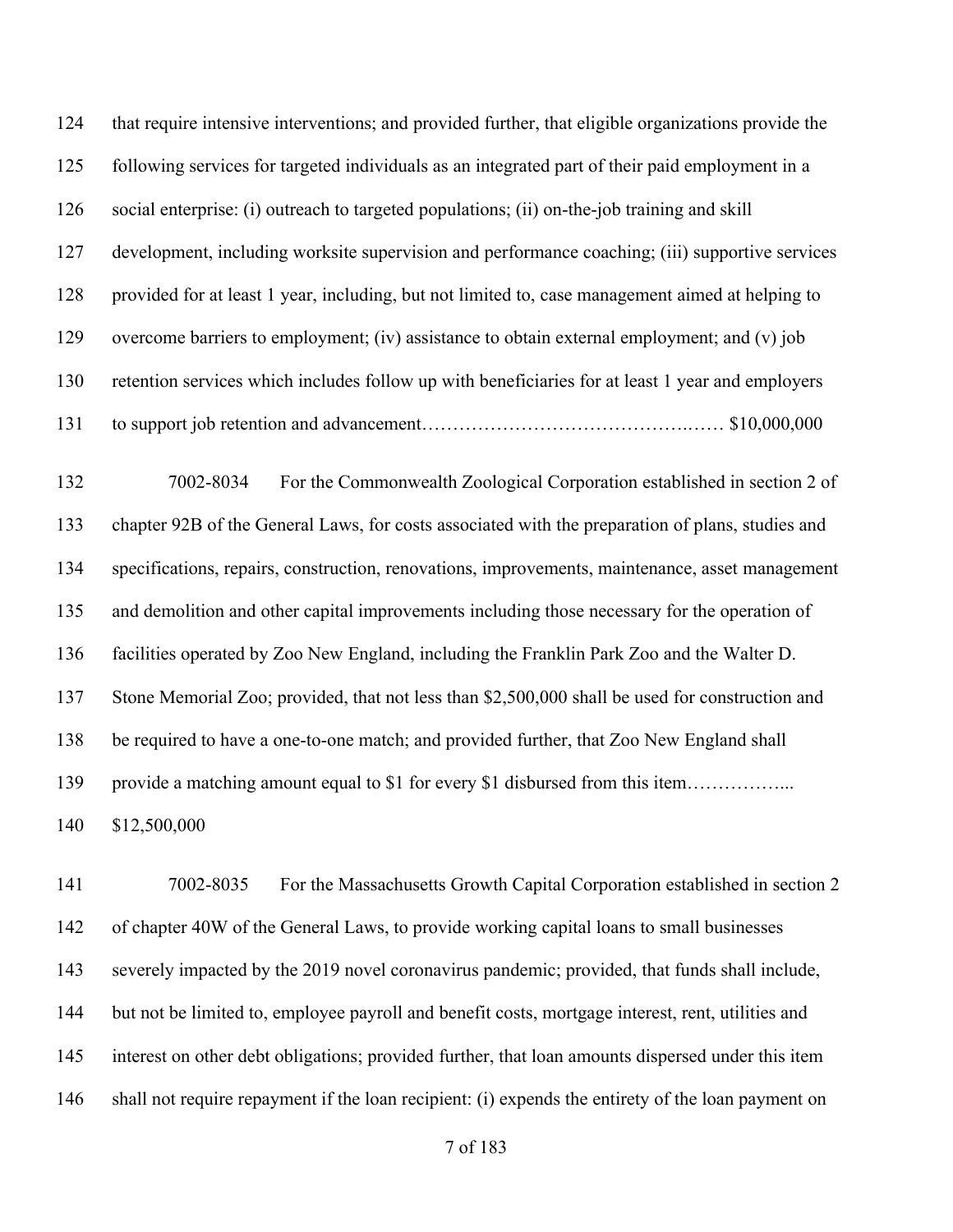employee payroll and benefit costs, mortgage interest, rent, utilities and interest on other debt obligations and not less than 60 per cent of the loan payment on payroll and benefit costs; (ii) maintains the same or greater number of employees as the period prior to the governor's March 10, 2020 declaration of a state of emergency relative to the 2019 novel coronavirus pandemic; and (iii) maintains employee wage or annual salary levels at not less than 75 per cent as the period prior to the governor's March 10, 2020 declaration of a state of emergency relative to the 2019 novel coronavirus pandemic; provided further, that priority in awarding grants shall be given to: (i) businesses that serve areas of the commonwealth particularly impacted by the outbreak of the 2019 novel coronavirus pandemic; and (ii) businesses that have not received aid from federal programs related to the 2019 novel coronavirus; provided further, that not less than \$20,000,000 shall be made available to minority-owned, women-owned and veteran-owned businesses; provided further, that not later than April 1, 2021, the Massachusetts Growth Capital Corporation shall submit a report to the house and senate committees on ways and means detailing: (i) loan recipients; (ii) loan amounts by recipient; and (iii) any additional criteria considered in the awarding of loans and in determining loan forgiveness…\$30,000,000

 7002-8036 For supports to local and statewide housing and economic development efforts, including relief measures to public and nonprofit entities significantly impacted by the 2019 novel coronavirus pandemic; provided, that not less than \$500,000 shall be expended to fund capital improvements related to health and safety standards for early childcare facilities at United South End Settlements in the city of Boston; provided further, that not less than \$500,000 shall be expended for the Natick Center Associates, Inc. for economic development in Natick 168 center to assist in recovery from the combined effects of the 2019 fire and the 2019 novel coronavirus pandemic; provided further, that not less than \$150,000 shall be expended to the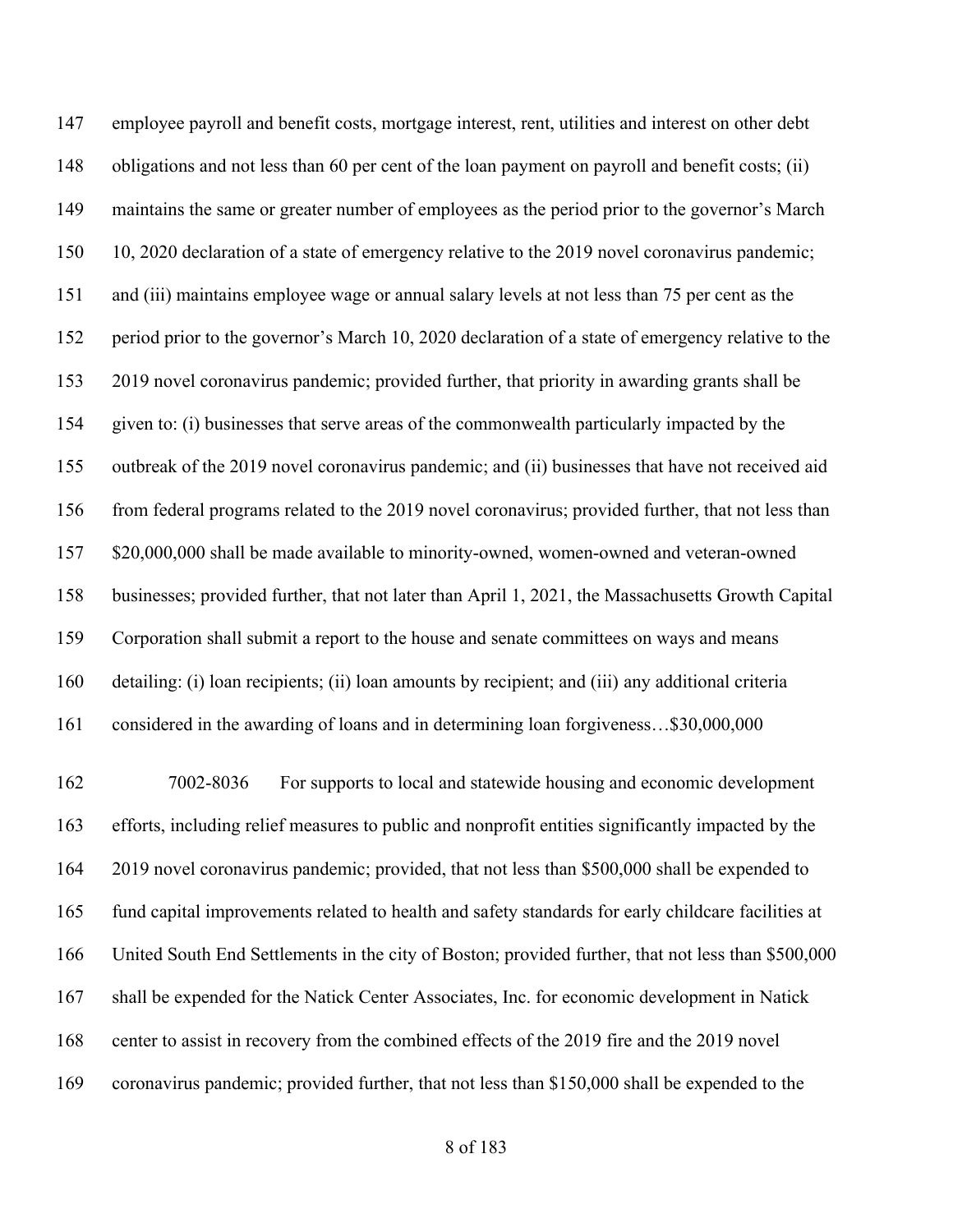town of Millis for economic development; provided further, that not less than \$150,000 shall be expended for the Sherborn Business Association, Inc. for revenue lost due to the 2019 novel coronavirus pandemic; provided further, that not less than \$100,000 shall be expended to the Center for Arts in Natick, Inc. for revenue lost due to the 2019 novel coronavirus pandemic; provided further, that not less than \$300,000 shall be expended for the executive office of housing and economic development to contract with a non-profit, which has a proven model for engagement with no less than 5 years of experience establishing connections between innovative products and Massachusetts-based manufacturers and suppliers, to build-out programming that assists startups with preparing to scale manufacturing and sourcing their supply chains to manufacturers from all regions in the commonwealth; provided further, that not less than \$75,000 shall be expended to the South End Community Center of Springfield, Inc. community youth corps program in the city of Springfield; provided further, that not less than \$75,000 shall be expended to the town of Hudson for a pilot commuter shuttle service linking employees to the Southborough commuter rail which makes stops in employment hubs such as Boston, Worcester and Framingham; provided further, that not less than \$50,000 be expended to the disability commission of the city of Framingham; provided further, that not less than \$200,000 shall be expended for capital improvements to the Cabot theatre in the city of Beverly; provided further, that not less than \$500,000 shall be expended to Greenfield Community College for the development of a SIMS lab; provided further, that not less than \$500,000 shall be expended for the Stationery Factory, LLC in the town of Dalton for accessibility improvements; provided further, that not less than \$150,000 shall be expended to the community revitalization fund run by the Greater Northampton Chamber of Commerce, Inc., the Florence Civic and Business Assoc., Inc. and the Downtown Northampton Association to support losses by Northampton,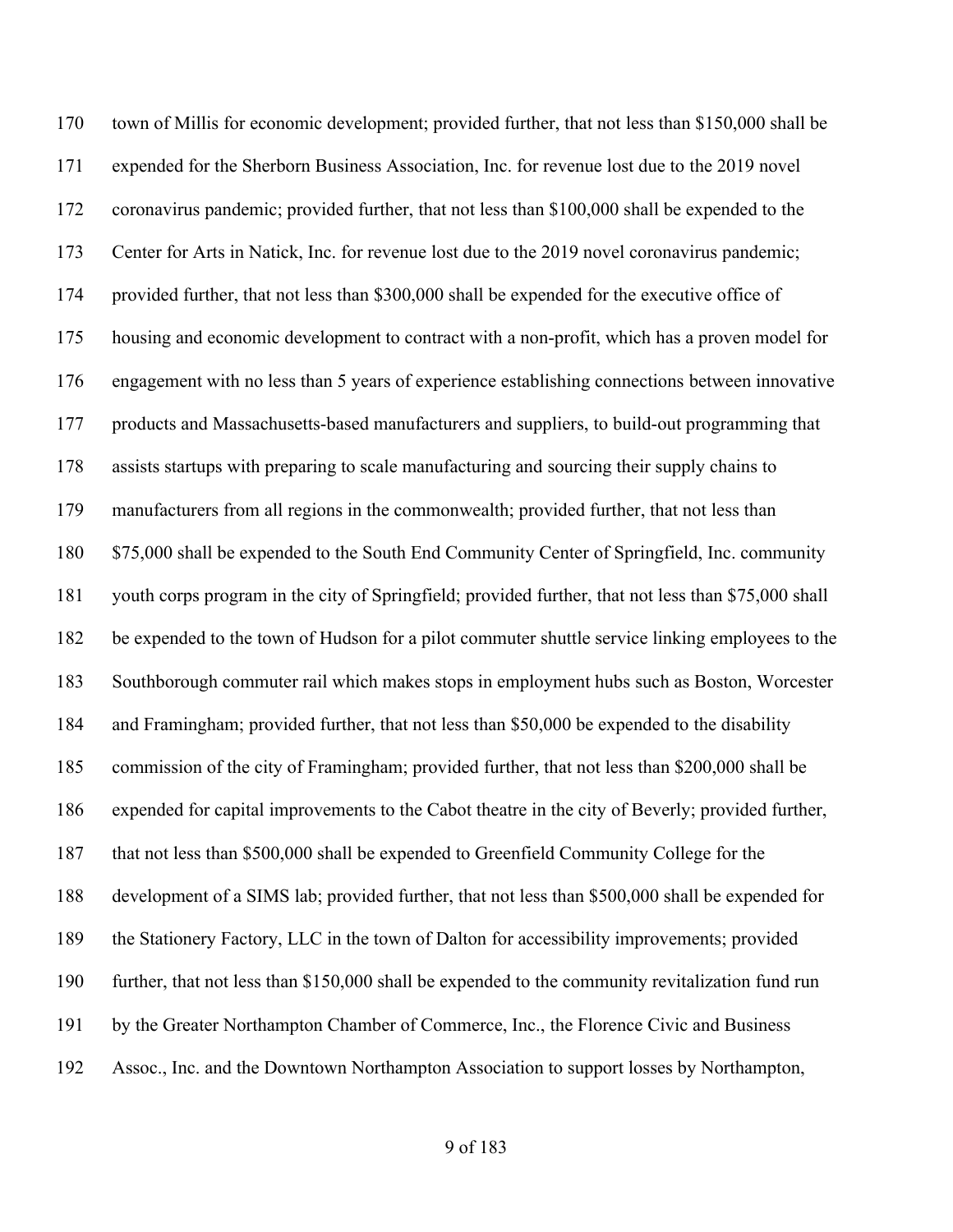Florence and Leeds small businesses due to the 2019 novel coronavirus pandemic; provided further, that not less than \$250,000 shall be expended to the town of Wakefield for building refurbishments for the Albion cultural exchange to ensure accessibility to second-floor artist lofts; provided further, that not less than \$100,000 shall be expended to the city of Melrose for reconstruction of the friends parking lot in the downtown commercial district to support transit- oriented housing development efforts; provided further, that not less than \$100,000 shall be expended for All Aces, Inc. in the city of Boston to provide equitable relief relative to impacts caused by the 2019 novel coronavirus pandemic; provided further, that not less than \$150,000 shall be expended for the New North Citizens Council, Inc. for youth and senior information technology data instruction programming; provided further, that not less than \$25,000 shall be expended for the New England Center for Arts and Technology, Inc. for career training in the restaurant industry; provided further, that not less than \$100,000 shall be expended for reimbursements for expenditures related to the 2019 novel coronavirus pandemic, including but not limited to personal protective equipment, in the town of Ipswich; provided further, that not less than \$100,000 shall be expended for the Kingston Business Association, Inc. for revenue lost during the 2019 novel coronavirus pandemic; provided further, that not less than \$250,000 shall be expended for the historic restoration of the Governor Bellingham-Cary house in the city of Chelsea; provided further, that not less than \$200,000 shall be expended for capital improvements to the Charlestown Working Theater, Inc. in the Charlestown section of the city of Boston; provided further, that not less than \$100,000 shall be expended for the Homeless Prevention Council, Inc. in lower cape cod to support self-sufficiency and housing stability; provided further, that not less than \$150,000 shall be expended for the Cape Cod commission for the application and administration of early education funding and grants; provided further, that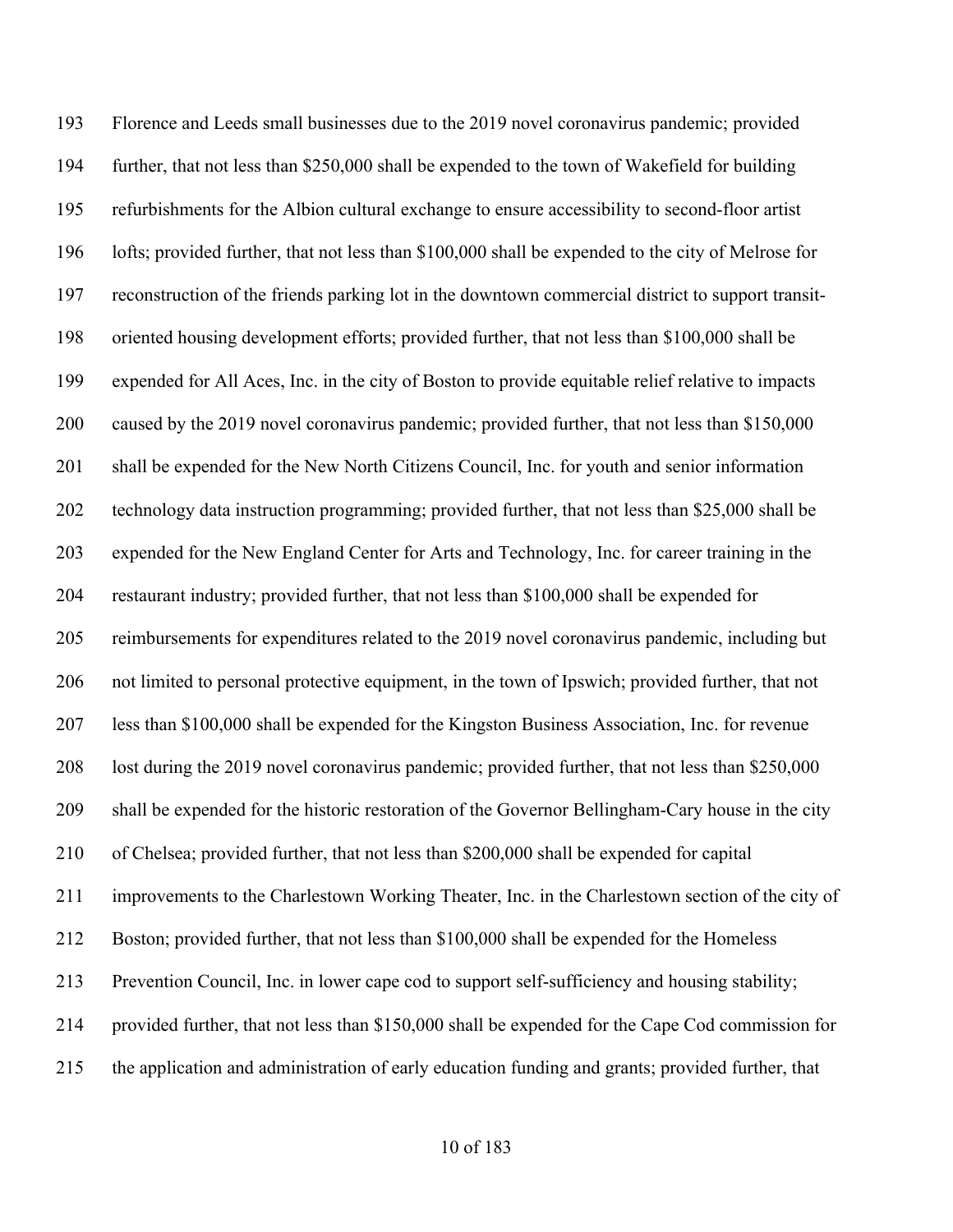not less than \$100,000 shall be expended for Smart from the Start, Inc. in the city of Boston; provided further, that not less than \$150,000 shall be expended for economic development in the town of Pembroke; provided further, that not less than \$400,000 shall be expended for the New North Citizen Council, Inc. for a minority community down payment and closing costs assistance program; provided further, that not less than \$350,000 shall be expended for the Talking Information Center, Incorporated in the town of Marshfield to provide supports to radio reading services for visually impaired and otherwise disabled listeners across Massachusetts; provided further, that not less than \$50,000 shall be expended for funding to conduct a study to investigate opportunities in the opportunity zones in the city of Framingham; provided further, that not less than \$20,000 shall be expended for the Framingham History Center, Inc.; provided further, that not less than \$500,000 shall be expended for the blue economy initiative at the University of Massachusetts at Dartmouth for the flume tank for ocean technology research and development; provided further, that not less than \$100,000 shall be expended for infrastructure improvements and federal Americans with Disabilities Act-compliant upgrades to the bathhouse and boathouse at West beach located on West Rodney French boulevard in the city of New Bedford; provided further, that not less than \$350,000 shall be expended for infrastructure improvements, federal Americans with Disabilities Act-compliant upgrades, safety code compliance, and the rehabilitation and renovation of the historical building serving as the Cape Verdean veterans memorial hall in the city of New Bedford; provided further, that not less than 235 \$25,000 shall be expended for the town of Dracut for investments in economic development; provided further, that not less than \$25,000 shall be expended for the town of Tyngsborough for investments in economic development; provided further, that not less than \$150,000 shall be expended for the Wayside Inn Foundation in the town of Sudbury; provided further, that not less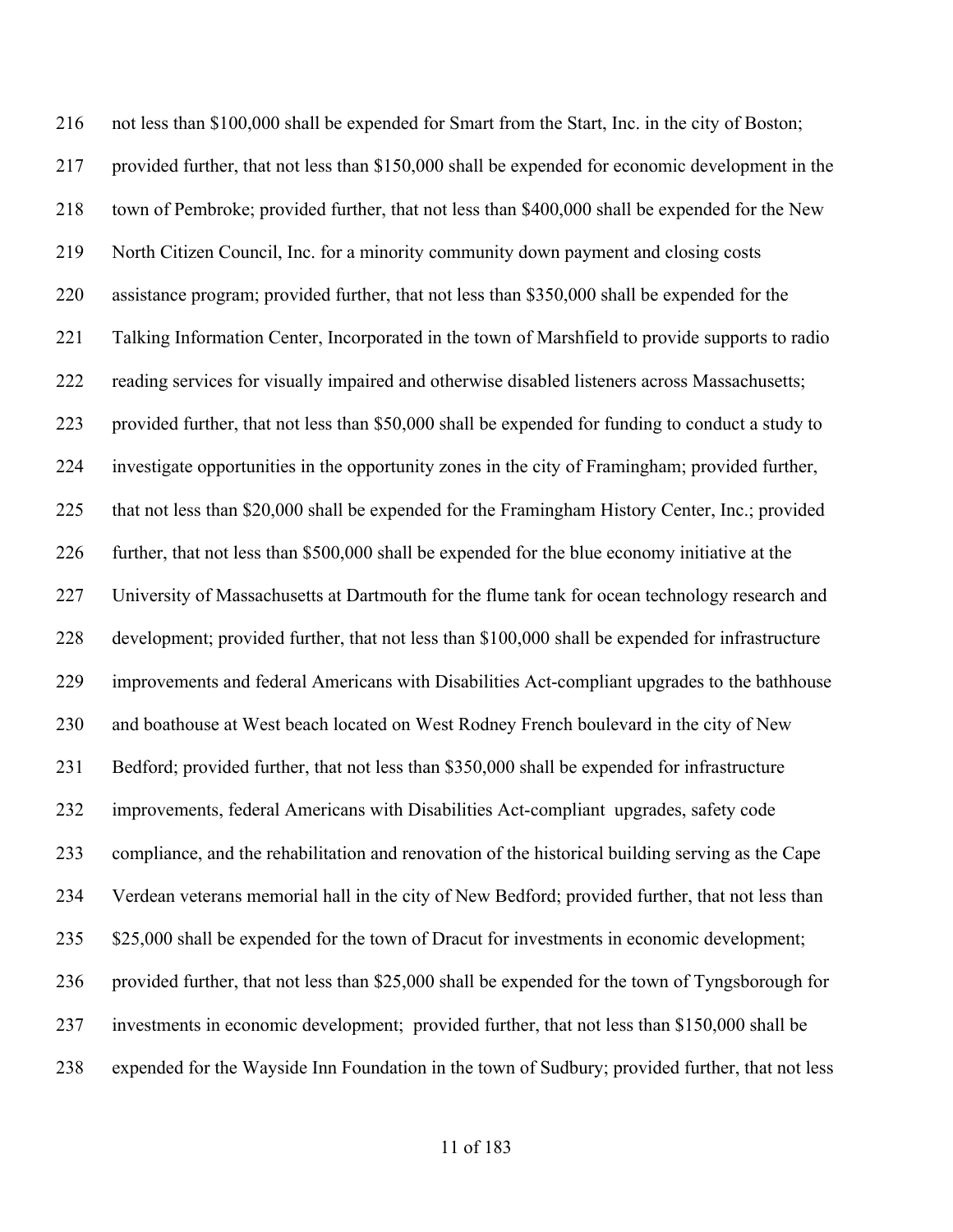than \$100,000 shall be expended for the city of Leominster to be used for a downtown storefront revitalization program; provided further, that not less than \$285,000 shall be expended for the study of improvements to and redevelopment of commercial districts in the town of Brookline; provided further, that not less than \$56,000 shall be expended for the Arlington Historical Society for maintenance, refurbishment, and replacement of critical assets at the Jason Russell house and the Smith museum cultural attractions; provided further, that not less than \$250,000 shall be expended for the town of Belmont for costs associated with designs for the community path to connect town centers; provided further, that not less than \$300,000 shall be expended for the planning, design, development, and construction of a recreational area at 40 to 48 Geneva avenue, inclusive, in the Grove Hall section in the city of Boston; provided further, that not less than \$100,000 shall be expended for capital improvements and construction-related costs toward the development of a health center to be operated by Harvard Street Neighborhood Health Center, Inc. on Blue Hill avenue in the city of Boston; provided further, that not less than 252 \$750,000 shall be expended for the Fitchburg State University theater block renovations; provided further, that not less than \$250,000 shall be expended for the New England Historic Genealogical Society for revenue lost during the 2019 novel coronavirus pandemic; provided further, that not less than \$250,000 shall be expended for costs related to a wastewater treatment facility in the town of Southborough; provided further, that not less than \$150,000 shall be expended for changes in gas line sizing to increase capacity in the town of Leicester; provided further, that not less than \$250,000 shall be expended for the Malden department of public works to aid the purchase of new equipment; provided further, that not less than \$50,000 shall be expended for the city of Malden to aid the purchase of new equipment for the Malden fire department; provided further, that not less than \$50,000 shall be expended for the city of Malden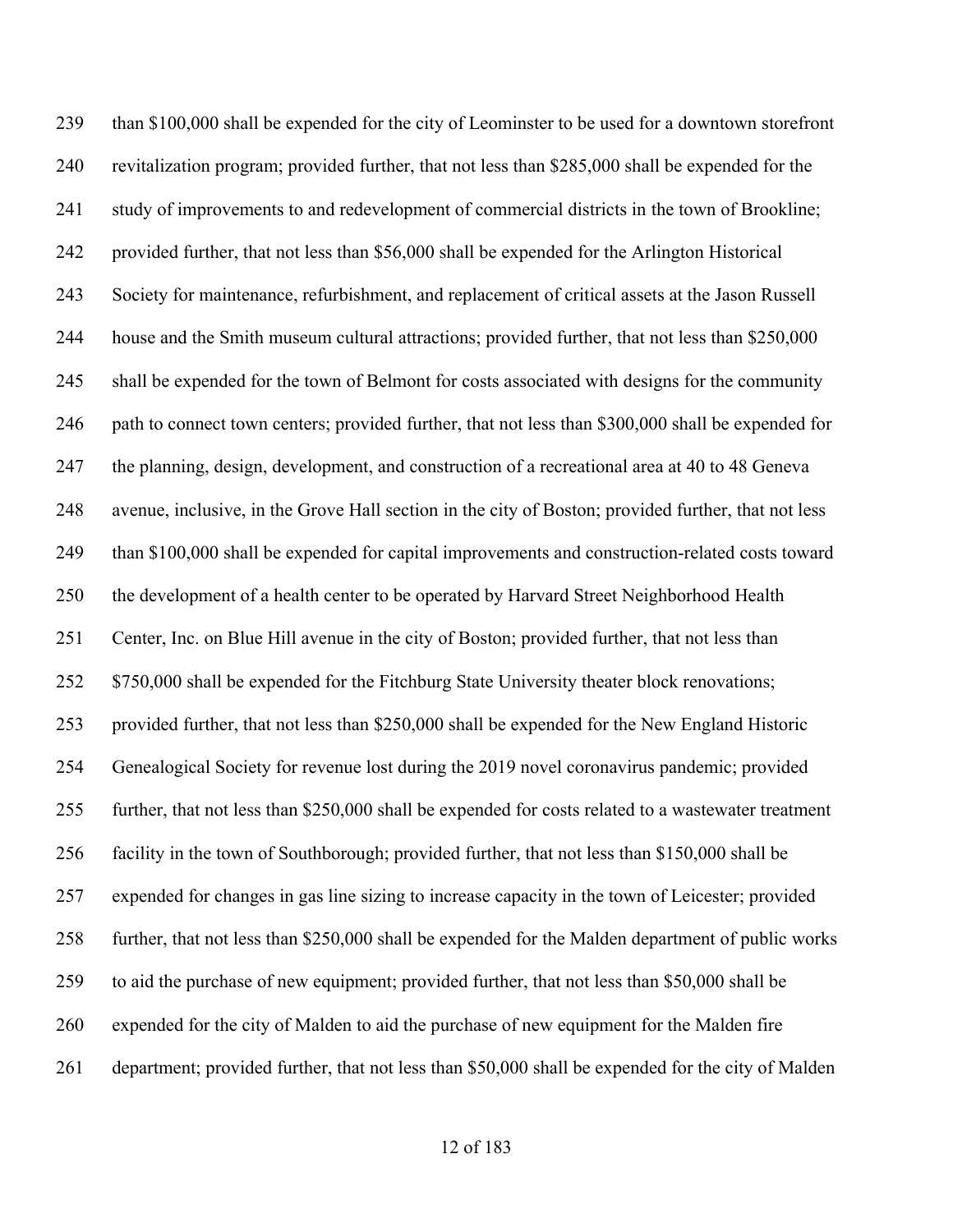to aid the purchase of new safety equipment for the Malden police department; provided further, 263 that not less than \$1,000,000 shall be expended for the city of Malden for repairs to public parking garages to continue to revitalize Malden center; provided further, that not less than 265 \$250,000 shall be expended for the city of Malden for federal Americans with Disabilities Act- compliant upgrades to the Oak Grove community center; provided further, that not less than 267 \$75,000 shall be expended for marketing materials for the promotion of a rural development district in the town of Leicester; provided further, that not less than \$100,000 shall be expended for the establishment of an advanced manufacturing innovation village in the village of Rochdale in the town of Leicester; provided further, that not less than \$1,000,000 shall be expended for the city of Newton for the rehabilitation of the Gath memorial pool; provided further, that not less 272 than \$1,000,000 shall be expended for the towns of Burlington and Bedford for use by each municipality to prepare unleased, pre-permitted commercial space for use by the life science industry, including costs of planning and utilities; provided further, that the funds shall be split evenly unless otherwise agreed by the municipalities; provided further, that not less than \$100,000 shall be expended for the Worcester urban agenda food hub of the Worcester regional chamber of commerce to provide targeted, in-depth and hands-on support to diverse urban food entrepreneurs in the city of Worcester; provided further, that not less than \$1,000,000 shall be expended for the city of Newton for the construction of the Newton center for active living; provided further, that not less than \$30,000 shall be expended for the Care Center of Holyoke; provided further, that not less than \$100,000 shall be expended for the city of Pittsfield to use as a site readiness grant to support the preparation of properties on Technology drive in Pittsfield for commercial development and use; provided further, that not less than \$50,000 shall be expended to the town of Great Barrington for a feasibility study for the merger of the Great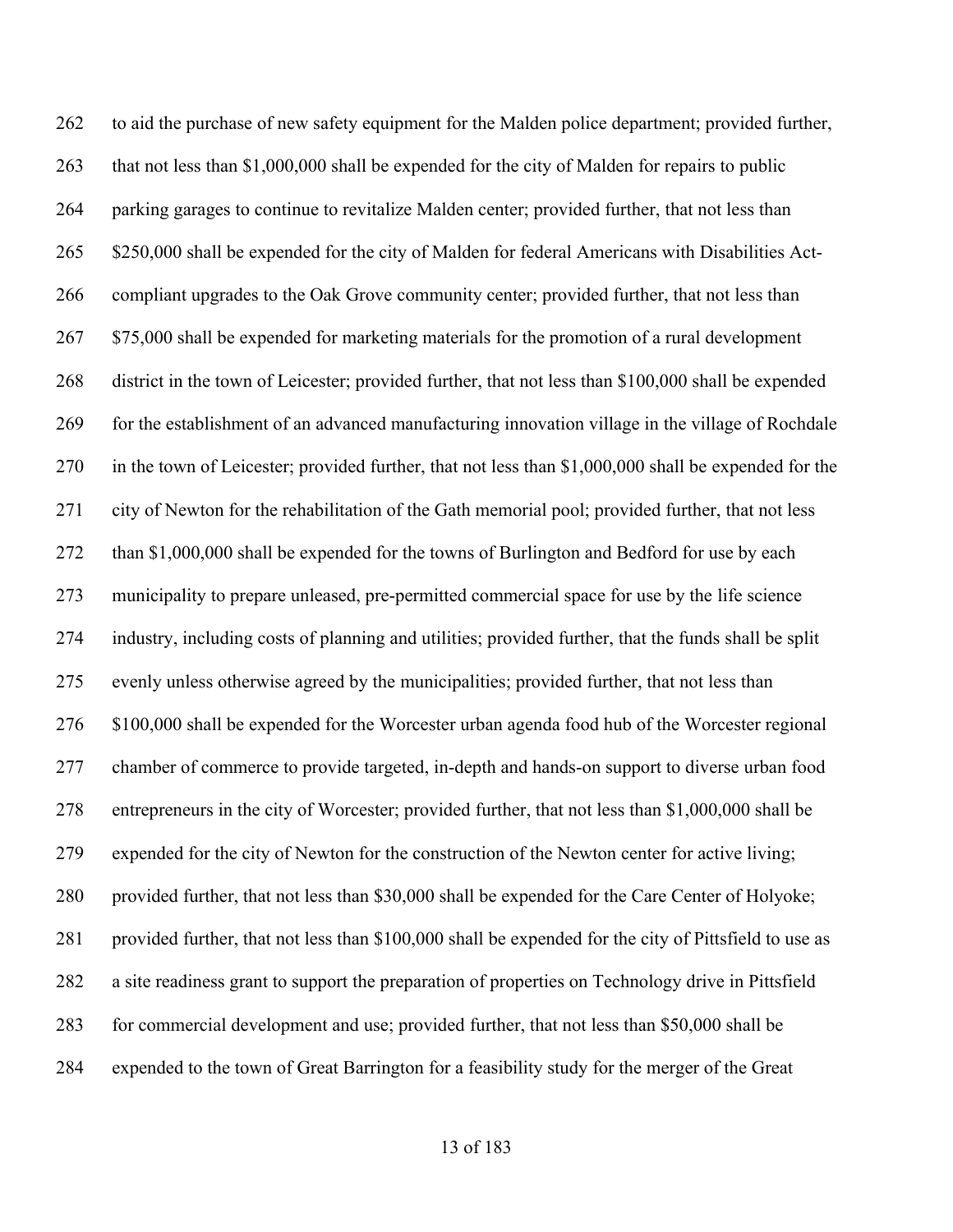Barrington water district; provided further, that not less than \$100,000 shall be expended for land acquisition for senior housing in the town of Lenox; provided further, that not less than \$150,000 shall be expended for the Wayland housing authority; provided further, that not less than 288 \$150,000 shall be expended for the Sudbury housing trust; provided further, that not less than \$50,000 shall be expended to the Berkshire regional planning commission for a regional overlay study of cell towers in Berkshire county; provided further, that not less than \$20,000 shall be expended to Berkshire Grown, Inc. for a feasibility study for a meat processing facility in Berkshire county; provided further, that not less than \$30,000 shall be expended to Girls Inc. of the Valley for partnering with Holyoke public schools to provide STEM training through its eureka program at the University of Massachusetts at Amherst; provided further, that not less than \$35,000 shall be expended for economic development in the town of Grafton; provided further, that not less than \$35,000 shall be expended for economic development in the town of Northbridge; provided further, that not less than \$30,000 shall be expended for economic development in the town of Upton; provided further, that not less than \$1,000,000 shall be expended for the redevelopment of the downtown corridor in the town of Winchester; provided further, that not less than \$150,000 shall be expended for the construction and expansion of a deck and hospitality area at the clubhouse at D.W. Field golf course in the city of Brockton; provided further, that not less than \$1,000,000 shall be expended to the parks and recreation department of the city of Newton to be combined with partnering funds from the city to support the design, repair, renovation, improvement and construction of a modern facility at Crystal lake public beach to replace the old bathhouse, to support tourism and recreational needs of Crystal lake; provided further, that not less than \$500,000 shall be expended for the expansion of the Mary Cruise Kennedy Senior Center in the city of Brockton; provided further, that not less than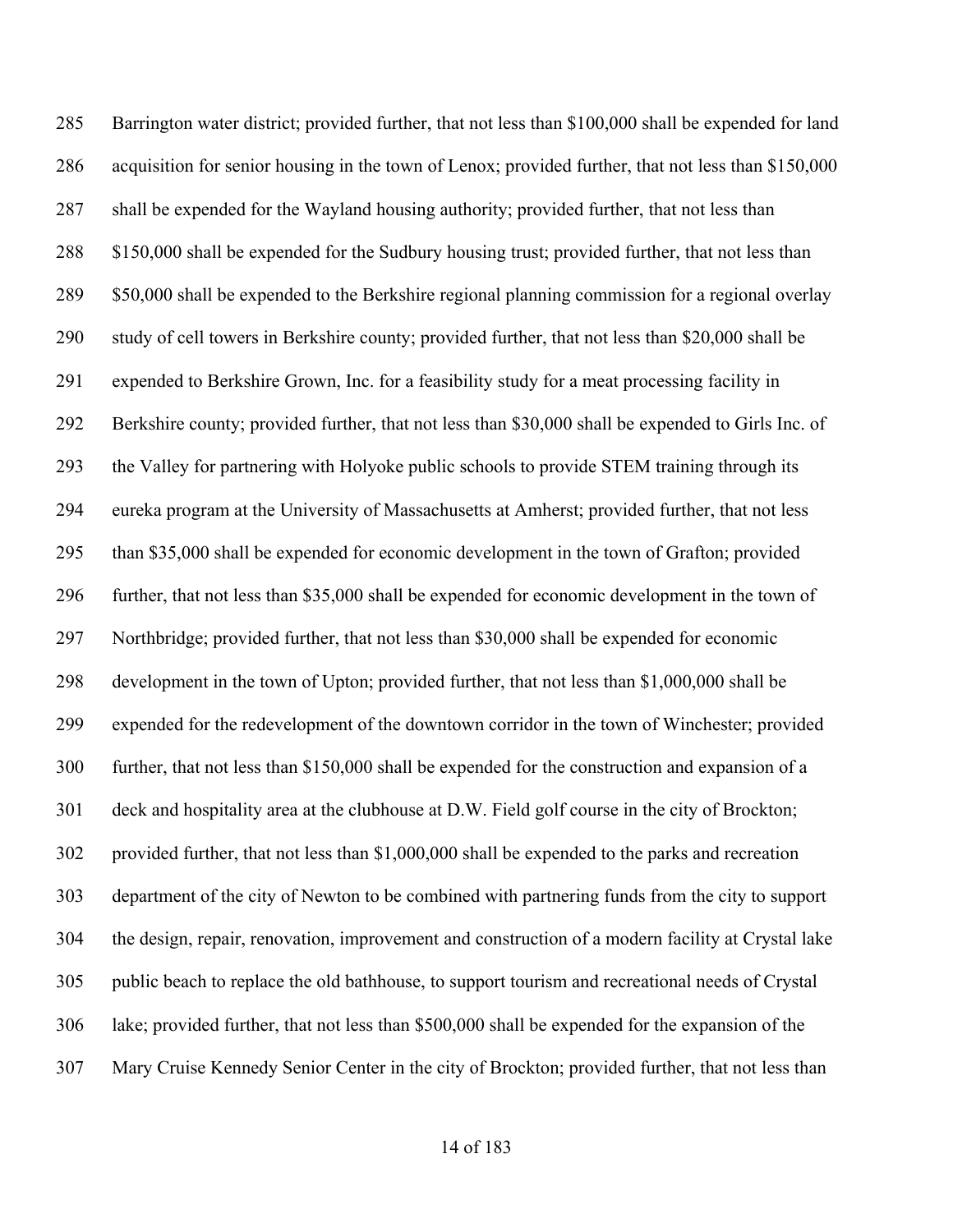\$100,000 shall be expended for the replacement and repair of roads within D.W. Field Park in the city of Brockton; provided further, that not less than \$500,000 shall be expended for maintenance, repairs and additions to the Brockton Cape Verdean Association building; provided further, that not less than \$1,000,000 shall be expended for the planning and development of a regional transit service in the town of Stoneham; provided further, that not less than \$180,000 shall be expended for the build out and staffing of the Brockton Innovation Center; provided further, that not less than \$100,000 shall be expended for life sciences planning and zoning in the city of Brockton; provided further, that not less than \$500,000 shall be expended for design funding for sewer, roadway and pedestrian infrastructure improvement in the Easton Industrial Park in the town of Easton; provided further, that not less than \$50,000 shall be expended for the revitalization, repair, and electrical upgrades of the Robert Goddard Rocket and Fountain area in Goddard park in the town of Auburn; provided further, that not less than \$250,000 shall be expended for free remote field trip experiences for Massachusetts schools by the Boston Museum of Science on the topics of science, technology, engineering and mathematics; provided further, that not less than \$200,000 shall be expended for the Brookline housing authority for the purpose of upgrading kitchens to all-electric appliances; provided further, that not less than \$250,000 shall be expended for, in consultation with the department of conservation and recreation, renovations and improvements to the historic Stone Building in Hemlock Gorge in Wellesley to establish a visitor center, including but not limited to: improvements to the interior and exterior of the building, the building's immediate surroundings and the development of a paved trail from the parking lot on Ellis street in Newton along Route 9 to the Stone building, connecting to the sidewalk along the south side of Route 9 in Wellesley; provided further, that not less than \$75,000 shall be expended for the Stoneham Historical Society, Inc. to increase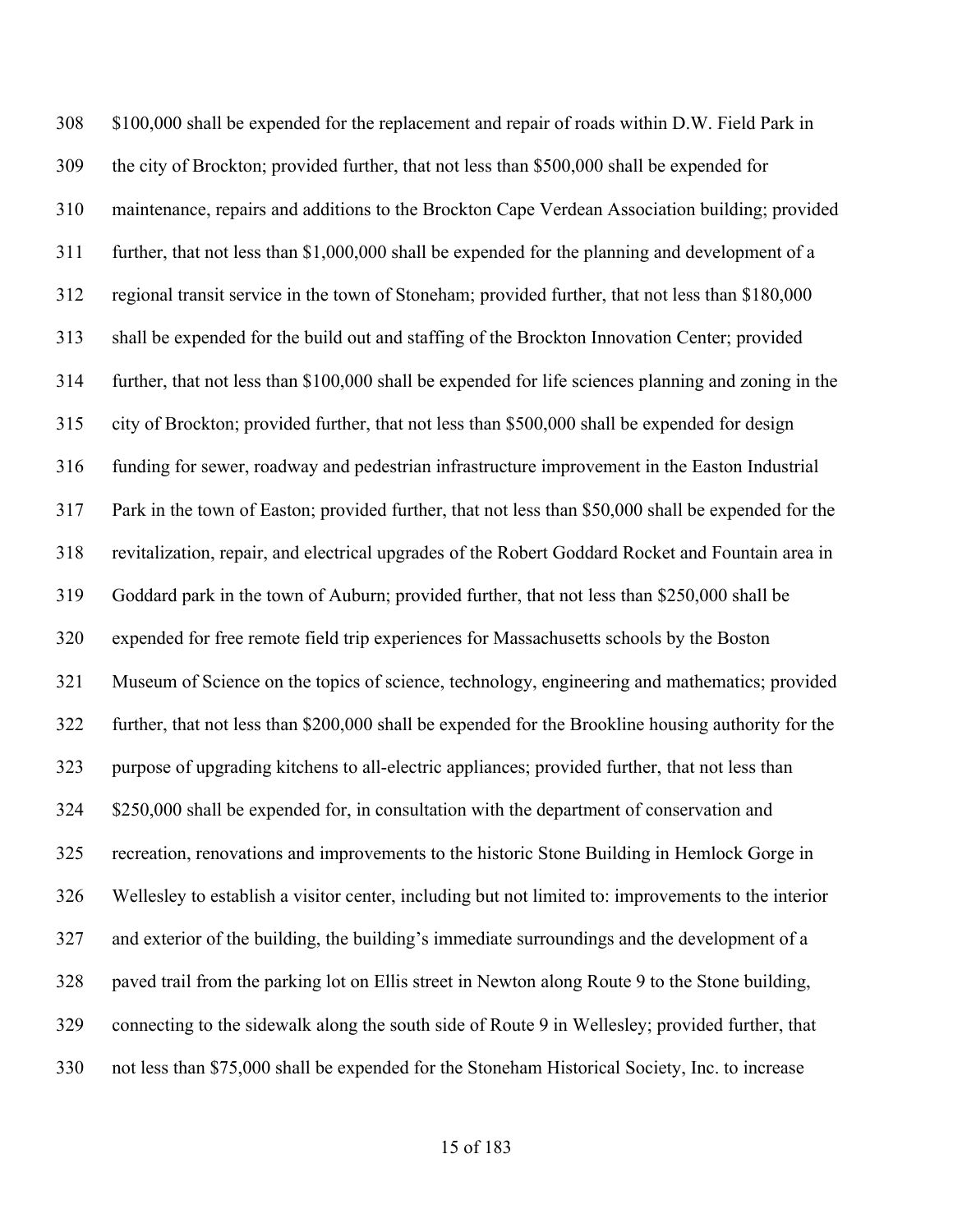remote access to enhance and provide remote programming; provided further, that not less than \$50,000 shall be expended for the renovation of the playground at the West Somerville Neighborhood school in the city of Somerville; provided further, that not less than \$75,000 shall be expended for the Winchester Historical Society, Inc. to increase remote access to enhance and provide remote programming; provided further, that not less than \$250,000 shall be expended to support the capital costs at the Colonel Floyd Apartments in the town of Brookline; provided further, that not less than \$10,000 shall be expended for the Massachusetts Alliance for Portuguese Speakers Framingham office; provided further, that not less than \$10,000 shall be expended for the Framingham public schools drama department; provided further, that not less than \$500,000 shall be expended for a laundry facility at the Bunker Hill housing development in the Charlestown section of Boston; provided further, that not less than \$10,000 shall be expended for Downtown Framingham Inc.; provided further, that not less than \$10,000 shall be expended for Amazing Things Arts Center, Inc.; provided further, that not less than \$20,000 shall be expended for the Ashland Community Theatre; provided further, that not less than \$10,000 shall be expended for the city of Framingham for funding for professional and technical consultants in order to undertake a downtown parking study; provided further, that not less than \$20,000 shall be expended for the Ashland Historical Society; provided further, that not less than \$10,000 shall be expended for the Ashland housing authority; provided further, that not less than \$100,000 shall be expended for the Weymouth Teen Center Jobs program; provided further, that not less than \$50,000 shall be expended for the implementation of a parking management program in downtown Reading; provided further, that not less than \$50,000 shall be expended for the town of Scituate for economic development in the North Scituate business district; provided further, that not less than \$50,000 shall be expended for technology upgrades to the Willis Ave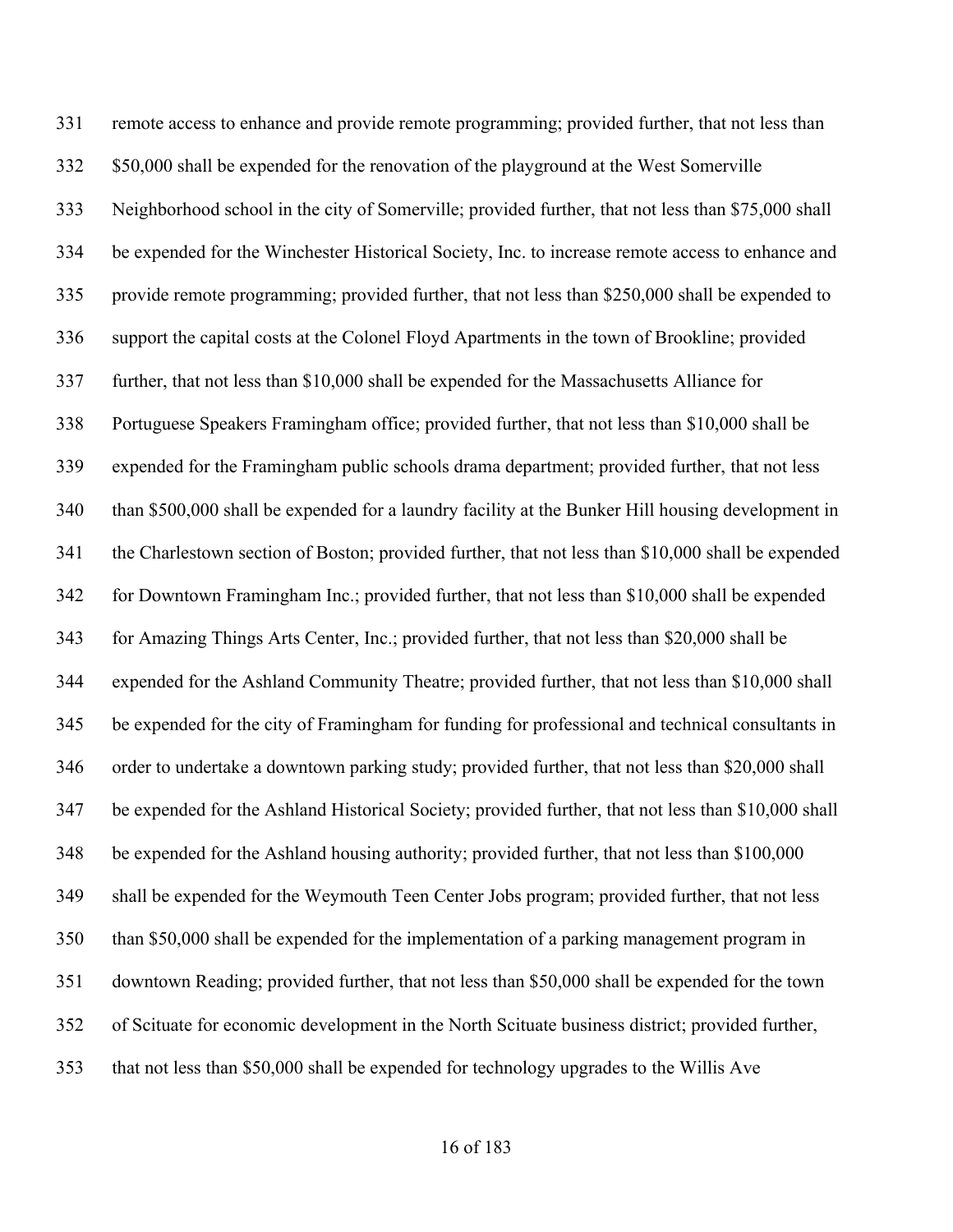Community Center in the city of Medford; provided further, that not less than \$50,000 shall be expended for cultural and educational programs for the senior center and the Ventress Memorial Library of the town of Marshfield; provided further, that not less than \$15,000 shall be expended for the Hitchcock Center for the Environment, Inc. in Amherst for expenses related to virtual tours and educational programming; provided further, that not less than \$15,000 shall be expended for The Eric Carle Museum of Picture Book Art, Inc. in Amherst for expenses related to virtual tours and programming; provided further, that not less than \$15,000 shall be expended 361 for the National Yiddish Book Center, Inc. in Amherst for expenses related to virtual tours and programming; provided further, that not less than \$20,000 shall be expended for the Amherst Cinema Center, Inc. for revenue lost during the 2019 novel coronavirus pandemic and needed modifications to ensure adherence to public health guidelines; provided further, that not less than \$40,000 shall be expended for the Taunton Council on Aging for the purchasing of supplies and hiring of qualified staff to increase program offerings to seniors in order to reduce social isolation and improve health and mental health in respond to the 2019 novel coronavirus pandemic; provided further, that not less than \$50,000 shall be expended for the Methuen Arlington Neighborhood, Inc. for workforce development training for young men and women; provided further, that not less than \$50,000 shall be expended for the Amherst Business Improvement District, Inc. to provide economic relief to restaurants in distress as a result of the 2019 novel coronavirus pandemic health or economic crisis in the town of Amherst; provided further, that not less than \$75,000 shall be expended for the Methuen Arlington Neighborhood District for façade and signage to promote local, small businesses; provided further, that not less than \$75,000 shall be expended for The Downtown Amherst Foundation, Inc. in its efforts to revitalize downtown Amherst; provided further, that not less than \$100,000 shall be expended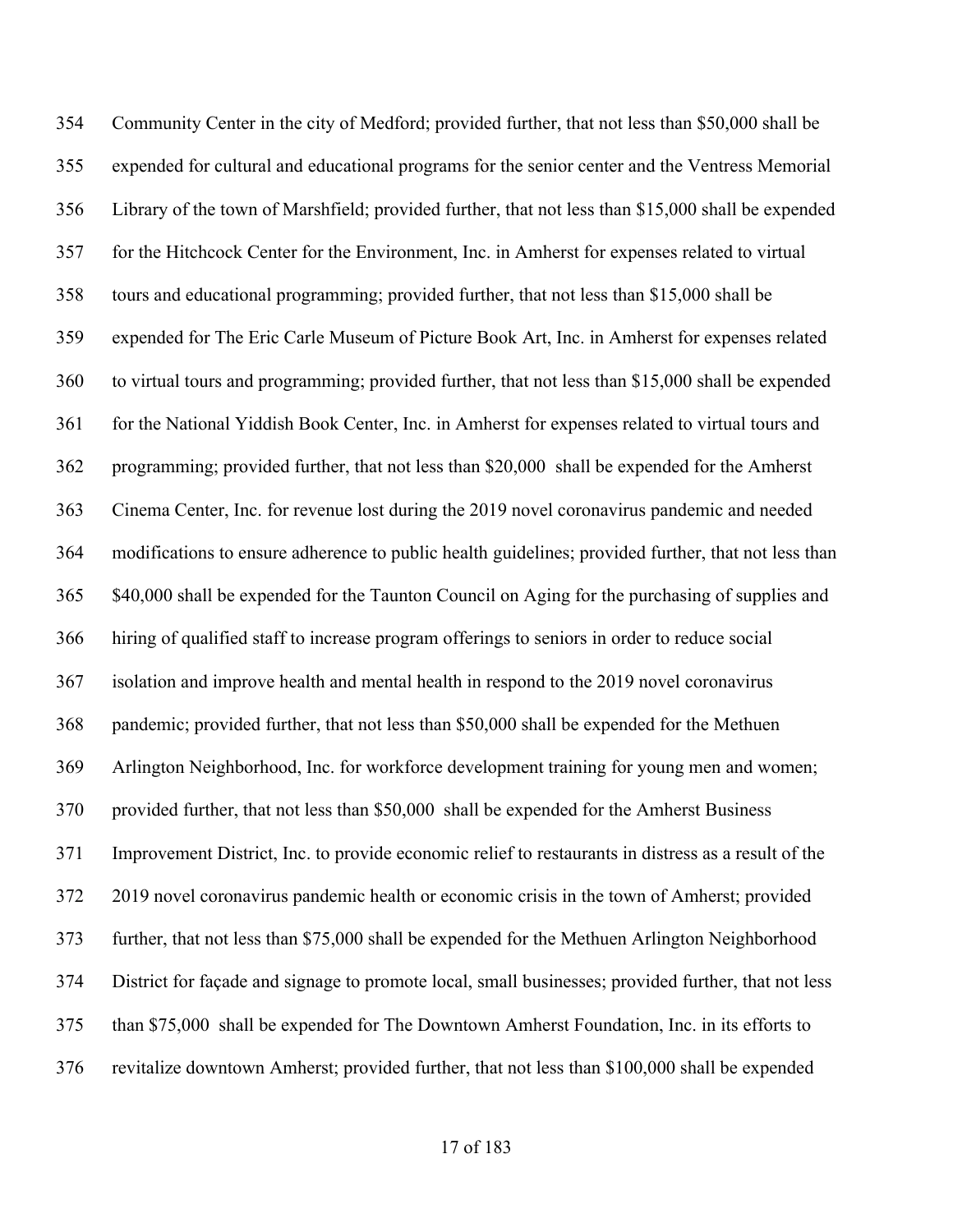for the city of Lawrence for the rehabilitation of the handball court located at the corner of Oxford street and Lowell street; provided further, that not less than \$125,000 shall be expended for the Methuen Arlington Neighborhood, Inc. community center in the city of Methuen for youth recreational programming; provided further, that not less than \$150,000 shall be expended for the city of Watertown for business assistance grants for store redesign, outside seating and other improvements to ensure safe business operations during the 2019 novel coronavirus pandemic; provided further, that not less than \$150,000 shall be expended for a public facilities planning study to result in new housing and economic development opportunities in the downtown of the city of Methuen; provided further, that not less than \$200,000 shall be expended to the town of Andover for upgrades to the Andover Senior Center; provided further, that not less than \$250,000 shall be expended for strategic planning and pre-development expenditures resulting in a mixed-use and historic preservation project at the Searles Estate in the city of Methuen; provided further, that not less than \$250,000 shall be expended for the Amherst Municipal Affordable Housing Trust to be used to develop and secure affordable housing; provided further, that not less than \$250,000 shall be expended for the town of Amherst to use to develop climate resilience affordable multi-family units, upon receiving LEED Gold or LEED silver certification; provided further, that not less than \$300,000 shall be expended for the town of Littleton for costs associated with the expansion of commuter parking at the Littleton Massachusetts Bay Transportation Authority train station; provided further, that not less than \$500,000 shall be expended for the city of Lawrence for the construction of a footbridge along the Lawrence Rail Trail; provided further, that not less than \$450,000 shall be expended for a gateway identification, signage, wayfinding and beautification program for economic development districts in the city of Methuen; provided further, that not less than \$50,000 shall be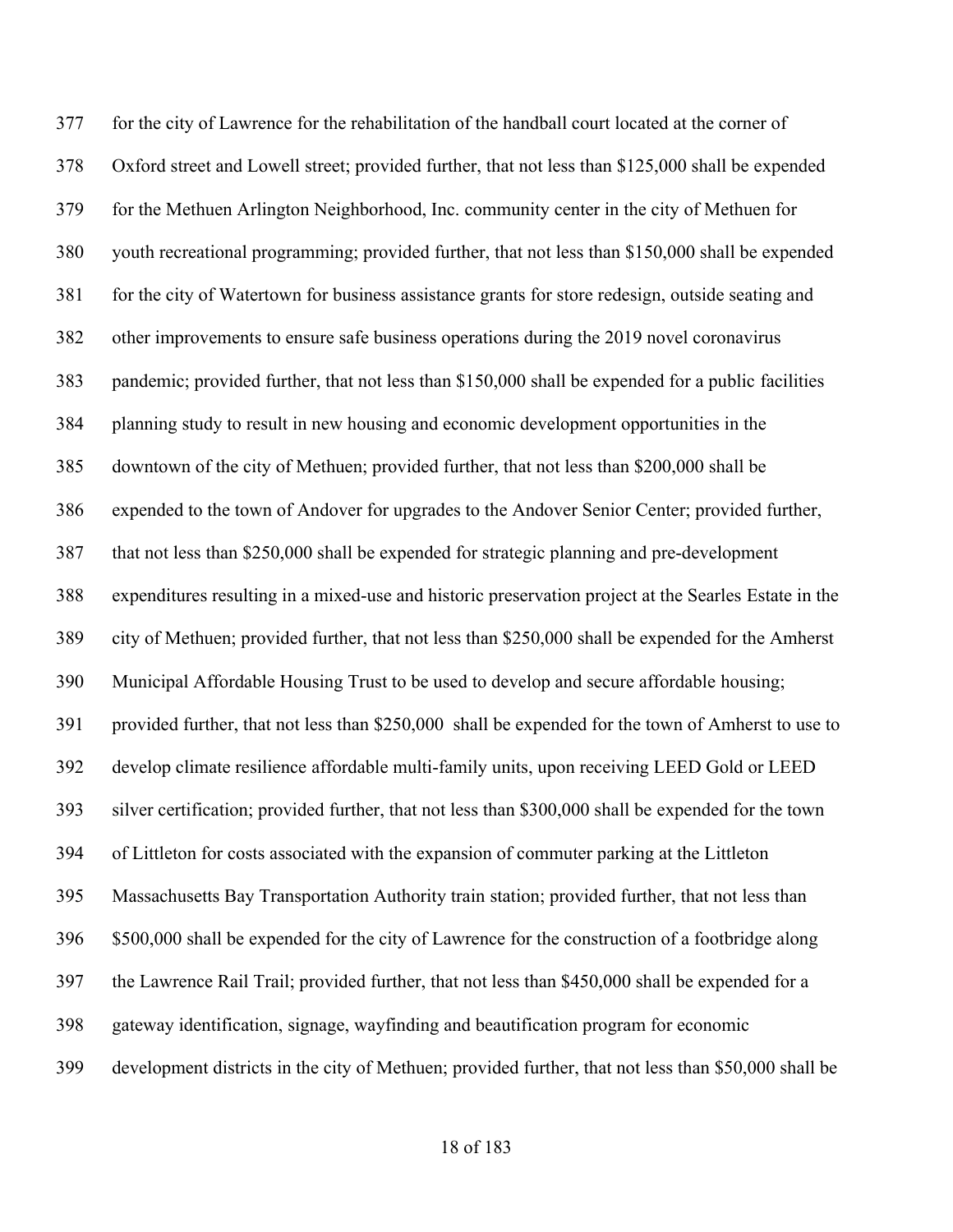expended for an economic development grant for downtown North Reading; provided further, that not less than \$150,000 be provided to the town of Braintree for economic development; provided further, that not less than \$250,000 shall be expended for Northeastern University for equipment and infrastructure at its Technology Research Center in Burlington; provided further, that not less than \$250,000 shall be expended for design, construction and making safety and other improvements to roadways and sidewalks, and to improve pedestrian and bicycle safety, including a crosswalk, at Soldiers Field road at William F. Smith Playground in the city of Boston; provided further, that not less than \$100,000 shall be expended for the Leo M. Birmingham Parkway Trust Fund which shall be used for the purposes of advancing recreational, educational, and conservation interests including, but not limited to, the maintenance of facilities and infrastructure improvements for the parcel of land; provided further, that not less than \$150,000 shall be expended for the town of Wilmington and its development committee for consultation services to develop, promote and retain small businesses within the town of Wilmington; provided further, that not less than 25,000 shall be expended for Roslindale Village main streets in the city of Boston for training and resources; provided further, that not less than \$1,500,000 shall be expended for Roca, Inc. to provide and administer a transitional employment program to at-risk, court involved young people and adults; provided further, that not less than \$1,000,000 shall be made available to the Dorchester Bay Economic Development Corporation, in matching grants for low-income housing developments in which at least 50 per cent of units are affordable; provided further, that not less than \$1,000,000 shall be made available to the Codman Square Neighborhood Development Corporation, in matching grants for low-income housing developments in which at least 50 per cent of units are affordable; provided further, that not less than \$300,000 shall be expended for the department of transitional assistance to establish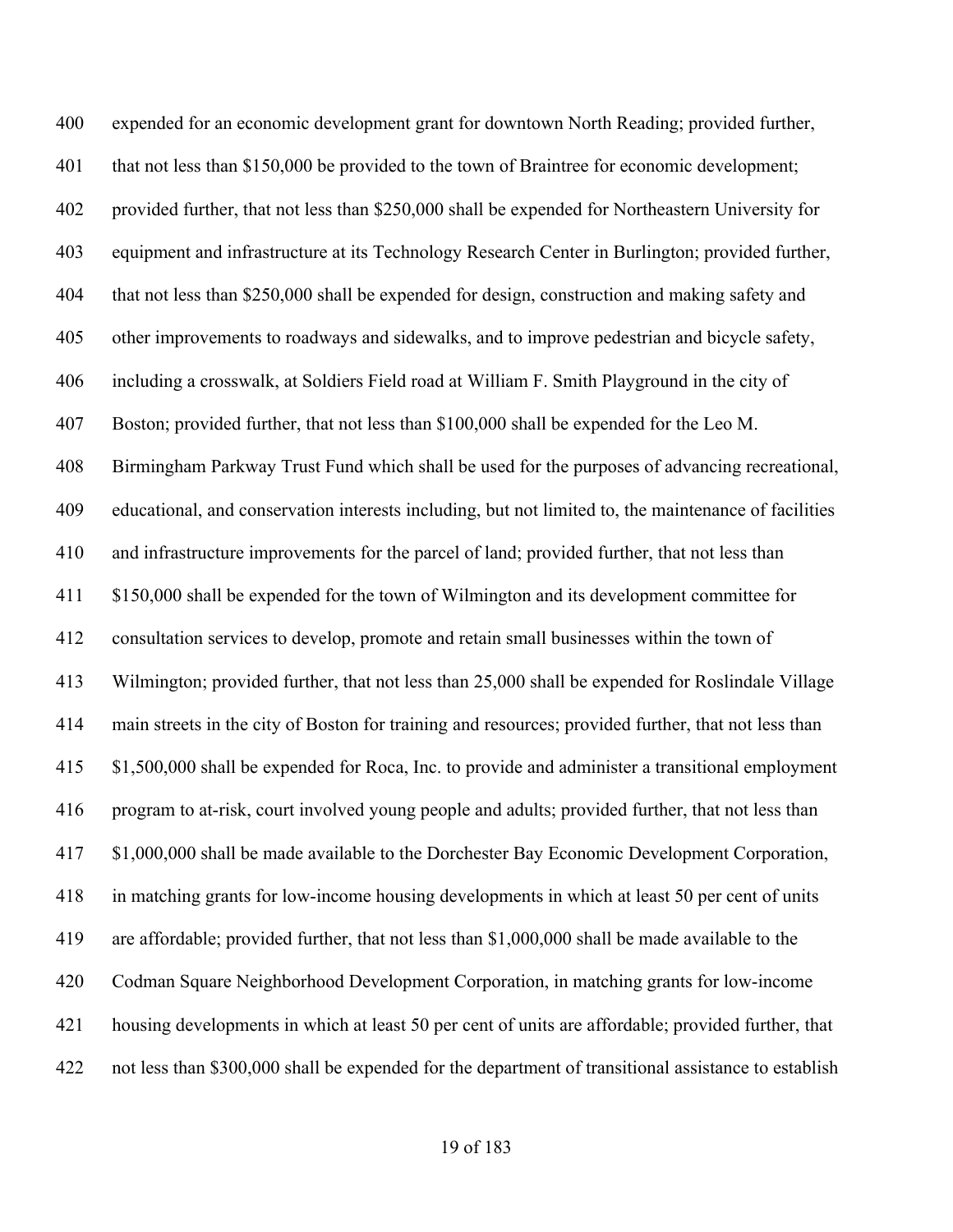a telephone hotline to provide residents of the commonwealth information and consultation on program benefits, program eligibility, application processes and intersectionality with other programs facilitated by agencies including, but not limited to, the executive office of housing and economic development, the executive office of labor and workforce development and the executive office of education; provided further, that not less than \$500,000 shall be expended to establish an online platform in order to conduct and provide services, communication and support for nonprofits, charitable organizations and other mission-oriented institutions impacted by the 2019 novel coronavirus pandemic; provided further, that not less than \$3,000,000 shall be expended for the New England Aquarium Corporation for costs associated with the preparation of plans, studies and specifications, repairs, construction, renovations, improvements, maintenance, asset management and demolition and other capital improvements including those necessary for the operation of facilities operated by the New England Aquarium Corporation on Central Wharf in the city of Boston; provided further, that not less than \$750,000 shall be expended for capital improvements to the "Z" building at the Dimock Center in the city of Boston to provide additional clinical stabilization services; provided further, that not less than \$2,000,000 shall be expended for grants to be made available for seafood processing facilities for the purposes of mechanical or technological upgrades necessary to: (i) combat the effects of the 2019 novel coronavirus pandemic on supply chains, processing, distribution and sale of seafood products; (ii) limit the transmission of the 2019 novel coronavirus among the workforce; and (iii) undertake any further compliance measures in response to executive orders issued related to the declaration of the state of emergency beginning as of March 10, 2020; provided further, that not less than \$250,000 shall be expended for the department of housing and community development to distribute as grants to any provider of temporary housing assistance, which shall include but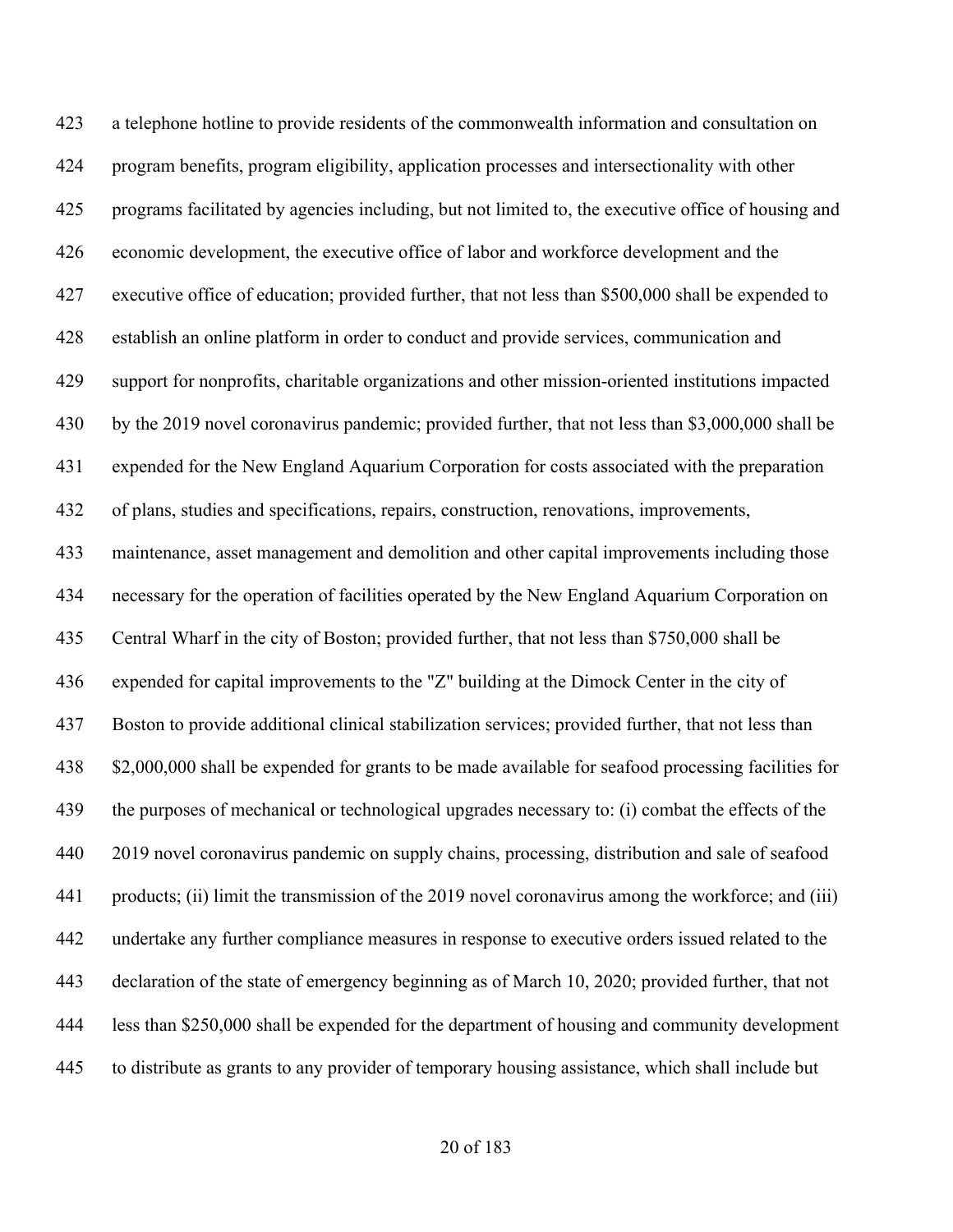not be limited to, a family shelter, a shelter for adults, a hotel used for emergency shelter, an emergency apartment, a domestic violence shelter, a runaway and homeless youth shelter or a safe house for refugees, to provide disposable menstrual products, including but not limited to, sanitary napkins, tampons and panty liners at no cost to menstruating individuals; provided further, that such products shall be available in a convenient manner that does not stigmatize any persons seeking such products; provided further, that not less than \$100,000 shall be expended for the Canton housing authority for the renovation, reconstruction and improvement of existing housing units under the authority's control; provided further, that not less than \$1,000,000 shall be expended for the Massachusetts Food Trust Program established by section 65 of chapter 23A of the General Laws; provided further, that not less than \$500,000 shall be expended for the office of travel and tourism to expand and promote agriculture tourism in the aquaculture and cranberry industries; provided further, that not less than \$2,000,000 shall be expended for the New North Citizen's Council, Inc. in Springfield for programming at the Barbara Rivera Community Center, including youth programs, HIV outreach, family support, disabled and the community welcome center, to help individuals from housing and food bank programs; provided further, that not less than \$150,000 shall be expended for the town of Tewksbury and its development committee for consultation services to develop, promote and retain small businesses within the town of Tewksbury; provided further, that not less than \$300,000 shall be expended for Taunton public schools for the adoption of a new English language arts program to provide online access for students and families to address equity and learning gaps; provided further, that no less than \$25,000 shall be expended for Mission Hill Main Streets, Inc. in the city of Boston for training and resources; provided further, that not less than \$1,000,000 shall be expended for the town of Arlington for the redesign of the Arlington Heights Commercial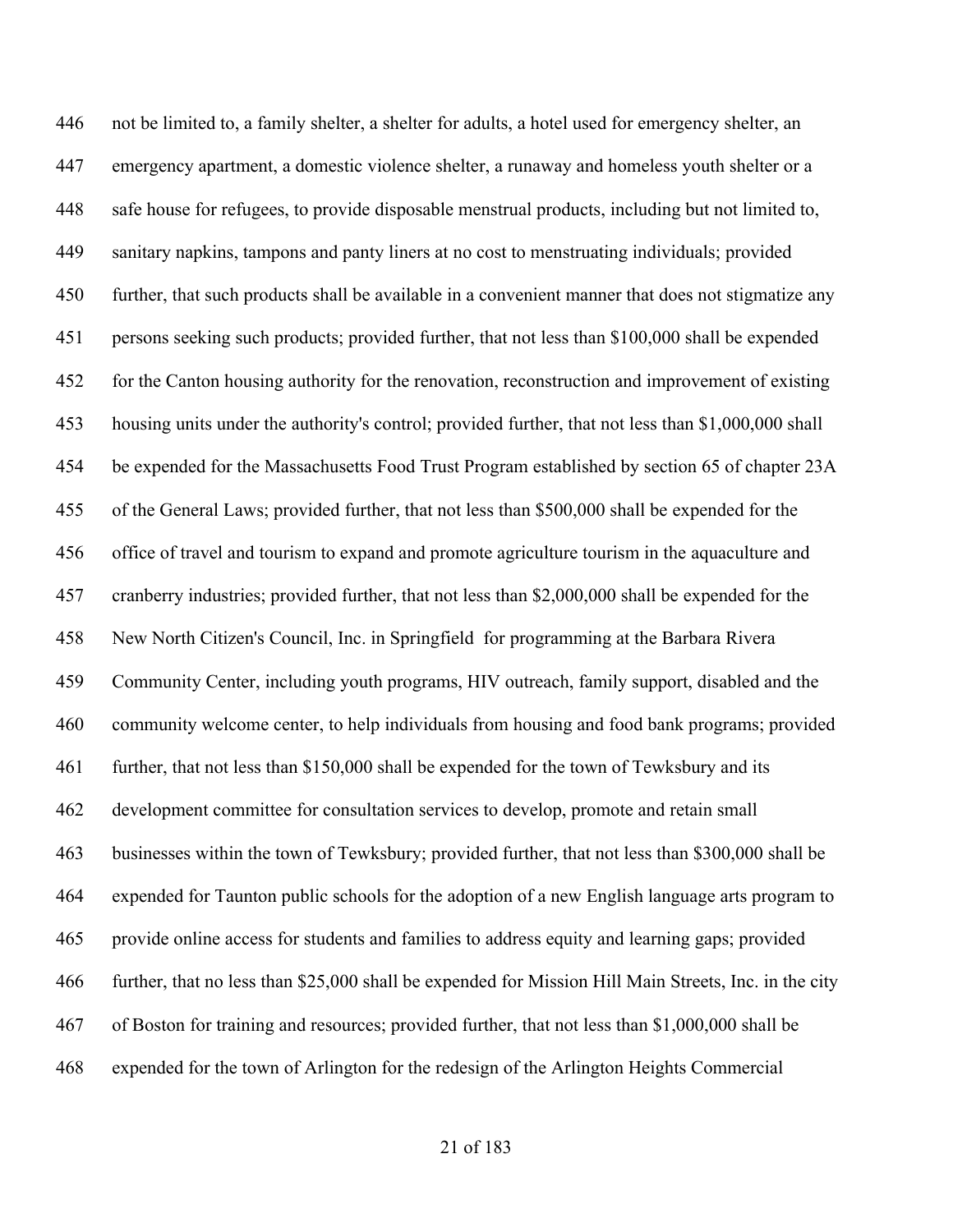Corridor; provided further, that not less than \$500,000 shall be expended for the town of Arlington for improvements to Arlington center and Whittemore park; provided further, that not less than \$500,000 shall be expended for the town of Arlington for the Arlington workforce training program; provided further, that not less than \$400,000 shall be expended for the town of Randolph to be used for business district revitalization efforts; provided further, that not less than \$25,000 shall be expended to JP Centre and South Main Streets in the city of Boston for training and resources; provided further, that not less than \$5,000,000 shall be expended for the relocation of Springfield Technical Community College's Allied Health Service Programs in Building 20 across Federal street to Building 103B at Springfield Technology Park, operated by Springfield Technical Community College's Assistance Corporation, an eligible public entity, as established by section 125 of chapter 273 of the acts of 1994, to address infrastructure inadequacies in Building 20 and allow for the sustainability of important healthcare programs that contribute to the regional workforce; provided further, that not less than \$350,000 shall be expended for Commonwealth Kitchen, Inc. for the purpose of developing an economic development recovery plan including regional market based strategies to address food access and security in gateway municipalities, as defined in section 3A of chapter 23A of the General Laws, and Boston, including but not limited to, assessing infrastructure and food chain gaps; provided further, that not less than \$400,000 shall be expended to the town of Milton to be used for overlay district revitalization efforts; provided further, that not less than \$250,000 shall be expended to create a pilot Sibling Cities Youth Work Initiative program for the design, planning, and implementation of a tri-community jobs creation and training effort wherein the city of Boston, city of Haverhill and town of Lexington shall collaborate on a pilot in pairing and matching employers with underprivileged youth and young adults; provided further, that not less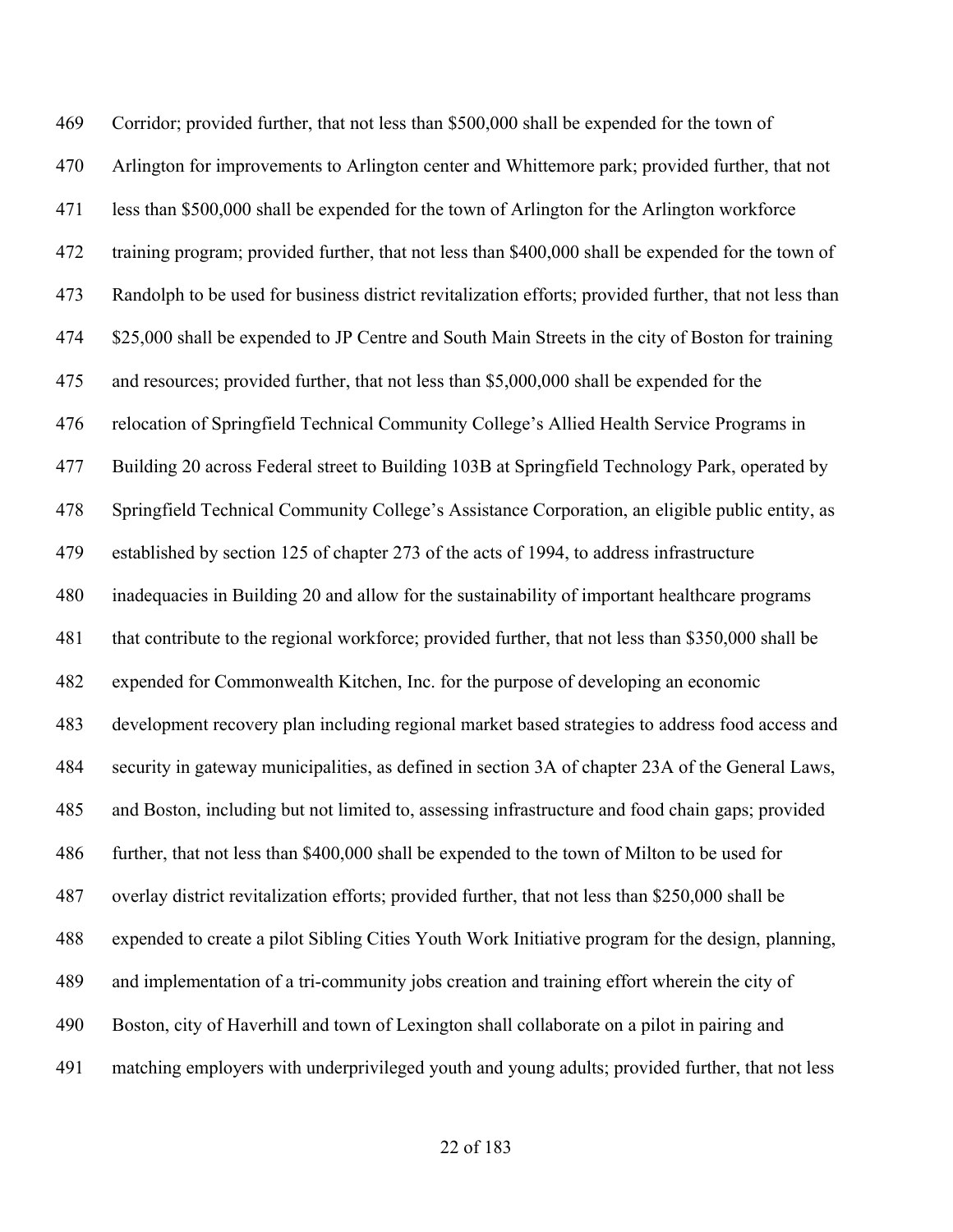than \$25,000 shall be expended to Three Square Main Streets JP in the city of Boston for training and resources; provided further, that no less than \$200,000 shall be expended for the town of Clinton for parking solutions for older housing stock in the downtown area; provided further, that not less than \$25,000 shall be expended for the Allston Village Main Streets, Inc. for the beautification of the Allston and Brighton business district; provided further, that not less than \$100,000 shall be expended for The Megan House Foundation, Inc. in conjunction with The Bridge Club of Greater Lowell to be expended for the purpose of the Career Success in Sobriety program; provided further, that not less than \$50,000 shall be expended for local economic development in the town of Holliston; provided further, that not less than \$200,000 shall be expended to the Clinton housing authority for Presentation Apartments to improve building quality; provided further, that not less than \$300,000 shall be expended for the town of Lancaster to be used for the creation of a new well system to help alleviate town water shortage; provided further, that not less than \$750,000 shall be expended to CitySpace Easthampton for the renovation of Old Town Hall; provided further, that not less than \$1,000,000 shall be expended 506 for the MassChallenge technology incubator; provided further, that not less than \$1,000,000 shall be expended for the city of Revere for investments in economic development; provided further, that not less than \$1,000,000 shall be expended for town of Winthrop for investments in economic development; provided further, that not less than \$1,000,000 shall be expended for infrastructure improvements to parks and open space in the city of Medford; provided further, 511 that not less than \$1,000,000 shall be expended for parking improvements and economic development opportunities for Medford square in the city of Medford; provided further, that not less than \$1,000,000 shall be expended for parking improvements and economic development opportunities for West Medford square in the city of Medford; provided further, that not less than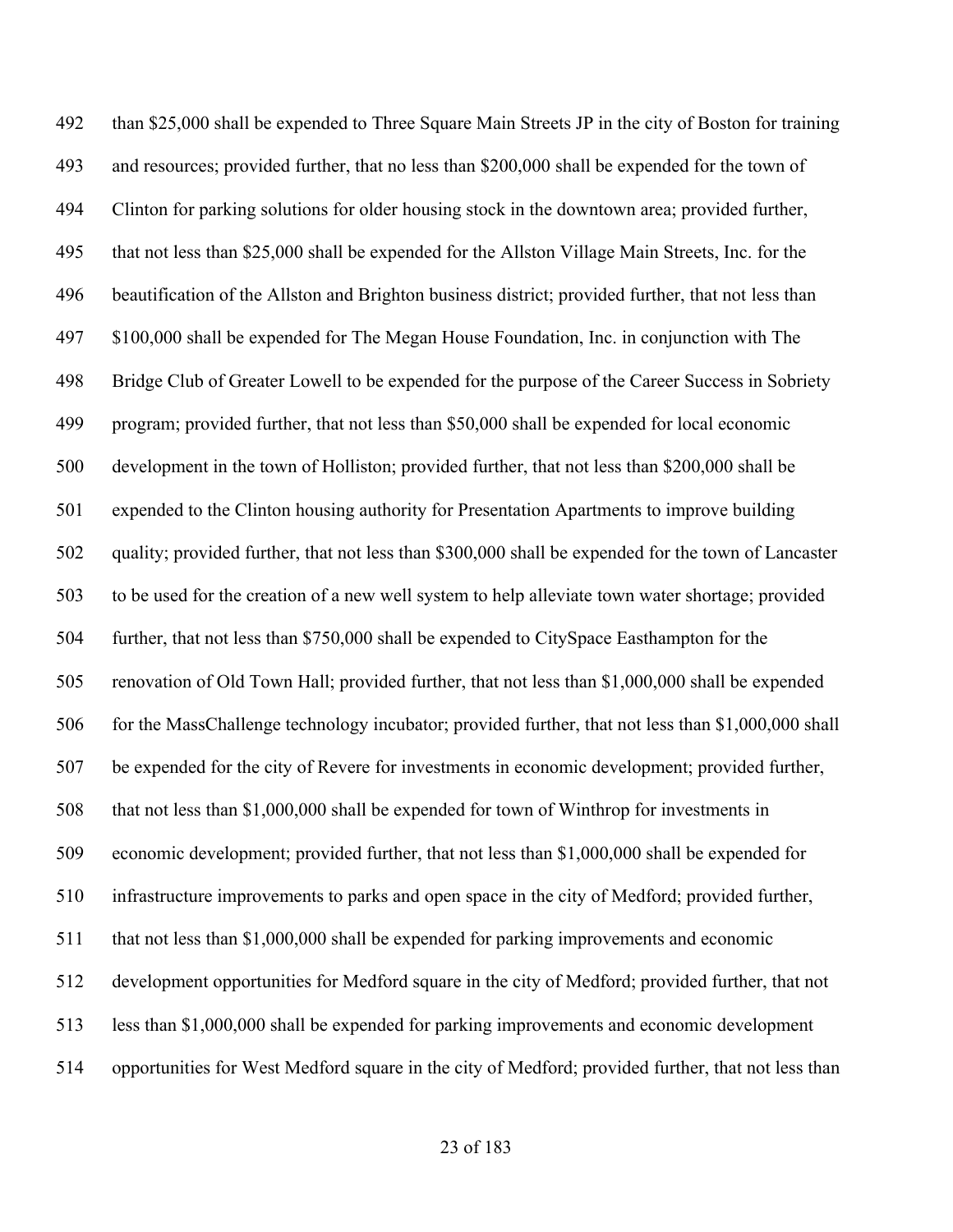| 515 | \$250,000 shall be expended for the West Medford Community Center in the city of Medford;            |
|-----|------------------------------------------------------------------------------------------------------|
| 516 | provided further, that not less than \$1,500,000 shall be expended for capital improvements for      |
| 517 | the Needham housing authority; provided further, that not less than \$4,000,000 shall be             |
| 518 | expended for the Shaw Wharf Pier in the city of Boston; provided further, that such funds shall      |
| 519 | be disbursed upon a match of not less than \$1 in private contributions for every \$1 in state grant |
| 520 | funding; provided further, that not less than \$100,000 shall be expended for infrastructure         |
| 521 | including public sewer improvements towards the construction of the Power Mill Place                 |
| 522 | affordable housing development in the town of Acton; provided further, that not less than            |
| 523 | \$100,000 shall be expended for infrastructure improvements for economic development at Depot        |
| 524 | square in the town of Ayer; and provided further, that not less than \$250,000 shall be expended     |
| 525 | for the Island Housing Trust on the island of Martha's Vineyard for wastewater remediation in        |
| 526 | housing development\$62,976,000                                                                      |
| 527 | <b>SECTION 2A.</b>                                                                                   |
| 528 | <b>JUDICIARY</b>                                                                                     |
| 529 | <b>Trial Court</b>                                                                                   |
| 530 | For costs associated with information technology capital improvements at<br>1102-5702                |
| 531 | the trial court to support the provision of virtual mediation services pursuant to section 109       |
| 532 | $$ \$15,000,000                                                                                      |
| 533 | TREASURER AND RECEIVER GENERAL                                                                       |

Lottery Commission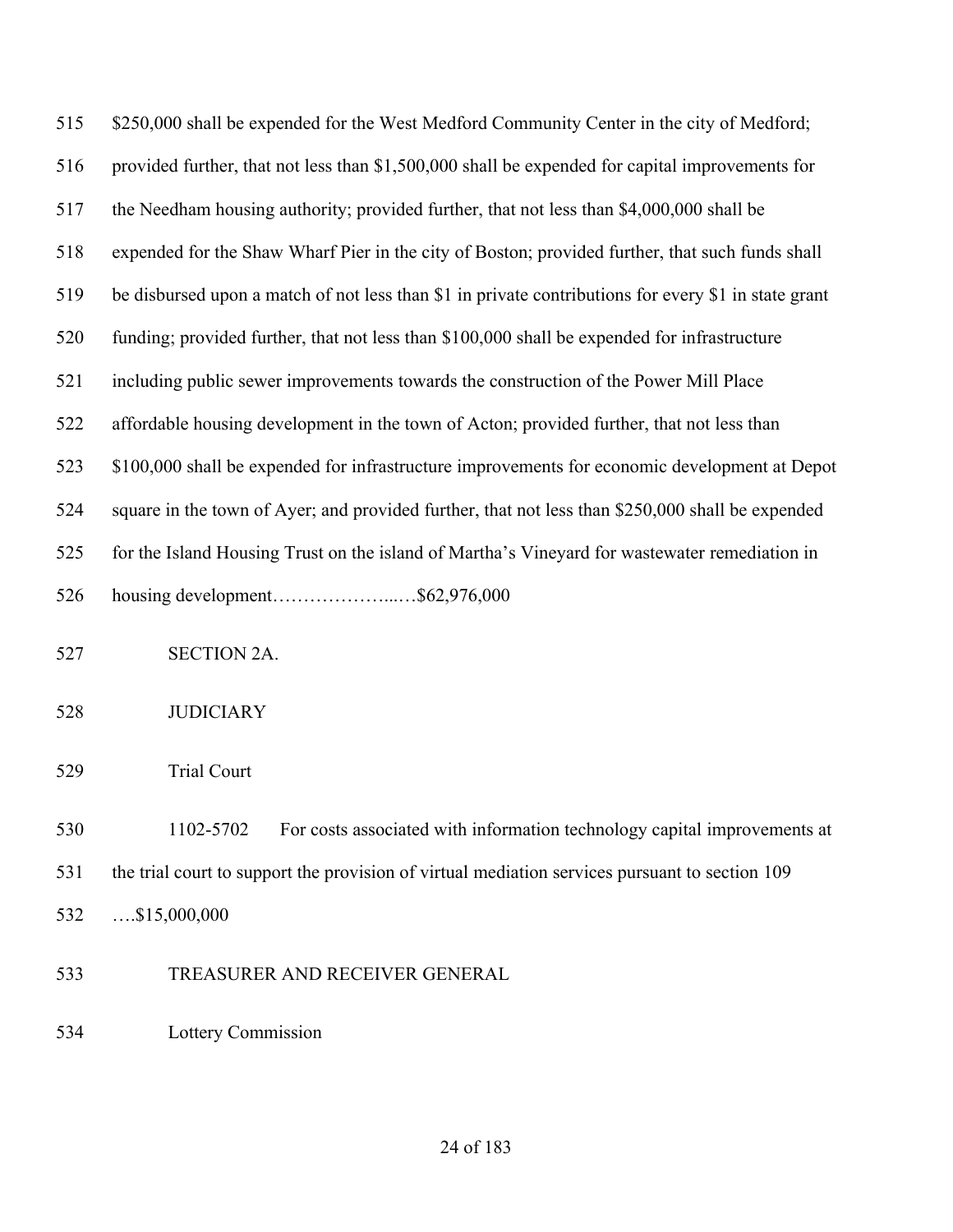0640-0100 For costs associated with information technology projects at the state lottery

- commission…………………………………………………………………..……...\$15,000,000
- Massachusetts Cultural Council

 0640-0303 For a competitive grant program to be administered by the Massachusetts cultural council to: (i) promote artists, among all disciplines and sectors, including, arts, humanities and sciences, in creating new mediums to showcase their art, including showcasing their work in a variety of media formats and platforms, including, video, audio and interactive platforms; and (ii) promote local museums in the commonwealth, to showcase their exhibits and events by using remote access, including, video, audio and interactive platforms; provided, that funds may be used to assist artists to enhance and expand remote media platforms in response to the outbreak of the 2019 novel coronavirus, also known as COVID-19; provided further, that the funds may be used to increase remote access to enhance and provide remote programming and operations by local museums; provided further, that the Massachusetts cultural council shall determine the criteria to evaluate applications for the grant program; provided further, that the criteria shall promote remote access to cultural experiences, including new operation and programming models within the arts, humanities and sciences; provided further, that the criteria shall include, but not be limited to, the commitment by the artists and museums to improve and diversify access to remote cultural experiences, the artists and museums having the knowledge and skill to develop and implement the remote media platforms; and provided further, that the criteria shall prioritize local artists, local museums, local performing arts organizations, local performance venues, and other arts and cultural nonprofit organizations in the commonwealth, including, small to mid-sized museums….\$6,000,000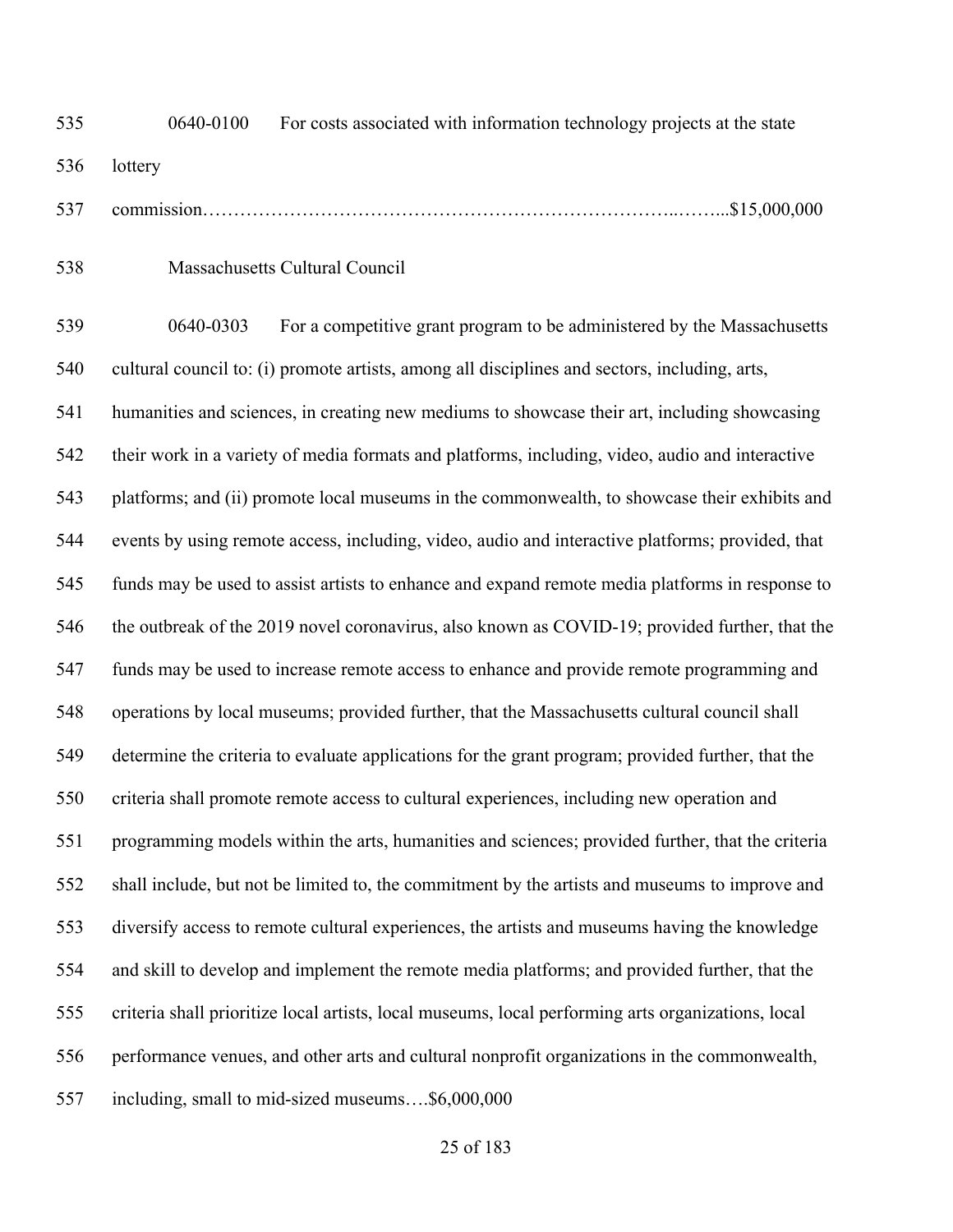0640-0304 For a competitive grant program to be administered by the Massachusetts cultural council, in consultation with the department of elementary and secondary education, to assist public school districts in providing access to cultural experiences in the community, including arts, humanities and sciences, through the use of information technology to provide remote experiences; provided, that the funds may be used to reimburse the costs incurred by school districts providing remote cultural experiences in response to the outbreak of the 2019 novel coronavirus, also known as COVID-19; provided further, that the Massachusetts cultural council, in consultation with the department of elementary and secondary education, shall determine criteria used to evaluate applications for the grant program; provided further, that the criteria shall promote access to cultural experiences, including, arts, humanities and sciences, for public school districts; and provided further, that the criteria shall include, but not be limited to, school districts using creative means to educate students during the outbreak of COVID-19 in place of school field trips and the ease of student access to the remote cultural experience.….\$5,000,000 EXECUTIVE OFFICE OF HOUSING AND ECONOMIC DEVELOPMENT Department of Housing and Community Development 7004-0059 For state financial assistance in the form of grants or loans to accelerate and support the creation of low- and moderate-income housing in close proximity to transit nodes; provided, that the program shall be administered to achieve the following public benefits: (1) maximize the amount of affordable residential and mixed-use space in close proximity to transit nodes, resulting in higher density, compact development and pedestrian-friendly, inclusive and connected neighborhoods; (2) increase mass transit ridership; (3) decrease traffic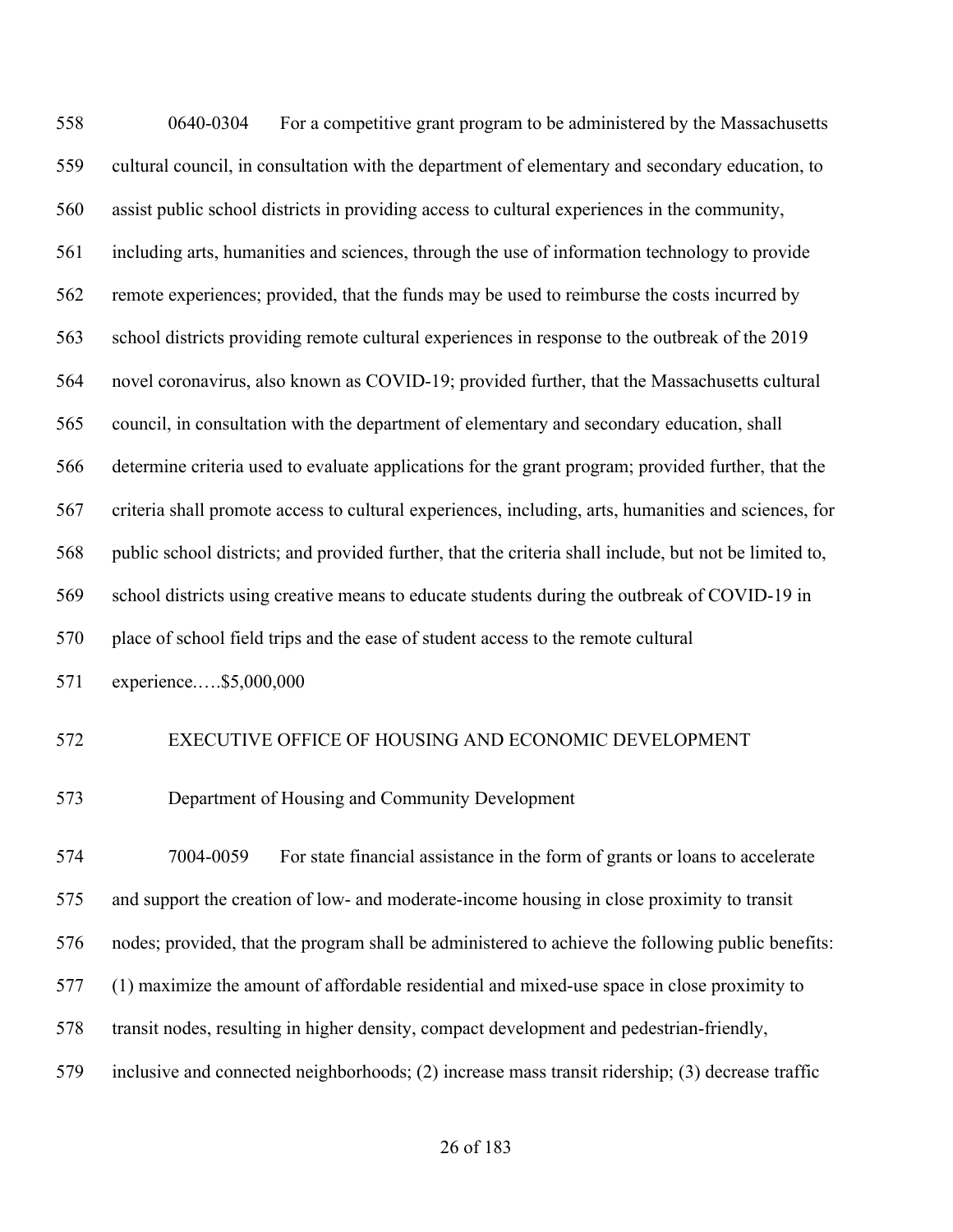congestion and reduce greenhouse gas emissions; and (4) increase economic opportunity for disadvantaged populations by making it easier for residents of affordable housing to access public transportation, including transportation supporting commutes to employment centers; provided further, that entities eligible to receive financial assistance shall include governmental bodies, community development corporations, local housing authorities, community action agencies, community-based or neighborhood-based nonprofit housing organizations, other nonprofit organizations and for-profit entities; provided further, that financial assistance provided pursuant to this section shall be made on a competitive basis, with preference for projects in communities that are most impacted by the 2019 novel coronavirus pandemic; provided further, that funds may be used to assist units occupied by and affordable to persons with incomes up to, but not exceeding, 110 per cent of the area median income, as defined by the United States Department of Housing and Urban Development, with priority given to projects that provide higher and deeper levels of affordability; provided further, that not less than 25 per cent of the occupants of housing in projects assisted by this item shall be persons whose income is not more than 60 per cent of the area median income, as so defined; provided further, that financial assistance offered pursuant to this line item may be administered by the department through a contract with the Massachusetts Housing Partnership Fund, established in section 35 of chapter 405 of the acts of 1985, which in turn may directly offer financial assistance for the purposes set forth herein, or may enter into subcontracts with nonprofit organizations established pursuant to chapter 180 of the General Laws for those purposes; provided further, that the department may provide financial support to nonprofit and for-profit developers that enter into binding agreements to set aside residential units in market-rate transit-oriented housing, over and above any units required to be set aside under local zoning or approvals, for rent or sale to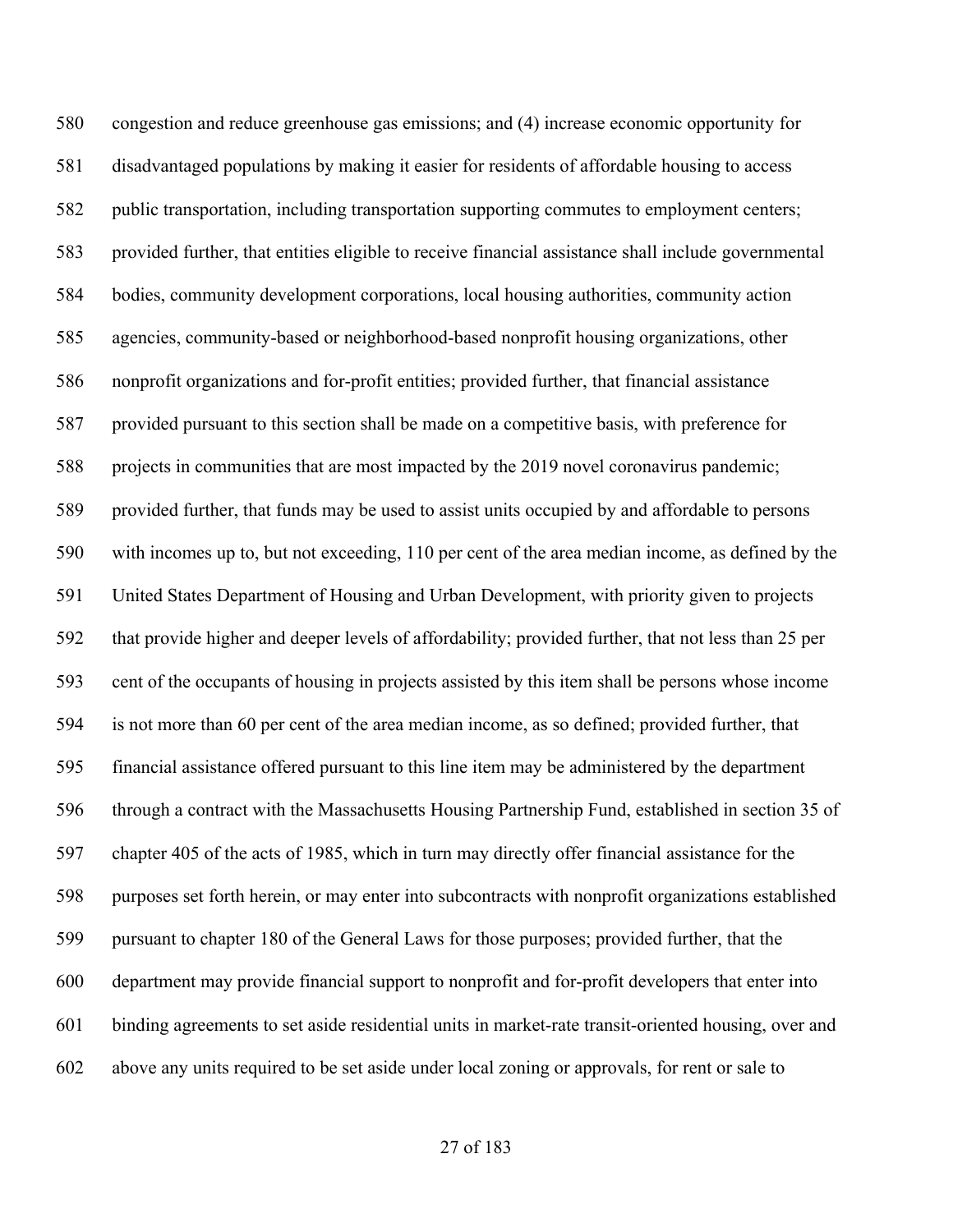income-qualified households at affordable rents or sale prices, as applicable; and provided further, that the department may establish additional program requirements through regulations or policy guidelines ................................................................................. \$50,000,000

 7004-0064 For financial assistance to accelerate and support the creation and preservation of sustainable and climate-resilient affordable multifamily housing; provided, that such financial assistance shall be made to achieve the following public benefits: (1) incorporate efficient, sustainable and climate-resilient design practices in affordable residential development, to support positive climate mitigation outcomes; (2) reduce greenhouse gas emissions and reliance on fossil fuels; (3) increase resiliency of existing housing developments to mitigate impacts of climate change, including flooding and extreme temperatures; and (4) enhance emergency preparedness, including sustainable means of power generation to allow for sheltering vulnerable populations in place; provided further, that financial assistance shall be made available on a competitive basis to community development corporations, local housing authorities, community action agencies, community-based or neighborhood-based nonprofit housing organizations, other nonprofit organizations and for-profit entities; provided further, that funds may be used to assist units occupied by and affordable to persons with incomes up to, but not exceeding, 110 per cent of the area median income, as defined by the United States Department of Housing and Urban Development, with priority given to projects that provide higher and deeper levels of affordability; provided further, that not less than 25 per cent of the occupants of housing in projects assisted by this item shall be persons whose income is not more than 60 per cent of the area median income, as so defined; provided further, that financial assistance provided pursuant to this section may be administered by the department through contracts with the Massachusetts Housing Partnership Fund, established in section 35 of chapter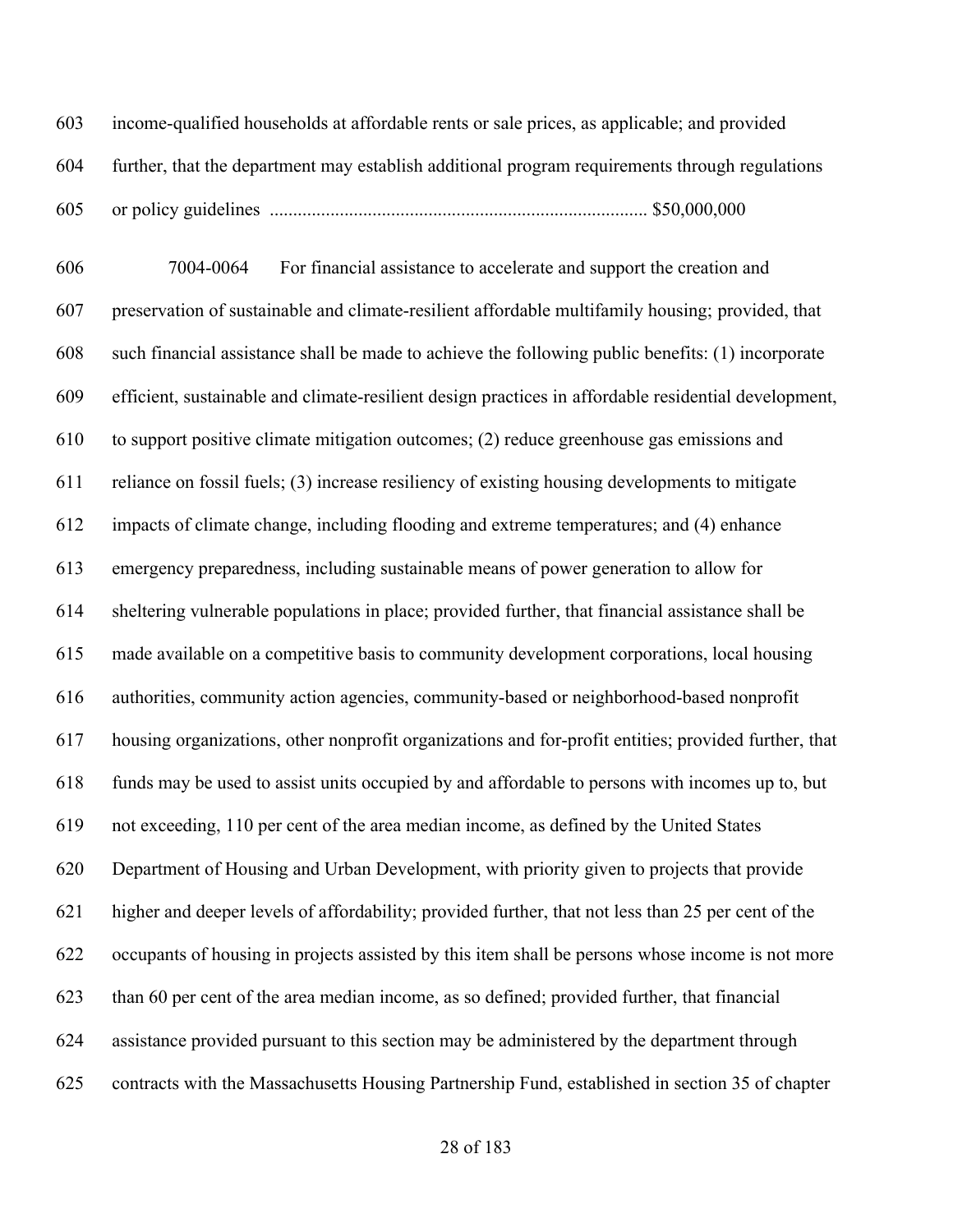405 of the acts of 1985, the Massachusetts Housing Finance Agency, established in chapter 708 of the acts of 1966, or both, which authorities may directly offer financial assistance for the purposes set forth herein, or may enter into subcontracts with nonprofit organizations established pursuant to chapter 180 for those purposes; and provided further, that the administering agency may establish additional program requirements through regulations or policy guidelines ………………………. \$10,000,000

 7004-0065 For state financial assistance to cities and towns, or to agencies, boards, commissions, authorities, departments or instrumentalities within cities or towns, or to community development corporations or nonprofit organizations, to assist in the revitalization of neighborhoods and communities with properties in blighted or substandard conditions by subsidizing the purchase price, borrowing costs or costs of demolition or renovation of up to 50 units of residential rental housing or 1 to 4 units of home ownership residential housing that have been cited for building or sanitary code violations or that are subject to cancellation of commercial property insurance due to substandard property conditions or are otherwise blighted or substandard; provided, that contracts entered into by the department of housing and community development for those projects may include, but shall not be limited to, projects providing for demolition, renovation, remodeling, reconstruction, redevelopment and hazardous material abatement, including asbestos and lead paint, and for compliance with state codes and laws and for adaptations necessary for compliance with the Americans with Disabilities Act of 1990; provided further, that preference shall be given to community development corporations and local nonprofit organizations, to organizations sponsoring projects that secure private funds, and to projects with the greatest impact on community stabilization in weak markets, including, but not limited to, rural communities and communities that have been disproportionately affected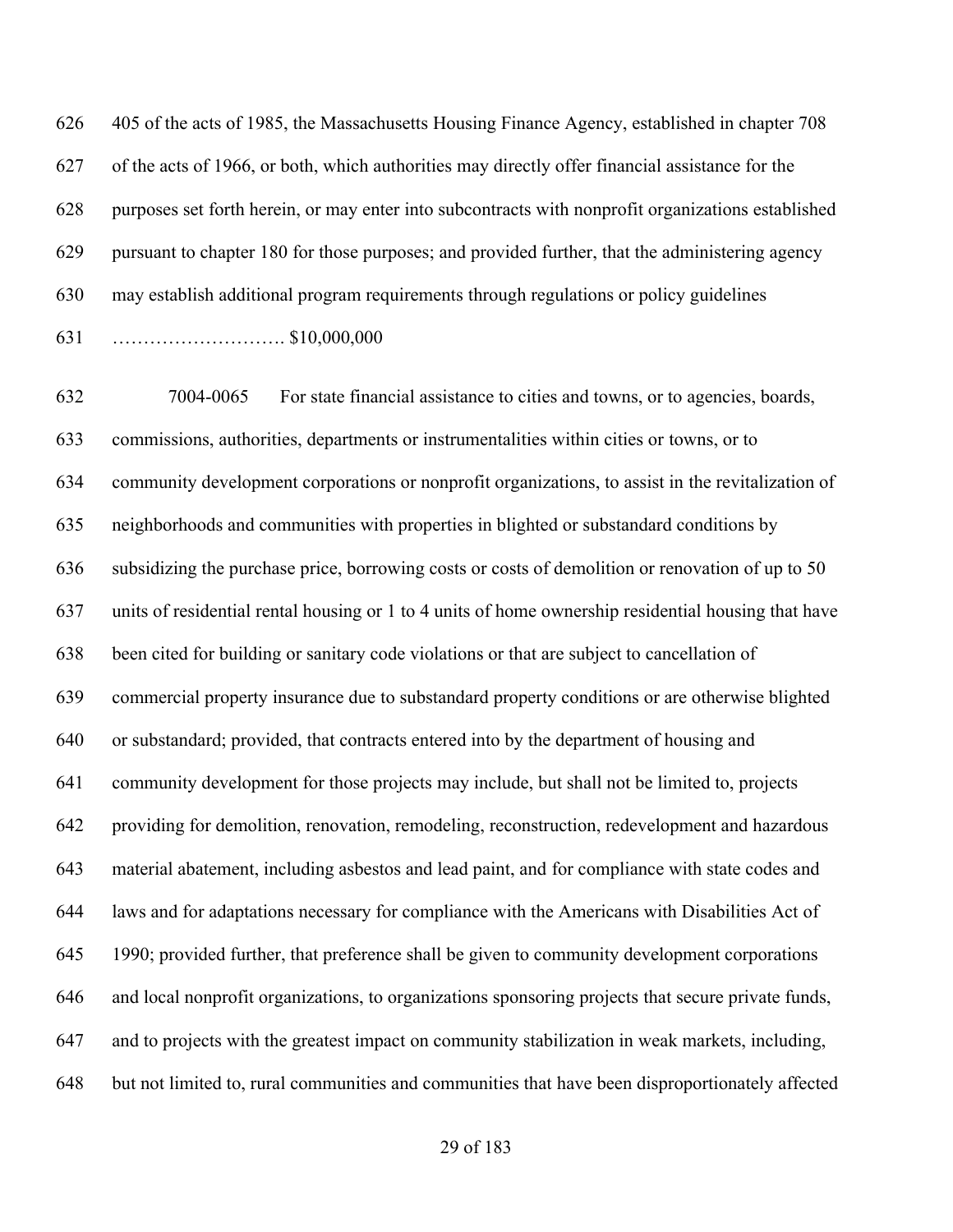by the 2019 novel coronavirus pandemic, disinvestment, foreclosure and abandonment; provided further, that such rehabilitated housing shall remain affordable for such period as shall be established by the department through guidance, taking into account differences in market conditions and the type of restrictions best suited to promoting community stabilization in different markets; and provided further, that an amount not to exceed 2 per cent of the amount expended may pay for administrative costs directly attributable to the purposes of this program, including costs of support personnel ……………… \$40,000,000

 7004-0066 For a gateway city housing pilot program to support the construction of shovel-ready market-rate housing opportunities in gateway municipalities, as defined in section 3A of chapter 23A, by providing funding in an amount up 150 per cent of the maximum Housing Development Incentive Program tax credit under chapter 40V of the General Laws; provided, that awards to projects shall be based on the following criteria: (1) communities that have satisfied the 10 per cent affordable housing stock requirements under chapter 40B of the General Laws; (2) non-profit developers; (3) new construction or market rate apartment rentals or homeownership; (4) projects that are ready to commence construction within 6 months of approval; and (5) projects that are located in a zoning area that permits high density housing such as a TDI district, waterfront, or zoning overlay district such as those permitted under chapter 40R of the General Laws; and provided further, that a developer's fee under the program would be deferred by 33 per cent with positive net cash flow from the development to be split with the commonwealth on an equal basis after payment of any first mortgage permanent financing...\$5,000,000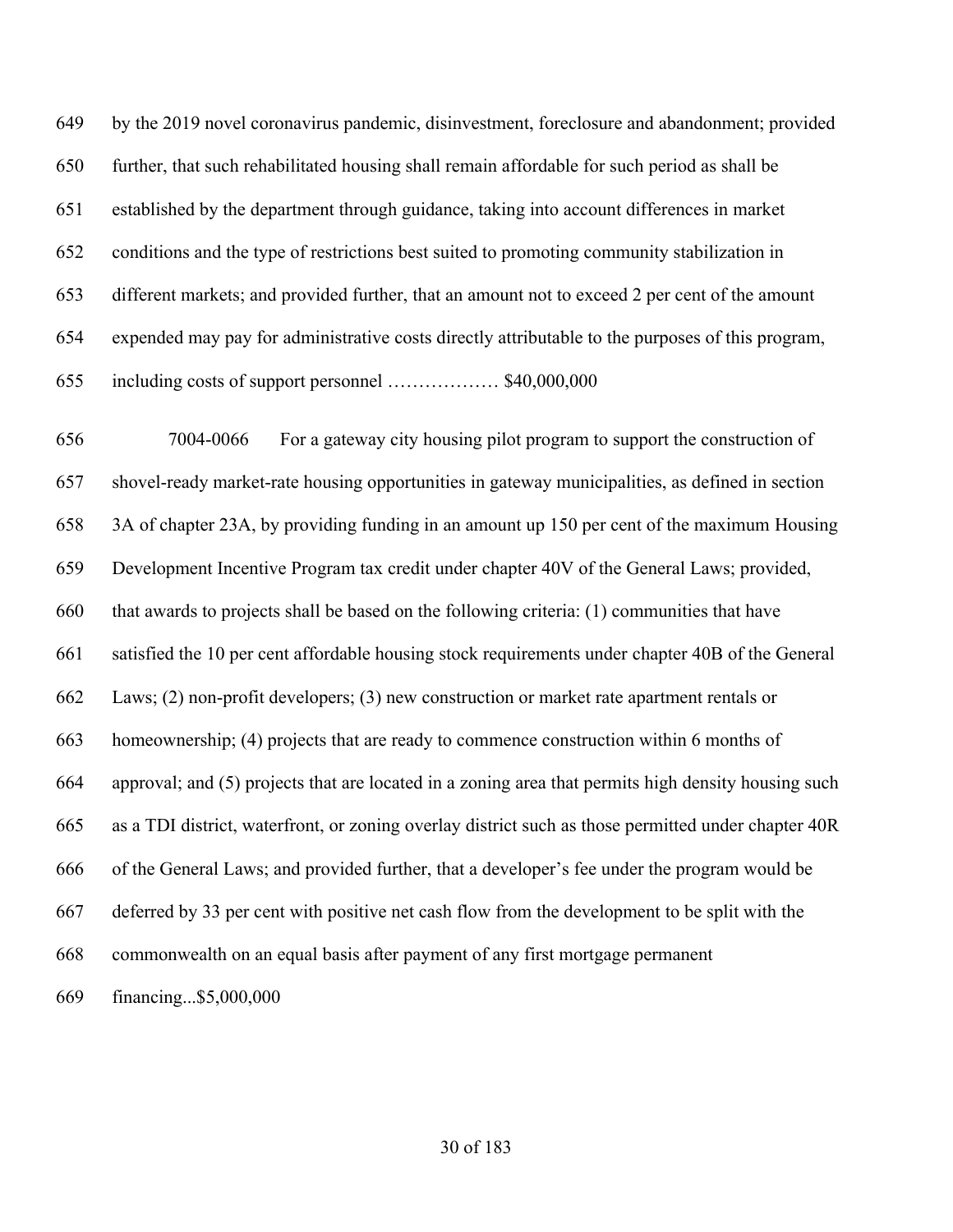SECTION 3. Section 7 of chapter 4 of the General Laws, appearing in the 2018 Official Edition, is hereby amended by striking out the Tenth clause and inserting in place thereof the following clause:-

 Tenth, "Illegal gaming," a banking or percentage game played with cards, dice, tiles, dominoes, or an electronic, electrical or mechanical device or machine for money, property, checks, credit or any representative of value, but excluding: (i) a lottery game conducted by the state lottery commission, under sections 24, 24A and 27 of chapter 10; (ii) a game conducted under chapter 23K; (iii) sports wagering conducted under chapter 23N; (iv) pari-mutuel wagering on horse races under chapters 128A and 128C and greyhound races under said chapter 128C; (v) a game of bingo conducted under chapter 271; and (vi) charitable gaming conducted under said chapter 271.

 SECTION 3A. Section 66 of chapter 23A of the General Laws, as so appearing, is hereby amended by inserting after the words "Commission" in lines 19 and 20, the following:- , 1 of whom shall be from the Southeastern Regional Planning and Economic Development District.

 SECTION 3B. Chapter 23A of the General Laws, as so appearing, is hereby amended by inserting after section 66 the following new section:-

 Section 66A. (a) There is hereby established within the executive office of housing and economic development an office of rural policy, which shall consult with the rural policy advisory commission established in section 66. The office shall not be under the control of the executive office and shall be an independent public entity not subject to the supervision and control of any other executive office, department, commission, board, bureau, agency, or political subdivision of the commonwealth. The mission of said office shall be to enhance the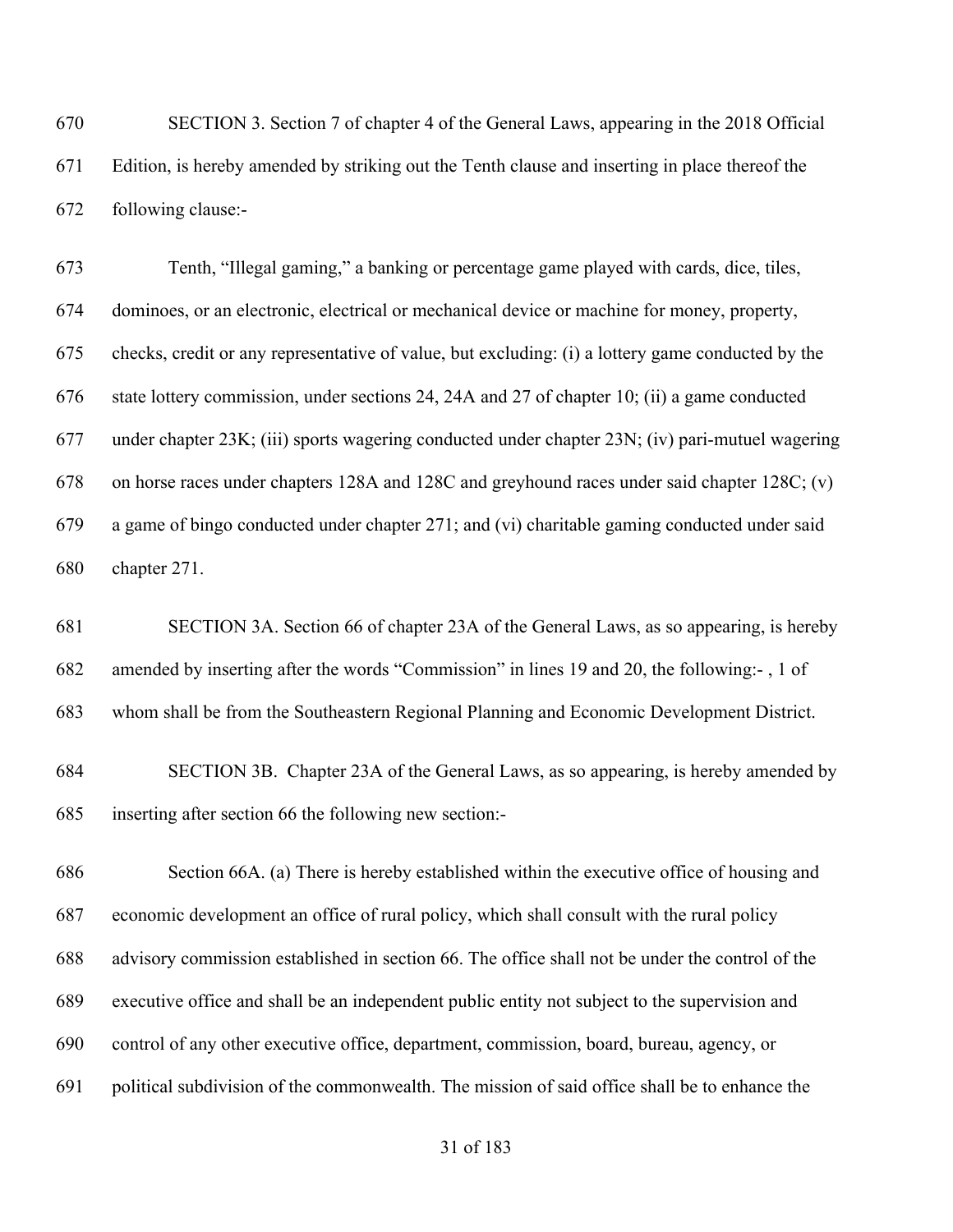economic vitality of rural communities, defined as municipalities with a population density of less than 500 persons per square mile, and to advance the health and well-being of rural residents.

 (b) The office shall serve as a research and policy clearinghouse for issues critical to the welfare and vitality of rural communities, including but not limited to, economic development, education, environment, health, housing, infrastructure, technology and transportation. In furtherance of that responsibility, the office shall work in coordination with and under the direction of the rural policy advisory commission.

 (c) The powers of the office shall include, but not be limited to, the following: (i) to use such voluntary and uncompensated services of private individuals, agencies and organizations as may from time to time be offered and needed; (ii) to recommend policies and make recommendations to agencies and officers of the state and local subdivisions of government to effectuate and the purposes of this section; (iii) to select an executive director and to acquire adequate staff to perform its duties, subject to appropriation; (iv) to establish and maintain such offices as it may deem necessary, subject to appropriation; (v) to enact bylaws for its own governance; and (vi) to hold regular, public meetings and to hold fact-finding hearings and other public forums as deemed necessary.

 SECTION 3C. Chapter 23A of the General Laws is hereby amended by adding the following section:-

 Section 69. (a) The MOBD shall establish a micro business development center, in this section referred to as the center, which shall foster micro businesses in the commonwealth by providing resources, including information on available loans, grants and technical assistance.

### of 183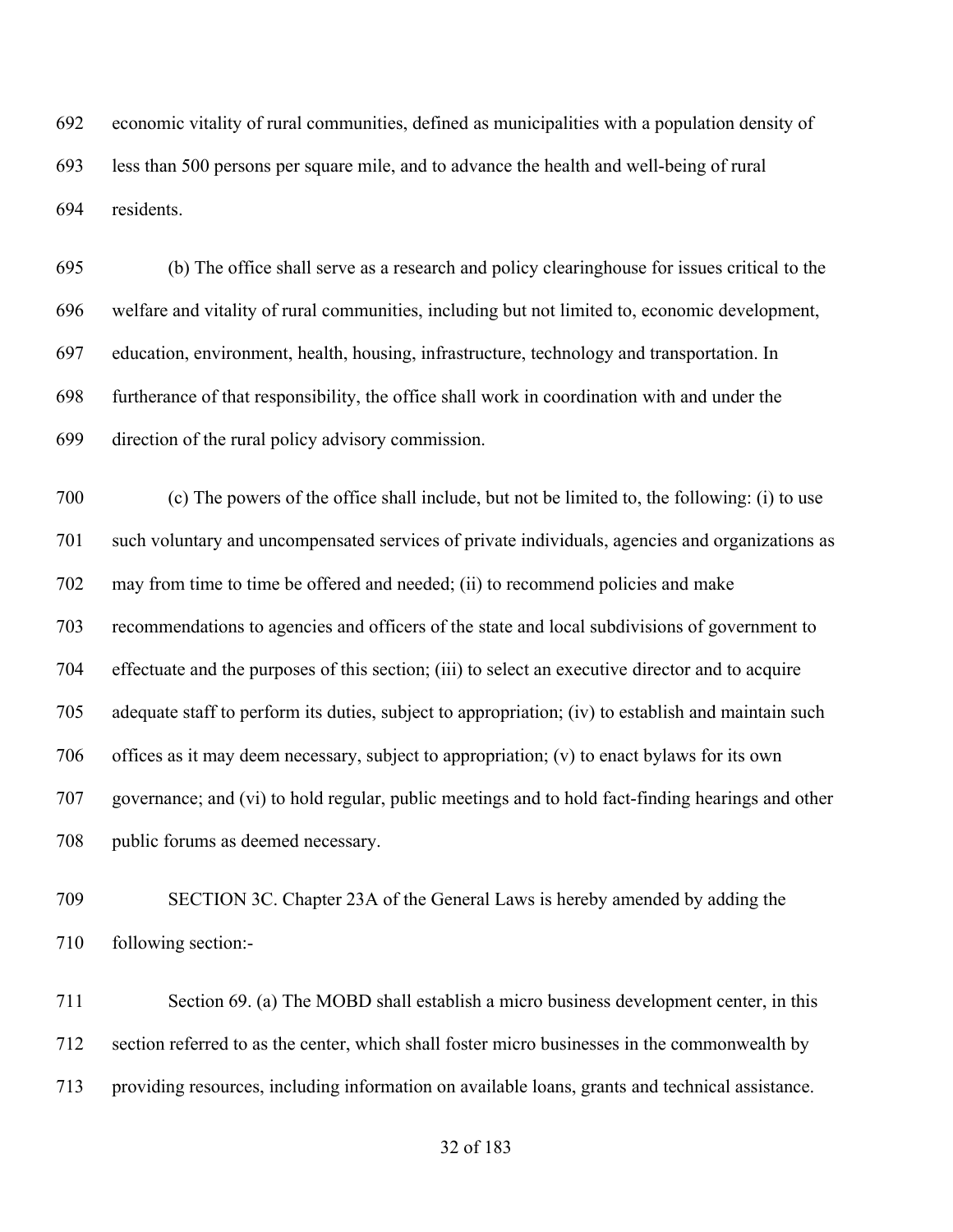The center shall provide micro businesses with information and technical assistance related to aspects of micro business management, including but not limited to, (i) business plan development; (ii) technology development; (iii) lending assistance; (iv) market research support; and (v) procurement and contracting aid. For the purposes of this section the term "micro business" shall mean a business: (i) with no more than 5 employees; (ii) located in a city or town with 75 per cent of residents living under the federal poverty level; and (iii) with no more than \$200,000 in annual revenue.

 (b) The center shall advise the Massachusetts Growth Capital Corporation in the design, administration and disbursement of loans and grants to entrepreneurs in the commonwealth for low and moderate-income entrepreneurs who are forming, running or expanding microbusinesses in the commonwealth.

 (c) The center may expend funds as may be appropriated therefor, accept federal funds, or private gifts and grants to assist in carrying out the purposes as set forth in this section.

 SECTION 4. Section 1 of chapter 23G of the General Laws, as so appearing, is hereby amended by striking out the definition "Equity investments" and inserting in place thereof the following definition:-

 "Equity investments", (i) investments that result in the agency holding an ownership interest in any company; (ii) a membership interest that constitutes voting rights in a company; (iii) an interest in real estate or other assets; (iv) a grant or loan designated pursuant to a competitive process administered by the agency, provided to governmental subdivisions, community development corporations, community action agencies, for-profit entities, private property owners, nonprofit entrepreneur support organizations and business operators for design,

### of 183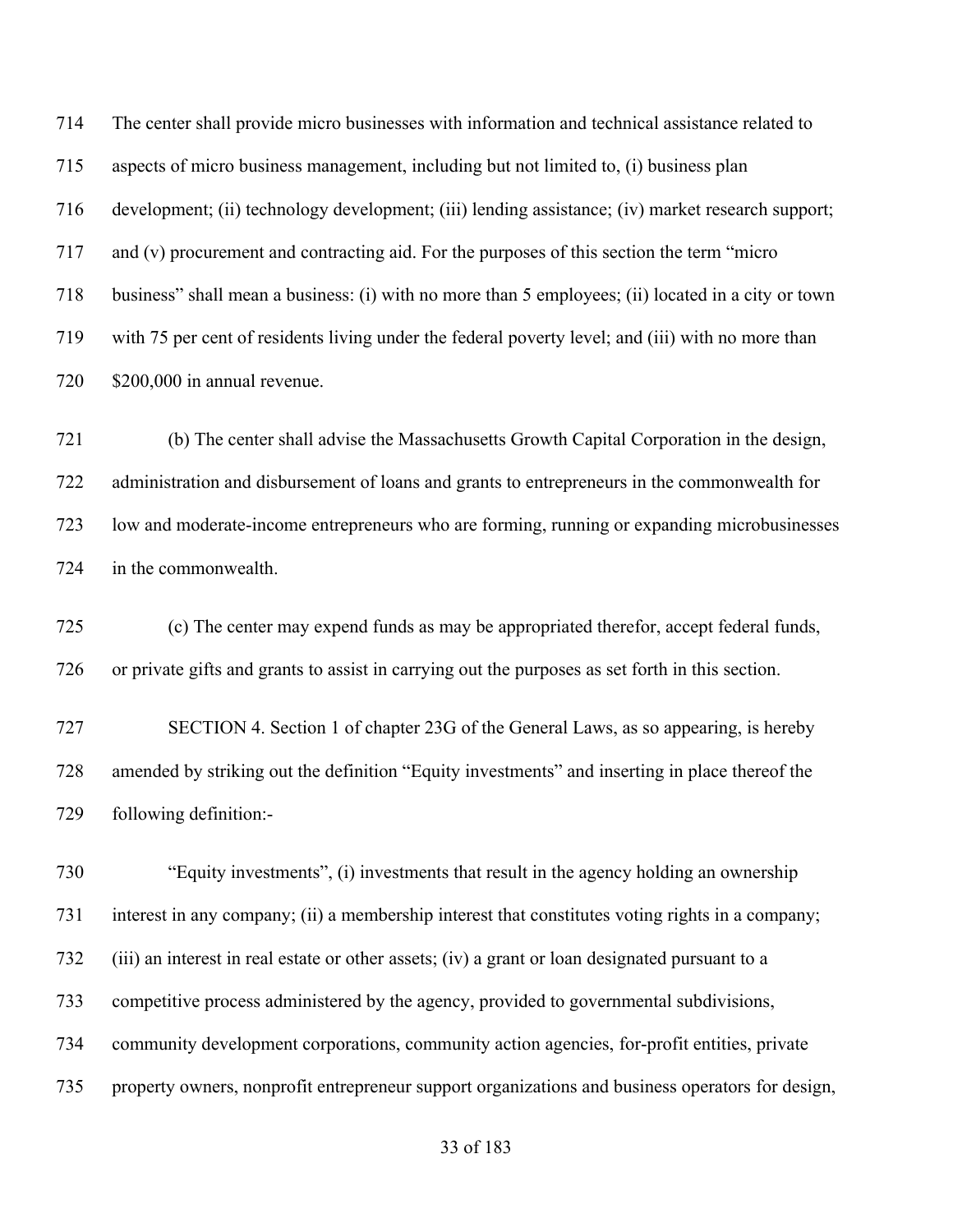736 construction or improvement of buildings or real estate to spur economic development; (v) a transaction which in substance falls into any of these categories even though it may be structured as some other form of business transaction, including, but not limited to, a lease of real estate for such duration as the agency deems appropriate in light of the amount of the equity to be invested; and (vi) an equity security; provided, however, that "equity investments" shall not include any of the foregoing if the interest is taken as security for a loan.

 SECTION 4A. Said chapter 23G is hereby further amended by adding the following section:-

 Section 47. (a) There shall be established within the agency a maritime piers repair and rehabilitation program to advance the public purpose of ensuring the physical integrity and safety of piers and other maritime infrastructure that is essential to the continued viability of (i) 747 maritime industries; (ii) water-dependent uses, as defined in section 1 of chapter 91; and (iii) other commercial and industrial uses that contribute to the economic vitality of a designated port area. The agency, in consultation with the secretary of housing and economic development, shall design and implement the program. The agency may coordinate with other agencies, community development organizations and instrumentalities of the commonwealth to effectuate this section.

 (b) The program shall be eligible to receive funds as appropriated by the general court, the board, federal grants and programs, and transfers, grants and donations from state agencies, foundations and private parties. Such funds shall be held in a separate account or accounts segregated from other funds. Money in or received for the fund may be deposited with and invested by an institution designated by the executive office and paid as the agency shall direct. A return on an investment received by the fund shall be deposited and held for the use and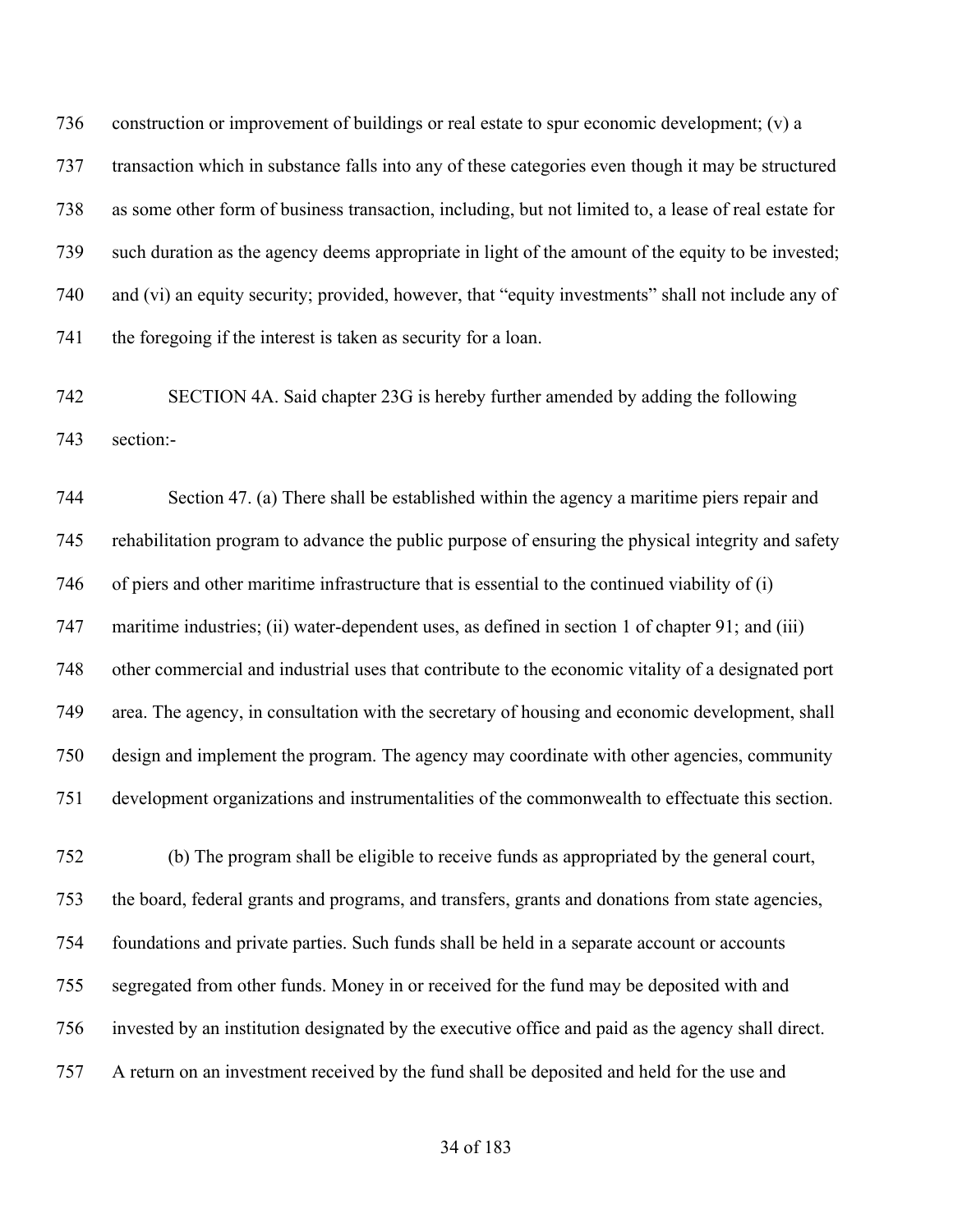benefit of the fund. The agency may make payments from a deposit account for use under this section.

 (c) The agency shall use the fund to make grants, loans or a combination thereof for the reconstruction, repair, renovation or rehabilitation of existing commercial and marine industrial infrastructure and public or private maritime transportation infrastructure. Eligible recipients of such financial assistance shall include public entities, community development corporations, non-profit and for-profit corporations and other private business entities. In making a loan or grant, the agency shall consider: (i) the impacts on future economic growth, commercial and industrial development and wastewater and wastewater pre-treatment within the designated port area and on the commercial fishing industry; (ii) the attendant economic benefits to the commonwealth; and (iii) the benefits to the commonwealth's transportation system including the benefits derived from enhancing intermodal connections from the seaports to road, rail and air facilities. Funding shall be awarded on a competitive basis in accordance with guidelines developed by the agency.

 (d) The agency shall be reimbursed from the fund for all reasonable and necessary direct costs and expenses incurred in any fiscal year associated with its administration, management and operation of the fund, including reasonable staff time and out-of-pocket expenses and the reasonable and approved administrative costs.

 (e) The agency shall submit an annual report to the clerks of the house of representatives and the senate who shall forward the report to the house and senate committees on ways and means and the joint committee on economic development and emerging technologies not later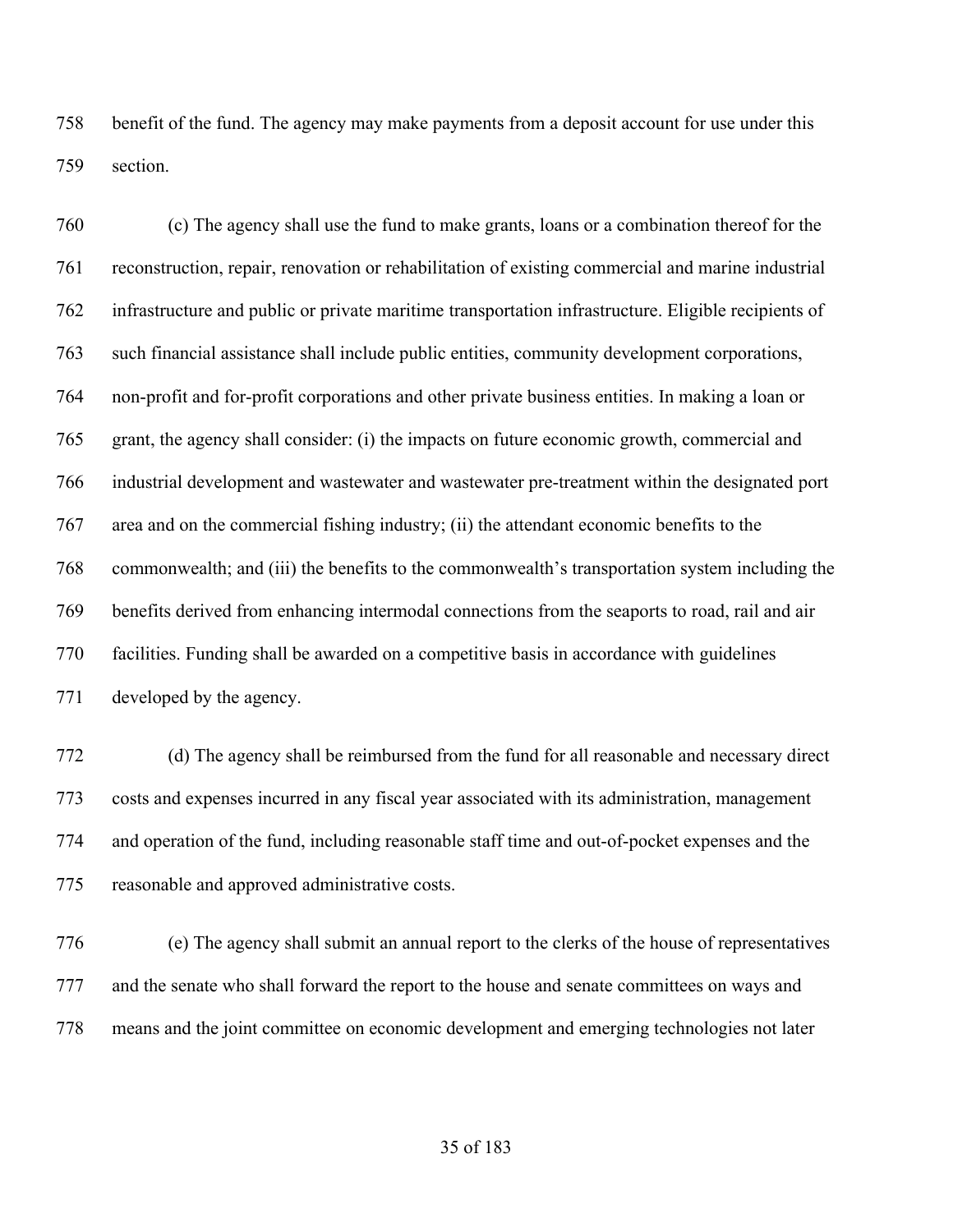than December 31. The report shall include a current assessment of the progress of each project funded through the program.

 SECTION 5. Subsection (c) of section 6 of chapter 23I of the General Laws, as so appearing, is hereby amended by striking out, in lines 70 to 71 and in lines 87 to 89, inclusive, in each instance, the words "minority students at schools where at least 80 per cent of the student population is eligible for free or reduced lunch" and inserting in place thereof the following words:- minority students attending schools in which at least 25 per cent of the student population is considered economically disadvantaged as measured by the department of elementary and secondary education. SECTION 6. Section 17 of said chapter 23I, as so appearing, is hereby amended by striking out, in line 23, the figure "2" and inserting in place thereof the following figure:- 1. SECTION 6A. Section 58 of chapter 23K of the General Laws, as so appearing, is hereby amended by striking the words "abuse services, educational campaigns to mitigate the potential addictive nature of gambling", in lines 10 to 12, inclusive, and inserting in place thereof the following words:- use and addiction services, educational campaigns to mitigate the potential addictive nature of gambling, which shall include targeted outreach to communities or groups at higher risk of gambling addiction including, but not be limited to, Asian American communities. SECTION 7. The General Laws are hereby amended by inserting after chapter 23M the following chapter:- CHAPTER 23N.

AUTHORIZATION AND REGULATION OF SPORTS WAGERING

### of 183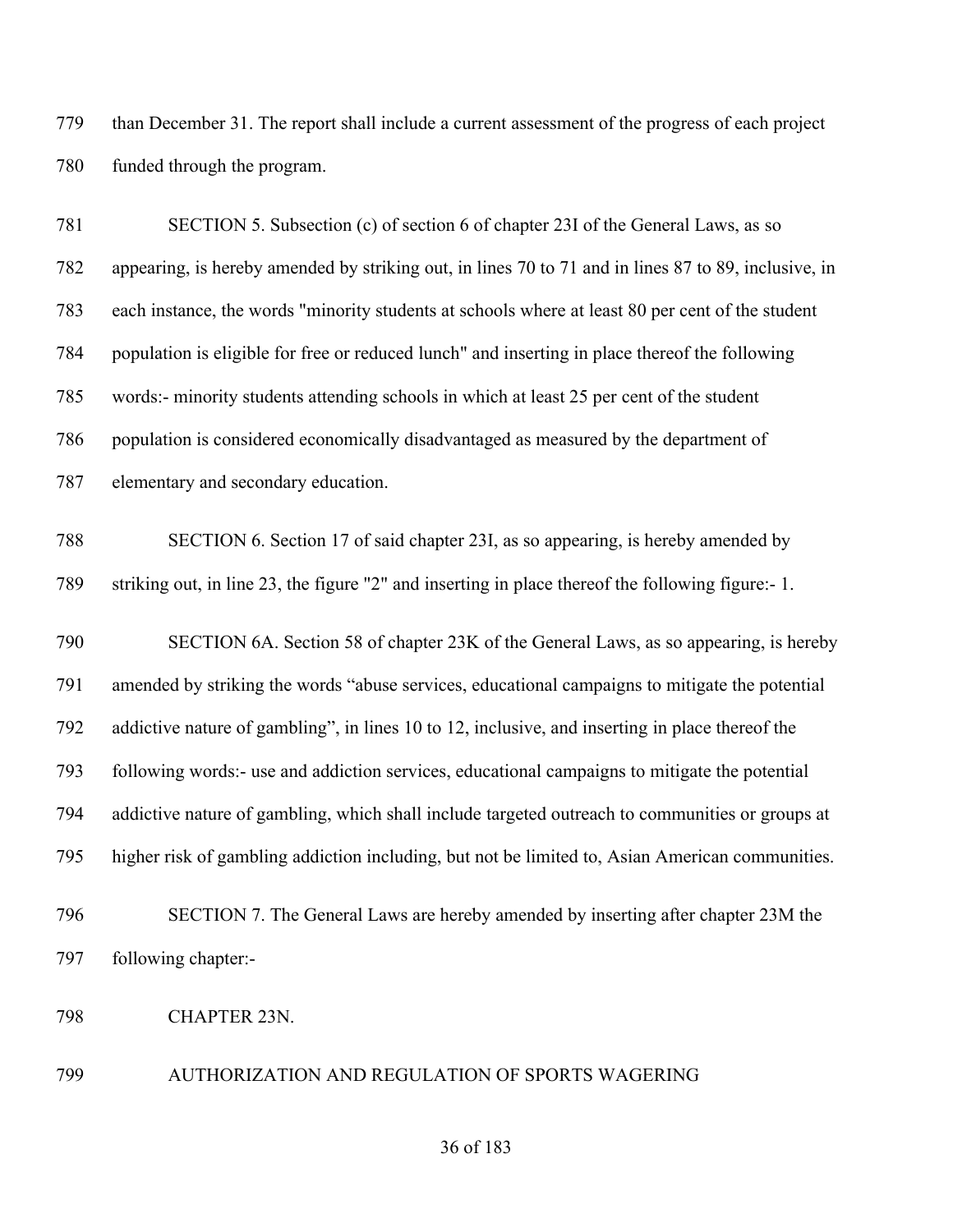Section 1. This chapter shall be known and may be cited as the "Massachusetts Sports Wagering Act".

 Section 2. Notwithstanding any provision of law to the contrary, the operation of sports wagering and ancillary activities are lawful when conducted in accordance with the provisions of this chapter and the rules and regulations of the commission.

 Section 3. As used in this chapter the following words shall, unless the context clearly requires otherwise, have the following meanings:-

 "Adjusted gross sports wagering receipts", an operator's total gross receipts from sports wagering, excluding sports wagers made with promotional gaming credits, less the total of all winnings paid to wagerers in such games, which shall include the cash equivalent of any merchandise or thing of value awarded as a prize, and all excise taxes paid pursuant to federal law.

 "Category 1 license", a license issued by the commission that permits the operation of sports wagering through a mobile application and other digital platforms approved by the commission and in person at a gaming establishment as defined in section 2 of chapter 23K.

 "Category 2 license", a license issued by the commission that permits the operation of sports wagering in person at a race track as defined in section 1 of chapter 128A or at a facility that was licensed to conduct a racing meeting as defined in said section 1 of said chapter 128A during calendar year 2020 and conducts pari-mutuel wagering in accordance with applicable laws.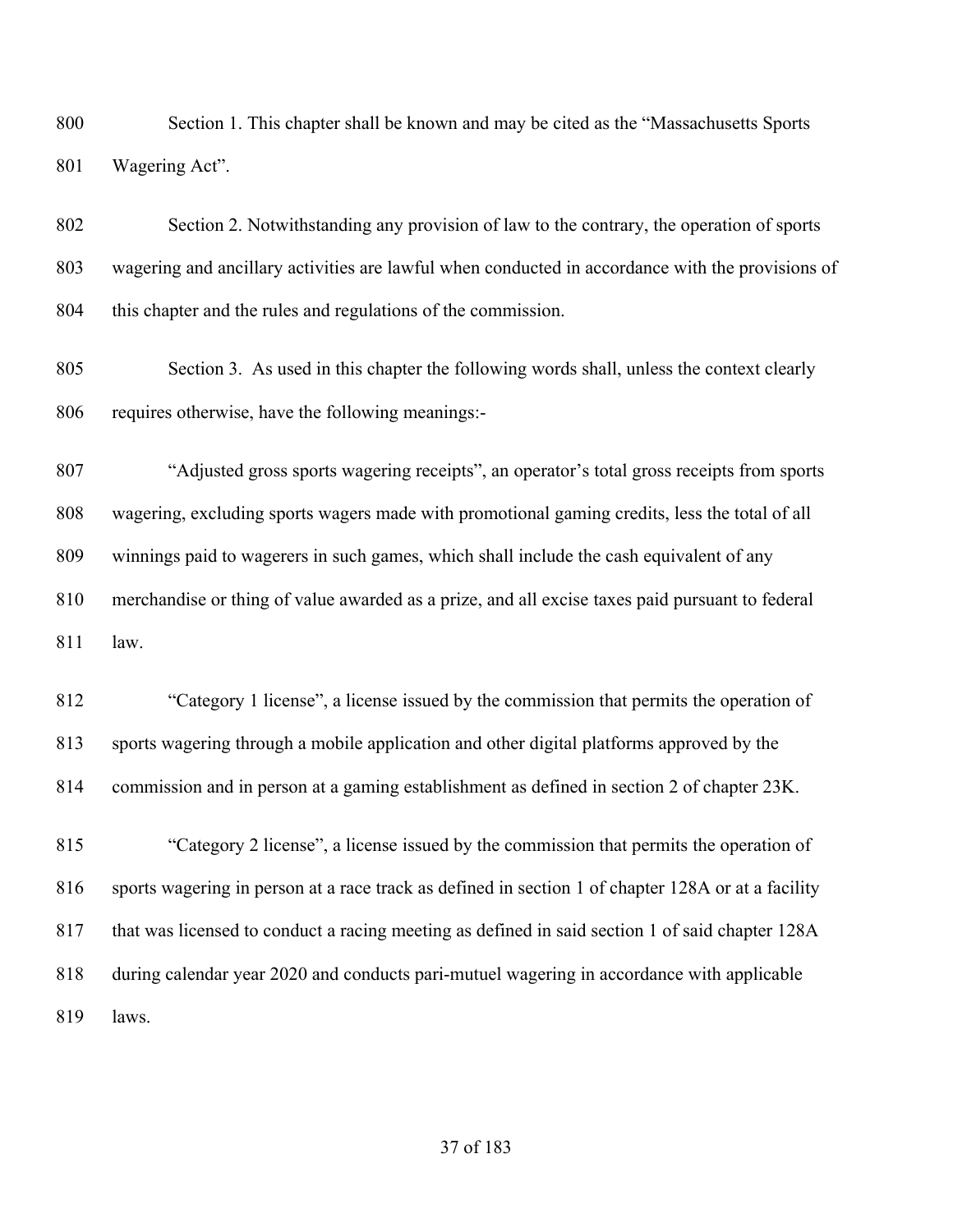820 "Category 3 license", a license issued by the commission that permits the operation of sports wagering through a mobile application and other digital platforms approved by the commission.

 "Collegiate sport or athletic event", a sport or athletic event offered or sponsored by, or played in connection with, a public or private institution that offers educational services beyond the secondary level and is a member or is classified within the National Collegiate Athletic Association Division 1.

 "Commission", the Massachusetts gaming commission established in section 3 of chapter 23K.

 "Governmental authority", any governmental unit of a national, state or local body exercising governmental functions, other than the United States government.

"License", any license, applied for or issued by the commission under this chapter,

including, but not limited to: (i) an operator license; or (ii) an occupational license.

 "National criminal history background check system", the criminal history record system maintained by the Federal Bureau of Investigation, based on fingerprint identification or any other method of positive identification.

 "Occupational license", a license required by an employee of an operator when the employee performs duties directly related to the operation of sports wagering in the commonwealth in a supervisory role.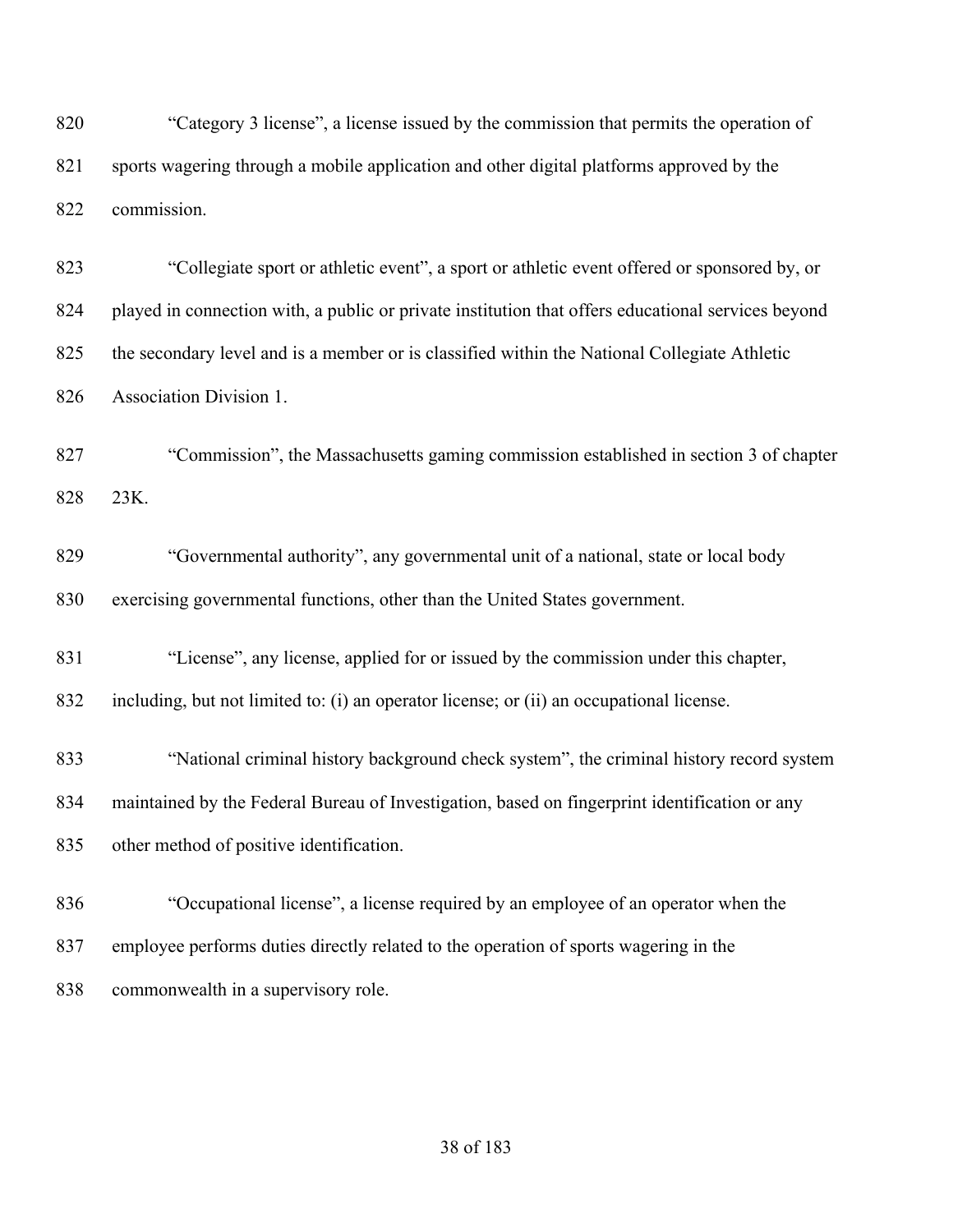839 "Operator" or "sports wagering operator", any entity permitted under this chapter to offer sports wagering to persons in the commonwealth through a category 1 license, category 2 license 841 or category 3 license.

 "Operator license", a category 1 license, category 2 license or category 3 license to operate sports wagering.

 "Official league data", statistics, results, outcomes and other data relating to a sporting event that is obtained pursuant to an agreement with the relevant sports governing body, or with an entity expressly authorized by the relevant sports governing body to provide such data to 847 sports wagering operators, which authorizes the use of such data for determining the outcome of tier 2 sports wagers on such sporting event.

 "Professional sport or athletic event", an event at which 2 or more persons participate in a sports event and receive compensation in excess of actual expenses for their participation in such event.

 "Promotional gaming credit", a sports wagering credit or other item issued by an operator to a patron to enable the placement of a sports wager.

 "Qualified gaming entity", an entity that: (i) holds a gaming license as defined in section 2 of chapter 23K; (ii) holds a license to conduct a racing meeting as defined in section 1 of chapter 128A or held a license to conduct a racing meeting as defined in section 1 of chapter 128A during calendar year 2020 and conducts pari-mutuel wagering in accordance with applicable laws; (iii) has offered fantasy sports contests in the commonwealth pursuant to 940 C.M.R. 34.00 for at least 1 year at the time of enactment of this act and has been permitted to offer sports wagering in at least 2 other jurisdictions in the United States by the relevant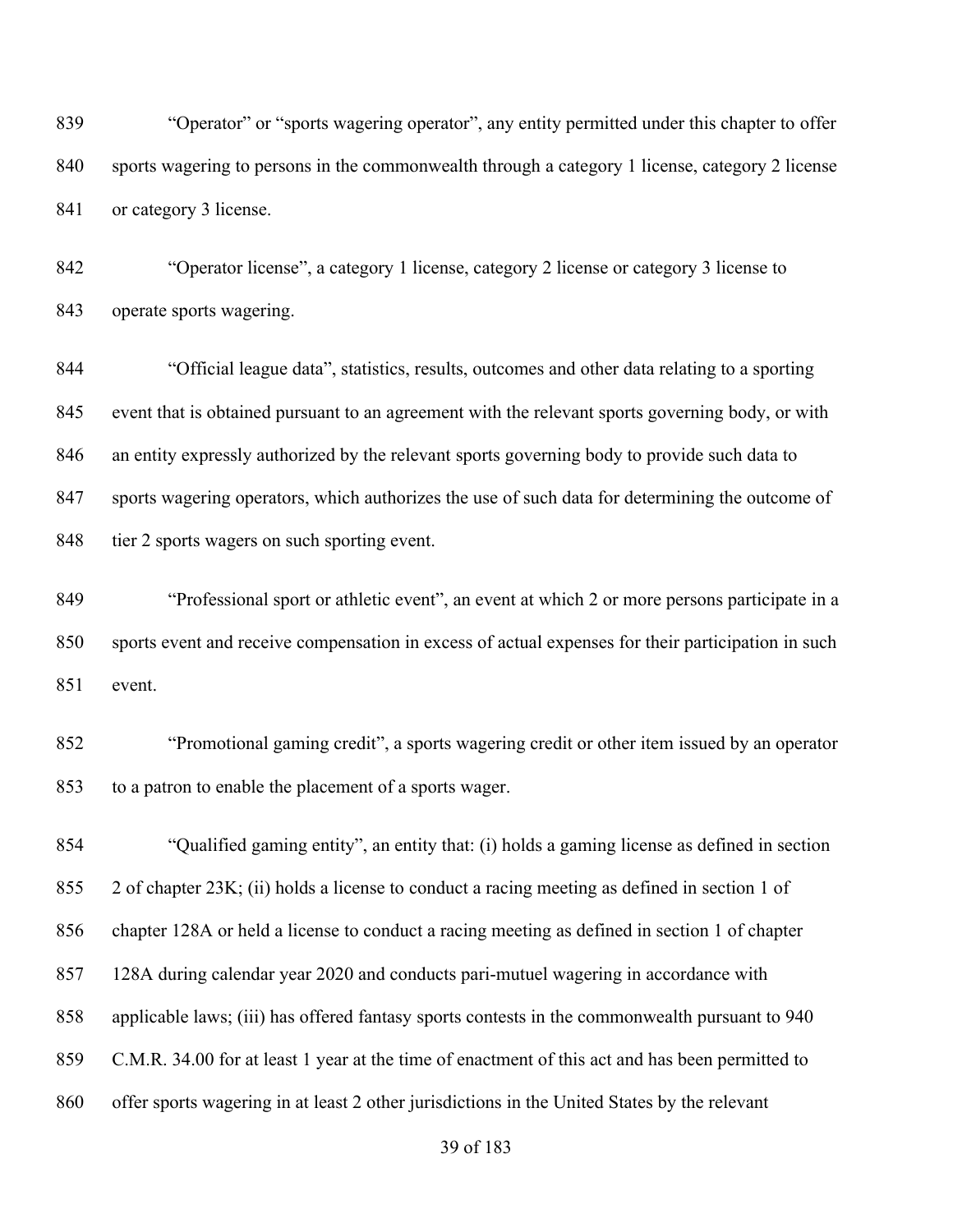regulatory body in those jurisdictions; or (iv) is located in the United States that offers sports wagering through a mobile application and other digital platforms and has been permitted to offer sports wagering in at least 2 other jurisdictions in the United States by the relevant regulatory body in those jurisdictions for at least 1 year.

 "Sports event" or "sporting event", any professional sport or athletic event, collegiate sport or athletic event, motor race event, electronic sports event, competitive video game event or any other event authorized by the commission under this chapter.

 "Sports governing body", an organization that is headquartered in the United States and prescribes final rules and enforces codes of conduct with respect to a sporting event and participants therein.

 "Sports wagering", the business of accepting wagers on sporting events or portions of sporting events, other events, the individual performance statistics of athletes in a sporting event or other events or a combination of any of the same by any system or method of wagering approved by the commission including, but not limited to, mobile applications and other digital platforms; provided, that sports wagering shall not include the acceptance of any wager with an outcome dependent on the performance of an individual athlete in any collegiate sport or athletic event, including but not limited, to in-game or in-play wagers; provided, further that sports wagering shall not include any acceptance of wagers on a high school or youth sporting event; provided further, that sports wagering shall not include fantasy contests as defined in section 135 of chapter 219 of the acts of 2016. Sports wagering shall include, but is not limited to, single- game bets, teaser bets, parlays, over-under, moneyline, pools, exchange wagering, in-game wagering, in-play bets, proposition bets and straight bets.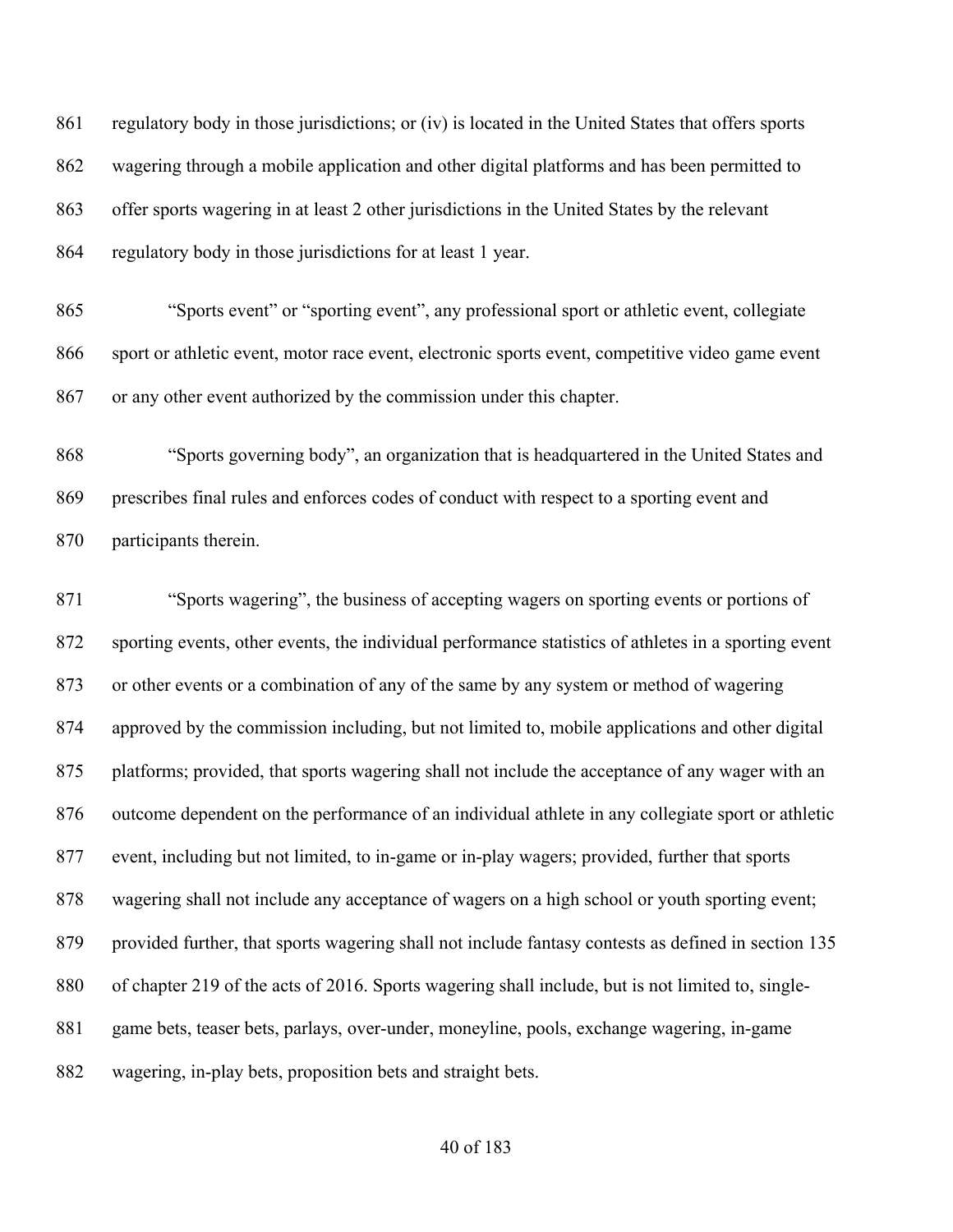"Sports wagering account", a financial record established by an operator for an individual patron in which the patron may deposit by any method approved by the commission and withdraw funds for sports wagering and other authorized purchases, and to which the operator may credit winnings or other amounts due to or authorized by that patron. Such account may be established and funded by the patron electronically through an approved mobile application or digital platform. "Tier 1 sports wager", a sports wager that is determined solely by the final score or outcome of a sporting event and is placed before the sporting event has begun. "Tier 2 sports wager", a sports wager that is not a tier 1 sports wager. "Wager", a sum of money or thing of value risked on an uncertain occurrence. Section 4. (a) The commission shall have the authority to regulate the conduct of sports wagering under this chapter. (b) The commission shall examine the rules and regulations implemented in other states where sports wagering is authorized and shall, as far as practicable, adopt a similar regulatory 897 framework through promulgation of rules and regulations. (c) The commission shall have the authority to promulgate rules and regulations necessary for the implementation, administration and enforcement of this chapter. The commission may promulgate emergency rules and regulations in accordance with applicable procedures for the promulgation of emergency rules and regulations. (d) The commission may promulgate rules and regulations including, but not limited to,

those governing the acceptance of wagers on a sports event, other event or a series of sports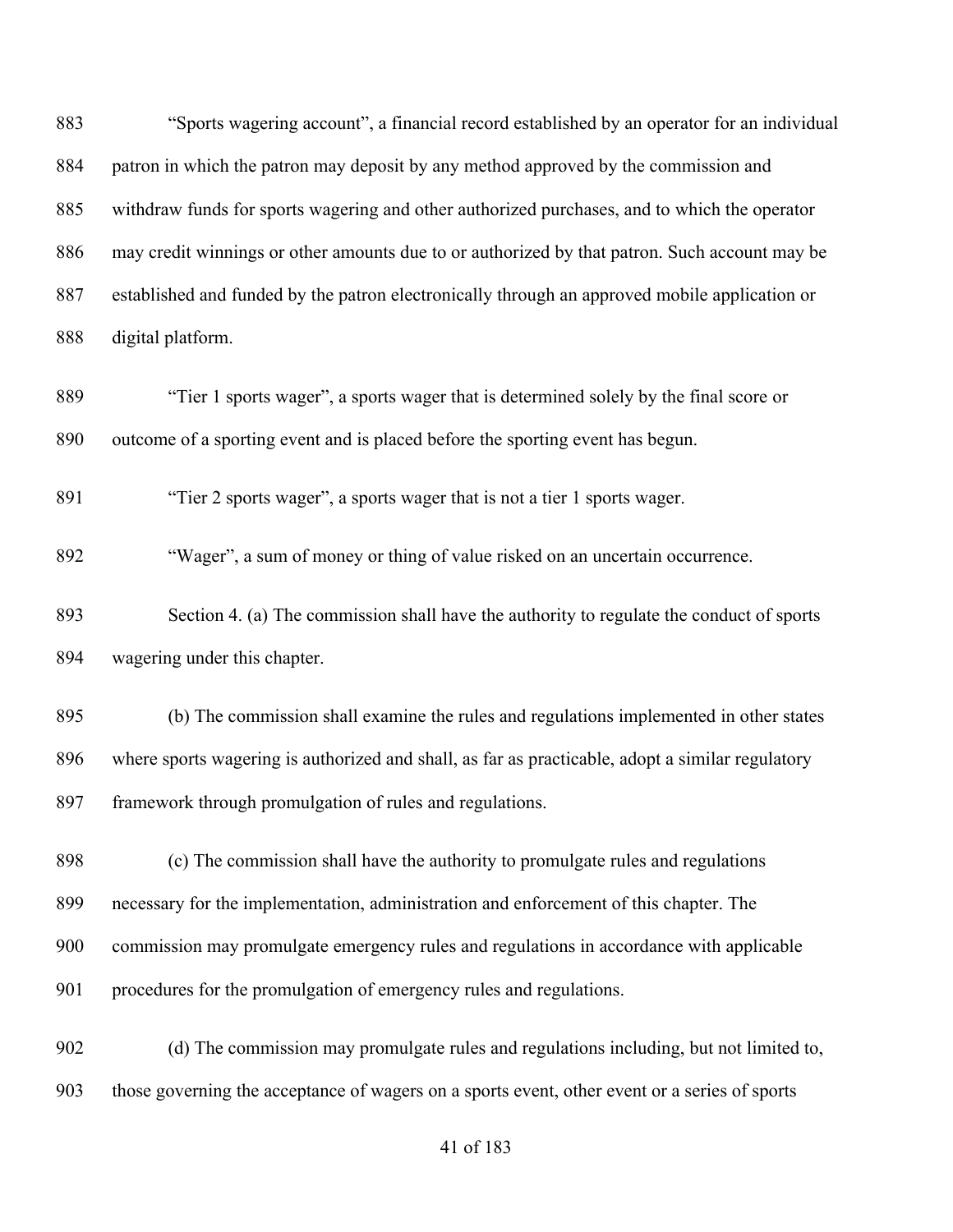events; types of wagering receipts which may be used; methods of issuing receipts; methods of accounting to be used by operators; types of records to be kept; types of systems for wagering; protections for patrons placing wagers; and promotion of social responsibility and responsible gambling; provided, that such regulations shall include a requirement that all mobile applications and digital platforms authorized for sports wagering include prominently upon each entry into the application or platform, the following statement: "If you or someone you know has a gambling problem and wants help, call the Massachusetts Council on Compulsive Gambling hotline at 1-800-426-1234 or the Massachusetts Department of Public Health helpline at 1-800- 327-5050."

 (e) The commission shall determine the eligibility of a person to hold or continue to hold a license, shall issue all licenses and shall maintain a record of all licenses issued under this chapter. The commission may accept applications, evaluate qualifications of applicants, undertake initial review of licenses and issue temporary licenses upon the effective date of this chapter.

 (f) The commission shall levy and collect all fees, surcharges, civil penalties and taxes on adjusted gross sports wagering receipts imposed by this chapter, except as otherwise provided under this chapter.

 (g) The commission shall have the authority to enforce this chapter and any rule or regulation of the commission and may request that the attorney general bring an action to enforce this chapter or any rule or regulation of the commission by civil action or petition for injunctive relief.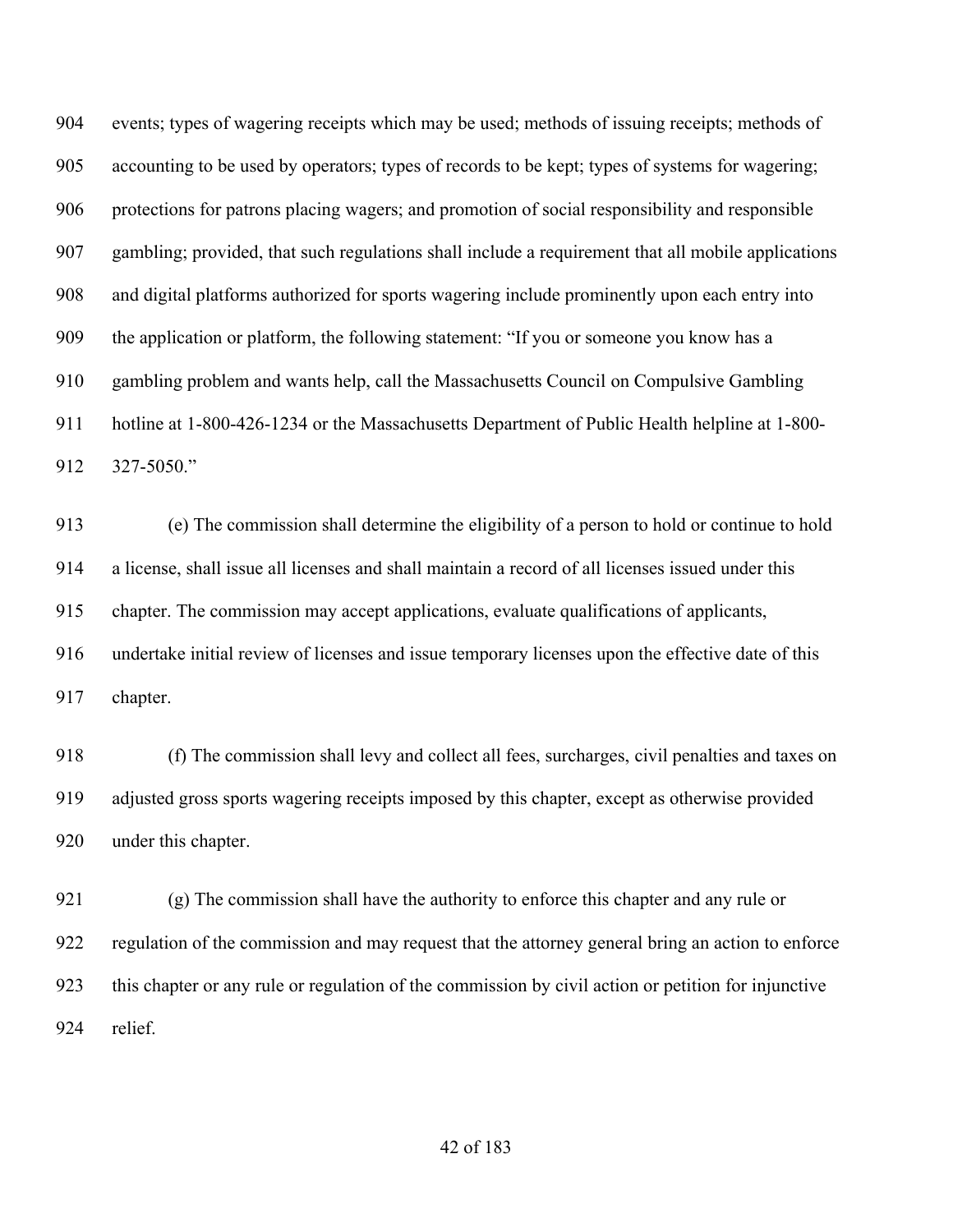(h) The commission may hold hearings, administer oaths and issue subpoenas or subpoenas duces tecum in order to enforce this chapter and the rules and regulations of the commission.

 (i) The commission may exercise any other powers necessary to effectuate this chapter and the rules and regulations of the commission.

 Section 5. (a) No person shall engage in any activity in connection with sports wagering in the commonwealth unless all necessary licenses or temporary licenses have been obtained in accordance with this chapter and rules and regulations of the commission; provided, that the power and authority granted to the commission shall be construed as broadly as necessary for the implementation, administration and enforcement of this chapter.

 (b) The commission shall not grant an operator license, other than a temporary license pursuant to subsection (c) of section 6, until it determines that each person who has control of the applicant meets all qualifications for licensure. The following persons are considered to have control of an applicant:

 (1) Each person who owns 10 per cent or more of a corporate applicant and who has the ability to control the activities of the corporate applicant; provided, however, that a bank or other licensed lending institution which holds a mortgage or other lien acquired in the ordinary course of business shall not be considered to have control of an applicant;

 (2) Each person who holds a beneficial or proprietary interest of 10 per cent or more of a non-corporate applicant's business operation and who has the ability to control the activities of 945 the non-corporate applicant; and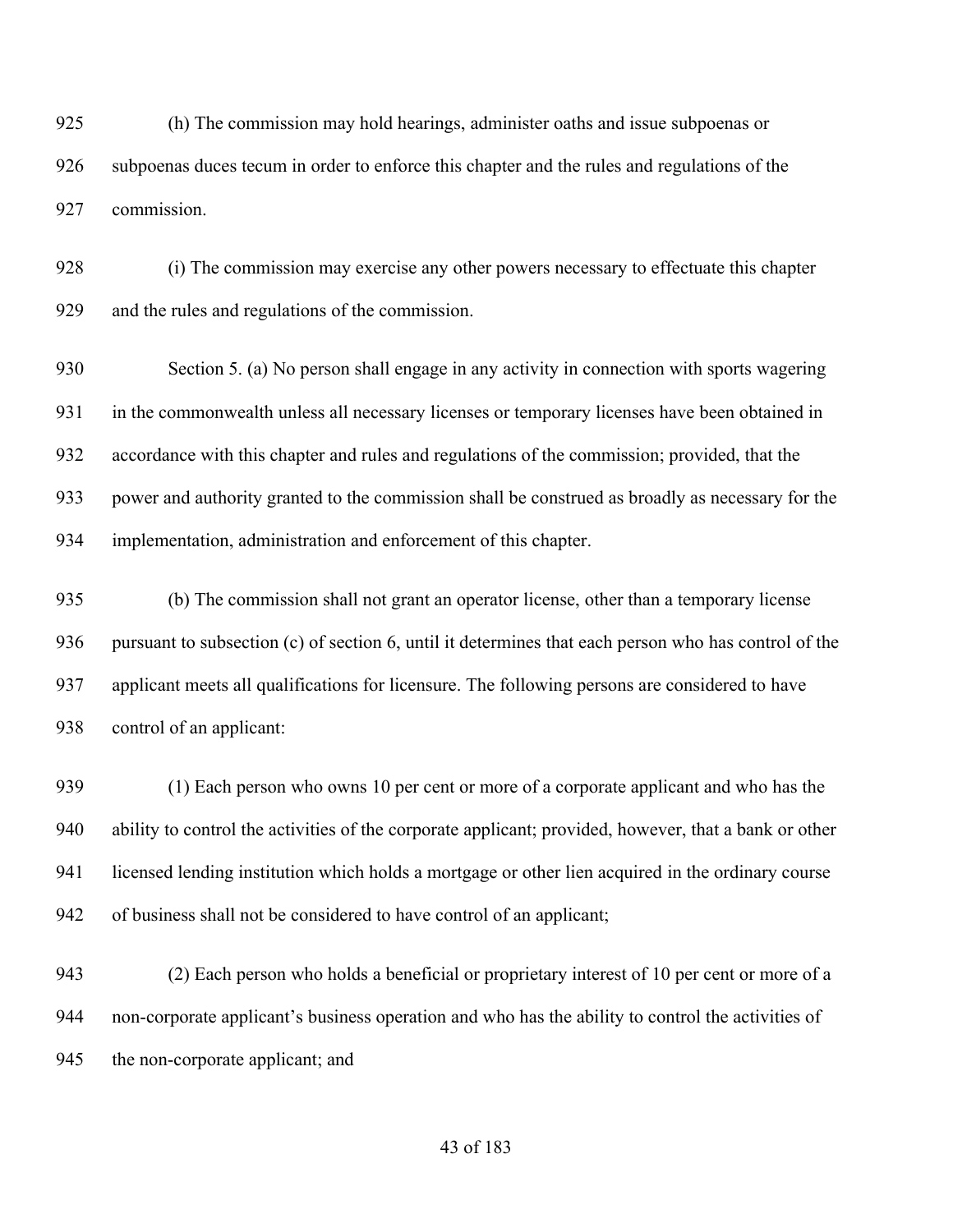(3) At the commission's discretion, any executive, employee or agent having the power to exercise significant influence over decisions concerning the applicant's sports wagering operations in the commonwealth.

 (c) Each controlling person pursuant to subsection (b) shall submit to the commission an application in a form determined by the commission, and each such controlling person who is a natural person shall submit to the commission: (i) fingerprints for a national criminal records check by the department of the state police and the Federal Bureau of Investigation; and (ii) a signed authorization for the release of information by the department of the state police and the Federal Bureau of Investigation; provided, however, that a controlling person who is a natural person that has submitted to a national criminal records check in any jurisdiction within the previous year shall not be required to submit to another national criminal records check if such person submits to the commission the results of such previous national criminal records check. Any applicant convicted of any disqualifying offense shall not be licensed.

 (d) Each person licensed under this chapter shall give the commission written notice within 30 days of any change to any material information provided in the application for a 961 license or renewal.

 (e) No commission employee shall be an applicant for any license issued under this chapter.

 Section 6. (a) A licensed qualified gaming entity may operate sports wagering upon the approval of the commission.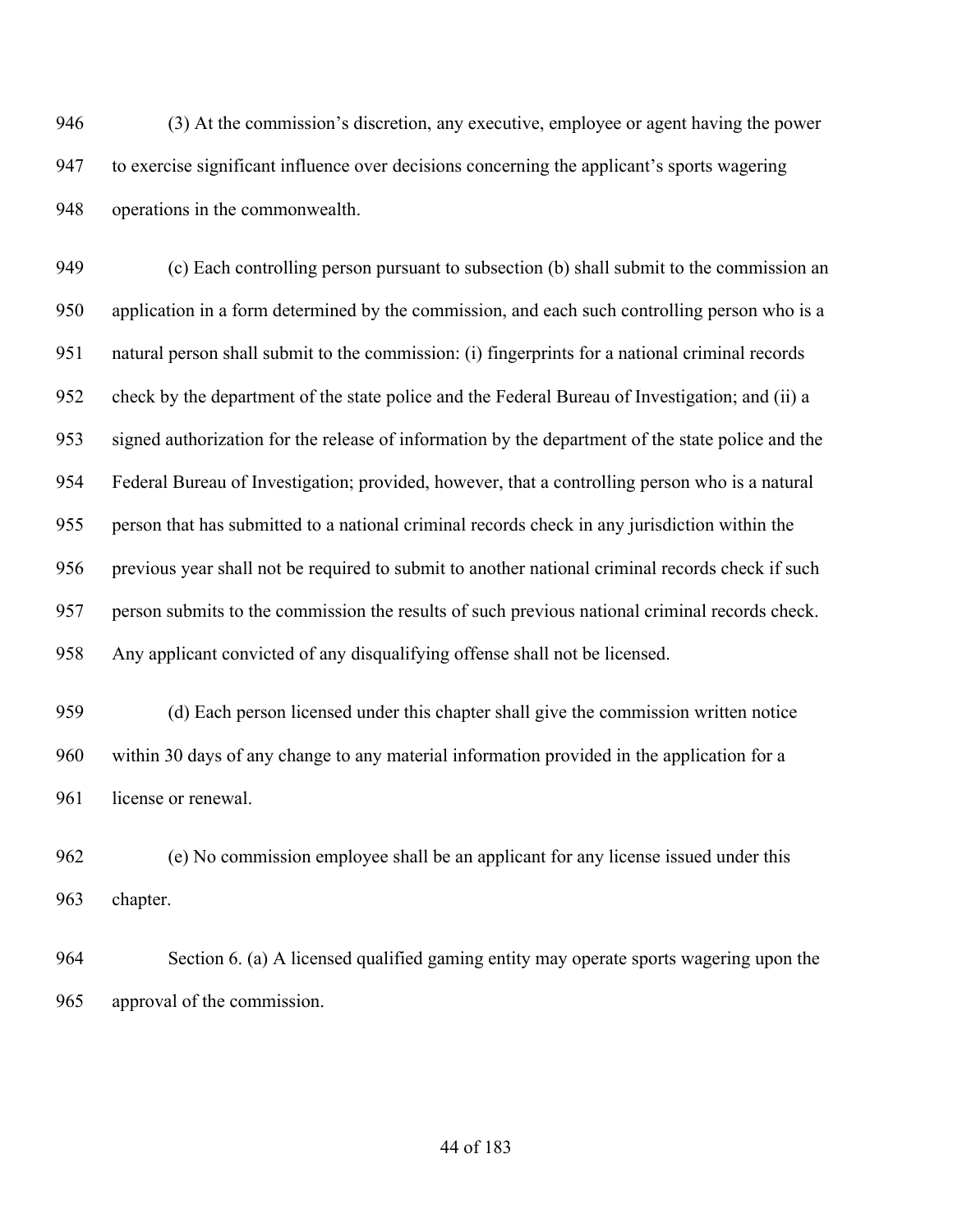(b)(1) The commission shall issue a category 1 license to any holder of a gaming license, as defined in section 2 of chapter 23K, that meets the requirements of this chapter and the rules and regulations of the commission.

 (2) The commission shall issue a category 2 license to any holder of a license to conduct a racing meeting, as defined in section 1 of chapter 128A or to any person who held a license to conduct a racing meeting, as so defined, during the calendar year 2020 and conducts pari-mutuel wagering in accordance with applicable laws, that meets the requirements of this chapter and the rules and regulations of the commission.

 (3) The commission shall issue a category 3 license to any entity that has offered fantasy sports contests in the commonwealth pursuant to 940 C.M.R. 34.00 for at least 1 year at the time of enactment of this act, has been permitted to offer sports wagering in at least 2 other jurisdictions in the United States by the relevant regulatory body in those jurisdictions and meets the requirements of this chapter and the rule and regulations of the commission.

 (4) The commission may issue 2 additional category 3 licenses to any entity located in the United States that has been permitted to offer sports wagering in at least 2 other jurisdictions in the United States by the relevant regulatory body in those jurisdictions for at least 1 year and meets the requirements of this chapter and the rules and regulations of the commission. Prior to the issuance of such category 3 license, the entity shall undergo a suitability review by the commission subject to the requirements of section 12 of chapter 23K.

985  $(c)(1)$  A qualified gaming entity may submit to the commission a request for a temporary license for the immediate commencement of sports wagering operations. Such request shall include an initial license fee of \$50,000 payable to the commission.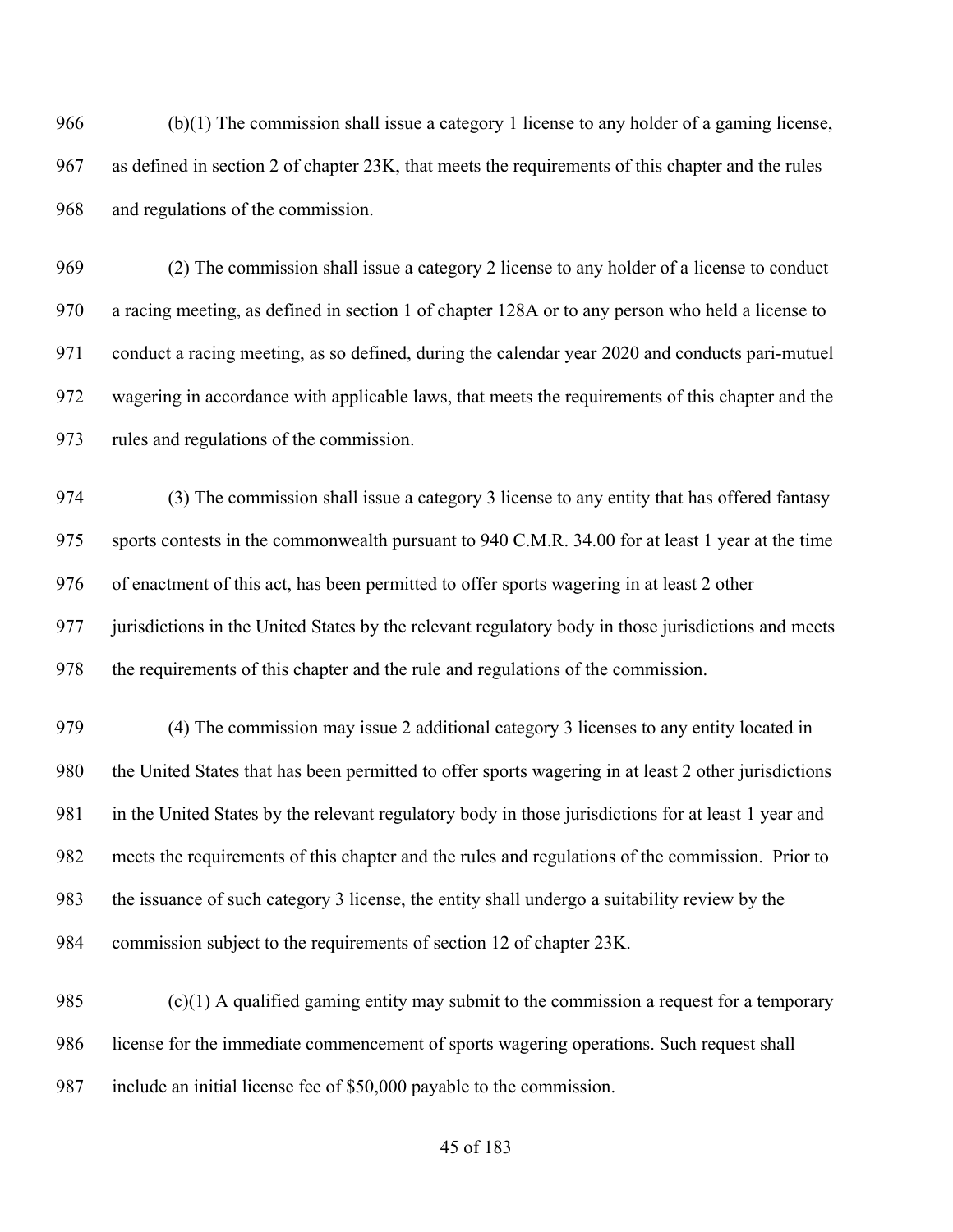(2) Upon receiving a request for a temporary license, the executive director of the commission shall review the request. If the executive director determines that the entity requesting the temporary license is a qualified gaming entity and has paid the sports wagering initial license fee, the commission shall authorize the qualified gaming entity to conduct sports wagering for a period of 2 years under a temporary license or until a final determination on its operator license application is made.

 (3) All sports wagering conducted under authority of a temporary license shall comply with the house rules adopted under section 9.

 (d) Upon application by a qualified gaming entity and payment of a \$250,000 application fee, the commission shall grant an operator license to a qualified gaming entity that provides for the right to conduct sports wagering; provided, that the qualified gaming entity meets the requirements for licensure under this chapter and the rules and regulations of the commission. Such license shall be issued for a 5-year period, and may be renewed for 5-year periods upon payment of a \$100,000 renewal fee; provided, that an operator continues to meet all requirements under this chapter and the rules and regulations of the commission.

 (e) An operator shall submit to the commission such documentation or information as the commission may require demonstrating that the operator continues to meet the requirements of this chapter and the rules and regulations of the commission. An operator shall submit required documentation or information no later than 5 years after issuance of its operator license and every 5 years thereafter, or within lesser periods based on circumstances specified by the commission.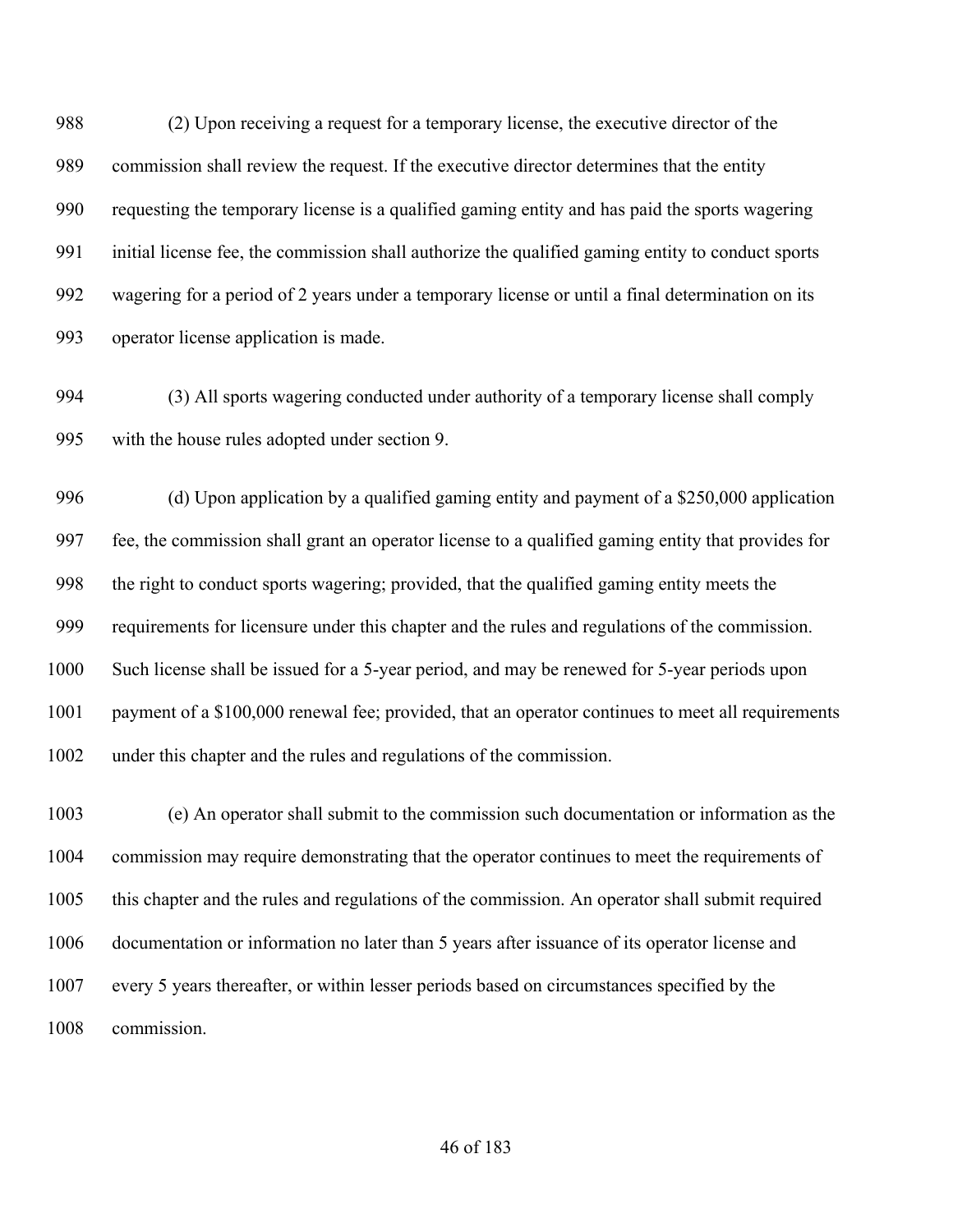Section 7. (a) All persons employed by an operator to perform duties directly related to the operation of sports wagering in Massachusetts in a supervisory role shall maintain a valid occupational license issued by the commission. The commission shall issue such occupational license to a person who meets the requirements of this section.

 (b) An occupational license authorizes the licensee to be employed in the capacity designated by the commission while the license is active. The commission may establish, by rule or regulation, job classifications with different requirements based on the extent to which a particular job impacts, or has the potential to impact, the lawful operation of sports wagering.

 (c) An applicant for an occupational license shall submit any required application forms established by the commission and shall pay a nonrefundable application fee of \$100. An employer may pay an application fee on behalf of an applicant.

 (d) Each occupational license holder shall annually pay to the commission a license fee of 1021 \$100 by March 1 and submit a renewal application on the form required by the commission. An employer may pay an application fee on behalf of the licensed employee.

 Section 8. (a) The commission may deny a license to any applicant, reprimand any licensee or suspend or revoke a license, if the applicant or licensee:

(1) has knowingly made a false statement of a material fact to the commission;

 (2) has had a license revoked by any governmental authority responsible for regulation of gaming activities;

 (3) has been convicted of a crime of moral turpitude, a gambling-related offense or a theft or fraud offense;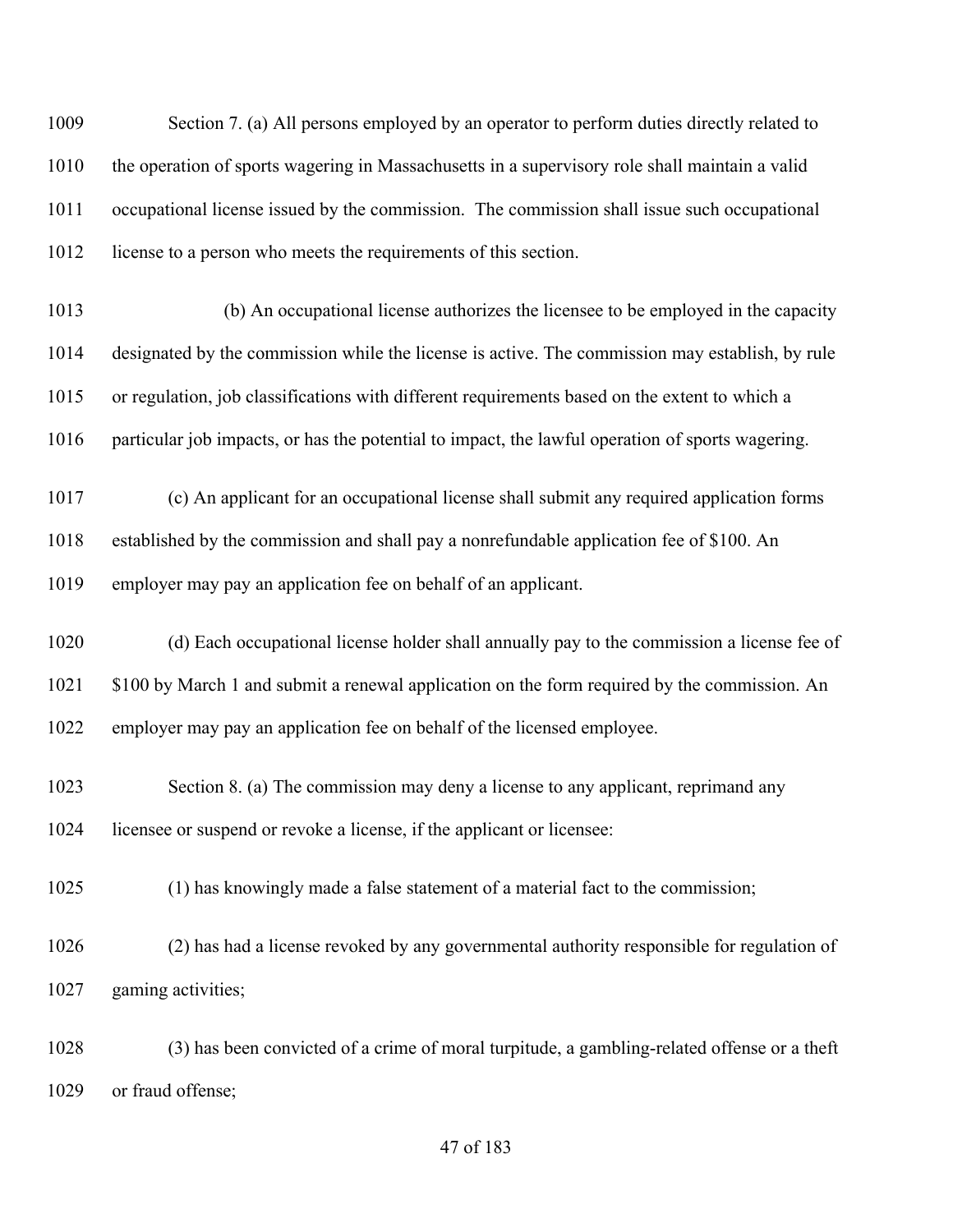(4) has not demonstrated to the satisfaction of the commission financial responsibility sufficient to adequately meet the requirements of the proposed enterprise; or (5) is not the true owner of the business or is not the sole owner and has not disclosed the existence or identity of other persons who have an ownership interest in the business. (b) The commission may deny, suspend or revoke an operator license or reprimand any licensee if the applicant or licensee has not met the requirements of this chapter. Section 9. (a) Each operator shall adopt comprehensive house rules for game play governing sports wagering transactions with its patrons. The house rules shall specify the amounts to be paid on winning wagers and the effect of sports event schedule changes. The commission shall approve house rules prior to implementation. (b) The house rules, together with any other information the commission deems appropriate, shall be accessible to any patrons of the sports wagering system. The operator shall make copies readily available to patrons. Section 10. (a) Sports wagering operators shall employ commercially reasonable methods to: (1) prohibit the operator, directors, officers, owners and employees of the operator, and any relative living in the same household as such persons, from placing bets with the operator; (2) prohibit athletes, coaches, referees, team owners, employees of a sports governing body or its member teams and player and referee union personnel from wagering on any sporting event of their sport's governing body; provided, that in determining which persons are excluded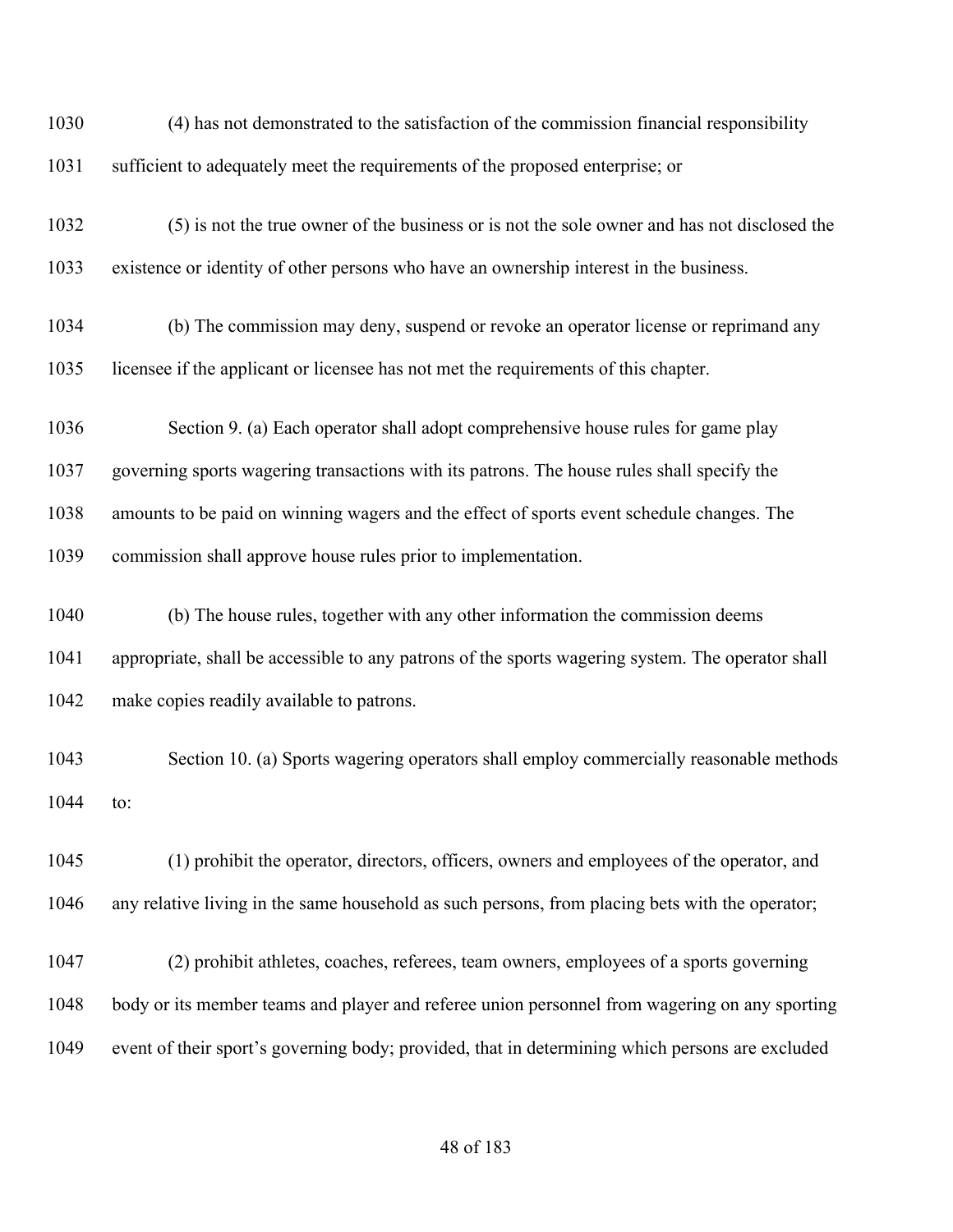from placing wagers under this subsection, operators shall use lists of such persons that the sports governing body may provide to the commission;

 (3) prohibit any individual with access to non-public confidential information held by the operator from placing wagers with the operator;

(4) prohibit persons from placing wagers as agents or proxies for others; and

 (5) maintain the security of wagering data, customer data and other confidential information from unauthorized access and dissemination; provided, however, that nothing in this chapter shall preclude the use of internet or cloud-based hosting of such data and information or disclosure as required by court order, other law or this chapter.

 (b) A sports governing body may submit to the commission in writing, by providing notice in such form and manner as the commission may require, a request to restrict, limit or exclude a certain type, form or category of sports wagering with respect to sporting events of such body, if the sports governing body believes that such type, form or category of sports wagering with respect to sporting events of such body is contrary to public policy, unfair to consumers, may undermine the perceived integrity of such body or sporting events of such body or affects the integrity of such body or sporting events of such body. The commission shall request comment from sports wagering operators on all such requests. After giving due consideration to all comments received, the commission shall, upon a demonstration of good cause from the requestor, grant the request. The commission shall respond to a request concerning a particular event before the start of the event, or if it is not feasible to respond before the start of the event, no later than 7 days after the request is made; provided, that if the commission determines that the requestor is more likely than not to prevail in successfully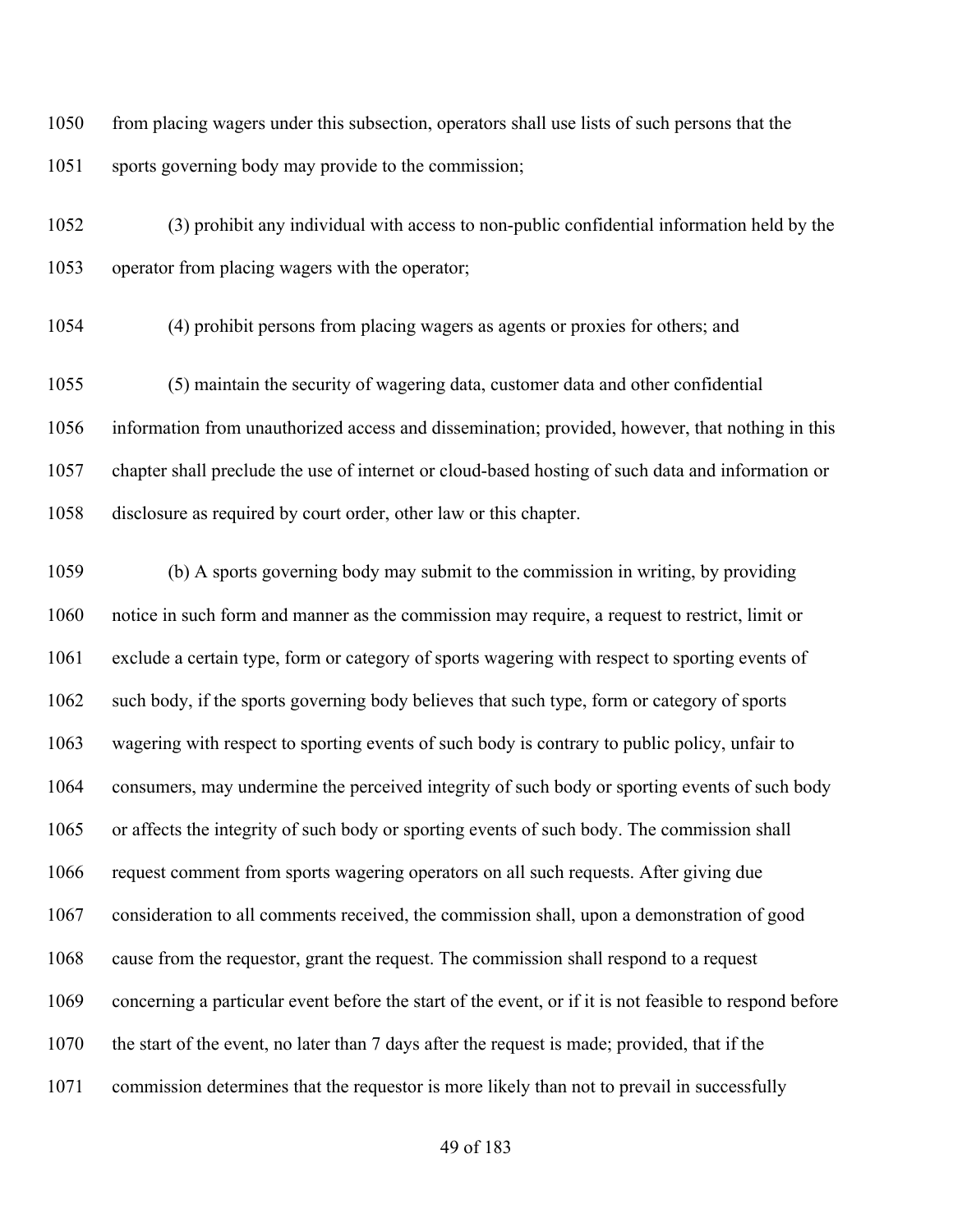demonstrating good cause for its request, the commission may provisionally grant the request of the sports governing body until the commission makes a final determination as to whether the requestor has demonstrated good cause. Absent such a provisional grant by the commission, sports wagering operators may continue to offer sports wagering on sporting events that are the subject of such a request during the pendency of the consideration of the applicable request.

 (c) The commission shall designate a state law enforcement entity to have primary responsibility for conducting, or assisting the commission in conducting, investigations into abnormal betting activity, match fixing and other conduct that corrupts a betting outcome of a sporting event or events for purposes of financial gain.

 (d) The commission and sports wagering operators shall use commercially reasonable efforts to cooperate with investigations conducted by sports governing bodies or law enforcement agencies, including but not limited to, using commercially reasonable efforts to provide or facilitate the provision of anonymized account-level betting information and audio or video files relating to persons placing wagers. All disclosures under this section are subject to the obligation of a sports wagering operator to comply with all federal, state and local laws and regulations, including but not limited to, laws and regulations relating to privacy and personally identifiable information.

 (e) Sports wagering operators shall immediately report to the commission any information relating to:

 (1) criminal or disciplinary proceedings commenced against the sports wagering operator 1092 in connection with its operations;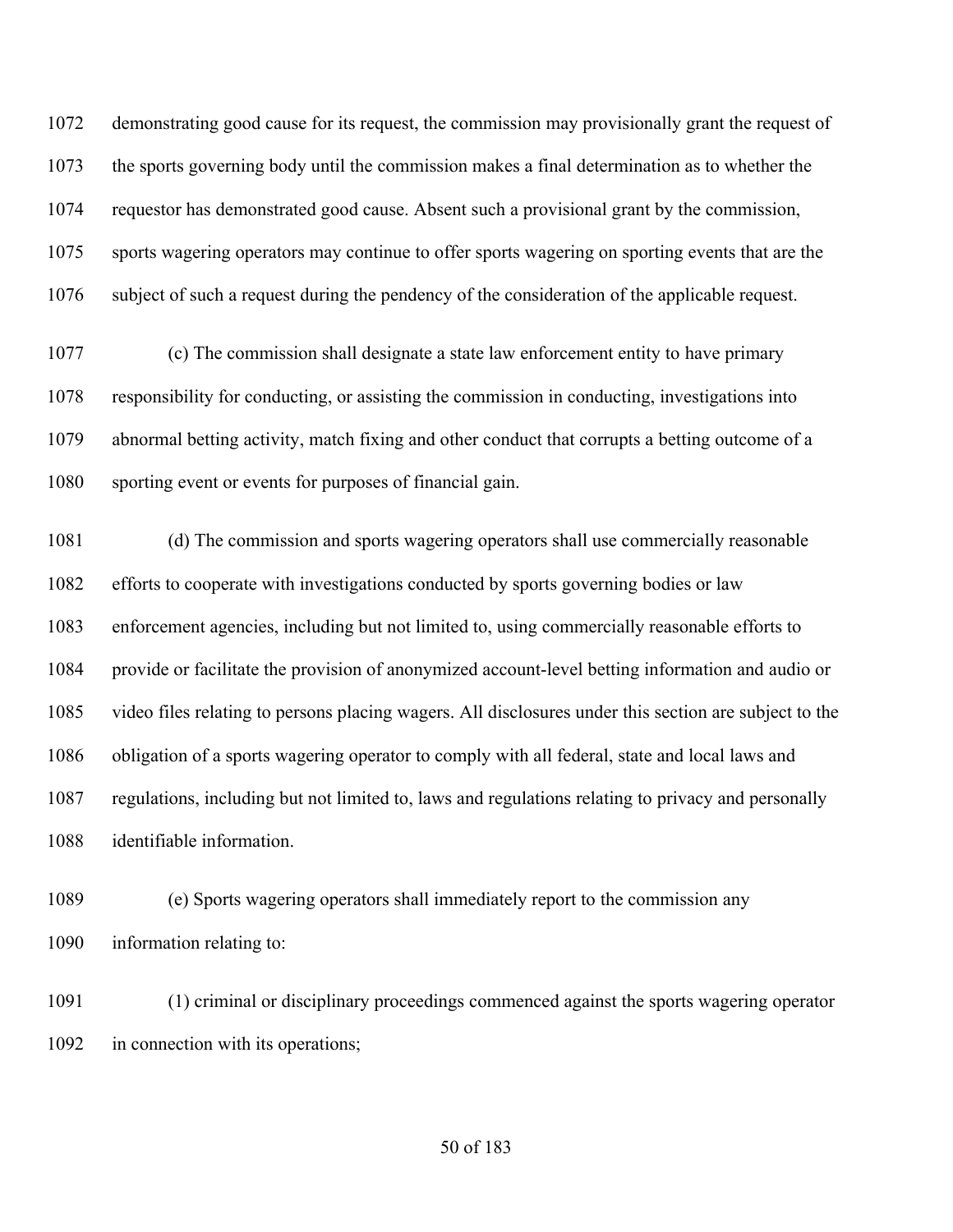(2) abnormal betting activity or patterns that may indicate a concern with the integrity of a sporting event or events;

 (3) any potential breach of the internal rules and codes of conduct pertaining to sports wagering of a relevant sports governing body;

 (4) any other conduct that corrupts a betting outcome of a sporting event or events for purposes of financial gain, including match fixing; and

 (5) suspicious or illegal wagering activities, including use of funds derived from illegal activity, wagers to conceal or launder funds derived from illegal activity, using agents to place wagers and using false identification.

 Sports wagering operators shall immediately report information relating to conduct described in paragraphs (2), (3) and (4) of this subsection to the relevant sports governing body.

 (f) The commission and sports wagering operators shall maintain the confidentiality of information provided by a sports governing body for purposes of investigating or preventing the conduct described in paragraphs (2), (3) and (4) of subsection (e), unless disclosure is required by this chapter, the commission, other law or court order or unless the sports governing body 1108 consents to disclosure.

 (g) With respect to any information provided by a sports wagering operator to a sports governing body relating to conduct described in paragraphs (2), (3) and (4) of subsection (e), a sports governing body:

 (1) shall only use such information for integrity purposes and shall not use the information for any commercial or other purpose; and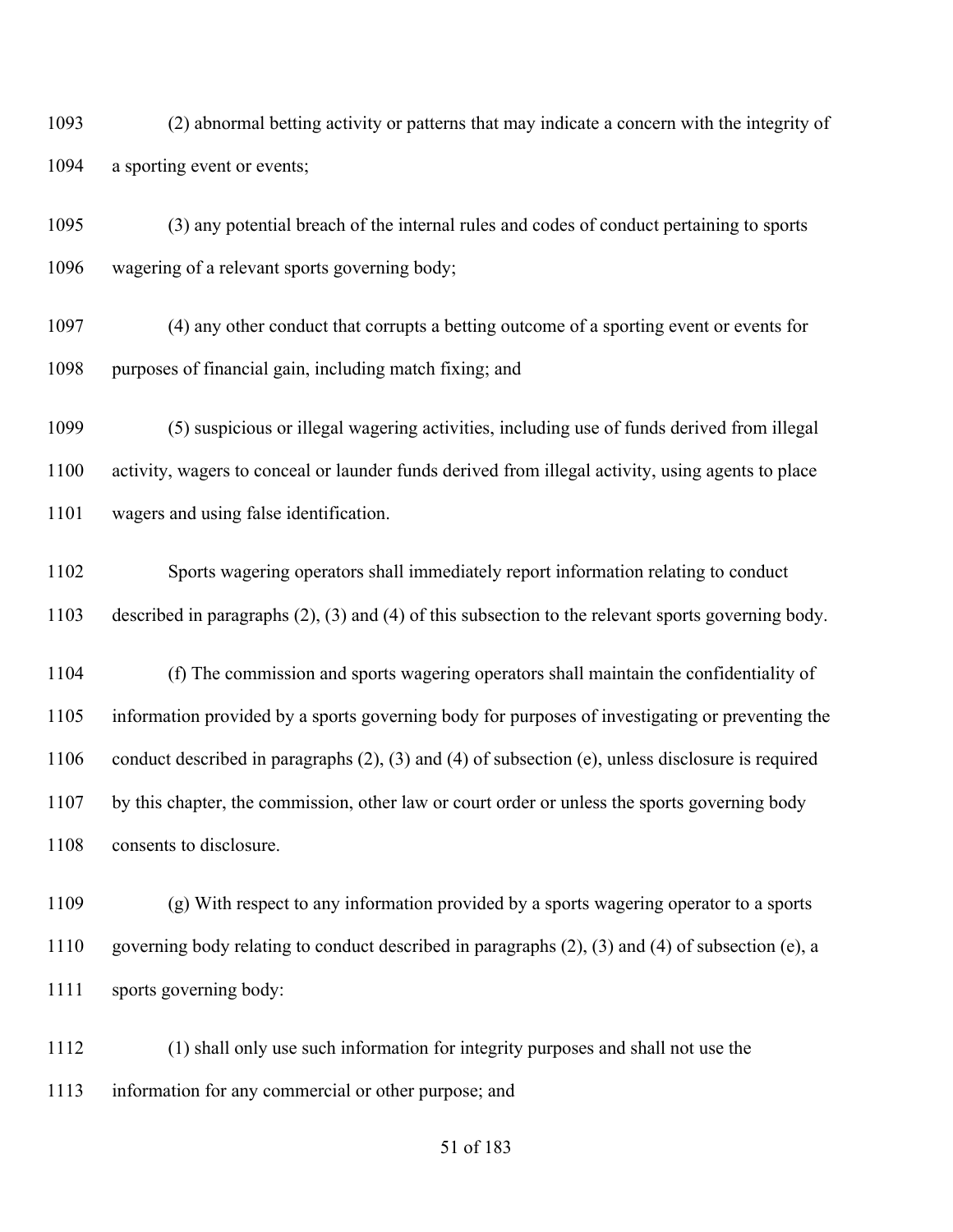(2) shall maintain the confidentiality of such information, unless disclosure is required by this chapter, the commission, other law or court order or unless the sports wagering operator consents to disclosure; provided, that the sports governing body may make disclosures necessary to conduct and resolve integrity-related investigations and may publicly disclose such information if required by its integrity policies or if deemed by the sports governing body in its reasonable judgment to be necessary to maintain the actual or perceived integrity of its sporting events, and subject in all cases to the sports governing body's compliance with federal, state and local laws and regulations, including but not limited to, laws and regulations relating to privacy and personally identifiable information. Prior to any such public disclosure that would identify the sports wagering operator by name, the sports governing body shall provide such sports wagering operator with notice of such disclosure and an opportunity to object to such disclosure.

 (h) Sports wagering operators shall maintain records of all wagers placed by its patrons, including personally identifiable information of the patron, amount and type of the bet, the time the bet was placed, the location of the bet, including the IP address if applicable, the outcome of the bet and records of abnormal betting activity for 3 years after a sporting event occurs and video camera recordings in the case of in-person wagers for at least 1 year after a sporting event occurs, and shall make such data available for inspection upon request of the commission or as 1131 required by court order.

 (i) A sports wagering operator shall use commercially reasonable efforts to maintain in real time and at the account level, anonymized information for each patron, including the amount and type of bet, the time the bet was placed, the location of the bet, including the IP address if applicable, the outcome of the bet and records of abnormal betting activity. The commission may request such information in the form and manner as it requires. Nothing in this section shall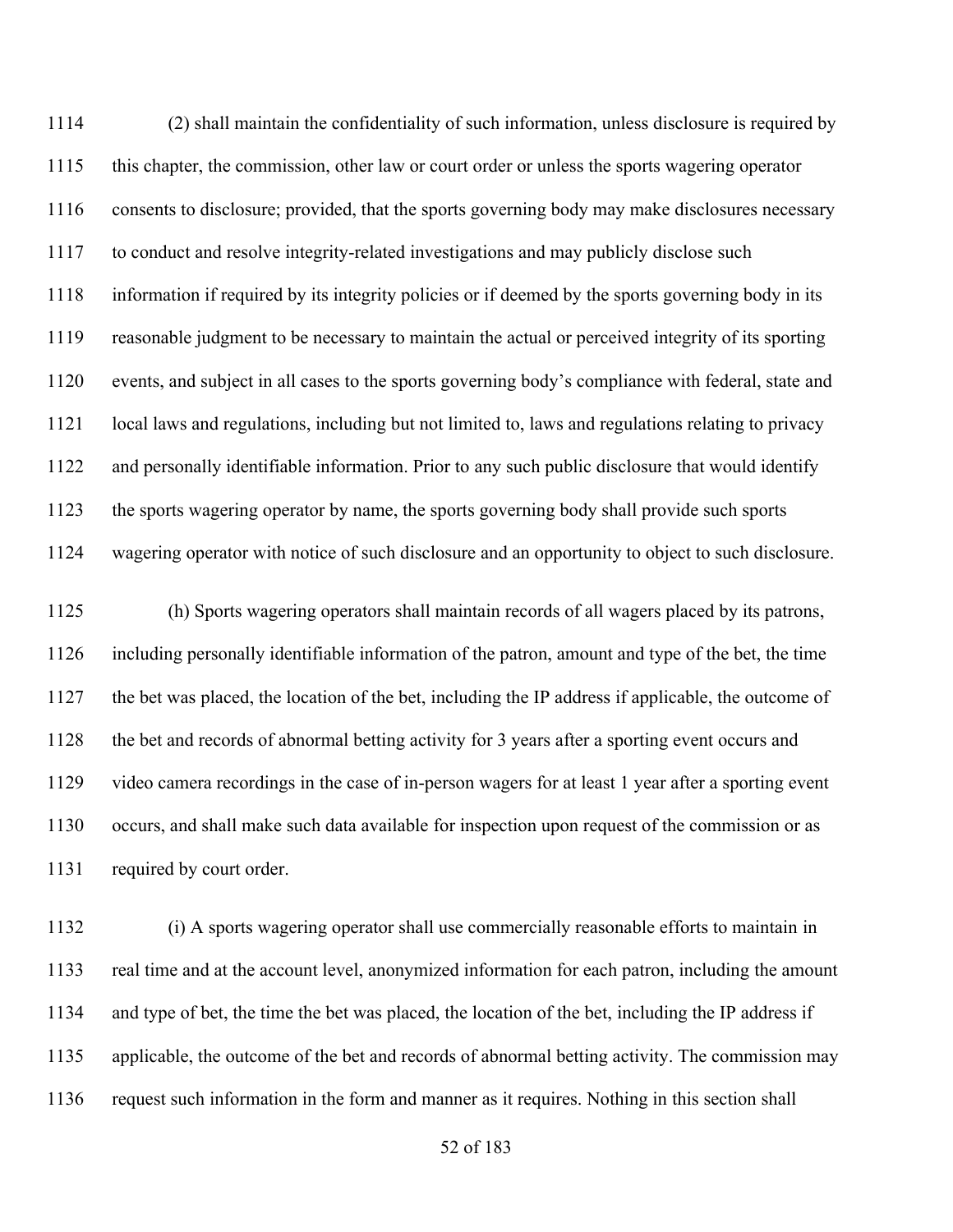require a sports wagering operator to provide any information prohibited by federal, state or local laws or regulations, including but not limited to, laws and regulations relating to privacy and personally identifiable information.

 (j) If a sports governing body has notified the commission and demonstrated a need for access to the information described in subsection (i) for wagers placed on sporting events of such sports governing body for integrity monitoring purposes, and demonstrated the capability to use such data for the purpose of effectively monitoring the integrity of sporting events of such sports governing body, a sports wagering operator shall share, in a commercially reasonable frequency, form and manner, with the sports governing body or its designee the same information the sports wagering operator is required to maintain under subsection (i) with respect to sports wagers on sporting events of such sports governing body. A sports governing body and its designee shall only use information received under this section for integrity-monitoring purposes and shall not use information received under this section for any commercial or other purpose. Nothing in this section shall require a sports wagering operator to provide any information that is prohibited by federal, state or local laws or regulations, including but not limited to, laws and regulations relating to privacy and personally identifiable information.

 (k) A sports wagering operator shall conduct a background check on each newly hired employee, and a single background check on any employee hired prior to the effective date of this act. Background checks shall search for criminal history, charges or convictions involving corruption or manipulation of sporting events and association with organized crime.

Section 11. (a) All operators licensed under this chapter to conduct sports wagering shall: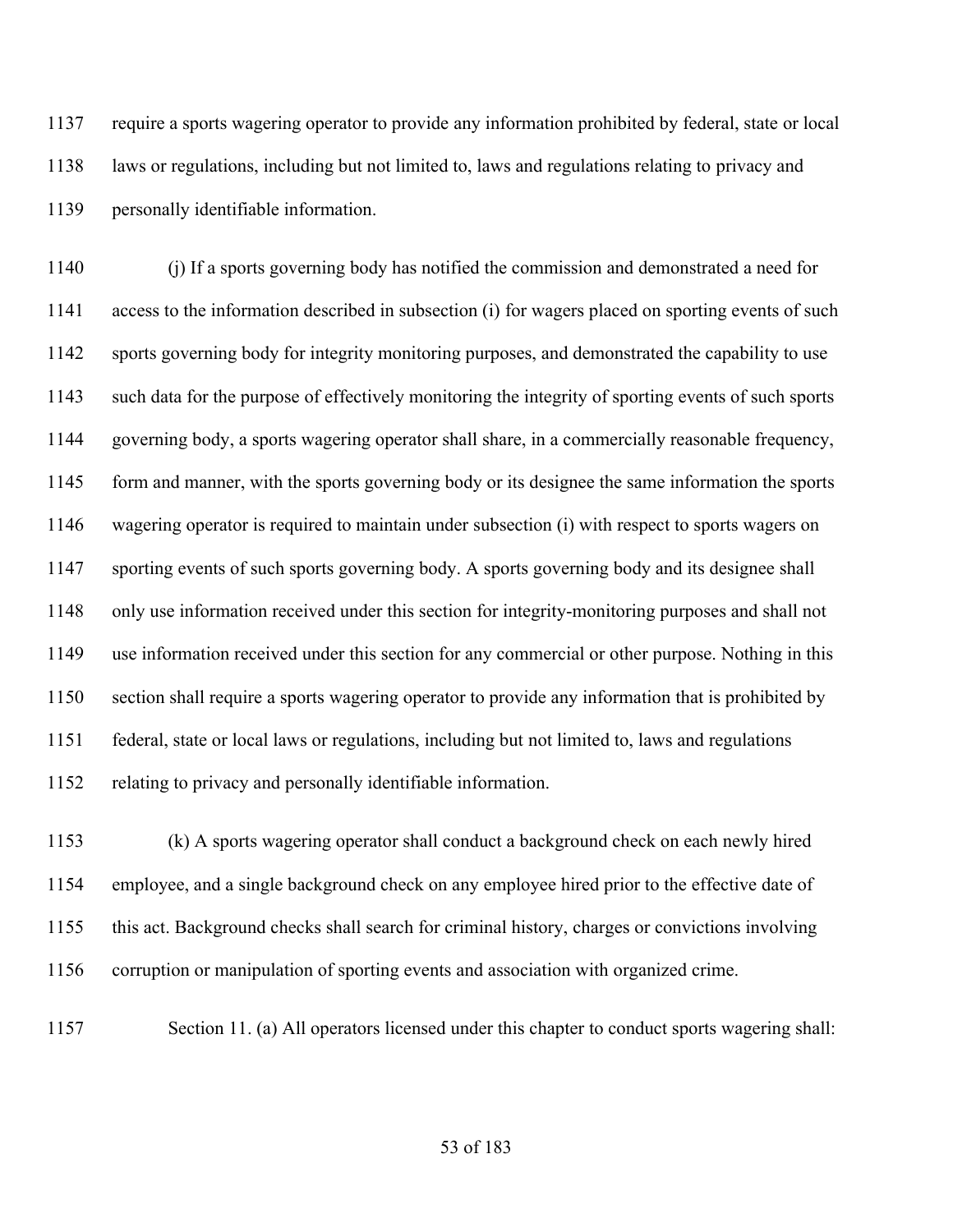(1) employ a monitoring system utilizing software to identify irregularities in volume or changes in odds that could signal suspicious activities and promptly report such information to the commission for further investigation. System requirements and specifications shall be developed according to industry standards and implemented by the commission as part of the minimum internal control standards; (2) promptly report to the commission any facts or circumstances related to the operation of a sports wagering licensee which constitute a violation of state or federal law and promptly report to the appropriate state or federal authorities any suspicious betting over a threshold set by 1166 the operator that has been approved by the commission; (3) conduct all sports wagering activities and functions in a manner that does not pose a threat to the public health, safety or welfare of the residents of the commonwealth; (4) keep current in all payments and obligations to the commission; (5) prevent any person from tampering with or interfering with the operation of any sports wagering; (6) ensure that mobile sports wagering occurs only using a commission-approved mobile application or other digital platform to accept wagers initiated within the commonwealth; (7) maintain sufficient cash and other supplies to conduct sports wagering at all times; and (8) maintain daily records showing the gross sports wagering receipts and adjusted gross sports wagering receipts of the licensee from sports wagering and shall timely file with the commission any additional reports required by rule, regulation or this chapter.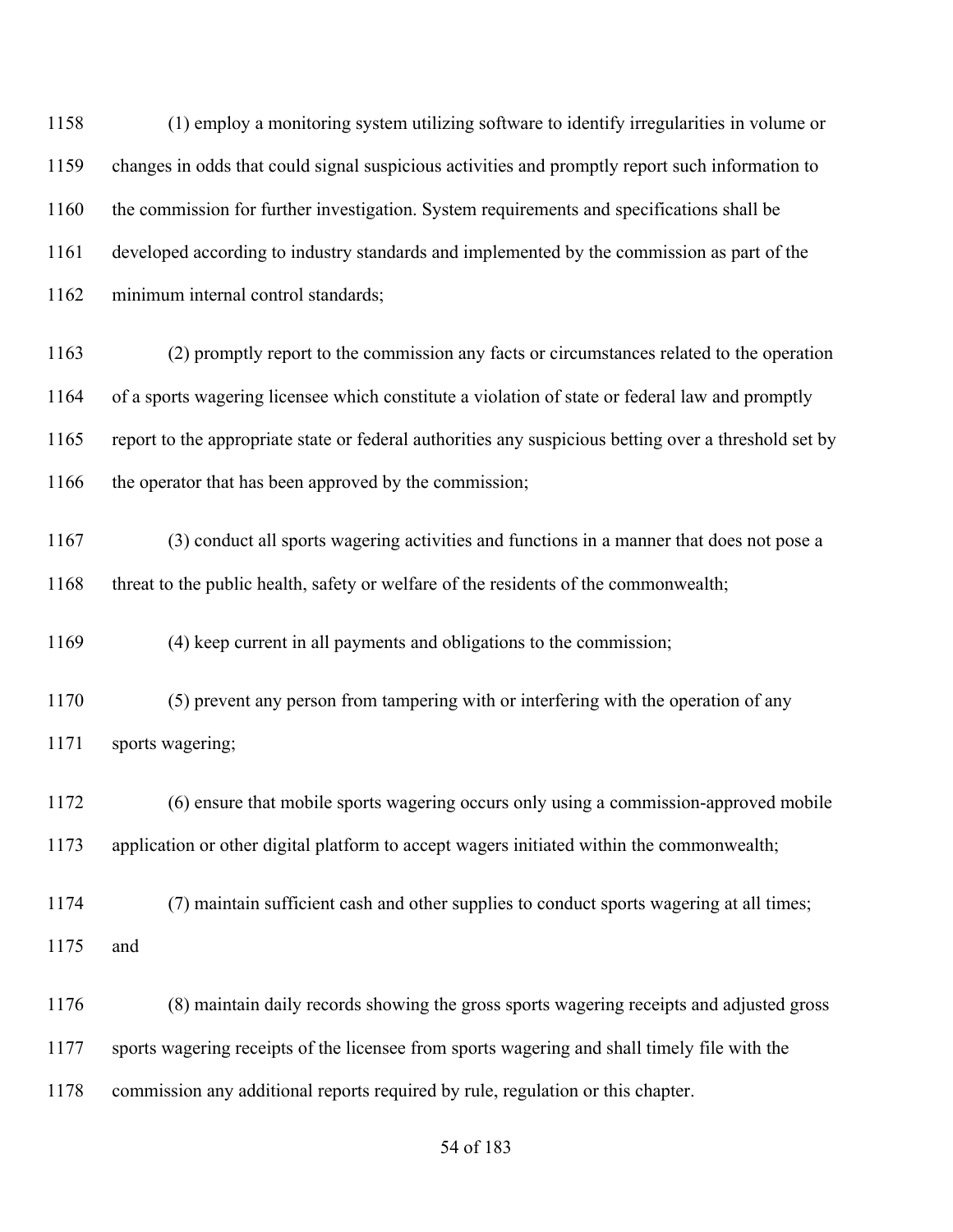(b) Sports wagering operators may use any data source for determining:

(1) the results of any and all tier 1 sports wagers on any and all sporting events; and

 (2) the results of any and all tier 2 sports wagers on sporting events of an organization 1182 that is not headquartered in the United States.

 (c) A sports governing body may notify the commission that it desires sports wagering operators to use official league data to settle tier 2 sports wagers on sporting events of such sports governing body. Such notification shall be made in the form and manner as the commission may require. Within 5 days of receipt of such notification, the commission shall notify each sports wagering operator of the requirement to use official league data to settle tier 2 sports wagers. If a sports governing body does not notify the commission of its desire to supply official league data, a sports wagering operator may use any data source for determining the results of any and all tier 2 sports wagers on sporting events of such sports governing body.

 (d) Within 60 days of the commission notifying a sport wagering operator of the requirement to use official league data to settle tier 2 sports wagers pursuant to subsection (c), or such longer period as may be agreed between the sports governing body and the applicable sports wagering operator, a sports wagering operator shall use only official league data to determine the results of tier 2 sports wagers on sporting events of that sports governing body, unless:

 (1) the sports governing body or its designee cannot provide a feed of official league data to determine the results of a particular type of tier 2 sports wager, in which case a sports wagering operator may use any data source for determining the results of the applicable tier 2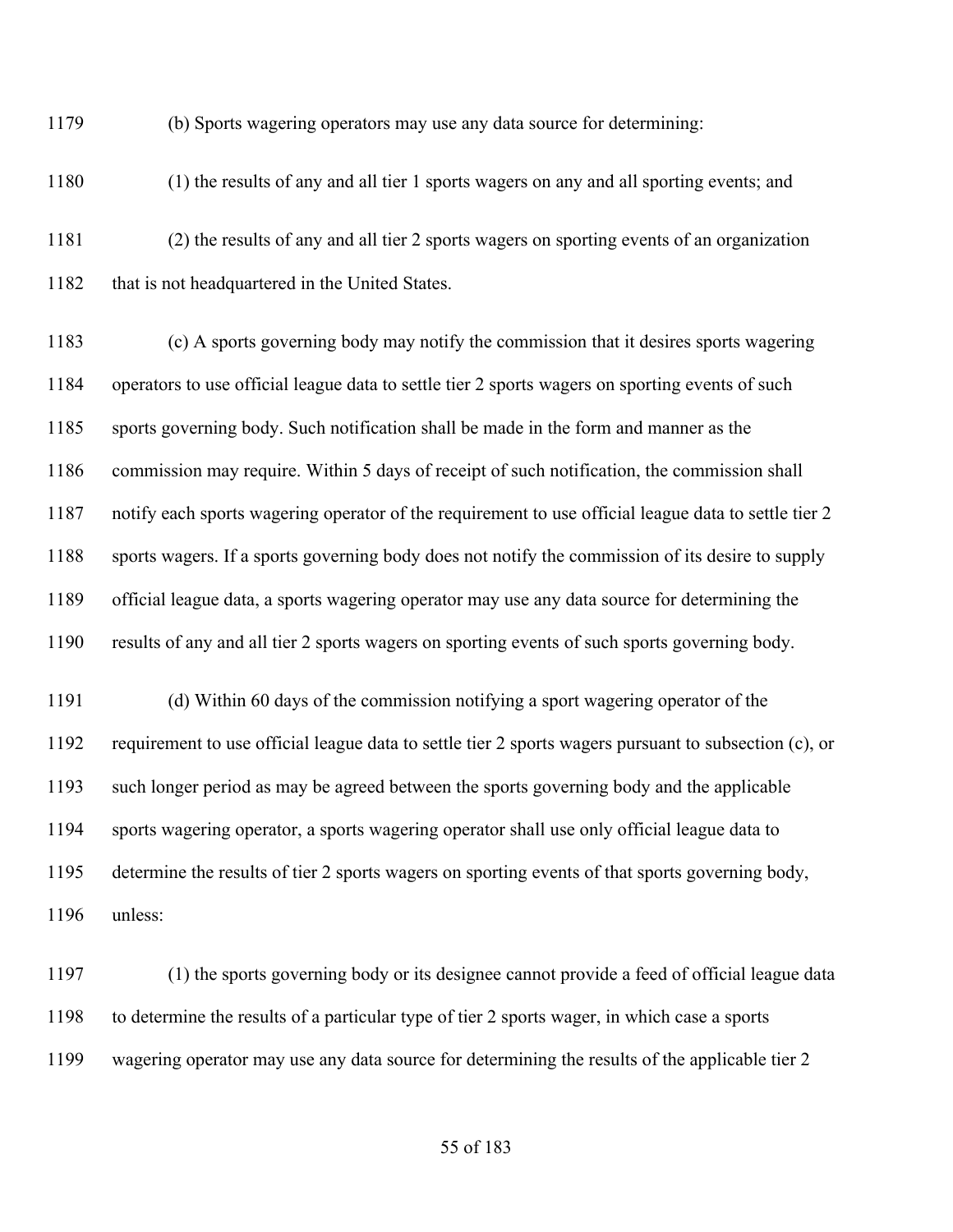sports wager until such time a data feed becomes available from the sports governing body on commercially reasonable terms and conditions; or

 (2) a sports wagering operator can demonstrate to the commission that the sports governing body or its designee will not provide a feed of official league data to the sports wagering operator on commercially reasonable terms and conditions.

 (e) In evaluating whether official league data is offered on commercially reasonable terms and conditions for purposes of paragraphs (1) and (2) of subsection (d), the commission may consider factors, including but not limited to:

 (1) the availability of official league data to a sports wagering operator from more than 1 1209 authorized source;

 (2) market information, including but not limited to, price and other terms and conditions regarding the purchase by sports wagering operators of comparable data for the purpose of settling sports wagers in the commonwealth and other jurisdictions;

 (3) the nature and quantity of data, including the quality and complexity of the process used for collecting such data; and

 (4) the extent to which a sports governing body or its designee has made data used to settle tier 2 wagers available to sports wagering operators and any terms and conditions relating 1217 to the use of that data.

 (f) Notwithstanding anything to the contrary set forth herein, including but not limited to, subsection (d), during the pendency of the determination of the commission as to whether a sports governing body or its designee may provide official league data on commercially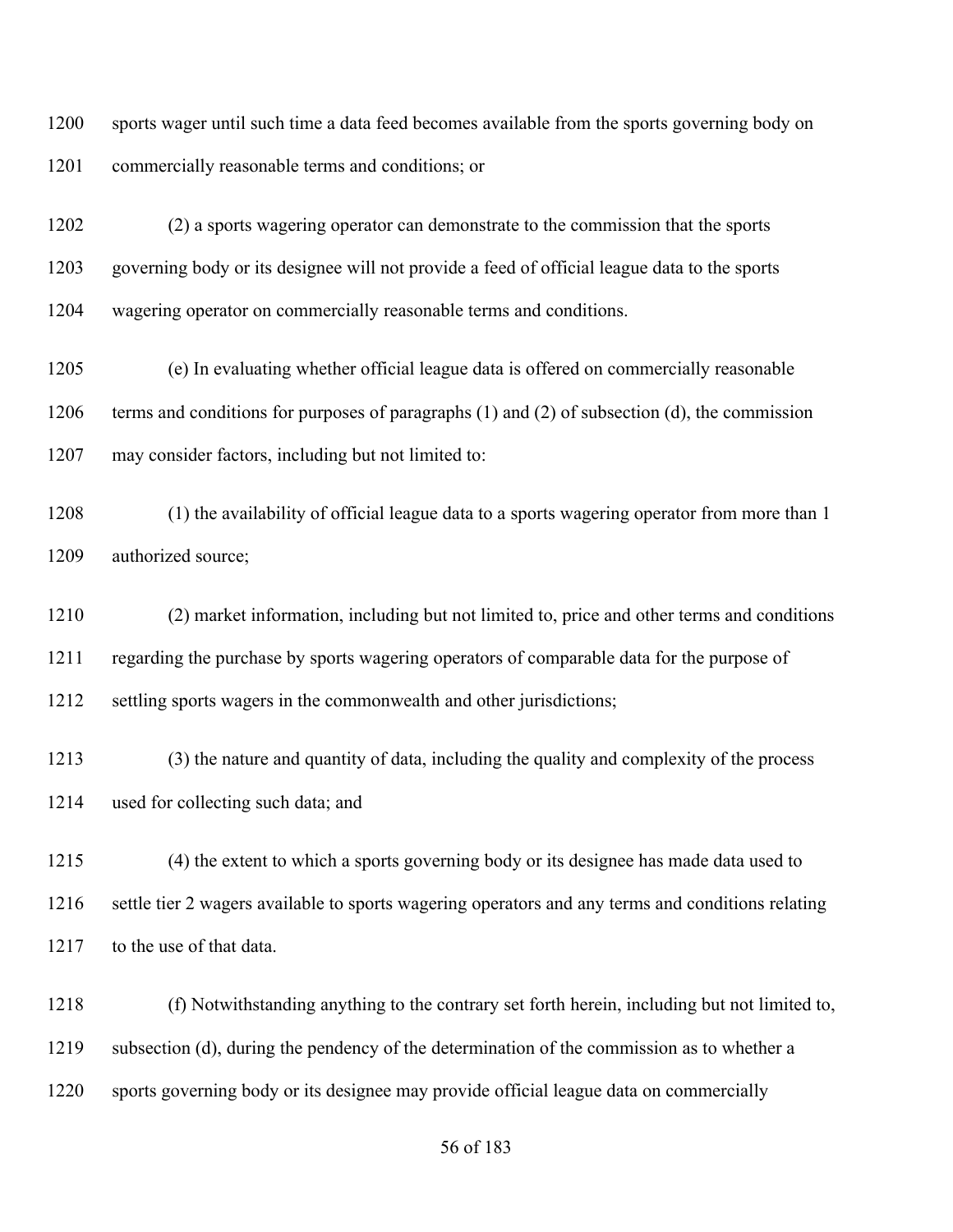reasonable terms, a sports wagering operator may use any data source to determine the results of tier 2 sports wagers. The determination shall be made within 120 days of the sports wagering operator notifying the commission that it requests to demonstrate that the sports governing body or its designee will not provide a feed of official league data to the sports wagering operator on commercially reasonable terms.

 (g) A sports governing body may enter into commercial agreements with a sports wagering operator or other entity in which such sports governing body may share in the amount bet or revenues derived from sports wagering on sporting events of such sports governing body. A sports governing body shall not be required to obtain a license or any other approval from the commission to lawfully accept such amounts or revenues.

 Section 12. (a) Holders of category 1 and category 2 licenses may accept wagers on sports events and other events authorized under this chapter in person at authorized facilities.

 (b) Holders of category 1 and category 3 licenses may accept wagers on sports events and other events authorized under this chapter from individuals physically located within the commonwealth using mobile applications or digital platforms approved by the commission, through the patron's sports wagering account. The branding for each mobile application or digital platform shall be determined by the operator. All bets authorized under this section must be initiated, received and otherwise made within the commonwealth. Consistent with the intent of the federal Unlawful Internet Gambling Enforcement Act of 2006, 31 U.S.C. section 5361 to 5367, inclusive, the intermediate routing of electronic data related to a lawful intrastate wager authorized under this chapter shall not determine the location or locations in which the wager is initiated, received or otherwise made.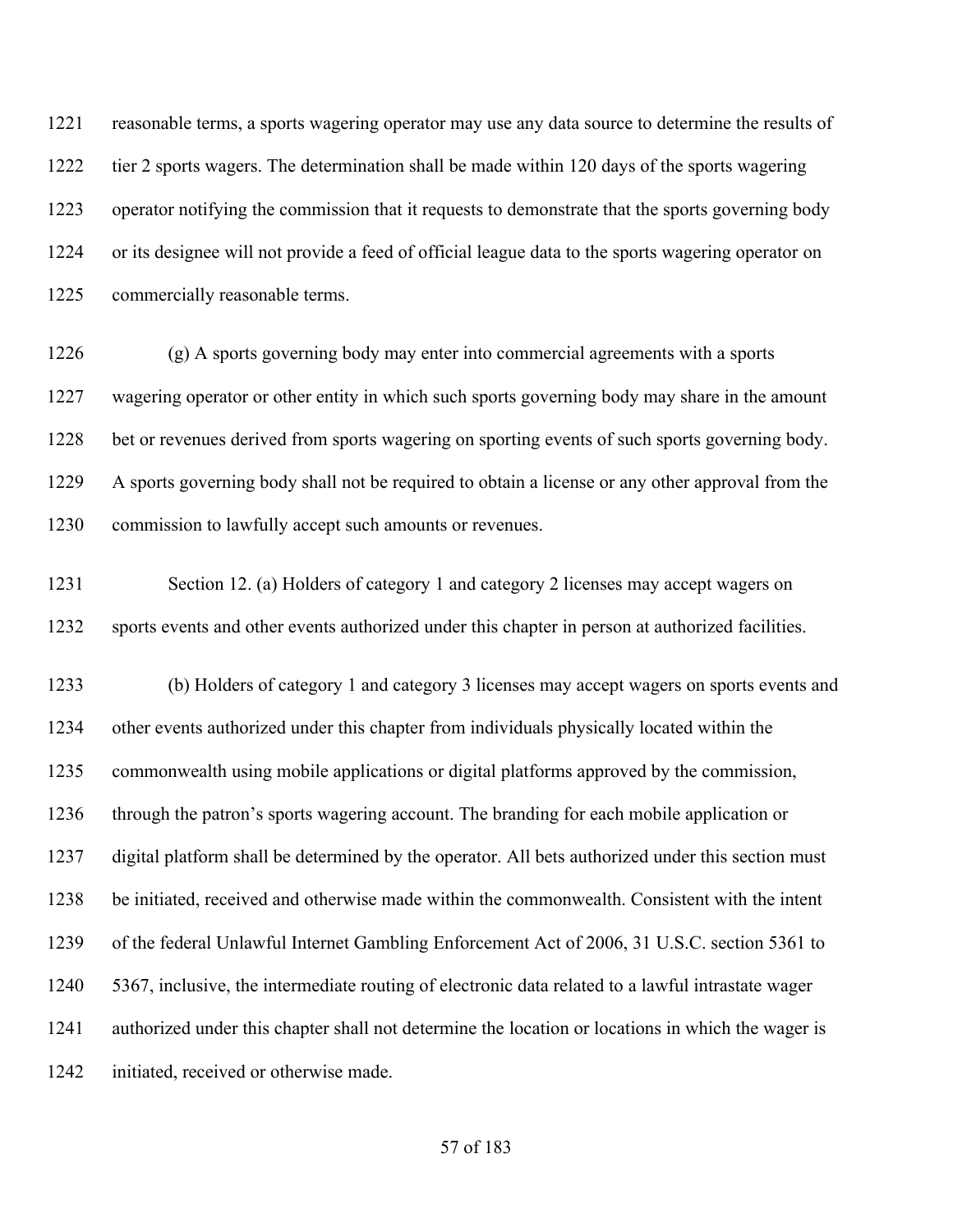(c) An operator may accept wagers placed by other operators, and may place wagers with other operators; provided, that any operator that places a wager with another operator shall inform the operator accepting the wager that the wager is being placed by an operator and shall disclose its identity.

(d) A person placing a wager shall be at least 21 years of age.

 (e)(1) The commission or operator may ban any person from participating in the play or operation of any sports wagering consistent with rules and regulations promulgated by the commission. A list of all excluded patrons shall be kept by the commission and provided to each licensee, and no patron on the exclusion list shall be permitted to conduct sports wagering under this chapter.

 (2) The commission shall establish a list of self-excluded persons from sports wagering. A person may request such person's name to be placed on the list of self-excluded persons by filing a statement with the commission acknowledging that the person is a problem gambler and by agreeing that, during any period of voluntary exclusion, the person shall not collect any winnings or recover any losses resulting from any sports wagering. The commission shall adopt further regulations for the self-excluded persons list including procedures for placement, removal and transmittal of such list to sports wagering operators. The commission may revoke, limit, condition, suspend or fine a sports wagering operator if the operator knowingly or recklessly fails to exclude or eject from its premises any person placed on the list of self-excluded persons.

 (f) No licensed employee may place a sports wager through any mobile application or digital platform owned or operated by their employer.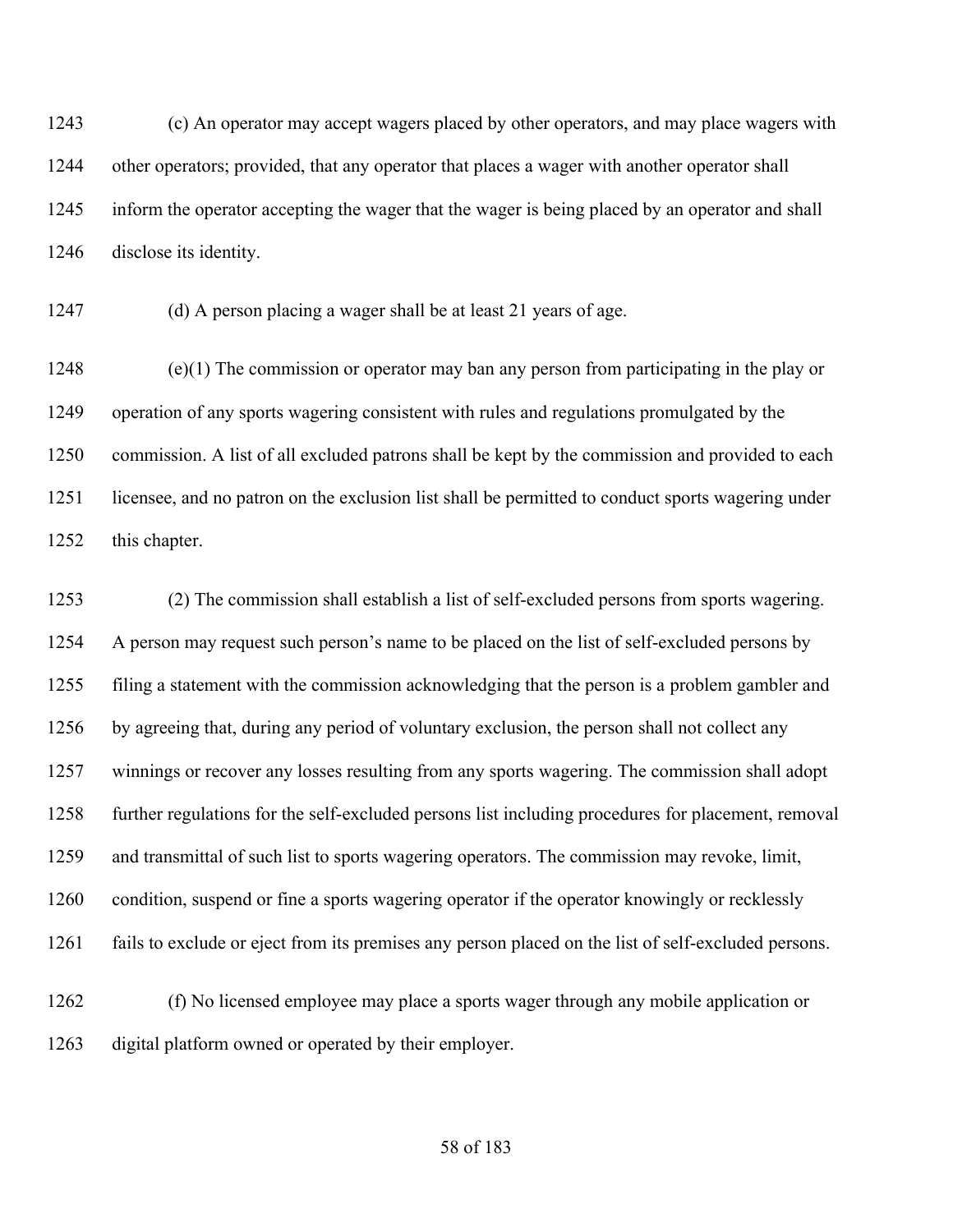(g) No licensed employee may place a sports wager at any facility owned or operated by their employer.

 (h) Sections 24, 24A and 27 of chapter 10 of the General Laws shall not apply to an operator conducting sports wagering in accordance with this chapter.

 Section 13. (a)(1) For the privilege of holding a license to operate sports wagering under this chapter, the commonwealth shall impose and collect an excise equal to 15 per cent of the operator's adjusted gross sports wagering receipts from the operation of sports wagering, hereinafter "privilege tax". The accrual method of accounting shall be used for purposes of calculating the amount of the tax owed by the licensee.

 (2) Annually not later than October 15, each sports wagering operator shall submit to the commission the number of sports events or other events that took place at sports stadiums or other sports facilities physically located in the commonwealth and the adjusted gross sports wagering receipts collected from each such event. The commission shall impose and collect an excise equal to 1 per cent of the operator's adjusted gross sports wagering receipts from such events. Annually, no later than December 31, the commission shall proportionately distribute the amounts received to each sports facility based on the amount collected at each such facility during the previous calendar year. A sports facility shall use such funds only for the purpose of sports wagering security and integrity and shall report annually to the commission the amounts spent and purposes of such spending in a form prescribed by the commission.

 (b)(1) The tax levied and collected pursuant to paragraph (1) of subsection (a) shall be due and payable to the commission in monthly installments on or before the 15th calendar day following the calendar month in which the adjusted gross sports wagering receipts were received.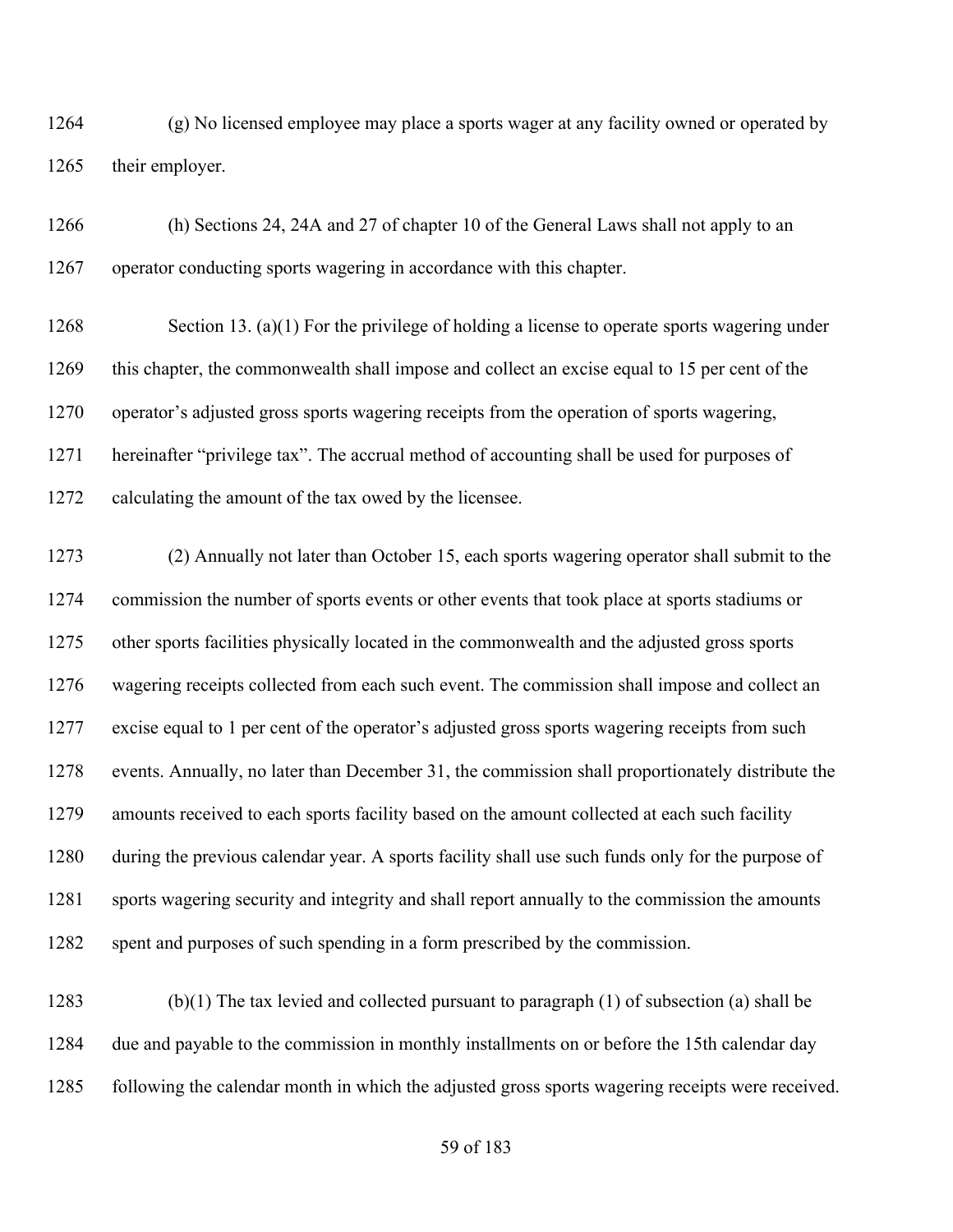(2) The operator shall complete and submit the return for the preceding month by electronic communication to the commission, on or before the 15th of each month, in the form prescribed by the commission that provides:

 (i) the total gross sports wagering receipts and adjusted gross sports wagering receipts 1290 from operation of sports wagering during that month;

(ii) the tax amount for which the sports wagering licensee is liable; and

 (iii) any additional information necessary in the computation and collection of the tax on adjusted gross sports wagering receipts required by the commission.

 (3) The tax amount shown to be due shall be remitted by electronic funds transfer simultaneously with the filing of the return.

 (4) When adjusted gross receipts for a month is a negative number because the winnings paid to patrons wagering on the operator's sports wagering exceed the operator's total gross receipts from sports wagering by patrons, the commission shall allow the operator to carry over the negative amount to returns filed for subsequent months. The negative amount of adjusted gross receipts shall not be carried back to an earlier month and taxes previously received by the commission will not be refunded, except if the operator surrenders its license and the operator's last return reported negative adjusted gross receipts.

 (c) The tax on adjusted gross sports wagering receipts imposed by this section shall be in lieu of all other state and local taxes and fees imposed on the operation of, or the proceeds from operation of sports wagering.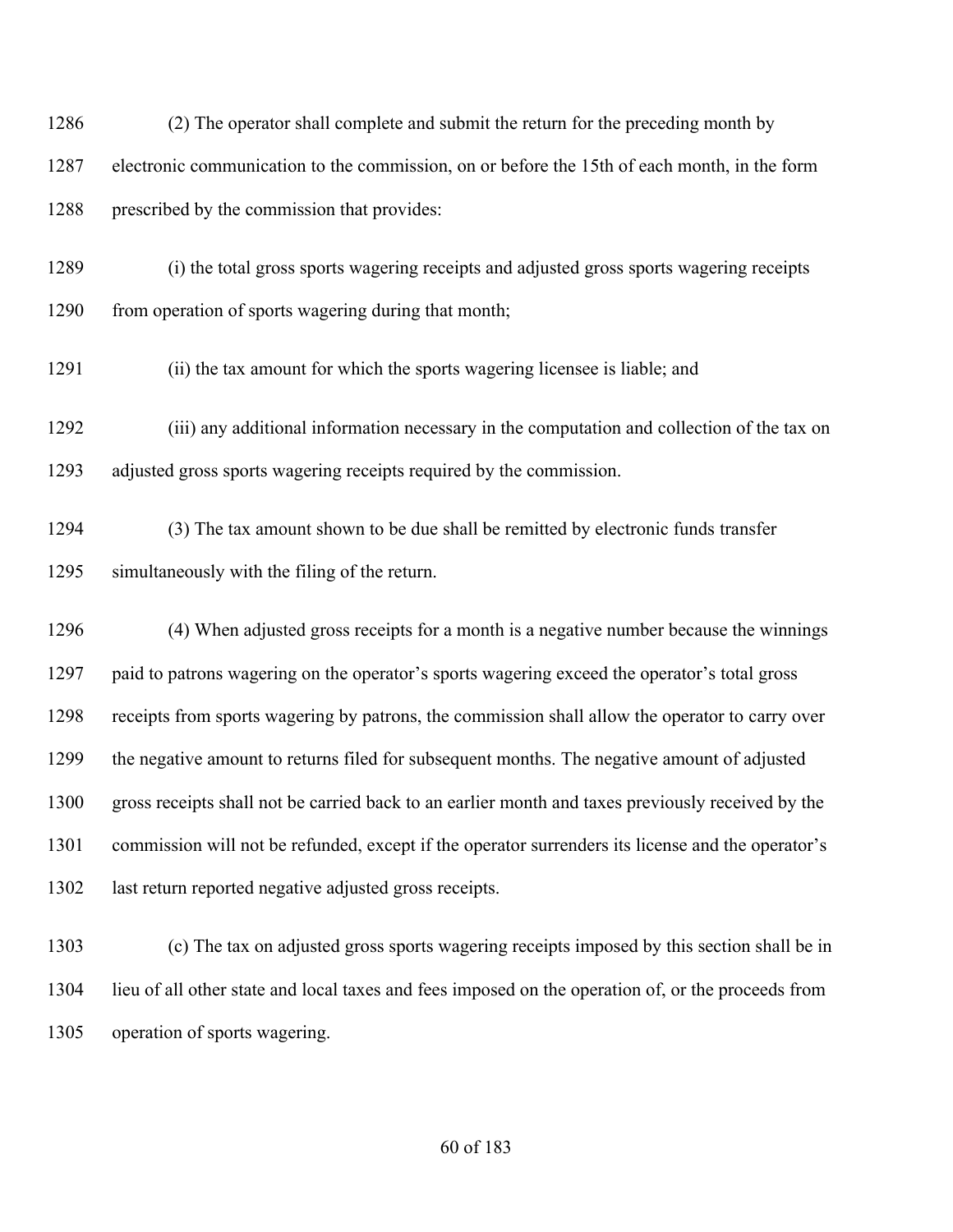| 1306 | Section 14. There shall be established and set up on the books of the commonwealth a            |                                                                                               |
|------|-------------------------------------------------------------------------------------------------|-----------------------------------------------------------------------------------------------|
| 1307 | Sports Wagering Fund which shall receive revenues collected pursuant to sections 6 and 13. The  |                                                                                               |
| 1308 |                                                                                                 | commission shall be the trustee of the fund and shall transfer monies in the fund as follows: |
| 1309 | (1)                                                                                             | 40 per cent to the Workforce Investment Trust Fund established in section 2IIIII              |
| 1310 | of chapter 29;                                                                                  |                                                                                               |
| 1311 | (2)                                                                                             | 30 per cent to the Distressed Restaurant Trust Fund;                                          |
| 1312 | (3)                                                                                             | 10 per cent to the Youth Development and Achievement Fund established in                      |
| 1313 | section 15;                                                                                     |                                                                                               |
| 1314 | (4)                                                                                             | 10 per cent to the Gaming Local Aid Fund established in section 63 of section                 |
| 1315 | 23K;                                                                                            |                                                                                               |
| 1316 | (5)                                                                                             | 9 per cent to the Public Health Trust Fund established in section 58 of section               |
| 1317 | $23K$ ; and                                                                                     |                                                                                               |
| 1318 | (6)                                                                                             | 1 per cent to the Players' Benevolence Fund established in section 2JJJJJ of                  |
| 1319 | chapter 29.                                                                                     |                                                                                               |
| 1320 |                                                                                                 | Section 15. There shall be established and set up on the books of the commonwealth a          |
| 1321 | fund to be known as the Youth Development and Achievement Fund. The fund shall be credited      |                                                                                               |
| 1322 | any monies transferred under section 14 and all monies credited to or transferred to the fund   |                                                                                               |
| 1323 | from any other fund or source. Expenditures from the fund shall be subject to appropriation and |                                                                                               |
| 1324 |                                                                                                 | shall be expended equally for the following purposes:                                         |
| 1325 |                                                                                                 | (1) For the purposes of providing financial assistance to students from the commonwealth      |
| 1326 |                                                                                                 | enrolled in and pursuing a program of higher education in any approved public or independent  |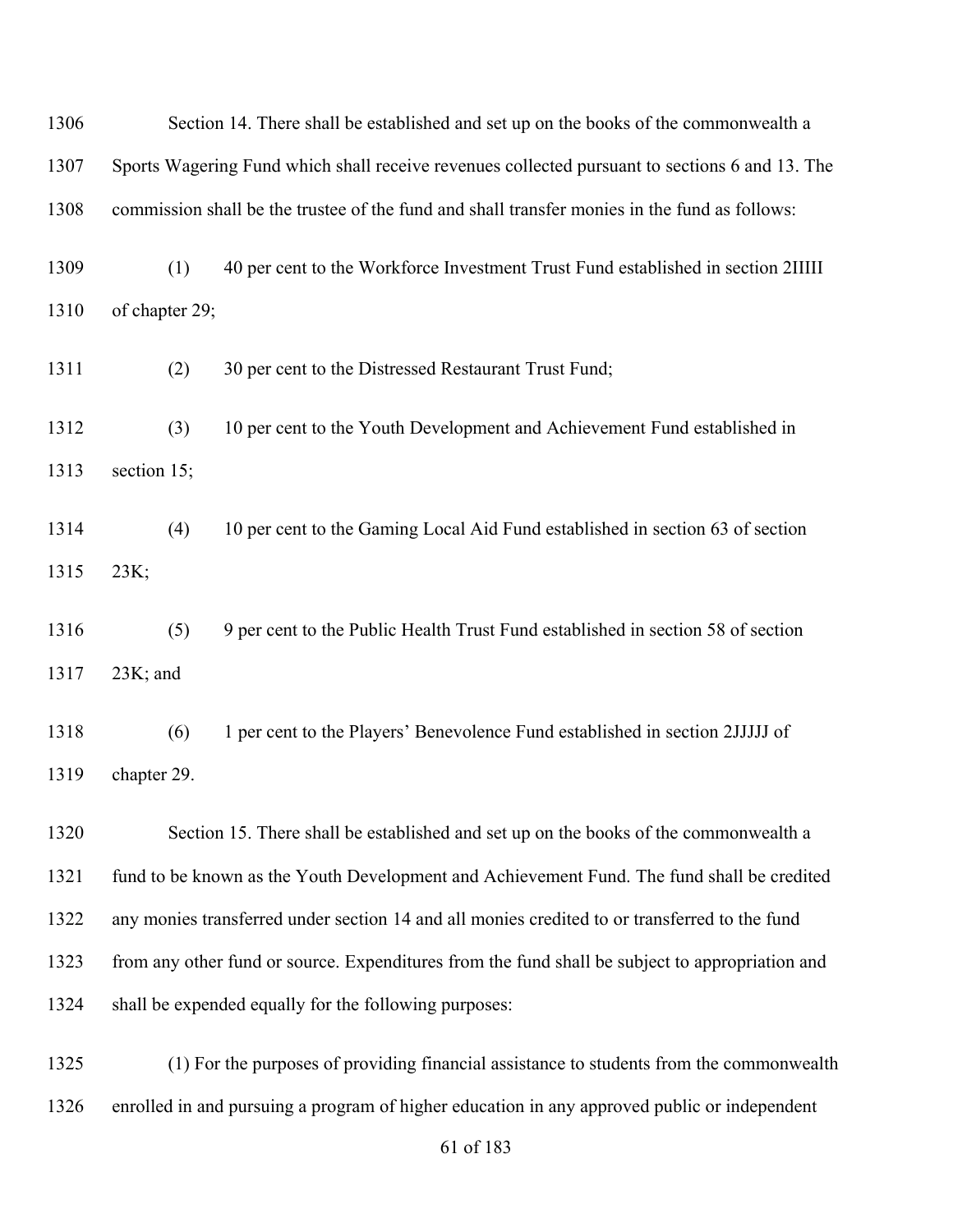college, university, school of nursing or any other approved institution furnishing a program of higher education; and

 (2) For the purposes after school and out of school activities including, but not limited to, youth athletics and other activities that improve student health, literacy programs, academic tutoring, art, theater and music programs and community service programs.

 Section 16. The commission may impose on any person who violates this chapter a civil penalty not to exceed \$2,000 for each violation or \$5,000 for violations arising from the same series of events. Such penalty shall be imposed on all individuals and is not limited to individuals licensed under this chapter.

 Section 17. (a) Any person, other than an operator under this chapter, who engages in accepting, facilitating or operating a sports wagering operation is guilty of a misdemeanor and, upon conviction thereof, shall be fined not more than \$10,000 or confined in jail for not more than 90 days, or both fined and confined.

- (b) Any person convicted of a second violation of subsection (a) is guilty of a misdemeanor and, upon conviction thereof, shall be fined not more than \$50,000, or confined in 1342 jail for not more than 6 months, or both fined and confined.
- (c) Any person convicted of a third or subsequent violation of subsection (a) is guilty of a felony, and upon conviction thereof, shall be fined not less than \$25,000 nor more than \$100,000 or imprisoned in a state correctional facility for not less than 1 year nor more than 5 years, or both fined and confined.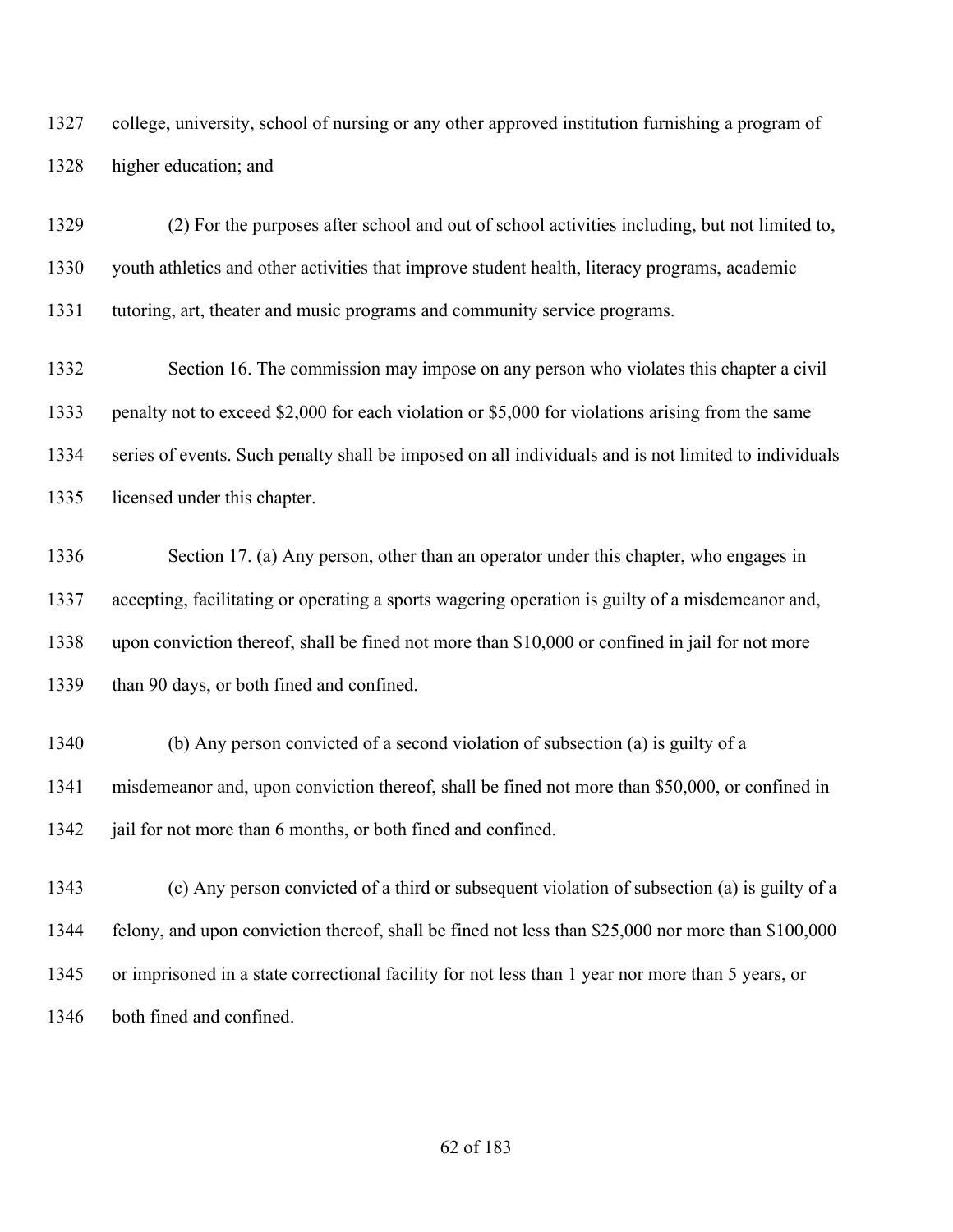| 1347 | SECTION 8. Chapter 23N is hereby amended by striking section 14 and inserting in                    |  |  |
|------|-----------------------------------------------------------------------------------------------------|--|--|
| 1348 | place thereof the following section:-                                                               |  |  |
| 1349 | Section 14. Tax payments collected under section 13 shall be transferred as follows:                |  |  |
| 1350 | (1)<br>40 per cent to the Workforce Investment Trust Fund established in section 2IIIII;            |  |  |
| 1351 | (2)<br>25 per cent to the Youth Development and Achievement Fund established in                     |  |  |
| 1352 | section 15;                                                                                         |  |  |
| 1353 | (3)<br>25 per cent to the Gaming Local Aid Fund established in section 63 of chapter                |  |  |
| 1354 | 23K;                                                                                                |  |  |
| 1355 | (4)<br>9 per cent to the Public Health Trust Fund established in section 58 of chapter              |  |  |
| 1356 | 23K;                                                                                                |  |  |
| 1357 | (5)<br>1 per cent to the Players' Benevolence Fund established in section 2JJJJJ.                   |  |  |
| 1358 | SECTION 9. Subsection (b) of section 6A of chapter 25C of the General Laws, as so                   |  |  |
| 1359 | appearing, is hereby amended by striking out, in line 18, the word " $(f)$ " and inserting in place |  |  |
| 1360 | thereof the following word:- (h).                                                                   |  |  |
| 1361 | SECTION 10. Said section 6A of said chapter 25C is hereby further amended by adding                 |  |  |
| 1362 | the following 2 subsections:-                                                                       |  |  |
| 1363 | (g) Subsection (b) shall not be construed to affect or modify any obligations or authority          |  |  |
|      |                                                                                                     |  |  |

in chapter 159C.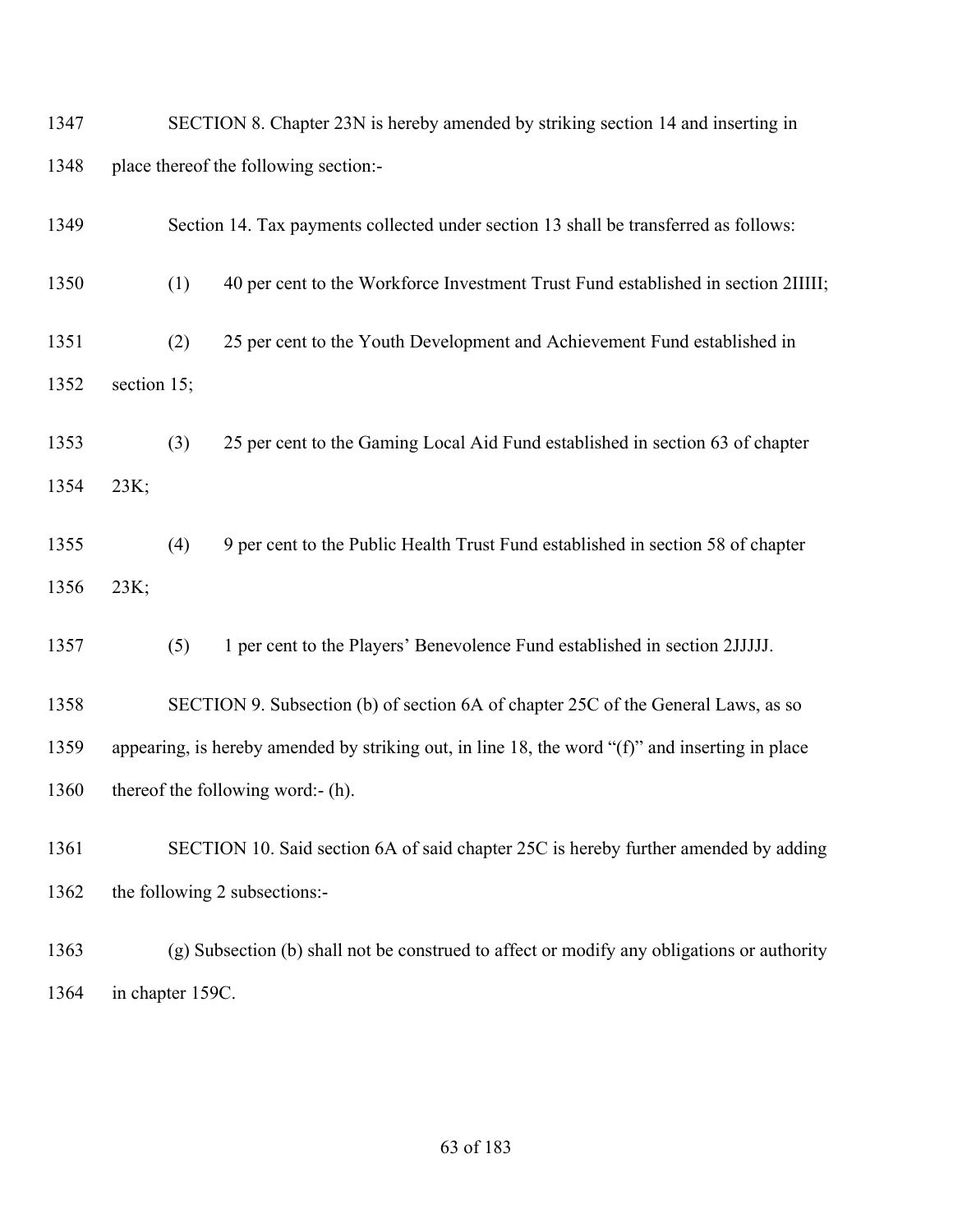(h) Subsection (b) shall not be construed to affect the authority of the department to administer federal programs supported by the federal Universal Service Fund, including the Lifeline program, the E-rate program or the Connect America Fund.

 SECTION 11. Chapter 29 of the General Laws is hereby amended by inserting after section 2HHHHH, added by section 4 of chapter 142 of the acts of 2019, the following 2 sections:-

 Section 2IIIII. (a) There is hereby established and set up on the books of the commonwealth a separate fund to be known as the Workforce Investment Trust Fund, in this section called the fund. There shall be credited to the fund any sports wagering revenue transferred by section 14 of chapter 23N. Monies transferred to the fund shall be continuously expended, without regard for fiscal year, exclusively for carrying out the purposes of this section. Money remaining in the fund at the end of a fiscal year shall not revert to the General Fund. (b) The fund shall be administered by the secretary of housing and economic

 development. Money in the fund shall be competitively granted to develop and strengthen workforce opportunities for low-income communities and vulnerable youth and young adults in the commonwealth, including providing opportunities and strategies to promote stable employment and wage growth.

 (c) Eligible grant recipients shall provide opportunities which: (i) target at risk youth, including resources to empower youth to succeed in the workforce; (ii) provide job skills trainings, including programs offering trainings in multiple languages and areas for development, including education and hands on skills; and (iii) promote adult literacy, including strategies to master reading and writing and providing digital formats to increase accessibility. The secretary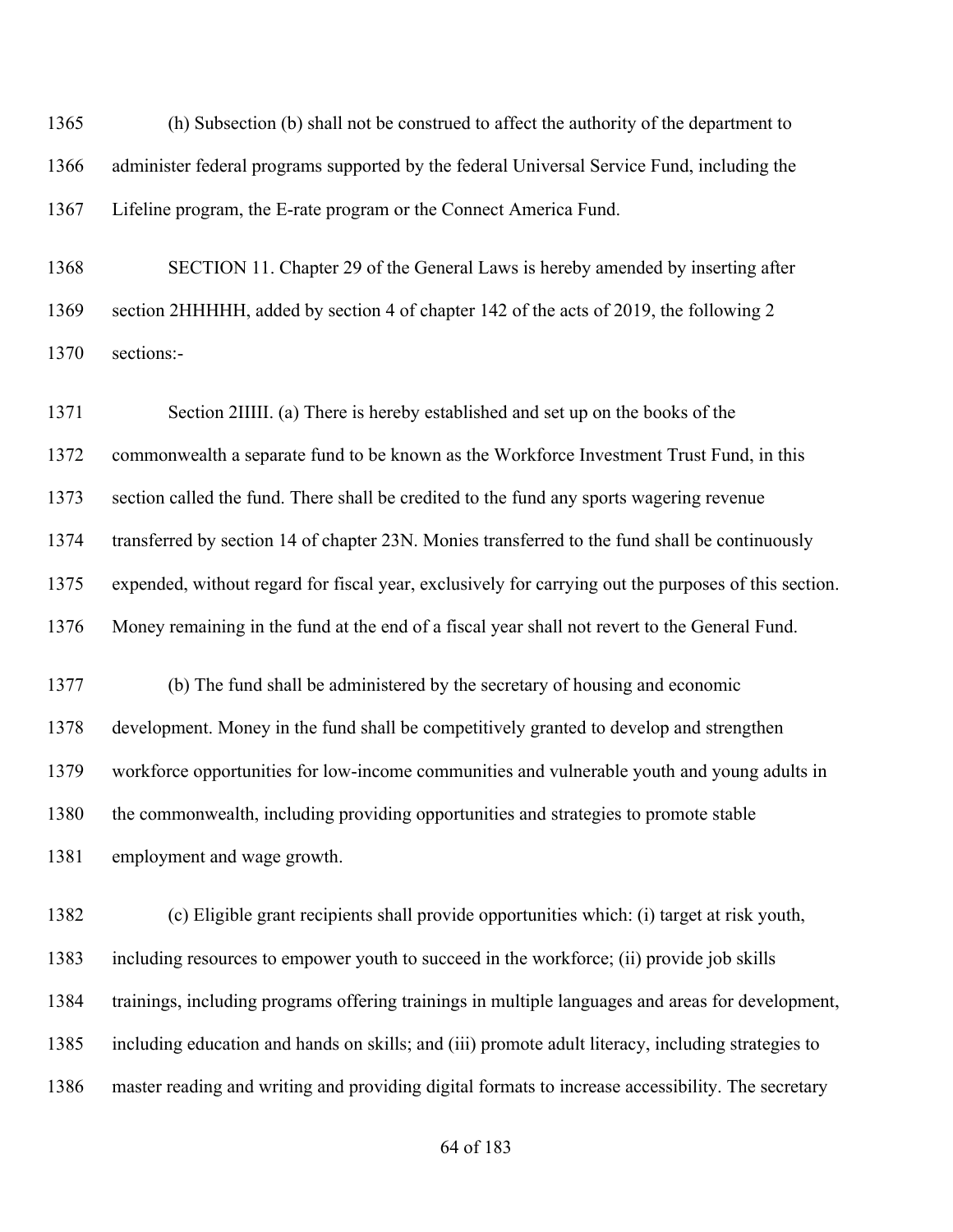of housing and economic development shall establish criteria to evaluate applications for the grant program; provided, the criteria shall include, but shall not be limited to, at riskpopulations; provided, further, preference shall be given to eligible grant recipients providing opportunities for individuals who meet at least 2 of the following: (i) is under 30 years of age; (ii) is a victim of violence; (iii) is over 18 years of age and does not have a high school diploma; (iv) has been convicted of a felony; (v) has been unemployed or has had a family income below 250 per cent of the federal poverty level for not less than 6 months; or (vi) lives in a census tract where over 20 per cent of the populations fall below the federal poverty line.

 (d) Annually, not later than October 1, the board shall provide a report of the grants given and a breakdown of expenditures made by the fund. The report shall be posted on the website of the executive office of housing and economic development.

 Section 2JJJJJ. (a) There shall be a Players' Benevolence Fund to be administered by the Massachusetts gaming commission established in section 3 of chapter 23K. The fund shall be credited with: (i) funds collected under section 14 of chapter 23N; (ii) revenue from appropriations or other money authorized by the general court and specifically designated to be credited to the fund; (iii) interest earned on money in the fund; and (iv) funds from private sources including, but not limited to, gifts, grants and donations received by the commonwealth that are specifically designated to be credited to the fund. All amounts credited to the fund shall be used without further appropriation for the purpose of making distributions to charitable organizations as recommended pursuant to subsection (c). Any unexpended balance in the fund at the close of a fiscal year shall not revert to the General Fund and shall be available for expenditure in subsequent fiscal years.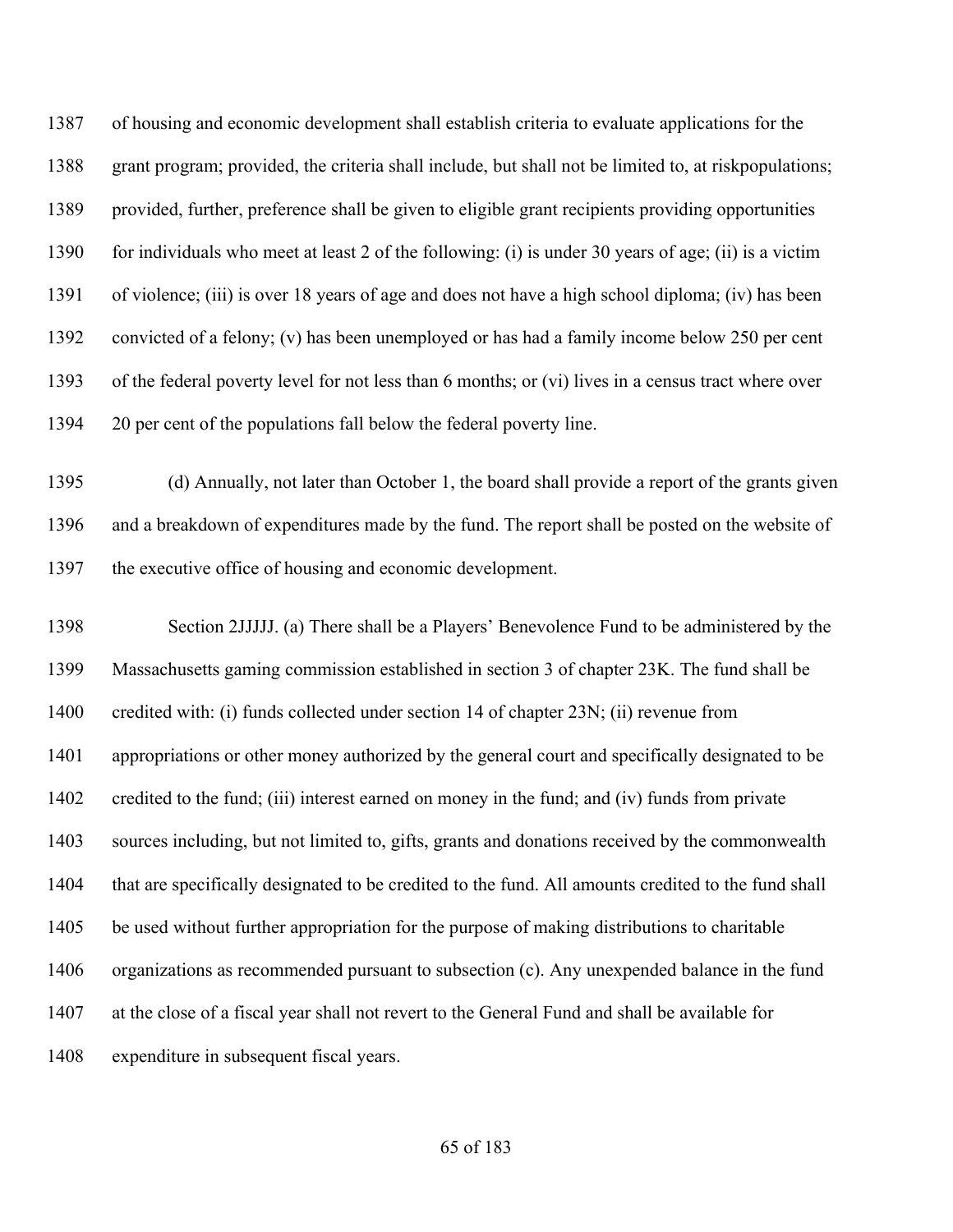(b) There shall be a Players' Benevolence Fund advisory committee. The advisory committee shall consist of 9 members: 1 of whom shall be appointed by the governor and who shall serve as chair; 1 of whom shall be the state treasurer, or a designee; 1 of whom shall be 1412 appointed by the senate president; 1 of whom shall be appointed by the speaker of the house of representatives; 1 of whom shall be a designee of the National Football League Players' Association, 1 of whom shall be a designee of the Major League Baseball Players' Association; 1 of whom shall be a designee of the National Basketball Players' Association; 1 of whom shall be a designee of the National Hockey League Players' Association; and 1 of whom shall be a designee of the Major League Soccer Players' Association.

 (c) The advisory committee shall convene at least annually and make recommendations to the commission for distributions from the Players' Benevolence Fund in a method to be determined by said committee. The committee shall recommend to the commission a distribution schedule for funds deposited in the Players' Benevolence Fund to organizations that benefit current and former professional sports players or their charitable foundations. In developing its recommendations, the advisory committee shall consider charitable organizations, including but not limited to, organizations involved in medical research related to athletic participation, 1425 delivery of literacy and other academic assistance to disadvantaged and underserved youth populations, financial literacy and education.

 (d) Annually, not later than July 1, the commission shall report to the clerks of the house of representatives and senate on the fund's activities. The report shall include, but not be limited to: (i) the source and amounts of funds received; and (ii) the amounts and purpose of expenditures from the fund, including the name of each organization to which funds were distributed.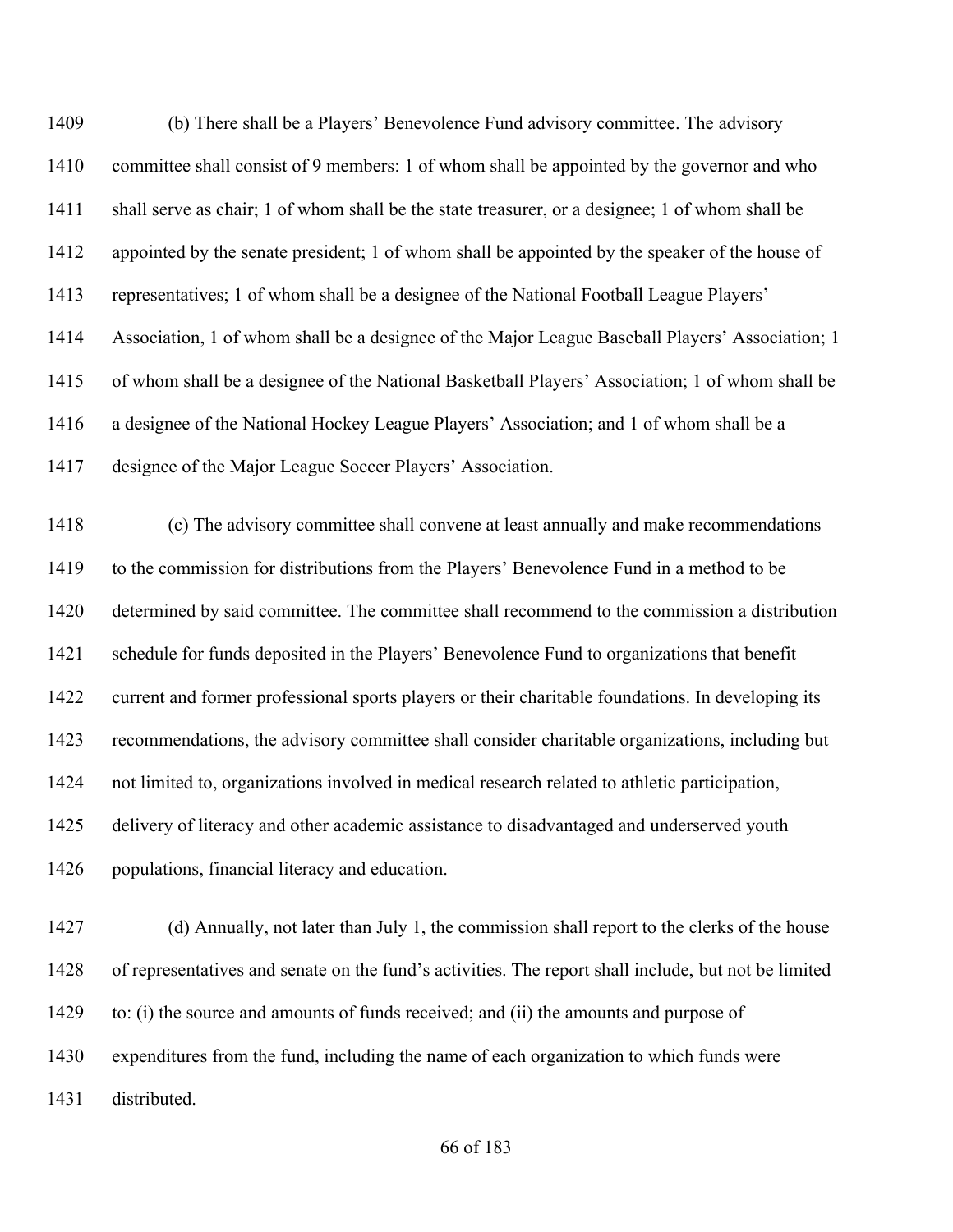SECTION 12. Subsection (a) of section 4 of chapter 30B of the General Laws, as so appearing, is hereby amended by adding the following words:- or section 6.

 SECTION 13. Said section 4 of said chapter 30B, as so appearing, is hereby further amended by striking out subsection (b) and inserting in place thereof the following subsection:-

 (b) Quotations shall not be modified or disclosed until the award of the contract after submission; however, the procurement officer shall waive minor informalities or allow the person submitting quotations to correct the minor informality. The procurement officer shall award the contract to the responsible and responsive person offering the needed quality of supply 1440 or service at the lowest quotation. A contract requiring payment to the governmental body of a net monetary amount shall be awarded to the responsible and responsive person offering the needed quality of supply or service at the highest quotation.

 SECTION 14. Section 6 of said chapter 30B, as so appearing, is hereby amended by striking out, in line 2, the words "\$50,000 utilizing" and inserting in place thereof the following words:- \$50,000, except as permitted pursuant to subsection (a) of section 4, utilizing.

 SECTION 14A. Section 23 of chapter 32 of the General Laws, as appearing in the 2018 Official Edition, is hereby amended by adding the following subdivision:-

 (8)(a) It shall be the policy of the PRIM board to use minority investment managers to manage PRIT Fund assets, encompassing all asset classes, and to increase the racial, ethnic, and gender diversity of PRIT Fund investments to the greatest extent feasible, consistent with sound investment policy. The PRIM board and the executive director shall take affirmative steps to remove any barriers to the full participation of minority investment managers in investment opportunities. Such affirmative steps shall include, but not be limited to, consideration of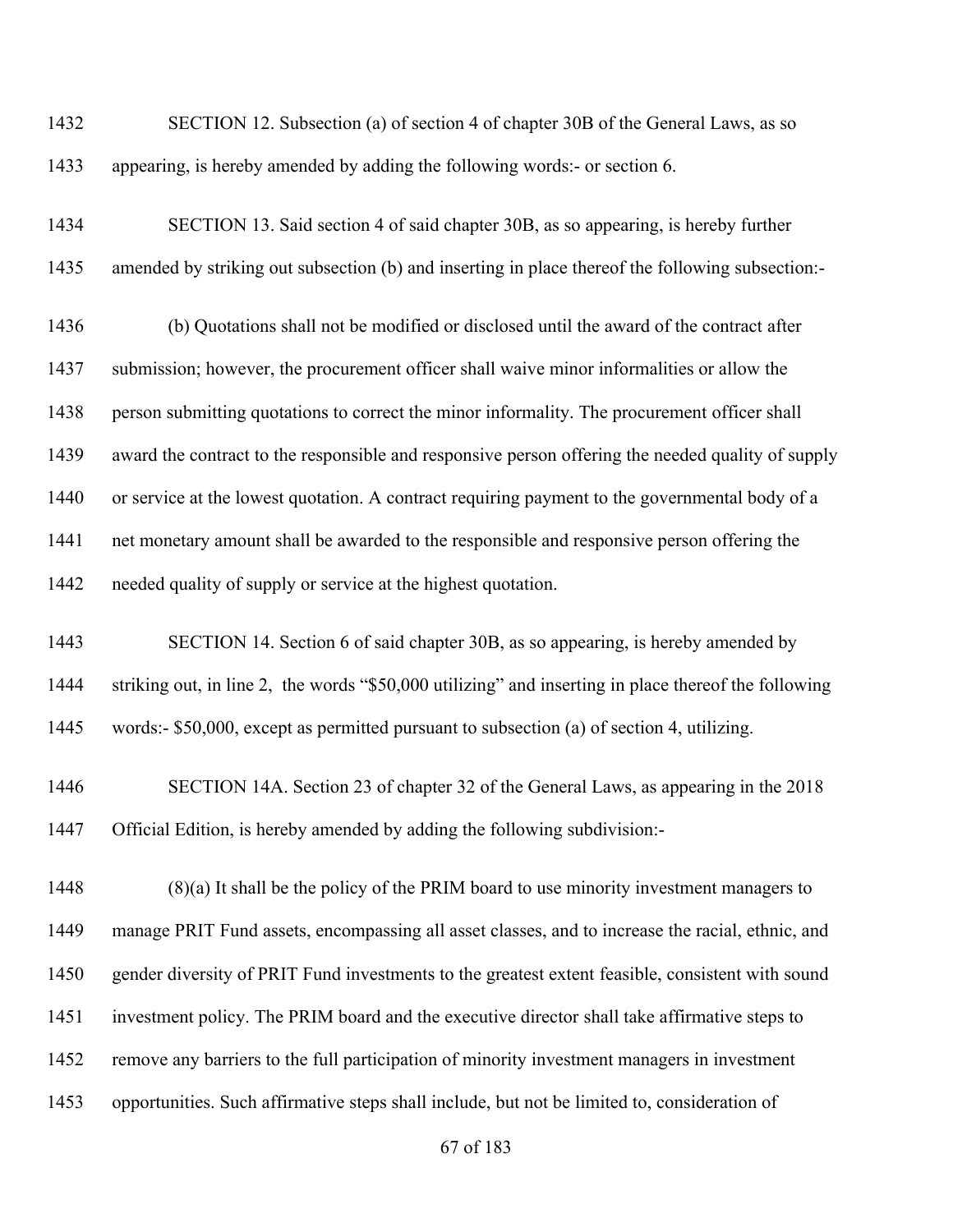whether current investment policy discourages the use of minority investment managers through quantitative or qualitative restrictions, including, but not limited to, number of years track record and minimum assets under management.

 (b) It shall be the goal of the PRIM board that not less than 20 per cent of investment managers be minorities, females and persons with disabilities. It shall further be the goal of the PRIM board to utilize businesses owned by minorities, females and persons with disabilities for not less than 20 per cent of total contracts awarded pursuant to section 23B.

 (c) Annually, not later than January 15 of each year, the PRIM board shall file with the house and senate committee on ways and means and with the joint committee on public service a report detailing its progress toward implementing the policies and goals outlined above. Such report shall include documentation related to all minority investment managers considered for investment, including documentation, where applicable, of the reasons for declining any such investment.

 SECTION 15. Section 4A of chapter 40 of the General Laws, as so appearing, is hereby amended by adding the following paragraph:-

 By a majority vote of their legislative bodies, and with the approval of the mayor, board 1470 of selectmen or other chief executive officer, any contiguous cities and towns may enter into an agreement to allocate public infrastructure costs, municipal service costs and local tax revenue associated with the development of an identified parcel or parcels or development within the contiguous communities generally; provided, that the agreement shall be approved by the department of revenue.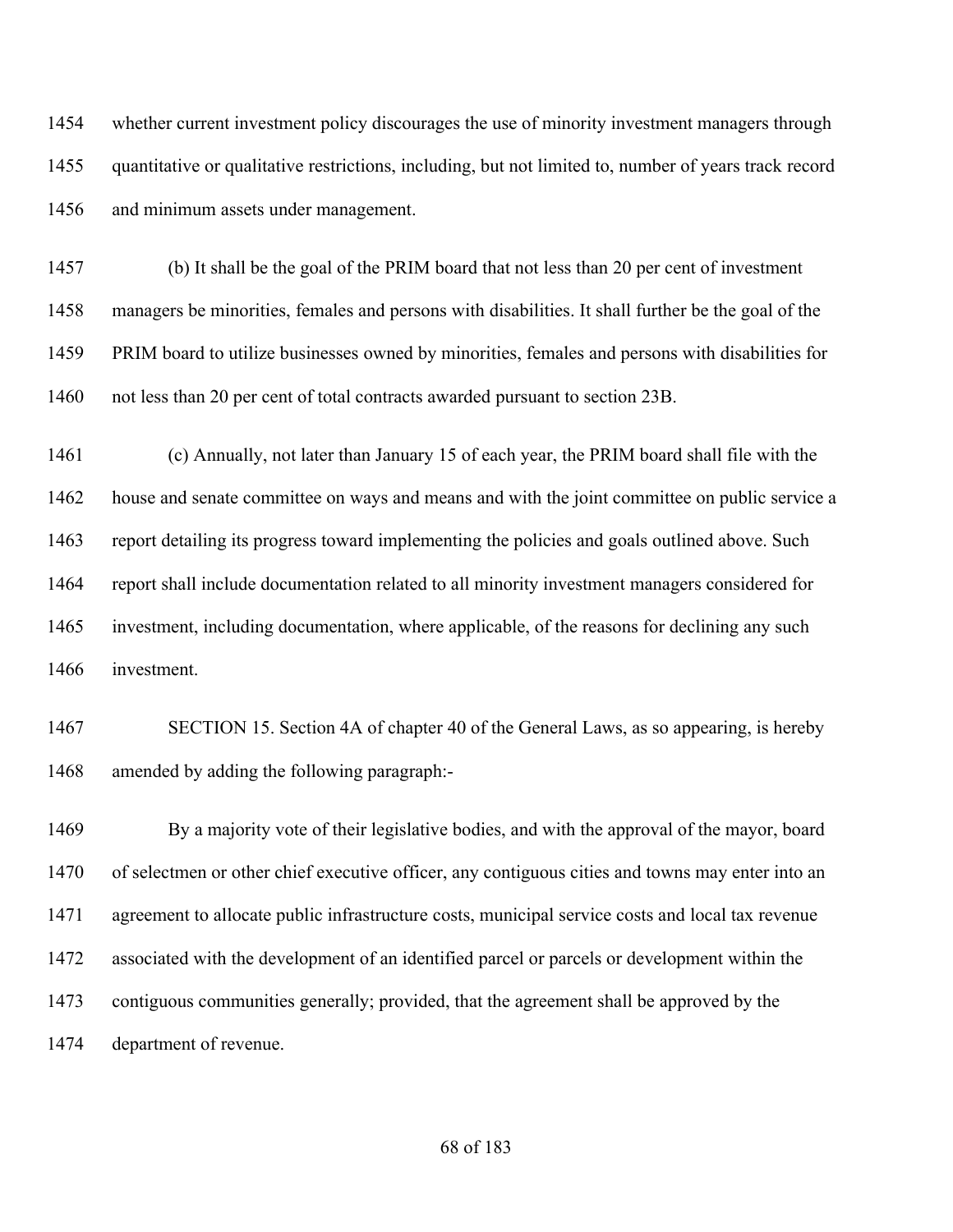SECTION 16. Section 1A of chapter 40A of the General Laws, as so appearing, is hereby amended by inserting after the introductory paragraph the following 8 definitions:-

 "Accessory dwelling unit", a self-contained housing unit, inclusive of sleeping, cooking and sanitary facilities on the same lot as a principal dwelling, subject to otherwise applicable dimensional and parking requirements, that: (i) maintains a separate entrance, either directly 1480 from the outside or through an entry hall or corridor shared with the principal dwelling sufficient to meet the requirements of the state building code for safe egress; (ii) is not larger in floor area 1482 than 1/2 the floor area of the principal dwelling or 900 square feet, whichever is smaller; and (iii) is subject to such additional restrictions as may be imposed by a municipality, including but not limited to additional size restrictions, owner-occupancy requirements and restrictions or 1485 prohibitions on short-term rental of accessory dwelling units.

 "As of right", development that may proceed under a zoning ordinance or by-law without the need for a special permit, variance, zoning amendment, waiver or other discretionary zoning approval.

 "Eligible locations", areas that by virtue of their infrastructure, transportation access, existing underutilized facilities or location make highly suitable locations for residential or mixed use smart growth zoning districts or starter home zoning districts, including without limitation: (i) areas near transit stations, including rapid transit, commuter rail and bus and ferry terminals; or (ii) areas of concentrated development, including town and city centers, other existing commercial districts in cities and towns and existing rural village districts.

 "Lot", an area of land with definite boundaries that is used or available for use as 1496 the site of a building or buildings.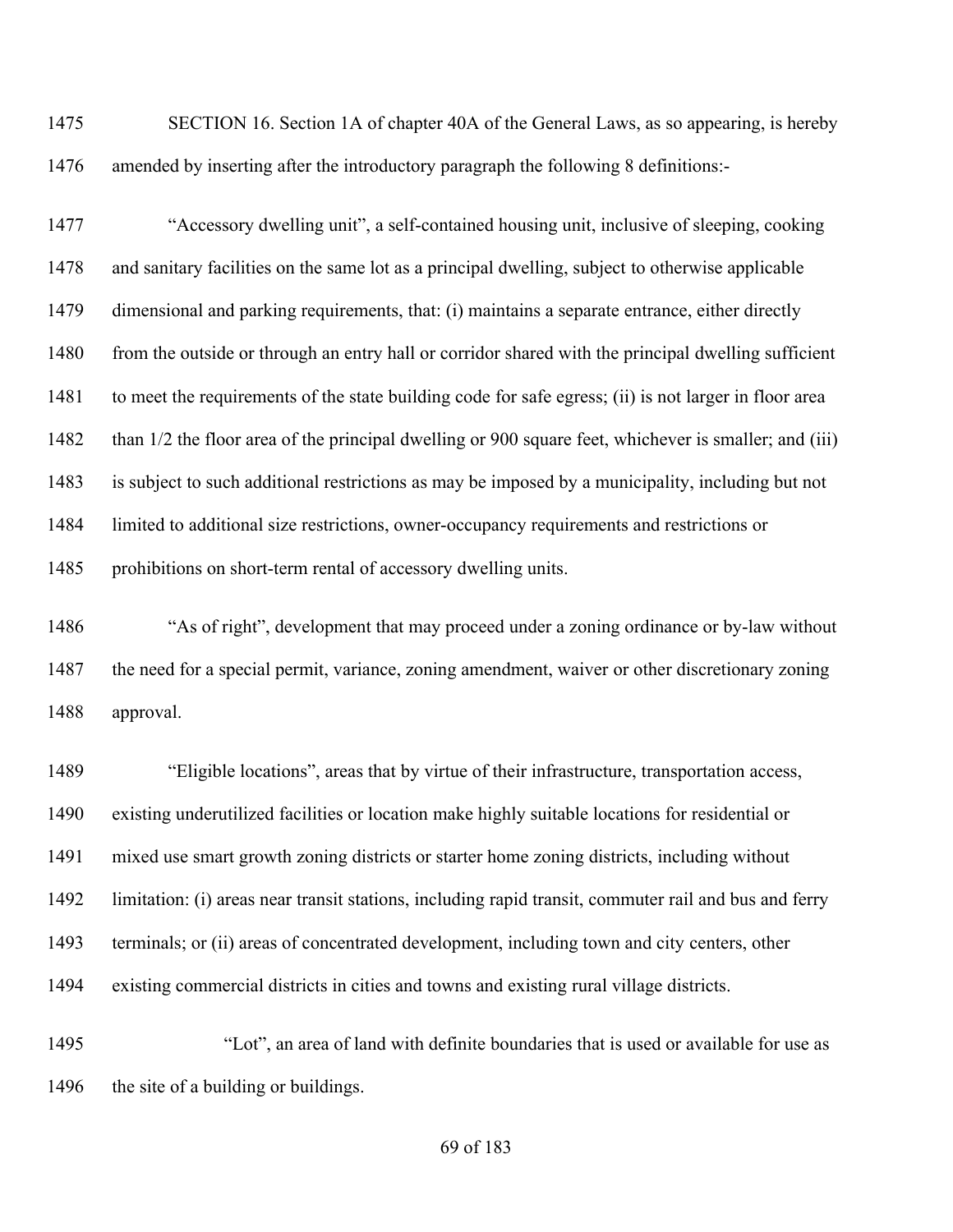"Mixed-use development", development containing a mix of residential uses and non-residential uses, including, without limitation, commercial, institutional, industrial or other uses;

 "Multi-family housing", a building with 3 or more residential dwelling units or 2 or more buildings on the same lot with more than 1 residential dwelling unit in each building.

 "Natural resource protection zoning", zoning ordinances or by-laws enacted principally to protect natural resources by promoting compact patterns of development and concentrating development within a portion of a parcel of land so that a significant majority of the land remains permanently undeveloped and available for agriculture, forestry, recreation, watershed management, carbon sequestration, wildlife habitat or other natural resource values.

 "Open space residential development", a residential development in which the buildings and accessory uses are clustered together into 1 or more groups separated from adjacent property and other groups within the development by intervening open land. An open space residential development shall be permitted only on a plot of land of such minimum size as a zoning ordinance or by-law may specify which is divided into building lots with dimensional control, density and use restrictions for such building lots varying from those otherwise permitted by the ordinance or by-law and open land. The open land may be situated to promote and protect maximum solar access within the development. The open land shall either be conveyed to the city or town and accepted by said city or town for park or open space use, or be made subject to a recorded use restriction enforceable by said city or town or a non-profit organization the principal purpose of which is the conservation of open space, providing that such land shall be kept in an open or natural state and not be built for residential use or developed for accessory uses such as parking or roadway.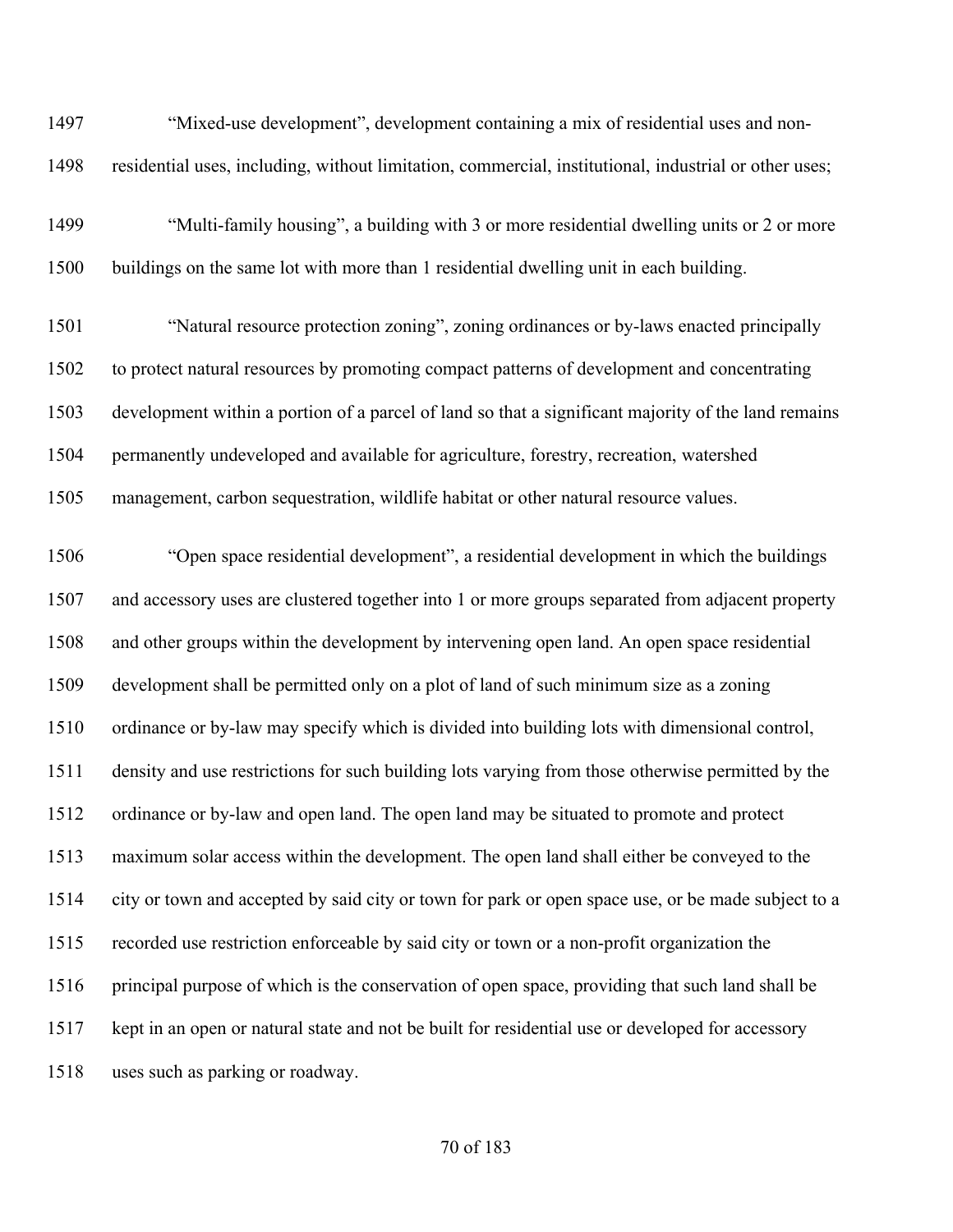| 1519 | SECTION 17. Said section 1A of said chapter 40A, as so appearing, is hereby further               |  |
|------|---------------------------------------------------------------------------------------------------|--|
| 1520 | amended by striking out the definition of "Transfer of development rights" and inserting in place |  |
| 1521 | thereof the following definition:-                                                                |  |
| 1522 | "Transfer of development rights", the regulatory procedure whereby the owner of a                 |  |
| 1523 | parcel may convey development rights, extinguishing those rights on the first parcel, and where   |  |
| 1524 | the owner of another parcel may obtain and exercise those rights in addition to the development   |  |
| 1525 | rights already existing on that second parcel.                                                    |  |
| 1526 | SECTION 18. Section 5 of said chapter 40A, as so appearing, is hereby amended by                  |  |
| 1527 | striking out the fifth paragraph and inserting in place thereof the following paragraph:-         |  |
| 1528 | Except as provided herein, no zoning ordinance or by-law or amendment thereto shall be            |  |
| 1529 | adopted or changed except by a two-thirds vote of all the members of the town council, or of the  |  |
| 1530 | city council where there is a commission form of government or a single branch, or of each        |  |
| 1531 | branch where there are 2 branches, or by a two-thirds vote of a town meeting; provided,           |  |
| 1532 | however, that the following shall be adopted by a vote of a simple majority of all members of the |  |
| 1533 | town council or of the city council where there is a commission form of government or a single    |  |
| 1534 | branch or of each branch where there are 2 branches or by a vote of a simple majority of town     |  |
| 1535 | meeting:                                                                                          |  |
| 1536 | (1) an amendment to a zoning ordinance or by-law to allow any of the following as of              |  |

 right: (a) multifamily housing or mixed-use development in an eligible location; (b) accessory dwelling units, whether within the principal dwelling or a detached structure on the same lot; or (c) open-space residential development;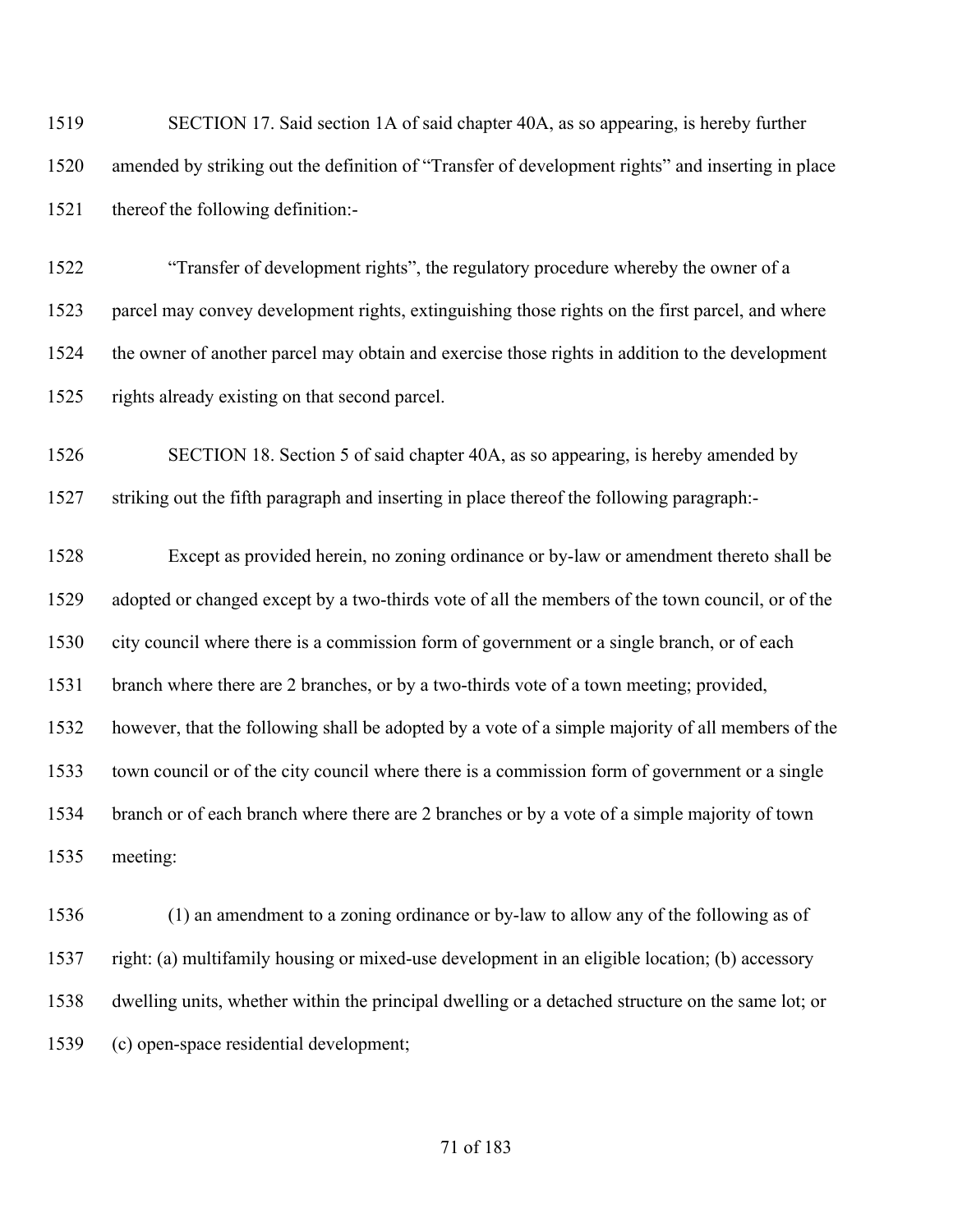(2) an amendment to a zoning ordinance or by-law to allow by special permit: (a) multi- family housing or mixed-use development in an eligible location; (b) an increase in the permissible density of population or intensity of a particular use in a proposed multi-family or mixed use development pursuant to section 9; (c) accessory dwelling units in a detached structure on the same lot; or (d) a diminution in the amount of parking required for residential or mixed-use development pursuant to section 9;

 (3) zoning ordinances or by-laws or amendments thereto that: (a) provide for TDR zoning or natural resource protection zoning in instances where the adoption of such zoning promotes concentration of development in areas that the municipality deems most appropriate for such development, but will not result in a diminution in the maximum number of housing units that could be developed within the municipality; or (b) modify regulations concerning the bulk and height of structures, yard sizes, lot area, setbacks, open space, parking and building coverage requirements to allow for additional housing units beyond what would otherwise be permitted under the existing zoning ordinance or by-law; and

 (4) the adoption of a smart growth zoning district or starter home zoning district in accordance with section 3 of chapter 40R. Any amendment that requires a simple majority vote shall not be combined with an amendment that requires a two-thirds majority vote. If, in a city or town with a council of fewer than 25 members, there is filed with the clerk prior to final action by the council a written protest against a zoning change under this section, stating the reasons duly signed by owners of 50 per cent or more of the area of the land proposed to be included in such change or of the area of the land immediately adjacent extending 300 feet therefrom, no change of any such ordinance shall be adopted except by a two-thirds vote of all members.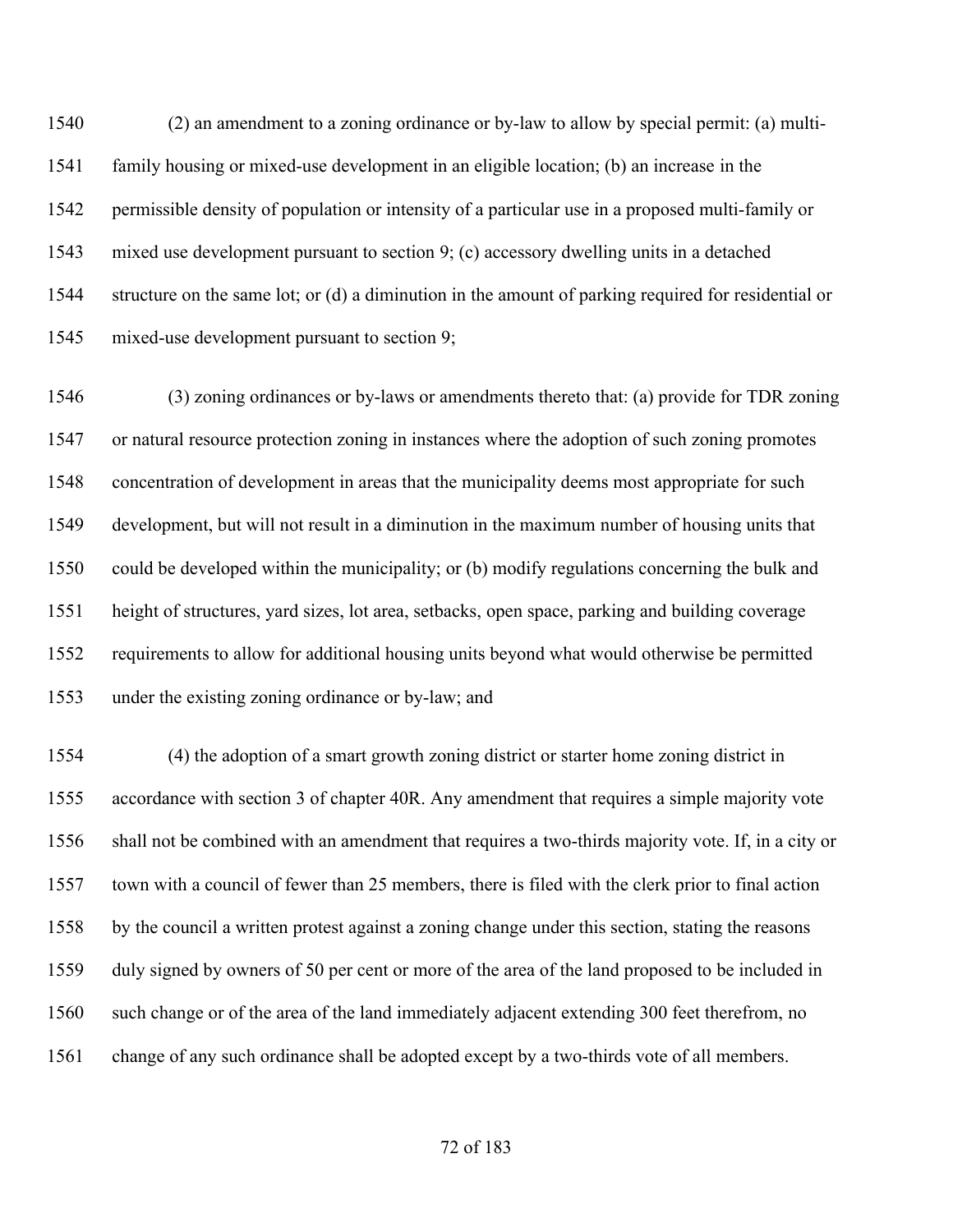SECTION 19. Section 9 of said chapter 40A, as so appearing, is hereby amended by inserting after the word "interests," in line 34, the following words:- ; provided, however, that nothing herein shall prohibit a zoning ordinance or by-law from allowing transfer of development rights to be permitted as of right, without the need for a special permit or other discretionary zoning approval. SECTION 20. Said section 9 of said chapter 40A, as so appearing, is hereby further amended by striking out, in lines 39 and 43, the word "cluster" each time it appears and inserting in place thereof in each instance the following words:- open space residential. SECTION 21. Said section 9 of said chapter 40A, as so appearing, is hereby further amended by inserting, after the word "control,", in line 47, the following words:- ; provided, however, that nothing herein shall prohibit a zoning ordinance or by-law from allowing open space residential developments to be permitted as of right, without the need for a special permit or other discretionary zoning approval. SECTION 22. Said section 9 of said chapter 40A, as so appearing, is hereby further amended by striking out the seventh paragraph and inserting in place thereof the following paragraph:- Zoning ordinances or by-laws may also provide that special permits may be granted for reduced parking space to residential unit ratio requirements after a finding by the special permit granting authority that the public good would be served and that the area in which the development is located would not suffer a substantial adverse effect from such diminution in parking.

## of 183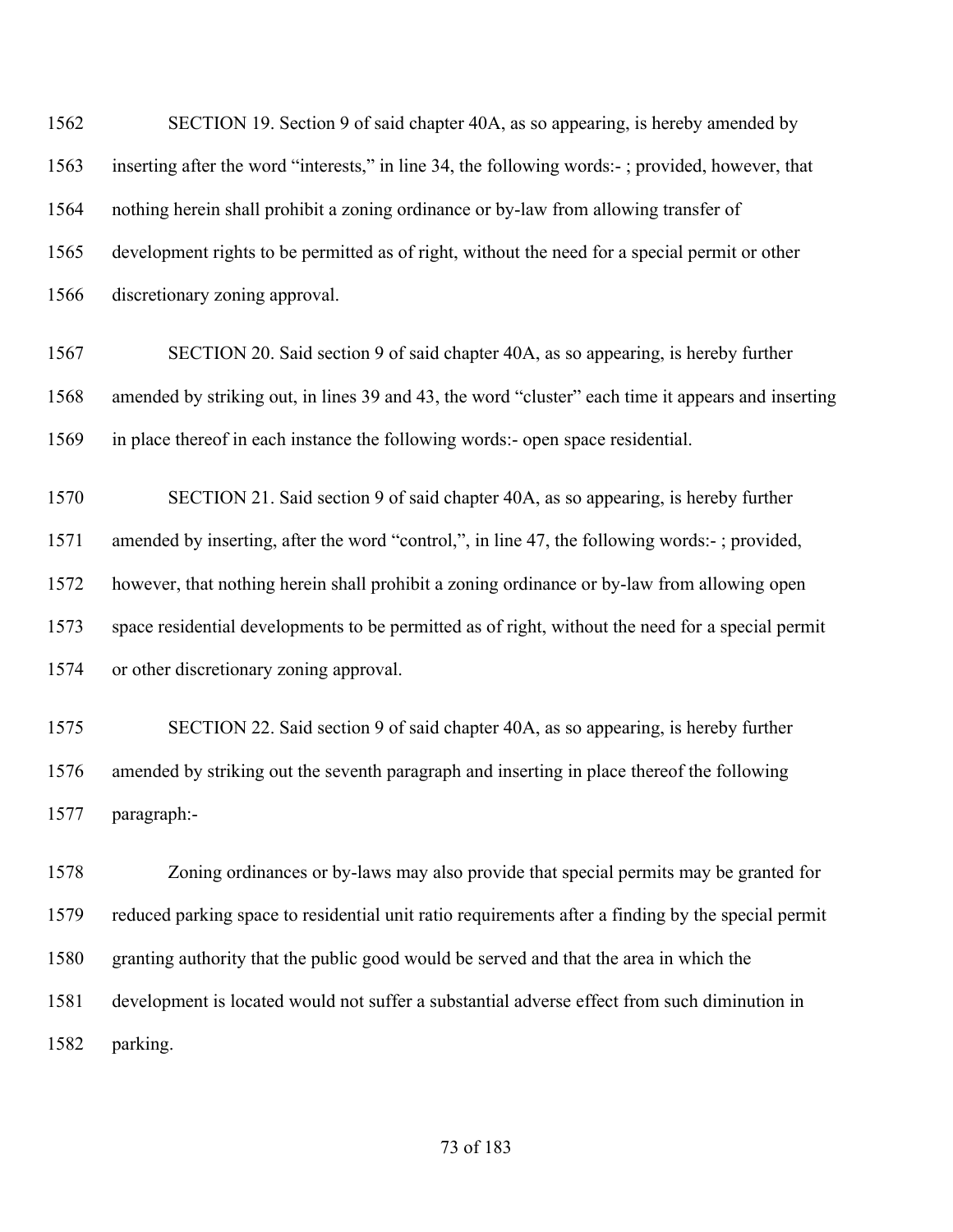SECTION 23. Said section 9 of said chapter 40A, as so appearing, is hereby further amended by inserting after the twelfth paragraph the following paragraph:-

 A special permit issued by a special permit granting authority shall require a simple majority vote for any of the following: (a) multifamily housing that is located within 1/2 mile of a commuter rail station, subway station, ferry terminal or bus station; provided, that not less than 10 per cent of the housing shall be affordable to and occupied by households whose annual income is less than 80 per cent of the area wide median income as determined by the United States Department of Housing and Urban Development and affordability is assured for a period of not less than 30 years through the use of an affordable housing restriction as defined in section 31 of chapter 184; (b) mixed-use development in centers of commercial activity within a municipality, including town and city centers, other commercial districts in cities and towns and rural village districts; provided, that not less than 10 per cent of the housing shall be affordable to and occupied by households whose annual income is less than 80 per cent of the area wide median income as determined by the United States Department of Housing and Urban Development and affordability is assured for a period of not less than 30 years through the use of an affordable housing restriction as defined in section 31 of chapter 184; or (c) a reduced parking space to residential unit ratio requirement, pursuant to this section; provided, that a reduction in the parking requirement will result in the production of additional housing units.

 SECTION 24. Section 2 of chapter 40G, as so appearing, is hereby amended by striking out, in lines 23 through 25, inclusive, the words "1 person appointed by the governor who is a cabinet secretary or officer of the commonwealth having experience appropriate to the functions of MTDC" and inserting in place thereof the following words:- the executive director of the Massachusetts Technology Park Corporation established by chapter 40J.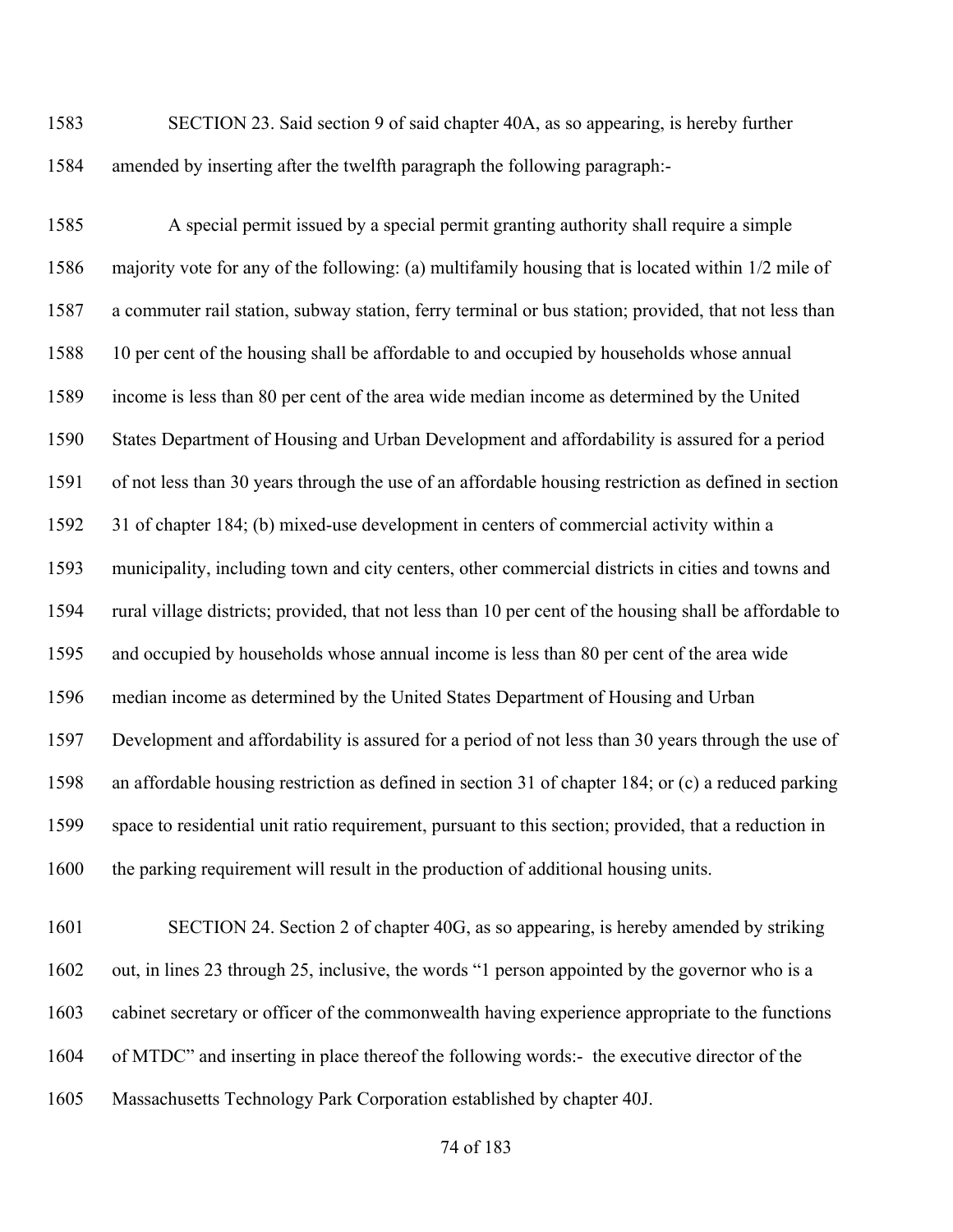| 1606 | SECTION 25. Section 6B of chapter 40J, as so appearing, is hereby amended by inserting               |
|------|------------------------------------------------------------------------------------------------------|
| 1607 | after the word "development", in line 33, the following words:-, or a designee.                      |
| 1608 | SECTION 26. Section 2 of chapter 40R of the General Laws, as amended by section 12                   |
| 1609 | of chapter 5 of the acts of 2019, is hereby amended by inserting after the word "is", in line 4, the |
| 1610 | following words:- equal to or.                                                                       |
| 1611 | SECTION 27. Said section 2 of said chapter 40R, as so amended, is hereby further                     |
| 1612 | amended by striking out the definition of "Approving authority".                                     |
| 1613 | SECTION 28. Said section 2 of said chapter 40R, as so amended, is hereby further                     |
| 1614 | amended by inserting after the definition of "Open space" the following definition:-                 |
| 1615 | "Plan approval authority", a unit of municipal government designated by the city or town             |
| 1616 | to review projects and issue approvals under section 11.                                             |
| 1617 | SECTION 29. Section 3 of said chapter 40R, as appearing in the 2018 Official Edition, is             |
| 1618 | hereby amended by inserting after the word "have", in line 4, the following word:- safe.             |
| 1619 | SECTION 30. Said section 3 of said chapter 40R, as so appearing, is hereby further                   |
| 1620 | amended by inserting after the word "frequent", in line 5, the following word:- pedestrian.          |
| 1621 | SECTION 31. Said section 3 of said chapter 40R, as so appearing, is hereby further                   |
| 1622 | amended by striking out, in line 14, the words "by a city or town".                                  |
| 1623 | SECTION 32. Said section 3 of said chapter 40R, as so appearing, is hereby further                   |
| 1624 | amended by inserting after the word "use", in line 19, the following words:-                         |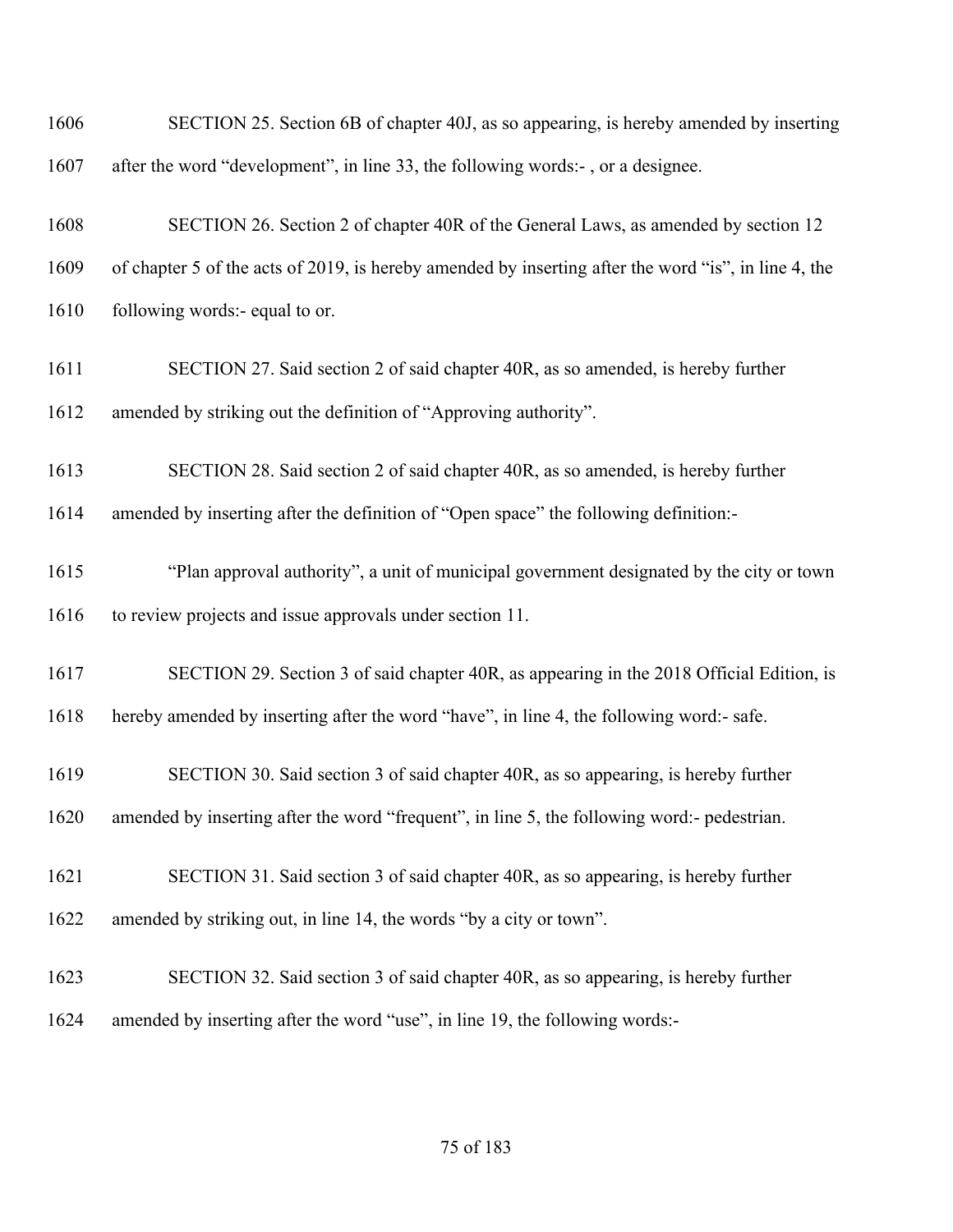; provided, however, that a smart growth zoning district or starter home zoning district ordinance or by-law shall be adopted by a simple majority vote of all the members of the town council, or of the city council where there is a commission form of government or a single branch, or of each branch where there are 2 branches, or by a simple majority vote of a town meeting.

 SECTION 33. Section 6 of said chapter 40R, as so appearing, is hereby amended by striking out, in lines 55 to 56, the words "the comprehensive housing plan, housing production 1632 plan or housing production summary submitted as part of".

 SECTION 34. Subsection (a) of said section 6 of said chapter 40R, as so appearing, is hereby amended by striking out clause (8) and inserting in place thereof the following clause:-

 (8) A proposed smart growth zoning district or starter home zoning district shall not impose restrictions on age or any other occupancy restrictions on the district as a whole or any portion thereof or project therein. Applicants may pursue the development of specific projects within a smart growth zoning district that are exclusively for the elderly, the disabled or for assisted living; provided, that the department shall adopt regulations limiting the percentage of units in the district that qualify the city or town for density bonus payments under section 9 that may be subject to such restrictions that limit occupancy exclusively for the elderly, the disabled or for assisted living. Not less than 25 per cent of the housing units in a project that limits occupancy exclusively for the elderly, the disabled or for assisted living within a smart growth zoning district shall be affordable housing, as defined in section 2.

## of 183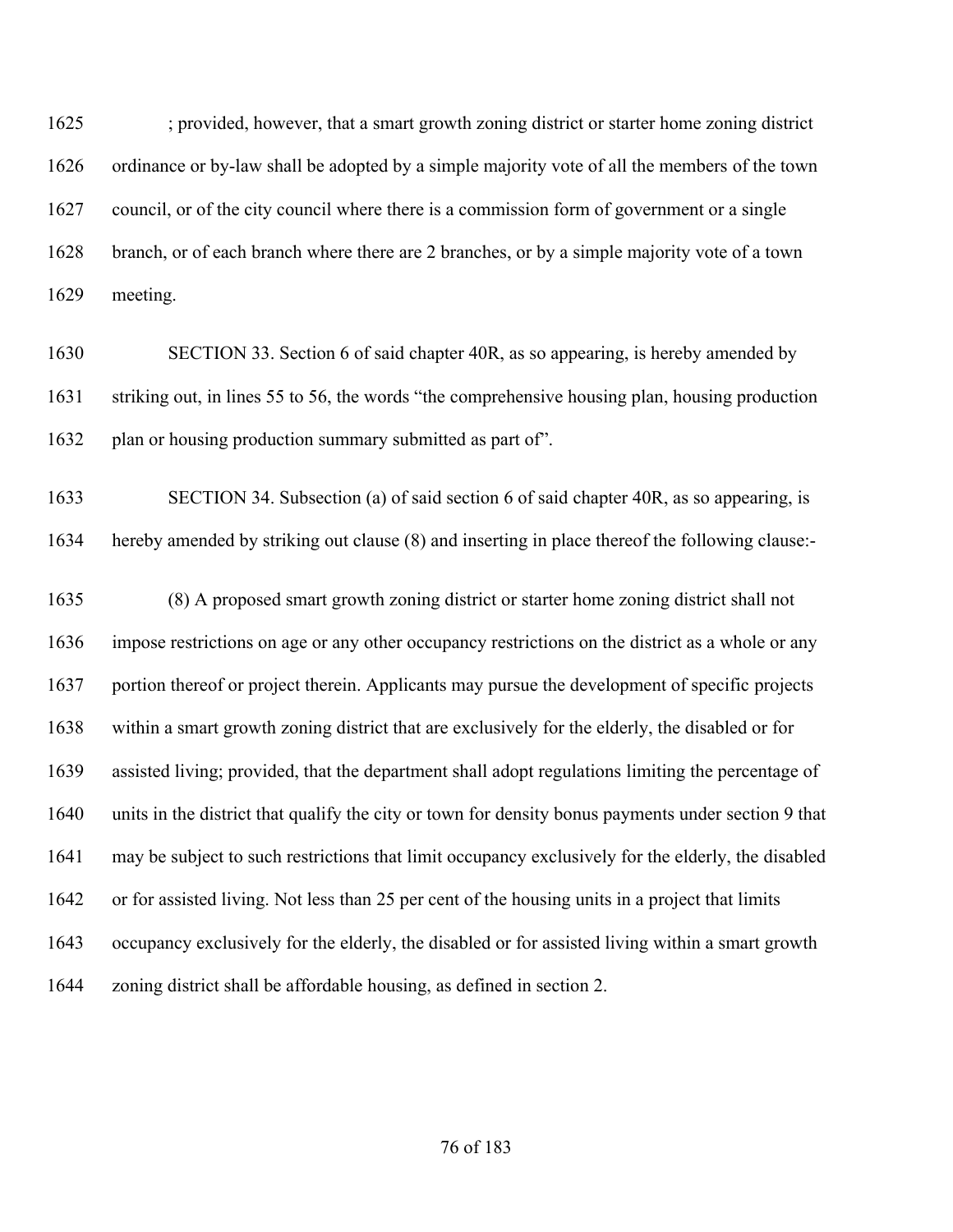SECTION 35. Said section 6 of said chapter 40R, as so appearing, is hereby further amended by striking out, in line 86, the word "approving" and inserting in place thereof the following words:- plan approval.

 SECTION 36. Said section 6 of said chapter 40R, as so appearing, is hereby further amended by striking out subsection (c) and inserting in place thereof the following subsection:-

 (c) The zoning for a proposed smart growth zoning district or starter home zoning district may provide for mixed use development subject to any limitations that may be imposed by regulations of the department. In a starter home zoning district, mixed use development shall only be permitted if the proposed density achieves a minimum of 4 units per acre.

 SECTION 37. Said section 6 of said chapter 40R, as so appearing, is hereby further amended by striking out subsection (g) and inserting in place thereof the following subsection:-

 (g) Any amendment or repeal of a zoning ordinance or by-law affecting an approved smart growth zoning district or starter home zoning district shall not be effective without the written approval by the department. No such amendment or repeal shall be effective until the city or town has made the payment required under subsection (b) of section 14. Each amendment or repeal shall be submitted to the department with an evaluation of the effect on the number of projected units that will remain developable, if any, in relation to the number of units 1662 that have been built and the number of units that determined any corresponding zoning incentive payment paid to the city or town. Amendments shall be approved only to the extent that the district remains in compliance with this chapter. If the department does not respond to a complete request for approval of an amendment or repeal within 60 days of receipt, the request 1666 shall be deemed approved.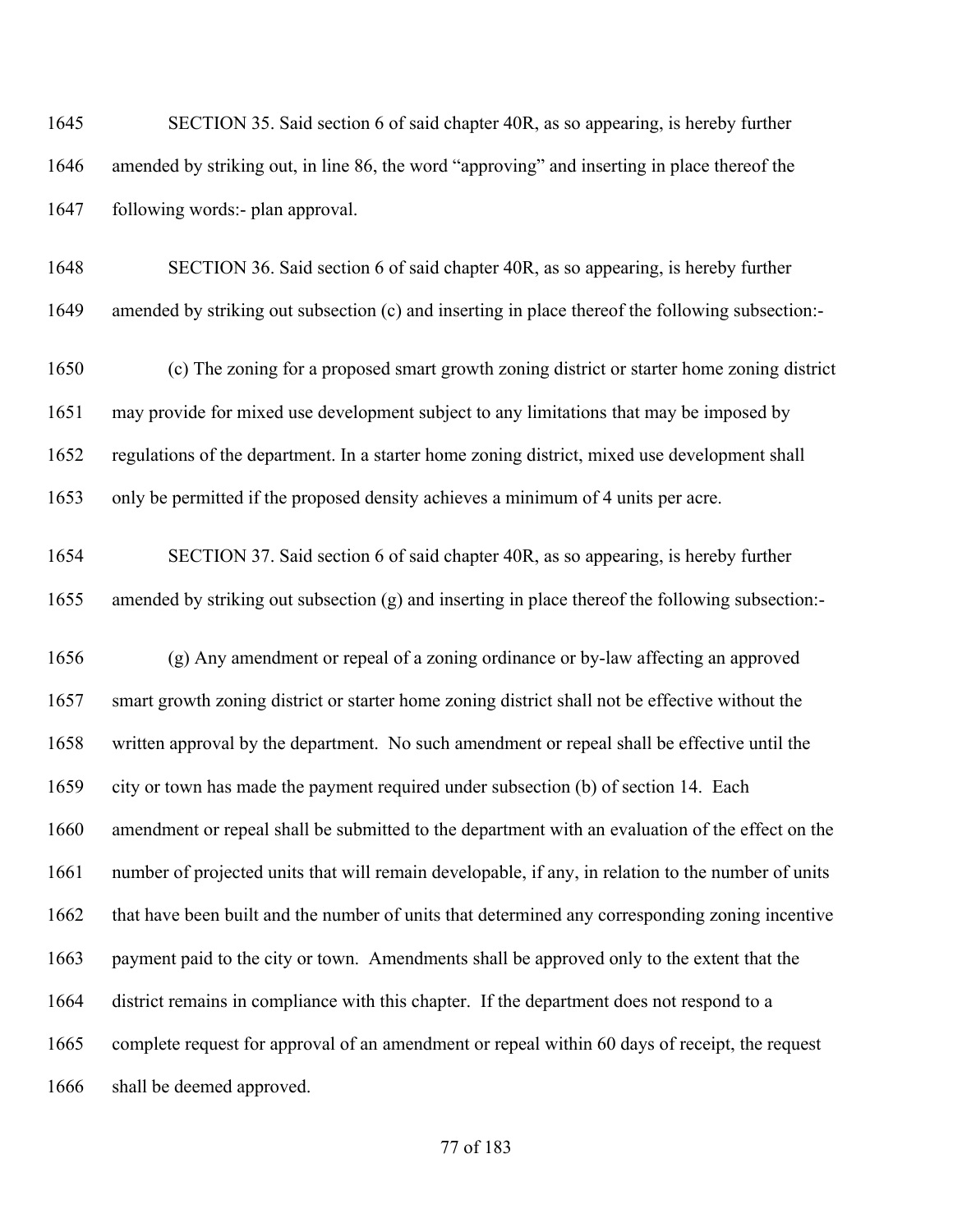SECTION 38. Section 7 of said chapter 40R, as so appearing, is hereby amended by striking out, in line 14, the word "approving" and inserting in place thereof the following words:- plan approval.

 SECTION 39. Said section 7 of said chapter 40R, as so appearing, is hereby further amended by striking out, in lines 17 through 20, inclusive, the words "the city or town's comprehensive housing plan, housing production plan, or the housing production summary submitted with the city or town's initial application for approval by the department, as applicable,".

 SECTION 40. Section 9 of said chapter 40R, as amended by section 13 of chapter 5 of the acts of 2019, is hereby further amended by striking out, in lines 18 through 21, inclusive, the words ", and consistent with either the city or town's comprehensive housing plan or housing 1678 production plan, if any, or the housing production summary submitted in accordance with section 8".

 SECTION 41. Section 10 of said chapter 40R, as appearing in the 2018 Official Edition, is hereby amended by striking out, in line 3, the words "approving" and inserting in place thereof 1682 the following words:- plan approval.

 SECTION 42. Said section 10 of said chapter 40R, as so appearing, is hereby further amended by striking out, in lines 6 through 8, inclusive, the words "and is consistent with the city or town's comprehensive housing plan or housing production plan, if any, and any applicable master plan or plans for the city or town".

 SECTION 43. Said chapter 40R, as so appearing, is hereby amended by striking out section 11 and inserting in place thereof the following section:-

#### of 183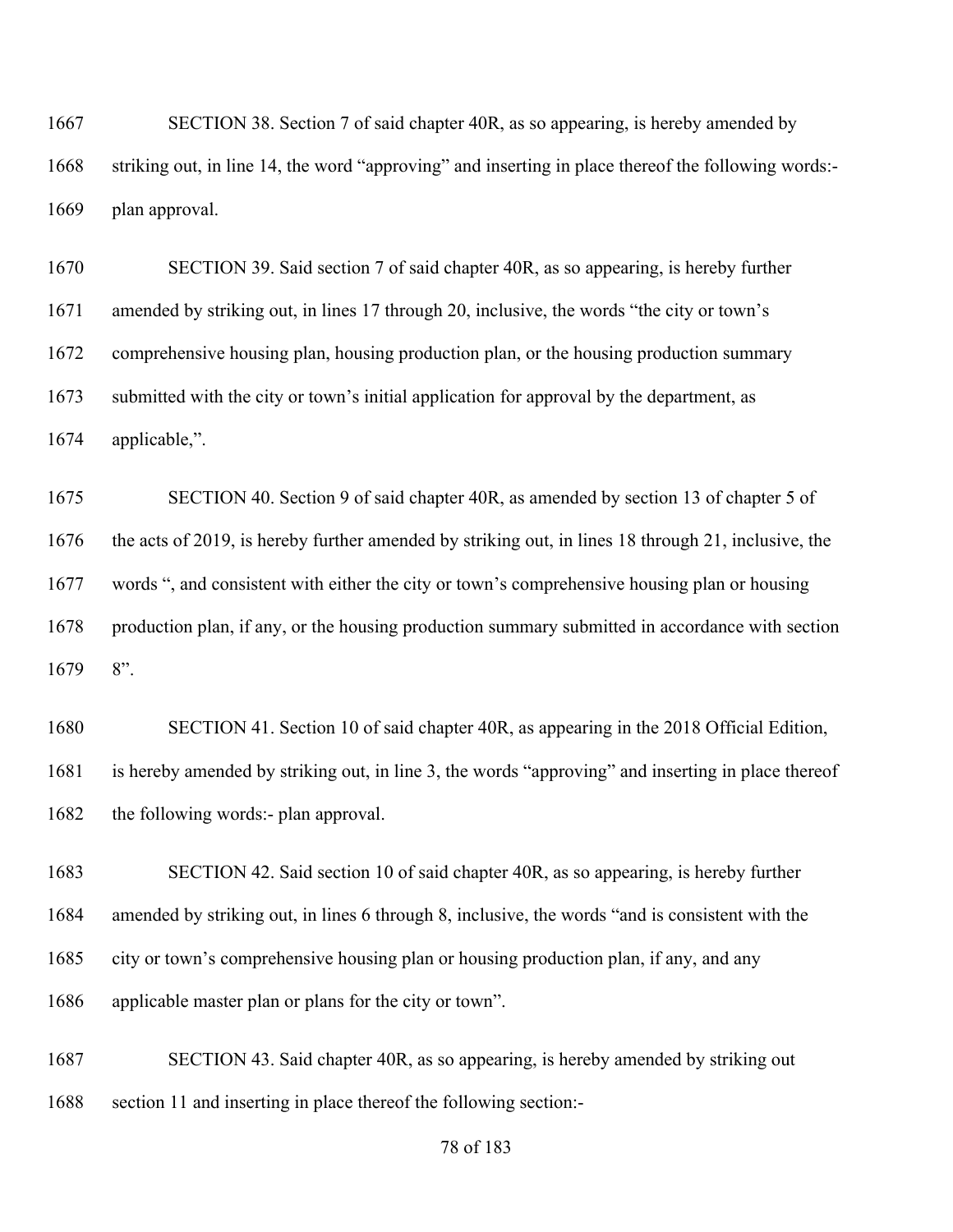Section 11. (a) A city or town may incorporate provisions within the smart growth zoning district or starter home zoning district ordinance or by-law that prescribe contents of an application for approval of a project. The ordinance or by-law may require the applicant to pay for reasonable consulting fees to provide peer review of the applications for the benefit of the plan approval authority. Such fees shall be held by the municipality in a separate account and used only for expenses associated with the review of the development application by outside consultants and any surplus remaining after the completion of such review, including any interest accrued, shall be returned to the applicant forthwith. The smart growth zoning district or starter home zoning district ordinance or by-law may provide for the referral of the plan to municipal officers, agencies or boards other than the plan approval authority for comment. Any such board, agency or officer shall provide any comments within 60 days of its receipt of a copy of the plan and application for approval.

 (b) An application to a plan approval authority for approval under a smart growth zoning district or starter home zoning district ordinance or by-law shall be governed by the applicable zoning provisions in effect at the time of the submission, while the plan is being processed, during the pendency of any appeal and for 3 years after approval. If an application is denied, the zoning provisions in effect at the time of the application shall continue in effect with respect to any further application filed within 2 years after the date of the denial except as the applicant may otherwise choose.

 (c) An application for approval under this section shall be filed by the applicant with the city or town clerk and a copy of the application including the date of filing certified by the town clerk shall be filed forthwith with the plan approval authority. The plan approval authority shall hold a public hearing for which notice has been given as provided in section 11 of chapter 40A.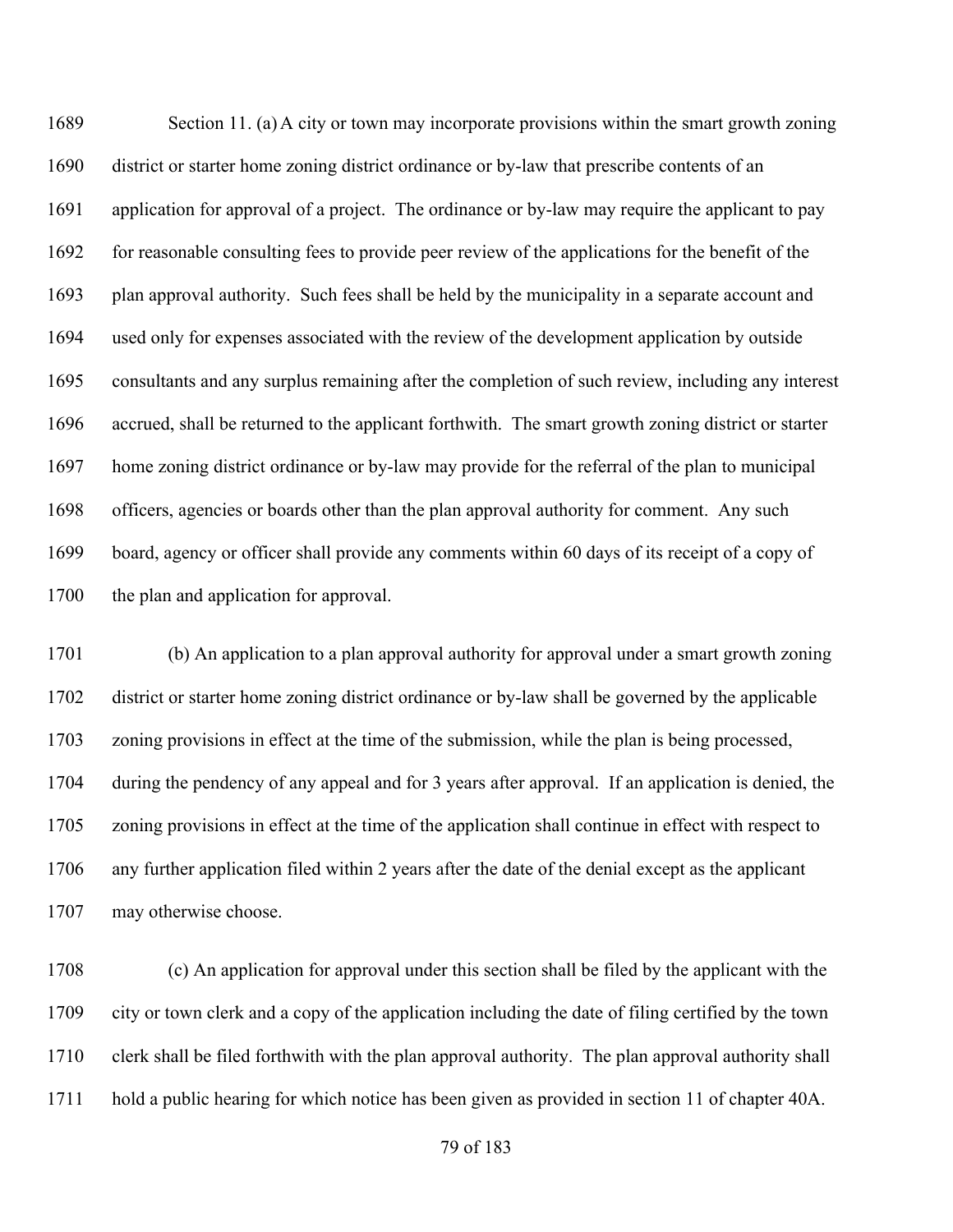The decision of the plan approval authority shall be made, and a written notice of the decision filed with the city or town clerk, within 120 days of the receipt of the application by the city or town clerk. The required time limits for such action may be extended by written agreement between the applicant and the plan approval authority, with a copy of such agreement being filed 1716 in the office of the city or town clerk. Failure of the plan approval authority to take action within said 120 days or extended time, if applicable, shall be deemed to be an approval of the plan. The applicant who seeks approval of a plan by reason of the failure of the plan approval authority to act within such time prescribed, shall notify the city or town clerk, in writing within 14 days from the expiration of said 120 days or extended time, if applicable, of such approval and that notice has been sent by the applicant to parties in interest. The applicant shall send such notice to parties in interest by mail and each such notice shall specify that appeals, if any, shall be made pursuant to this section and shall be filed within 20 days after the date the city or town clerk received such written notice from the applicant that the plan approval authority failed to act within the time prescribed.

 (d) The plan approval authority shall issue to the applicant a copy of its decision containing the name and address of the owner, identifying the land affected, and the plans that were the subject of the decision, and certifying that a copy of the decision has been filed with the city or town clerk and that all plans referred to in the decision are on file with the plan approval authority. If 20 days have elapsed after the decision has been filed in the office of the city or town clerk without an appeal having been filed or if such appeal, having been filed, is dismissed or denied, the city or town clerk shall so certify on a copy of the decision. If the plan is approved by reason of the failure of the plan approval authority to timely act, the clerk shall make such certification on a copy of the application. A copy of the decision or application bearing such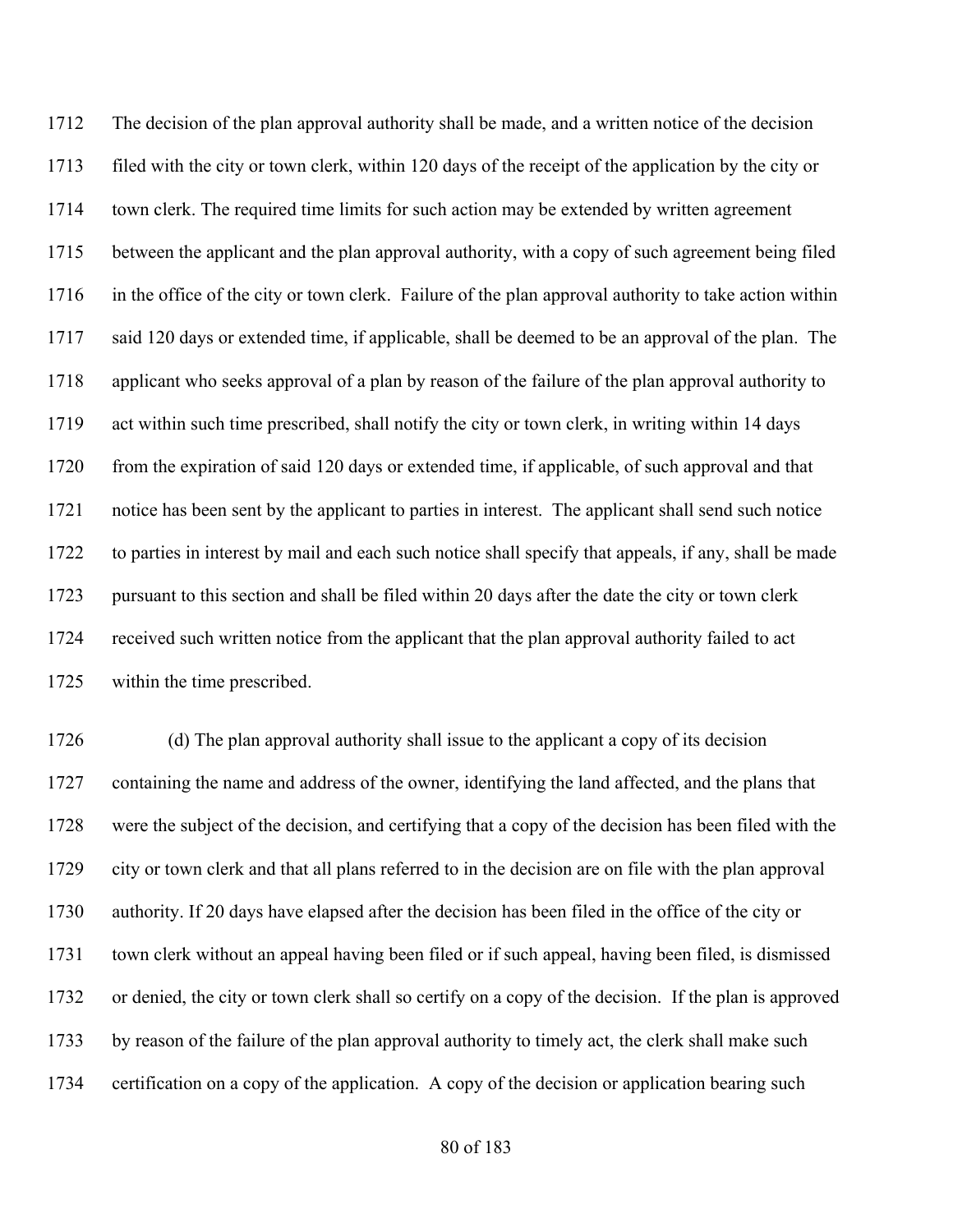certification shall be recorded in the registry of deeds for the county and district in which the 1736 land is located and indexed in the grantor index under the name of the owner of record or recorded and noted on the owner's certificate of title. The fee for recording or registering shall be 1738 paid by the owner or applicant.

 (e) The project shall be approved by the plan approval authority subject only to those conditions that are necessary: (1) to ensure substantial compliance of the proposed project with the requirements of the smart growth zoning district or starter home zoning district ordinance or by-law; or (2) to mitigate any extraordinary adverse impacts of the project on nearby properties. An application may be denied only on the grounds that: (i) the project does not meet the conditions and requirements set forth in the smart growth zoning district or starter home zoning district ordinance or by-law; (ii) the applicant failed to submit information and fees required by the ordinance or by-law and necessary for an adequate and timely review of the design of the project or potential project impacts; or (iii) it is not possible to adequately mitigate extraordinary adverse project impacts on nearby properties by means of suitable conditions.

 (f) Any court authorized to hear appeals under section 17 of chapter 40A shall be authorized to hear an appeal from a decision under this section by a party who is aggrieved by such decision. Such appeal may be brought within 20 days after the decision has been filed in the office of the city or town clerk. Notice of the appeal, with a copy of the complaint shall be given to such city or town clerk so as to be received within such 20 days. Review shall be based on the record of information and plans presented to the plan approval authority. To avoid delay in the proceedings, instead of the usual service of process, the plaintiff shall within 14 days after the filing of the complaint, send written notice thereof, with a copy of the complaint, by delivery or certified mail to all defendants, including the members of the plan approval authority, and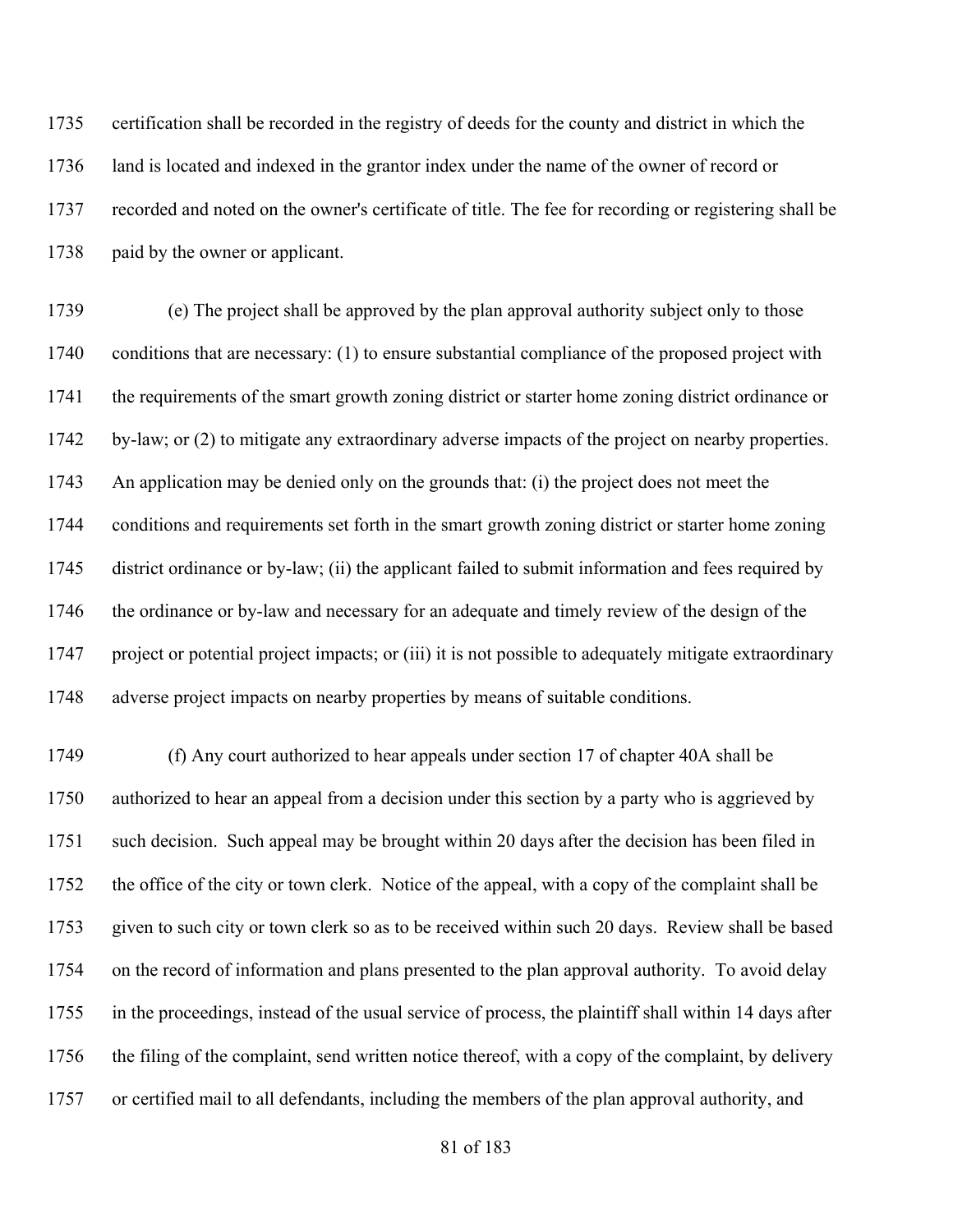shall within 21 days after the entry of the complaint file with the clerk of the court an affidavit that such notice has been given. If no such affidavit is filed within such time, the complaint shall be dismissed.

 (g) A complaint by a plaintiff challenging the approval of a project under this section shall allege the specific reasons why the project fails to satisfy the requirements of this chapter or other applicable law and allege specific facts establishing how the plaintiff is aggrieved by such decision. The plan approval authority's decision in such a case shall be affirmed unless the court concludes the plan approval authority abused its discretion under subsection (e) in approving the project. The applicant and all members of the plan approval authority shall be named as defendant parties.

 (h) A plaintiff seeking to reverse approval of a project under this section shall post a bond in an amount to be set by the court that is sufficient to cover twice the estimated: (i) annual carrying costs of the property owner, or a person or entity carrying such costs on behalf of the owner for the property, as may be established by affidavit; plus (ii) an amount sufficient to cover the defendant's attorneys fees, all of which shall be computed over the estimated period of time during which the appeal is expected to delay the start of construction. The bond shall be forfeited to the property owner in an amount sufficient to cover the property owner's carrying costs and legal fees less any net income received by the plaintiff from the property during the pendency of the court case in the event a plaintiff does not substantially prevail on its appeal.

 (i) An applicant for plan approval who appeals from a project denial or conditional approval shall identify in its complaint the specific reasons why the plan approval authority's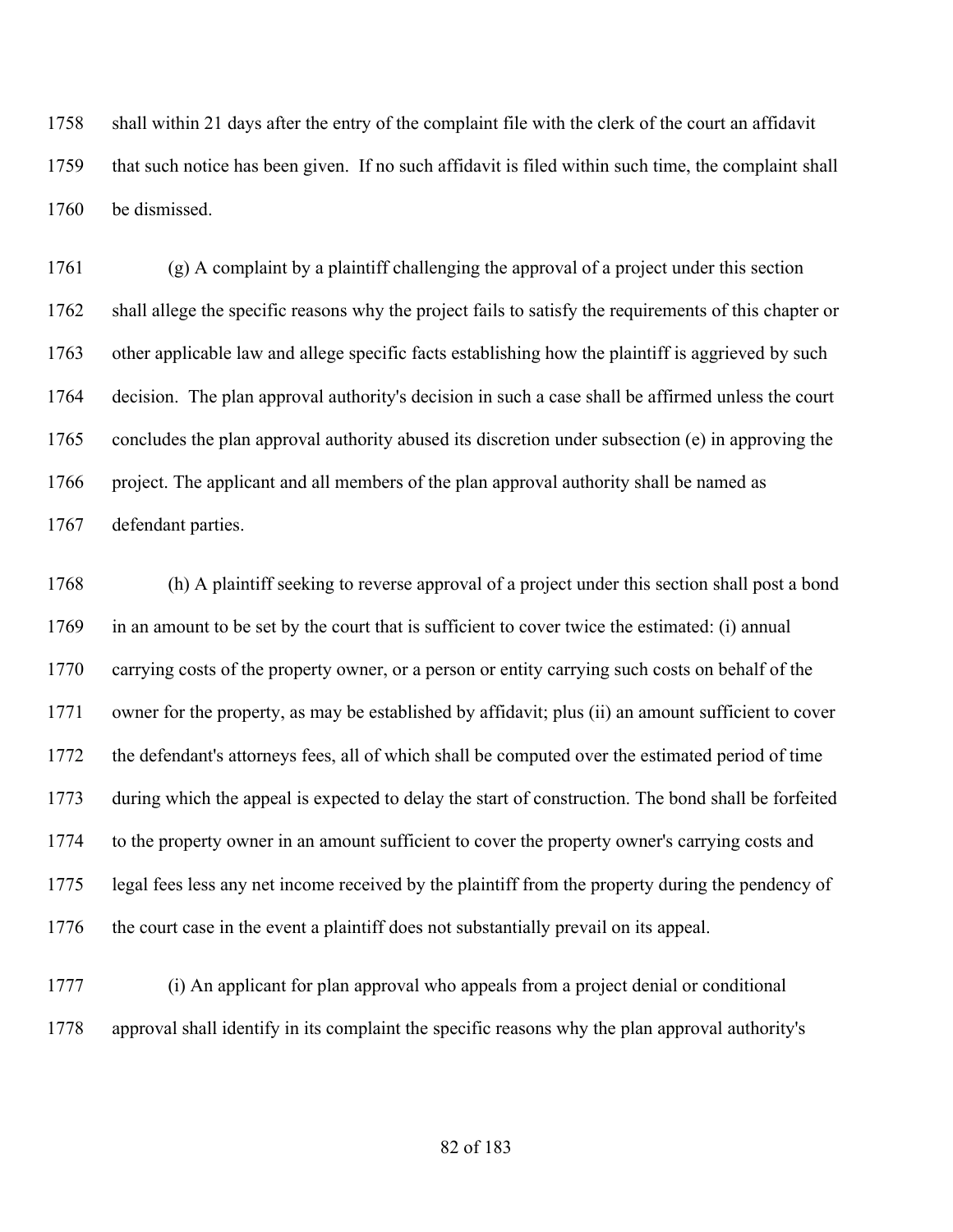decision fails to satisfy requirements of this chapter or other applicable law. The plan approval authority shall have the burden of justifying its decision by substantial evidence in the record.

 (j) The land court department, the superior court department and the housing court department shall have jurisdiction over an appeal under this section and shall give priority to such an appeal.

 (k) The first paragraph of section 16 of chapter 40A shall not apply to applications for projects within a smart growth zoning district or starter home zoning district.

 (l) A project approval shall remain valid and shall run with the land indefinitely provided that construction has commenced within 2 years after the decision is issued, which time shall be extended by the time required to adjudicate any appeal from such approval and which time shall also be extended if the project proponent is actively pursuing other required permits for the 1790 project or there is other good cause for the failure to commence construction, or as may be provided in an approval for a multi-phase project.

 SECTION 44. Chapter 40R is hereby amended by striking out section 14, as amended by section 14 of chapter 5 of the acts of 2019, and inserting in place thereof the following section:-

 Section 14. (a) If, within 3 years, no construction of an approved project has been started within the smart growth zoning district or starter home zoning district, the department shall require the cities and towns to repay to the department all monies paid to the city or town under this chapter for said smart growth zoning district or starter home zoning district. Said 3 years shall commence on the date of the payment of the zoning incentive payment for said smart growth zoning district or starter home zoning district and may be extended by the department for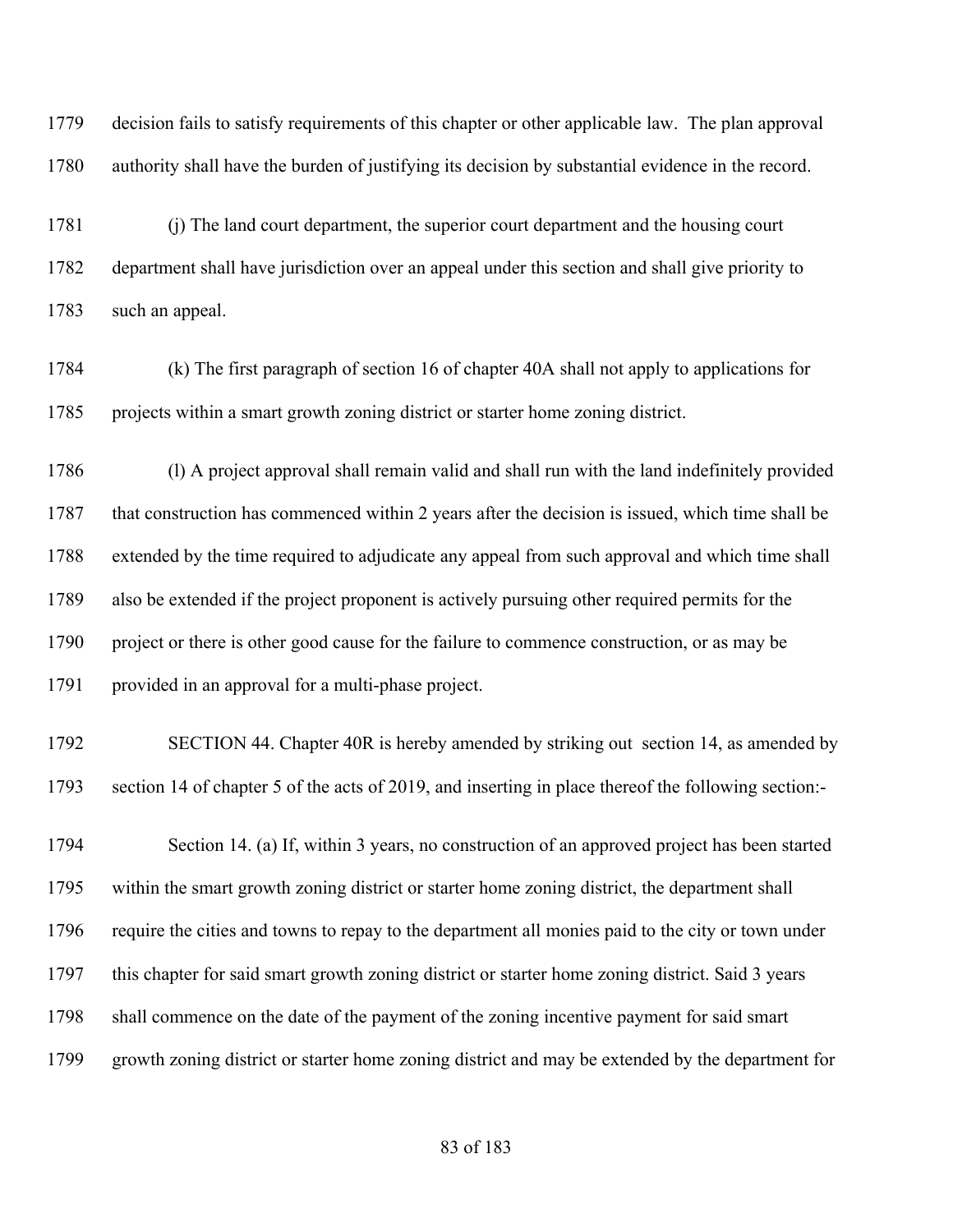good cause in accordance with the department's regulations. All monies repaid to the department under this section shall be credited to the funding source from which the payment originated.

 (b) Within 60 days of receiving written approval by the department of an amendment of a zoning ordinance or by-law affecting an approved smart growth zoning district or starter home zoning district in accordance with subsection (g) of section 6, the city or town shall repay to the department any portion of the zoning incentive payment received in excess of the zoning incentive payment that would have been payable based on the sum of (i) the number of units that have been built and (ii) the number of units, if any, that will remain developable under the smart growth zoning or starter home zoning. The department may include under clause (ii) in the preceding sentence any units that are developable in 1 or more adopted smart growth zoning district or starter home zoning district for which no zoning incentive payment has been paid but 1811 for which the city or town is nonetheless eligible if the associated units would have the effect of replacing some or all of the units that will no longer be developable as a result of the proposed amendment or repeal. All monies repaid to the department under this section shall be credited to 1814 the funding source from which the payment originated.

 SECTION 45. Section 1 of chapter 40S of the General Laws, as so appearing, is hereby amended by striking out, in line 51, the word "properties" and inserting in place thereof the following word:- buildings.

 SECTION 46. Said section 1 of said chapter 40S, as so appearing, is hereby further amended by inserting, in line 61, after the figure "40R," the following words:- including without limitation smart growth zoning districts and starter home zoning districts as defined in section 1 of said chapter 40R.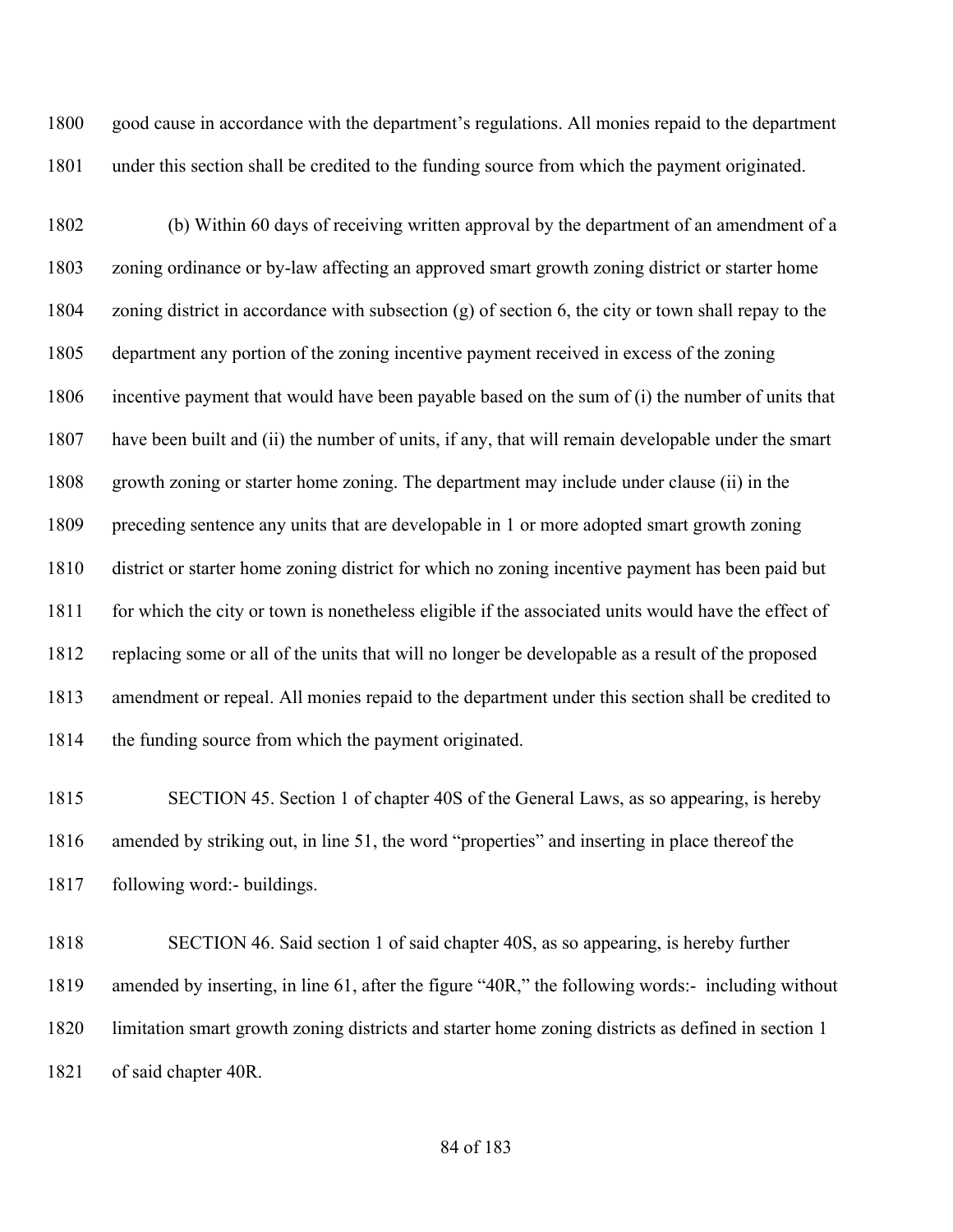SECTION 47. The General Laws are hereby amended by inserting after chapter 40W the following chapter:-

1824 CHAPTER 40X.

TOURISM DESTINATION MARKETING DISTRICTS.

1826 Section 1. As used in this chapter the following words shall, unless the context clearly

requires otherwise, have the following meanings:-

"Commissioner", the commissioner of revenue.

"Elector", a tourism destination marketing district member or the authorized

representative of a district member.

 "Lead jurisdiction", the city or town in which the tourism destination marketing district petition is filed.

 "Lodging business", any hotel or motel, as defined in section 1 of chapter 64G, and 1834 subject to the excise imposed by chapter 64G.

 "Lodging business owner", the owner of record or the owner's authorized representative, of a lodging business.

 "Management entity", an entity designated in a tourism destination marketing district plan to receive funds to carry out and implement the purposes of the tourism destination marketing district. The tourism destination marketing district plan shall designate a regional tourism council as the management entity. The management entity shall be required to furnish a 1841 surety bond conditioned on the faithful performance of its duties.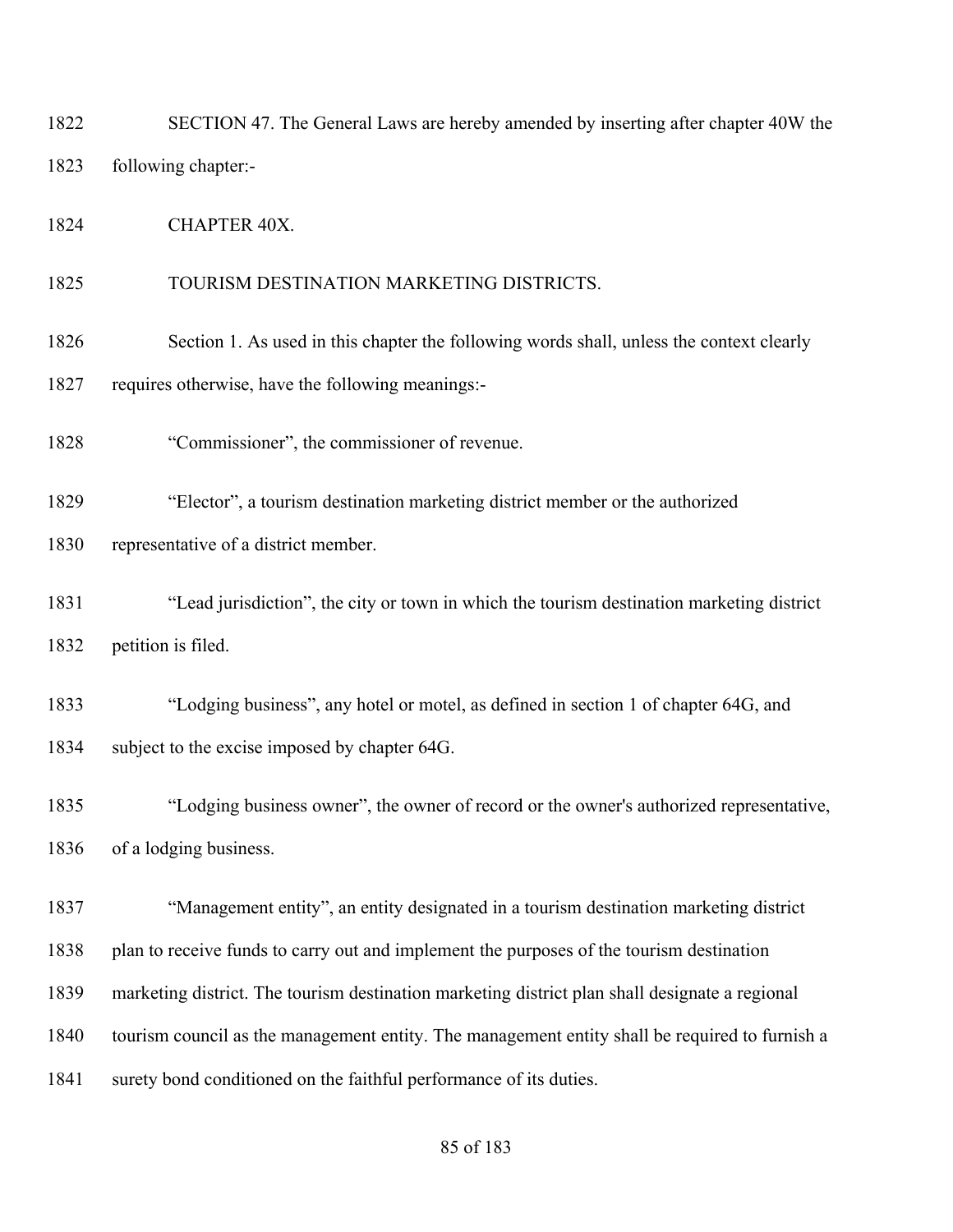"Municipal governing body", the city council or board of aldermen in a city or the board of selectmen or town council in a town.

 "Special assessment", a payment for supplemental services or improvements specified by 1845 the tourism destination marketing district plan.

 "Special assessment formula", a formula used to calculate the special assessment pursuant to section 7.

 "Standard government services", governmental functions, programs, activities, facilities, improvements and other services that a municipality is authorized to perform or provide.

 "Supplemental services", the provision of programs, activities or information in addition to the standard governmental services provided in the tourism destination marketing district, including, marketing, sales activities or events in addition to other tourism and travel promotion activities.

 "Tourism destination marketing district", a district formed pursuant to this chapter, which is a geographic area with clearly defined boundaries. A tourism destination marketing district may include multiple tourism regions served by multiple regional tourism councils; provided, however, that there shall only be 1 regional tourism council designated as the management entity 1858 for each tourism destination marketing district. Only those lodging businesses meeting the criteria described in the petition and tourism destination marketing district plan shall be liable for the tourism destination marketing district's special assessment. The geographic regions within a 1861 tourism destination marketing district need not be contiguous.

## of 183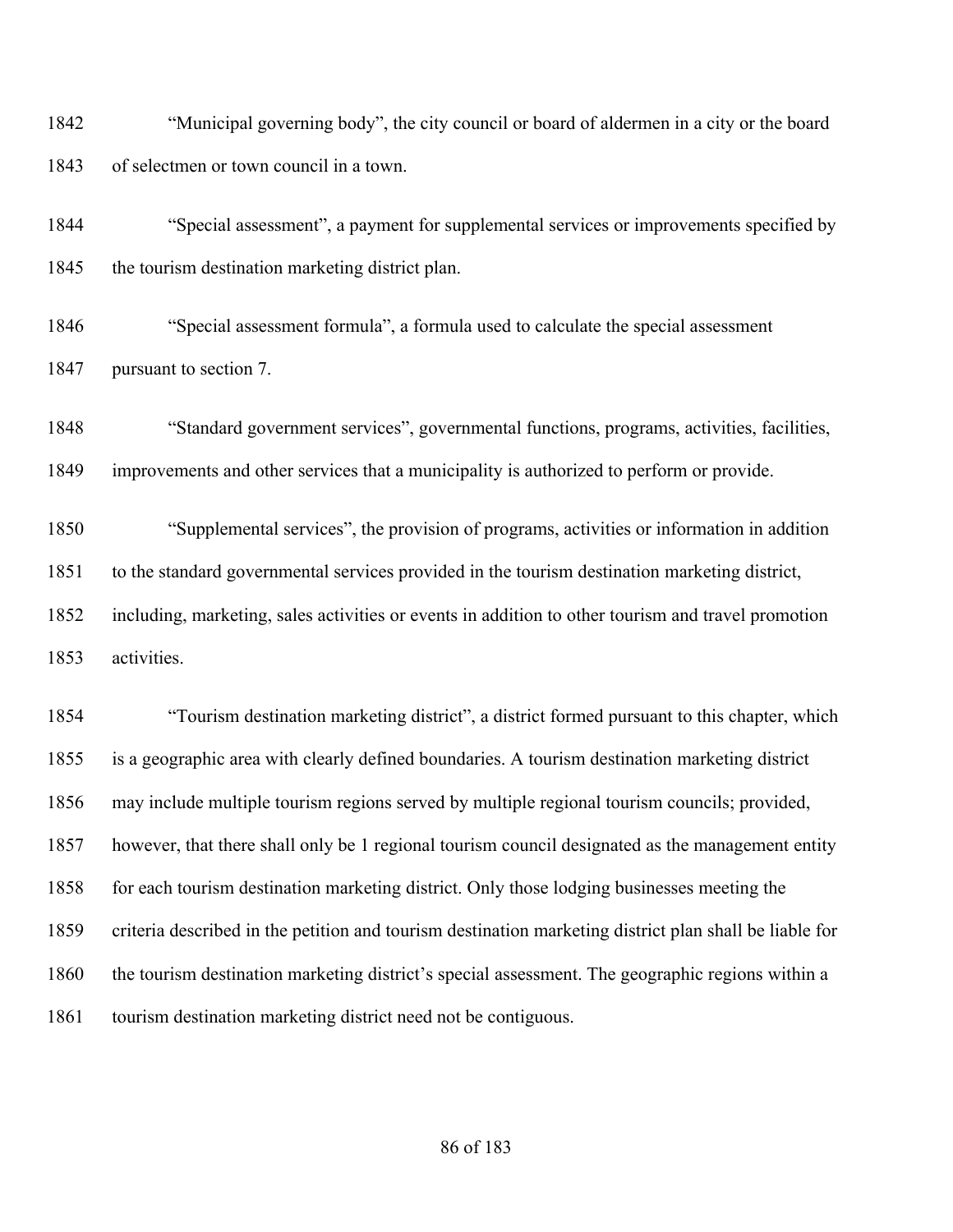"Tourism destination marketing district committee" or "district committee", a committee selected by the management entity's board of directors responsible for overseeing the ongoing district plan.

 "Tourism destination marketing district member" or "district member", a lodging business owner who participates in a tourism destination marketing district.

 "Tourism destination marketing district plan" or "district plan", the strategic plan for the tourism destination marketing district that sets forth the supplemental services and programs, budget and special assessment structure, the criteria for inclusion of lodging businesses, and the management entity and tourism destination marketing district committee for the tourism destination marketing district, and is approved by the local municipal governing body as part of the creation of the tourism destination marketing district. The updated tourism destination marketing district plan shall take effect upon the approval of a majority of electors, with each elector's vote having the same weight. Any amendment to the tourism destination marketing district plan under section 9 shall be deemed to be an update of the tourism destination marketing district plan.

 Section 2. The rights and powers of the management entity of the tourism destination marketing district approved by a municipal governing body pursuant to section 3 shall include: (i) retaining or recruiting business; (ii) administering and managing the tourism destination marketing district; (iii) promoting economic development; (iv) formulating a special assessment structure; (v) planning and design services; (vi) design, engineer, construct, maintain or operate buildings, facilities, urban streetscapes or infrastructure to further economic development and public purposes; (vii) accumulating interest; (viii) incurring costs or indebtedness; (ix) entering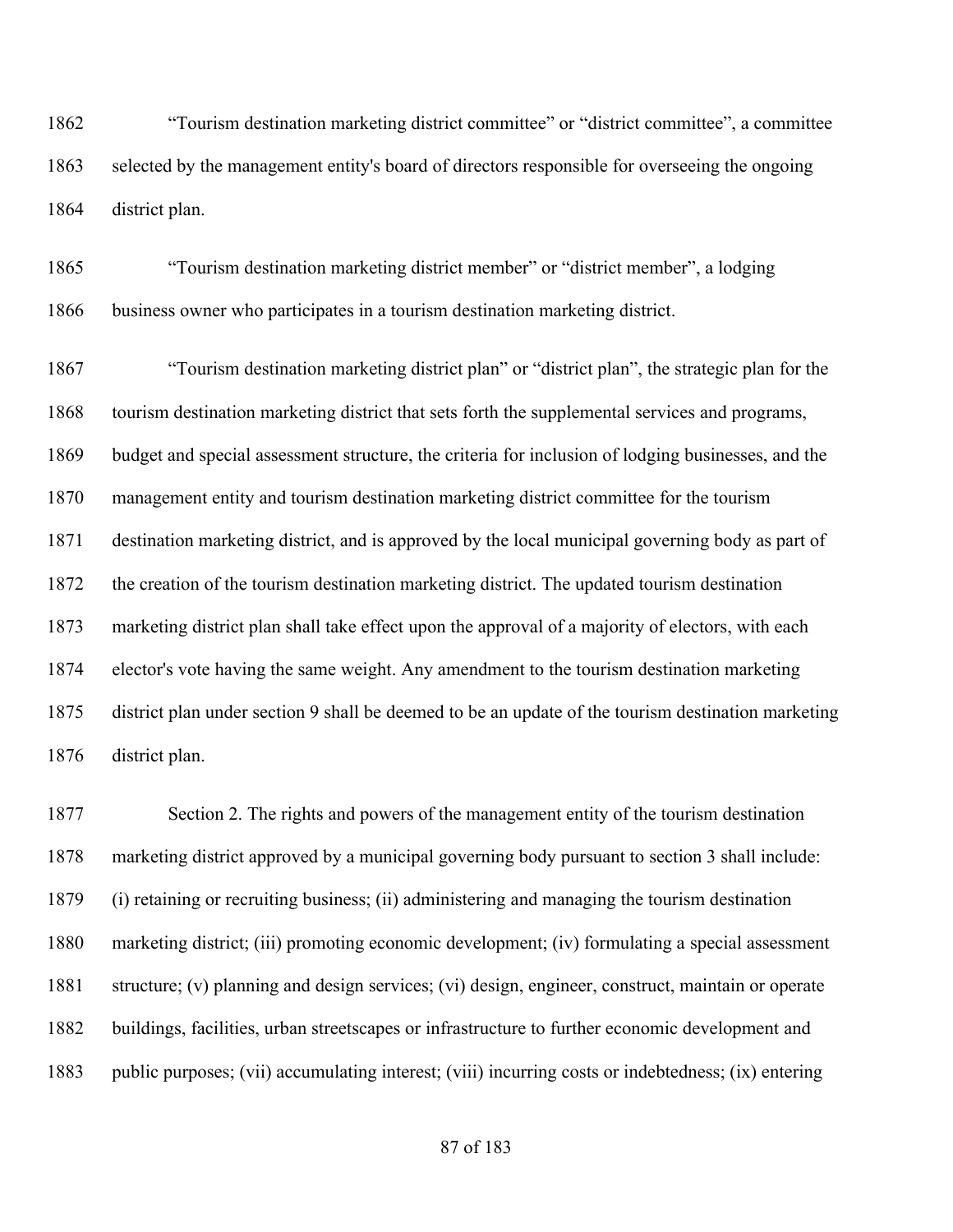into contracts; (x) suing and being sued; (xi) employing legal and accounting services; (xii) undertaking planning, feasibility and market analyses; (xiii) developing, implementing, and conducting tourism marketing and promotional activities; and (xiv) other supplemental services or programs that would further the purposes of this chapter.

 Section 3. (a) The organization of a tourism destination marketing district shall be initiated by a petition of the lodging business owners within the proposed tourism destination marketing district, which shall be filed in the office of the clerk of the municipality that is to serve as the lead jurisdiction. The petition shall contain:-

 (i) the signatures of 55 per cent of the tourism destination marketing district members in the proposed tourism destination marketing district;

 (ii) a description of and site map delineating the boundaries of the proposed tourism destination marketing district;

 (iii) the initial list of lodging businesses to be included in the proposed tourism destination marketing district. Lodging businesses that commence operations after the formation of the tourism destination marketing district and meet the criteria by which lodging businesses are assessed by the tourism destination marketing district shall be included in the tourism destination marketing district pursuant to section 4;

 (iv) the proposed tourism destination marketing district plan, which shall set forth the supplemental services and programs, update mechanism, criteria by which lodging businesses are assessed by the tourism destination marketing district, and budget and special assessment structures; and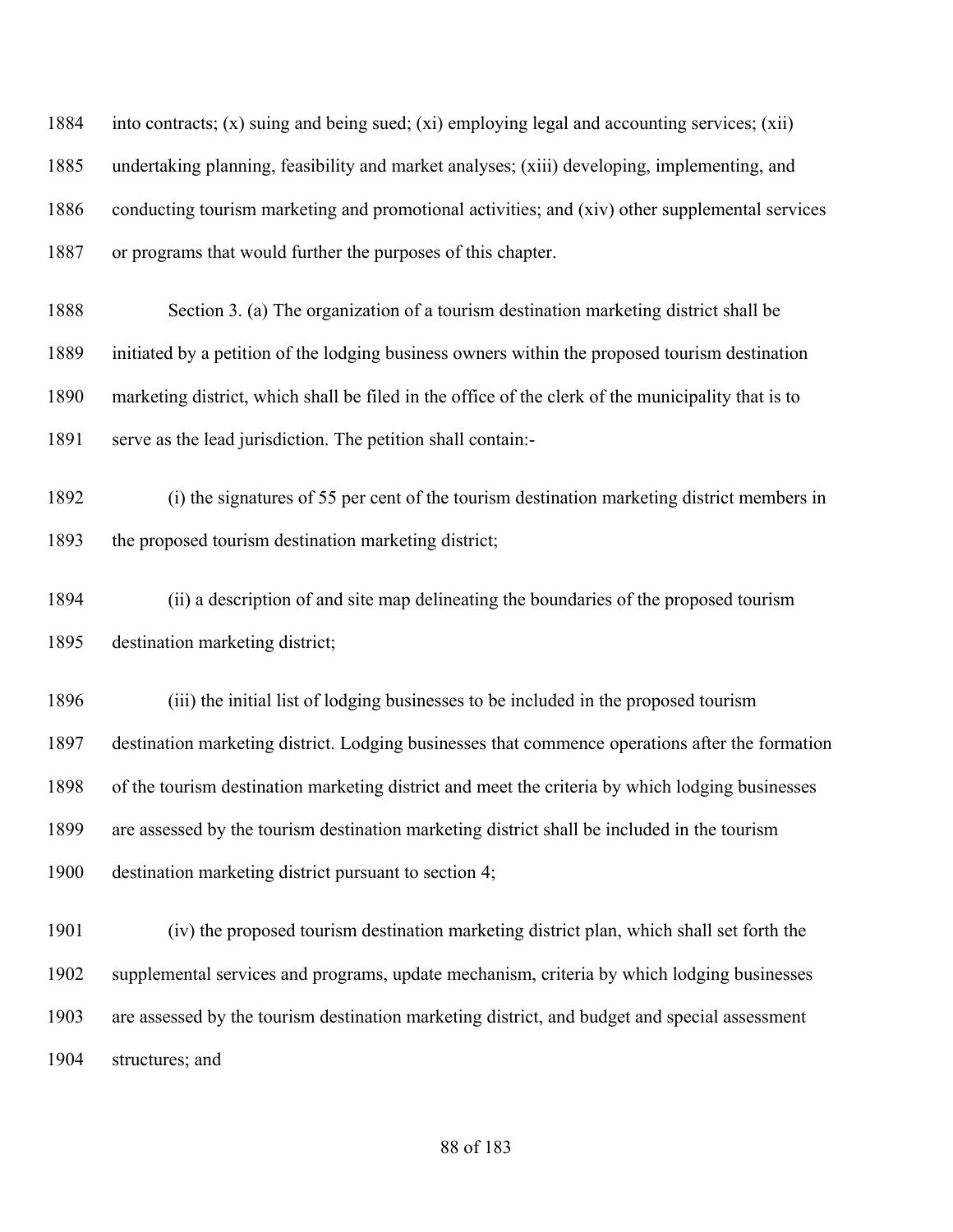(v) the identity and address of the management entity and the tourism destination marketing district committee.

 A copy of said petition shall be filed with the clerk of the lead jurisdiction and the commissioner within 30 days of receipt of such petition by the clerk of the lead jurisdiction.

 (b) All required procedures related to the formation, operation and renewal of the tourism destination marketing district shall only be carried out by the lead jurisdiction. A lead jurisdiction is authorized to form a tourism destination marketing district that includes other cities or towns; provided, however, that the lead jurisdiction may not vote to form a tourism destination marketing district that includes the territorial jurisdiction of another city or town within the tourism destination marketing district's boundaries until it has received consent, by vote, from such other city or town's local municipal governing body.

 Section 4. (a) The municipal governing body of the lead jurisdiction shall hold a public hearing within 60 days of the receipt of a petition. Written notification of such hearing shall be sent to each tourism destination marketing district member within the boundary of the proposed tourism destination marketing district at least 30 days prior to such hearing, by mailing notice to the address listed in the business records of the municipalities proposed to be included within the boundaries of the tourism destination marketing district or, if no such records exist, by such other method as determined by the clerk of the municipality. Notification of the hearing shall also be published for 2 consecutive weeks in a newspaper of general circulation in the area, with the first date of publication beginning at least 14 days prior to such hearing listed on the municipality's website. Such public notice shall contain the proposed boundaries of the tourism destination marketing district, the proposed special assessment rate formula, a summary of the supplemental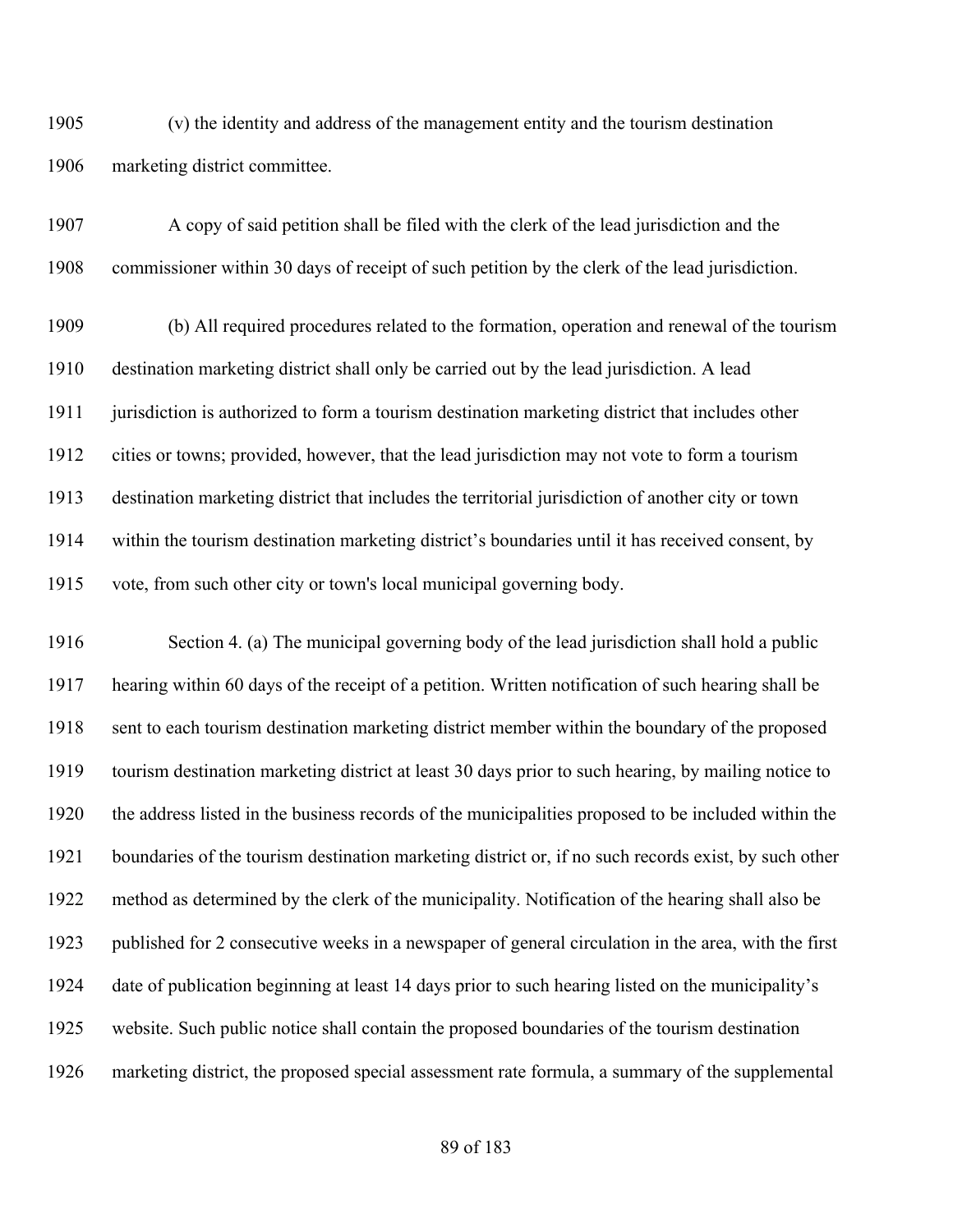services provided by the petitioners and where the property owner may obtain a full copy of the petition and the management plan.

 (b) Prior to the public hearing, the municipal governing body of the lead jurisdiction shall direct the clerk of the lead jurisdiction or the clerk's designee to determine that the establishment criteria and other petition requirements have been met, as set forth in section 3.

 (c) At the public hearing, the municipal governing body of the lead jurisdiction shall determine if the petition satisfies the purposes set forth and the establishment criteria of this chapter and shall obtain public comment regarding the tourism destination marketing district plan and the effect the proposed tourism destination marketing district will have on the lodging business owners within the proposed tourism destination marketing district. If it appears that said petition is not in conformity with the purposes and establishment criteria, said local municipal governing body shall dismiss the petition. At the public hearing, the presiding officer or clerk of said local municipal governing body shall read into the record the basis for determining the special assessment pursuant to section 7 and the process by which tourism destination marketing district members may vote not to renew such tourism destination marketing district.

 (d) Not more than 45 days after the close of the public hearing, the municipal governing body, in its sole discretion, may approve or disapprove the tourism destination marketing district by majority vote. Upon such declaration, the tourism destination marketing district may commence operations.

 (e) Notice of the declaration of the organization of the tourism destination marketing district shall be mailed or delivered to each tourism destination marketing district member within the proposed tourism destination marketing district. The notice shall explain: (i) that membership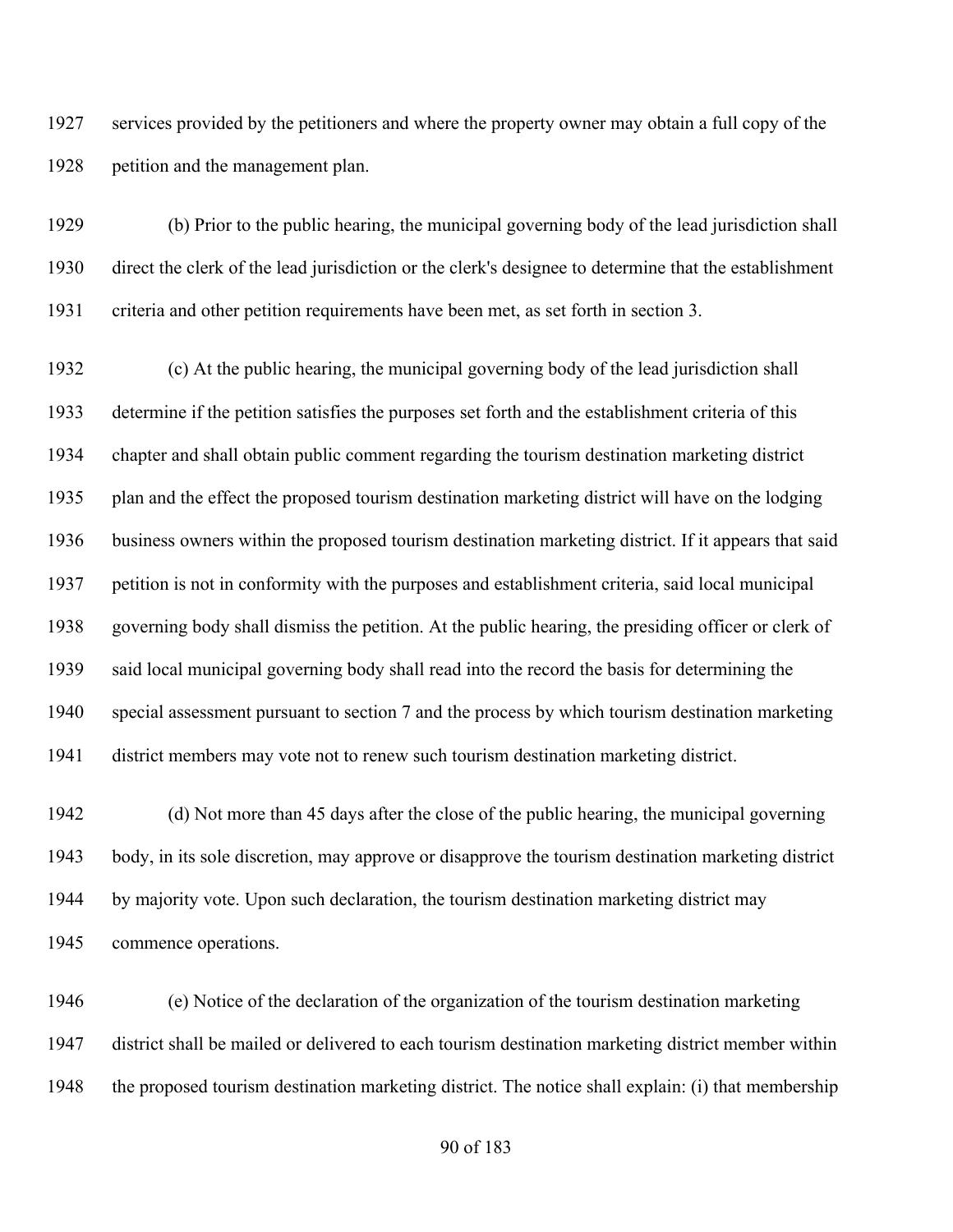1949 in the tourism destination marketing district is irrevocable unless as provided in subsection (g) or the dissolution under section 10; (ii) a description of the basis for determining the special assessment; (iii) the criteria by which lodging businesses are assessed by the tourism destination marketing district; (iv) the special assessment rate; and (v) the proposed supplemental services to be provided by the tourism destination marketing.

 Such notice shall be published for 2 consecutive weeks in a newspaper of general circulation in the area, the last publication being not more than 14 days after the vote to declare the tourism destination marketing district organized and shall be posted on the municipality's website.

 (f) Once established, participation in the tourism destination marketing district shall be permanent until after the discontinuation of the tourism destination marketing district as provided in this section, or until the dissolution of the tourism destination marketing district under section 10. All participating lodging business owners shall make payments in accordance with the special assessment set out in the petition or management plan. Non-participating lodging business owners in the tourism destination marketing district shall become tourism destination marketing district members and shall be assessed on the date that their business meets the criteria by which lodging businesses are assessed by the tourism destination marketing district.

 (g) On or before the fifth anniversary of the organization of a newly created tourism destination marketing district and the fifth anniversary thereafter of the date of the most recent renewal of the tourism destination marketing district under this section, the tourism destination marketing district committee shall call a renewal meeting of the tourism destination marketing district members to: (i) review the history of the tourism destination marketing district since its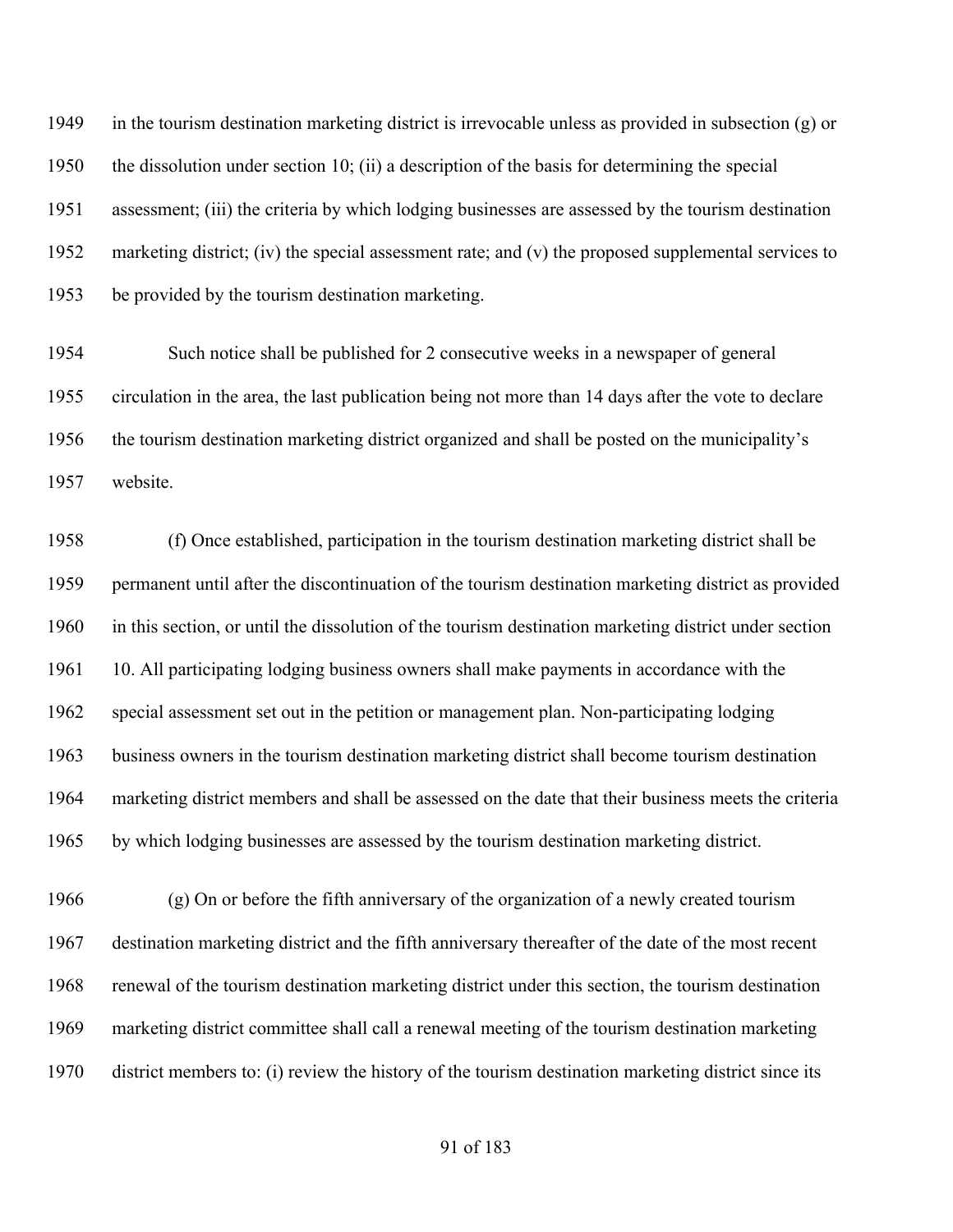organization or, if applicable, its most recent renewal; (ii) propose an updated tourism destination marketing district plan to succeed the then current tourism destination marketing district plan; and (iii) consider whether to continue the tourism destination marketing district. The meeting shall be held at a location within the tourism destination marketing district. Notice of the meeting shall be given to tourism destination marketing district members at least 30 days 1976 prior to the meeting. The tourism destination marketing district shall continue after each renewal meeting if a majority of tourism destination marketing district members who are not more than 30 days in arrears in any payment due to the tourism destination marketing district and are present at the renewal meeting, in person or by proxy, vote to renew the tourism destination marketing district.

 Such renewal shall last for a term of 5 years commencing on the first day of the next fiscal year of the tourism destination marketing district.

 (h) If the tourism destination marketing district members elect not to continue the tourism destination marketing district, the tourism destination marketing district committee shall conclude the business of the tourism destination marketing district prior to the sixth anniversary of the tourism destination marketing district's creation, or of the prior renewal vote, as the case may be, and proceed to discontinue the tourism destination marketing district. Notice of the discontinuation vote shall be given to the municipal governing body of the lead jurisdiction, which shall formally declare the tourism destination marketing district dissolved as of such sixth anniversary; provided, however, that the tourism destination marketing district shall not be dissolved until it has received the accounts receivable due to the tourism destination marketing district and until it has satisfied or paid in full all of its outstanding indebtedness, obligations and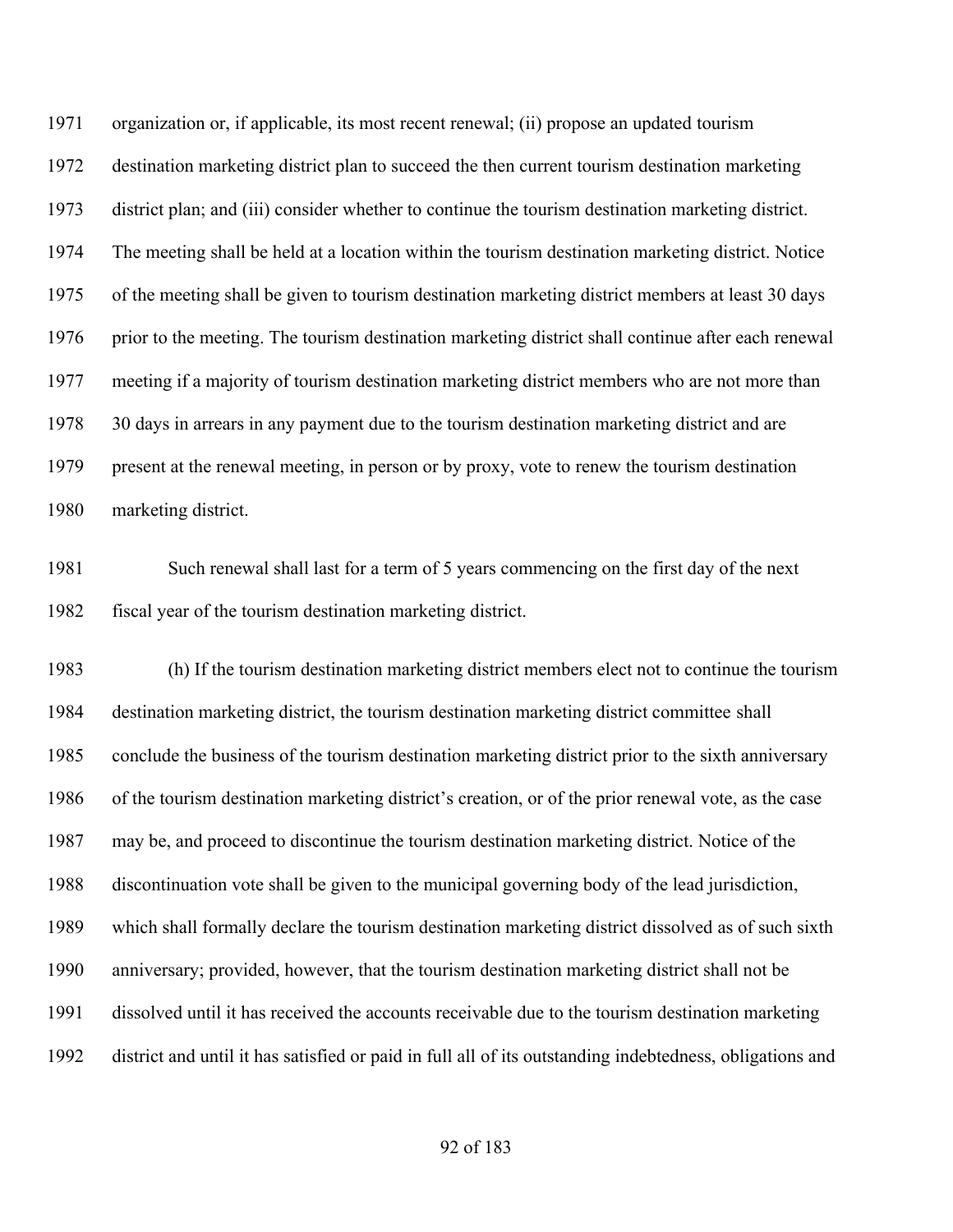liabilities, or until funds are on deposit and available therefor, or until a repayment schedule has been formulated and approved by said local municipal governing body.

 (i) Except as necessary to conclude the business of the tourism destination marketing district, the tourism destination marketing district shall not incur any new or increased financial obligations after such sixth anniversary. Upon the dissolution of a tourism destination marketing district, the remaining assets shall first be applied to repay obligations of the tourism destination marketing district, and then in accordance with the tourism destination marketing district plan, as updated.

 (j) Nothing in this section shall prevent the filing of a subsequent petition for a similar project.

 Section 5. (a) Each tourism destination marketing district shall be governed by a management entity's tourism destination marketing district committee to oversee its operations and ensure the implementation of the tourism destination marketing district plan. The management entity and its tourism destination marketing district committee shall be set forth in the petition and tourism destination marketing district plan. A majority of the membership of the tourism destination marketing district committee shall be lodging business owners paying the tourism destination marketing district assessment.

 (b) A tourism destination marketing district plan shall, within the limitations described in section 9, be updated at least once every 5 years by the tourism destination marketing district committee, and a copy thereof shall be mailed or delivered to each tourism destination marketing district member and shall file a copy of such update with the municipal governing body and the commissioner.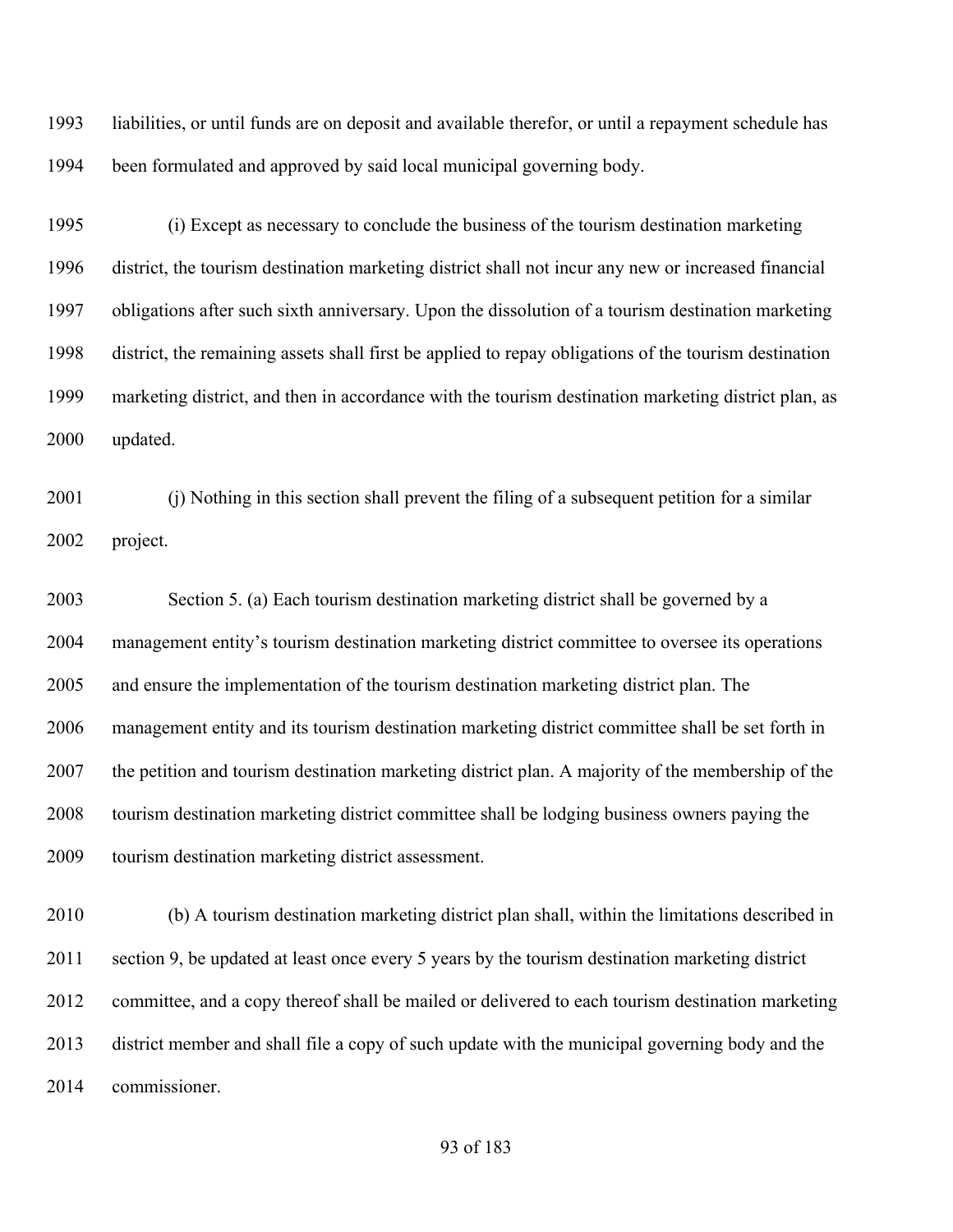| 2015 | Section 6. All lodging businesses described in the petition and located within the                 |
|------|----------------------------------------------------------------------------------------------------|
| 2016 | proposed tourism destination marketing district shall be considered in the special assessment      |
| 2017 | methodology for the supplemental services and programs as outlined in the tourism destination      |
| 2018 | marketing district plan.                                                                           |
| 2019 | Section 7. (a) By formal approval of a tourism destination marketing district, the                 |
| 2020 | municipal governing body of a lead jurisdiction shall adopt the special assessment methodology     |
| 2021 | for the financing of supplemental services submitted in the tourism destination marketing district |
| 2022 | plan for the tourism destination marketing district.                                               |
| 2023 | (b) The basis of such special assessment may be determined by a formula utilizing any 1            |
| 2024 | or a combination of the following:                                                                 |
| 2025 | (i) different rates for varying classifications of lodging businesses;                             |
| 2026 | (ii) different rates for different benefit zones; or                                               |
| 2027 | (iii) any other formula which meets the objectives of the tourism destination marketing            |
| 2028 | district.                                                                                          |
| 2029 | The special assessment shall be equal to a percentage, not to exceed 2 per cent, of the            |
| 2030 | total amount of rent taxable under chapter 64G.                                                    |
| 2031 | (c) The methodology for determining the tourism destination marketing district special             |
| 2032 | assessment shall be set forth in the original petition as required by section 3.                   |
| 2033 | (d) In addition to receiving funds from the tourism destination marketing district special         |
| 2034 | assessment, the management entity may receive grants, donations or gifts on behalf of the          |
| 2035 | tourism destination marketing district.                                                            |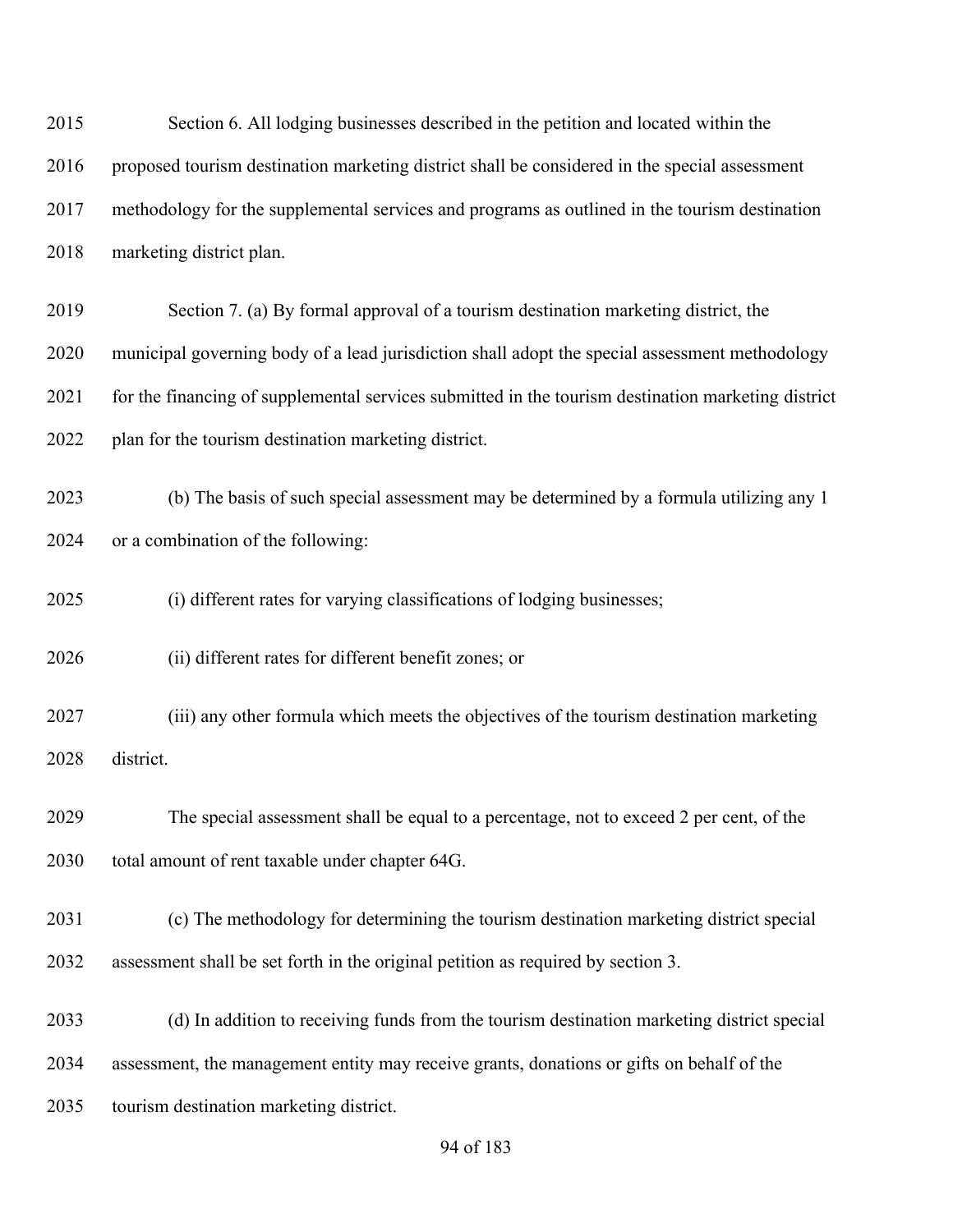Section 8. (a) Assessed lodging businesses shall pay the tourism destination marketing district special assessment to the commissioner at the time provided for filing the return required by section 16 of chapter 62C. All sums received by the commissioner under this chapter shall, at least quarterly, be distributed, credited and paid by the state treasurer upon certification of the commissioner, to each management entity in proportion to the amount of such sums received 2041 from the respective tourism destination marketing districts.

 (b) The special assessments collected shall be used solely to fund supplemental services identified and approved in the tourism destination marketing district plan for the tourism destination marketing district.

 (c) Following establishment of the tourism destination marketing district, if any return by an assessed lodging business is not filed with the commissioner on or before its due date or within any extension of time granted by the commissioner, there shall be added to and become a part of the special assessment a penalty of 1 per cent of the amount required to be shown as the special assessment on such return for each month or fraction thereof during which such failure continues, not exceeding, in the aggregate, 25 per cent of said amount.

 (d) If any amount of the special assessment is not paid to the commissioner on or before 2052 the date prescribed for payment of such special assessment, determined with regard to any extension of time for payment, there shall be added to the amount shown as the special assessment on such return a penalty of 1 per cent of the amount of such special assessment for each month or fraction thereof during which such failure continues, not exceeding, in the aggregate, 25 per cent of said amount.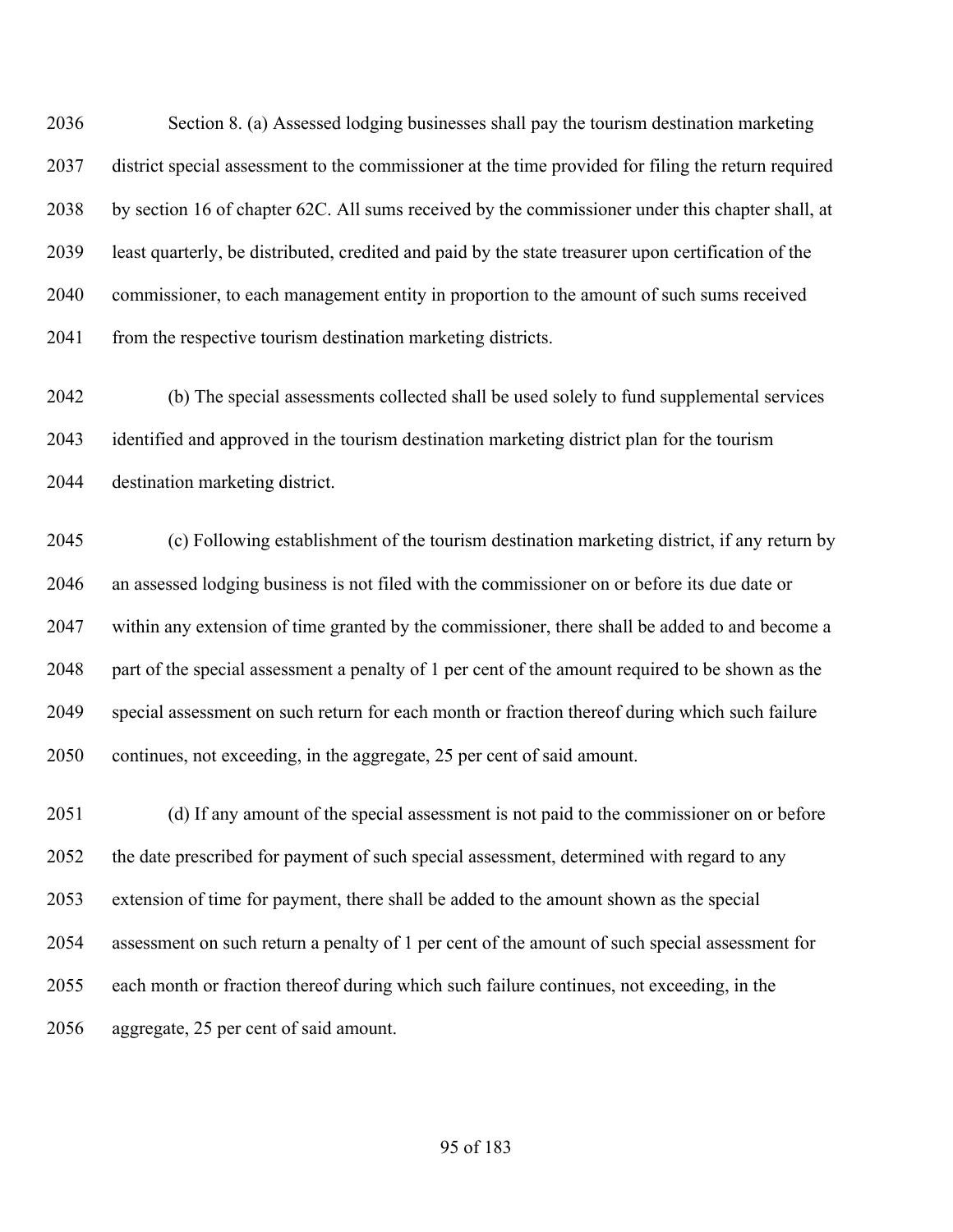(e) An annual audit, certified by a certified public accountant, of the revenues generated, the grants, donations and gifts received, and the expenses incurred by the tourism destination marketing district shall be made within 120 days of the close of the fiscal year, and shall be placed on file with the commissioner. Such accounting shall be a public record.

 (f) The commissioner may promulgate rules and regulations for the assessing, reporting, collecting, remitting and enforcement of the special assessment under this section.

 Section 9. (a) At any time after the establishment of a tourism destination marketing district pursuant to this chapter, the tourism destination marketing district plan upon which the establishment was based may, upon the recommendation of the management entity's tourism destination marketing district committee be amended by the municipal governing body of the lead jurisdiction after compliance with the procedures set forth in this section; provided, however, that a lead jurisdiction may not approve amendments to the boundaries of a tourism destination marketing district that include the territorial jurisdiction of a city or town not yet included in the tourism destination marketing district without the consent, by vote, from such other city or town's local municipal governing body.

 Amendments to the tourism destination marketing district plan shall be subject to the approval of the municipal governing body of the lead jurisdiction for the following: (i) providing for additional supplemental services that affect more than 25 per cent of the total annual budget; (ii) incurring indebtedness; (iii) changing the special assessment methodology, management entity or tourism destination marketing district committee; or (iv) change the tourism destination marketing district boundaries; provided, however, that said municipal governing body, after a public hearing, determines that it is in the public interest to adopt said amendments.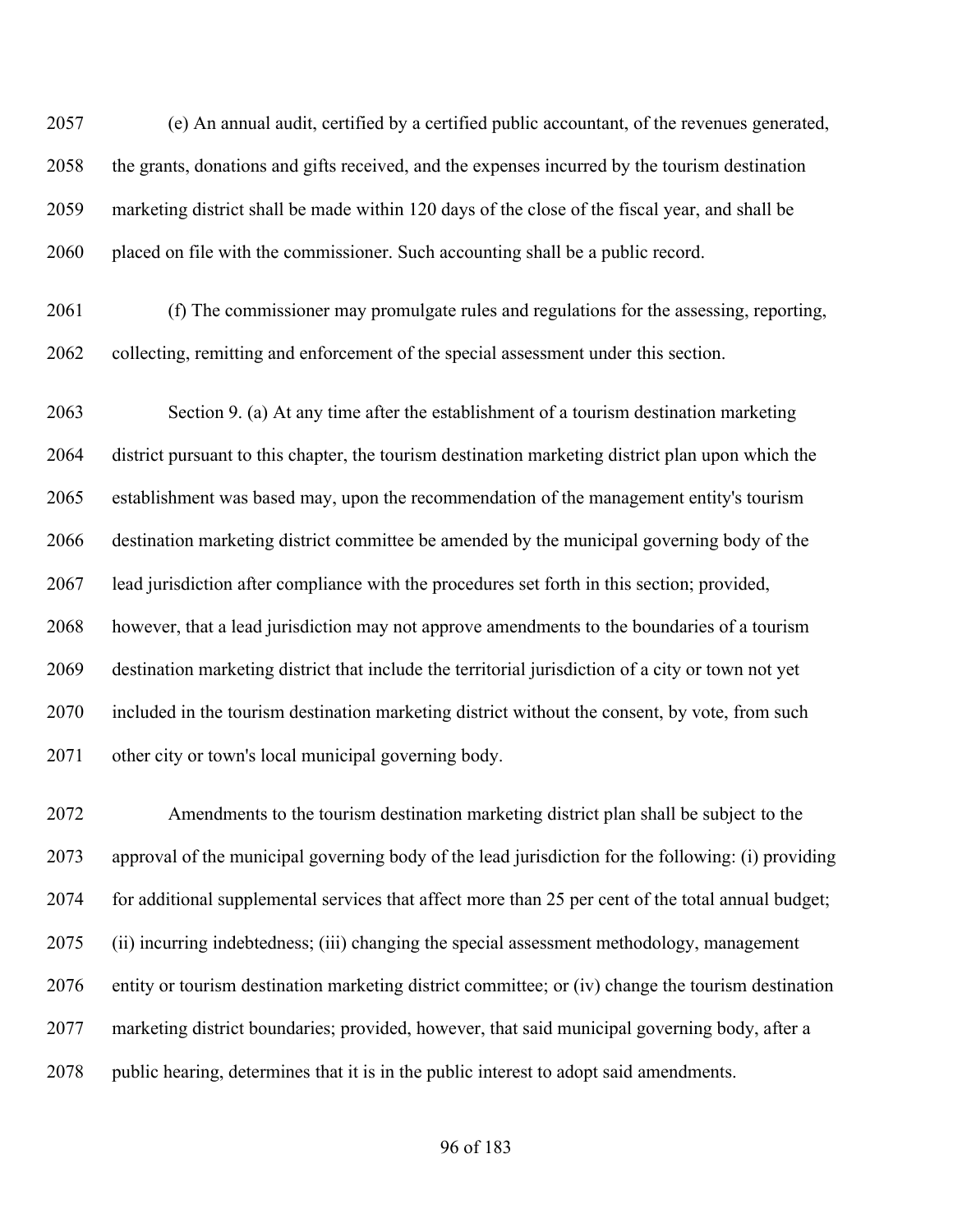(b) The municipal governing body shall give notice of the public hearing for the amendment to the district plan. Such notice shall be published for 2 consecutive weeks in a newspaper of general circulation in the area, with the first date of publication beginning at least 14 days prior to such hearing, and shall specify the time and the place of such hearing and the amendments to be considered.

 (c) The local municipal governing body may, within 30 days of the public hearing and, in its sole discretion, declare the amendments approved or disapproved. If approved, such amendments shall be effective upon the date of such approval.

 (d) Upon the adoption of any amendment to the tourism destination marketing district boundaries that increases the size of the tourism destination marketing district, any assessed lodging business owner to be added to the tourism destination marketing district shall be notified of the new boundaries of the tourism destination marketing district in accordance with section 4.

 Section 10. (a) Any tourism destination marketing district established or extended pursuant to this chapter may be disestablished by declaration of the local municipal governing body of the lead jurisdiction in either of the following circumstances:

 (i) if said local municipal governing body finds there has been misappropriation of funds, malfeasance or a violation of law in connection with the management of the tourism destination marketing district, it shall hold a hearing on disestablishment. Notice of the hearing shall be mailed to all tourism destination marketing district members within the tourism destination marketing district and shall be published in a newspaper of general circulation in the area at least 14 days prior to such hearing; or

#### of 183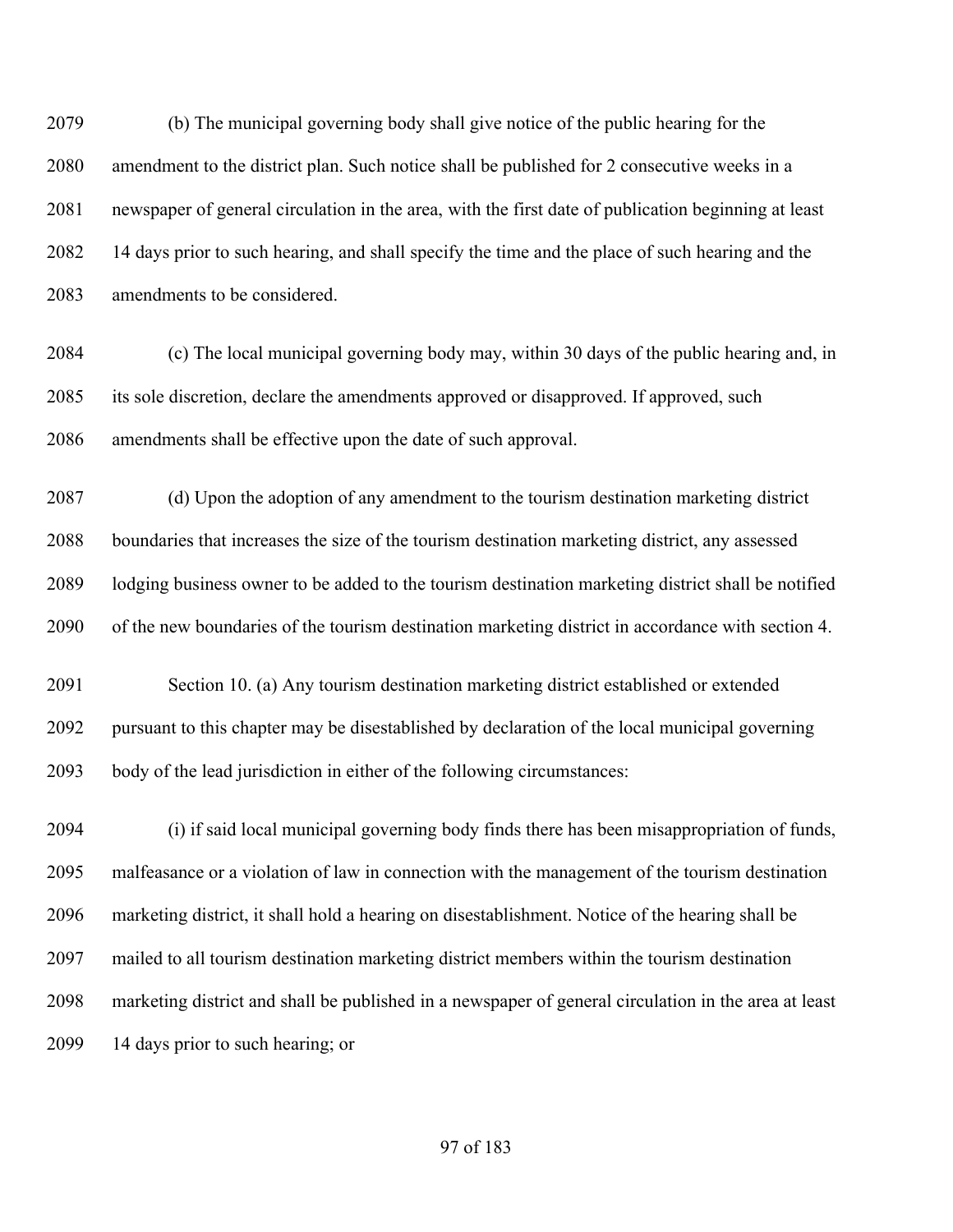(ii) during the operation of the tourism destination marketing district, there shall be a 30- day period each year in which the tourism destination marketing district may be dissolved by petition to the local municipal governing body and a subsequent decision by the local municipal governing body to authorize the dissolution. The 30-day period shall begin each successive year on the anniversary of the date the local municipal governing body formally approved the tourism destination marketing district. In order to be considered by the local municipal governing body, a petition to dissolve a tourism destination marketing district shall contain the signatures of a majority of the electors. The local municipal governing body shall hold a public hearing within 30 days of receipt of a completed petition on the issue of dissolution. Notice of the hearing shall be mailed to all tourism destination marketing district members within the tourism destination marketing district and shall be published in a newspaper of general circulation in the area at least 2111 14 days prior to such hearing.

 Following the public hearing, the local municipal governing body may declare the tourism destination marketing district dissolved; provided, however, that no tourism destination marketing district shall be dissolved until it has satisfied or paid in full all of its outstanding indebtedness, obligations and liabilities; or until funds are on deposit and available therefor; or until a repayment schedule has been formulated and municipally approved therefor. In addition, the tourism destination marketing district shall be prohibited from incurring any new or increased financial obligations.

 (b) Any liabilities, either current or future, incurred as a result of action to accomplish the purposes of the tourism destination marketing district plan shall not be an obligation of the municipality. Said liabilities shall be paid for entirely from special assessment revenue gained from the assessed lodging businesses in the tourism destination marketing district.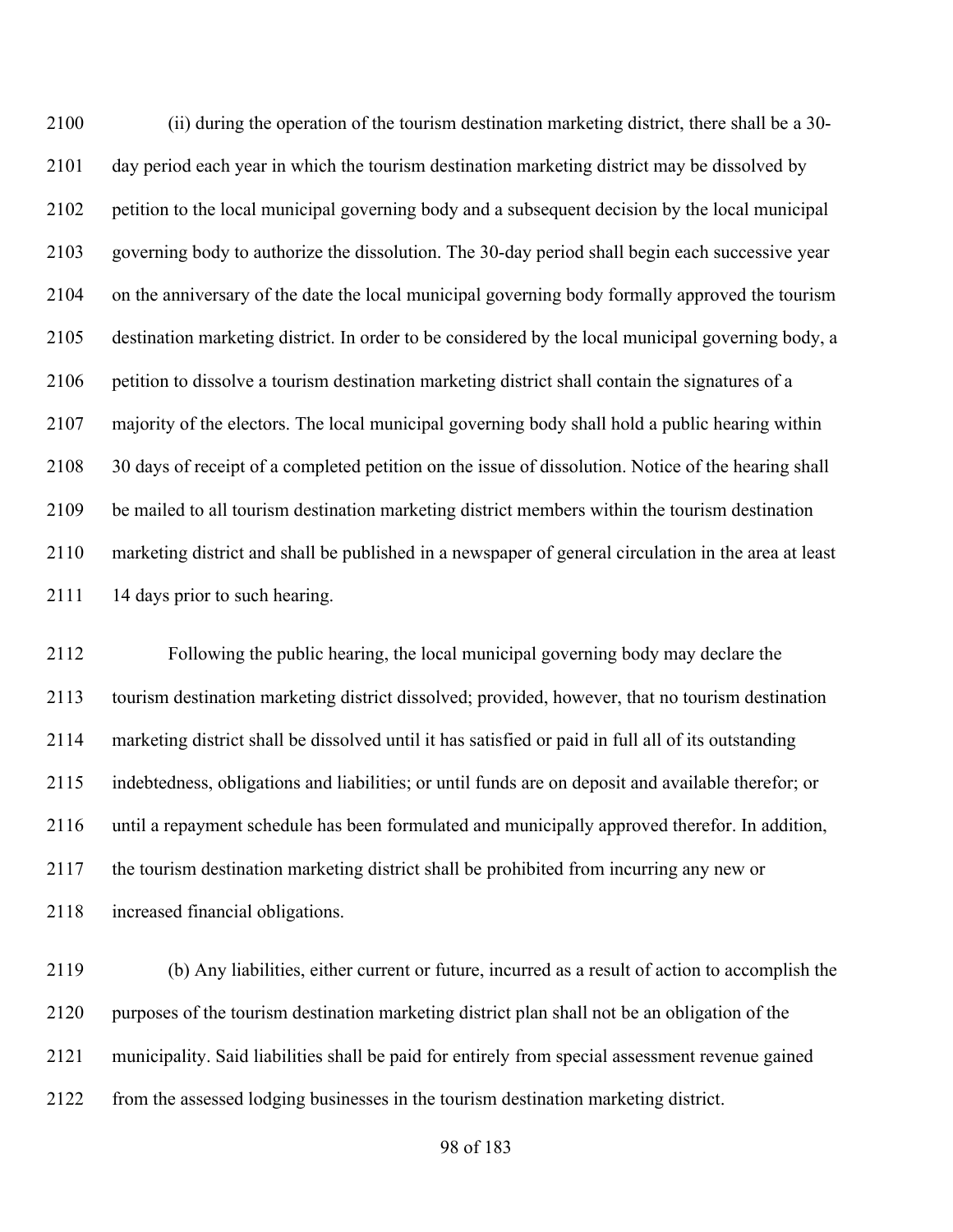(c) Upon the dissolution of a tourism destination marketing district, any remaining revenues derived from the sale of assets acquired with special assessments collected shall be refunded to the lodging businesses owners in the tourism destination marketing district in which special assessments were charged by applying the same methodology used to calculate the special assessment in the fiscal year in which the tourism destination marketing district is dissolved in amounts proportionate to each lodging business's share of the total special assessments collected in the fiscal year in which the tourism destination marketing district is dissolved or in accordance with the tourism destination marketing district plan, as updated. Section 11. The validity of an assessment levied pursuant to this chapter shall not be contested in any action or proceeding unless the action or proceeding is commenced within 30 days after the formal approval of the tourism destination marketing district by the local municipal governing body of the lead jurisdiction. Any appeal from a final judgment in an action or proceeding shall be perfected within 30 days after entry of judgment. SECTION 48. Section 5 of chapter 59 of the General Laws, as so appearing, is hereby amended by adding the following clause:- Fifty-ninth. Up to 100 per cent of the assessed value of real estate in agricultural, horticultural or agricultural and horticultural use, as those terms are set forth in sections 1 and 2 of chapter 61A; provided, that the real estate or portion thereof in agricultural, horticultural or agricultural and horticultural use is less than 2 acres in area; provided further, that gross sales of agricultural, horticultural or agricultural and horticultural products resulting from such uses together total not less than \$500 in the previous year. The exemption provided in this clause shall apply only to the portion of real estate in agricultural, horticultural or agricultural and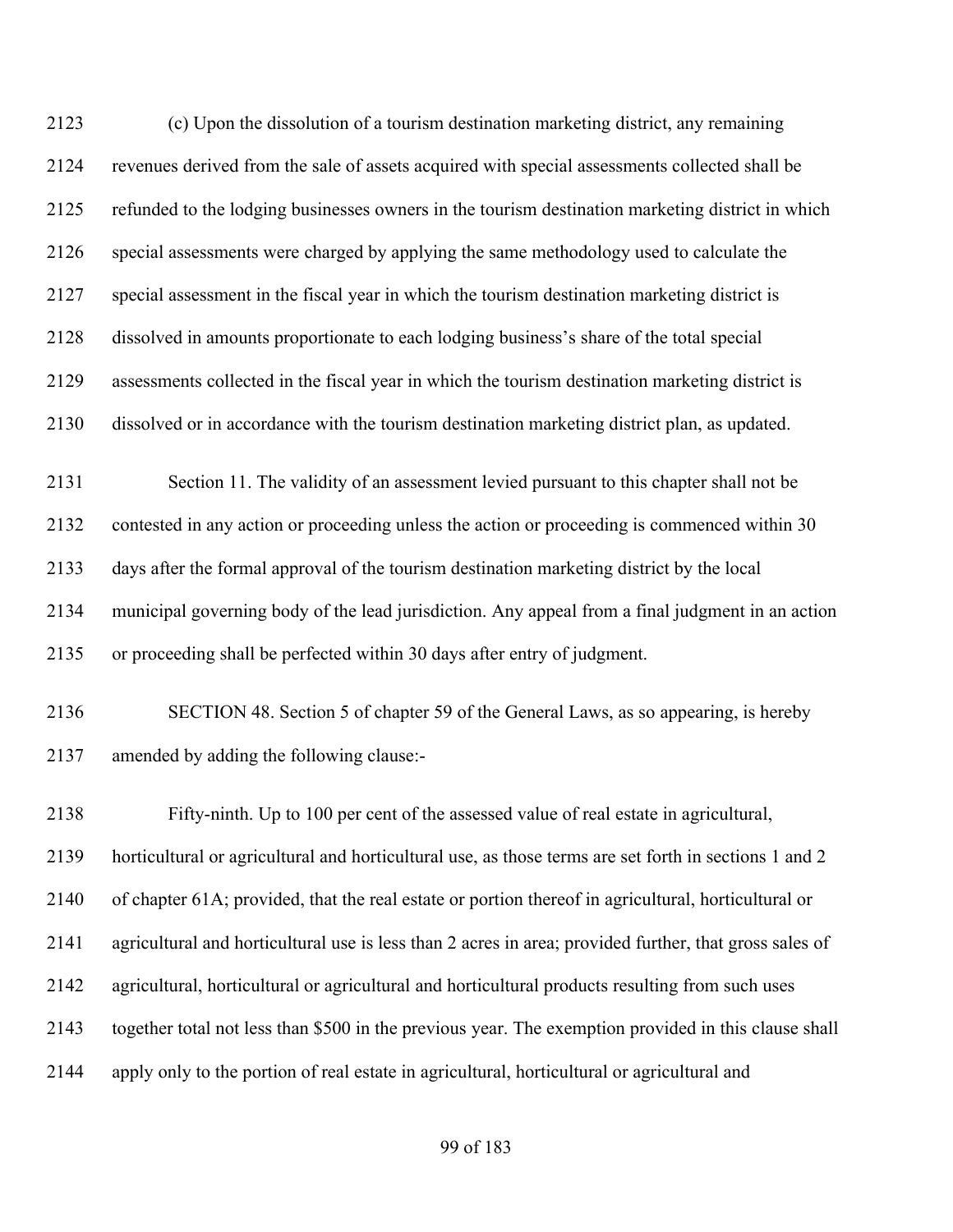horticultural use. This clause shall take effect in any city or town upon acceptance of this section; provided, that such city or town has a population of at least 50,000 inhabitants or meets the definition of a gateway municipality under section 3A of chapter 23A. The legislative body of any city or town that accepts this clause shall establish and may thereafter modify the percentage of the assessed value exempt from taxation.

 SECTION 49. Paragraph (5) of subsection (q) of section 6 of chapter 62 of the General Laws, as so appearing, is hereby further amended by striking out, in lines 896 through 898, inclusive, the words "The total amount of credits that may be authorized by DHCD in a calendar year pursuant to this subsection and section 38BB of chapter 63 shall not exceed \$10,000,000 and" and inserting in place thereof the following words:- DHCD may authorize up to \$30,000,000 in credits annually under this subsection and section 38BB of chapter 63. In addition, DHCD may authorize (i) any unused credits for the preceding calendar years under this subsection or said section 38BB of said chapter 63; and (ii) any credits under this subsection or said section 38BB of said chapter 63 returned to DHCD by a certified housing development project. The total amount of credits authorized during a year.

 SECTION 50. Said paragraph (5) of said subsection (q) of said section 6 of said chapter 62, as so appearing, is hereby further amended by inserting, in line 900, after the words "chapter 63;" the following word:- and.

 SECTION 51. Said paragraph (5) of said subsection (q) of said section 6 of said chapter 62, as so appearing, is hereby further amended by striking out, in lines 903 through 905, inclusive, the words "Any portion of the \$10,000,000 annual cap not awarded by the DHCD in a calendar year shall not be applied to awards in a subsequent year."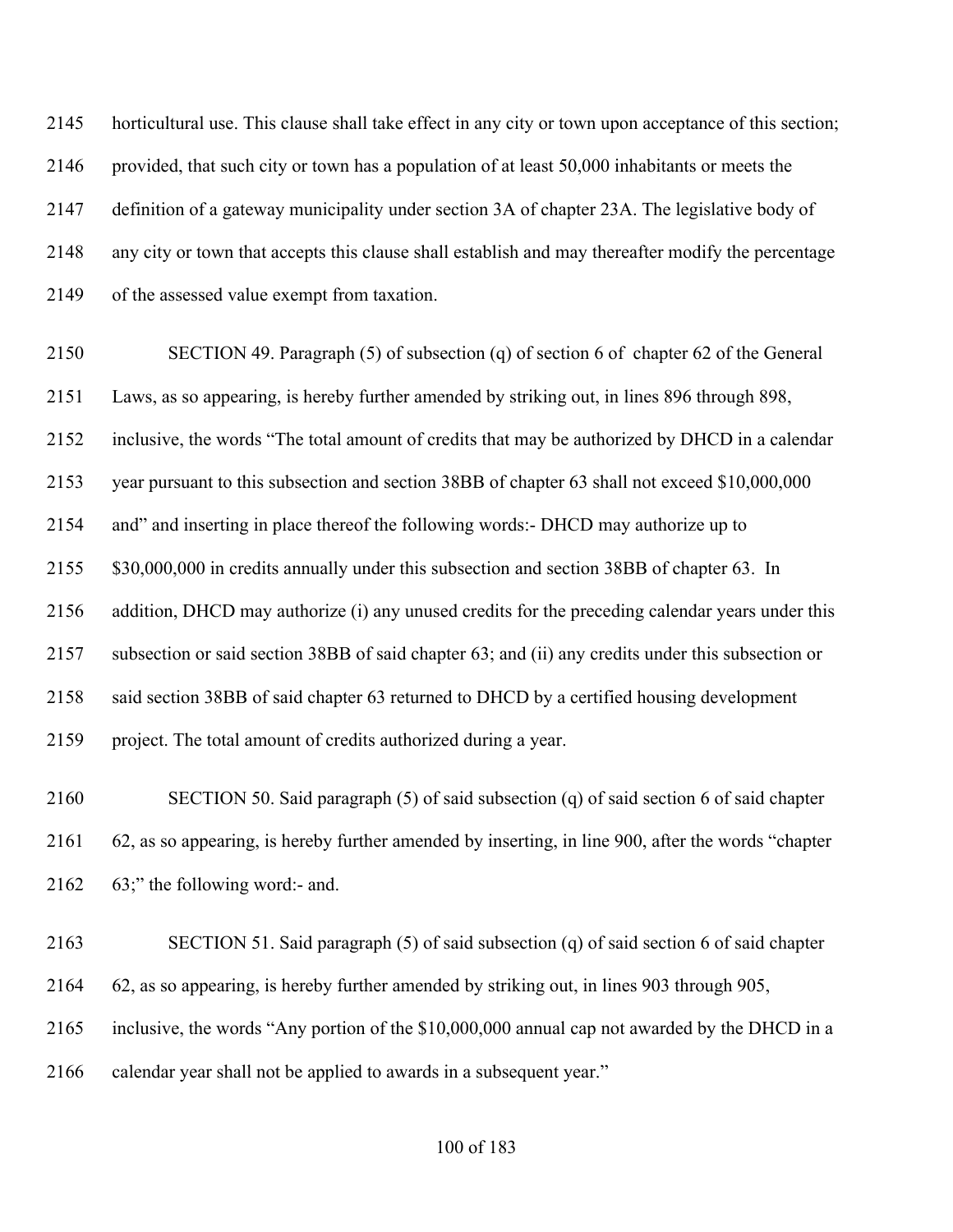SECTION 52. Said paragraph (5) of said subsection (q) of said section 6 of said chapter 62, as so appearing, is hereby further amended by striking out, in line 906, the words "The DHDC" and inserting in place thereof the following word:- DHCD.

 SECTION 53. Paragraph (1) of subsection (v) of said section 6 of said chapter 62, as so appearing, is hereby amended by inserting, in line 1158, after the words "NAICS code 31-33" the following words:- and other expansion industries new to apprenticeship the secretary of labor and workforce development identifies as critical to a regional labor market economy.

 SECTION 54. Section 6I of said chapter 62, as so appearing, is hereby amended by striking out, in line 70, the figure "\$20,000,000" and inserting in place thereof the following figure:- \$40,000,000.

 SECTION 55. Said section 6I of said chapter 62, as so appearing, is hereby further amended by striking out the figure "\$40,000,000", inserted by section 54, and inserting in place thereof the following figure:- \$20,000,000.

 SECTION 55A. Paragraph (i) of subsection (b) of section 6J of said chapter 62, as so appearing, is hereby amended by striking out, in line 39, the figure "2022" and inserting in place thereof the following figure:- 2027.

 SECTION 55B. Said paragraph (i) of said subsection (b) of said section 6J of said chapter 62, as so appearing, is hereby further amended by striking out, in line 41, the figure "55,000,000" and inserting in place thereof the following figure:- 65,000,000.

# of 183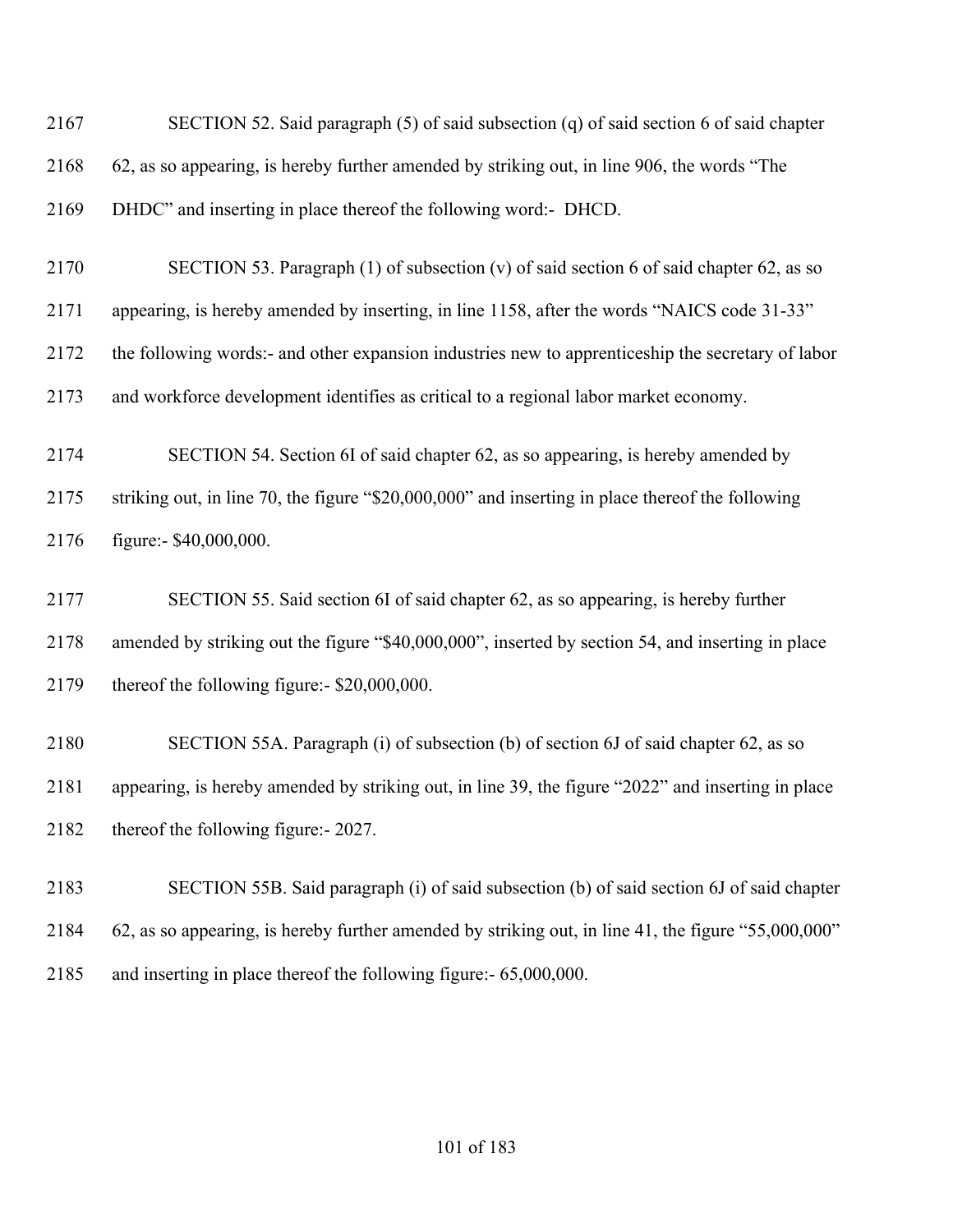SECTION 56. Subsection (b) of section 31H of chapter 63 of the General Laws, as so appearing, is hereby amended by striking out the figure "\$20,000,000" and inserting in place thereof the following figure:- \$40,000,000.

 SECTION 57. Said section 31H of said chapter 63, as so appearing, is hereby further amended by striking out the figure "\$40,000,000", inserted by section 56, and inserting in place thereof the following figure:- \$20,000,000.

 SECTION 57A. Paragraph (i) of subsection (b) of section 38R of chapter 63, as so appearing, is hereby amended by striking out, in line 38, the figure "2022" and inserting in place thereof the following figure:- 2027.

 SECTION 57B. Said paragraph (i) of said subsection (b) of said section 38R of said chapter 63 is hereby further amended by striking out, in line 40, the figure "\$55,000,000" and inserting in place thereof the following figure: \$65,000,000.

 SECTION 58. Subdivision (5) of section 38BB of said chapter 63, as so appearing, is hereby amended by striking out, in lines 42 through 44, inclusive, the words "The total amount of credits that may be authorized by DHCD in a calendar year under this section and subsection (q) of section (6) of chapter 62 shall not exceed \$10,000,000 and" and inserting in place thereof the following:- DHCD may authorize up to \$30,000,000 in credits annually under this section and subsection (q) of section (6) of chapter 62. In addition, DHCD may authorize: (i) any unused credits for the preceding calendar years under this section or said subsection (q) of said section (6) of said chapter 62; and (ii) any credits under this section or said subsection (q) of said section (6) of said chapter 62 returned to DHCD by a certified housing development project. The total amount of credits authorized during a year.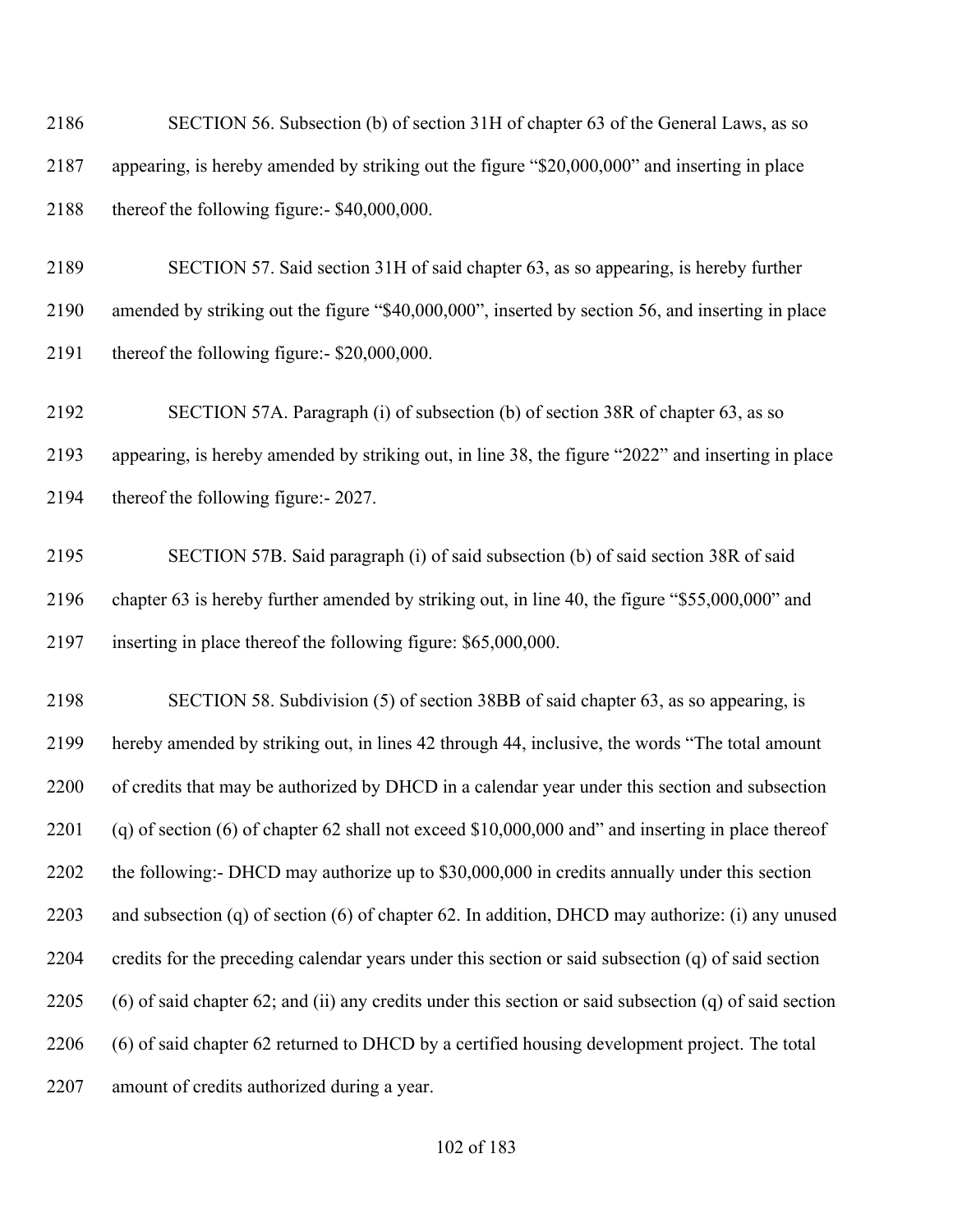SECTION 59. Said subdivision (5) of said section 38BB of said chapter 63, as so appearing, is hereby further amended by inserting, in line 46, after the words "chapter 62;" the following word:- and.

 SECTION 60. Said subdivision (5) of said section 38BB of said chapter 63, as so appearing, is hereby further amended by striking out, in lines 50 through 52, inclusive, the words "Any portion of the \$10,000,000 annual cap not awarded by DHCD in a calendar year shall not be applied to awards in a subsequent year."

SECTION 61. Subsection (a) of section 38HH of said chapter 63, as so appearing, is

hereby amended by adding, in line 18, after the words "NAICS code 31-33" the following

words:- and other expansion industries new to apprenticeship, the secretary of labor and

workforce development identifies as critical to a regional labor market economy.

 SECTION 62. Chapter 63 of the General Laws is hereby amended by inserting after section 38HH the following section:-

 Section 38II. (a) The purpose of this section shall be to attract capital investment to businesses in rural areas of the commonwealth in order to promote the retention and expansion of existing jobs, stimulate the creation of new jobs, and attract new business and industry to rural areas of the commonwealth.

 (b) For the purposes of this section, the following words shall, unless the context clearly 2226 requires otherwise, have the following meanings:

 "Affiliate", an entity that directly or indirectly through 1 or more intermediaries, controls, is controlled by, or is under common control with another entity. An entity is controlled by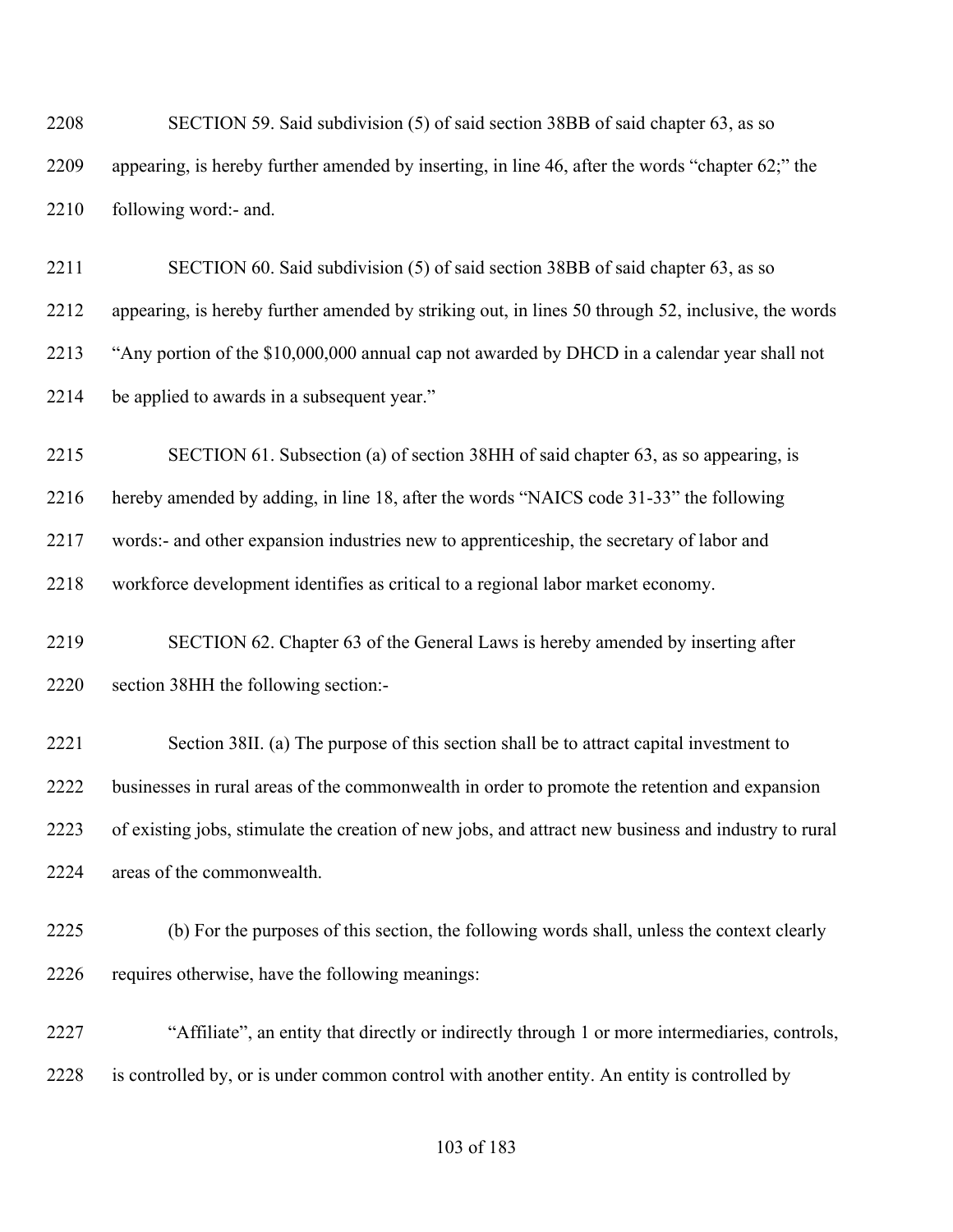another entity if: (i) the controlling entity holds, directly or indirectly, the majority voting or ownership interest in the controlled entity; or (ii) has control over the day-to-day operations of 2231 the controlled entity by contract or by law.

 "Closing date", the date on which a rural growth fund has collected all of the amounts specified by subsection (c).

 "Credit-eligible capital contribution", an investment of cash by a person subject to tax under this chapter in a rural growth fund that equals the amount specified on a tax credit certificate issued by the MOBD under paragraph (5) of subsection (c) of this section; provided, however, that the investment shall purchase an equity interest in the rural growth fund or 2238 purchase, at par value or premium, a debt instrument that has a maturity date at least 5 years from the closing date.

 "MOBD", the Massachusetts office of business development established in section 1 of chapter 23A.

 "Investment authority", the amount stated on the notice issued under paragraph (5) of subsection (c) certifying the rural growth fund; provided, however, that at least 60 per cent of a rural growth fund's investment authority shall be comprised of credit-eligible capital contributions.

 "Jobs created", newly created positions of employment that were not previously located in the commonwealth at the time of the initial rural growth investment in the rural business concern and that require a minimum of 35 hours worked each week, measured each year by subtracting the number of employment positions at the time of the initial rural growth investment in the rural business concern from the monthly average of employment positions for the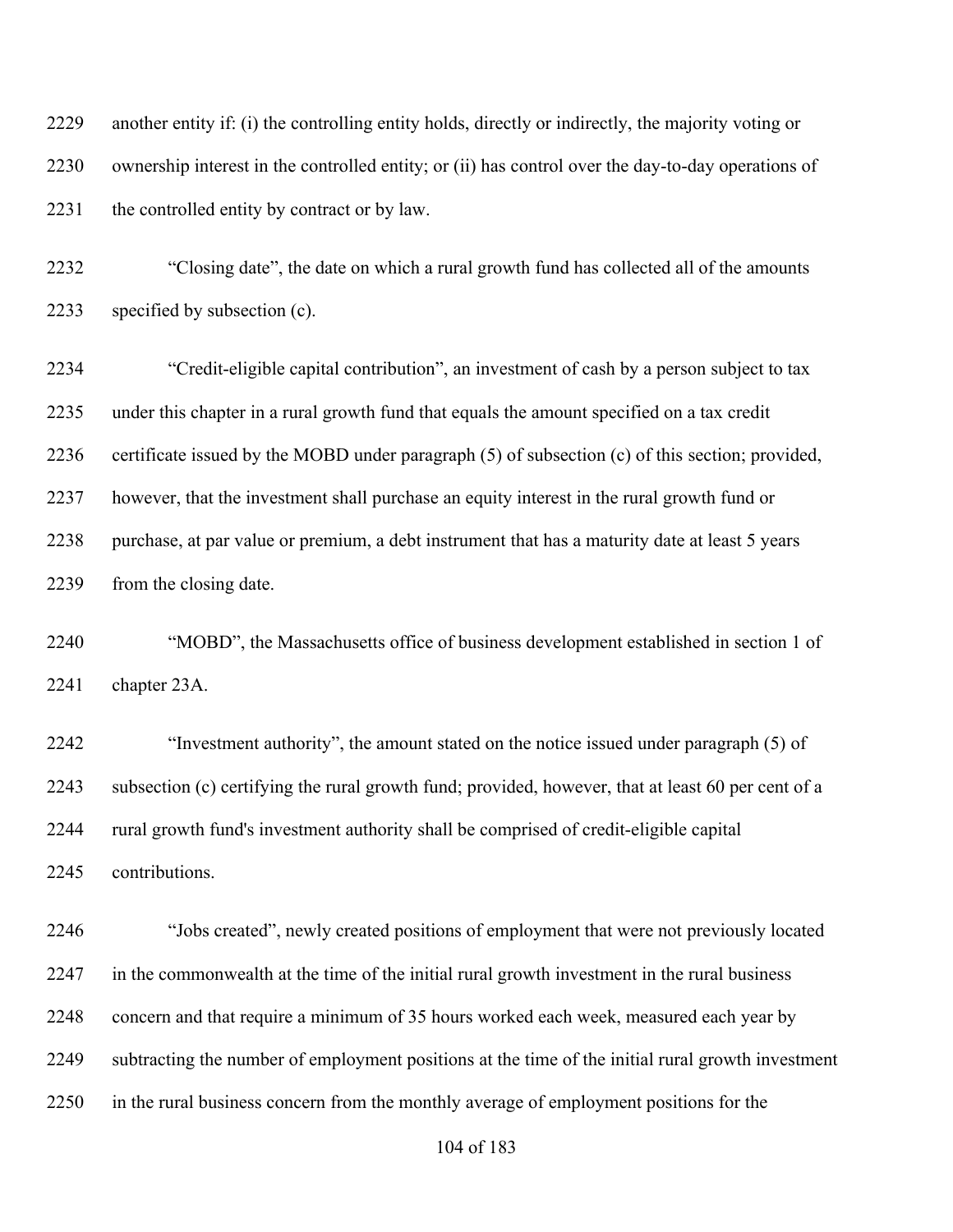applicable year. The monthly average shall be calculated by adding together the number of employment positions existing on the last day of each month of the applicable year and dividing by 12. Such number shall not be less than zero.

 "Jobs retained", positions requiring a minimum of 35 hours worked each week that existed prior to the initial rural growth investment. Retained jobs shall be counted each year based on the monthly average of employment positions for the applicable year. The monthly average shall be calculated by adding together the number of employment positions existing on the last day of each month of the applicable year and dividing by 12. Such number shall not exceed the initial amount of retained jobs reported and shall be reduced each year if employment at the rural business concern drops below such number.

 "Principal business operations", the principal operations of a business are located at the place or places where at least 80 per cent of its employees work or where employees that are paid at least 80 per cent of its payroll work; provided, however, that an out-of-state business that has agreed to relocate employees using the proceeds of a rural growth investment to establish its principal business operations in a rural area in the commonwealth shall be deemed to have its principal business operations in this new location if it satisfies this definition within 180 days after receiving the rural growth investment, unless the MOBD agrees to a later date.

 "Rural area", a municipality with population densities of less than 500 residents per square mile, according to the latest decennial census of the United States.

 "Rural business concern", a business that, at the time of the initial investment in the company by a rural growth fund: (i) has less than 250 employees and not more than \$10,000,000 in revenue for the preceding taxable year; (ii) has its principal business operations in 1 or more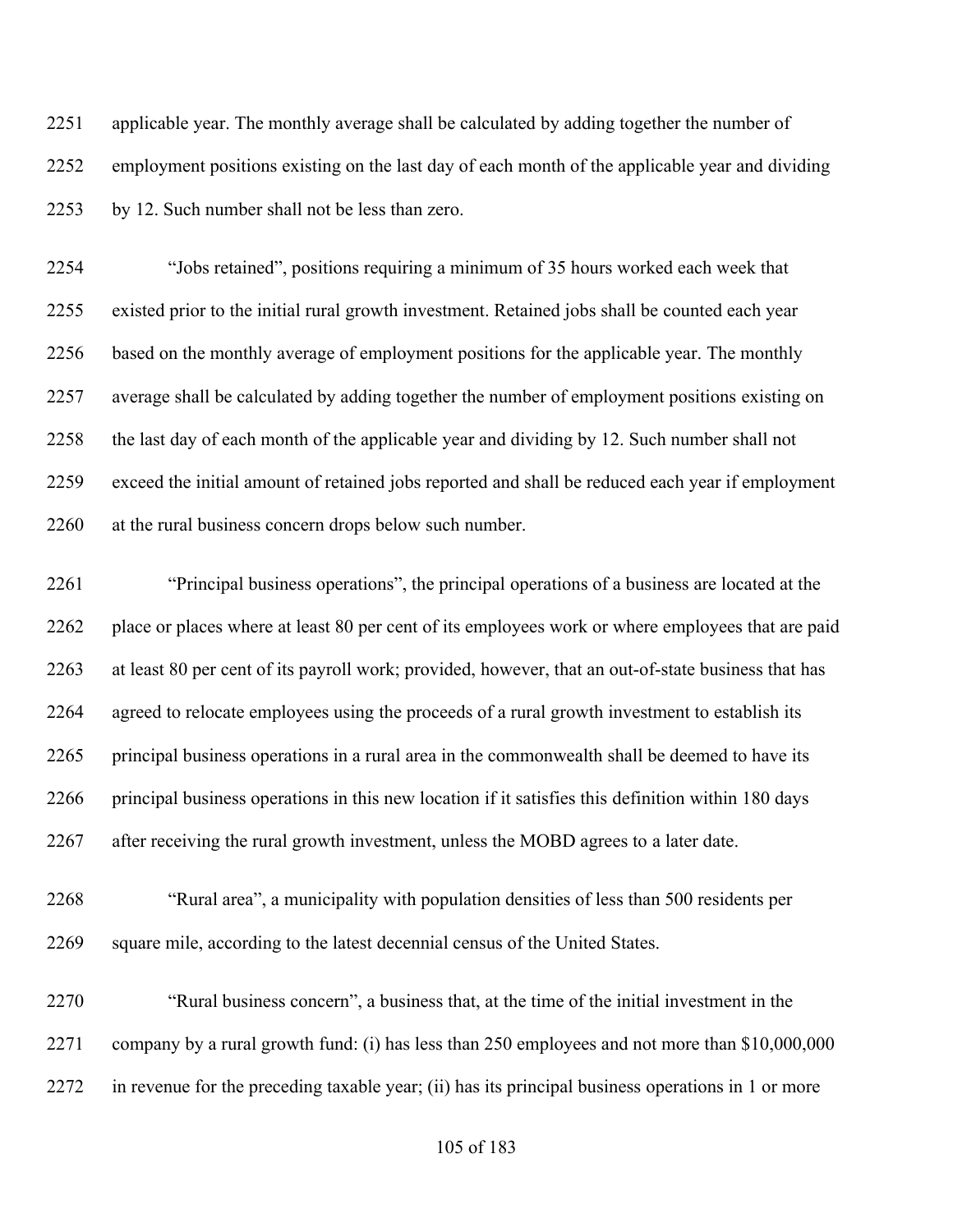| 2273 | rural areas in the commonwealth; and (iii) is engaged in industries related to manufacturing,          |
|------|--------------------------------------------------------------------------------------------------------|
| 2274 | plant sciences, services or technology or other industries as MOBD may approve, or, if not             |
| 2275 | engaged in such industries, the MOBD makes a determination that the investment will be highly          |
| 2276 | beneficial to the economic growth of the commonwealth.                                                 |
| 2277 | "Rural growth fund", an entity certified by the MOBD under subsection (c).                             |
| 2278 | "Rural growth investment", any capital or equity investment in a rural business concern                |
| 2279 | or any loan to a rural business concern with a stated maturity at least 1 year after the date of       |
| 2280 | issuance.                                                                                              |
| 2281 | $(c)(1)$ The MOBD shall accept applications for approval as a rural growth fund; provided,             |
| 2282 | however, that the application shall include:                                                           |
| 2283 | (i) the total investment authority sought by the applicant under the business plan;                    |
| 2284 | (ii) the following documents and other evidence:                                                       |
| 2285 | (A) a copy of the applicant's or an affiliate of the applicant's license as a rural business           |
| 2286 | investment company under 7 U.S.C. 2009cc, or as a small business investment company under              |
| 2287 | 15 U.S.C. 681; and evidence sufficient to prove that at least 1 principal in a rural business          |
| 2288 | investment company licensed under 7 U.S.C. 2009cc et seq. or a small business investment               |
| 2289 | company licensed under 15 U.S.C. 681 is, and has been for at least 4 years, an officer or              |
| 2290 | employee of the applicant or of an affiliate of the applicant on the date the application is           |
| 2291 | submitted; and (B) evidence sufficient to prove, to the satisfaction of the MOBD, that as of the       |
| 2292 | date the application is submitted, the applicant or affiliates of the applicant have invested at least |
| 2293 | \$50,000,000 in non-public companies located in rural areas;                                           |
|      |                                                                                                        |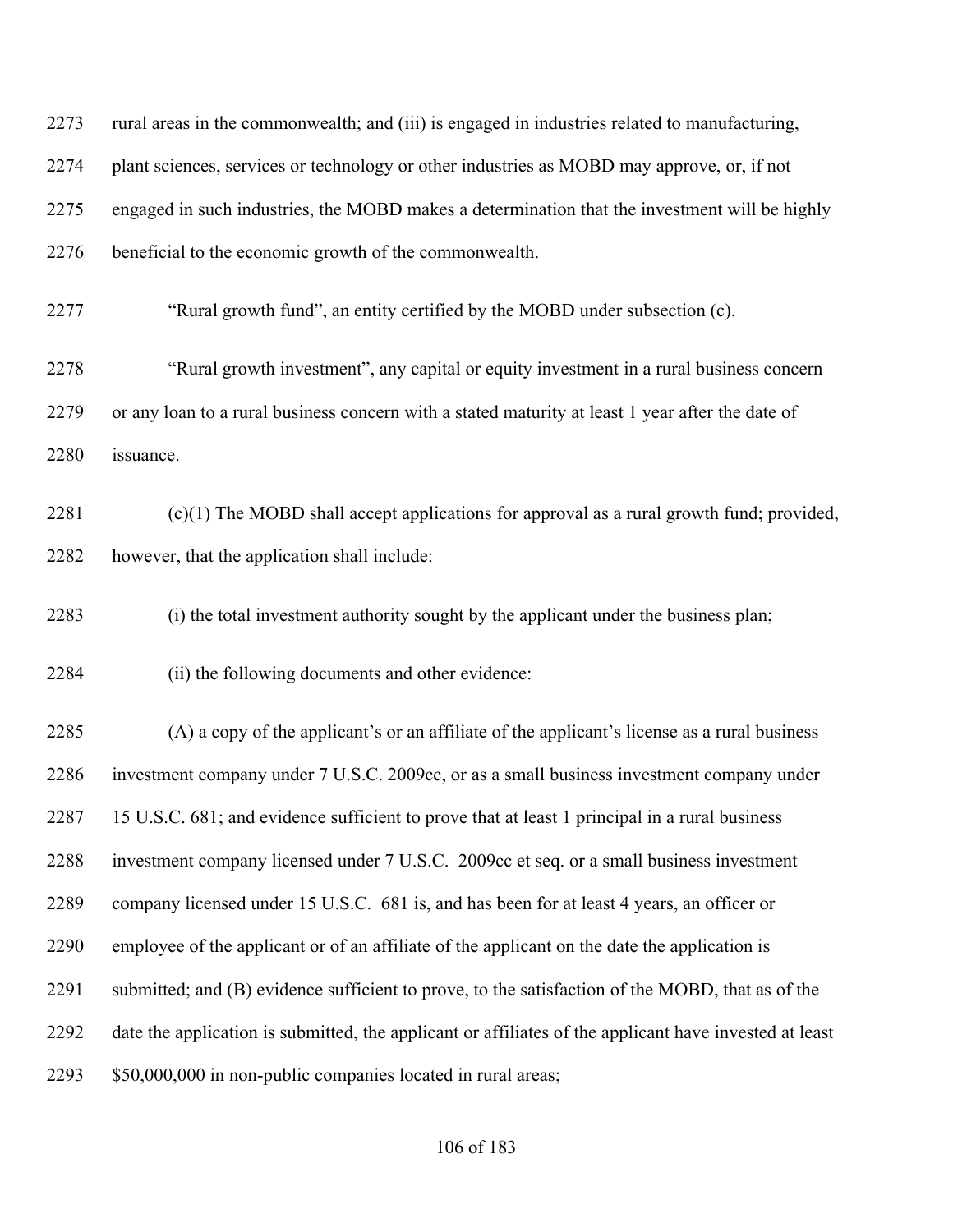(iii) an estimate of the number of jobs created and jobs retained in the commonwealth as a result of the applicant's rural growth investments;

 (iv) a business plan that includes a revenue impact assessment projecting state and local tax revenue to be generated by the applicant's proposed rural growth investments prepared by a nationally recognized third-party independent economic forecasting firm using a dynamic economic forecasting model that analyzes the applicant's business plan over the 10 years following the date the application is submitted to the MOBD; provided, however, that the dynamic forecasting model shall consider the economic impact of retained jobs as well as created 2302 jobs in the business plan;

 (v) a signed affidavit from each investor stating the amount of credit-eligible capital contributions each taxpayer commits to make; and

(vi) a non-refundable application fee of \$5,000.

 (2) The MOBD shall make an application determination within 30 days of receipt in the order in which the applications are received. The MOBD shall deem applications received on the 2308 same day to have been received simultaneously. The MOBD shall not approve more than \$100,000,000 in investment authority and not more than \$60,000,000 in credit-eligible capital contributions under this section. If a request for investment authority exceeds this limitation, the MOBD shall reduce the investment authority and the credit-eligible capital contributions for that application as necessary to avoid exceeding the limit. If multiple applications received on the same day request a combined investment authority that exceeds this limitation, the MOBD shall proportionally reduce the investment authority and the credit eligible capital contributions for those applications as necessary to avoid exceeding the limit.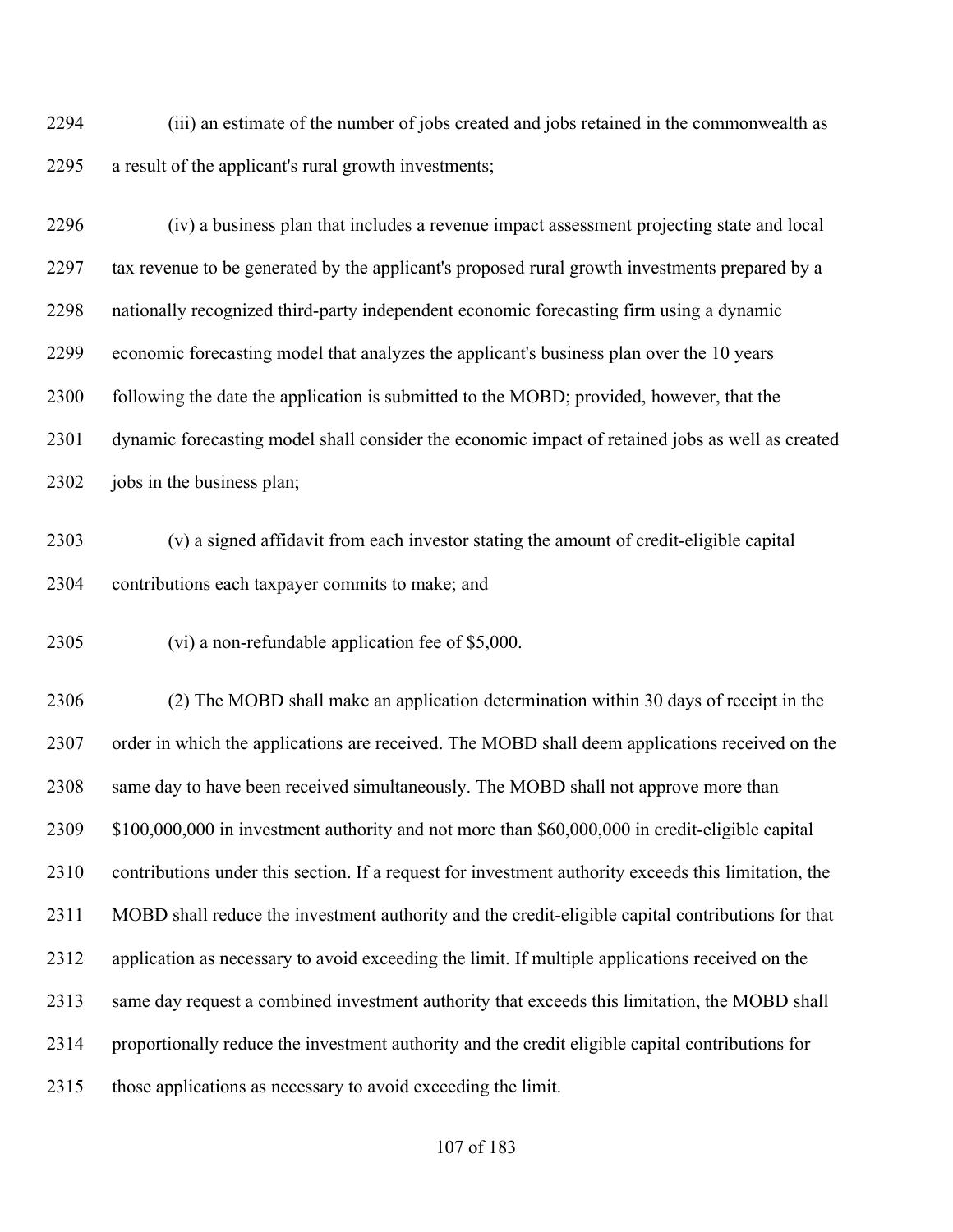(3) The MOBD shall deny an application submitted under this section if any of the following are true:

(i) the application is incomplete or the application fee is not paid in full;

(ii) the applicant does not satisfy all the criteria described in clause (ii) of paragraph (1);

 (iii) the revenue impact assessment submitted under clause (iv) of paragraph (1) does not demonstrate that the applicant's business plan, and associated created and retained jobs, will result in a positive economic impact on the commonwealth over a 10-year period that exceeds the cumulative amount of tax credits that would be issued to the applicant's investors under subsection (d) if the application were approved;

- (iv) the credit-eligible capital contributions described in affidavits submitted under clause (v) of paragraph (1) do not equal at least 60 per cent of the total amount of investment authority sought under the applicant's business plan; or
- (v) the MOBD has already approved the maximum amount of investment authority and credit eligible capital contributions allowed under paragraph (2).

 (4) If the MOBD denies an application, the applicant may provide additional information to the MOBD to complete, clarify or cure defects in the application identified by the MOBD within 15 days of the notice of denial for reconsideration and determination. If the applicant completes, clarifies or cures its application within 15 days after the date of the notice of denial, the application shall be considered complete as of the original date of submission. If the applicant fails to provide the information to complete, clarify or cure its application within the 15-day period, the application remains denied and must be resubmitted in full with a new date of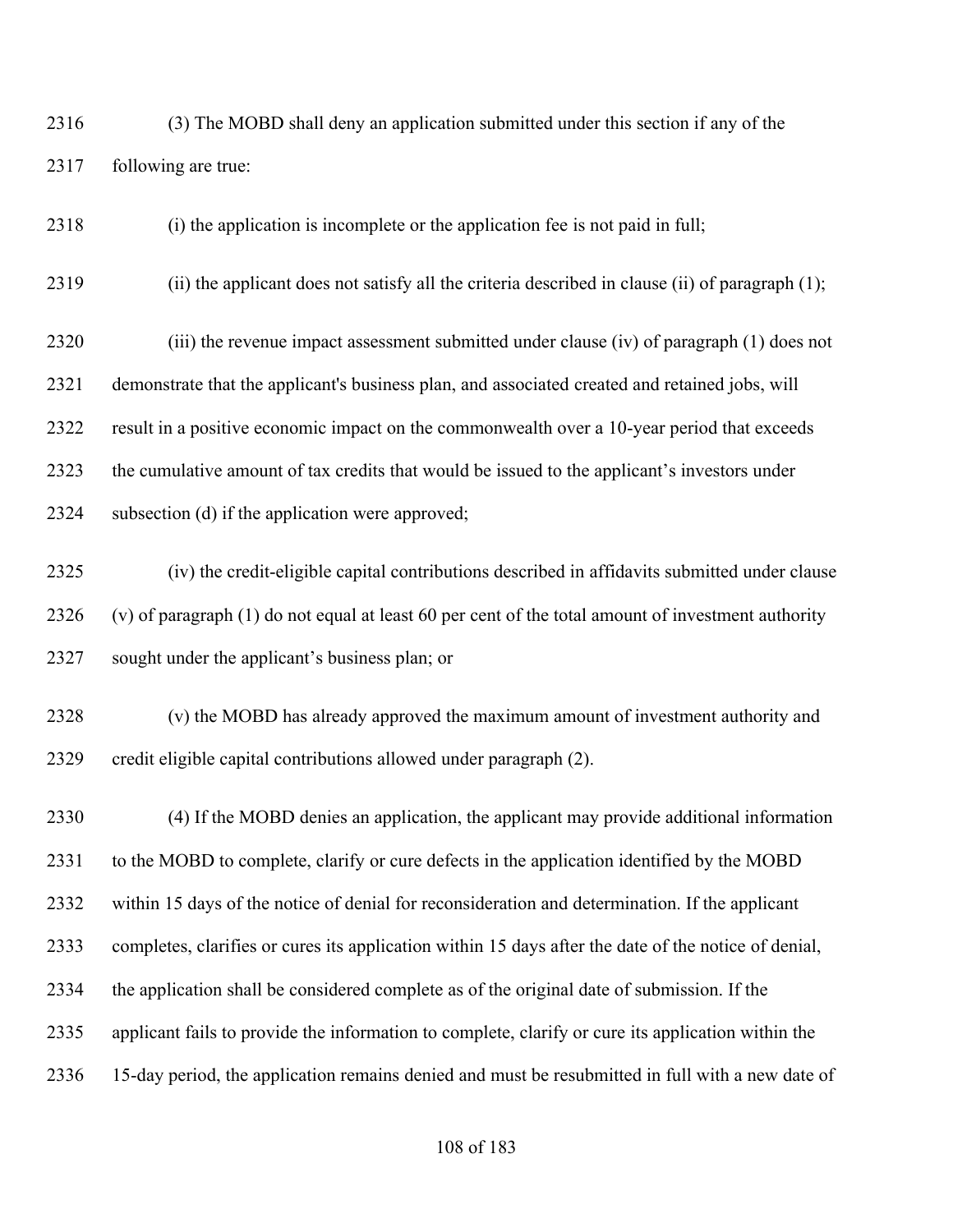submission. The MOBD shall review and reconsider such applications within 30 days and before any pending application submitted after the original submission date of the reconsidered application.

 (5) The MOBD shall not deny a rural growth fund application or reduce the requested investment authority for reasons other than those described in paragraphs (2) and (3). Upon approval of an application, the MOBD shall provide a written approval to the applicant as a rural growth fund specifying the amount of the applicant's investment authority and a tax credit certificate to each investor whose affidavit was included in the application specifying the amount of the investor's credit-eligible capital contribution.

(6) After receiving the approval issued under paragraph (5), a rural growth fund shall:

(i) within 60 days:

 (A) collect the credit-eligible capital contributions from each taxpayer issued a tax credit certificate under paragraph (5), and

 (B) collect 1 or more investments of cash that, when added to the contributions collected under subclause (A), equal the rural growth fund's investment authority; provided, however, that at least 10 per cent of the rural growth fund's investment authority shall be comprised of equity investments contributed by affiliates of the rural growth fund, including employees, officers and directors of such affiliates; and

 (ii) within 65 days, send to the MOBD documentation sufficient to prove that the amounts described in clause (i) have been collected.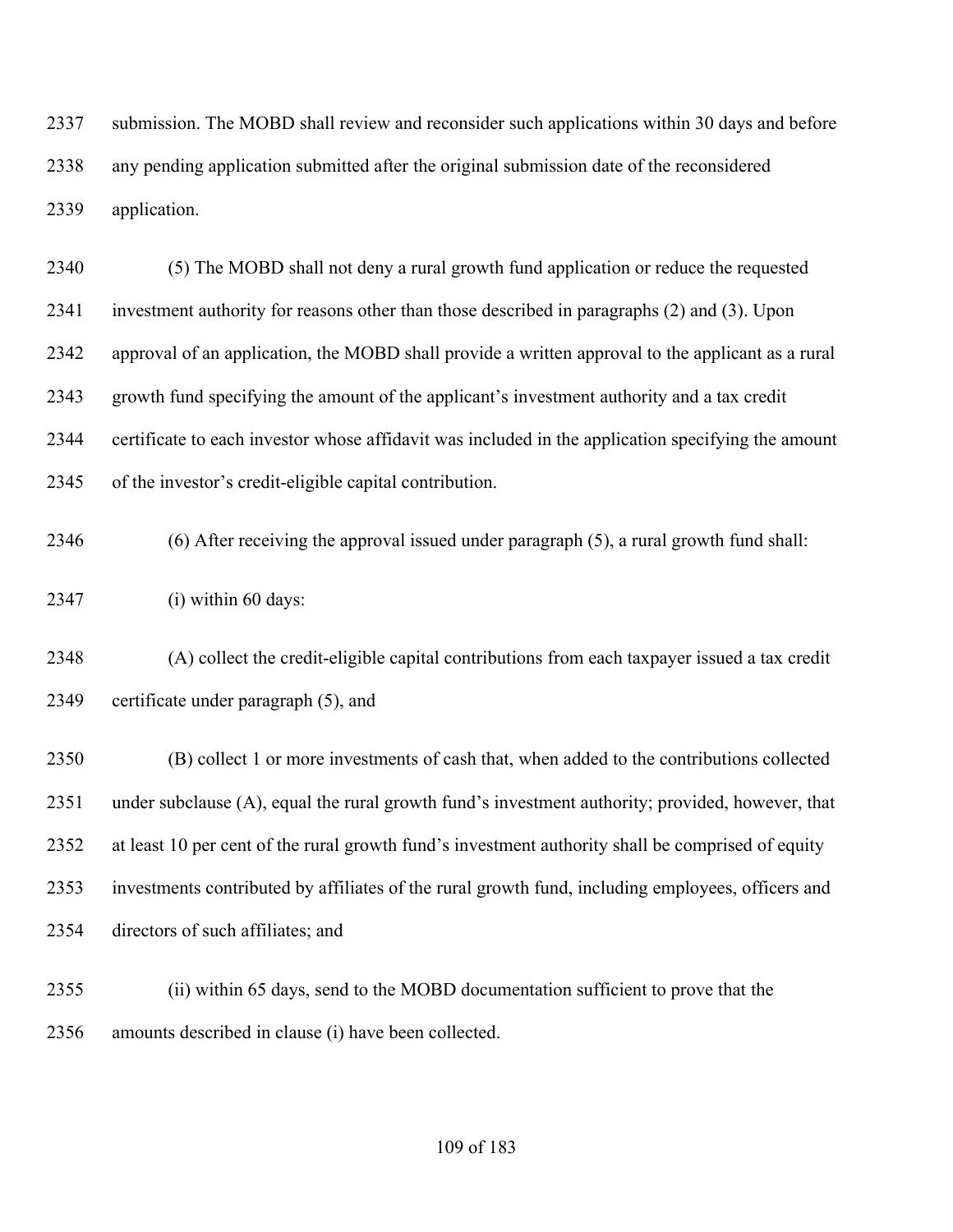(7) If the rural growth fund fails to fully comply with paragraph (6), the rural growth fund's approval shall lapse and the corresponding investment authority and credit-eligible capital contributions under said paragraph (6) shall not count toward the limits on the program size prescribed in paragraph (2). The MOBD shall first award lapsed investment authority pro rata to each rural growth fund that was awarded less than the requested investment authority under said paragraph (2), which a rural growth fund may allocate to its investors at its discretion. Any remaining investment authority may be awarded by the MOBD to new applicants.

 (d) (1) There is hereby allowed a nonrefundable tax credit for taxpayers that made a credit-eligible capital contribution to a rural growth fund and were issued a tax credit certificate under paragraph (5) of subsection (c). The credit may be claimed against the tax imposed by this chapter. The credit may not be sold, transferred or allocated to any other entity other than an affiliate subject to the tax imposed by this chapter.

 (2) On the closing date, the taxpayer shall earn a vested credit equal to the amount of the taxpayer's credit-eligible capital contribution to the rural growth fund as specified on the tax credit certificate. The taxpayer may claim up to 25 per cent of the credit authorized under this subsection for each of the taxable years that includes the third, fourth, fifth or sixth anniversary of the closing date, exclusive of amounts carried forward pursuant to paragraph (3).

 (3) If the amount of the credit for a taxable year exceeds the tax otherwise due for that year, the excess shall be carried forward to ensuing taxable years until fully used. A taxpayer claiming a credit under this section shall submit a copy of the tax credit certificate with the taxpayer's return for each taxable year for which the credit is claimed.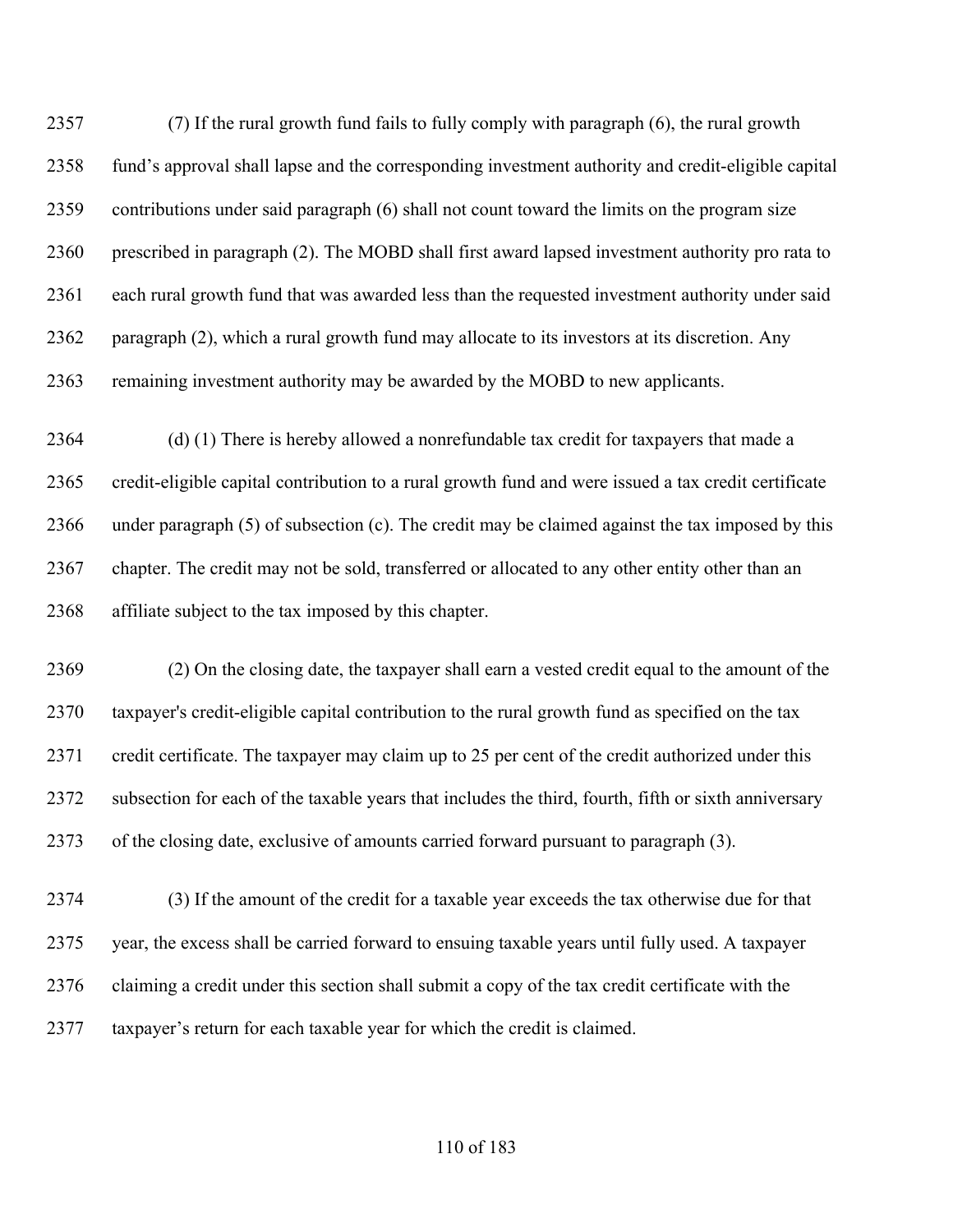(e)(1) The MOBD shall revoke a tax credit certificate issued under subsection (c) if any of the following occurs with respect to a rural growth fund before it exits the program in accordance with paragraph (4):

 (i) the rural growth fund in which the credit-eligible capital contribution was made does not invest 100 per cent of its investment authority in rural growth investments in the commonwealth within 2 years of the closing date; provided, however, that, for the purpose of satisfying the requirements of this clause, the maximum amount of rural growth investments that a rural growth fund may count with respect to a single rural business concern, including amounts invested in affiliates of the rural business concern, may not exceed the greater of \$5,000,000 or 20 per cent of the rural growth fund's investment authority;

 (ii) the rural growth fund, after satisfying clause (i), fails to maintain rural growth investments equal to 100 per cent of its investment authority until the sixth anniversary of the closing date; provided, however, that an investment shall be considered to be "maintained" even if the investment is sold or repaid if the rural growth fund reinvests an amount equal to the capital returned or recovered by the fund from the original investment, exclusive of any profits realized, in other rural growth investments in the commonwealth within 12 months of the receipt of such capital; provided further, that amounts received periodically by a rural growth fund shall be treated as continually invested in rural growth investments if the amounts are reinvested in 1 or more rural growth investments by the end of the following calendar year; provided, further, that, for purposes of satisfying the requirements of this clause, the maximum amount of rural growth investments that a rural growth fund may count with respect to a single rural business concern, including amounts invested in affiliates of the rural business concern, may not exceed 2400 the greater of \$5,000,000 or 20 per cent of the rural growth fund's investment authority;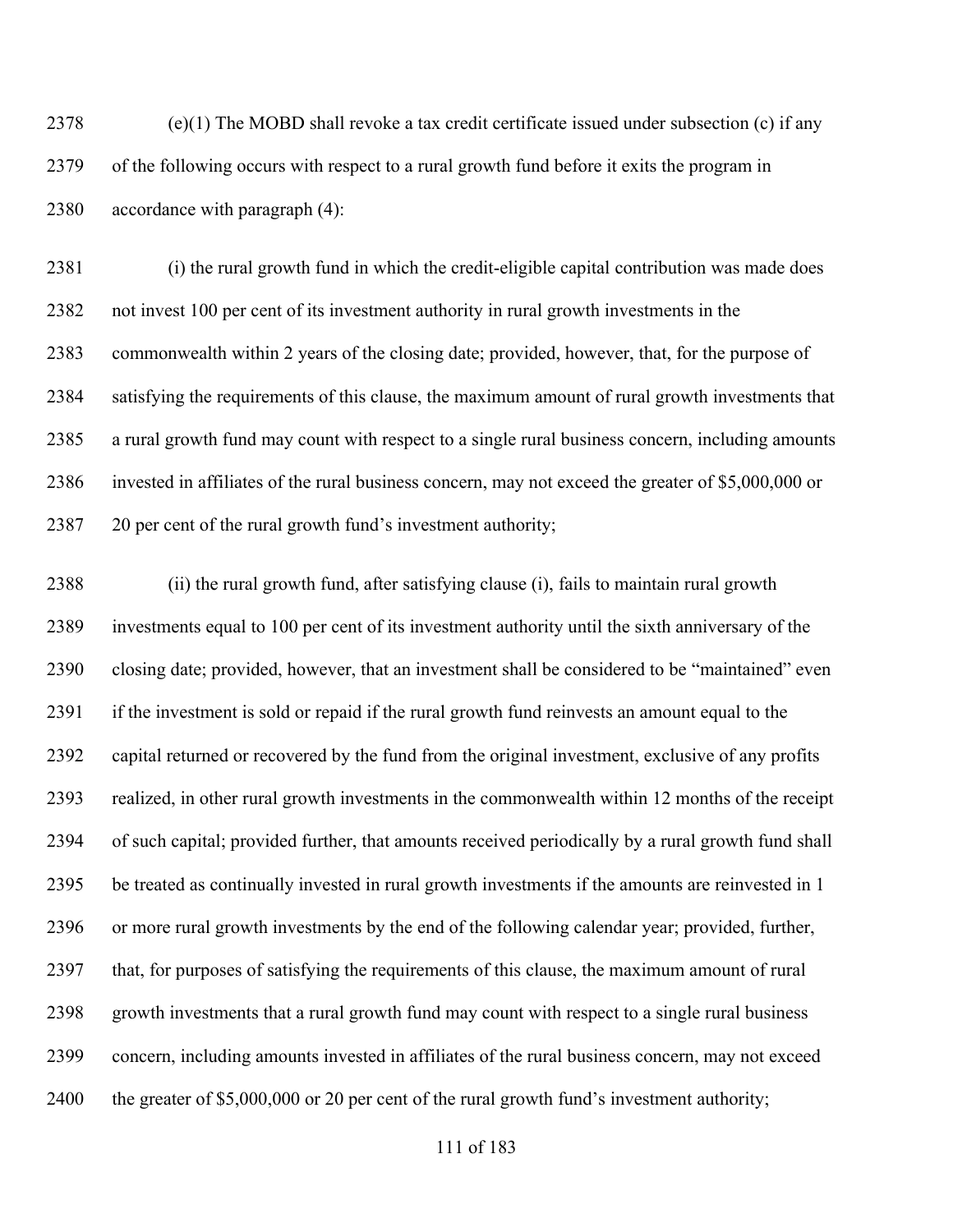(iii) the rural growth fund, before exiting the program in accordance with paragraph (4), makes a distribution or payment that results in the rural growth fund having less than 100 per cent of its investment authority invested in rural growth investments in the commonwealth or available for investment in rural growth investments and held in cash and other marketable securities; or

 (iv) the rural growth fund makes a rural growth investment in a rural business concern that directly or indirectly through an affiliate owns, has the right to acquire an ownership interest, makes a loan to, or makes an investment in the rural growth fund, an affiliate of the rural growth fund or an investor in the rural growth fund; provided, however, that this clause does not apply to investments in publicly traded securities by a rural business concern or an owner or affiliate of such concern; and provided further, that a rural growth fund shall not be considered an affiliate of a rural business concern solely as a result of its rural growth investment.

 (2) Before revoking 1 or more tax credit certificates under this subsection, the MOBD shall notify the rural growth fund of the reasons for the pending revocation. The rural growth fund shall have 90 days from the date the notice was received to correct any violation outlined in the notice to the satisfaction of the MOBD and avoid revocation of the tax credit certificate.

 (3) If tax credit certificates are revoked under this subsection, the associated investment authority and credit-eligible capital contributions shall not count toward the limit on total investment authority and credit-eligible capital contributions described in paragraph (2) of subsection (c). The MOBD shall first award reverted authority pro rata to each rural growth fund that was awarded less than the requested investment authority under paragraph (5) of subsection (c). The MOBD may award any remaining investment authority to new applicants.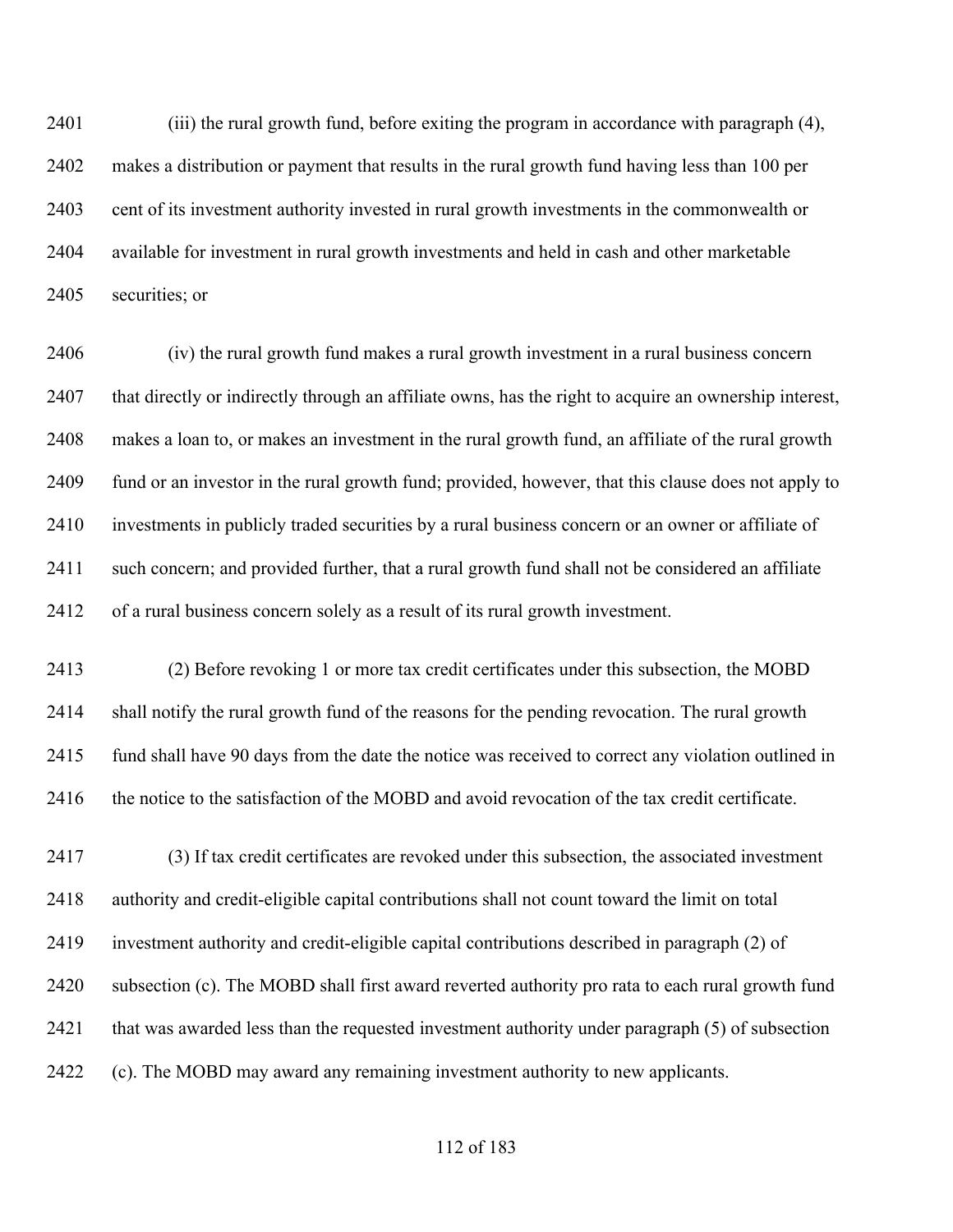(4) On or after the sixth anniversary of the closing date, a rural growth fund may apply to the MOBD to exit the program and no longer be subject to the provisions of this section. The MOBD shall respond to the application within 30 days of receipt. In evaluating the application, the fact that no tax credit certificates have been revoked and that the rural growth fund has not received a notice of revocation that has not been cured under paragraph (2) shall be sufficient evidence to prove that the rural growth fund is eligible to exit. The MOBD shall not unreasonably deny an application submitted under this paragraph. If the application is denied, the notice shall include the reasons for the denial.

 (5) The MOBD shall not revoke a tax credit certificate after the rural growth fund's exit from the program.

 (6) Once a rural growth fund has been determined to be eligible to exit under paragraph (4), if the number of jobs created and jobs retained by the rural business concerns that received rural growth investments from the rural growth fund, calculated pursuant to reports filed by the 2436 rural growth fund pursuant to subsection  $(g)$ , is less than the number projected in the rural growth fund's business plan filed as part of its application for certification under subsection (c), then the commonwealth shall receive a percentage of any distribution or payment made to the equity holders of the rural growth fund in excess of the rural growth fund's investment authority and an amount equal to any projected increase in the equity holders' federal or state tax liability, including penalties and interest, related to the equity holders' ownership, management or operation of the fund; such percentage shall be equal to the percentage shortfall of the number of jobs created and retained relative to the projected jobs created and retained, as such number of jobs is certified under subsection (g) of this section; provided, however, that all reports filed by a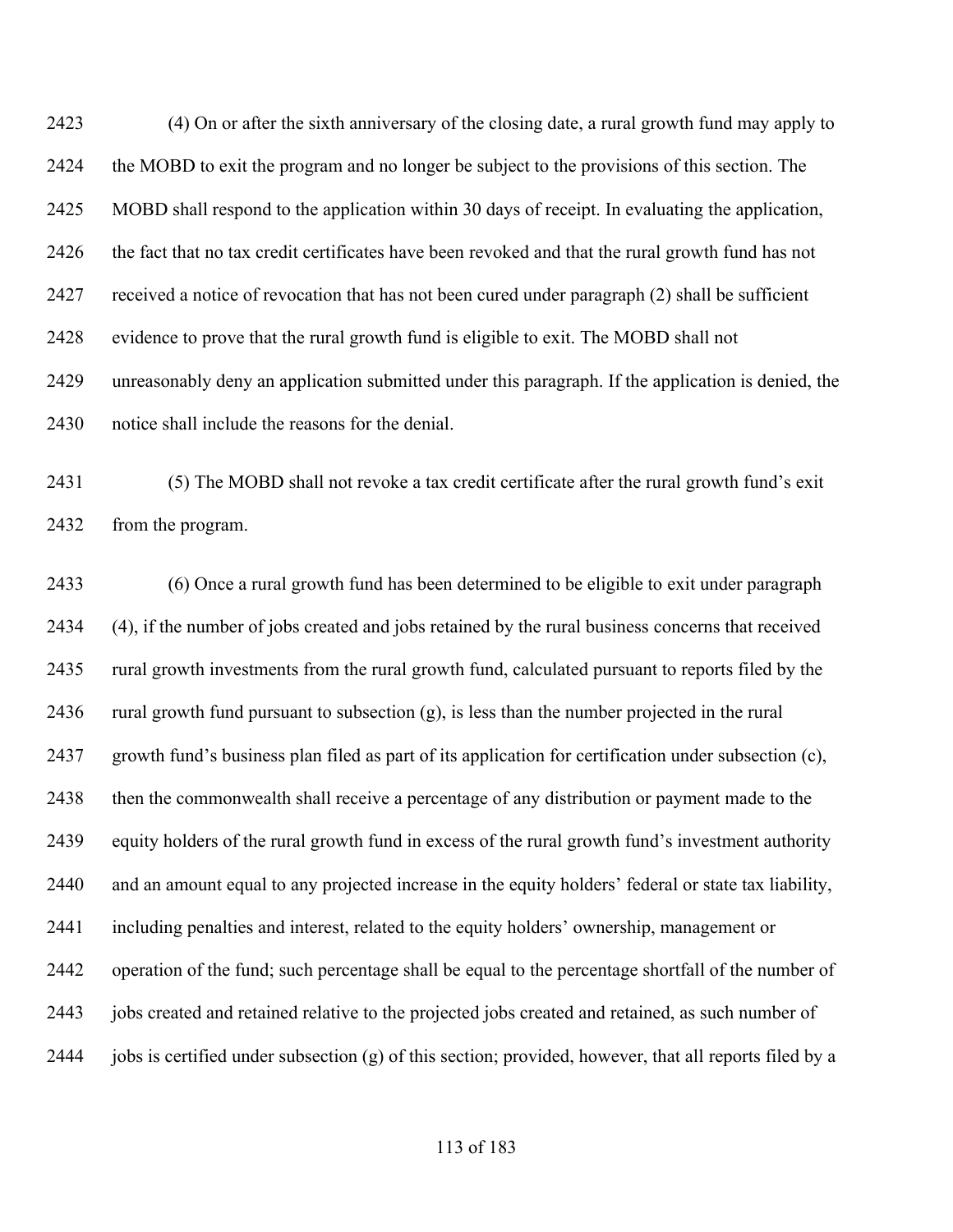rural growth fund under subjection (g) shall be taken into account to arrive at a summation of 2446 jobs created and retained.

 (7) If the rural growth fund's rural growth investments achieved a 20 per cent or greater internal rate of return, the commonwealth shall receive 15 per cent of any distribution or payment made to the equity holders of the rural growth fund in excess of the rural growth fund's investment authority and an amount equal to any projected increase in the equity holders' federal or state tax liability, including penalties and interest, related to the equity holders' ownership of the fund. Any amounts payable to the state pursuant to paragraph (6) of this subsection shall be in addition to amounts due under this paragraph.

 (8) All amounts payable to the commonwealth pursuant to paragraph (6) and (7) shall be subject to appropriation for purposes of supporting rural school aid.

 (f) A rural growth fund, before making a rural growth investment, may request from the MOBD a written opinion as to whether the business in which it proposed to invest is a rural business concern. The MOBD, not later than the 15 business day after the date of receipt of the request, shall notify the rural growth fund of its determination. If the MOBD fails to notify the rural growth fund by the 15 business day of its determination, the business in which the rural growth fund proposes to invest shall be considered a rural business concern.

 (g)(1) Each rural growth fund shall submit a report to the MOBD on or before the fifth business day after the second anniversary of the closing date. The report shall provide documentation as to the rural growth fund's rural growth investments and include:

(i) a bank statement evidencing each rural growth investment;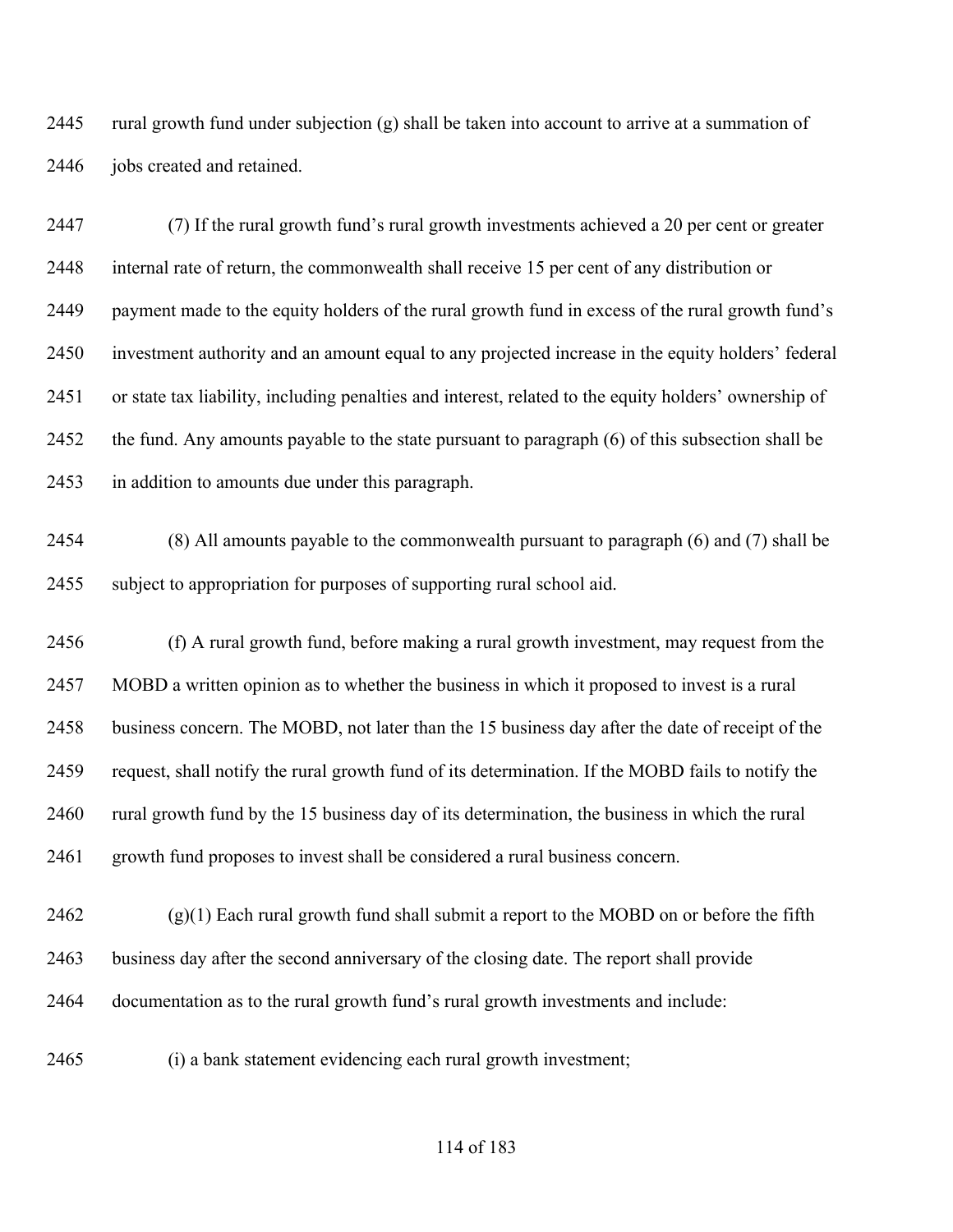(ii) the name, location and industry of each business receiving a rural growth investment, including either the determination letter set forth in subsection (f) or evidence that the business qualified as a rural business concern at the time the investment was made;

 (iii) the number of jobs created or jobs retained as a result of the rural growth fund's rural growth investments as of the last day of the preceding 2 calendar years; provided, however, that 2471 job numbers shall be certified by each rural business concern's independent certified public accountant that is licensed to do business in the commonwealth or by the rural growth fund's nationally recognized independent certified public accounting firm. MOBD shall publish a list of nationally recognized independent certified public accounting firms, which shall include at least 10 firms, within 12 months of certifying the first rural growth fund and shall periodically update such list as MOBD deems appropriate; and

(iv) any other information required by the MOBD.

 (2) On or before the last day of February of each year following the year in which the report required under paragraph (1) is due, the rural growth fund shall submit an annual report to 2480 the MOBD, which shall include the following:

 (i) the number of jobs created or jobs retained as a result of the rural growth fund's rural growth investments as of the last day of the preceding calendar year, which number shall be independently certified in accordance with clause (iii) of paragraph (1);

- (ii) the average annual salary of the positions described in clause (i); and
- (iii) any other information required by the MOBD.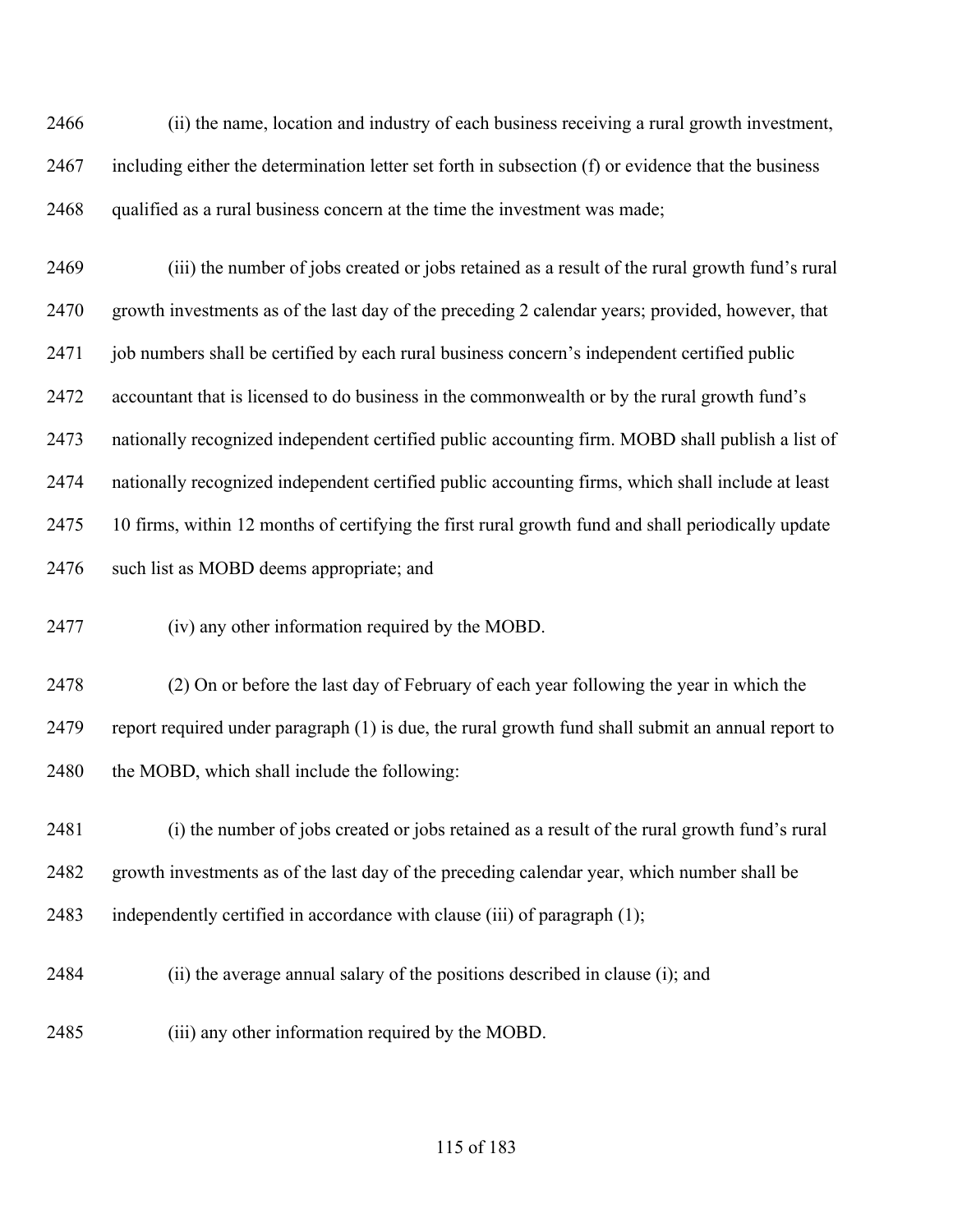(h) The MOBD shall promulgate regulations necessary to implement the provisions in 2487 this section.

 SECTION 62A. Section 1 of chapter 121B of the General Laws, as appearing in the 2018 Official Edition, is hereby amended by striking out the definition of "Tenant member" and inserting in place thereof the following definition:-

 "Tenant member", a member of the board of a housing authority who is: (i) a tenant who has signed a lease for a public housing unit owned and operated by the housing authority; (ii) a tenant in a public housing unit owned and operated on behalf of a housing authority; (iii) a participant in a rental assistance program administered by a housing authority; or (iv) an adult over the age of 18 years old who is authorized to reside in the unit of another pursuant to clause (i), (ii) or (iii).

 SECTION 62B. Section 5 of said chapter 121B, as so appearing, is hereby amended by striking out the third paragraph and inserting in place thereof the following 3 paragraphs:-

 In a town, 4 members of a redevelopment authority that is not a housing authority shall be elected by the town; provided, however, that of the members originally elected at an annual town meeting, the candidate who received the highest number of votes shall serve for 5 years, the candidate who received the next highest number of votes shall serve for 4 years, the candidate who received the next highest number of votes shall serve for 2 years and the candidate who received the next highest number of votes shall serve for 1 year. Notwithstanding the preceding sentence, upon the initial organization of a redevelopment authority that is not a housing authority, if a town so votes at an annual or special town meeting called for the purpose, 4 members of the redevelopment authority shall be appointed immediately by the board of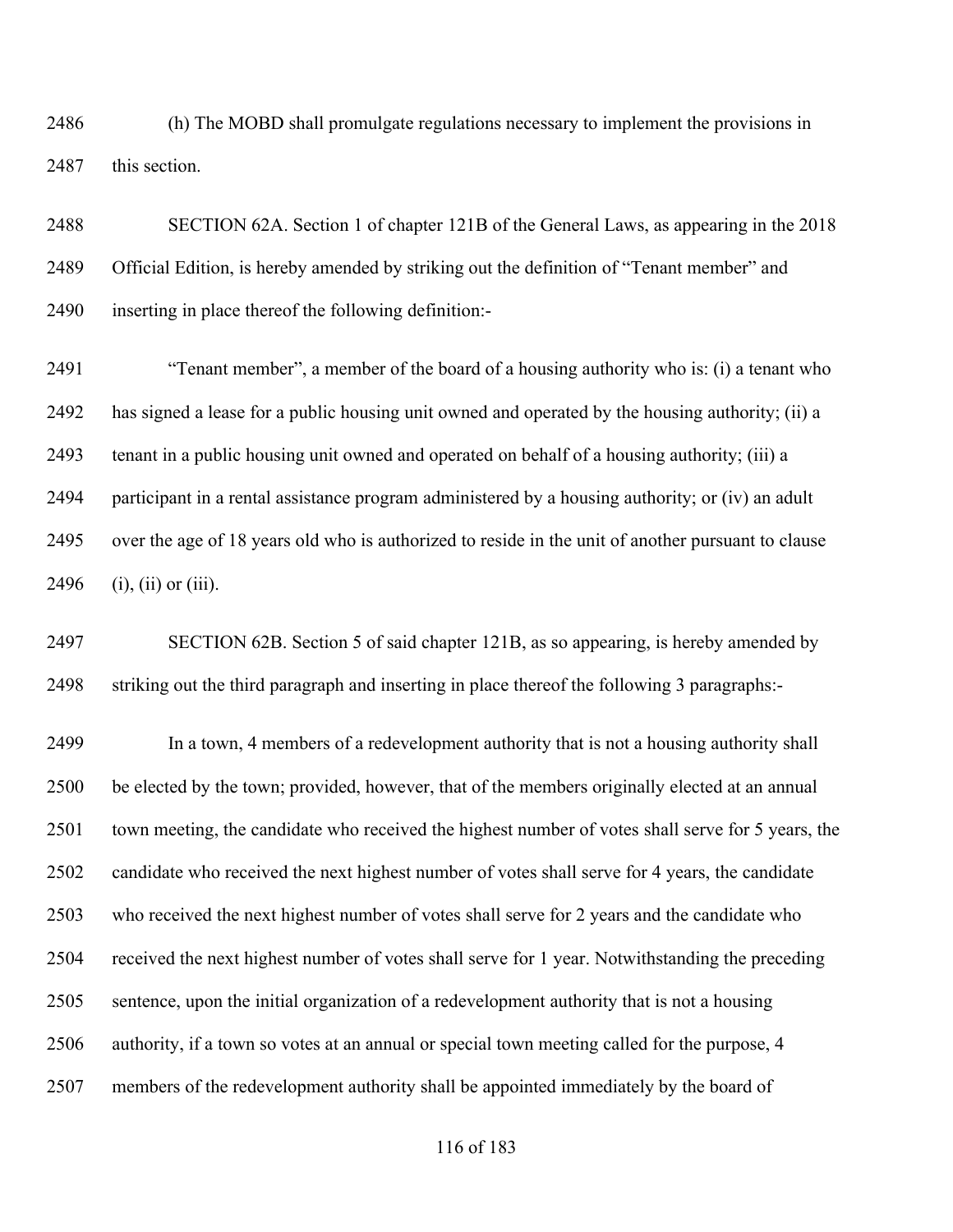selectmen to serve only until the qualification of their successors; provided, however, that the successors shall be elected at the next annual town meeting as provided in this paragraph.

 Notwithstanding section 20 of chapter 43B or any other general or special law to the contrary, in a town, 1 member of a housing authority shall be a tenant member appointed by the board of selectmen and 3 members shall be elected by the town; provided, however, that of the members originally elected at an annual town meeting, the candidate who received the highest number of votes shall serve for 5 years, the candidate who received the next highest number of votes shall serve for 4 years and the candidate who received the next highest number of votes shall serve for 2 years. Notwithstanding the preceding sentence, upon the initial organization of a housing authority, if a town so votes at an annual or special town meeting called for the purpose, 3 members of the authority shall be appointed immediately by the board of selectmen to serve only until the qualification of their successors; provided, however, that the successors shall be elected at the next annual town meeting as provided above.

 A tenant, where applicable, shall be appointed by the town from a list of names submitted by a duly recognized tenants' organization in the town. A tenants' organization may submit a list to the board of selectmen that shall contain not less than 2 and not more than 5 names and the board shall make the appointment from among the names so submitted; provided, that if there is no such tenants' organization, the housing authority shall immediately post notices throughout the common areas of the authority and provide each household with notice of the opportunity to be appointed to the housing authority board and, if any person wishes to be considered for such appointment, that person shall submit their name within 30 days thereafter to the town clerk; provided, further, that the notice shall include contact information for the town clerk and for any independent technical training programs available pursuant to section 5B. The board of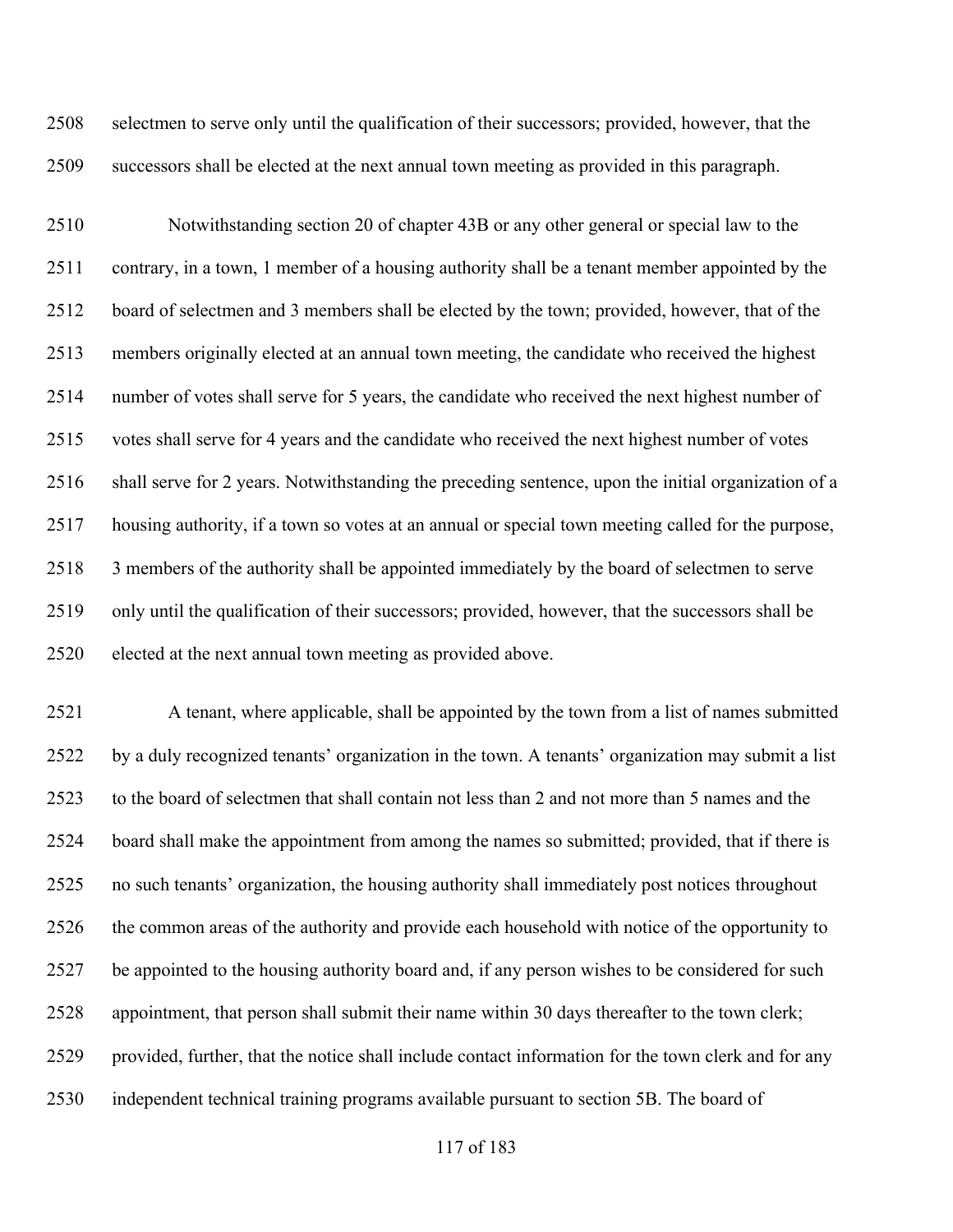selectmen shall appoint a tenant member from the list; provided, however, that where federal law requires the town to maintain a member who is a federally-subsidized tenant, a federally- subsidized tenant shall be given preference for the appointment. If there are no public housing units owned and operated by the local housing authority and if there a no such units owned and operated on behalf of the local housing authority, the board of selectmen shall appoint a person meeting the eligibility requirements for a tenant member. If a list of names is not submitted within 60 days after a vacancy occurs, the board of selectmen shall appoint a tenant member of its own choosing to the authority. The town shall provide any written notice to tenants' organizations as required by this section not less than 90 days before the expiration of the term of a tenant member. If a vacancy occurs in the term of a tenant member for any reason other than the expiration of a term, the town shall provide written notice to the tenants' organizations within 10 business days after the vacancy occurs. The board of selectmen shall make the appointment of the successor tenant member within a reasonable time after the expiration of 60 days following the provision of notice as provided in this section.

 SECTION 62C. Said chapter 121B is hereby further amended by striking out section 5A and inserting in place thereof the following section:-

 Section 5A. A housing authority may request a waiver of the requirement to appoint a tenant member to a housing authority board if the department determines that a housing authority provided notice pursuant to section 5 and there is no person who is eligible and willing to serve as a tenant member on the board. The waiver shall be for a term of 1 year and may be renewed by the department. A housing authority shall submit a written statement to the department that explains why a waiver is being requested and documents the steps that it took to educate tenants about the right of a tenant to serve on a housing authority board; provided, however, that such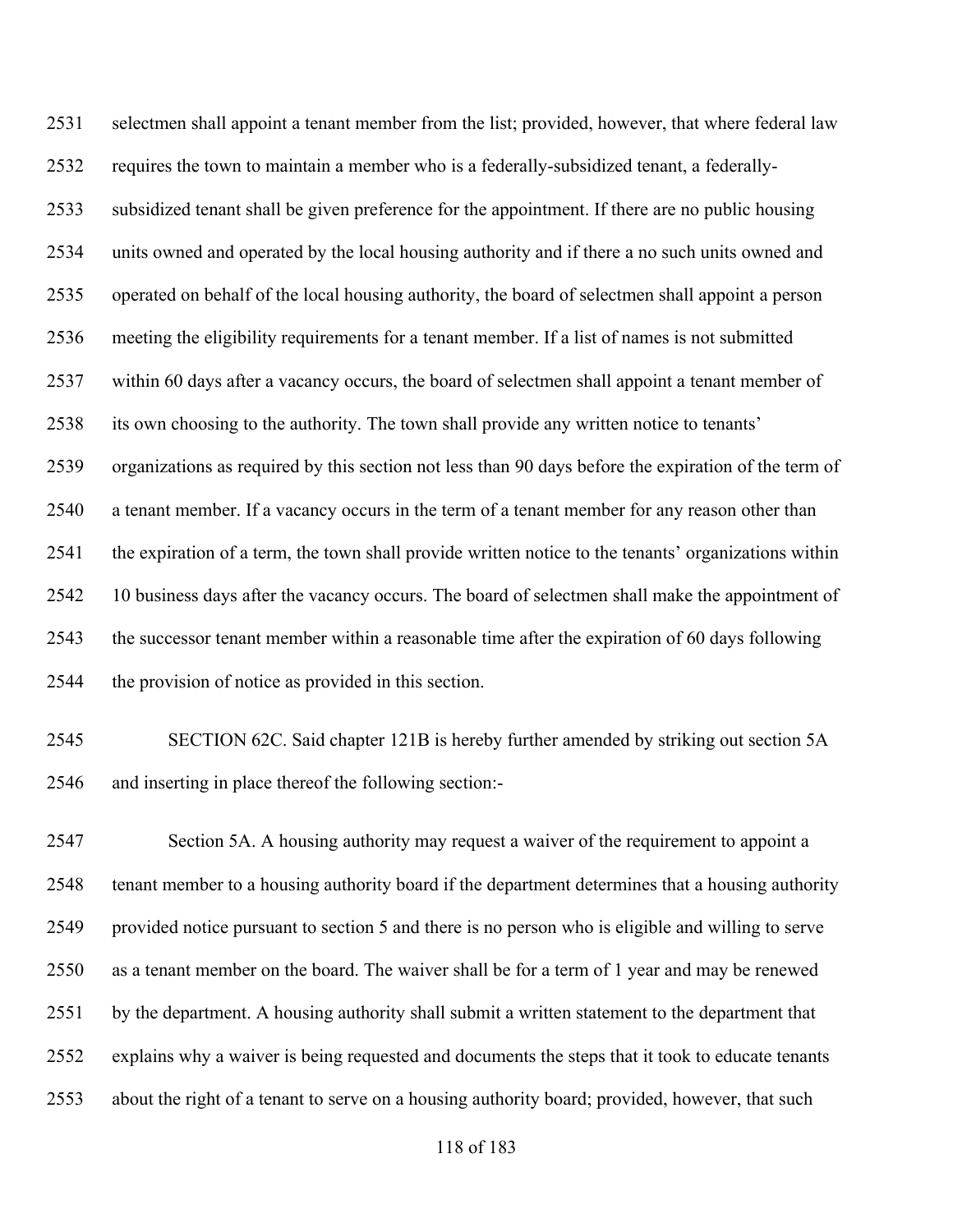steps shall include the housing authority meeting with all local tenants' organizations. Before issuing a waiver, the department shall, in addition to reviewing the written statement, make a determination that the housing authority provided notice pursuant to said section 5.

 If the department grants a waiver, it shall notify the housing authority and the town that a person other than a person who is eligible to be a tenant member may be appointed to the tenant member seat on the board for a 1-year period. The housing authority shall notify any tenants' organizations of the waiver and post a notice of the waiver throughout common areas of the authority.

 SECTION 62D. Section 3 of chapter 101 of the General Laws, as so appearing, is hereby amended by striking out the words "one year", in line 23, and inserting in place thereof the following words:- 3 years.

 SECTION 62E. Chapter 130 of the General Laws is hereby amended by adding the following section:-

 Section 107. There shall be within the department of fish and game an office of renewable energy fishery impacts, which shall be under the supervision and control of the commissioner. The office of renewable energy fishery impacts shall: (i) conduct and foster research concerning the impacts of offshore wind energy infrastructure on marine fisheries including effects of such installations and connections on the health and behavior of marine mammals; (ii) accept and review commentary from representatives of impacted fishing fleets and renewable energy operators or providers; and (iii) educate and inform citizens on matters related to offshore wind energy and associated impacts on marine life. The office of renewable energy fishery impacts shall advise all other branches of state and local government concerning the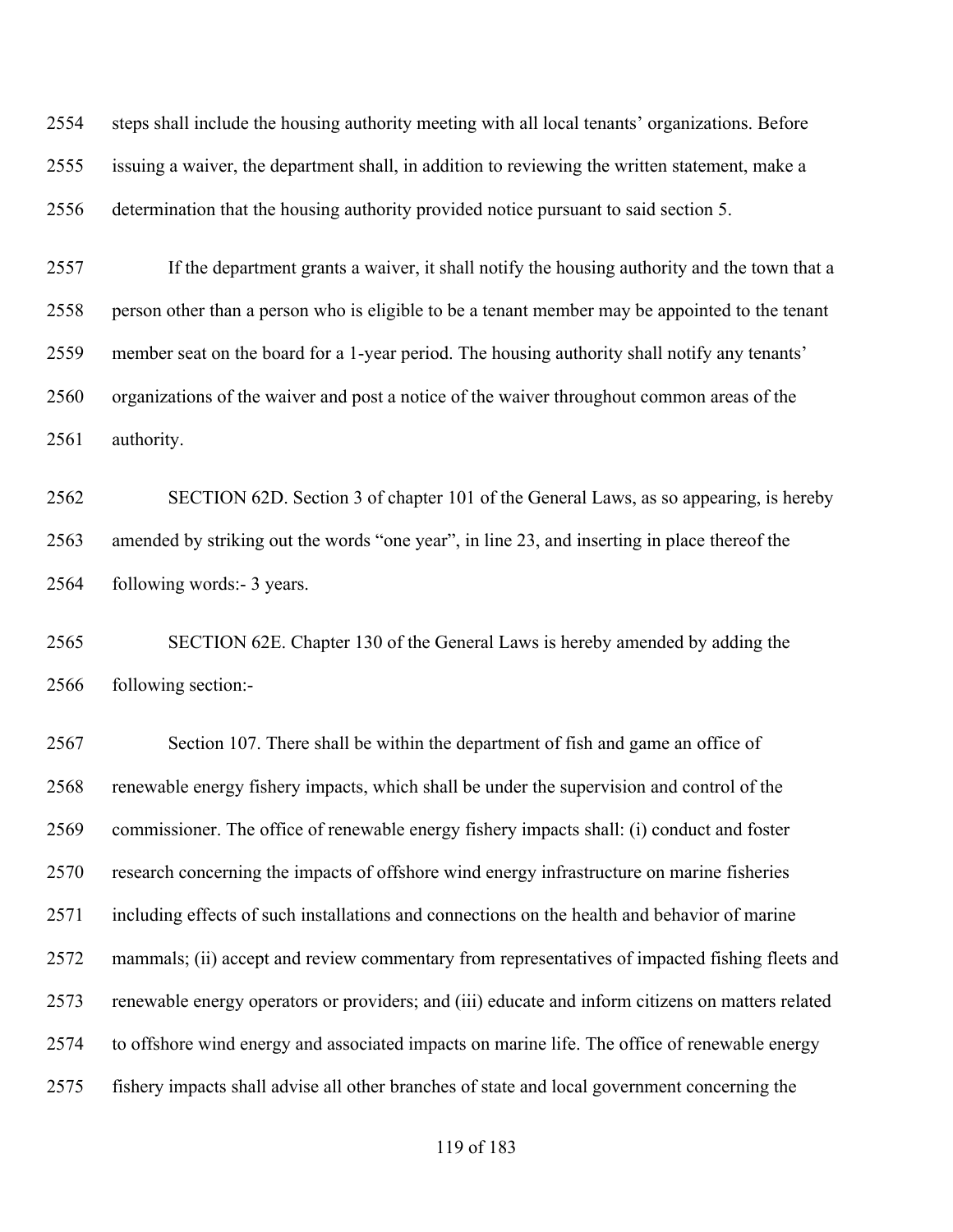| 2576 | health and behavior of fisheries relative to the operation and management of offshore wind          |
|------|-----------------------------------------------------------------------------------------------------|
| 2577 | installations. The office of renewable energy fishery impacts shall maintain a liaison with federal |
| 2578 | and state agencies and other academic institutions.                                                 |
| 2579 | SECTION 63. Section 1 of chapter 137 of the General Laws, as appearing in the 2018                  |
| 2580 | Official Edition, is hereby amended by inserting after the figure "23K", in line 3, the following   |
| 2581 | words:- or sports wagering conducted pursuant to chapter 23N.                                       |
| 2582 | SECTION 64. Section 2 of said chapter 137, as so appearing, is hereby amended by                    |
| 2583 | inserting after the figure "23K", in line 3, the following words:- or an operator who offers sports |
| 2584 | wagering pursuant to chapter 23N.                                                                   |
| 2585 | SECTION 65. Section 3 of said chapter 137, as so appearing, is hereby amended by                    |
| 2586 | inserting after the figure "23K", in line 7, the following words:- or sports wagering conducted     |
| 2587 | pursuant to chapter 23N.                                                                            |
| 2588 | SECTION 66. Sections 19B, 19C, 19D, and 19E of chapter 159 of the General Laws are                  |
| 2589 | hereby repealed.                                                                                    |
| 2590 | SECTION 67. Section 37 of chapter 159 of the General Laws, as appearing in the 2018                 |
| 2591 | Official Edition, is hereby amended by inserting after the word "thereof,", in line 3, the          |
| 2592 | following words:- by electronic medium as defined by the department,.                               |
| 2593 | SECTION 67A. Chapter 159B of the General Laws, as so appearing, is hereby amended                   |
| 2594 | by inserting after section 15A the following section:-                                              |
| 2595 | Section 15B. Notwithstanding any general or special law or regulation to the contrary,              |
| 2596 | any agricultural carrier by motor vehicle or common or contract carrier by motor vehicle, or any    |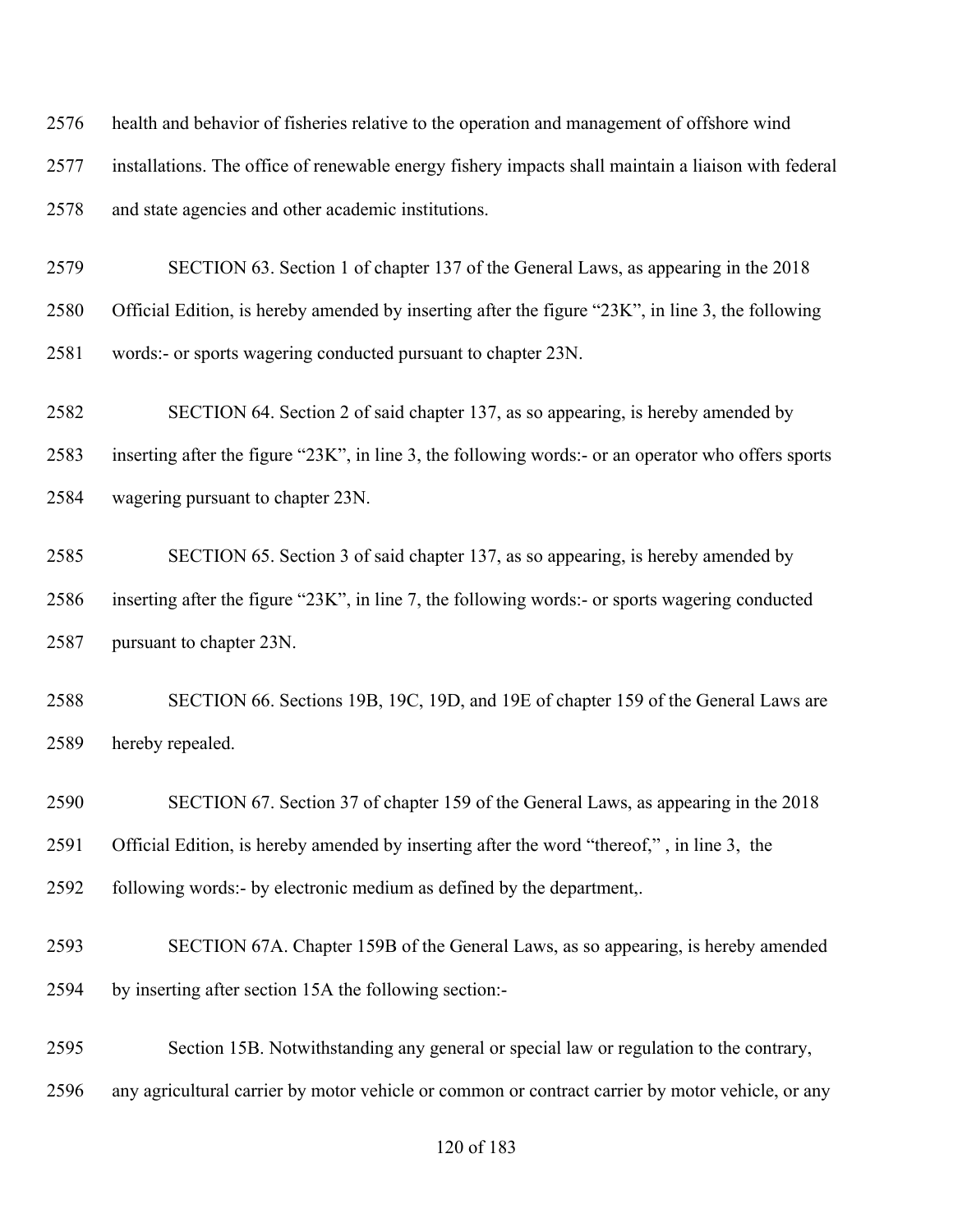individual, partnership or corporation regularly and lawfully conducting a parcel delivery service or a general express or trucking business, or a business regularly and lawfully engaged in the business of leasing trucks for hire, with or without drivers, may, if authorized by a fleet permit issued by the department, transport or deliver the products sold at retail by licensees under sections 19B, 19C, or 19F of chapter 138 to the ultimate consumers of such products. There shall be an annual fee for such fleet permit of \$3,500. Such fleet permit shall cover any and all vehicles owned or hired, and operated, by such permittee. Persons operating a vehicle when engaged in such transportation or delivery shall be required to carry such permit or a photostatic copy thereof. Parcels transported or delivered under this section shall be clearly labeled with words that indicate that the package contains alcohol and that the signature of a person, age 21 years or older, is required for delivery. Receipts for delivery of such parcels shall contain a check box next to the recipient's signature where the recipient shall certify that the recipient is not under 21 years of age and a check box where the delivery person shall certify that valid identification showing that the recipient is not under 21 years of age was presented by the recipient upon delivery.

 A delivery company may use an electronic device to receive the signature of a person accepting delivery of a parcel under this section and to certify that the person has displayed a valid identification as so required. No such delivery shall exceed 108 liters.

- SECTION 68. Section 1 of chapter 159C of the General Laws, as so appearing, is hereby amended by adding the following 2 definitions:-
- "Voice service", (a) any service that is interconnected with the public switched telephone network and that furnishes voice communications to an end user using resources from the North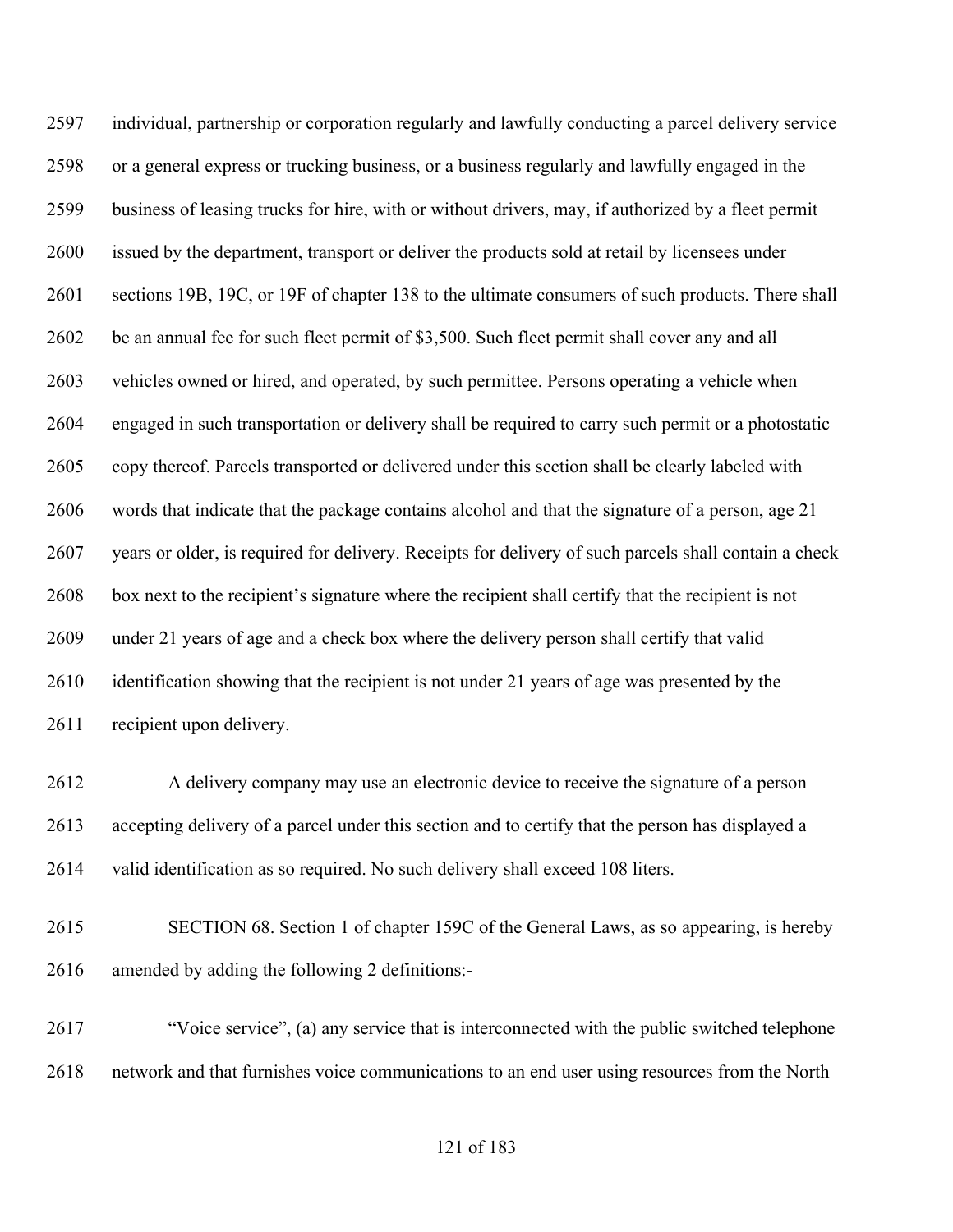| 2619 | American Numbering Plan or any successor to the North American Numbering Plan adopted by           |
|------|----------------------------------------------------------------------------------------------------|
| 2620 | the Federal Communication Commission under section $251(e)(1)$ of the Communications Act of        |
| 2621 | 1934, codified at 47 U.S.C. section $251(e)(1)$ ; and (b) includes:                                |
| 2622 | (i) transmissions from a telephone facsimile machine, computer, or other device to a               |
| 2623 | telephone facsimile machine; and                                                                   |
| 2624 | (ii) without limitation, any service that enables real-time, two-way voice                         |
| 2625 | communications, including any service that requires internet protocol-compatible customer          |
| 2626 | premises equipment, commonly known as CPE, and permits outbound calling, whether or not the        |
| 2627 | service is one-way or two-way voice over internet protocol.                                        |
| 2628 | "Voice service provider", a person that provides voice service to a subscriber or end user.        |
| 2629 | SECTION 69. Section 5 of said chapter 159C, as so appearing, is hereby amended by                  |
| 2630 | striking out, in lines 12 to 14, inclusive, the words "telephone company, subject to the authority |
| 2631 | of the department of telecommunications and energy", and inserting in place thereof the            |
| 2632 | following words:- voice service provider.                                                          |
| 2633 | SECTION 70. Said section 5 of said chapter 159C, as so appearing, is hereby further                |
| 2634 | amended by striking out, in lines 18 and 19, the words "telephone company" and inserting in        |
| 2635 | place thereof, in each instance, the following words:- voice service provider.                     |
| 2636 | SECTION 71. Section 6 of said chapter 159C, as so appearing, is hereby amended by                  |
| 2637 | striking out, in line 2, the words "local exchange company" and inserting in place thereof the     |
| 2638 | following words:- voice service provider.                                                          |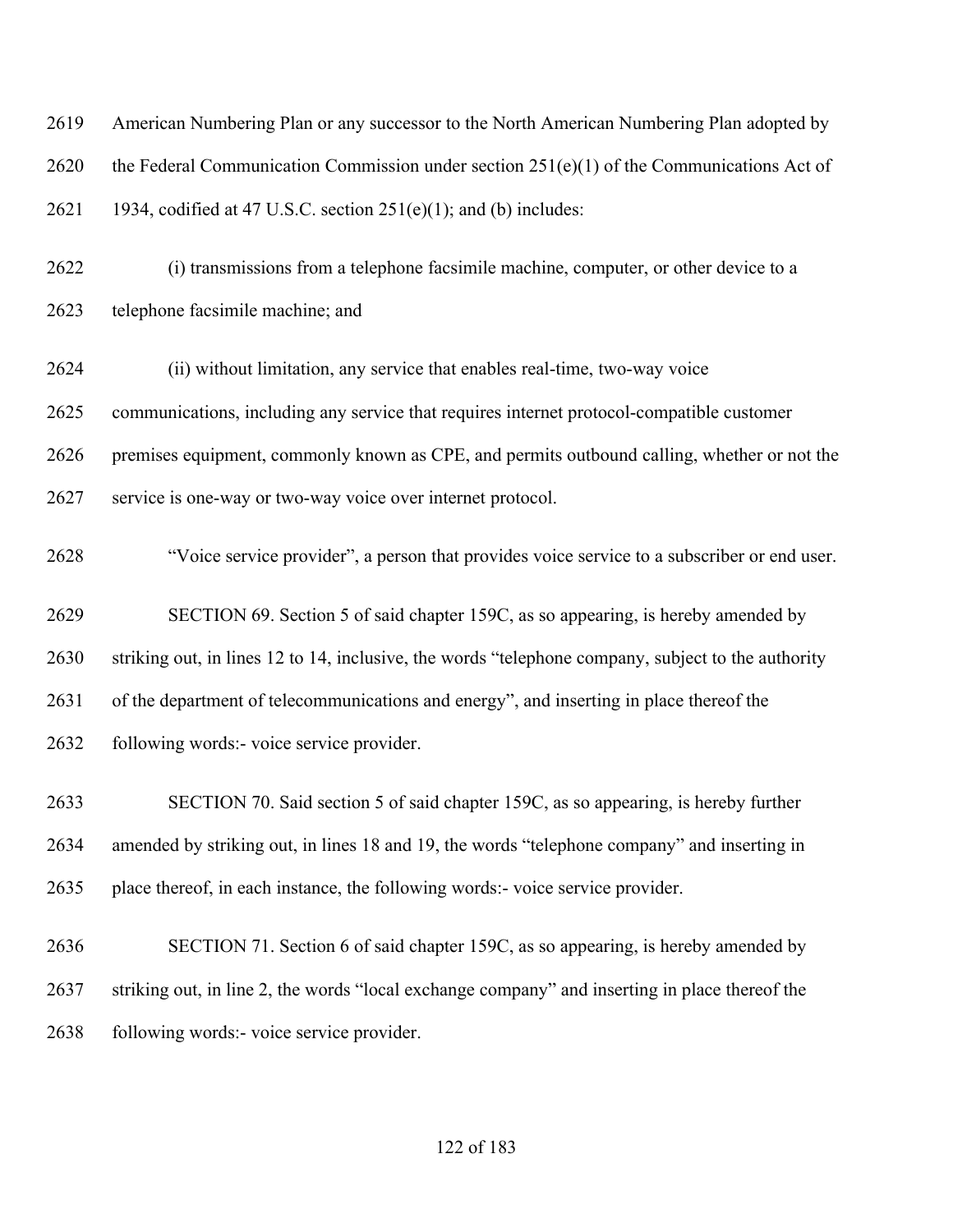SECTION 72. Said chapter 159C, as so appearing, is hereby further amended by inserting after section 7 the following section:-

 Section 7A. A person shall not, with the intent to deceive, defraud, harass, cause harm, or wrongfully obtain anything of value, including, but not limited to, financial resources or personal identifying information, utilize voice service or engage in conduct that results in the display of misleading, false or inaccurate caller identification information on the receiving party's telephone or device.

 SECTION 73. Section 8 of said chapter 159C, as so appearing, is hereby amended by striking out, in line 4, the figure "\$5,000" and inserting in place thereof the following figure:- \$25,000.

 SECTION 74. Said section 8 of said chapter 159C, as so appearing, is hereby further amended by striking out, in line 5, the figure "\$1,500" and inserting in place thereof the following figure:- \$5,000.

 SECTION 75. Section 8 of said chapter 159C, as so appearing, is hereby further amended by striking out, in line 15, the figure "\$5,000" and inserting in place thereof the following figure:- \$25,000.

 SECTION 77. Section 20A of chapter 175 of the General Laws, as so appearing, is 2656 hereby amended by inserting, in line 4, after the words " $(E)$ " the following words:-,  $(E1/2)$ .

 SECTION 78. Subsection (1) of said section 20A of said chapter 175, as so appearing, is hereby amended by inserting after paragraph (E) the following paragraph:-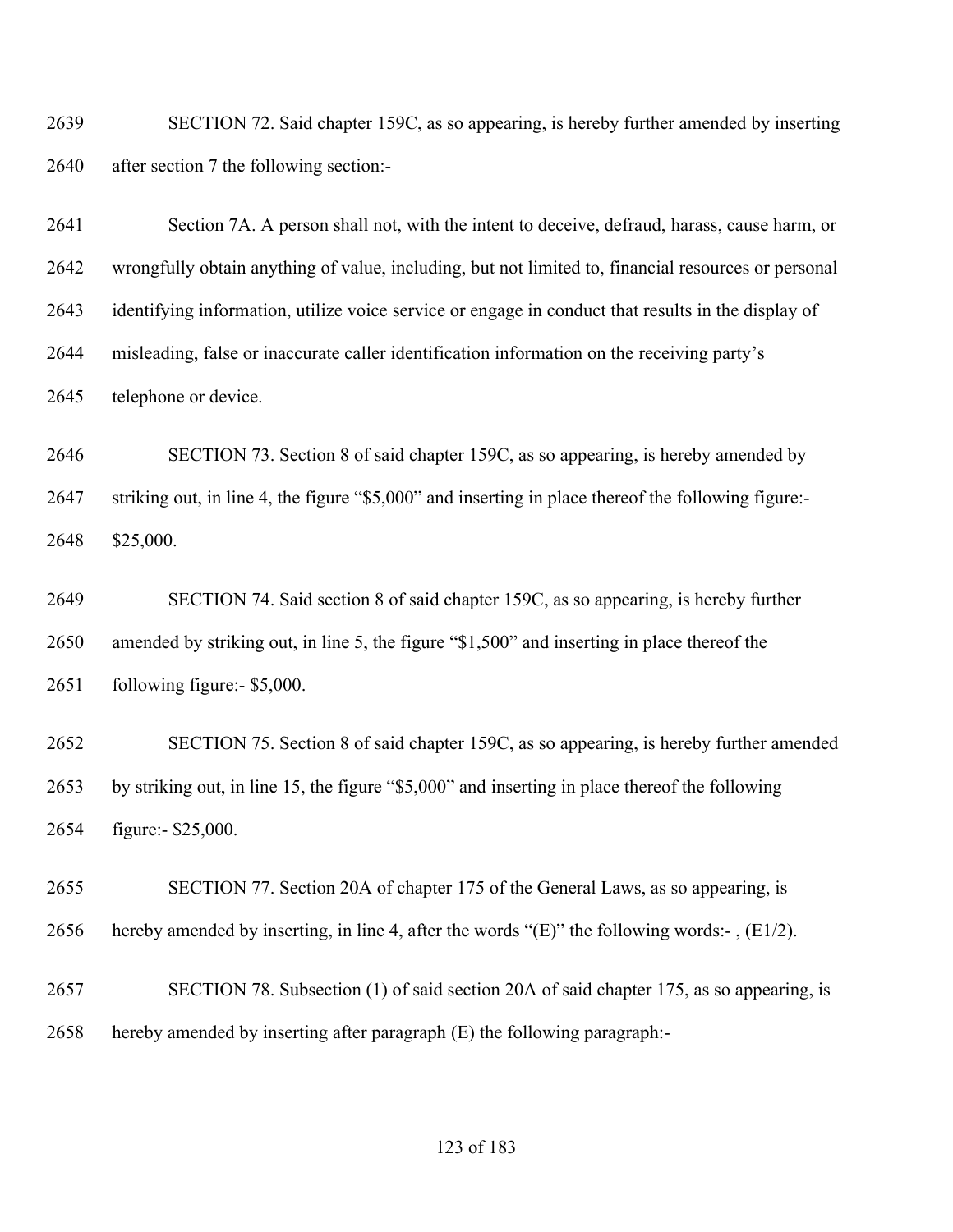(E1/2) (i) Credit shall be allowed when the reinsurance is ceded to an assuming insurer meeting each of the conditions set forth in this paragraph.

 (a) The assuming insurer shall have its head office or be domiciled in, as applicable, and be licensed in a reciprocal jurisdiction. A "reciprocal jurisdiction" shall mean jurisdiction that meets 1 of the following:

 (1) A jurisdiction outside of the United States that is subject to an in-force covered agreement with the United States, each within its legal authority, or, in the case of a covered agreement between the United States and European Union, is a member state of the European Union. For purposes of this paragraph, a "covered agreement" shall mean an agreement entered into pursuant to Dodd-Frank Wall Street Reform and Consumer Protection Act, 31 U.S.C. sections 313 and 314, that is currently in effect or in a period of provisional application and addresses the elimination, under specified conditions, of collateral requirements as a condition 2671 for entering into any reinsurance agreement with a ceding insurer domiciled in the commonwealth or for allowing the ceding insurer to recognize credit for reinsurance. (2) A jurisdiction of the United States that meets the requirements for accreditation under the NAIC financial standard and accreditation program; or

 (3) A qualified jurisdiction, as determined by the commissioner pursuant to clause (iii) of 2676 paragraph  $(E)$  of subsection (1), which is not otherwise described in subclause (1) or (2) of this subparagraph above and which meets certain additional requirements, consistent with the terms and conditions of inforce covered agreements, as specified by the commissioner in regulation.

 (b) The assuming insurer shall have and maintain, on an ongoing basis, minimum capital and surplus, or its equivalent, calculated according to the methodology of its domiciliary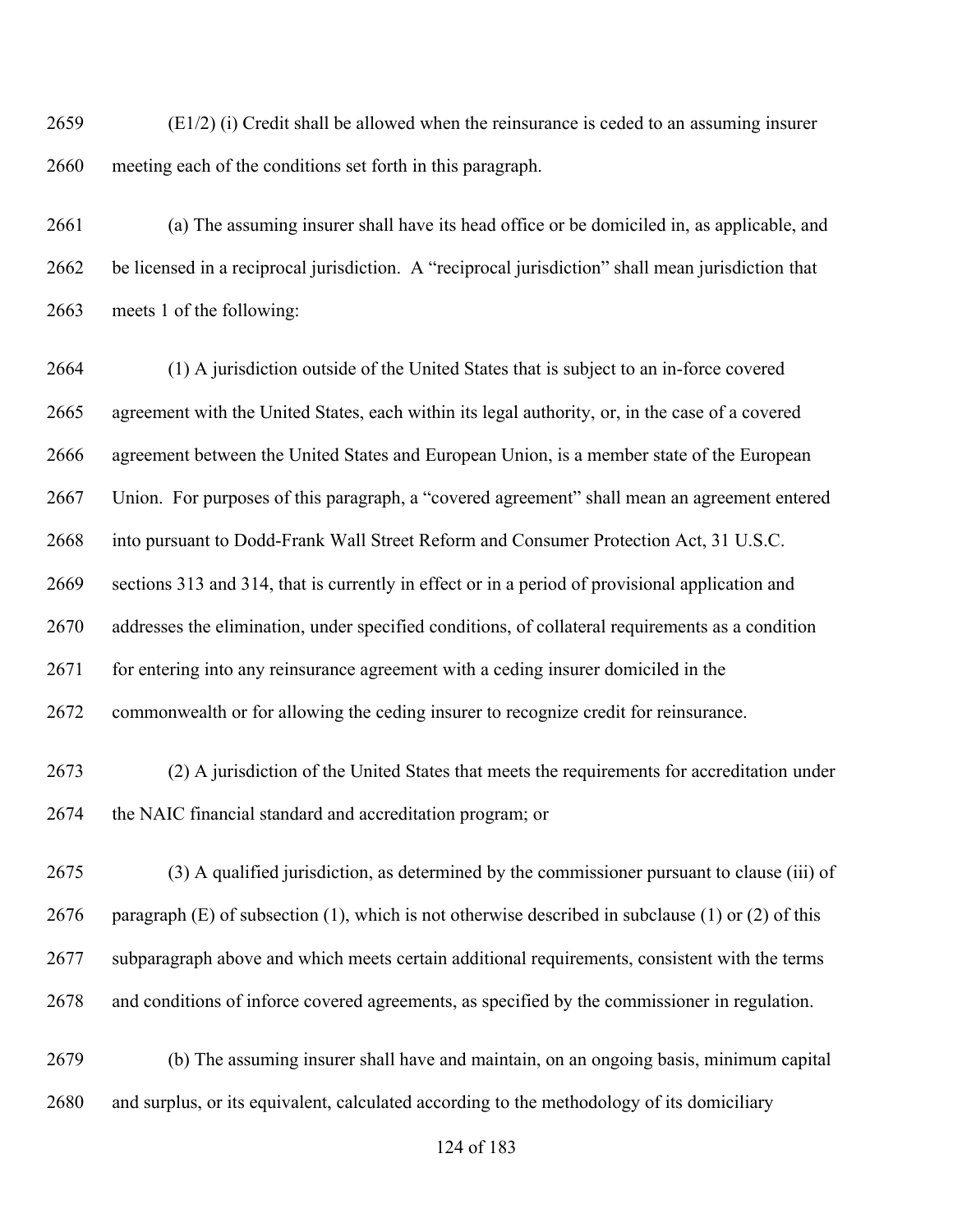jurisdiction, in an amount to be set forth in regulation. If the assuming insurer is an association, including incorporated and individual unincorporated underwriters, it shall have and maintain, on an ongoing basis, minimum capital and surplus equivalents (net of liabilities), calculated according to the methodology applicable in its domiciliary jurisdiction, and a central fund containing a balance in amounts to be set forth in regulation.

 (c) The assuming insurer shall have and maintain, on an ongoing basis, a minimum solvency or capital ratio, as applicable, which will be set forth in regulation. If the assuming insurer is an association, including incorporated and individual unincorporated underwriters, it shall have and maintain, on an ongoing basis, a minimum solvency or capital ratio in the reciprocal jurisdiction where the assuming insurer has its head office or is domiciled, as applicable, and is also licensed.

 (d) The assuming insurer shall agree and provide adequate assurance to the commissioner, in a form specified by the commissioner pursuant to regulation, as follows:

 (1) The assuming insurer shall provide prompt written notice and explanation to the commissioner if it falls below the minimum requirements set forth in subparagraphs (b) or (c), or if any regulatory action is taken against it for serious noncompliance with applicable law;

 (2) The assuming insurer shall consent in writing to the jurisdiction of the courts of the commonwealth and to the appointment of the commissioner as agent for service of process. The commissioner may require that consent for service of process be provided to the commissioner and included in each reinsurance agreement. Nothing in this provision shall limit, or in any way alter, the capacity of parties to a reinsurance agreement to agree to alternative dispute resolution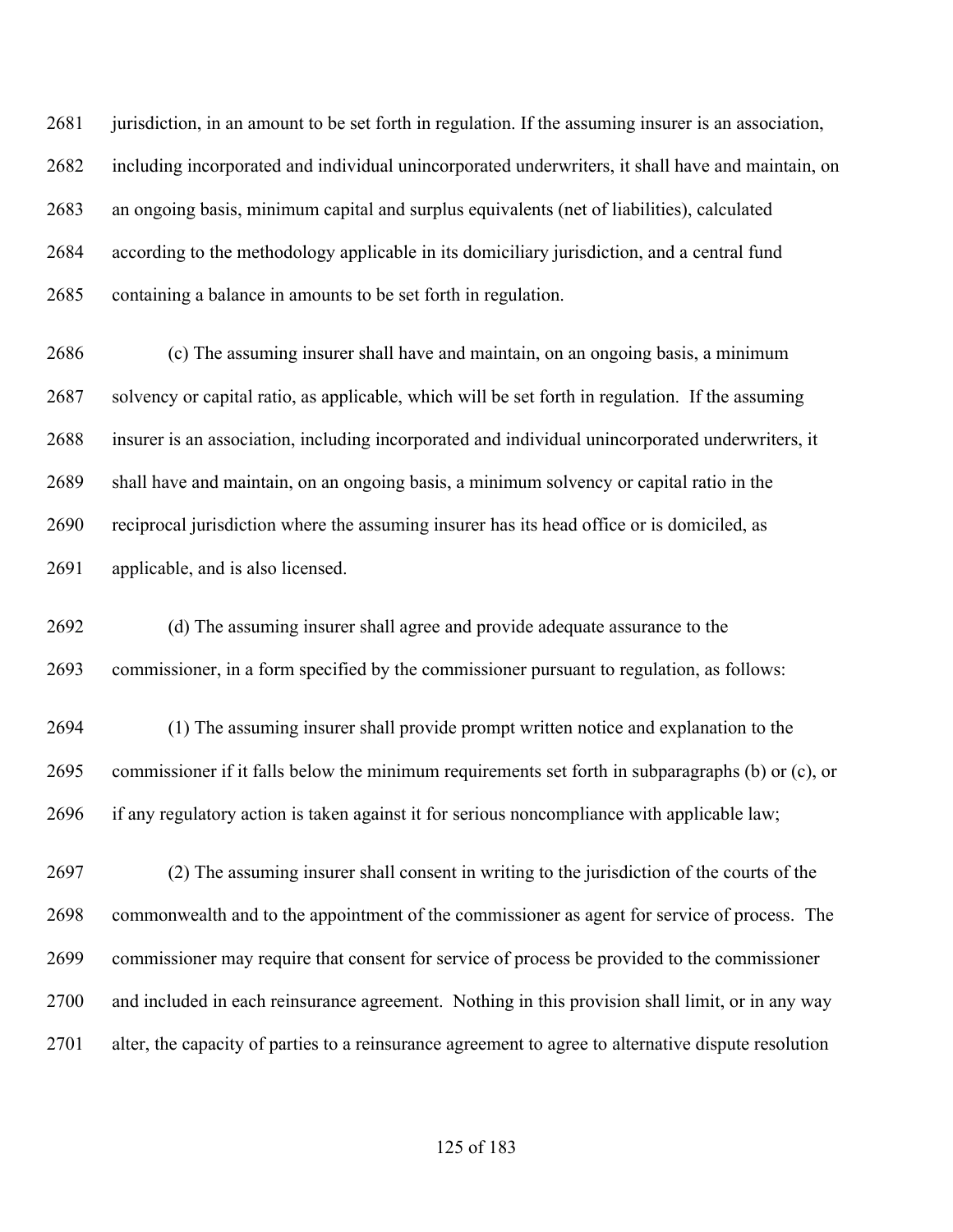mechanisms, except to the extent such agreements are unenforceable under applicable insolvency or delinquency laws;

 (3) The assuming insurer shall consent in writing to pay all final judgments, wherever enforcement is sought, obtained by a ceding insurer or its legal successor, that have been declared enforceable in the jurisdiction where the judgment was obtained;

 (4) Each reinsurance agreement shall include a provision requiring the assuming insurer to provide security in an amount equal to 100 per cent of the assuming insurer's liabilities attributable to reinsurance ceded pursuant to that agreement if the assuming insurer resists enforcement of a final judgment that is enforceable under the law of the jurisdiction in which it was obtained or a properly enforceable arbitration award, whether obtained by the ceding insurer 2712 or by its legal successor on behalf of its resolution estate; and

 (5) The assuming insurer shall confirm that it is not presently participating in any solvent scheme of arrangement which involves the commonwealth's ceding insurers and agree to notify the ceding insurer and the commissioner and to provide security in an amount equal to 100 per cent of the assuming insurer's liabilities to the ceding insurer should the assuming insurer enter into such a solvent scheme of arrangement. Such security shall be in a form consistent with the 2718 provisions of paragraph  $(E)$  of subsection  $(1)$  and subsection  $(2)$  and as specified by the commissioner in regulation.

 (e) The assuming insurer or its legal successor shall provide, if requested by the commissioner, on behalf of itself and any legal predecessors, certain documentation to the commissioner as specified by the commissioner in regulation.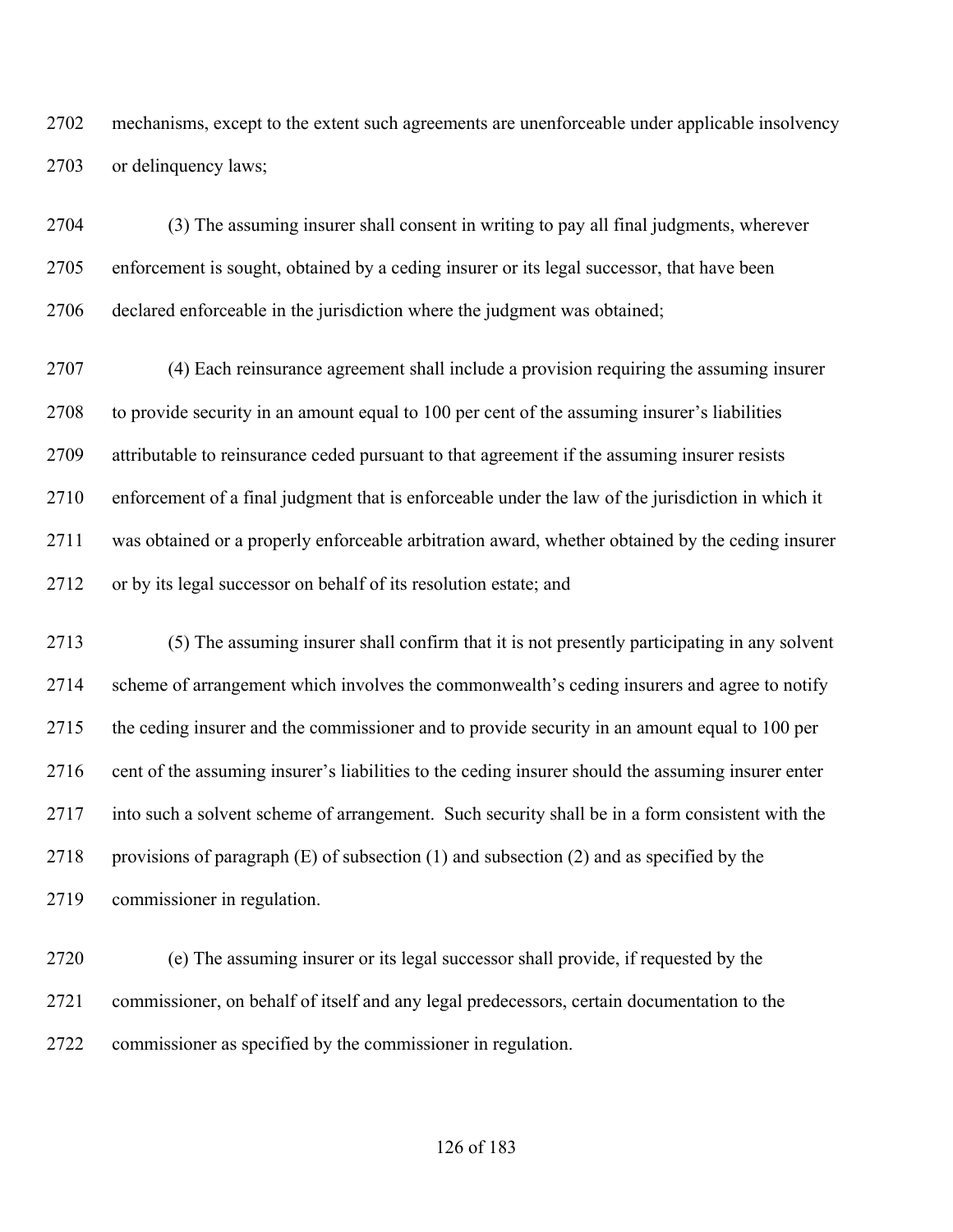(f) The assuming insurer shall maintain a practice of prompt payment of claims under reinsurance agreements, pursuant to criteria set forth in regulation.

 (g) The assuming insurer's supervisory authority shall confirm to the commissioner on an annual basis, as of the preceding December 31 or at the annual date otherwise statutorily reported 2727 to the reciprocal jurisdiction that the assuming insurer complies with the requirements set forth in subparagraphs (b) and (c).

 (h) Nothing in this provision precludes an assuming insurer from providing the commissioner with information on a voluntary basis.

(ii) The commissioner shall timely create and publish a list of reciprocal jurisdictions.

 (a) The commissioner's list of reciprocal jurisdictions shall include any reciprocal 2733 jurisdiction as defined under subclauses (1) and (2) of subparagraph (a) of clause (i) of this paragraph and shall consider any other reciprocal jurisdiction included on the list of reciprocal jurisdictions published by NAIC. The commissioner may approve a jurisdiction that does not appear on the NAIC list of reciprocal jurisdictions in accordance with criteria to be developed under regulations issued by the commissioner.

 (b) The commissioner may remove a jurisdiction from the list of reciprocal jurisdictions upon a determination that the jurisdiction no longer meets the requirements of a reciprocal jurisdiction, in accordance with a process set forth in regulations issued by the commissioner, provided that the commissioner shall not remove from the list a reciprocal jurisdiction as defined under subclauses (1) and (2) of subparagraph (a) of clause (i) of this paragraph. Upon removal of a reciprocal jurisdiction from the list, credit for reinsurance ceded to an assuming insurer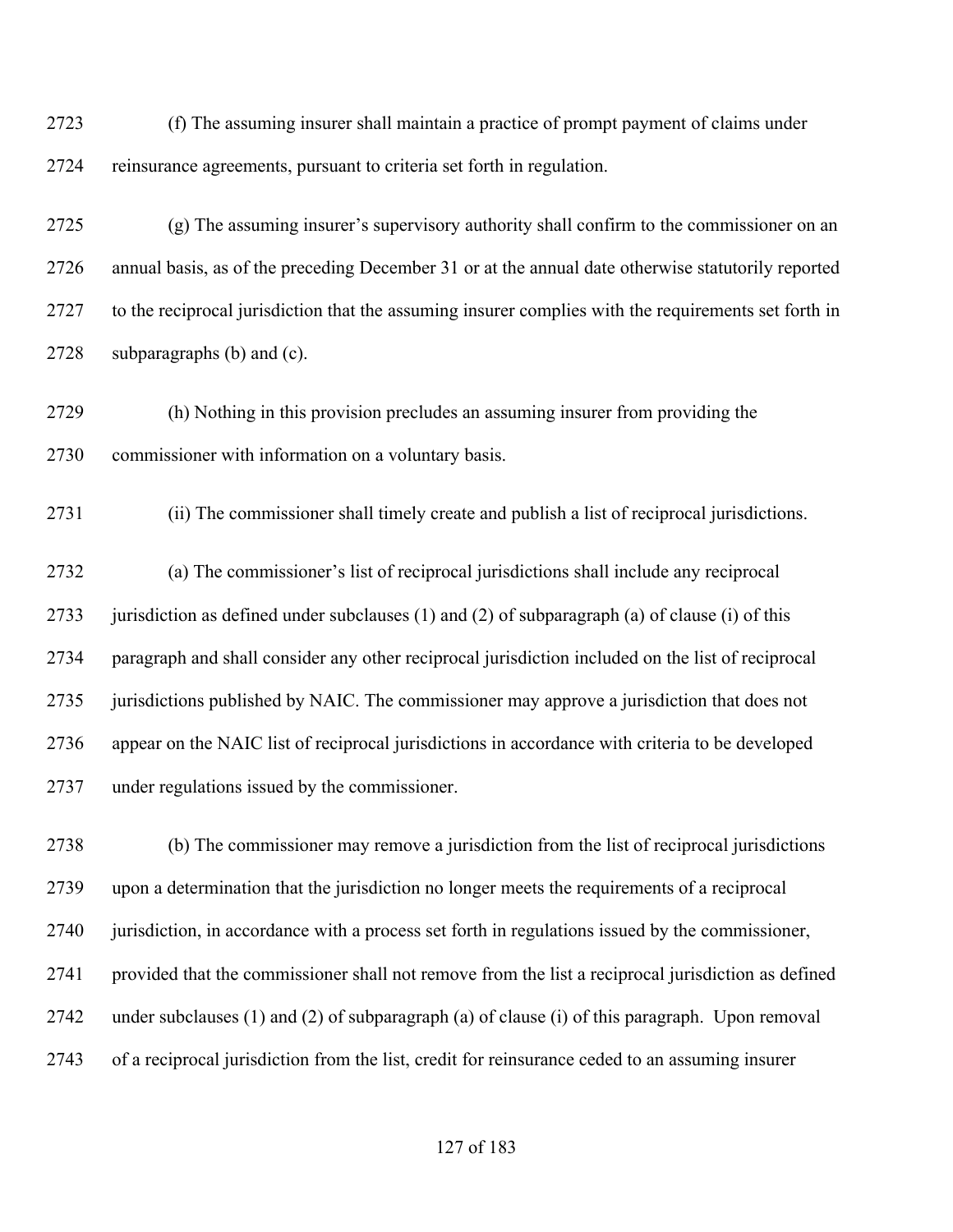which has its home office or is domiciled in that jurisdiction shall be allowed, if otherwise allowed pursuant to this section.

 (iii) The commissioner shall timely create and publish a list of assuming insurers that have satisfied the conditions set forth in this subsection and to which cessions shall be granted credit in accordance with this subsection. The commissioner may add an assuming insurer to such list if a NAIC-accredited jurisdiction has added such assuming insurer to a list of such assuming insurers or if, upon initial eligibility, the assuming insurer submits the information to the commissioner as required under subparagraph (d) of clause (i) of this paragraph and complies with any additional requirements that the commissioner may impose by regulation, except to the extent that they conflict with an applicable covered agreement.

 (iv) If the commissioner determines that an assuming insurer no longer meets 1 or more of the requirements under this subsection, the commissioner may revoke or suspend the eligibility of the assuming insurer for recognition under this subsection in accordance with procedures set forth in regulation.

 (a) While an assuming insurer's eligibility is suspended, no reinsurance agreement issued, amended or renewed after the effective date of the suspension qualified for credit except to the extent that the assuming insurer's obligations under the contract are secured in accordance with subsection (2).

 (b) If an assuming insurer's eligibility is revoked, no credit for reinsurance may be granted after the effective date of the revocation with respect to any reinsurance agreements entered into by the assuming insurer, including reinsurance agreements entered into prior to the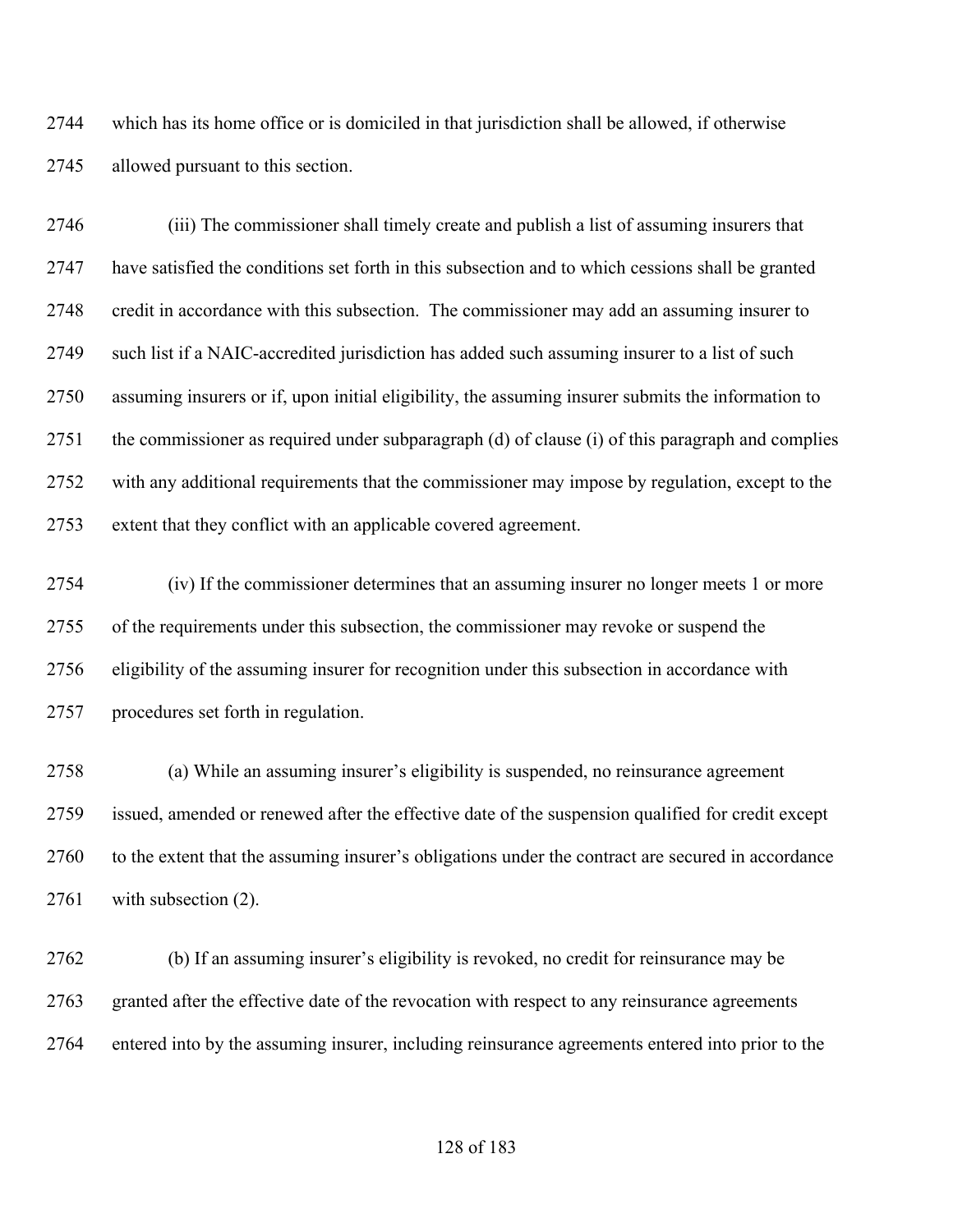date of revocation, except to the extent that the assuming insurer's obligations under the contract are secured in a form acceptable to the commissioner and consistent with subsection (2).

 (v) If subject to a legal process of rehabilitation, liquidation or conservation, as applicable, the ceding insurer or its representative may seek and, if determined appropriate by the court in which the proceedings are pending, may obtain an order requiring that the assuming insurer post security for all outstanding ceded liabilities.

 (vi) Nothing in this subsection shall limit or in any way alter the capacity of parties to a reinsurance agreement to agree on requirements for security or other terms in that reinsurance agreement, except as prohibited by this section or other applicable law or regulation.

 (vii) Credit may be taken under this subsection only for reinsurance agreements entered into, amended, or renewed on or after the effective date of the statute adding this subsection, and 2776 only with respect to losses incurred and reserves reported on or after the later of: (1) the date on which the assuming insurer has met all eligibility requirements pursuant to clause (i) of this paragraph; or (2) the effective date of the new reinsurance agreement, amendment, or renewal.

 (a) This paragraph does not alter or impair a ceding insurer's right to take credit for reinsurance, to the extent that credit is not available under this subsection, as long as the reinsurance qualifies for credit under any other applicable provision of this section.

 (b) Nothing in this subsection shall authorize an assuming insurer to withdraw or reduce the security provided under any reinsurance agreement except as permitted by the terms of the agreement.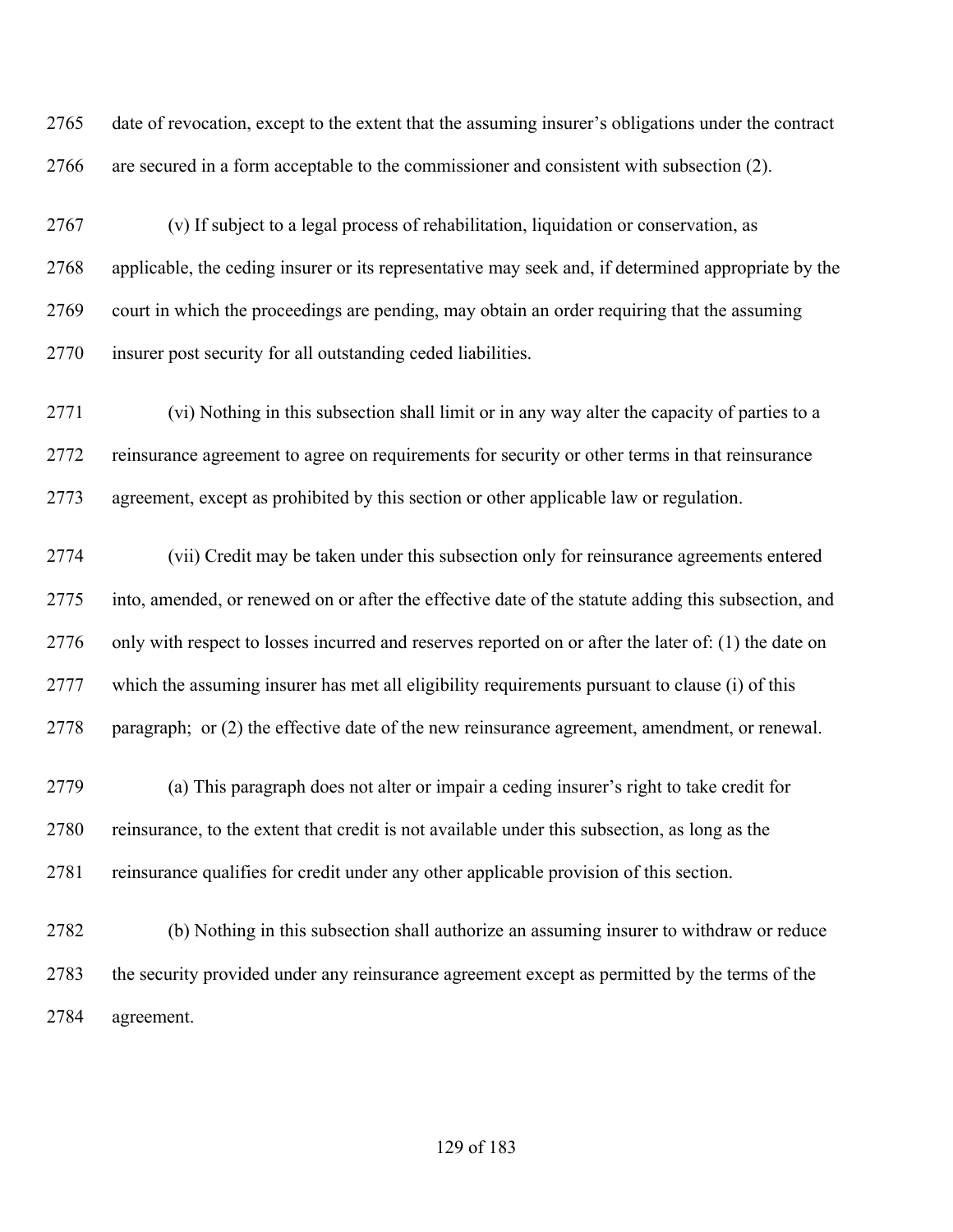(c) Nothing in this subsection shall limit, or in any way alter, the capacity of parties to any reinsurance agreement to renegotiate the agreement.

 SECTION 79. Said subsection (1) of said section 20A of said chapter 175, as so appearing, is hereby further amended by striking out paragraph (F) and inserting in place thereof the following paragraph:-

 (F) Credit shall be allowed when the reinsurance is ceded to an assuming insurer not 2791 meeting the requirements of paragraphs  $(A)$ ,  $(B)$ ,  $(C)$ ,  $(D)$ ,  $(E)$ , or  $(E1/2)$  but only with respect to the insurance of risks located in jurisdictions where such reinsurance is required by applicable law or regulation of that jurisdiction.

 SECTION 80. Said subsection (1) of said section 20A of said chapter 175, as so 2795 appearing, is hereby further amended by striking out, in line 279, the words " $(B)$  or  $(C)$ " and 2796 inserting in place thereof the following words:-  $(B)$ ,  $(C)$  or  $(E1/2)$ .

 SECTION 81. Clause (iv) of paragraph (B) of subsection (5) of said section 20A of said chapter 175, as so appearing, is hereby amended by striking out subparagraphs (a) and (b) and inserting in place thereof the following 3 subparagraphs:-

2800 (a) meets the conditions set forth in paragraph  $(E1/2)$  of subsection (1);

(b) is certified in the commonwealth; or

 (c) maintains at least \$250,000,000 in capital and surplus when determined in accordance with the NAIC Accounting Practices and Procedures Manual, including all amendments thereto 2804 adopted by the NAIC, excluding the impact of any permitted or prescribed practices; and is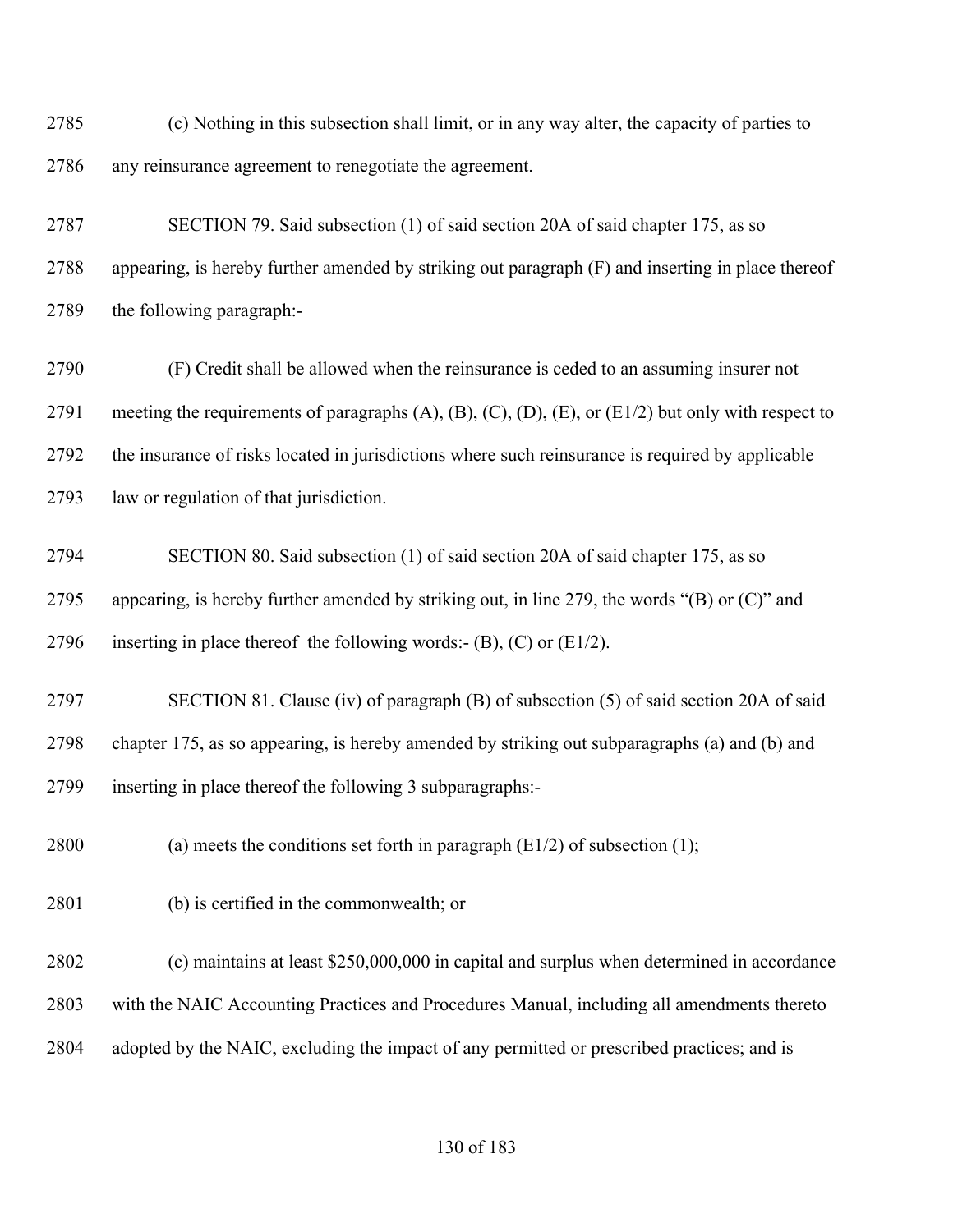licensed in at least 26 states; or licensed in at least 10 states and licensed or accredited in a total of at least 35 states.

 SECTION 82. Said chapter 175, as so appearing, is hereby further amended by striking out section 117C and inserting in place thereof the following section:-

 Section 117C. (a) The following method of determination of premium rates with respect to credit life insurance and credit accident and health insurance is required only for such insurance written in connection with obligations, other than loans secured by first liens on real property, which are subject to section 12G of chapter 255, section 10 of chapter 255B, section 14A of chapter 255C, or subsection C of section 26 of chapter 255D, for which an identifiable charge is paid by insured persons.

- (b) The following are the procedures for determining the maximum premium rates permitted to be charged any account:
- A. (1) Minimum loss ratio test: Benefits shall be considered reasonable in relation to the premium charged if the loss ratio equals or exceeds or is reasonably expected to equal or exceed the minimum loss ratio standard specified below. The minimum loss ratio standard is:
- (i) for credit life insurance, 50 per cent; and
- (ii) for credit accident and health insurance, 55 per cent.
- In applying the minimum loss ratio test, the commissioner shall make appropriate
- adjustment to account for differences in loss ratios that may be expected on single premium
- credit life insurance plans resulting from changes in the benefit structure.
- The rate review will be made each year for all classes of business.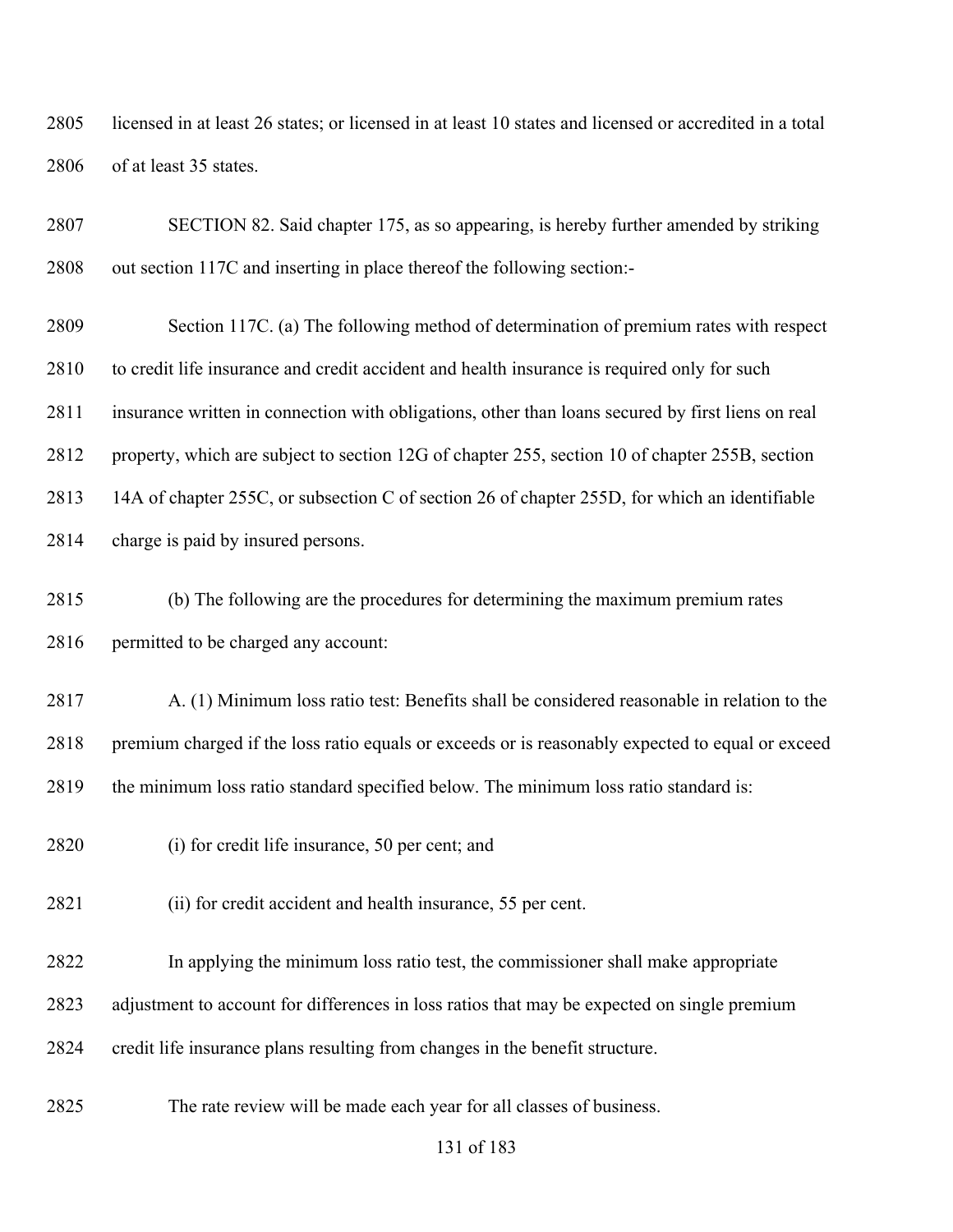B. (1) Each insurer writing said life insurance and accident and health insurance shall report to the commissioner its claims experience and loss ratio data on said insurance separately 2828 for the motor vehicle dealers class of business and for all classes of business combined on the credit insurance supplement forms as specified by the National Association of Insurance Commissioners for inclusion in the annual statement blanks filed pursuant to section 25.

 (2) Each insurer writing said life insurance and accident and health insurance shall annually report to the commissioner, on a form prescribed by the commissioner, its claims experience and loss ratio data on said insurance separately for motor vehicle dealers and other than motor vehicle dealers. If the reported experience indicate that claims experience does not meet the minimum loss ratio tests, taking into consideration the credibility of said experience as measured by the credibility table, corrective action shall be required. If corrective action is indicated, the carrier shall include with its submission its proposed plan for such corrective action.

 C. As used in this section the following terms, unless the context clearly requires otherwise, shall have the following meanings:

 "Average Number of Life Years", the average number of group certificates in force during the experience period, without regard to multiple coverage, times the number of years in the experience period, or some equivalent calculation, which shall be made separately for credit life insurance and for credit accident and health insurance.

 "Credibility factor", the extent to which past experience can be expected to recur in the 2846 future. The credibility factor may be based on either the number of claims incurred or on the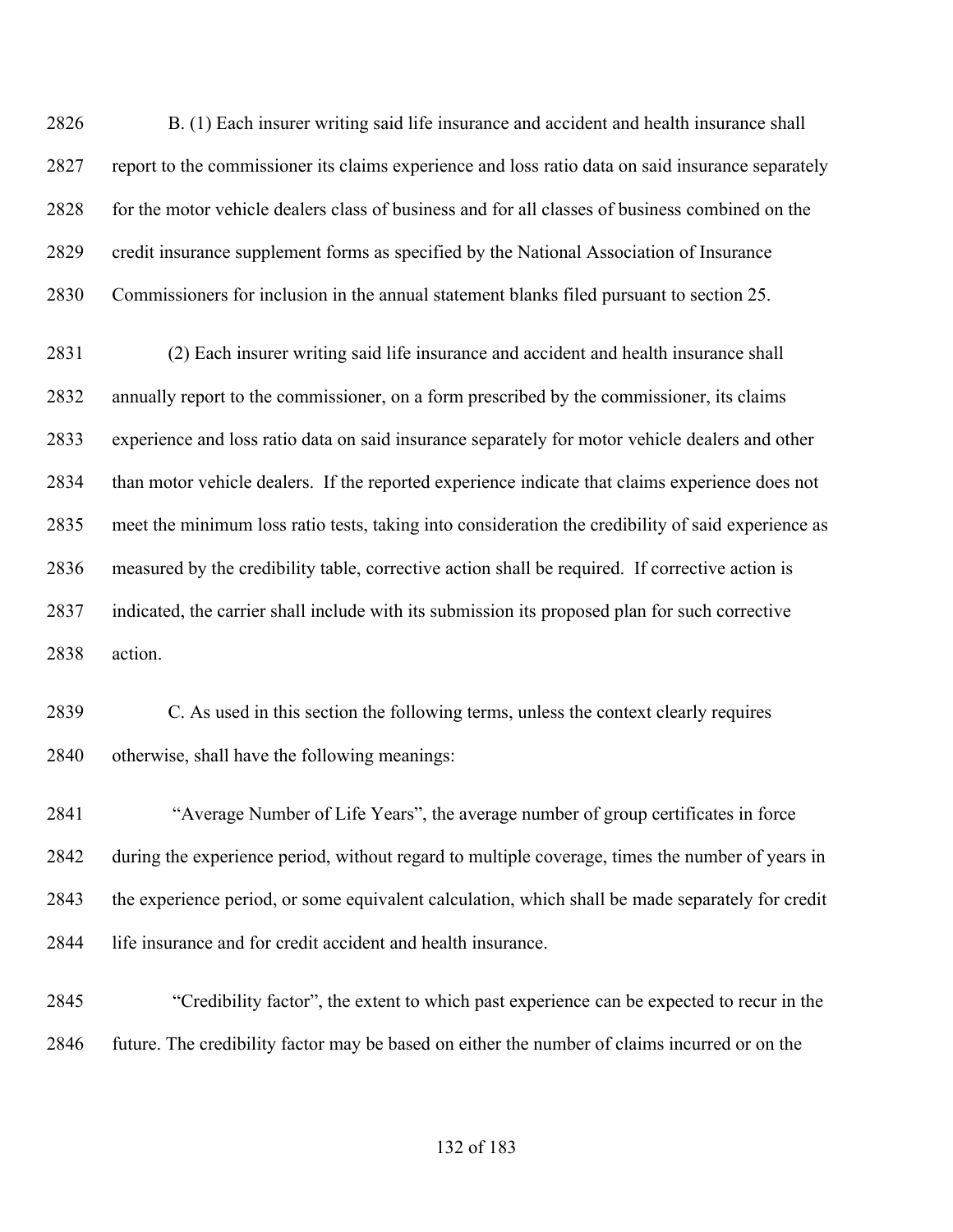| 2847 | "average number of life years" for the case during the experience period using the credibility       |
|------|------------------------------------------------------------------------------------------------------|
| 2848 | table.                                                                                               |
| 2849 |                                                                                                      |
| 2850 | "Credibility table" means the following table:"                                                      |
| 2851 |                                                                                                      |
| 2852 | The above integral numbers represent the lower end of the bracket for each "Z" factor.               |
| 2853 | The upper is 1 less than the lower end for the next higher "Z" factor.                               |
| 2854 | "Earned premiums", the premiums earned at the premium rates actually charged for                     |
| 2855 | coverage in force during the experience period.                                                      |
| 2856 | "Experience", earned premiums, incurred claims, incurred claim count, number of life                 |
| 2857 | years insured, and average amount of insurance during the experience period.                         |
| 2858 | "Incurred claims", total claims paid during the experience period, adjusted for the                  |
| 2859 | change in the claim reserve.                                                                         |
| 2860 | "Incurred claim count", the number of claims incurred during the experience period.                  |
| 2861 | This means the total number of claims reported during the experience period, whether paid or in      |
| 2862 | the process of payment. If a debtor has been issued more than one certificate for the same plan of   |
| 2863 | insurance, only 1 claim is counted. If a debtor receives disability benefits, only the initial claim |
| 2864 | payment for that period of disability is counted.                                                    |
| 2865 | "Loss Ratio", the ratio of incurred claims to earned premiums.                                       |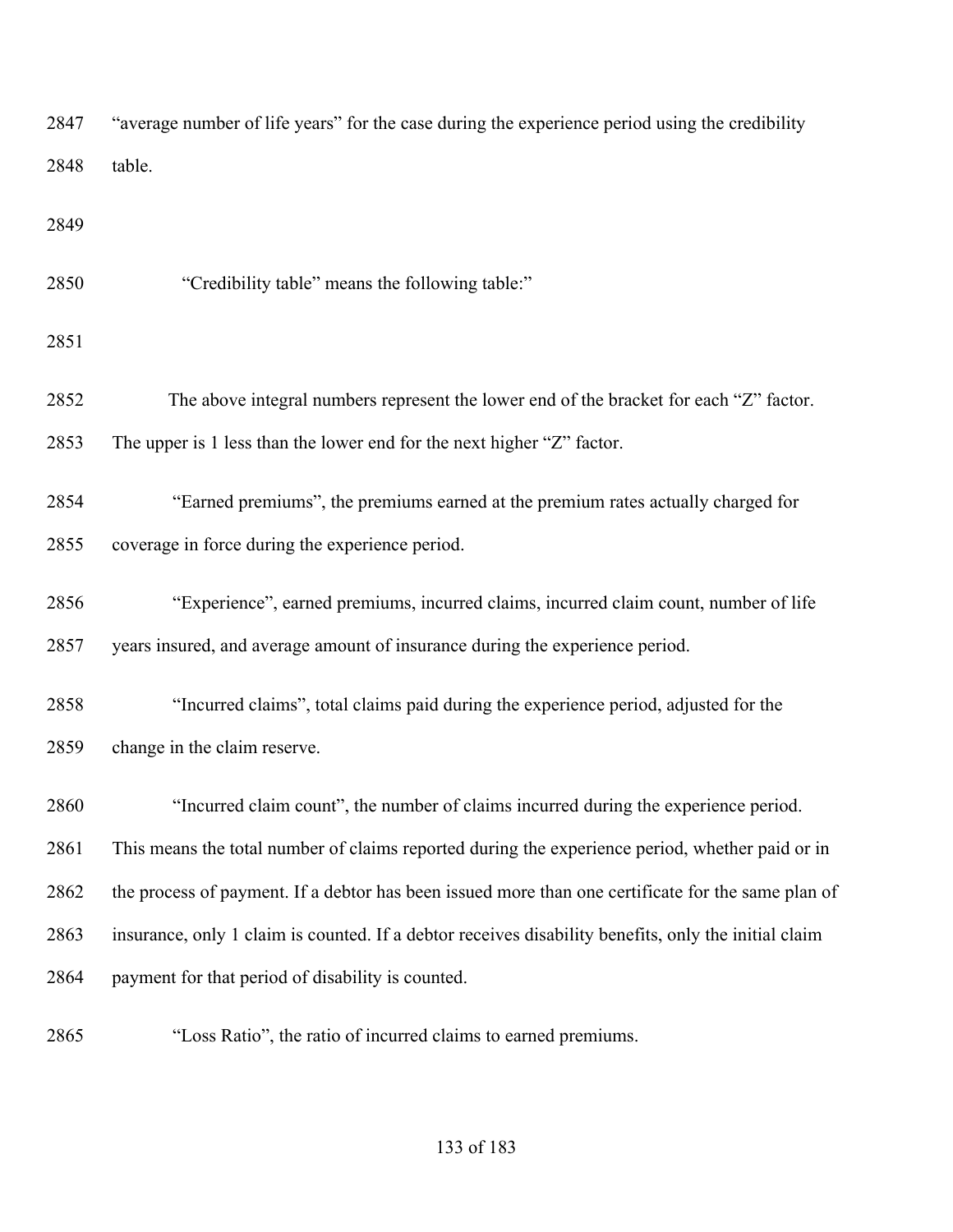| 2866 | SECTION 82A. Chapter 184 of the General Laws is hereby amended adding the                    |
|------|----------------------------------------------------------------------------------------------|
| 2867 | following section:-                                                                          |
| 2868 | Section 36. (a) For the purposes of this section, the following words shall, unless the      |
| 2869 | context clearly requires otherwise, have the following meanings:-                            |
| 2870 | "Affiliate", an entity owned or controlled by an owner or under common control with the      |
| 2871 | owner.                                                                                       |
| 2872 | "Auction" or "public auction", the sale of a housing accommodation under power of sale       |
| 2873 | in a mortgage loan by public bidding.                                                        |
| 2874 | "Borrower", a mortgagor of a mortgage loan.                                                  |
| 2875 | "Deed in lieu," a deed for the collateral property or the housing accommodation that the     |
| 2876 | mortgagee accepts from the borrower in exchange for the release of the borrower's obligation |
| 2877 | under the mortgage loan.                                                                     |
| 2878 | "Designee", a nonprofit organization, established pursuant to chapter 180, which is          |
| 2879 | selected by members of a tenant association.                                                 |
| 2880 | "Department", the department of housing and community development.                           |
| 2881 |                                                                                              |
| 2882 | "Elderly tenant household", a tenant household in which 1 or more of the residents are       |
| 2883 | age 65 or older.                                                                             |
| 2884 | "Foreclosure," a legal proceeding to terminate a borrower's interest in property instituted  |
| 2885 | by the mortgagee and regulated under chapter 244.                                            |
|      |                                                                                              |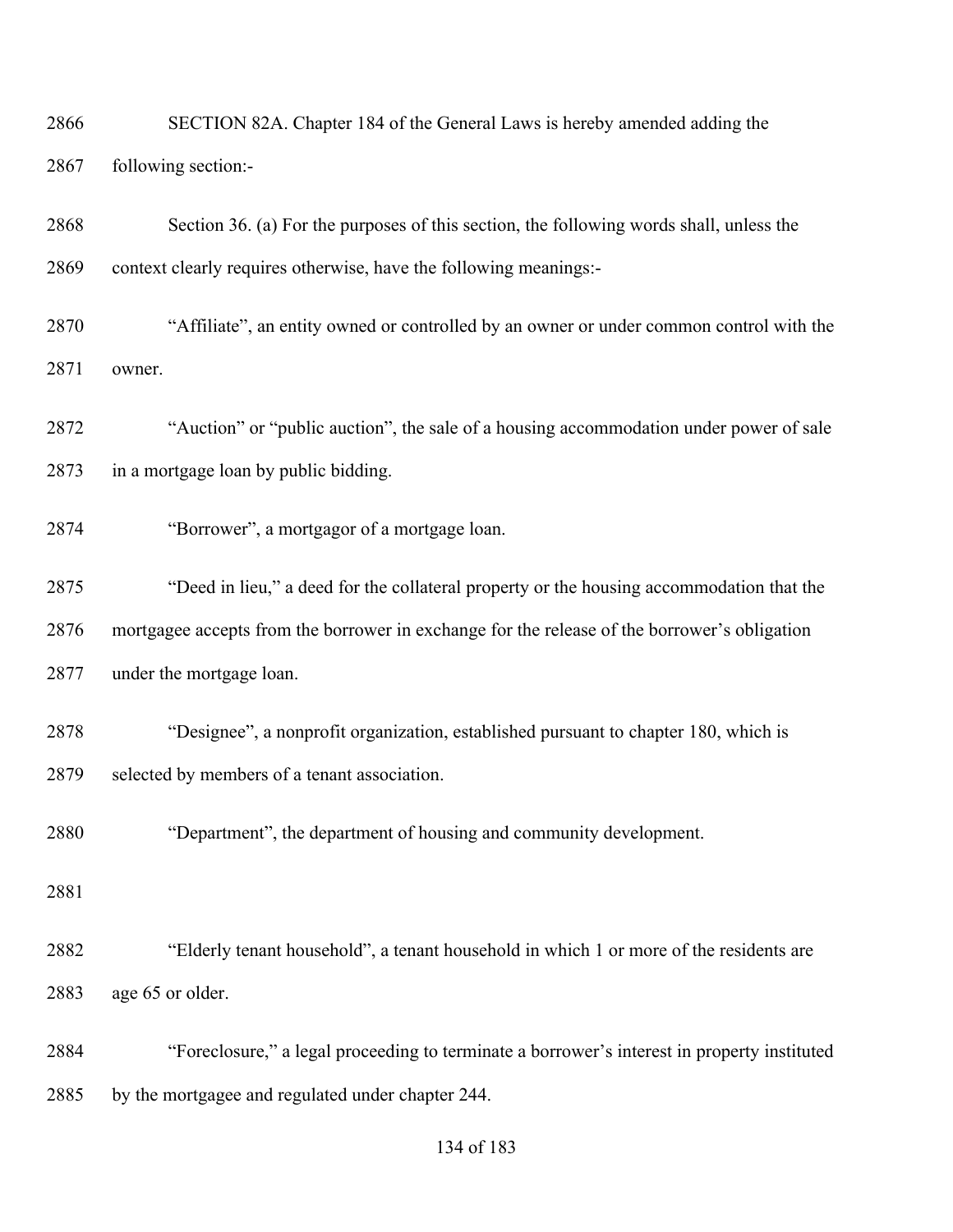"Housing accommodation," a building, structure or part thereof, rented or offered for rent for living or dwelling purposes, including, without limitation, houses, apartments, condominium units, cooperative units and other multi-family residential dwellings; provided, however, that a housing accommodation shall not include a group residence, homeless shelter, lodging house, orphanage, temporary dwelling structure or transitional housing; and provided, further that a housing accommodation shall not include a borrower-occupied housing accommodation if the borrower is domiciled in the housing accommodation at the initiation of the short-sale, deed in lieu or foreclosure process.

"Member", a natural person who is a member of a tenant association.

 "Minimum tenant participation percentage", the minimum percentage of tenants who must participate as members of the tenant association as defined by the city or town in a municipal ordinance; provided, that the minimum tenant participation percentage shall be not less than 51 per cent of the tenant-occupied housing units. The percentage shall be calculated based on the number of tenant-occupied housing units in a property. If more than 1 person is a lessee in a unit, all of the tenants who are lessees for that unit shall participate as members of the tenant association if the unit is counted towards the participating percentage of units.

 "Mortgage loan," a loan secured wholly or partially by a mortgage on a housing accommodation.

 "Mortgagee," an entity to whom property is mortgaged, the mortgage creditor or lender including, but not limited to, mortgage servicers, lenders in a mortgage agreement and any agent, servant or employee of the mortgagee or any successor in interest or assignee of the mortgagee's rights, interests or obligations under the mortgage agreement.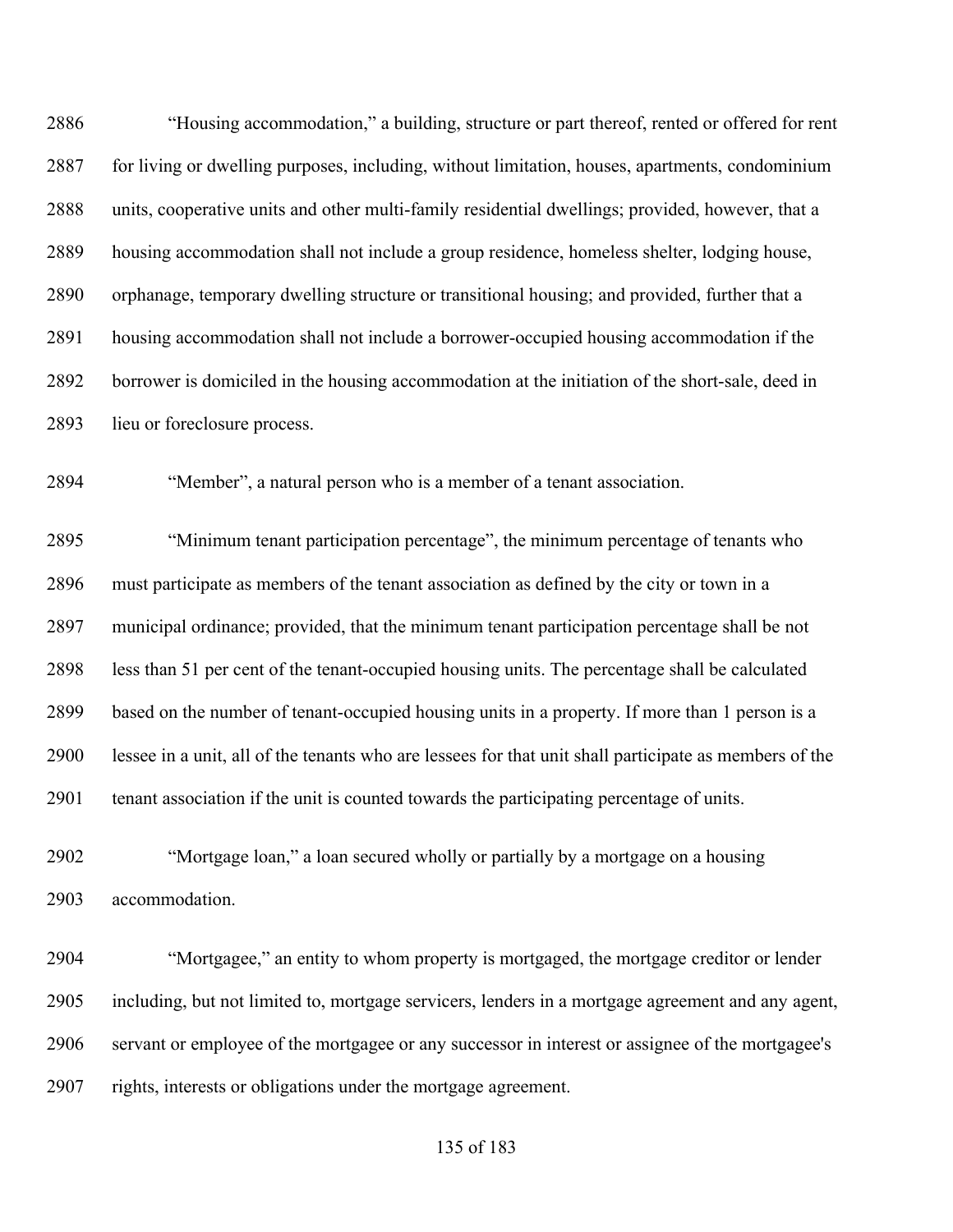| 2908 | "Owner", a person, firm, partnership, corporation, trust, organization, limited liability         |
|------|---------------------------------------------------------------------------------------------------|
| 2909 | company or other entity, or its successors or assigns that holds title to real property.          |
| 2910 | "Purchaser", a party who has entered into a purchase contract with an owner and who               |
| 2911 | will, upon performance of the purchase contract, become the new owner of the property.            |
| 2912 | "Purchase contract", a binding written agreement whereby an owner agrees to sell                  |
| 2913 | property including, without limitation, a purchase and sale agreement, contract of sale, purchase |
| 2914 | option or other similar instrument.                                                               |
| 2915 | "Sale", an act by which an owner conveys, transfers or disposes of property by deed or            |
| 2916 | otherwise, whether through a single transaction or a series of transactions; provided, that a     |
| 2917 | disposition of housing by an owner to an affiliate of such owner shall not constitute a sale.     |
| 2918 | "Short-sale," sale approved by the mortgagee to a bona fide purchaser at a price that is          |
| 2919 | less than borrower's existing debt on the housing accommodation.                                  |
| 2920 | "Successor", the entity through which the tenant association will take title to the property,     |
| 2921 | which may be a corporation, with the sole stockholder being the tenant association; a housing     |
| 2922 | cooperative organized under chapter 157B, a limited liability company in which the tenant         |
| 2923 | association is the member; a limited partnership in which the tenant association is a general     |
| 2924 | partner or when permitted by the municipality's ordinance, a joint venture between any of such    |
| 2925 | entities and another party with: (i) the requisite experience in acquiring, developing and owning |
| 2926 | residential property and (ii) the financial capacity to guaranty financing of the purchase        |
| 2927 | transaction.                                                                                      |
|      |                                                                                                   |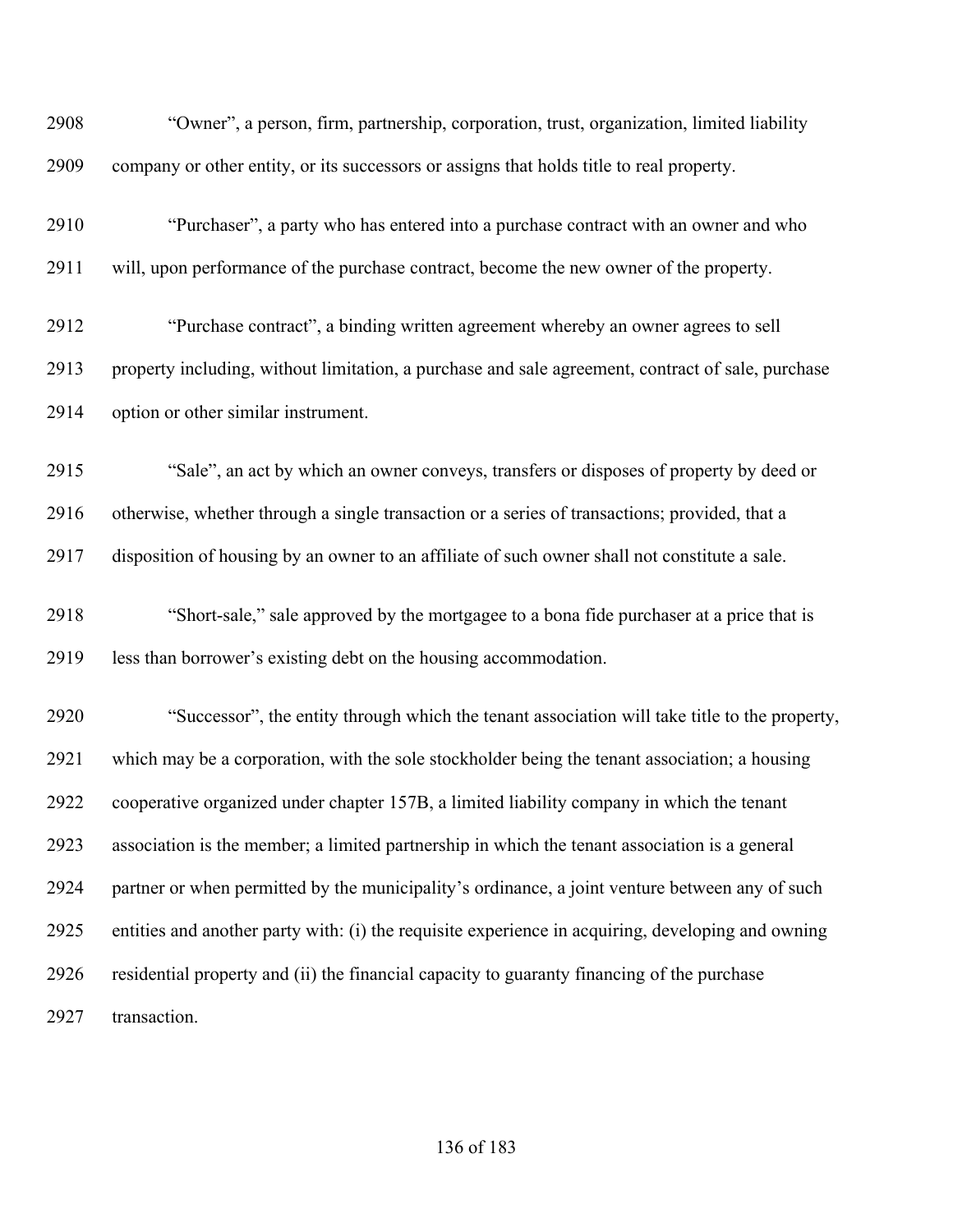| 2928 | "Tenant", a natural person who has: (i) entered into an express written lease or rental              |
|------|------------------------------------------------------------------------------------------------------|
| 2929 | agreement with the owner for exclusive possession of the premises for at least 6 months or (ii)      |
| 2930 | paid rent to the owner and the owner has accepted said rent for at least 6 months.                   |
| 2931 | "Tenant association", an organization with a membership limited to present tenants of a              |
| 2932 | property that is: (i) registered with the municipality that has adopted an ordinance consistent with |
| 2933 | this section or (ii) a non-profit organization incorporated under chapter 180.                       |
| 2934 | "Third-party offer", an offer to purchase the mortgaged property for valuable                        |
| 2935 | consideration by an arm's length purchaser; provided, that a third-party offer shall not include an  |
| 2936 | offer by the borrower or tenants.                                                                    |
| 2937 | "Third-party purchaser", a purchaser who is not a tenant association, a designee or an               |
| 2938 | affiliate.                                                                                           |
| 2939 | (b) A city or town may adopt this section in the manner provided in section 4 of chapter             |
| 2940 | 4. The acceptance of this local option by a municipality shall take effect no later than 180 days    |
| 2941 | after such acceptance. A city or town may at any time revoke the acceptance of this section in the   |
| 2942 | manner provided in said section 4 of said chapter 4. The revocation shall not affect agreements      |
| 2943 | relative to a tenants' right to purchase that have already been asserted prior to the revocation. In |
| 2944 | addition, the ordinance or bylaw accepting this section may contain provisions that establish:       |
| 2945 | (i) tenancy protections for non-elderly tenant households that do not participate in the             |
| 2946 | tenant association; and                                                                              |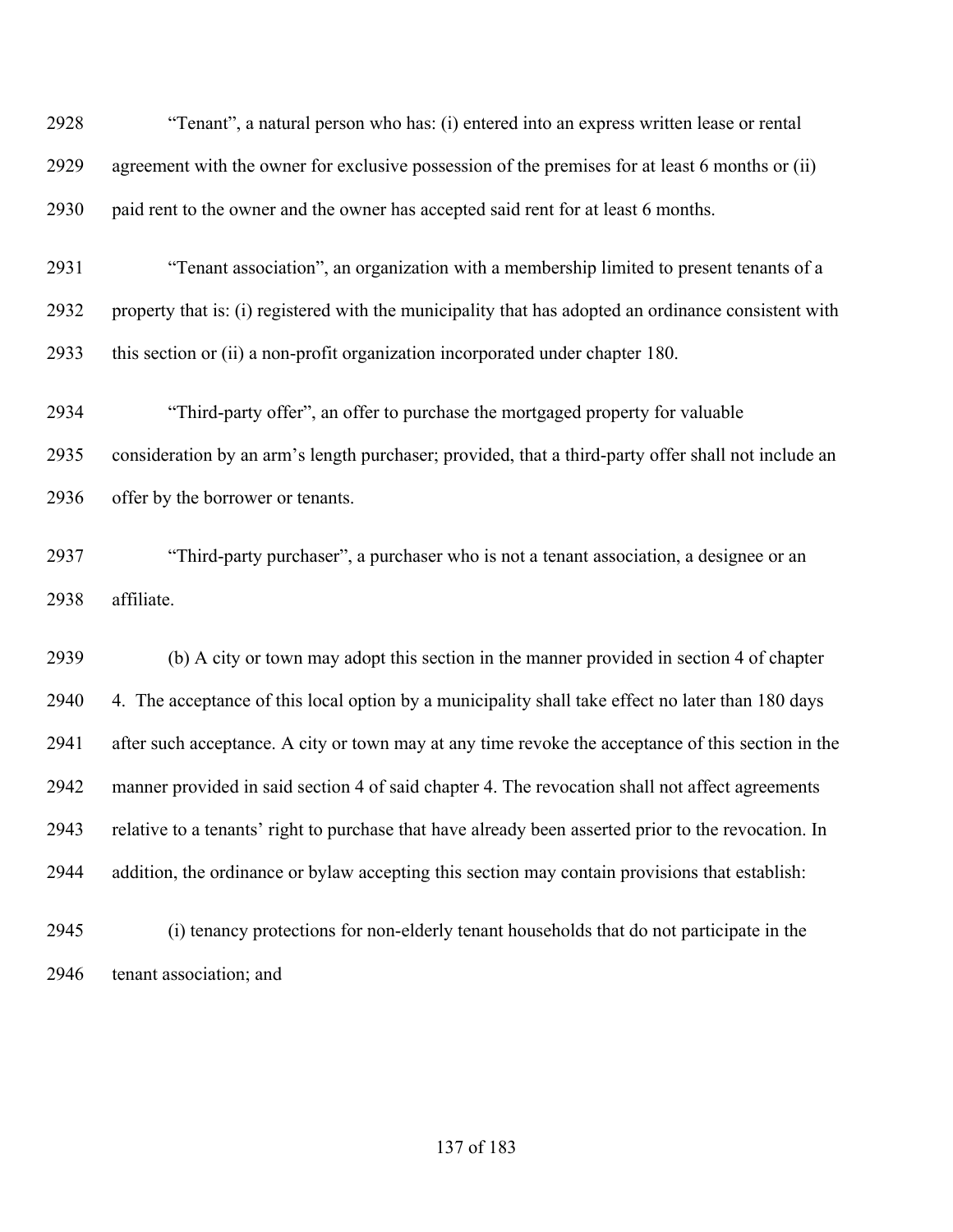(ii) exclusion of applicability to properties with fewer than a designated number of units; different exclusion numbers may be adopted for owner-occupied properties and properties with no owner occupancy; and

(iii) criteria for qualified designee; and

 (iv) the tenant association's ability to exercise rights hereunder through a joint venture or partnership with another entity with requisite experience in developing, owning or operating residential real estate or an entity that has the financial capacity to guaranty the financing of the purchase transaction; and

(v) exclusion of classes of properties not enumerated in subsection (k).

 (c) In any city or town that votes to adopt the provisions of this section, an owner of a residential building shall:

 (i) notify the municipality and each tenant household, in writing by hand delivery and United States' mail, of the owner's intention to sell the property, with copy of the municipality's 2960 prepared summary of the ordinance adopted hereunder; and

 (2) provide a tenant association with the minimum tenant participation percentage, an opportunity to make an offer to purchase the property prior to entering into an agreement to sell such property pursuant to the time periods contained in this section, but no owner shall be under any obligation to enter into an agreement to sell such property to the tenants.

 (d) a tenant association with the minimum tenant participation percentage may select a successor entity or a designee to act on its behalf as purchaser of the property and shall give the owner and the municipality notice of its selection.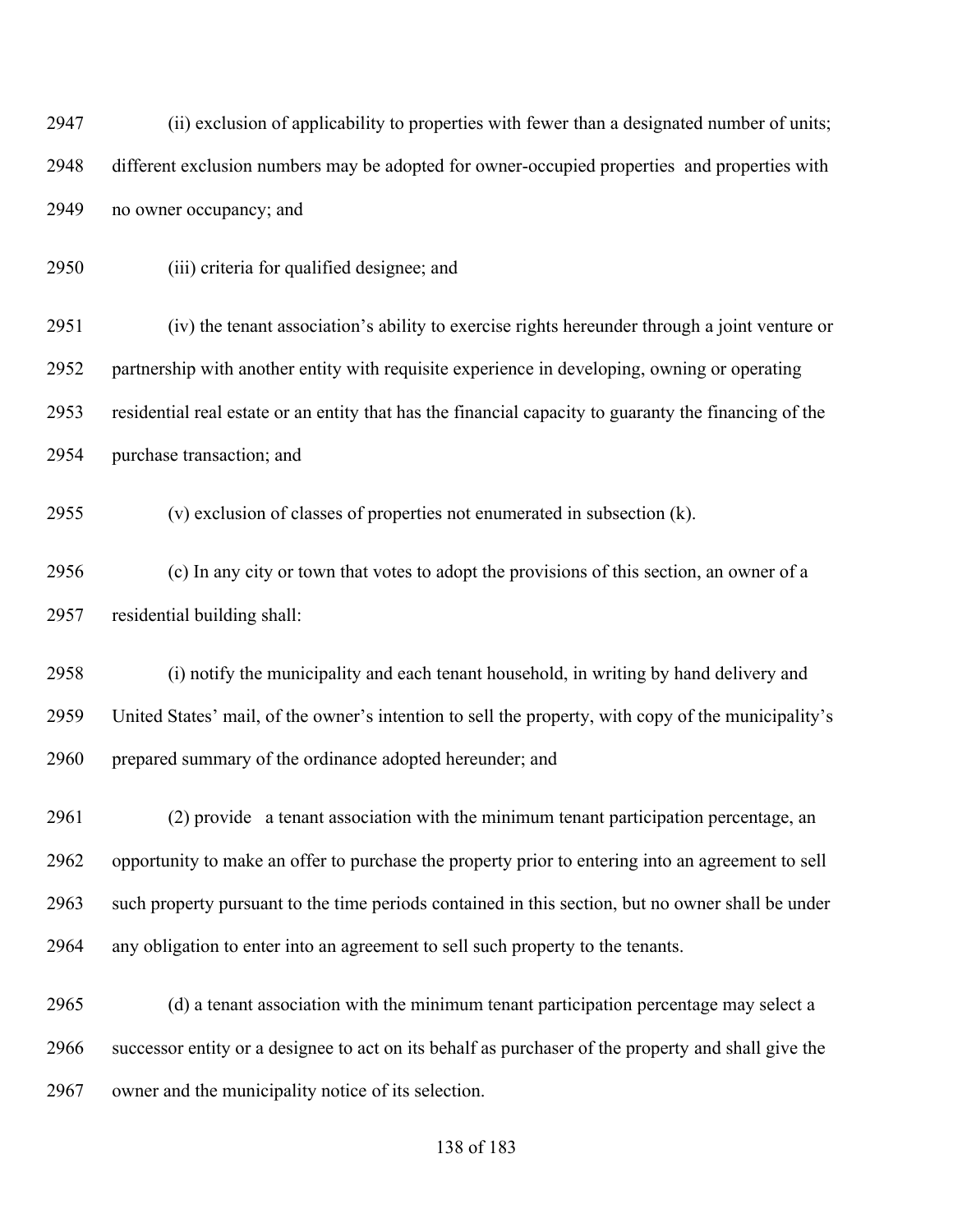(e) A tenant association with the minimum tenant participation percentage, or its successor or designee, may, within 15 days after receipt of the owner's intention to sell, submit an offer to the owner to purchase the property. Failure to submit a timely offer shall constitute an irrevocable waiver of the tenants' rights under subsection (e) and the owner may enter into a contract sell the property to a third party, subject to subsections (f) to (i), inclusive. If the owner and the tenant association, or its successor, or its designee, have not entered into an agreement within 15 days after receipt of the notice of the owner's intent to sell, the owner may enter into an agreement to sell the property to a third party, subject to subsections (f) to (i), inclusive.

 (f) Upon execution of any purchase contract with a third party, the owner shall, within 7 days, submit a copy of the contract along with a proposed purchase contract for execution by tenant association or its successor, or designee. If the tenant association, or its successor or, its designee, elect to purchase the property, the tenant association, or its successor, or its designee, shall within 30 days after the receipt of the third party purchase contract and the proposed purchase contract, execute the proposed purchase contract or such other agreement as is acceptable to both parties. The time periods set forth in this subsection may be extended by agreement between the owner and the tenant association, its successor or its designee. Except as otherwise specified in subsection (h), the terms and conditions of the proposed purchase contract offered to the tenant association, successor, or its designee, shall be the same as those of the executed third party purchase contract.

 (g) After receipt of the third party purchase contract provided for in subsection (f), the tenant association or its successor or designee may, within the 15 day time period prescribed in said subsection (f), make a counteroffer by executing and submitting to the owner an amended proposed purchase contract. Failure by the tenant association, successor or its designee, to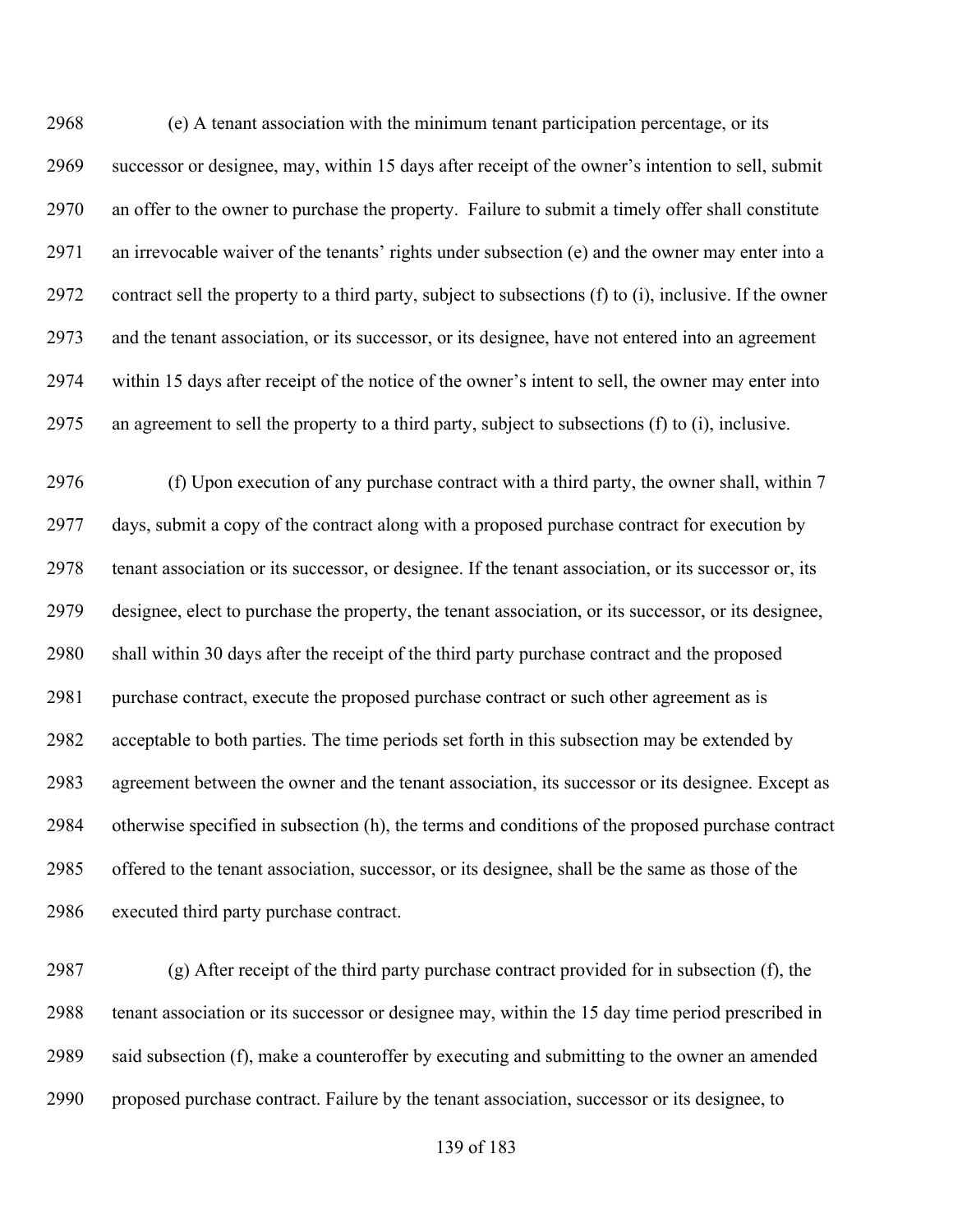execute the purchase contract or submit a counteroffer within the 15 day period referenced in subsection (f) shall constitute a waiver of the tenants' right to purchase under these subsections. If the tenant association, successor or its designee, submits a counteroffer, the owner shall have 15 days from the date it receives the amended proposed purchase contract to execute the amended proposed purchase contract or reject, in writing, the counteroffer. However, if the owner rejects a counteroffer, it may not subsequently enter into any purchase contract with a third party on terms that are the same as, or materially more favorable to the proposed third party purchaser, than the economic terms and conditions in the counteroffer proposed by the tenant association, successor, or its designee, unless the owner first provides a copy of such new third party purchase contract, along with a new proposed purchase contract for execution by the tenant association, successor, or its designee, which shall contain the same terms and conditions as the newly executed third party purchase contract, except as otherwise specified by subsection (h), and the tenant association, successor, or its designee, shall have 30 days from the date they receive the third party purchase contract and the proposed purchase contract to execute the proposed purchase contract or such other agreement as is acceptable to the owner and the tenant association, successor, or its designee.

 (h) Any purchase contract offered to, or proposed by, the tenant association, its successor or its designee shall provide at least the following terms:

- (i) the earnest money deposit shall not exceed the lesser of:
- (1) the deposit in the third party purchase contract;
- (2) 5 per cent of the sale price; or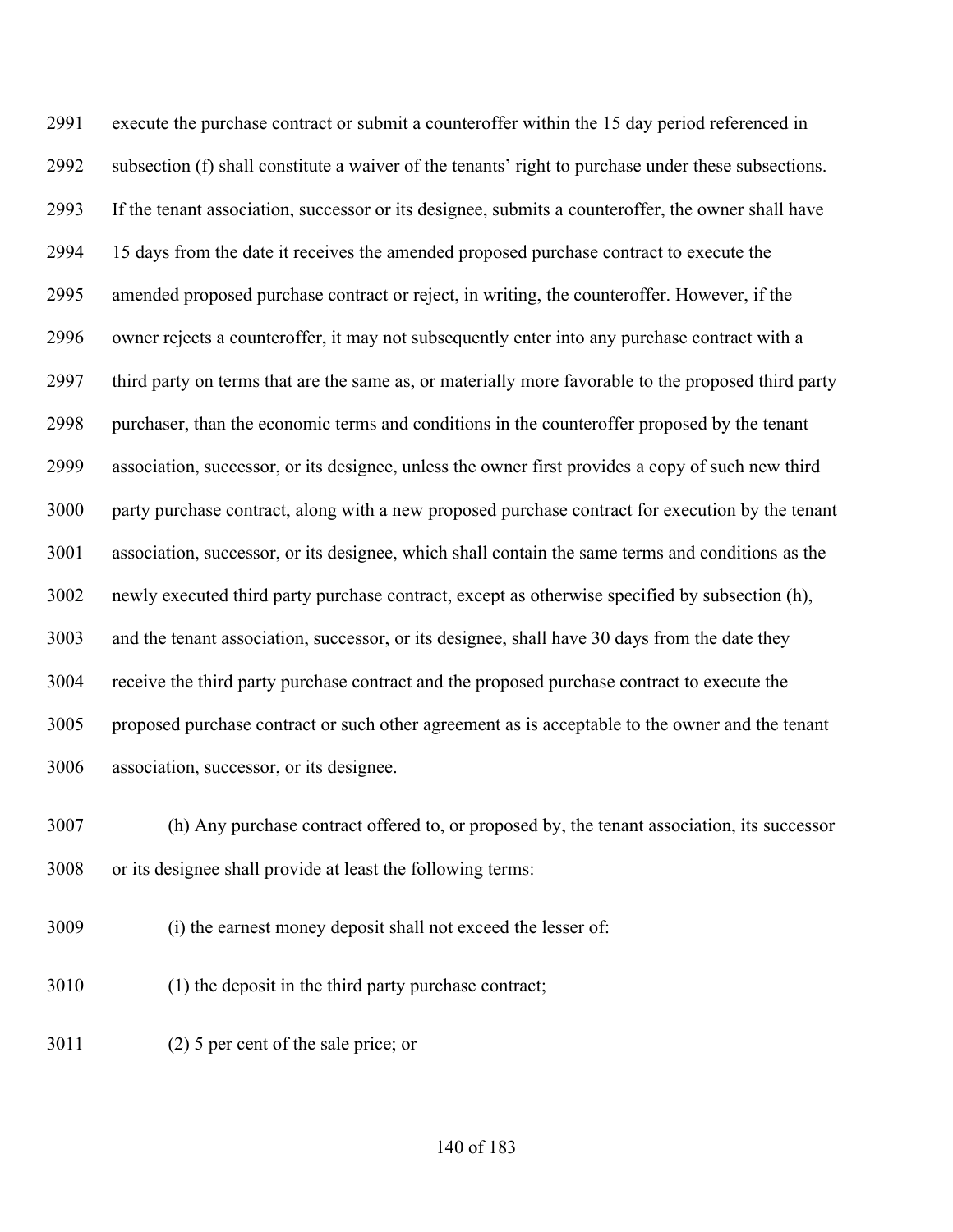(3) \$250,000; provided, however, that the owner and the tenant association, or its successor, or its designee, may agree to modify the terms of the earnest money deposit; provided, further, that the earnest money deposit shall be held under commercially-reasonable terms by an escrow agent selected jointly by the owner and the tenant association, its successor or its designee;

 (ii) the earnest money deposit shall be refundable for not less than 90 days from the date of execution of the purchase contract or such greater period as provided for in the third party purchase contract; provided, however, that if the owner unreasonably delays the buyer's ability to conduct due diligence during the 90 day period, the earnest money deposit shall continue to be refundable for a period greater than 90 days. After the expiration of the specified time period, the earnest money deposit shall be forfeited and the right to purchase of the tenant association, its successor or designee shall be irrevocably waived.

 (i) The tenant association or its successor, or designee, shall have 160 days from execution of the purchase and sale agreement to perform all due diligence, secure financing for and close on the purchase of the building. Failure to exercise the purchase option within 160 days shall constitute a waiver of the purchase option by the tenant association, its successor or, or its designee.

 (j) Any notice required by this section shall be deemed to have been provided when delivered in person or mailed by certified or registered mail, return receipt requested, to the party to whom notice is required. Notice shall be deemed to have been provided when either: (i) the notice is delivered in hand to the tenant or an adult member of the tenant's household; or (ii) the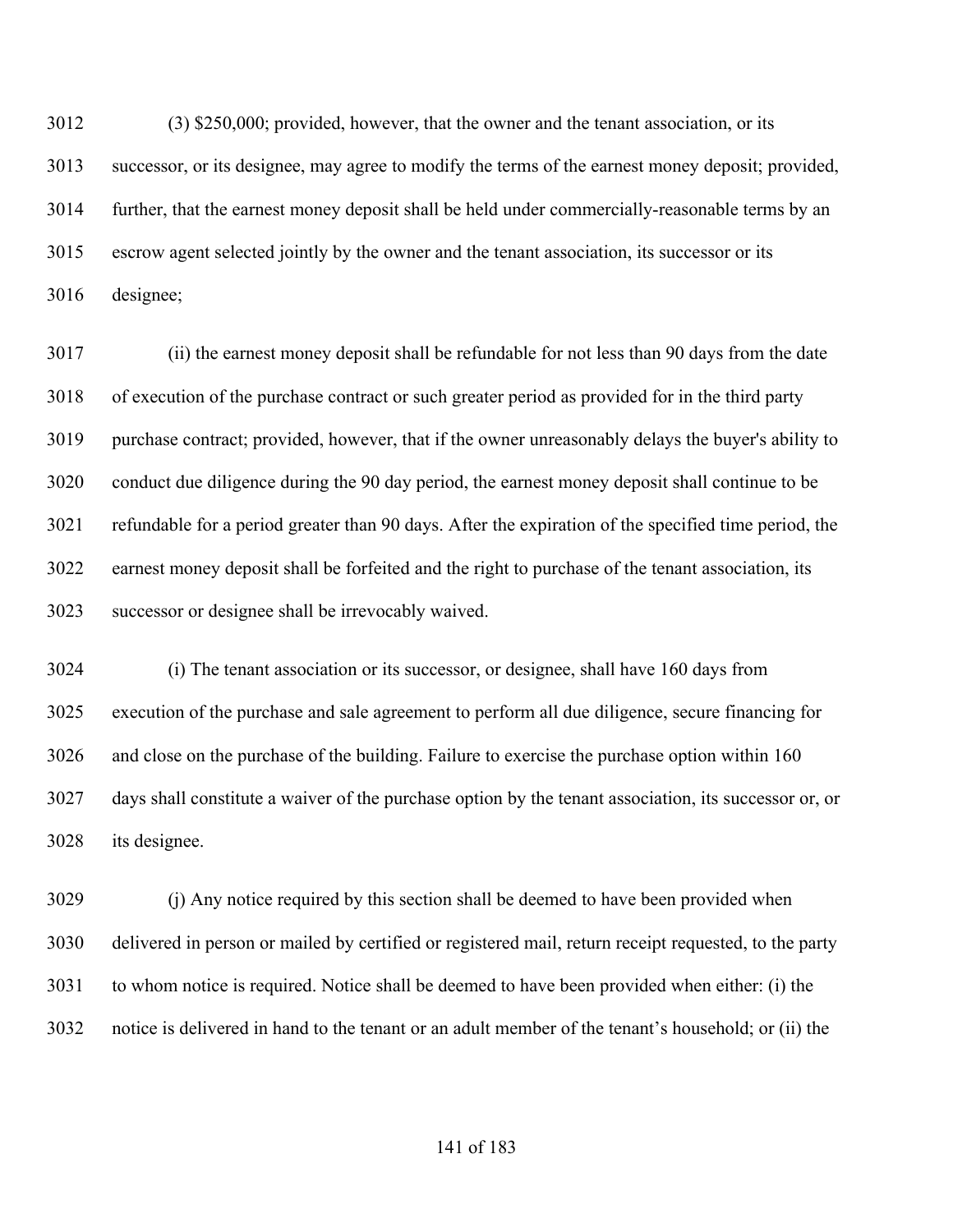| 3033 | notice is sent by first class mail and a copy is left in or under the door of the tenant's dwelling |
|------|-----------------------------------------------------------------------------------------------------|
| 3034 | unit. A notice to the affected municipality shall be sent to the chief executive officer.           |
| 3035 | (k) This section shall not apply to the following:                                                  |
| 3036 | (i) property that is the subject of a government taking by eminent domain or a negotiated           |
| 3037 | purchase in lieu of eminent domain;                                                                 |
| 3038 | (ii) a proposed sale to a purchaser pursuant to terms and conditions that preserve                  |
| 3039 | affordability, as determined by the department;                                                     |
| 3040 | (iii) any sale of publicly-assisted housing, as defined in section 1 of chapter 40T;                |
| 3041 | (iv) rental units in any hospital, skilled nursing facility, or health facility;                    |
| 3042 | (v) rental units in a nonprofit facility that has the primary purpose of providing short term       |
| 3043 | treatment, assistance or therapy for alcohol, drug or other substance abuse; provided, that such    |
| 3044 | housing is incident to the recovery program, and where the client has been informed in writing of   |
| 3045 | the temporary or transitional nature of the housing;                                                |
| 3046 | (vi) rental units in a nonprofit facility that provides a structured living environment that        |
| 3047 | has the primary purpose of helping homeless persons obtain the skills necessary for independent     |
| 3048 | living in a permanent housing and where occupancy is restricted to a limited and specific period    |
| 3049 | of time of not more than 24 months and where the client has been informed in writing of the         |
| 3050 | temporary or transitional nature of the housing at its inception;                                   |
| 3051 | (vii) public housing units managed by the local housing authority;                                  |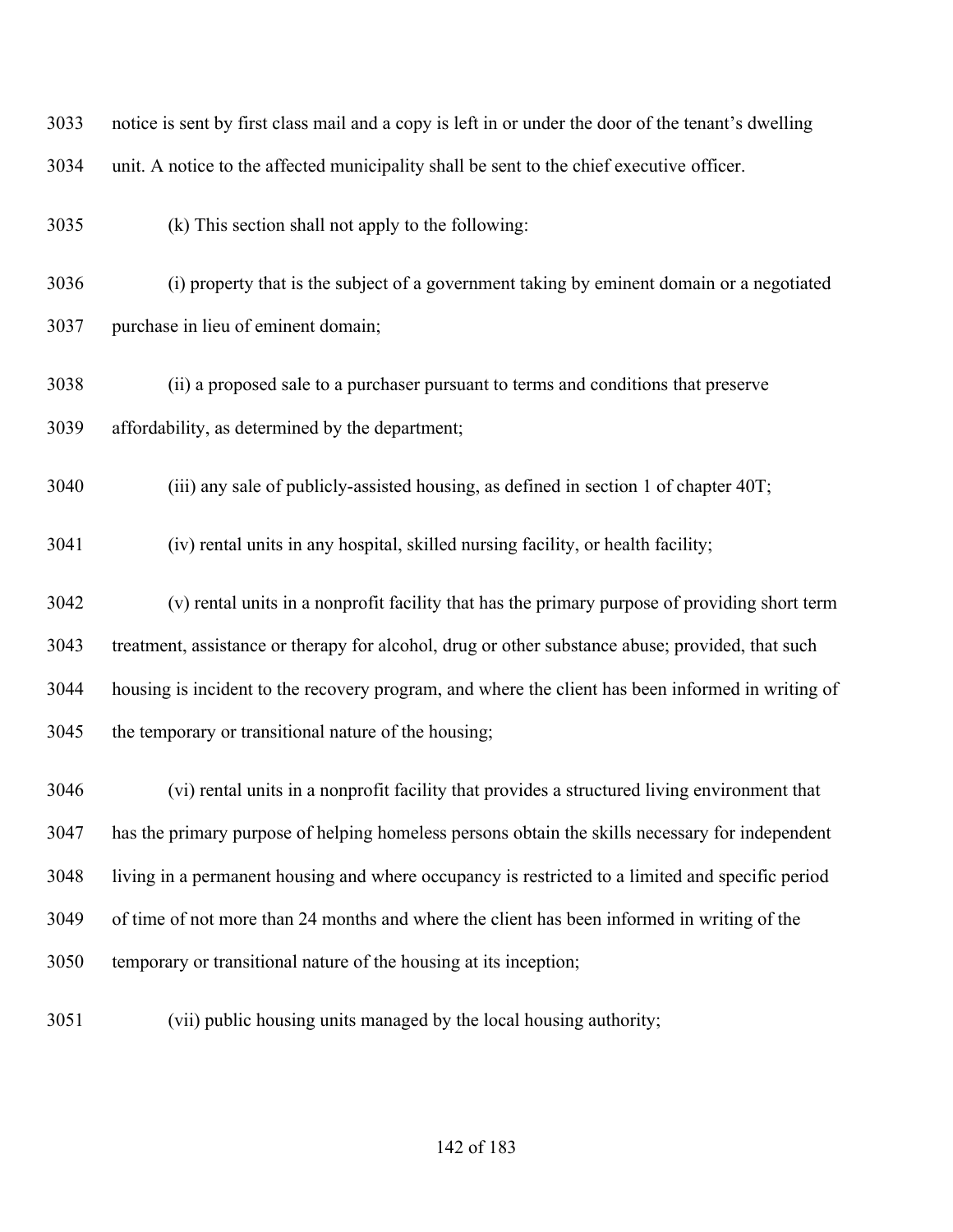(viii) federal public housing units that are subsidized and regulated under federal laws, to the extent such applicable federal laws expressly preempt the provisions of this section;

 (ix) any residential property where the owner is a natural person who owns 6 or fewer residential rental units in the municipality and who resides in the commonwealth;

 (x) any unit that is held in trust on behalf of a disabled individual who permanently occupies the unit, or a unit that is permanently occupied by a disabled parent, sibling, child or grandparent of the owner of that unit; or

 (xi) any rental unit that is owned or managed by a college or university for the express purpose of housing students.

 (l) The tenant association, successor or its designee shall ensure that their purchase of the property will not result in the displacement of any elderly tenant households that choose not to participate in the purchase of the property.

 (m)(1) An owner shall give notice to each tenant household of a housing accommodation of the intention to sell the housing accommodation by way of short-sale to avoid foreclosure. Such notice shall be mailed by regular and certified mail, with a simultaneous copy to the attorney general, the director of housing and community development and to the municipality adopting this section within 2 business days of the owner's submission of a request or application to the mortgagee for permission to sell the housing accommodation by way of short- sale or to accept a deed in lieu. This notice shall also include a notice of the rights provided by this section.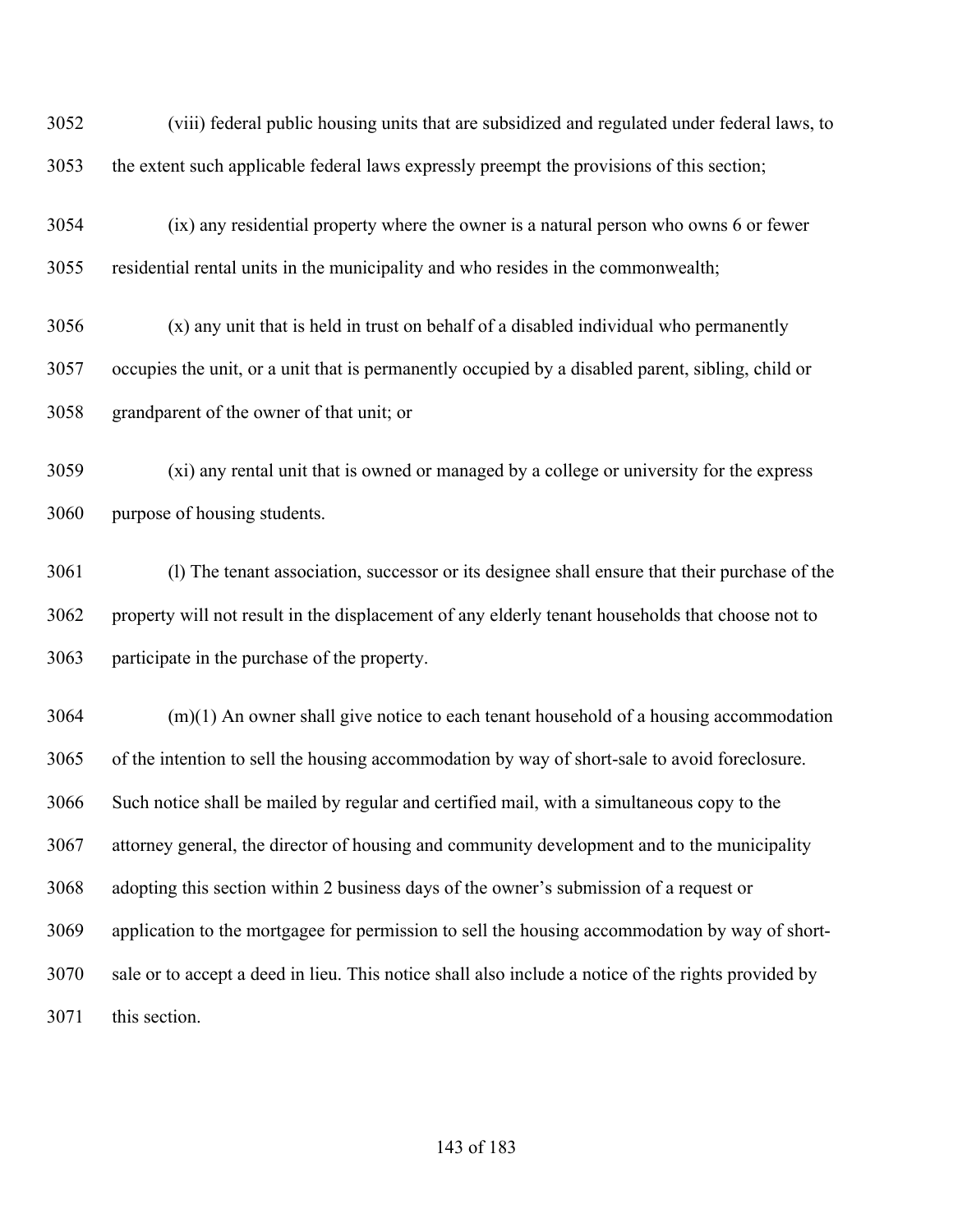(2) No mortgagee may accept any third party offers or deem the owner's application for short-sale submitted for review unless and until the mortgagee receives documentation in a form approved by the attorney general demonstrating that the tenants of the housing accommodation have been informed of the owner's intent to seek a short-sale or deed in lieu and the tenants have expressed their interest in exercising a right of first refusal within 60 days, assigning that right of first refusal, or the tenants have waived those rights. If tenants have not affirmatively expressed their interest in exercising a right of first refusal or in assigning that right within 60 days, or have not affirmatively waived that right within 60 days, the tenants' rights are deemed waived.

 (3) Before a housing accommodation may be transferred by short-sale or deed-in-lieu, the owner shall notify each tenant household, with a simultaneous copy to the attorney general and the director of housing and community development, and the municipality adopting this section, by regular and certified mail, of any bona fide offer that the mortgagee intends to accept. Before any short-sale or transfer by deed-in-lieu, the owner shall give each tenant household such a notice of the offer only if households constituting at least 51 per cent of the households occupying the housing accommodation notify the owner, in writing, that they collectively desire to receive information relating to the proposed sale. Tenants may indicate this desire within the same notice described in paragraph (2). Any notice of the offer required to be given under this subsection shall include the price, calculated as a single lump sum amount and of any promissory notes offered in lieu of cash payment.

 (4) A group of tenants representing at least 51 per cent of the households occupying the housing accommodation that are entitled to notice under paragraph (3) shall have the collective right to purchase, in the case of a third party offer that the mortgagee intends to accept, provided that the group of tenants: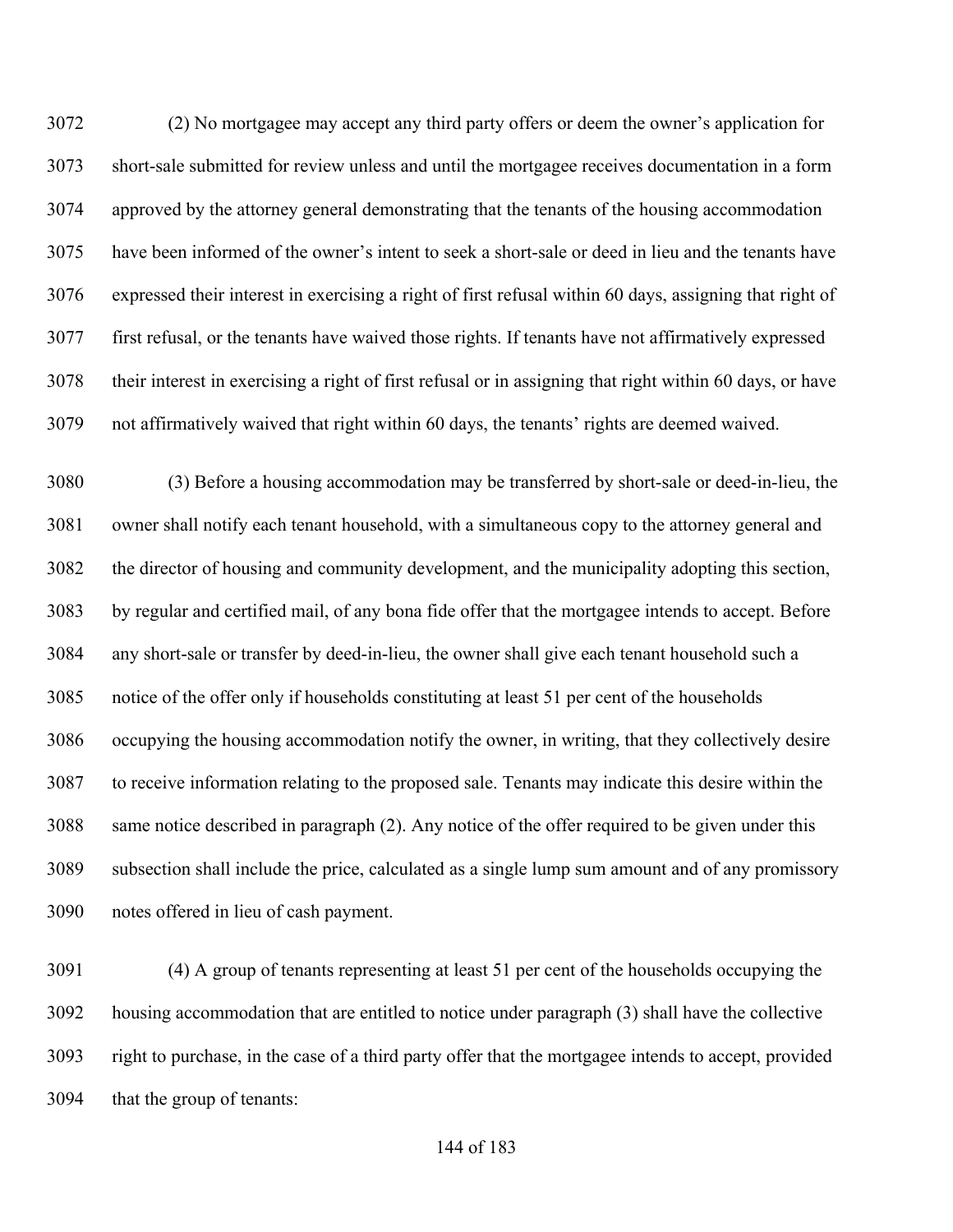(i) submits to the owner reasonable evidence that the tenants of at least 51 per cent of the occupied units in the housing accommodation have approved the purchase of the housing accommodation;

 (ii) submits to the owner a proposed purchase and sale agreement on substantially equivalent terms and conditions within 60 days of receipt of notice of the offer made under paragraph (3);

 (iii) obtains a binding commitment for any necessary financing or guarantees within an additional 90 days after execution of the purchase and sale agreement; and

 (iv) closes on such purchase within an additional 90 days after the end of the 90-day period described in clause (iii).

 No owner shall unreasonably refuse to enter into, or unreasonably delay the execution or closing on a purchase and sale with tenants who have made a bona fide offer to meet the price and substantially equivalent terms and conditions of an offer for which notice is required to be given pursuant to paragraph (3). Failure of the tenants to submit such a purchase and sale agreement within the first 60-day period, to obtain a binding commitment for financing within the additional 90-day period or to close on the purchase within the second 90-day period, shall serve to terminate the rights of such tenants to purchase. The time periods provided in this paragraph may be extended by agreement. Nothing herein shall be construed to require an owner to provide financing to such tenants. A group or association of tenants that has the right to purchase pursuant to this subsection, at its election, may assign its purchase right pursuant to this subsection to the city or town in which the housing accommodation is located, or the housing authority of the city or town in which the housing accommodation is located, or an agency of the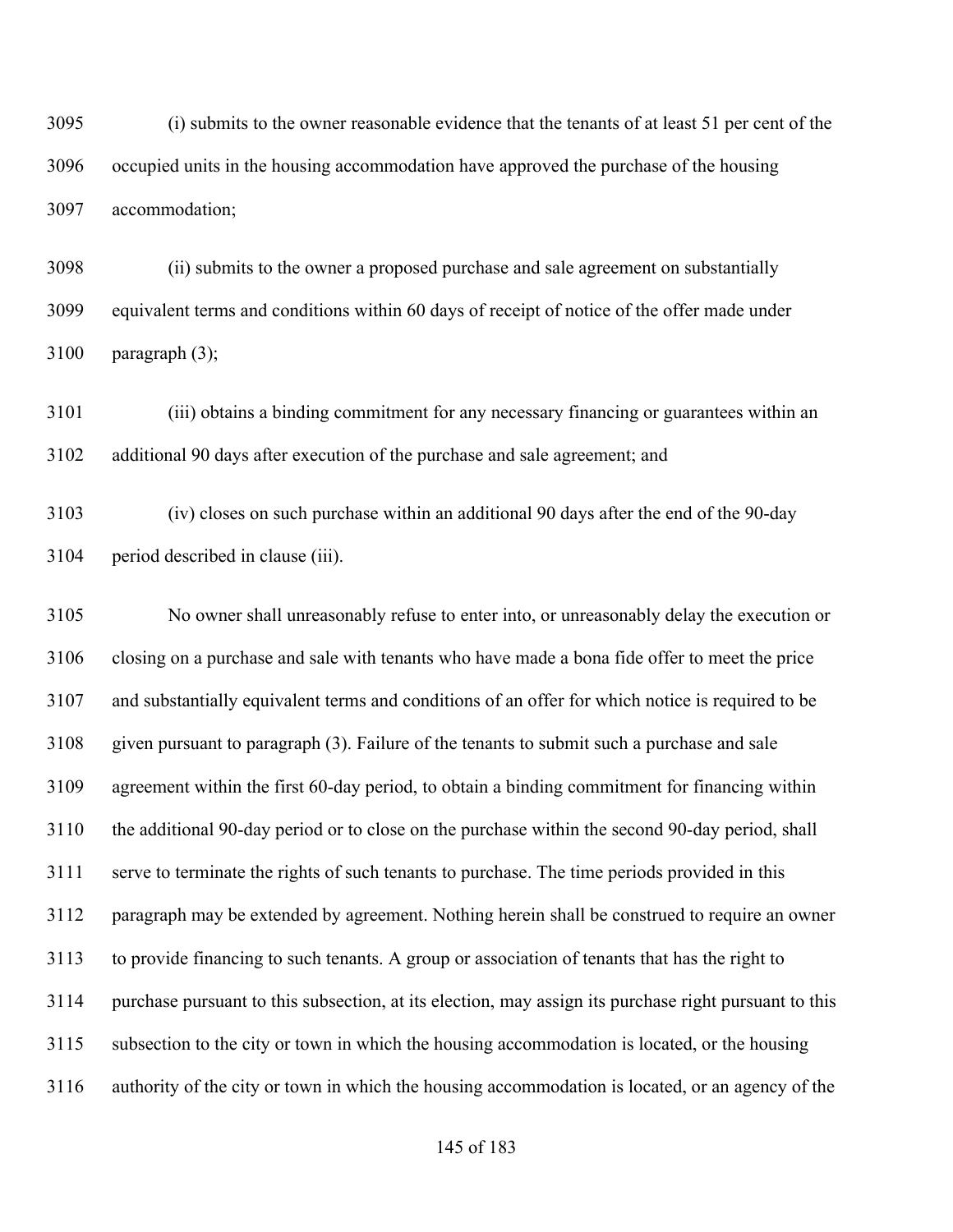commonwealth, nonprofit, community development corporation, affordable housing developer, or land trust, for the purpose of permanently continuing the use of the housing accommodation as affordable rental housing.

 (5) The right of first refusal created in this subsection shall inure to the tenants for the time periods provided in paragraph (4), beginning on the date of notice to the tenants under paragraph (1). The effective period for such right of first refusal shall begin anew for each different offer to purchase that the mortgagee intends to accept. The right of first refusal shall not apply with respect to any offer received by the owner for which a notice is not required pursuant to paragraph (3).

 (6) In any instance where the tenants are not the successful purchaser of the housing accommodation, the mortgagee shall provide evidence of compliance with this section by filing an affidavit of compliance with the attorney general, the director of housing and community development and the registry of deeds for the county and district where the property is located within 7 days of the sale.

 (7) It is illegal for the owner to evict a tenant or tenants in order to avoid application of this subsection.

 (8) Aggrieved tenants may seek damages under chapter 93A and may file a complaint with the attorney general. Tenants may seek damages including compensatory relief in the form of a percentage of the sales price, injunctive relief in the form of specific performance to compel transfer of the property or both compensatory and injunctive relief. Nothing in this subsection shall be construed to limit or constrain the rights tenants currently have under applicable laws,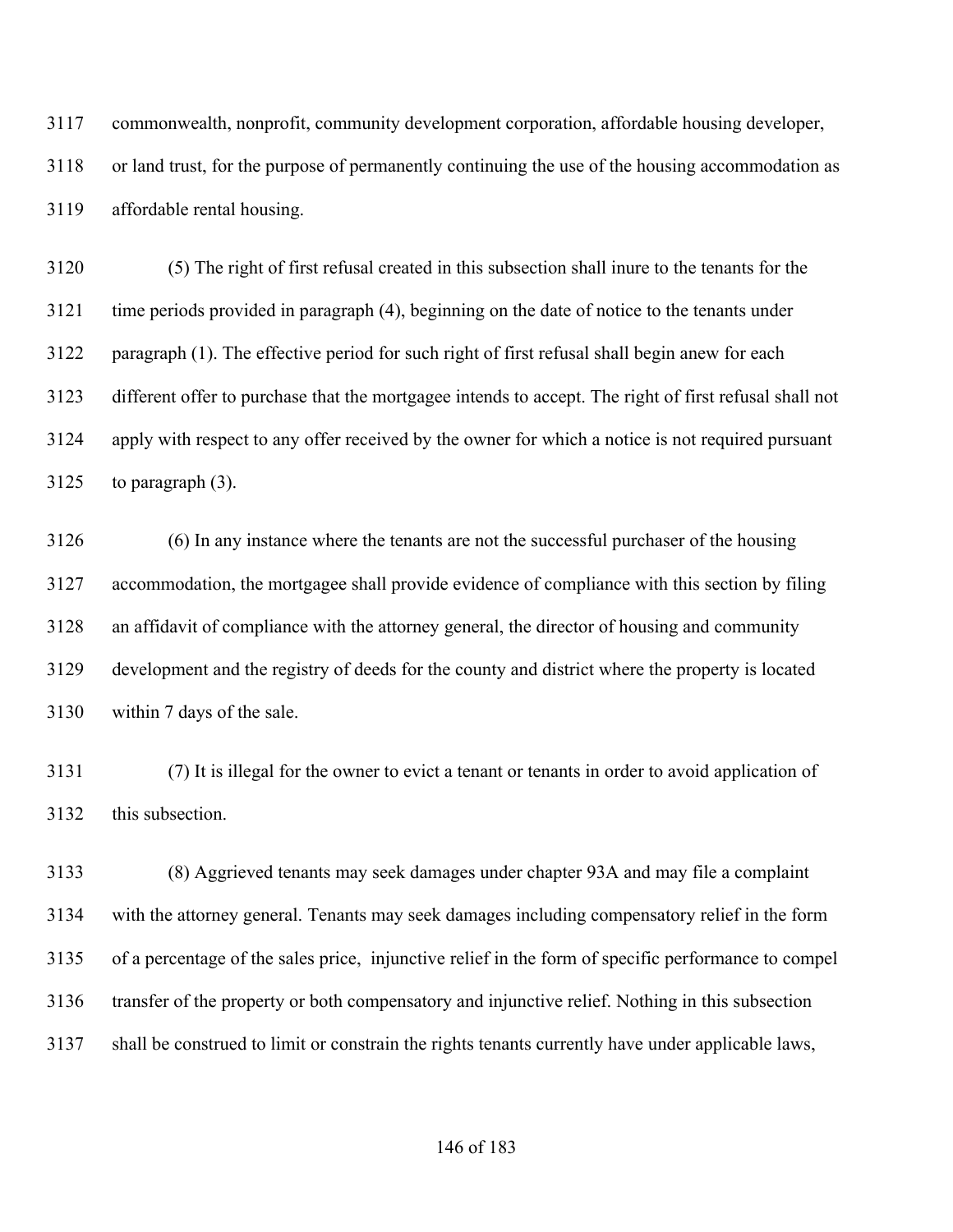including but not limited to chapters 186 and 186A. At all times, all parties shall negotiate in good faith.

 (9) The attorney general shall enforce this section and shall promulgate rules and regulations necessary for enforcement. The attorney general may seek injunctive, declaratory, and compensatory relief on behalf of tenants and the commonwealth in a court of competent jurisdiction. The attorney general shall post a sample intent to sell notice, sample proof of notice to tenants, sample notice of offer, and other necessary documents.

 (n)(1) When a mortgagee seeks judicial determination of the right to foreclose, then the mortgagee shall provide a copy of the complaint by regular and certified mail to the tenants of the housing accommodation and to the municipality adopting this section. The mortgagee shall also provide tenants and the municipality, by regular and certified mail, with a copy of any order of notice issued by the land court, if applicable, within 5 days of issuance.

 (2) The mortgagee shall provide each tenant household and the municipality adopting this section, by regular and certified mail, a copy of any and all notices of sale published pursuant to section 14 of chapter 244. A copy shall be provided simultaneously with the successive publication notices.

 (3) No later than 5 business days before the auction of a housing accommodation, the tenants shall inform the mortgagee, in writing, if a group of tenants representing at least 51 per cent of the households occupying the housing accommodation or an entity to which they have assigned their right of first refusal intend to exercise their right of first refusal at auction and desire to receive information relating to the proposed auction.

## of 183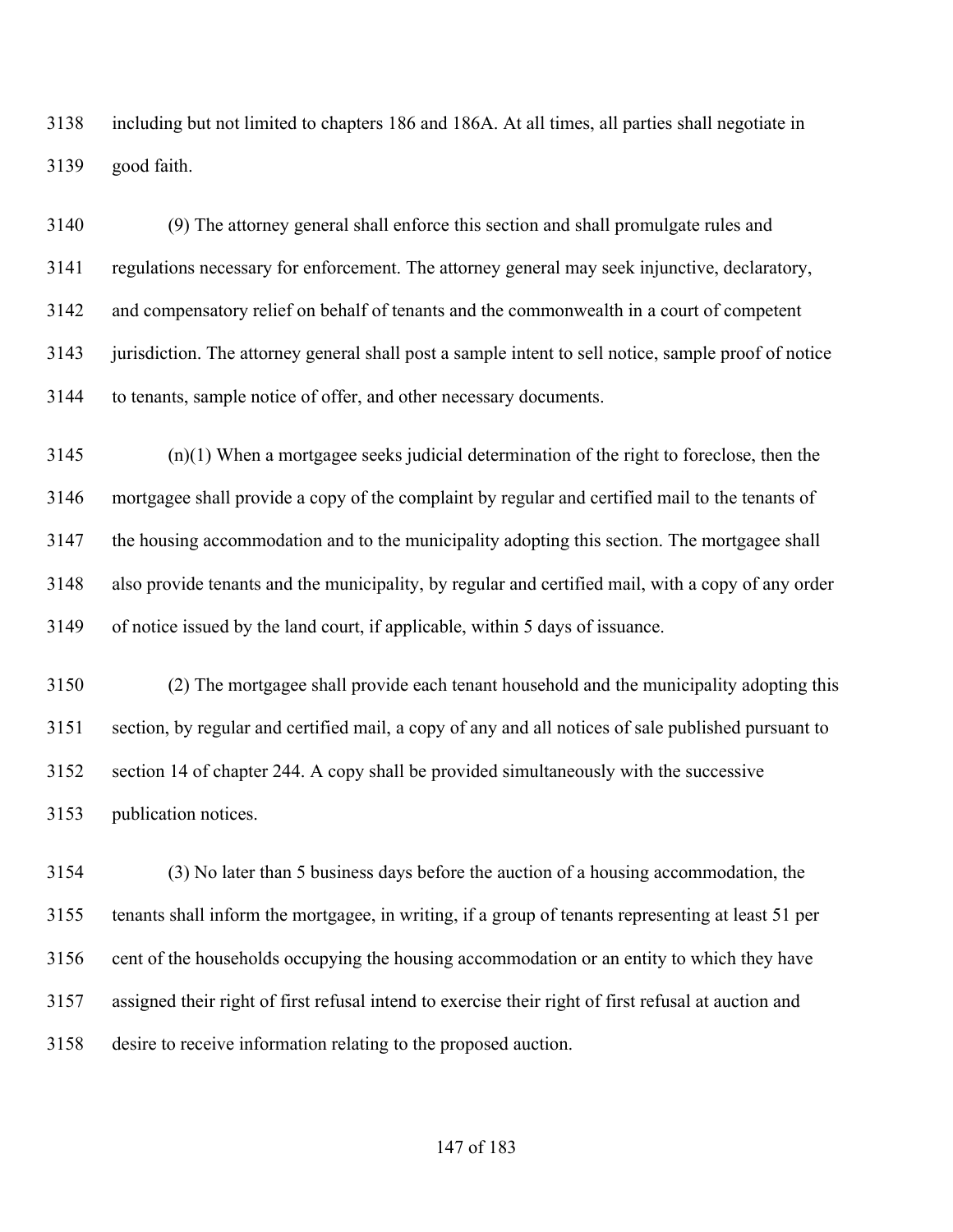(4) A group of tenants representing at least 51 per cent of the households occupying the housing accommodation or an entity to which they have assigned their right of first refusal may exercise their collective right to purchase the housing accommodation, in the event of a third party offer at auction that the mortgagee receives, provided that the group of tenants:

 (i) submits to the mortgagee reasonable evidence that the tenants of at least 51 percent of the occupied homes in the housing accommodation have approved the purchase of the housing accommodation;

 (ii) submits to the mortgagee a proposed purchase and sale agreement on substantially equivalent terms and conditions to that received by the mortgagee in the third party offer within 60 days of receipt of notice of the bid made under paragraph (3) of this subsection;

 (iii) obtains a binding commitment for any necessary financing or guarantees within an additional 90 days after execution of the purchase and sale agreement; and

 (iv) closes on such purchase within an additional 90 days after the end of the 90-day period under clause (iii).

 No mortgagee shall unreasonably refuse to enter into, or unreasonably delay the execution or closing on a purchase and sale with tenants who have made a bona fide offer to meet the price and substantially equivalent terms and conditions of a bid received at auction. Failure of the tenants to submit such a purchase and sale agreement within the first 60-day period, to obtain a binding commitment for financing within the additional 90-day period or to close on the purchase within the second 90-day period, shall serve to terminate the rights of such tenants to purchase. The time periods provided in this paragraph may be extended by agreement.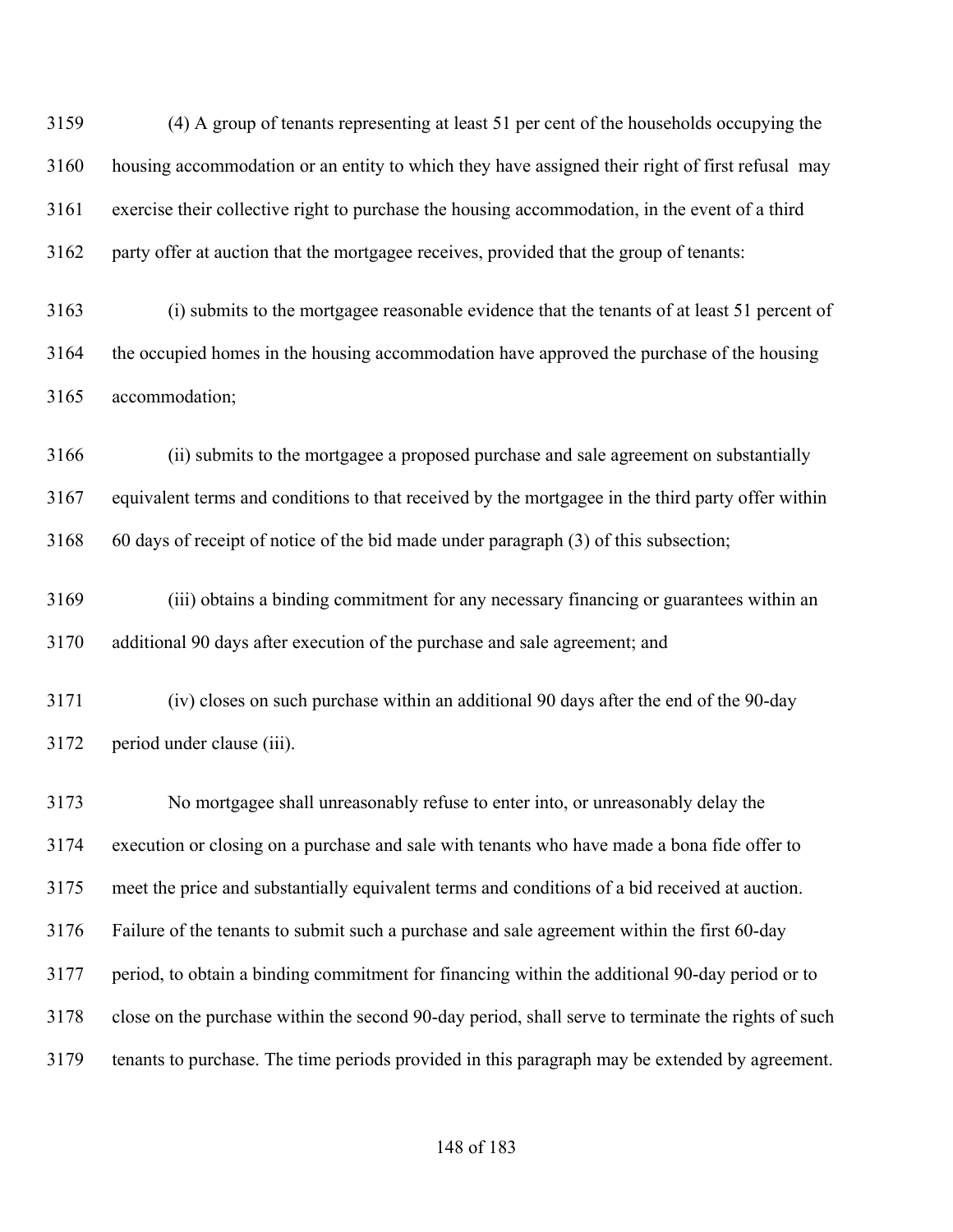Nothing herein shall be construed to require a mortgagee to provide financing to such tenants. A group or association of tenants that has the right to purchase hereunder, at its election, may assign its purchase right hereunder to the city, town, housing authority, or agency of the commonwealth, nonprofit, community development corporation, affordable housing developer, or land trust for the purpose of permanently continuing the use of the housing accommodation as affordable rental housing.

 If there are no third party bids at auction for the housing accommodation, the tenants shall have a right of first refusal whenever the mortgagee seeks to sell the housing accommodation. The tenants shall be notified of any offers the mortgagee intends to accept and shall be given an opportunity to meet the price and substantially the terms of a third-party offer based on the same time line described in paragraph (4).

 (5) The right of first refusal created herein shall inure to the tenants for the time periods herein before provided, beginning on the date of notice to the tenants under paragraph (1).

 (6) In any instance where the tenants are not the successful purchaser of the housing accommodation, the seller of such unit shall provide evidence of compliance with this section by filing an affidavit of compliance with the attorney general, the director of housing and community development, and the registry of deeds for the county and district where the property is located within seven days of the sale.

 (7) It is illegal for the owner to evict a tenant or tenants in order to avoid application of this law.

 (8) Aggrieved tenants may seek damages under chapter 93A and may file a complaint with the attorney general. Tenants may seek damages including a percentage of the sales price or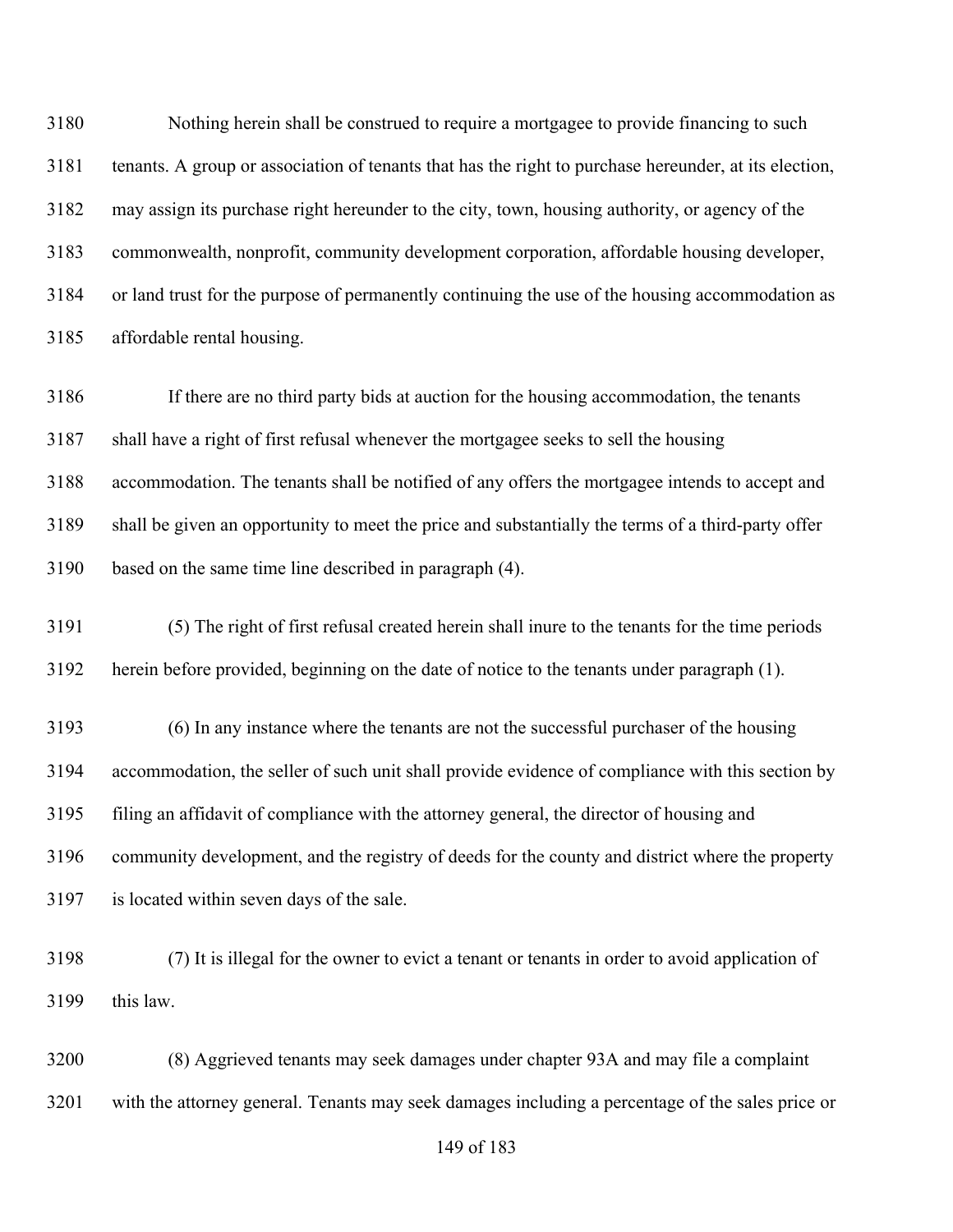injunctive relief in the form of specific performance to compel transfer of property. Nothing in this act shall be construed to limit or constrain in any way the rights tenants currently have under applicable laws, including but not limited to chapters 186 and 186A. At all times, all parties must negotiate in good faith.

 (9) The attorney general shall enforce this section and shall promulgate rules and regulations necessary for enforcement. The attorney general may seek injunctive, declaratory, and compensatory relief on behalf of tenants and the commonwealth in a court of competent jurisdiction. The attorney general shall post a sample intent to sell notice, sample proof of notice to tenants, sample notice of offer, and other necessary documents.

 SECTION 82B. Subsection (a) of section 168 of chapter 175 of the General Laws, as appearing in the 2018 Official Edition, is hereby amended by adding the following definitions:-

 "Personal vehicle sharing", the authorized use of a vehicle by an individual other than the vehicle's owner through a personal vehicle sharing program.

 "Personal vehicle sharing program", a business platform that connects vehicle owners with drivers to enable the sharing of vehicles for financial consideration.

 SECTION 82C. Said section 168 of said chapter 175, as so appearing, is hereby further amended by striking out, in lines 18 to 27, inclusive the words "(b) The commissioner may, upon the payment of the fee prescribed by section 14, issue to any suitable person aged 18 or older, a license to act as a special insurance broker to negotiate, continue or renew contracts of insurance against any of the hazards specified in section 47, except as specified in clause Fifteenth thereof, and except accident and health, workers' compensation, compulsory motor vehicle liability, with the exception of motor vehicle policies for transportation network vehicles, and life insurance on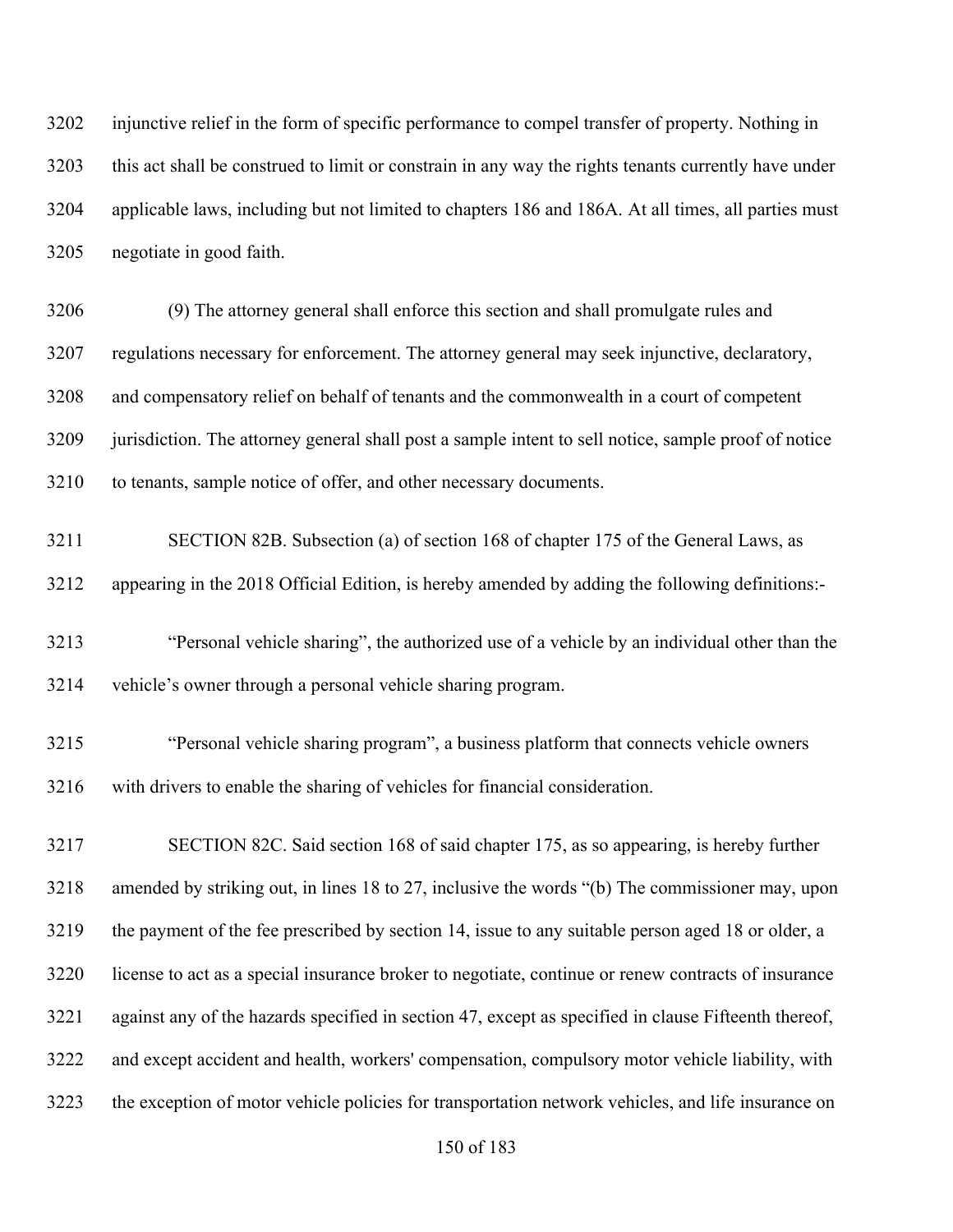property or interests in the commonwealth with an unauthorized company upon the following conditions:" and inserting in place thereof the following words:- (b) The commissioner may, upon the payment of the fee prescribed by section 14, issue to any suitable person aged 18 or older, a license to act as a special insurance broker to negotiate, continue or renew contracts of insurance against any of the hazards specified in section 47, except as specified in clause Fifteenth thereof, and except accident and health, workers' compensation, compulsory motor vehicle liability, with the exception of both motor vehicle policies for transportation network vehicles and any contracts that directly or indirectly provide insurance or other forms of protection, including without limitation, collision damage waivers, for vehicles and vehicle drivers engaged in personal vehicle sharing through a personal vehicle sharing program, and life insurance on property or interests in the commonwealth with an unauthorized company upon the following conditions:

 SECTION 82D. Said section 168 of said chapter 175, as so appearing, is hereby further amended by striking out subsection (i) and inserting in place thereof the following 2 subsections:-

 (i) Nothing in this section shall preclude a personal vehicle sharing program from procuring a contract of insurance for itself, vehicles, and vehicle drivers engaged in personal vehicle sharing, if the personal vehicle sharing program or the policyholder expressly acknowledges its understanding, that: (1) the company from which insurance is procured is not admitted to transact insurance in the commonwealth; and (2) in the event of the insolvency of the company, a loss shall not be paid by the Massachusetts Insurers Insolvency Fund under chapter 175D.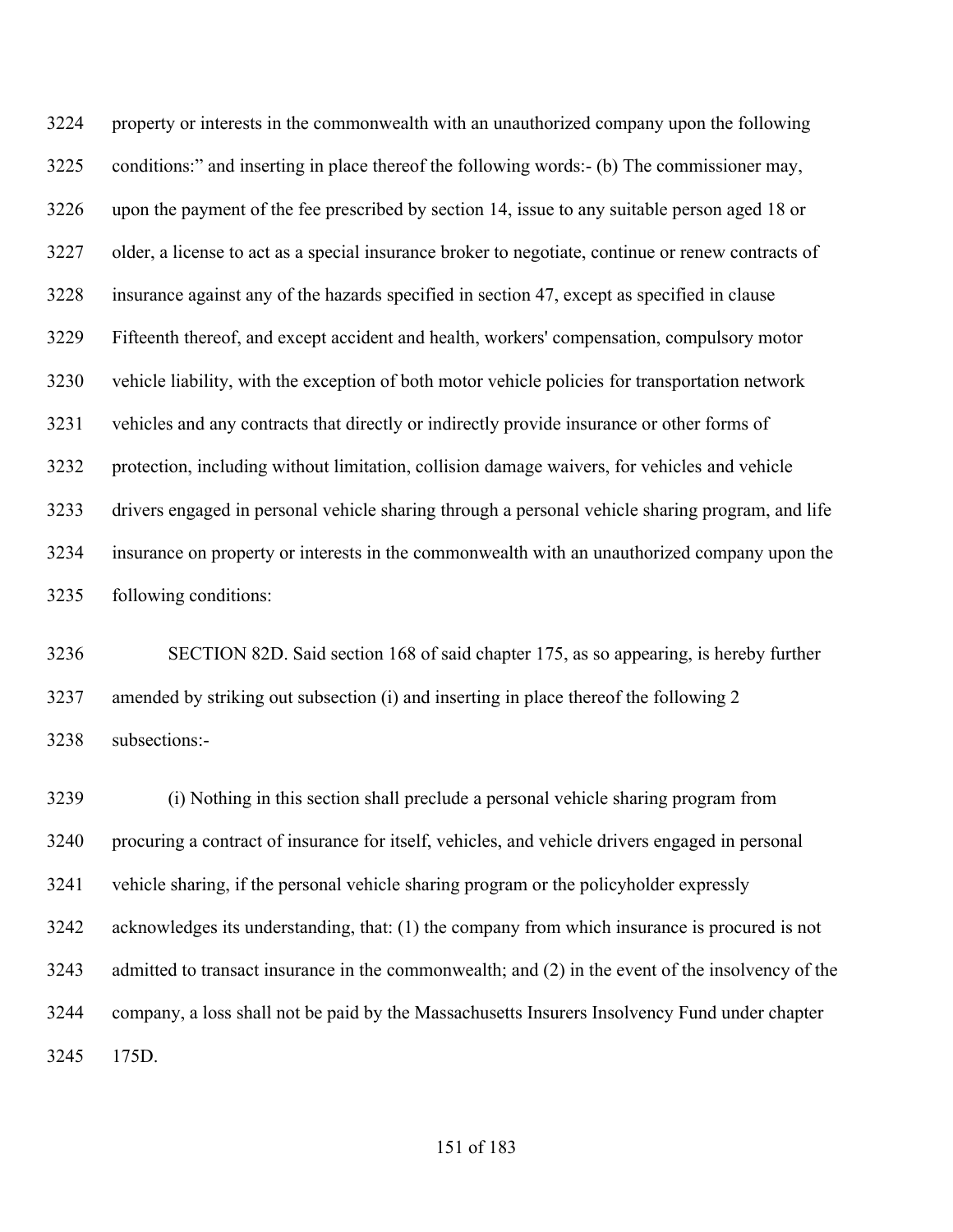(j) The commissioner may promulgate regulations as necessary to implement this section.

 SECTION 83. Section 2 of chapter 239 of the General Laws, as so appearing, is hereby amended by adding the following paragraph:- The defendant named in a summary process summons and complaint shall not include any minors, and any such minors' names so included shall be expunged from any court record and electronic docket entry.

 SECTION 84. Section 1 of chapter 271 of the General Laws, as so appearing, is hereby amended by striking out, in line 4, the words "chapter 23K" and inserting in place thereof the following words:- chapters 23K and 23N.

 SECTION 85. Section 2 of said chapter 271, as so appearing, is hereby amended by striking out, in line 4, the words "chapter 23K" and inserting in place thereof the following words:- chapters 23K and 23N.

 SECTION 86. Section 3 of said chapter 271, as so appearing, is hereby amended by striking out, in line 1, the words "chapter 23K" and inserting in place thereof the following words:- chapters 23K and 23N.

 SECTION 87. Section 5 of said chapter 271, as so appearing, is hereby amended by striking out, in line 1, the words "chapter 23K" and inserting in place thereof the following words:- chapters 23K and 23N.

 SECTION 88. Section 5A of said chapter 271, as so appearing, is further amended by inserting after the words "chapter 23K", in line 32, the following words:- or sports wagering conducted pursuant to chapters 23N.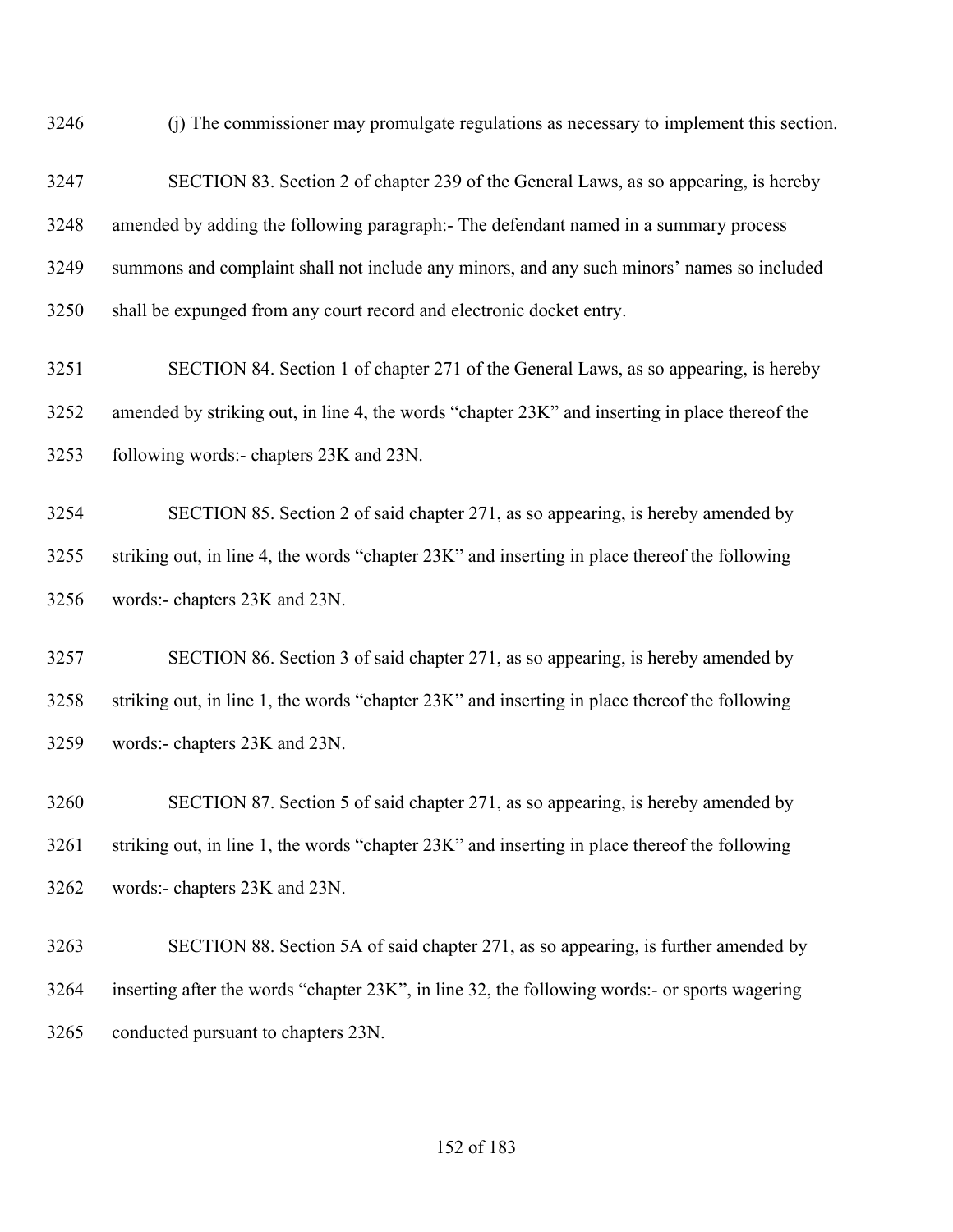| 3266 | SECTION 89. Section 5B of said chapter 271, as so appearing, is hereby amended by              |
|------|------------------------------------------------------------------------------------------------|
| 3267 | striking out, in line 58, the words "chapter 23K" and inserting in place thereof the following |
| 3268 | words:- chapters 23K and 23N.                                                                  |

 SECTION 90. Section 8 of said chapter 271, as so appearing, is hereby amended by striking out, in lines 10 to 11, the words "other game of chance that is not being conducted in a gaming establishment licensed under chapter 23K" and inserting in place thereof the following words:- other game that is not being conducted pursuant to chapter 23K and any other sports wagering that is being conducted pursuant to chapter 23N.

 SECTION 91. Section 17 of said chapter 271, as so appearing, is hereby amended by inserting after the words "chapter 23K", in line 27, the following words:- or for the purpose of sports wagering conducted in accordance with chapter 23N.

 SECTION 92. Said chapter 271, as so appearing, is hereby further amended by striking out section 17A and inserting in place thereof the following section:-

 Section 17A. Except as permitted under chapter 23N, whoever uses a telephone, internet or other communications technology or, being the occupant in control of premises where a telephone, internet or other communications technology is located or a subscriber for such communications technology, knowingly permits another to use a telephone, internet or other communications technology so located or for which such person subscribes, as the case may be, for the purpose of accepting wagers or bets, or buying or selling of pools, or for placing all or any portion of a wager with another, upon the result of a trial or contest of skill, speed or endurance of man, beast, bird or machine, or upon the result of an athletic game or contest, or upon the lottery called the numbers game, or for the purpose of reporting the same to a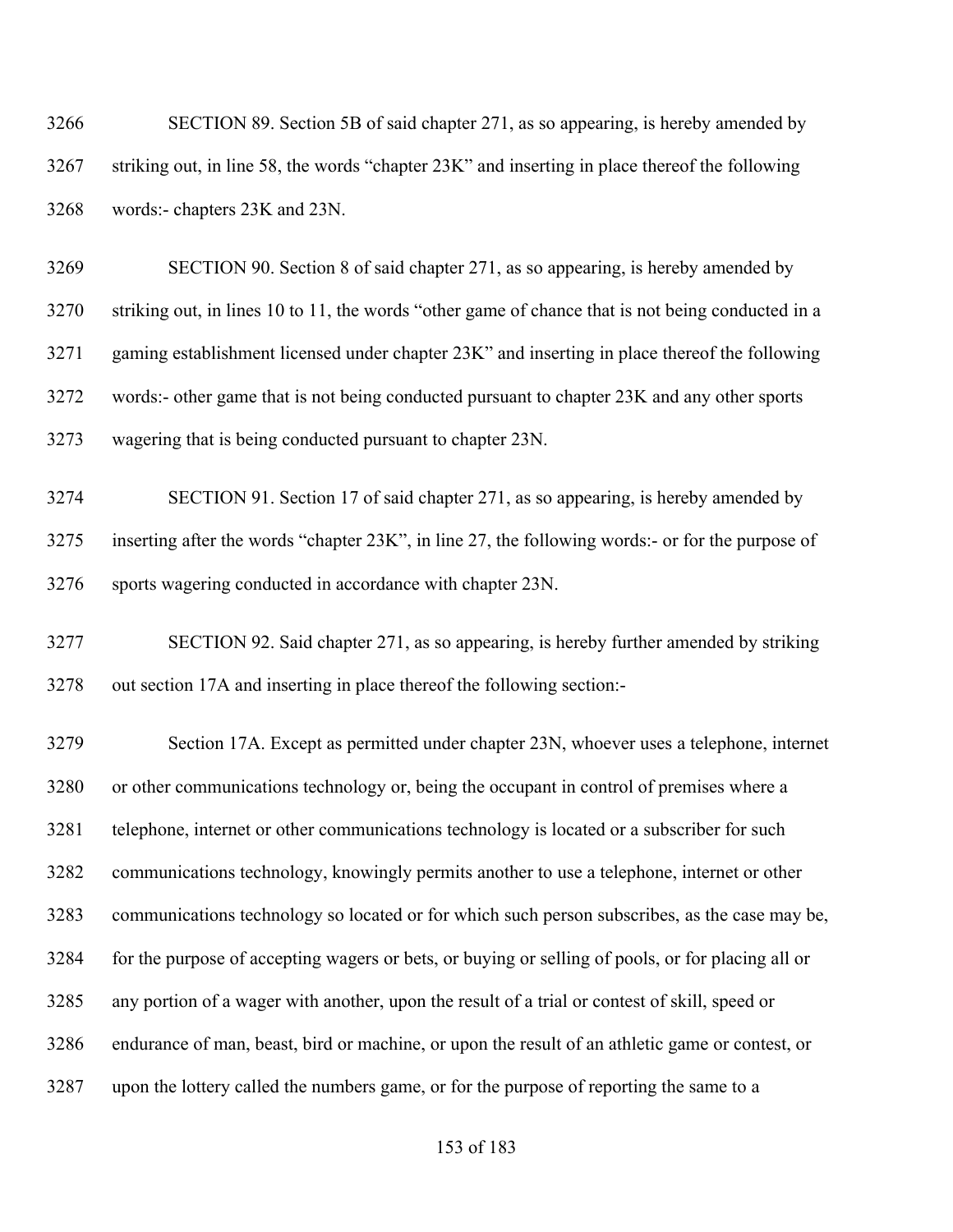headquarters or booking office, or who under another name or otherwise falsely or fictitiously procures telephone, internet or other communications technology service for oneself or another for such purposes, shall be punished by a fine of not more than \$2,000 or by imprisonment for not more than 1 year.

 SECTION 93. Section 19 of said chapter 271, as so appearing, is hereby amended by inserting after the words "chapter 23K", in line 19, the following words:- and shall not apply to advertising of sports wagering conducted pursuant to chapter 23N.

 SECTION 94. Section 20 of said chapter 271, as so appearing, is hereby amended by inserting at the end thereof the following sentence:- Nothing in this section shall prohibit an operator licensed under chapter 23N from posting, advertising or displaying materials relevant to its sports wagering operations.

 SECTION 95. Section 23 of said chapter 271, as so appearing, is hereby amended by inserting after the words "chapter 23K", in line 31, the following words:- and shall not apply to sports wagering conducted pursuant to chapter 23N.

 SECTION 96. Section 27 of said chapter 271, as so appearing, is hereby amended by inserting after the word "thereto", in line 15, the following words:- ; provided, however, that such provisions shall not apply to sports wagering conducting pursuant to chapter 23N.

 SECTION 97. Section 28 of said chapter 271, as so appearing, is hereby amended by inserting after the word "prescribed", in line 12, the following words:- ; provided, however, that such provisions shall not apply to sports wagering conducting pursuant to chapter 23N.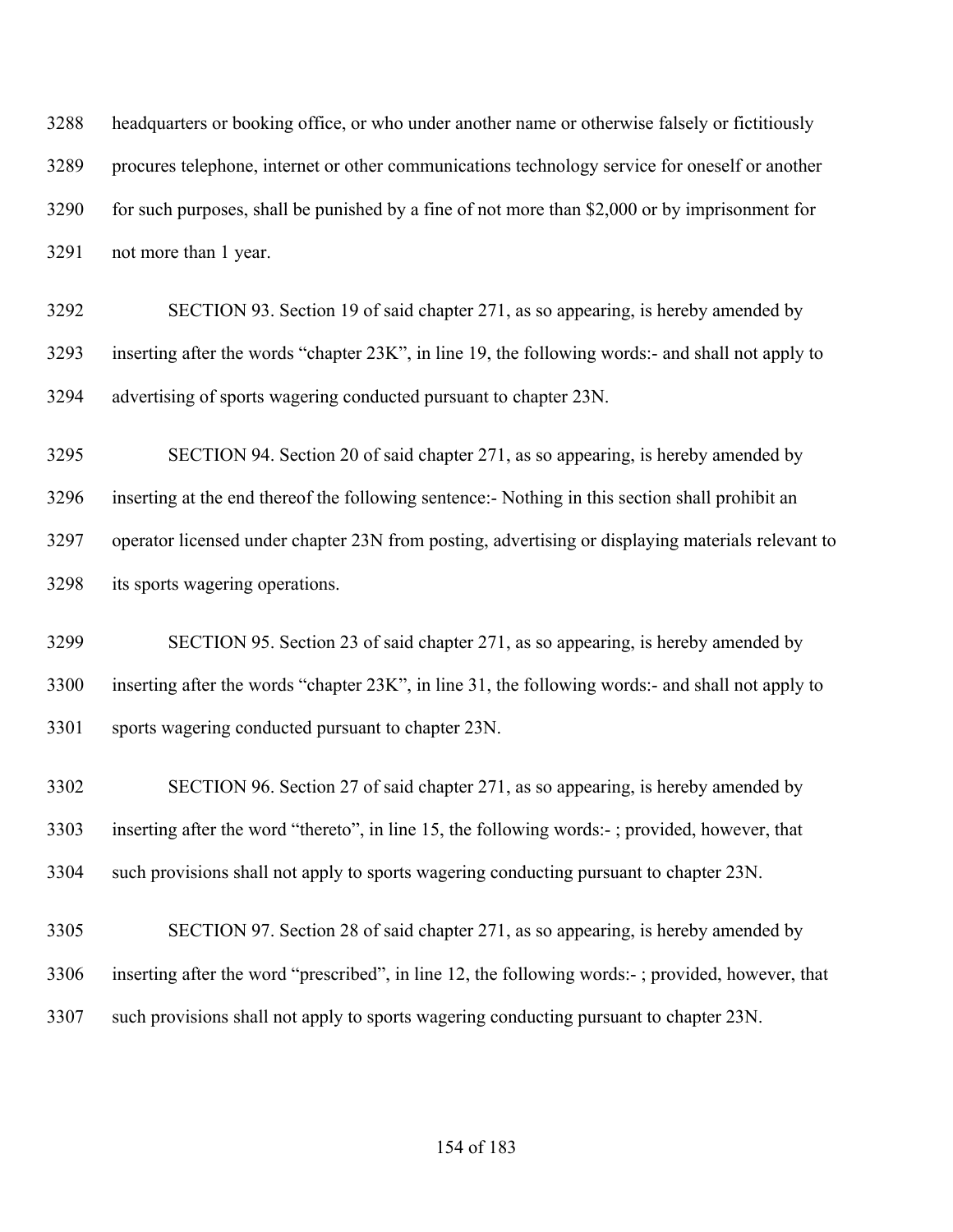| 3308 | SECTION 98. Section 42 of said chapter 271, as so appearing, is hereby amended by                   |
|------|-----------------------------------------------------------------------------------------------------|
| 3309 | inserting after the word "both", in line 4, the following words:-; provided, however, that such     |
| 3310 | provisions shall not apply to sports wagering conducting pursuant to chapter 23N.                   |
| 3311 | SECTION 99. Section 3 of chapter 614 of the acts of 1968 is hereby amended by                       |
| 3312 | inserting after paragraph (p), added by section 3 of chapter 419 of the acts of 1984, the following |
| 3313 | paragraph:-                                                                                         |
| 3314 | (q) "Nonprofit Beneficiary", Any nonprofit person, as defined in section 1 of chapter 23G           |
| 3315 | of the General Laws, to which the agency is authorized to provide financing.                        |
| 3316 | SECTION 100. Section 5 of said chapter 614 is hereby amended by striking out                        |
| 3317 | paragraph (p), as inserted by section 4 of chapter 769 of the acts of 1979, and inserting in place  |
| 3318 | thereof the following 2 paragraphs:-                                                                |
| 3319 | (q) to make loans from the assets of any existing authority trust to nonprofit beneficiaries        |
| 3320 | in support of such trust;                                                                           |
| 3321 | (r) to do all things necessary and convenient to carry out the purposes of this act.                |
| 3322 | SECTION 101. Section 100 of chapter 142 of the acts of 2011 is hereby repealed.                     |
| 3323 | SECTION 101A. Section 226 of chapter 139 of the acts of 2012 is hereby amended by                   |
| 3324 | striking out the figure "2021", inserted by section 15 of chapter 142 of the acts of 2019, and      |
| 3325 | inserting in place thereof-2023.                                                                    |
| 3326 | SECTION 102. Sections 46, 48, 61 and 63 of chapter 287 of the acts of 2014 are hereby               |
| 3327 | repealed.                                                                                           |

of 183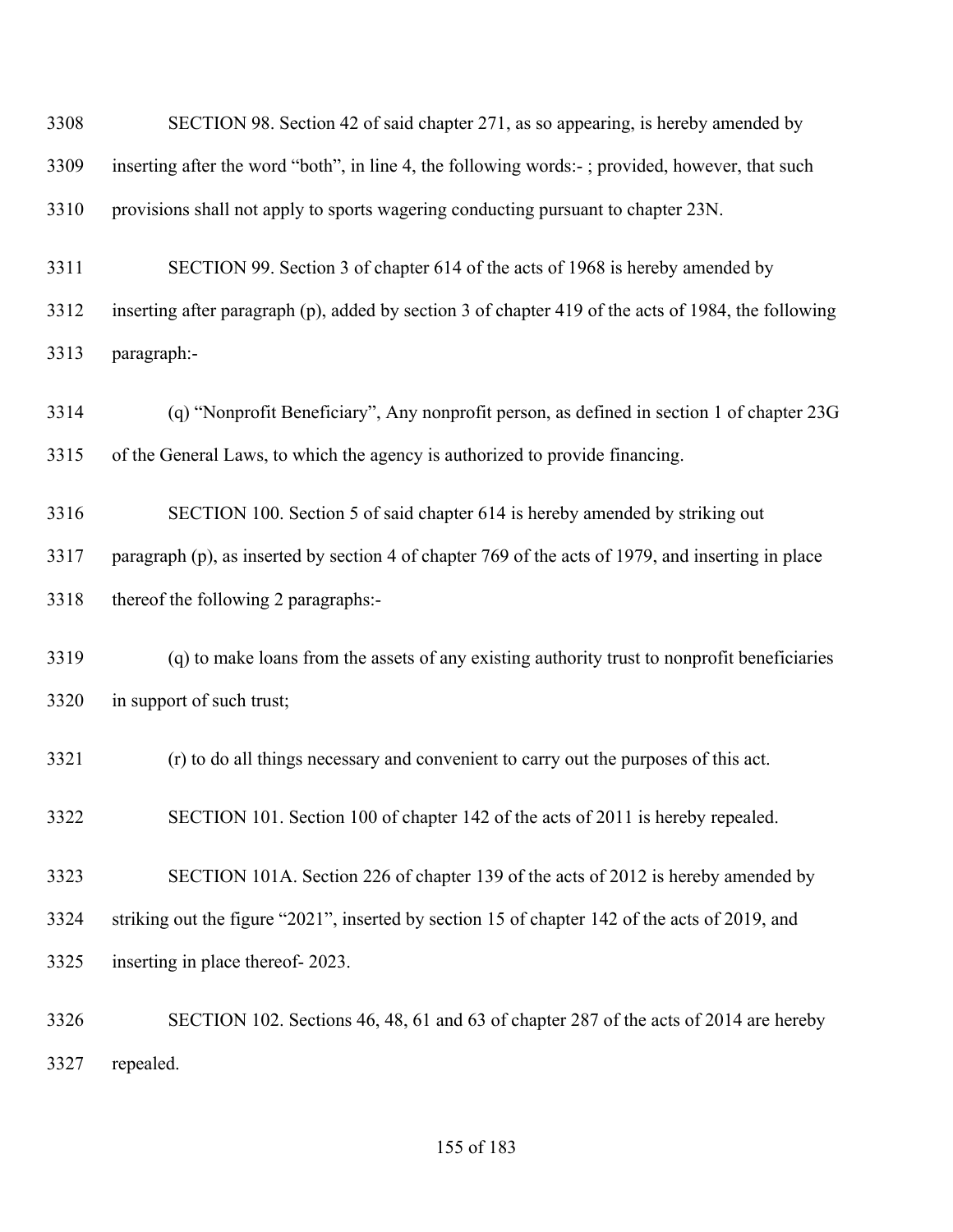SECTION 103. Section 124A of chapter 287 of the acts of 2014 is hereby repealed.

## SECTION 103A. Item 7002-8014 of section 2A of chapter 219 of the acts of 2016 is hereby amended by adding the following words:- ; and provided further, that funds in this item shall be made available until June 30, 2025.

 SECTION 104. The second sentence of section 135 of chapter 219 of the acts of 2016 is hereby amended by inserting after the words "includes any fantasy or simulated game or contest" the following words:- , including but not limited to, any fantasy or simulated game or contest based on college or professional sports events.

 SECTION 104A. Item 7008-1116 of section 2 of chapter 154 of the acts of 2018, as amended by section 26 of chapter 142 of the acts of 2019, is hereby further amended by striking out the words "provided further, that not less than \$150,000 shall be expended for the construction of bathroom facilities at Frasca field in Tewksbury and such funds shall be made available until June 30, 2020" and inserting in place thereof the following words:- provided further, that not less than \$150,000 shall be expended for the construction of bathroom facilities, sidewalks, parking lots and other pedestrian upgrades at the Livingston street recreational field in Tewksbury and such funds shall be available until June 30, 2021.

 SECTION 105. The executive office of housing and economic development shall issue guidance to assist local officials in determining the voting thresholds for various zoning amendments. Such guidance shall be assembled in consultation with the department of housing and community development, the Massachusetts attorney general's municipal law unit, and Massachusetts Housing Partnership.

## of 183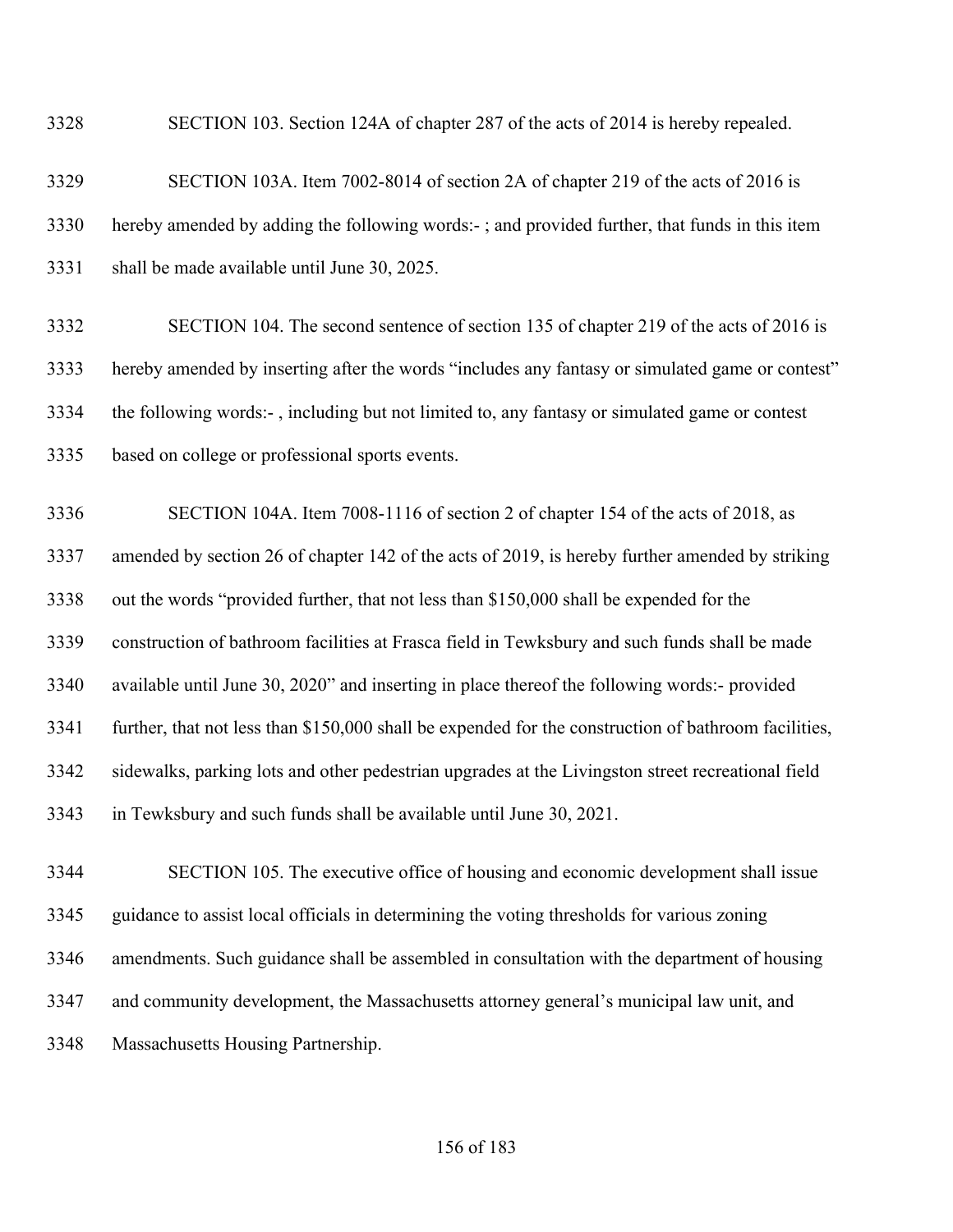SECTION 106. The secretary of housing and economic development shall report annually to the clerks of the house of representatives and the senate, the chairs of the joint committee on housing and the chairs of the senate and house committees on ways and means, on the activities and status of the Housing Choice Initiative, as described by the governor in a message to the general court dated December 11, 2017, including progress made towards the production of 135,000 new units by 2025. The report also shall include a list of all cities and towns that qualify as "housing choice" communities, a list and description of grant funds disbursed to such cities and towns and a description of how the funds were used to support the production of new housing.

 SECTION 106A. Notwithstanding the fourth paragraph of section 5 of chapter 121B of the General Laws, if a town has 4 elected members of a housing authority board on the effective date of this act, any vacant seat or, if there is no vacant seat, the first seat set to expire not less than 60 days after the effective date of this act, shall be filled by the appointment of a tenant member unless a waiver has been granted by the department pursuant to section 5A of said chapter 121B that allows for the appointment of a person who is not eligible to be a tenant member.

 SECTION 107. Notwithstanding any general or special law to the contrary, to meet the expenditures necessary in carrying out section 2, the state treasurer shall, upon receipt of a request by the governor, issue and sell bonds of the commonwealth in an amount to be specified by the governor from time to time but not exceeding, in the aggregate, \$317,476,000. All bonds issued by the commonwealth, as aforesaid, shall be designated on their face "Commonwealth Economic Development Act of 2020", and shall be issued for a maximum term of years, not exceeding 30 years, as the governor may recommend to the general court pursuant to section 3 of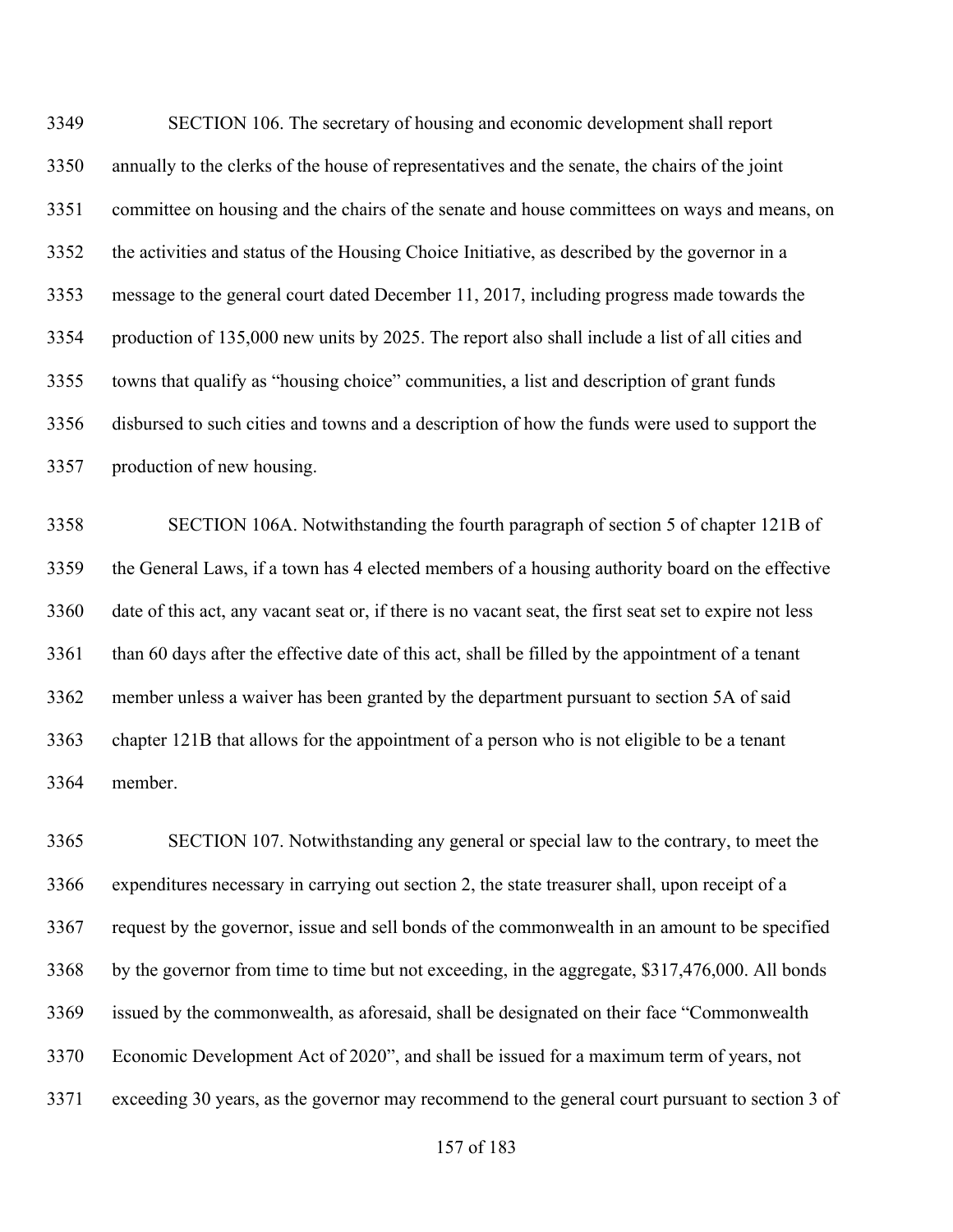Article LXII of the Amendments to the Constitution; provided, however, that all such bonds shall be payable not later than June 30, 2055. All interest and payments on account of principal on such obligations shall be payable from the General Fund. Bonds and interest thereon issued under the authority of this section shall, notwithstanding any other provision of this act, be general obligations of the commonwealth.

 SECTION 108. Notwithstanding any general or special law to the contrary, to meet the expenditures necessary in carrying out section 2A, the state treasurer shall, upon receipt of a request by the governor, issue and sell bonds of the commonwealth in an amount to be specified by the governor from time to time but not exceeding, in the aggregate,\$146,000,000. All bonds issued by the commonwealth, as aforesaid, shall be designated on their face "Commonwealth Economic Development Act of 2020", and shall be issued for a maximum term of years, not exceeding 30 years, as the governor may recommend to the general court pursuant to section 3 of Article LXII of the Amendments to the Constitution; provided, however, that all such bonds shall be payable not later than June 30, 2055. All interest and payments on account of principal on such obligations shall be payable from the General Fund. Bonds and interest thereon issued under the authority of this section shall, notwithstanding any other provision of this act, be general obligations of the commonwealth.

 SECTION 108A. (a) Notwithstanding chapter 62C of the General Laws or any other general or special law to the contrary, in order to address disruptions caused by the outbreak of the 2019 novel coronavirus, also known as COVID-19 and the effects of the governor's March 10, 2020 declaration of a state of emergency, a vendor who has made any sale subject to the tax imposed on the sale of meals by chapters 64H and 64L of the General Laws from August 1, 2020 to December 31, 2020 may delay the filing of the returns and payment of taxes required pursuant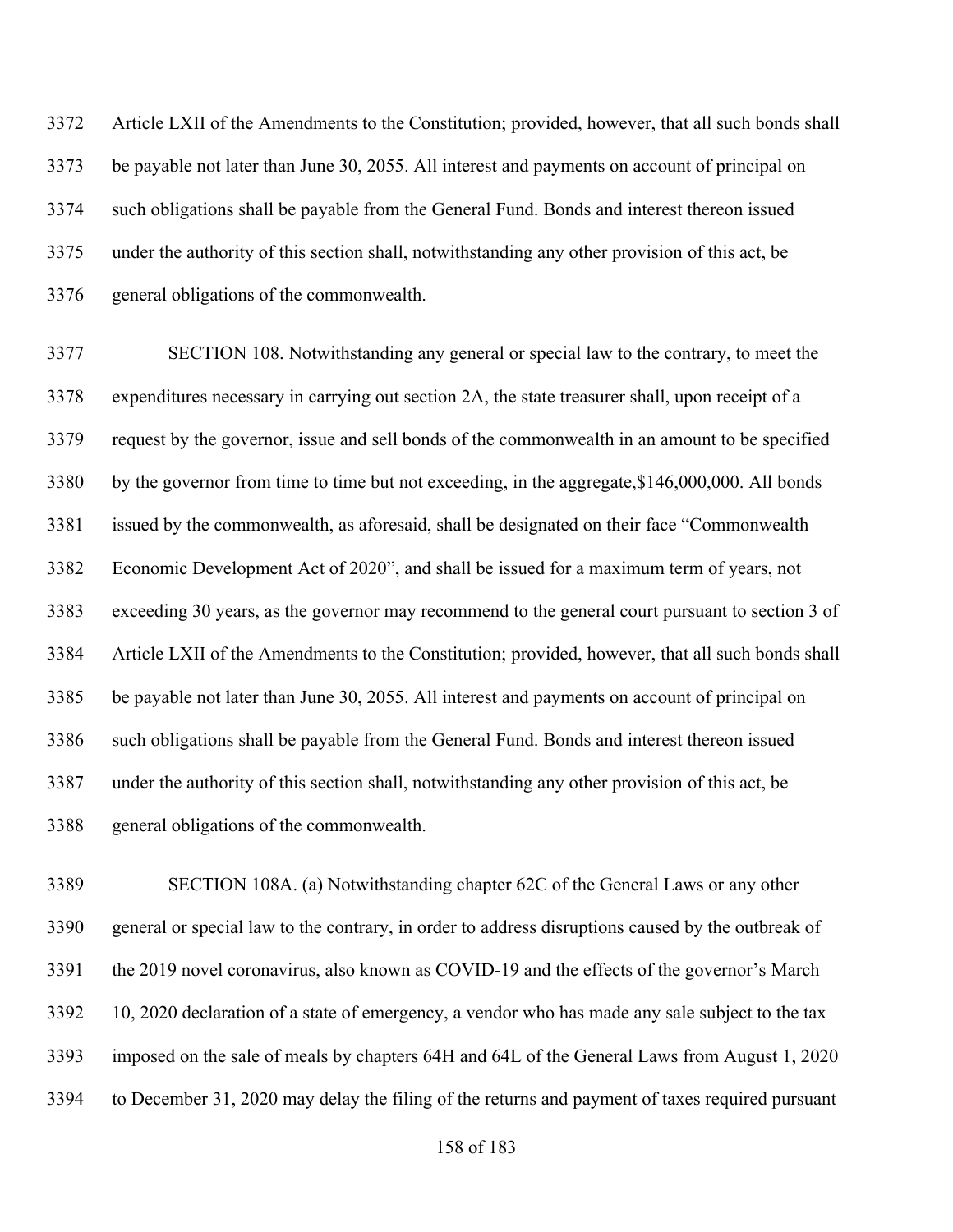to section 16 of said chapter 62C; provided, that if a vendor delays the filing of said return and payment of said taxes, the vendor shall file the return and make the payment of taxes required for the period of August 1, 2020 to October 31, 2020, on or before November 20, 2020 and for the period of November 1, 2020 to December 31, 2020, on or before January 20, 2021.

 (b) If a vendor delays the filing of returns and payment of taxes pursuant to subsection (a), the commissioner of revenue shall waive: (i) any late-file or late-pay penalties imposed pursuant to section 33 of said chapter 62C; and (ii) any interest that accrues as a result of any late payments pursuant to section 32 of said chapter 62C.

 (c) Nothing in this section shall be construed to waive any late-file, late-pay penalties or interest for a vendor who fails to file returns or make payment of taxes on or before the date set pursuant to subsection (a). Notwithstanding subsection (a), if a vendor fails to file returns and make payment of taxes on or before the date set pursuant to subsection (a), the payment shall accrue interest from the date the return was required to be filed pursuant to section 16 of said chapter 62C.

 (d) The commissioner of revenue may promulgate guidance on the implementation of this section.

 SECTION 108B. Notwithstanding any general or special law to the contrary, the executive office of education shall establish a financial literacy task force on financial literacy from kindergarten to grade 12 in schools. The task force shall consist of: the secretary of the executive office of education or a designee, who shall serve as chair; the commissioner of early education and care or a designee; the commissioner of the department of elementary and secondary education or a designee; the state treasurer or a designee; and 6 persons to be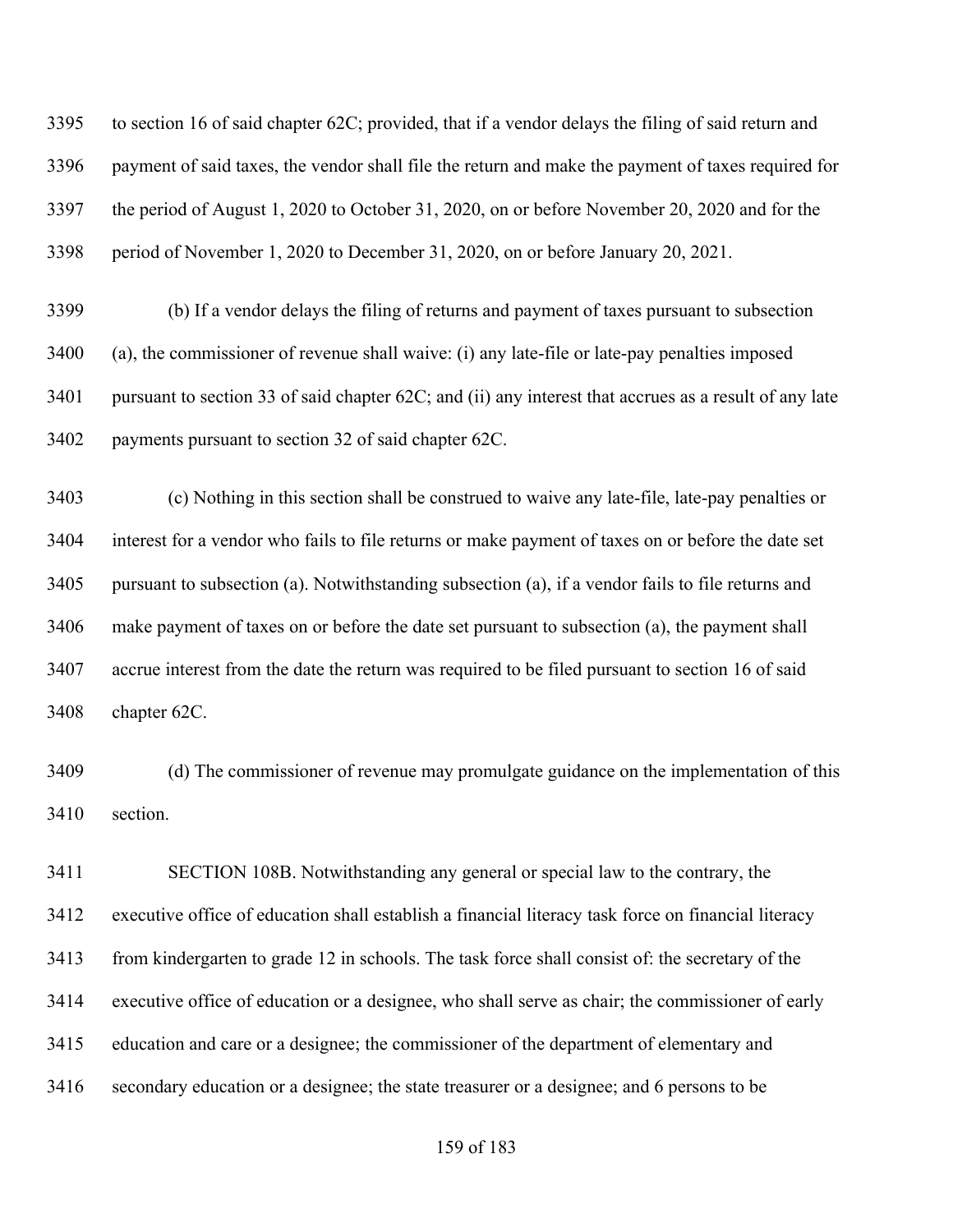appointed by the secretary of education, 2 of whom shall be representatives from the Massachusetts Teachers Association, 1 of whom shall be a representative from the Massachusetts Bankers Association. Inc., 1 of whom shall be a representative from Massachusetts JumpStart Coalition for Personal Financial Literacy, Inc., and 1 of whom shall be a representative of the office of economic empowerment or a designee.

 (b) The task force shall: (i) review current financial literacy standards in schools in the commonwealth; (ii) review the commonwealth's financial literacy activities and programs; (iii) develop a comprehensive strategic plan to improve outcomes for individuals with a risk of negative financial situations, including recommendations to: (1) promote research on financial education in kindergarten through grade 12; (2) improve the frequency and quality of financial education in public schools and charter schools; (3) improve public awareness and recognition of the importance of financial literacy; (4) improve financial education with a focus on low-income and minority communities; (5) advance the goals and objectives outlined by the state treasurer's 2015 financial literacy task force report; and (6) provide information on student loans and strategies for avoiding or reducing student debt; and (iv) monitor the implementation of the comprehensive strategic plan and make updates as necessary.

 (c) The task force shall submit a report on the status of financial literacy in schools with recommendations, if any, to the governor and the clerks of the house of representatives and senate not later than December 31, 2021.

 SECTION 108C. (a) In this section, unless the context clearly requires otherwise, "outdoor table service" shall mean a service that is provided outside the restaurant building envelope, whether on a sidewalk, patio, deck, lawn, parking area or other outdoor space, which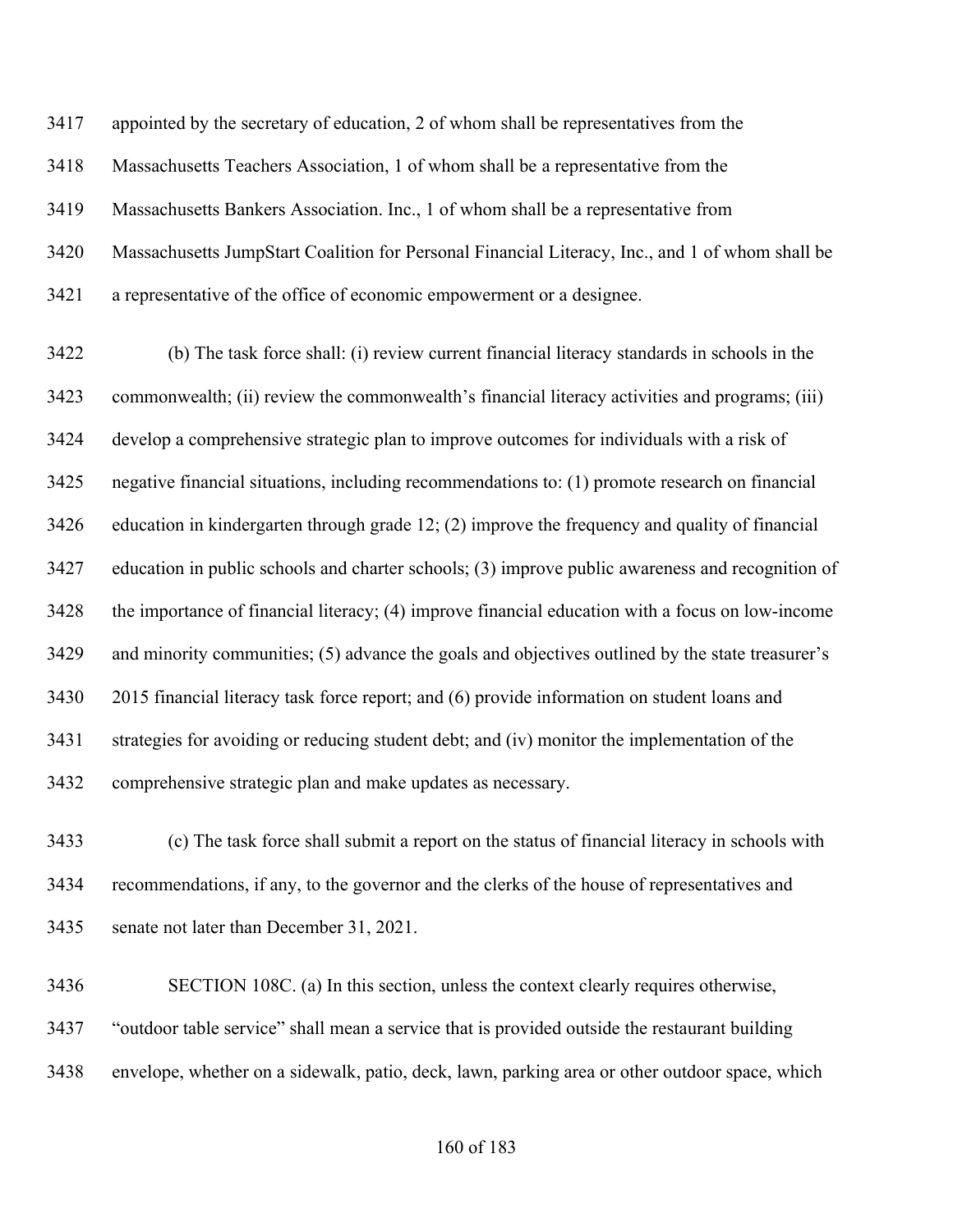may include, but is not limited to, service that is provided under awnings or table umbrellas or other cover from the elements; provided, however, that at least 50 per cent of the perimeter of any covered dining space must remain open and unobstructed by any form of siding or barriers at all times.

 (b) Notwithstanding chapter 40A of the General Laws, or any special permit, variance or other approval thereunder, or any other general or special law to the contrary, a city or town may approve requests for the expansion of outdoor table service, including changing the description of a licensed premises, as described in section 108D; provided, however, prior to such approval, the chief executive officer of the city or town, as defined in clause Fifth B of section 7 of chapter 4 of the General Laws, as established by charter or special act, shall establish the process for approving such requests; provided further, that said process need not comply with the notice and publication provisions set forth in section 11 of said chapter 40A. Said approval may be exercised immediately upon filing of notice thereof with the city or town clerk, without complying with any otherwise applicable recording or certification requirements.

 SECTION 108D. (a) As used in this section, the following words shall, unless the context clearly requires otherwise, have the following meanings:

 "Commission", the alcohol beverages control commission, established in section 70 of chapter 10 of the General Laws.

- "Local licensing authorities", as defined in section 1 of chapter 138 of the General Laws.
- (b) Notwithstanding any general or special law to the contrary, in order to address

disruptions caused by the outbreak of the 2019 novel coronavirus, also known as COVID-19 and

the effects of the governor's March 10, 2020 declaration of a state of emergency, local licensing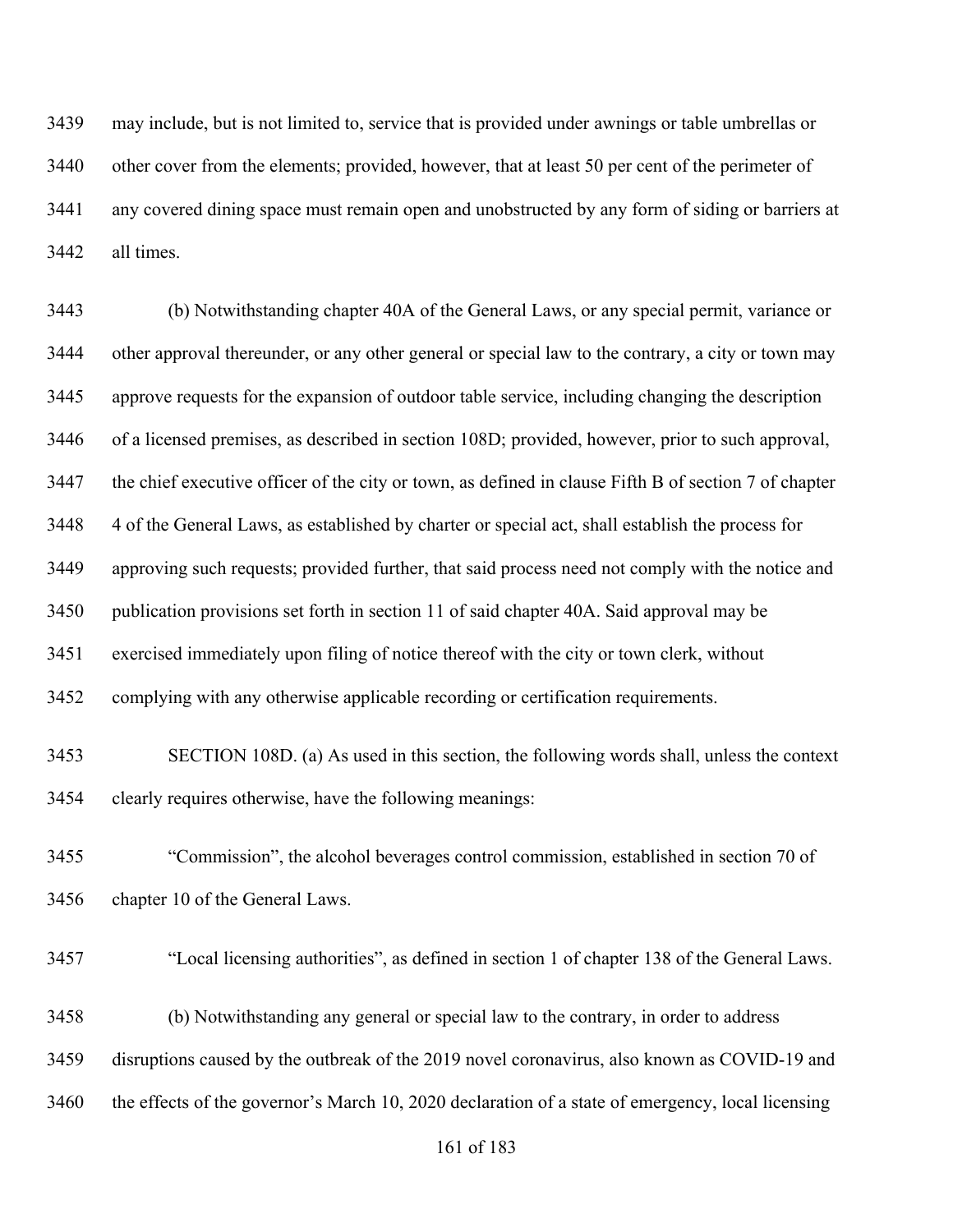authorities in any city or town that vote to authorize the granting of licenses for the sale of alcoholic beverages for on-premises consumption may grant approval for a change in the description of a licensed premises for the purpose of permitting outdoor alcohol service as the local licensing authorities may deem reasonable and proper and issue an amended license to existing license holders for said purpose, without further review or approval by the commission.

- (c) Upon approval of an amended license, the local licensing authorities shall forward notice of the amended license to the commission.
- (d) The commission shall, within 10 days of the passage of this act, promulgate

regulations consistent with this section and issue updated guidance to local licensing authorities.

- (e) Nothing in this section shall prevent the commission from exercising its statutory or regulatory enforcement authority over any such amended license granted.
- Section 108E. (a) As used in this section, the following words shall, unless the context clearly requires otherwise, have the following meanings:
- "Covered establishment", a restaurant or other eating or drinking establishment offering same-day food or drink for sale in a single commercial transaction through any third-party delivery service platform, from 1 or more retail locations within the commonwealth.
- "COVID-19 emergency", the state of emergency declared by the governor on March 10, 2020 in order to address the outbreak of the 2019 novel coronavirus, also known as COVID-19.
- "Customer", an individual using a third-party delivery service platform to place an online order.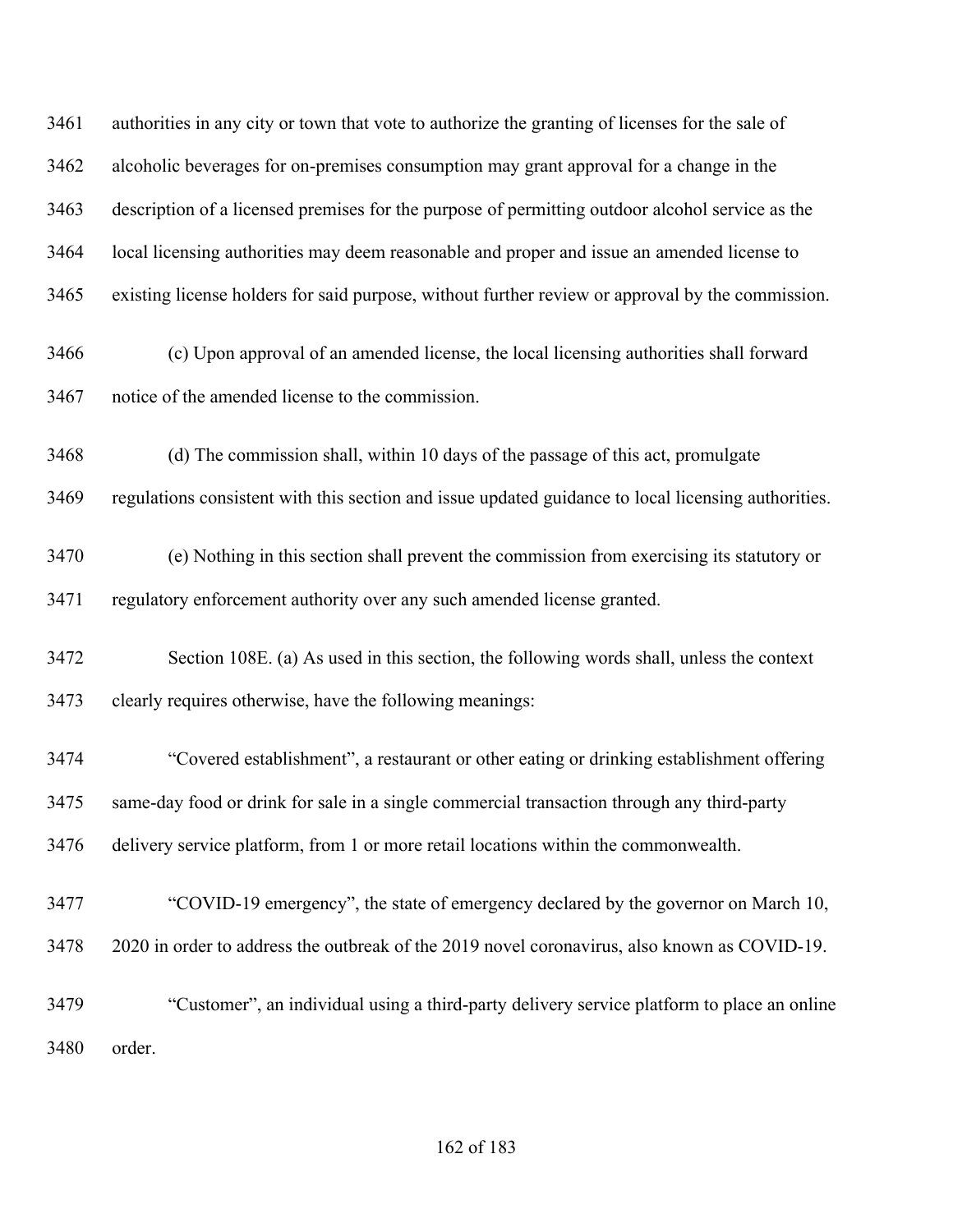"Online order", an order for food or drinks placed by a customer through a third-party delivery service platform provided by a third-party delivery service company for pickup or delivery in the commonwealth.

 "Purchase price", the menu price publicly offered on the third-party delivery service platform by a covered establishment. The purchase price shall not include any taxes, gratuities or other fees that may make up the total cost charged to the customer for an online order.

 "Third-party delivery service company", a corporation, partnership, sole proprietorship or other entity qualified to do business in the commonwealth that is engaged in facilitating same- day delivery or pickup of food and beverages through a third-party delivery service platform for 20 or more separately owned and operated covered establishments.

 "Third-party delivery service platform", any online enabled application, software, website or system offered or utilized by a third-party delivery service company to facilitate the sale of food and beverages prepared by, and the same-day delivery or same-day pickup of food and beverages from, covered establishments.

 (b) Notwithstanding any general or special law to the contrary, no third-party delivery service company, from the effective date of this act and for a period of 45 days after the termination of the COVID-19 emergency, shall charge a covered establishment a delivery fee per online order for the use of its services and fees other than a delivery fee that totals more than 15 per cent of the purchase price of the online order.

 (c) This section shall preempt, supersede or nullify any inconsistent, contrary or conflicting local law, ordinance, rule or regulation relating to third-party delivery service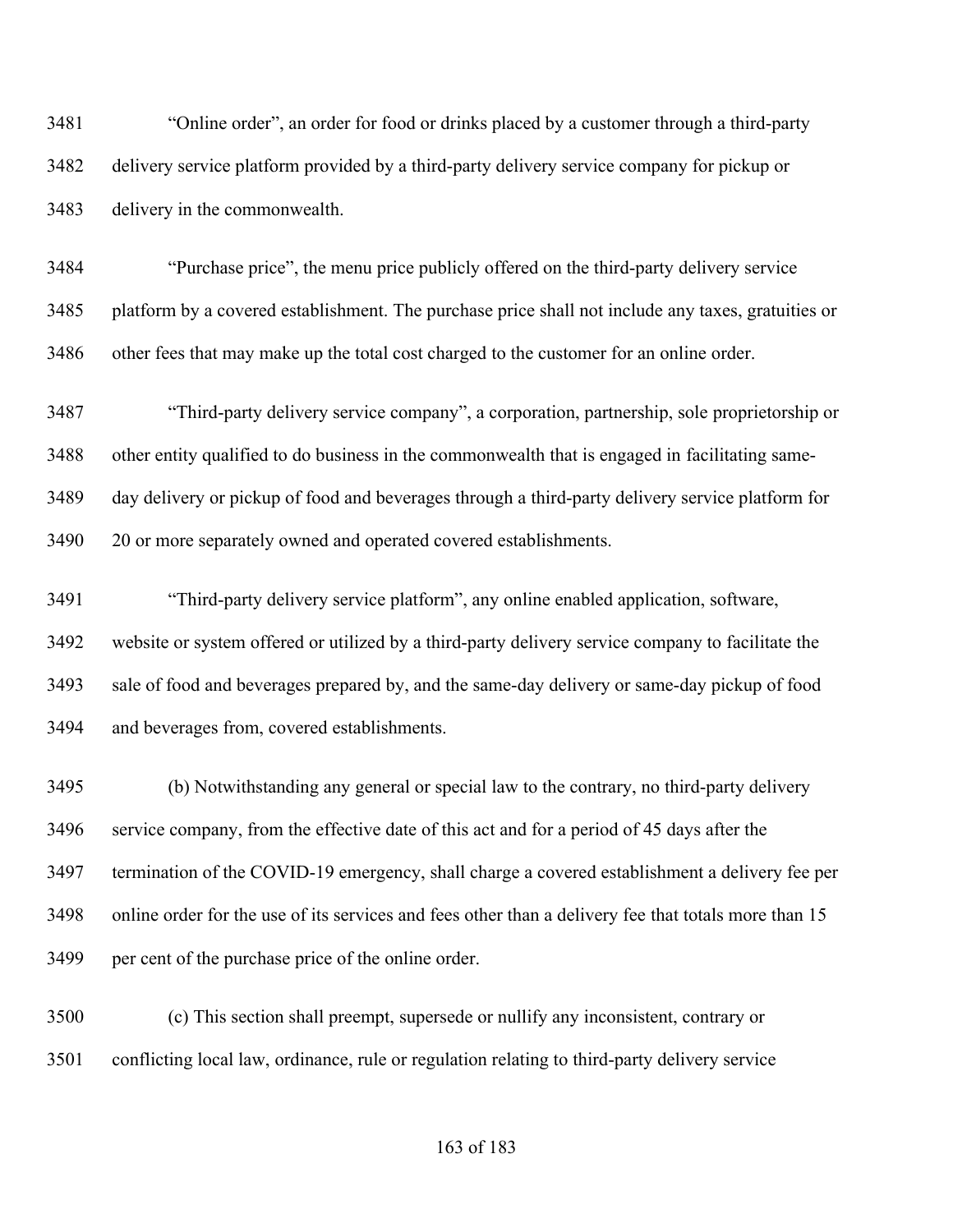platforms and third-party delivery service companies fees, including with respect to any agreements with covered establishments using third-party delivery service companies.

 (d) A violation of this section shall be an unfair and deceptive trade practice in violation of chapter 93A of the General Laws.

 SECTION 108F. (a) There is hereby established a special legislative commission, pursuant to section 2A of chapter 4 of the General Laws, to study journalism in underserved communities in the commonwealth. The commission shall: (i) conduct a comprehensive study relative to communities underserved by local journalism in the commonwealth; (ii) review all aspects of local journalism including, but not limited to, the adequacy of press coverage of cities and towns, ratio of residents to media outlets, print and digital business models for media outlets, the impact of social media on local news, strategies to improve local news access, public policy solutions to improve the sustainability of local press business models and private and nonprofit solutions, and identifying career pathways and existing or potential professional development opportunities for aspiring journalists in the commonwealth.

 (b) The commission shall consist of the following 23 members: the chairs of the joint committee on community development and small business, who shall serve as co-chairs; 1 member of the house of representatives appointed by the speaker; 1 member of the senate appointed by the senate president; 1 member who shall be a professor at the Northeastern School of Journalism; 1 member who shall be a member of the Boston Association of Black Journalists; 1 member who shall be a member of the National Association of Hispanic Journalists; 1 member who shall be a member of the Asian American Journalists Association of New England; 1 of who shall be a representative from the Massachusetts Newspaper Publishers Association; 11 members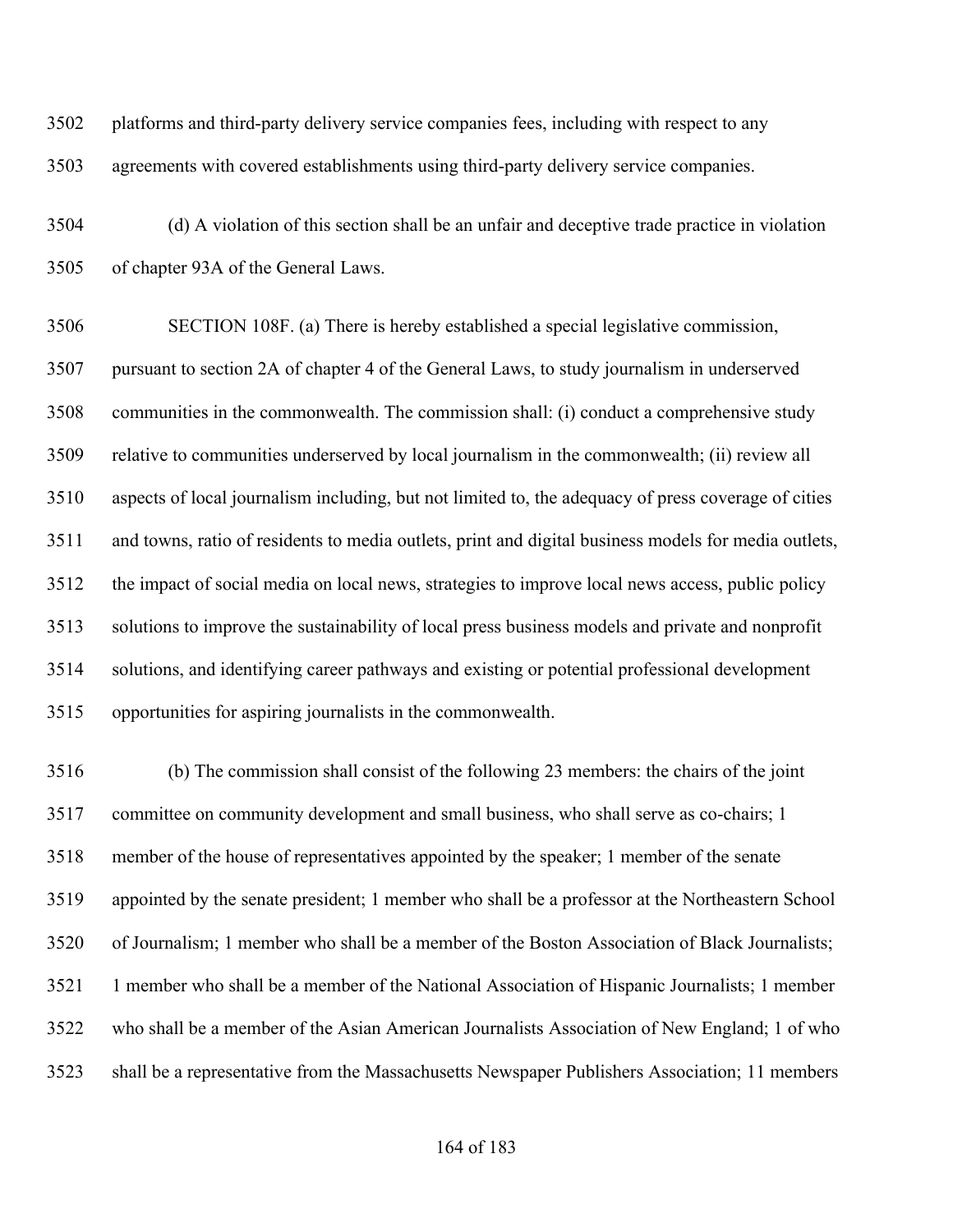to be appointed by the chairs: 2 of whom shall be representatives of public colleges or universities of the commonwealth with either a journalism or communications program, 1 of whom shall be a representative of a private college or university of the commonwealth with either a journalism or communications program, and 8 of whom shall be currently employed or freelance journalists, editors or producers from independent community news outlets from across the commonwealth; provided, that the appointees shall represent communities underserved by professional news organizations, rural communities, immigrants communities, working-class communities and communities of color; 3 members to be appointed by the governor who shall be representatives of journalism unions or associations; provided, that the appointees shall be selected from the following unions and associations: (i) the NewsGuild – Communication Workers of America, (ii) the Screen Actors Guild-American Federation of Television and Radio Artists, (iii) the National Association of Broadcast Employees and Technicians – Communications Workers of America, (iv) the Association of Independents in Radio, (v) the Boston Chapter of the National Writers Union, (vi) the New England Newspaper and Press Association, or (vii) the New England Chapter of the Society of Professional Journalists. All appointments shall be made no later than 30 days following the effective date of this act. (c) The commission shall hold public information sessions in order to promote the work of the commission and to solicit public comment pursuant to the work of the commission.

 (d) The commission shall accept written and oral comment from the public beginning at the first meeting of the commission.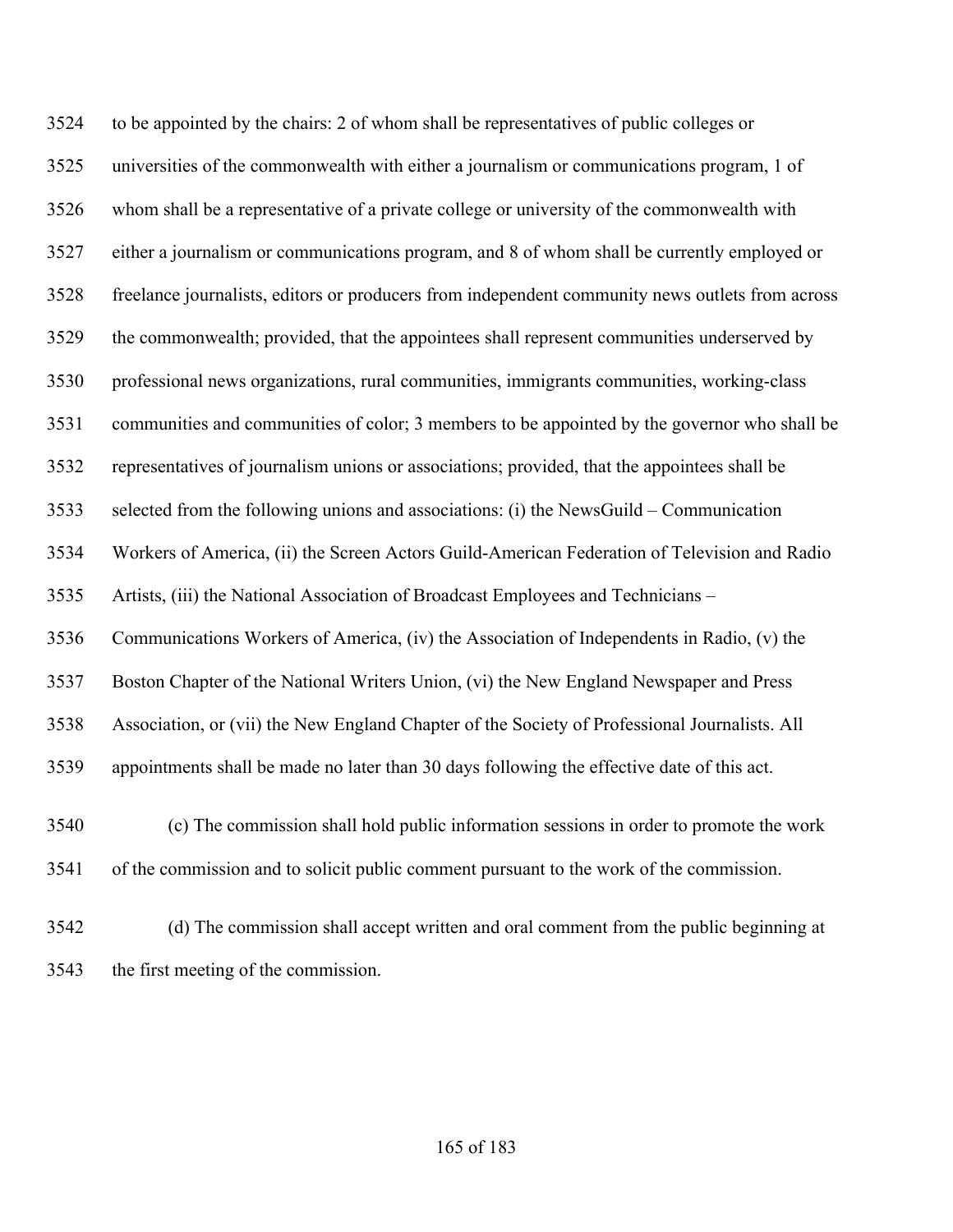(e) The commission shall meet no less than 5 times to review, study and analyze existing literature, quantitative and qualitative data on the status of journalism in the commonwealth and review the oral and written public comments.

 (f) No later than August 1, 2021, the commission shall submit its findings, along with recommendations for legislation, if any, to the clerks of the house of representatives and the senate and the joint committee of community development and small business.

(g) The special commission may make such interim reports as it considers appropriate.

 SECTION 108G. There is hereby established a special commission pursuant to section 2A of chapter 4 of the General Laws to conduct an investigation and study regarding the needs of agriculture in the commonwealth in the 21st century, including the viability, efficiency, climate change resiliency, education, technical assistance and energy needs of farms and means of ensuring farms' ability to adapt to changing economic, climate and energy conditions.

 The commission shall consist of 1 member who shall be appointed by the senate president, who shall serve as co-chair; 1 member who shall be appointed by the minority leader of the senate; 1 member who shall be appointed by the speaker of the house of representatives, who shall serve as co-chair; 1 member who shall be appointed by the minority leader of the house of representatives; the house and senate chairs of the joint committee on environment, natural resources and agriculture; the house and senate chairs of the joint committee on telecommunications, utilities and energy; the secretary of energy and environmental affairs or a designee; the secretary of housing and economic development or a designee; the commissioner of agricultural resources or a designee; a representative of the Massachusetts Farm Bureau Federation, Incorporated; a representative of the University of Massachusetts center for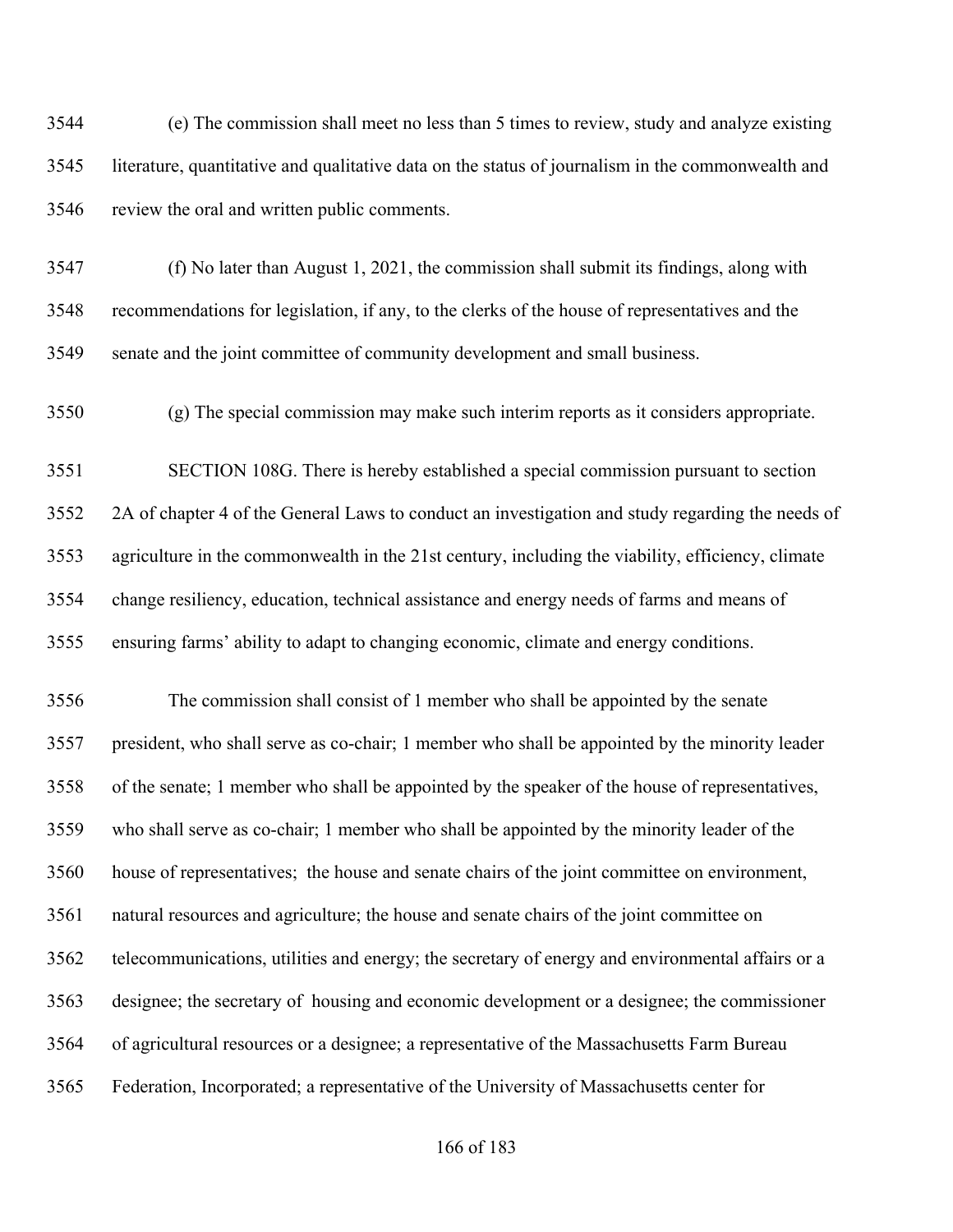agriculture, food and the environment; a representative of the Massachusetts chapter of the Northeast Organic Farming Association; a representative of the Cape Cod Cranberry Growers' Association; and a representative of the Massachusetts Association of Dairy Farmers, Inc. Members shall not receive compensation for their services but may receive reimbursement for the reasonable expenses incurred in carrying out their responsibilities as members of the commission. The executive office of energy and environmental affairs and executive office of housing and economic development may furnish reasonable staff and other support for the work of the commission.

 The commission shall review: (i) methods of supporting farms including development of tax incentives and credits for equipment related to farm-based renewable energy projects; (ii) effects of zoning ordinances and bylaws on farm-based renewable energy projects and means of reducing administrative and regulatory barriers to such projects; (iii) potential zoning exemptions of farm renewable energy systems; (iv) the feasibility of establishing an incentive program to facilitate the growth of non-solar renewable-energy distributed-generation projects on farms; (v) methods of encouraging the use of renewable energy resources on farms; (vi) development of potential grant programs in support of farms to develop farm-based renewable energy capabilities including wind harvesting, energy conserving refrigerated food storage pilot projects, methane capture and green combustion and solar and photovoltaic energy projects; (vii) feasibility of using farms as resiliency centers during power outages or extreme weather events by installing technology such as battery storage or microgrids; (viii) the effects of climate change and means by which farms may seek to adapt to climate change; (ix) methods of promoting and facilitating more prompt interconnection of energy projects owned or operated by agricultural producers; (x) the development of a single uniform application for use by owners of farms in the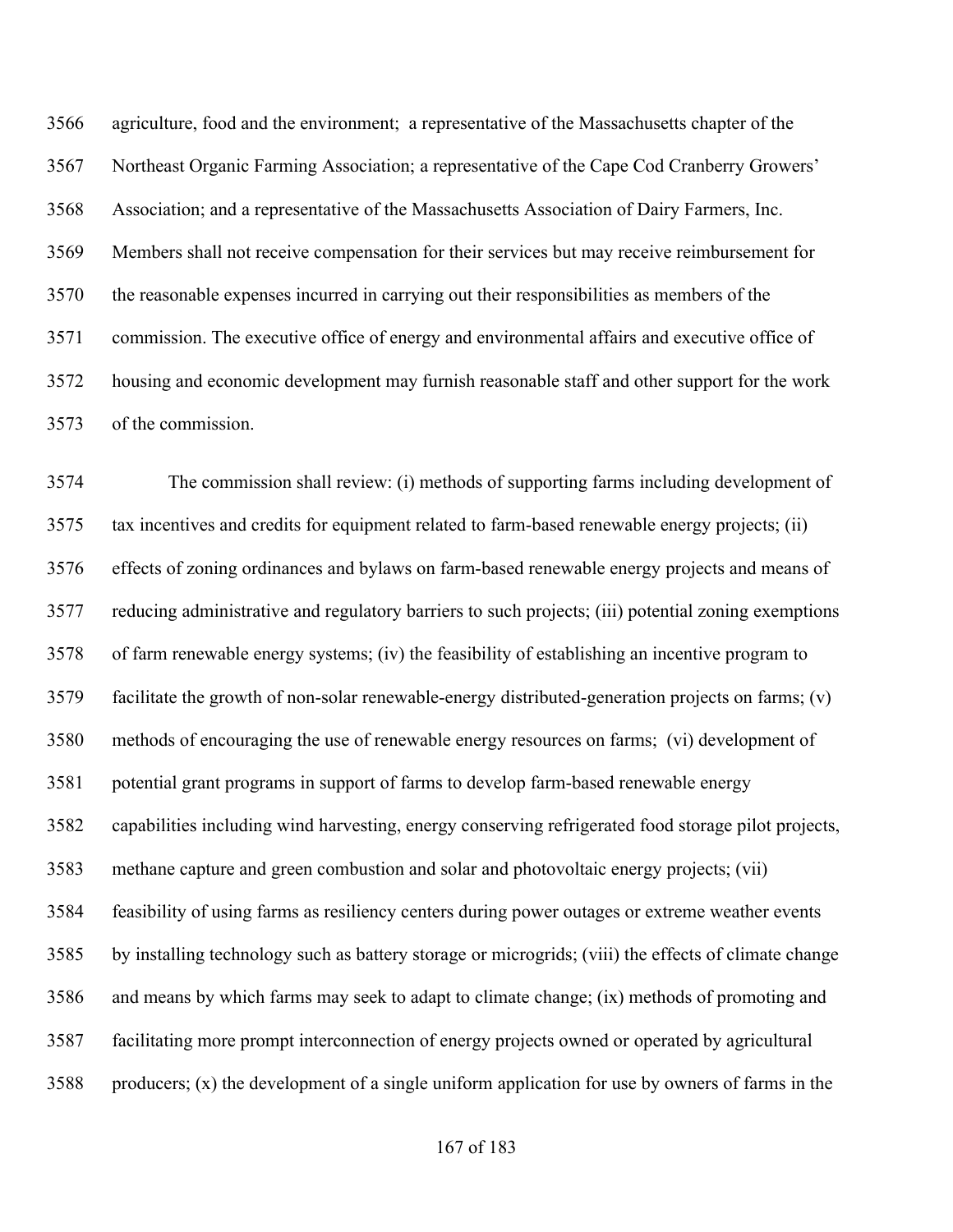commonwealth for application to any and all grant and other assistance programs administered by the department of agricultural resources and consistent with federal grant and program application criteria; (xi) the benefits of designating an administrator or separate office within the department of agricultural resources to provide advice, technical assistance and other guidance to owners of farms who apply for grants and other programs; (xii) ways to support, expand and enhance opportunities for agricultural tourism; (xiii) the timing of grant applications to the department of agricultural resources and department responses with a view to facilitating more efficient and timely use of grant funds; (xiv) administrative and regulatory barriers to and restrictions on farm owners placing renewable energy structures on farmland; (xv) means of addressing the need for education and technical assistance to farmers; and (xvi) any other matters the commission deems relevant to supporting the viability of farms in the commonwealth.

 The commission shall file a report of its findings and recommendations, together with drafts of legislation necessary to carry those recommendations into effect, by filing the same with the clerks of the senate and the house of representatives, the chairs of the senate and house committees on ways and means, the senate and house chairs of the joint committee on environment, natural resources and agriculture, and the house and senate chairs of the joint committee on telecommunications, utilities and energy not later than June 30, 2021.

 SECTION 108H. Notwithstanding any general or special law to the contrary, there shall be established a special commission to investigate, study and make legislative recommendations on the participation of minority business enterprises and women business enterprises in public construction projects, including, but not limited to: (i) a review of the efficiency and adequacy of current laws and regulations designed to promote diversity; (ii) a review of employment data and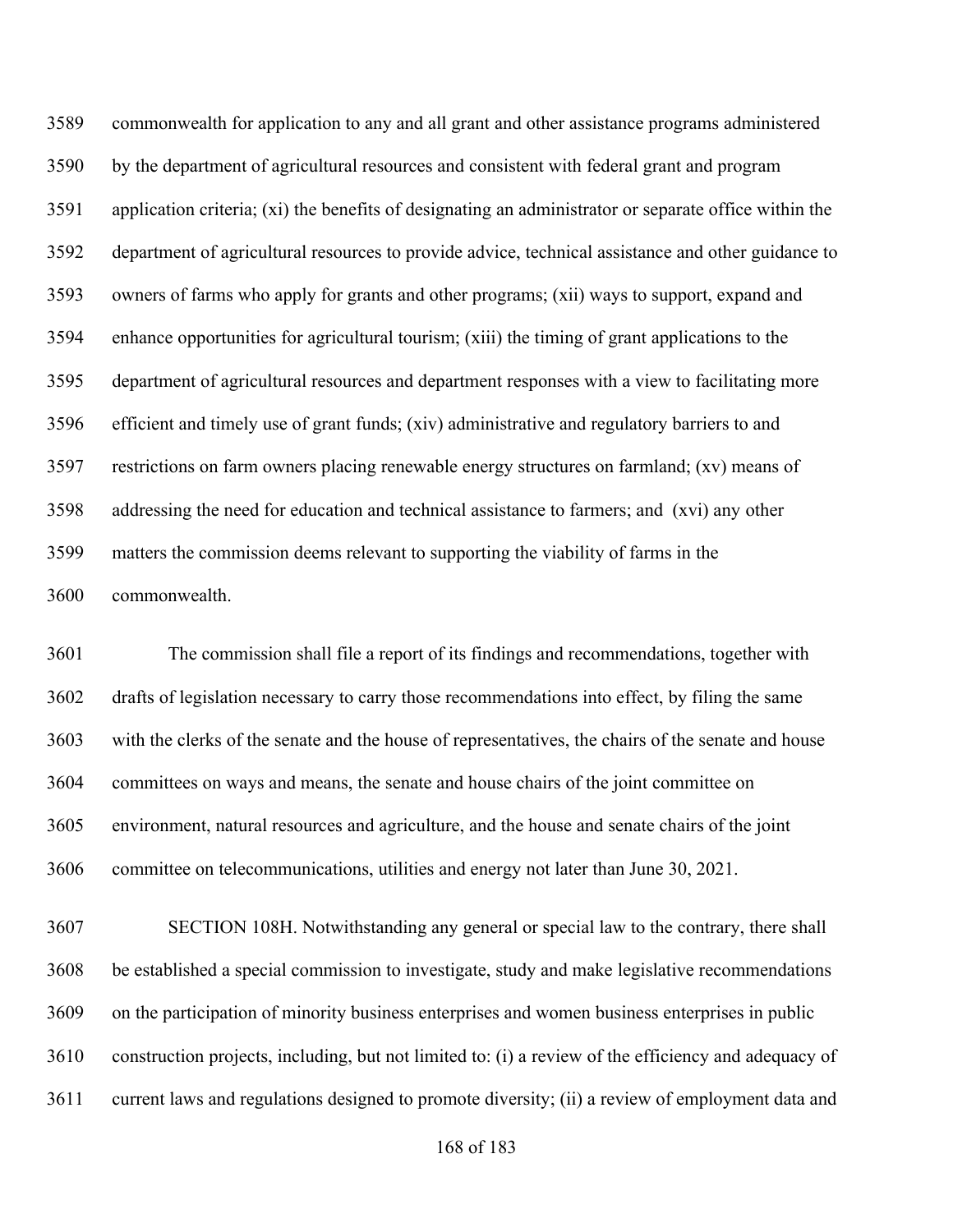recruitment strategies for public construction projects; and (iii) development of best practices for the promotion of diversity and application of such practices to public construction projects. The commission shall consist of 19 members, 1 of whom shall be appointed by the governor and who shall serve as co-chair; 1 of whom shall be appointed by the attorney general and who shall serve as co-chair; 2 of whom shall be members of the senate, 1 of whom shall be appointed by the president of the senate and 1 of whom shall be appointed by the minority leader of the senate; 2 of whom shall be members of the house of representatives, 1 of whom shall be appointed by the speaker of the house, and 1 of whom shall be appointed by the minority leader of the house of representatives; the commissioner of capital asset management and maintenance or a designee; the inspector general or a designee; the chairperson of the Massachusetts Municipal Association, Inc. or a designee; the president of the Massachusetts Building Trades Council or a designee; the president of the Associated General Contractors of Massachusetts, Inc. or a designee; the president of the Building Trades Employers Association of Boston and Eastern Massachusetts, Inc. or a designee; the president of Associated Subcontractors of Massachusetts, Inc. or a designee; the president of Construction Industries of Massachusetts, Inc. or a designee; the president of the Massachusetts AFL-CIO or a designee; 2 representatives of the Massachusetts Minority Contractors Association, Inc.; a representative of the Boston chapter of the National Association of Women and Construction; and a representative of the Policy Group on Tradeswomen's Issues. The commission shall file a report on the results of its study, together with its recommendations and any legislation necessary to carry such recommendations into effect, with the clerks of the house of representatives and the senate not later than December 31, 2020.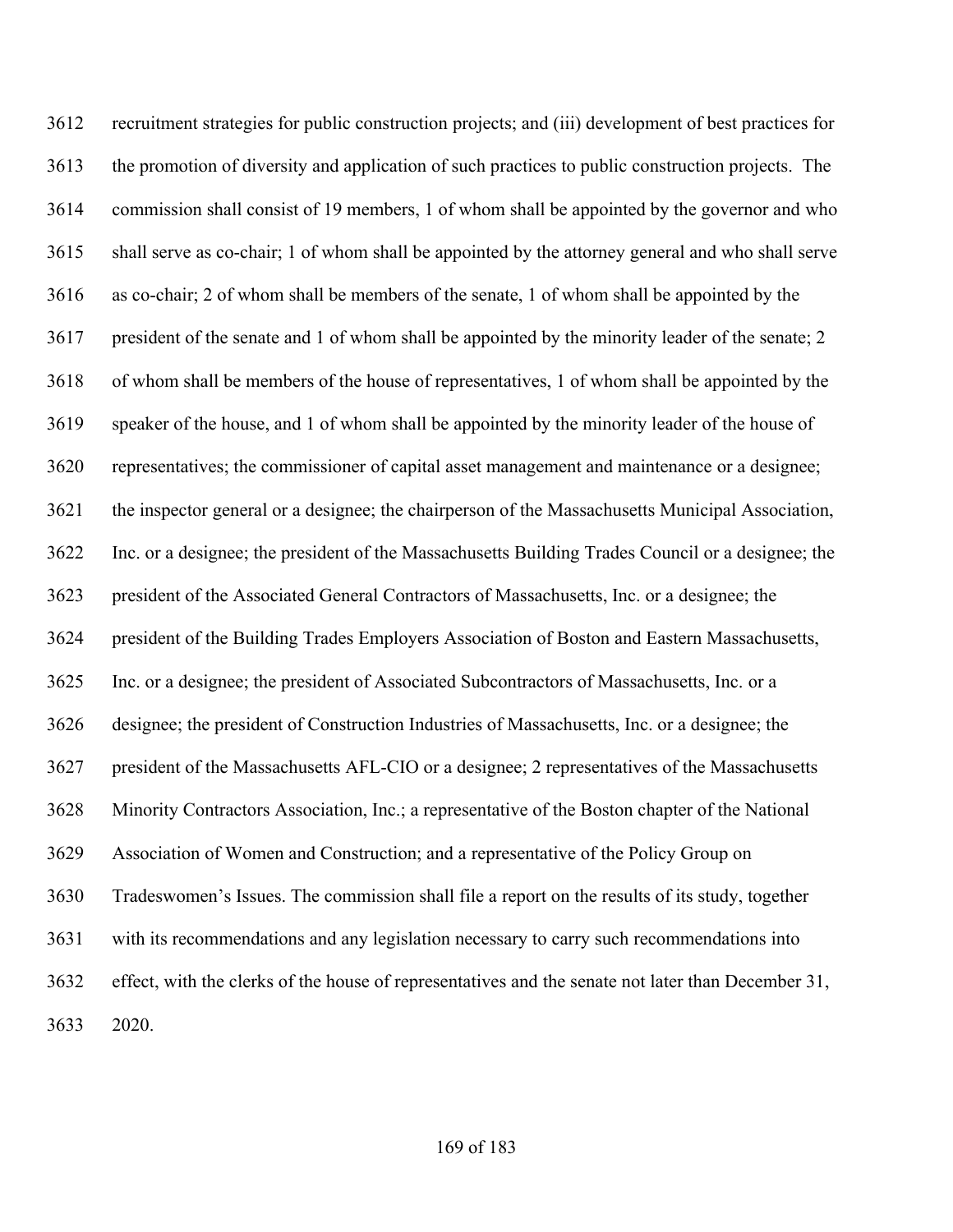SECTION 108I. (a) There is hereby established a special commission to examine and make recommendations relative to the economic impact of early education and care programming in the commonwealth. The commission shall consist of 19 members: 1 of whom shall be the commissioner of the department of early education and care, or a designee, and 1 of whom shall be the secretary of housing and economic development, or a designee, who shall serve as co-chairs; 1 of whom shall be the secretary of education, or a designee; 1 of whom shall be a member of the house of representatives appointed by the speaker of the house of representatives; 1 of whom shall be a member of the senate appointed by the senate president; 1 of whom shall be a member of the house of representatives appointed by the minority leader of the house of representatives; 1 of whom shall be a member of the senate appointed by the minority leader of the senate; 1 of whom shall be the executive director of the Massachusetts Association of Early Education and Care, or a designee; 1 of whom shall be the executive director of the Massachusetts Association of School Superintendents, Inc., or a designee; 1 of whom shall be a representative of the Massachusetts Afterschool Partnership, Inc.; 1 of whom shall be the executive director of the Massachusetts Business Roundtable, or a designee; 1 of whom shall be the executive director of the Black Economic Council of Massachusetts, Inc., or a designee; 1 of whom shall the director of Strategies for Children, Inc. or a designee; 1 of whom shall be the president-elect of the Massachusetts Association for the Education of Young Children, Inc. or a designee; and 5 of whom shall be appointed by the governor, 1 of whom shall be an early educator in a community serving high percentages of low-income children, 1 of whom shall be a family child-care provider, 1 of whom shall be a private-pay early education and care provider and 2 of whom shall be employers or business leaders with proven records of supporting increased access to high quality early education and care programs and services.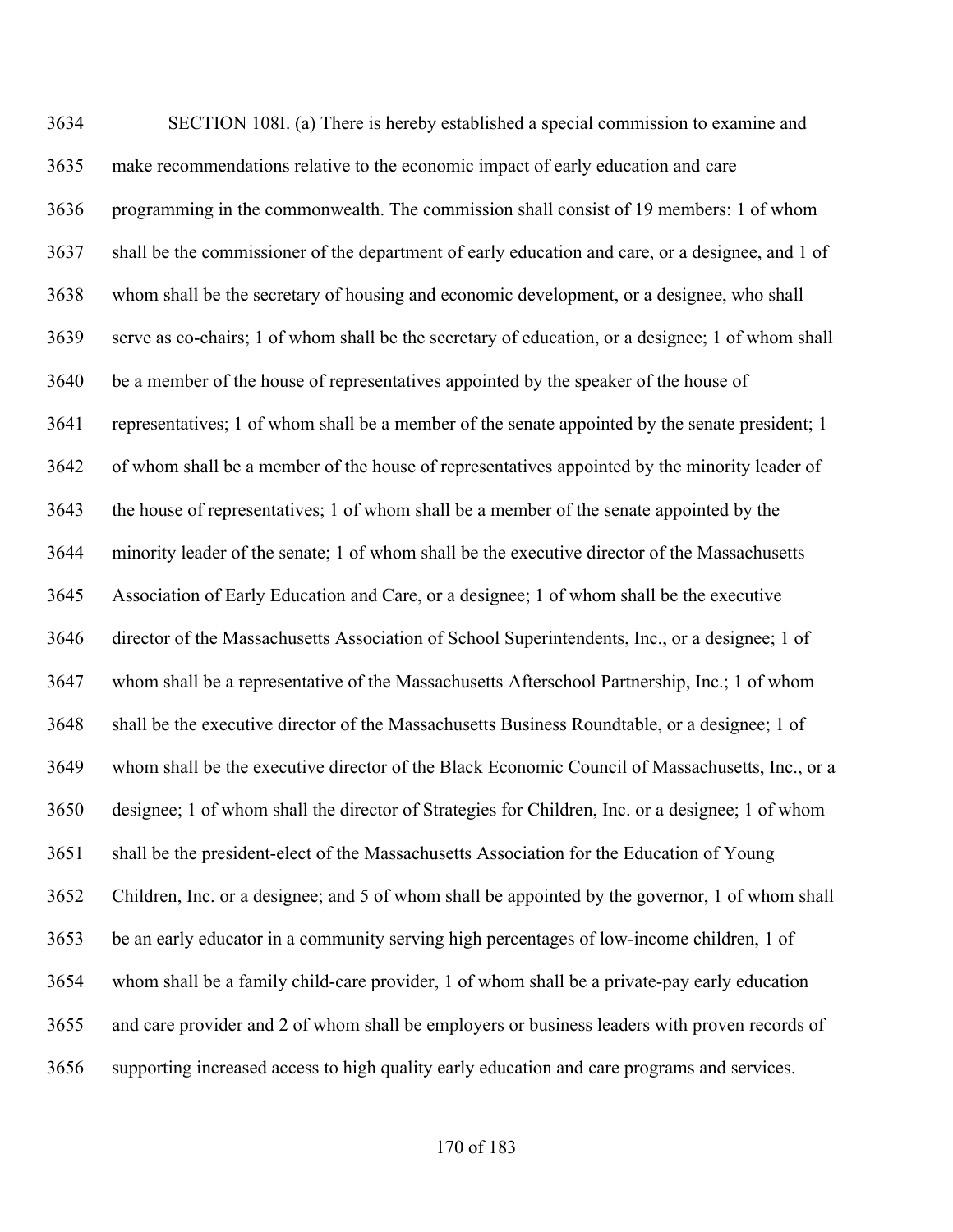(b) In appointing members of the commission, consideration shall be given to race, gender, socioeconomic and geographic diversity that is reflective of the early education and care workforce and the children and families it serves.

 (c) The commission shall consider and report on: (i) the creation of statewide and regional hubs in order to foster, support and strengthen early education and care programming efforts and needs in partnership with public and private programs and local businesses; (ii) an overview and assessment of the current economic landscape of early education and care providers in the commonwealth; (iii) recommendations for providing targeted small business and economic development support for early education and care providers, including but not limited to technical support and loan programs; and (iv) recommendations on ways to strengthen public and private efforts and coordination in support of early education and care programming, including, but not limited to, establishing tax credits for businesses and employers interested in providing childcare benefits to employees.

 (d) The chairs of the commission shall hold no fewer than 6 public meetings and ensure that the work of the commission incorporates feedback from the early education and care sector, and the families and employers the sector serves across the commonwealth. The special commission shall submit a report of its findings and recommendations by filing its report with the clerks of the house of representatives and the senate, the house and senate committees on ways and means, the joint committee on education and the joint committee on economic development and emerging technologies, not later than November 1, 2020.

 (e) Not later than August 21, 2020, the department of early education and care in consultation with the secretary of housing and economic development shall submit a plan to the

## of 183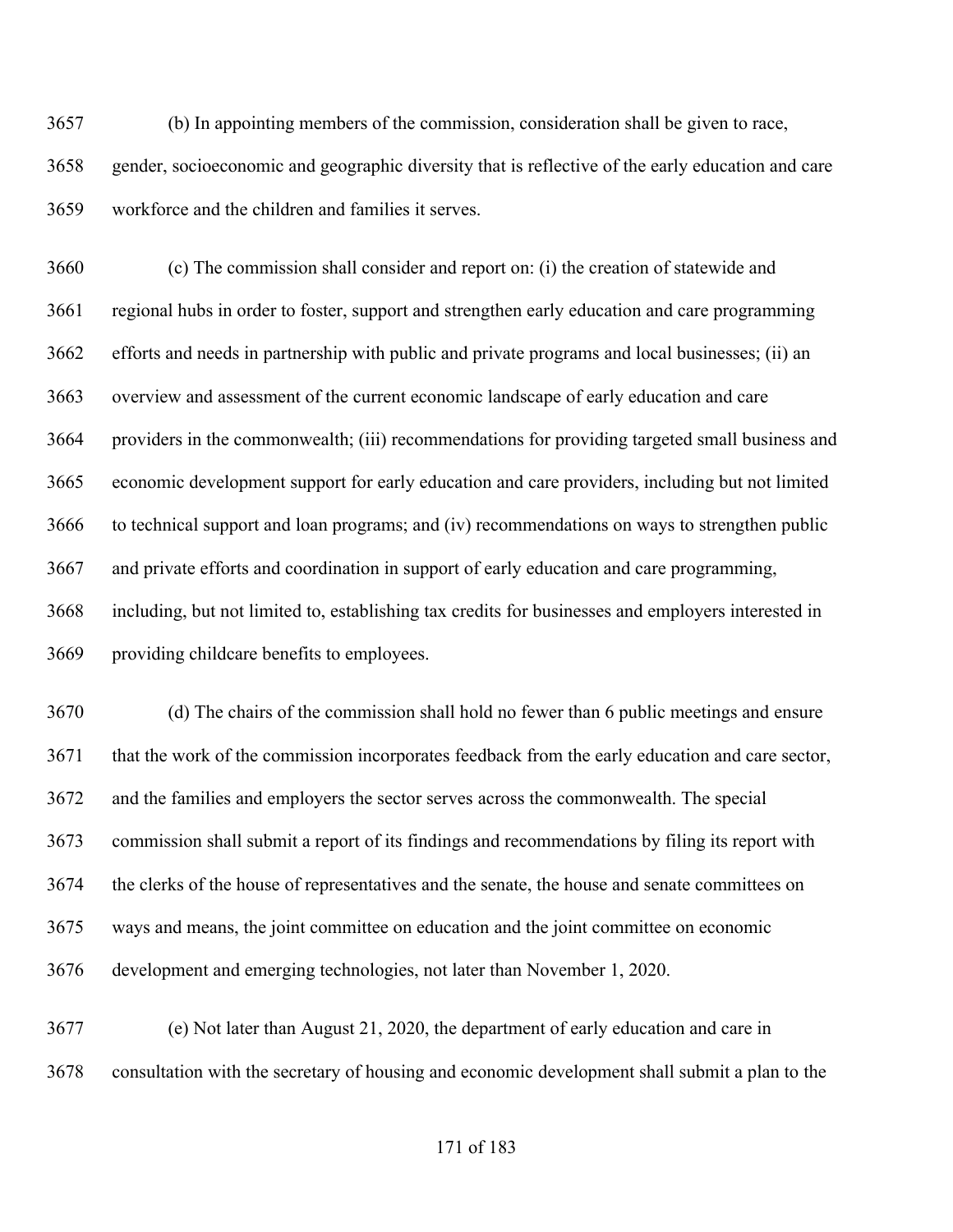house and senate committees on ways and means, the joint committee on education and the joint committee on economic development and emerging technologies on how the department will provide ongoing support for early education and care programs in the commonwealth in order to ensure economic diversity during the commonwealth's recovery efforts in 2020, including continued efforts to stabilize those programs serving the commonwealth's most vulnerable children and families, including, but not limited to, those serving children and families with active cases at the department of children and families. The report shall include an analysis of the economic impact any changes to such reimbursement efforts is expected to have on childcare providers and the region's local economy, including the recent economic impact on programs currently not supported by a state subsidy.

 SECTION 108J. There is hereby established along state highway route 62 in the towns of Hudson, Berlin, Clinton, Sterling, Princeton, Stow and Maynard, a cultural highway, which shall ensure the preservation of the economic, cultural, historical, agricultural and scenic aspects unique to the route and its municipalities. The secretary of energy and environmental affairs shall establish the exact meets and bounds of the cultural highway and shall develop a program to protect the resources within the boundaries of the cultural highway. The program may include, but is not limited to, the implementation of conservation restrictions, preservation restrictions, agricultural preservation restrictions, watershed preservation restrictions and the establishment of historical districts.

 SECTION 109. As used in this section, the following words shall, unless the context clearly requires otherwise, have the following meanings: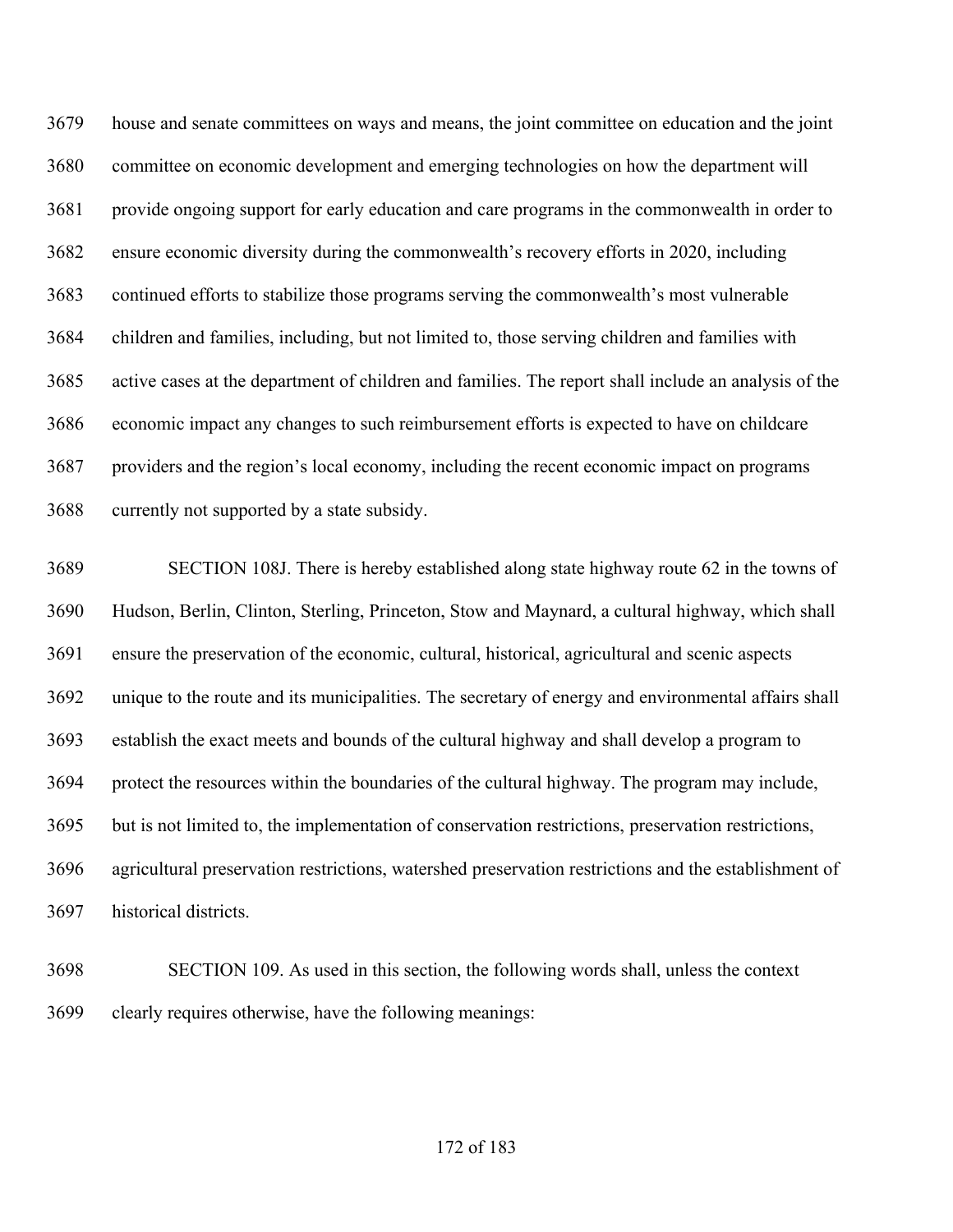| 3700 | "COVID-19 emergency", the state of emergency concerning the novel coronavirus                      |
|------|----------------------------------------------------------------------------------------------------|
| 3701 | disease outbreak declared by the governor pursuant to executive order 591 on March 10, 2020.       |
| 3702 | "Good-faith effort", an effort by each party upon being present or taking part in the pre-         |
| 3703 | eviction mediation conference as required pursuant to subsection (b), to negotiate and agree upon  |
| 3704 | a reasonable alternative to eviction.                                                              |
| 3705 | "Notice of eviction rights and responsibilities form", a form developed by the executive           |
| 3706 | office of housing and economic development pursuant to subsection (e) and approved by the          |
| 3707 | chief justice of the housing court.                                                                |
| 3708 | "Pre-eviction mediation", a conference with the plaintiff and defendant conducted by a             |
| 3709 | housing specialist, as described in section 16 of chapter 185C of the General Laws.                |
| 3710 | (a) Notwithstanding chapter 186 or chapter 239 of the General Laws, or any other general           |
| 3711 | or special law, rule, regulation or order to the contrary, any notice, including a notice to quit, |
| 3712 | requesting or demanding a tenant of a residential dwelling unit to vacate the premises shall, as   |
| 3713 | part of said notice, include a notice of eviction rights and responsibilities form. A court having |
| 3714 | jurisdiction over an action for summary process related to said chapter 239, including the Boston  |
| 3715 | municipal court department, shall not accept for filing a writ, summons or complaint for entry     |
| 3716 | without a copy of the notice of eviction rights and responsibilities form which has been delivered |
| 3717 | to the tenant, with proof of delivery of such notice.                                              |
| 3718 | (b) Notwithstanding said chapter 186 or said chapter 239, or any other general or special          |
| 3719 | law, rule, regulation or order to the contrary, a court having jurisdiction over an action for     |
| 3720 | summary process related to said chapter 239, including the Boston municipal court department,      |
| 3721 | shall require pre-eviction mediation prior to an eviction hearing or trial for non-payment of rent |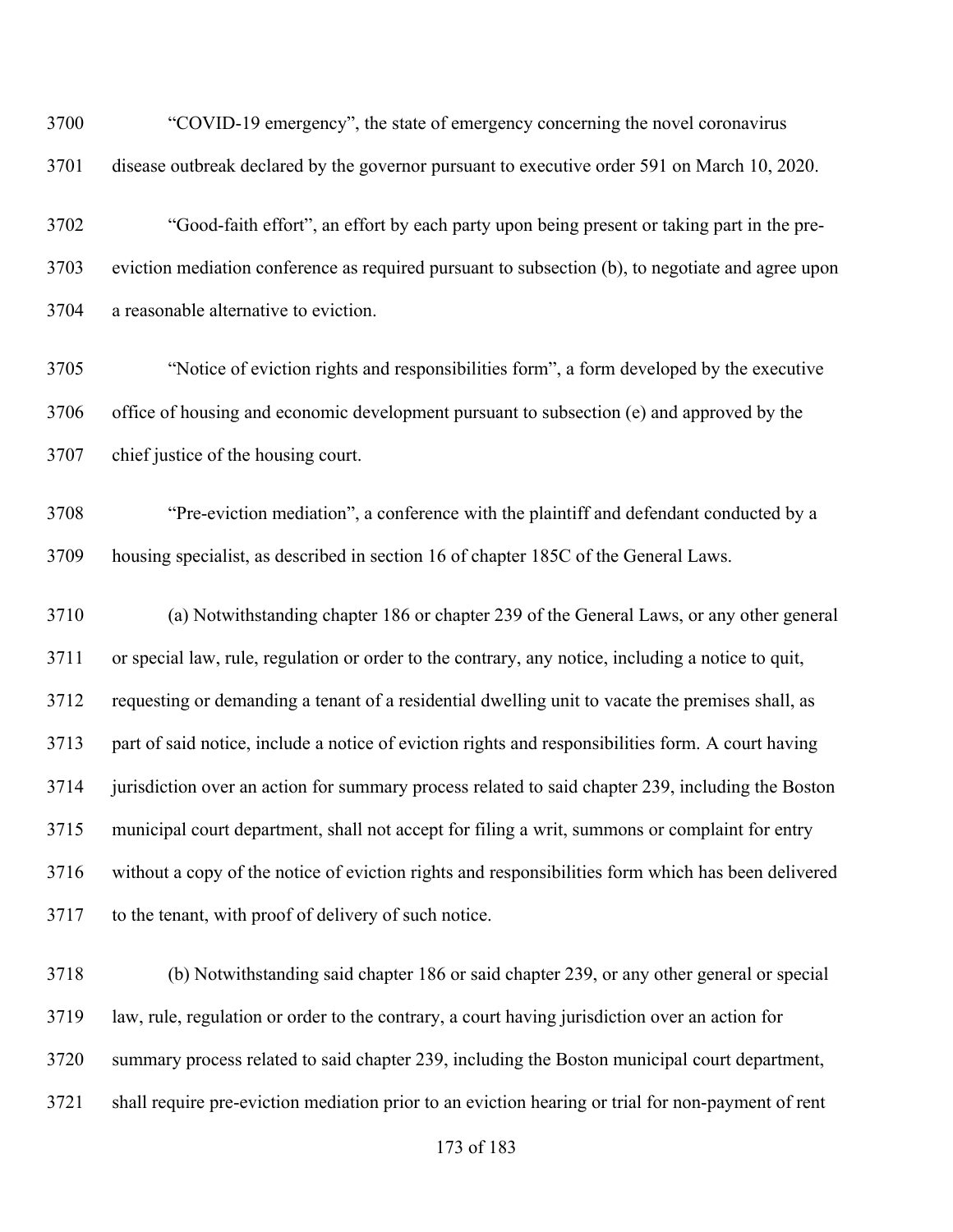by a tenant of a residential dwelling unit. An eviction hearing or trial for non-payment of rent by a tenant of a residential dwelling unit shall not proceed unless the court determines that the parties have made a good-faith effort to come to a resolution in a pre-eviction mediation. If the court determines the plaintiff did not act in good-faith, the hearing shall be postponed and rescheduled for a date 2 weeks from the original trial date, at which time the court shall make a new determination as to whether the plaintiff has acted in good-faith. If the court determines the defendant did not act in good-faith at the rescheduled hearing, the hearing or trial shall proceed as scheduled.

 (c) Notwithstanding said chapter 186 or said chapter 239, or any other general or special law, rule, regulation or order to the contrary, in an action for nonpayment of rent due to a financial impact from the COVID-19 emergency, a tenant, whether at will or under lease, a tenant shall have the right to prevent the termination of the tenancy by paying or tendering to the landlord or to the landlord's attorney all rent then due, including, interest and costs of such action, by the day of the hearing or trial; provided, however, that the tenant shall provide documentation and the court shall determine that non-payment of rent was due to a financial impact resulting from the COVID-19 emergency.

 (d) Notwithstanding subsections (a), (b) and (c) of this section, pre-eviction mediation shall not be required in an action against a tenant at sufferance if the landlord has acquired new tenants for the residential dwelling for which the action is brought prior to the date of the eviction hearing or trial.

 (e) The executive office of housing and economic development shall develop a standard notice of eviction rights and responsibilities form. The form shall include, but not be limited to,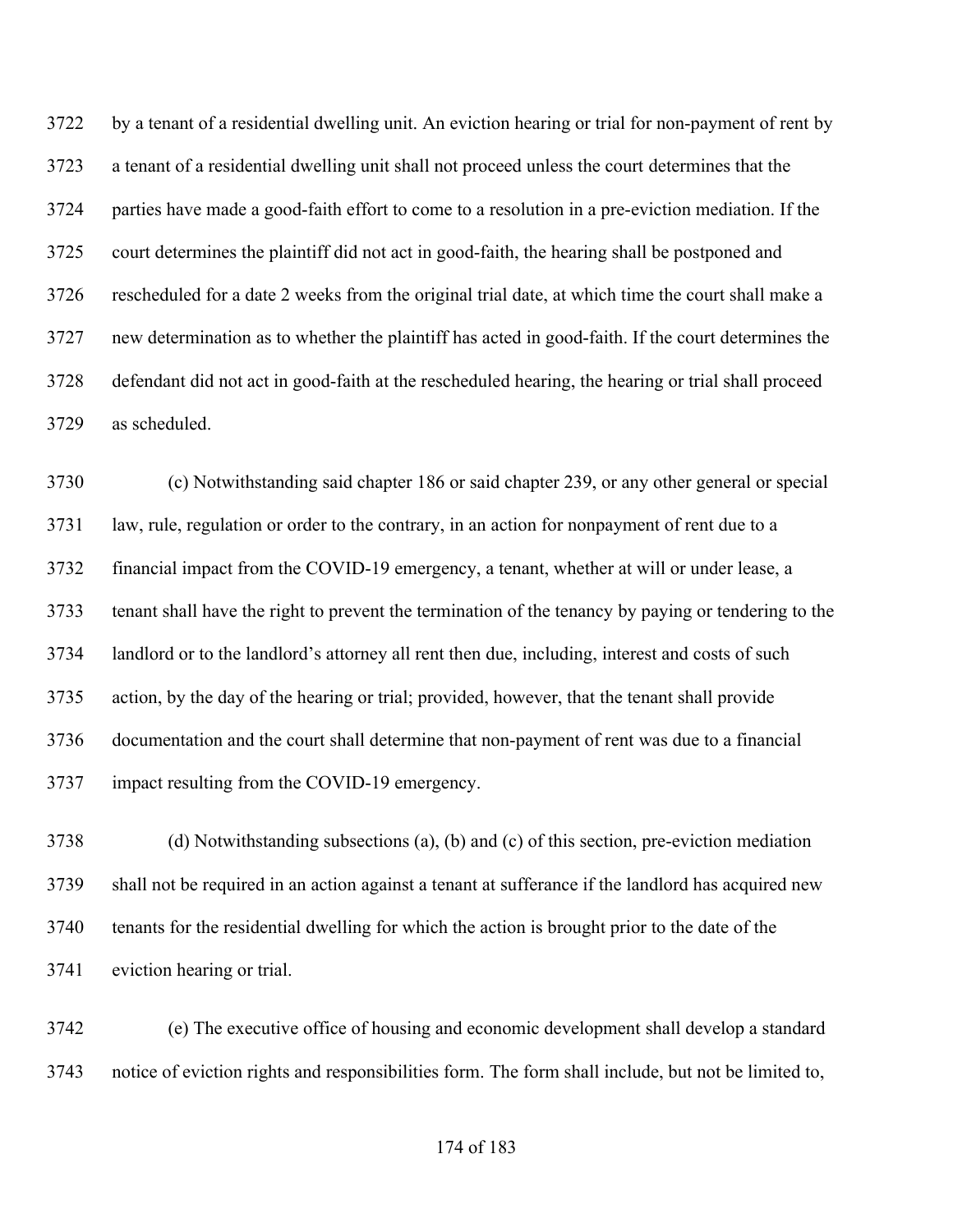the following information: (i) a tenant's right to mediation, including notice that mediation may be required; (ii) a tenant's right to cure, if the eviction is for non-payment of rent; (iii) housing consumer education services; (iv) legal services, including contact information; and (v) how to transfer a case to housing court, if applicable. The notice of eviction rights and responsibilities form shall include, for evictions related to the non-payment of rent, in a fillable format, easy to use by the landlord, to provide the following information: (i) the amount owed and the date by which the amount shall be furnished to avoid eviction; (ii) attempts taken by the landlord to collect payment of rent, including dates and responses from the tenant, if any; (iii) whether the tenant provided notice and documentation to the landlord that non-payment of rent was due to a financial impact resulting from the COVID-19 emergency; and (iv) any agreements between the tenant and landlord for the tenant to repay the landlord for non-payment of rent. The notice shall be made available in the 5 most common languages in the commonwealth, in addition to English. (f) The executive office of housing and economic development shall issue emergency

regulations and guidance as necessary to implement this section.

- SECTION 110. (a) For the purposes of this section, the following words shall, unless the context clearly requires otherwise, have the following meanings:
- "COVID-19 emergency", the state of emergency concerning the 2019 novel coronavirus disease outbreak declared by the governor pursuant to executive order 591 on March 10, 2020.
- "Small business premises unit", a premises occupied by a tenant for commercial purposes; provided, however that "small business premises unit" shall not include a premises occupied by a tenant if the tenant or a party that controls, is controlled by or is in common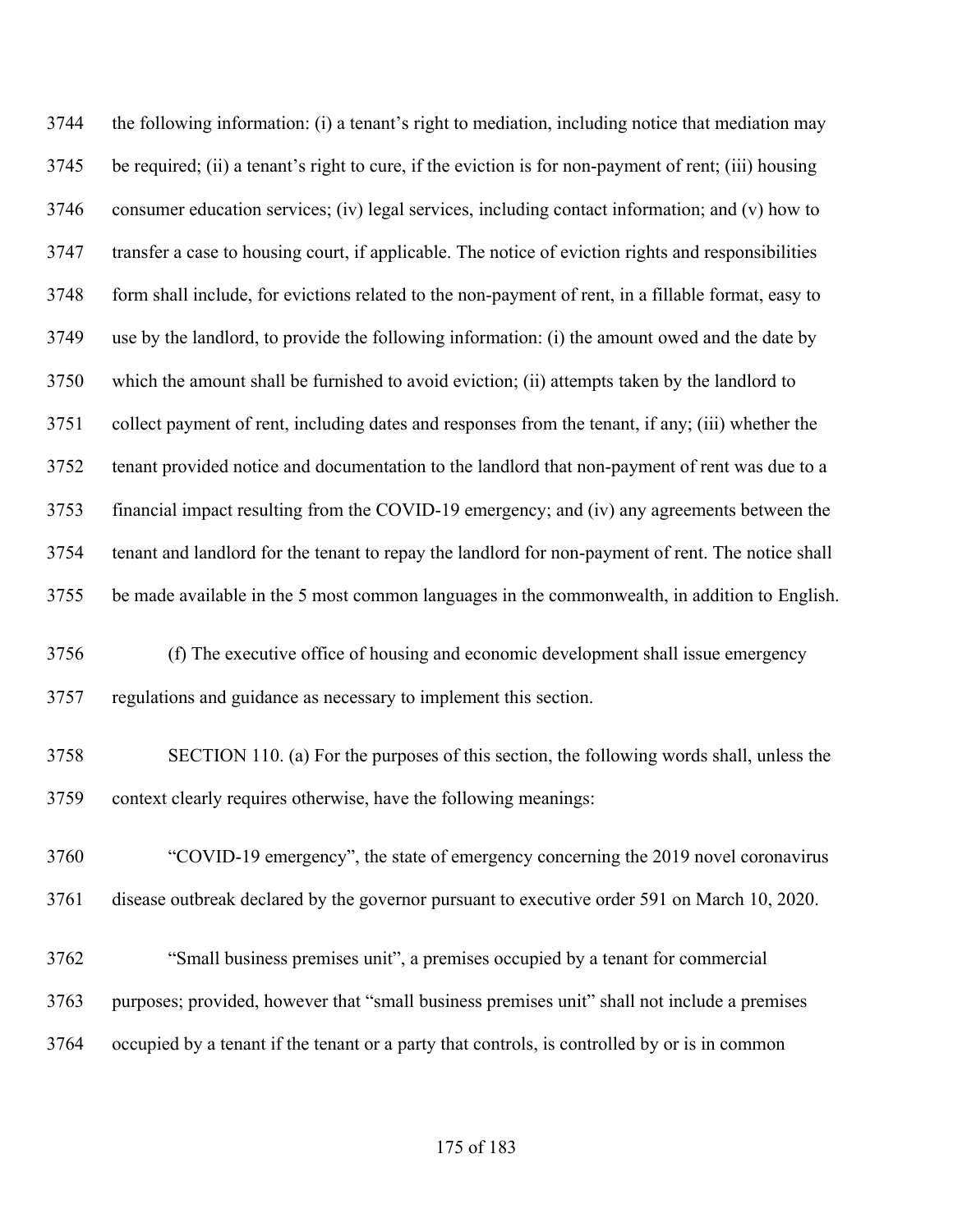control with the tenant: (i) operates multi-state; (ii) operates multi-nationally; (iii) is publically traded; or (iv) has no fewer than 150 full-time equivalent employees.

 (b) There shall be a Distressed Restaurant Trust Fund. The secretary of the executive office of housing and economic development shall be trustee of the fund and shall expend money in the fund to address the financial impacts of the COVID-19 emergency on distressed restaurants in the commonwealth. There shall be credited to the fund: (i) revenue transferred pursuant to section 14 of chapter 23N; (ii) any interest earned on money in the fund; and (iii) any gifts, grants or private contributions. Money deposited in the fund that is unexpended at the end of the fiscal year shall not revert to the General Fund and shall be available for expenditure in the subsequent fiscal year.

 (c) Money in the fund shall be expended for a competitive one-time grant program to assist distressed restaurants in the commonwealth financially impacted by the COVID-19 emergency; said assistance shall include: (i) rental assistance for restaurants in small business premises units; and (ii) mortgage assistance for restaurants located on a property that is owner occupied; provided, that the cost of rent or mortgage payment constitutes 10 per cent or more of a restaurant's revenue, based on the restaurant's 2019 total revenue and rent or mortgage payments; provided, further, the maximum amount each restaurant is eligible for rent or mortgage expenses under the fund is 7 per cent of the restaurant's 2019 total revenue. Money from the fund shall also be expended to provide other support to restaurants, including: (i) insurance costs; (ii) payroll expenses; (iii) past due payment orders for supplies, goods or services used by the restaurant; and (iv) procuring personal protective equipment. No recipient shall receive more than \$15,000 for assistance under said one time grant program for distressed restaurants.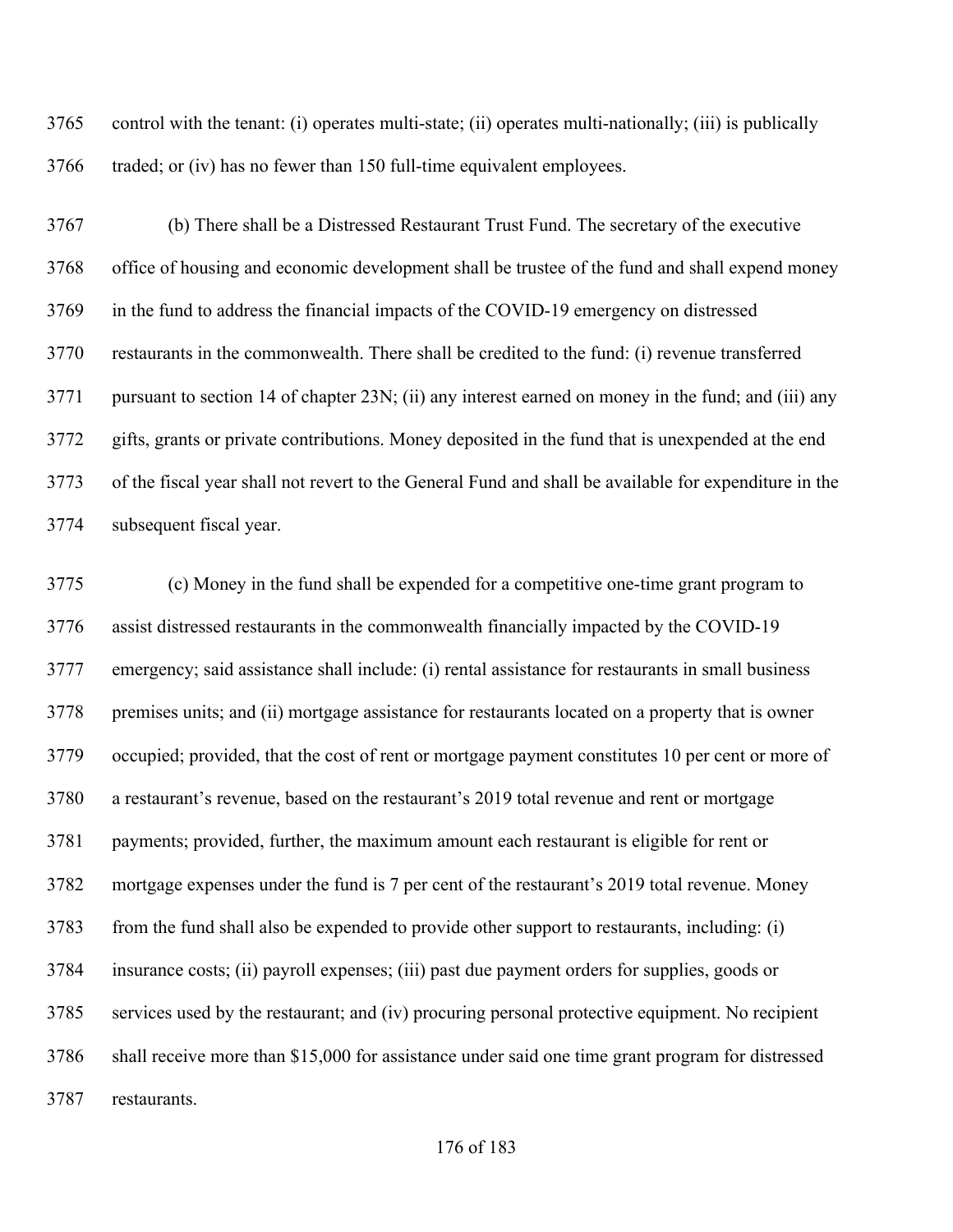(d) The executive office of housing and economic development shall determine criteria to evaluate financial needs of distressed restaurants; provided, that the criteria shall prioritize small business owners financially impacted by the COVID-19 emergency; provided further, that the criteria shall promote the continued operation of restaurants in diverse locations throughout the commonwealth.

 (e) Not later than October 1, 2021 and October 1, 2022, the secretary of the executive office of housing and economic development shall provide a report of the funds used to support distressed restaurants, including a breakdown of expenditures. The report shall also include a breakdown of the demographic information, including, but not limited to, race, gender and age, using non-identifying information of the recipients of the grant program. The report shall be provided the clerks of the house of representatives and the senate, the house and senate committees on ways and means, the joint committee on economic development and emerging technologies and the joint committee on tourism, arts and cultural development.

 SECTION 111. There is hereby established a special legislative commission pursuant to section 2A of chapter 4 of the General Laws to examine and make recommendations on addressing the recovery of the cultural and creative sector, including the arts, humanities and sciences, as a result of the outbreak of the 2019 novel coronavirus, also known as COVID-19, and the effects of the governor's March 10, 2020 declaration of a state of emergency pursuant to executive order 591. The special commission shall review and develop recommendations and best practices for the recovery, promotion and continued growth and vitality of the cultural and creative sector in the commonwealth. The special legislative commission shall meet no fewer than 4 times, in diverse locations throughout the commonwealth.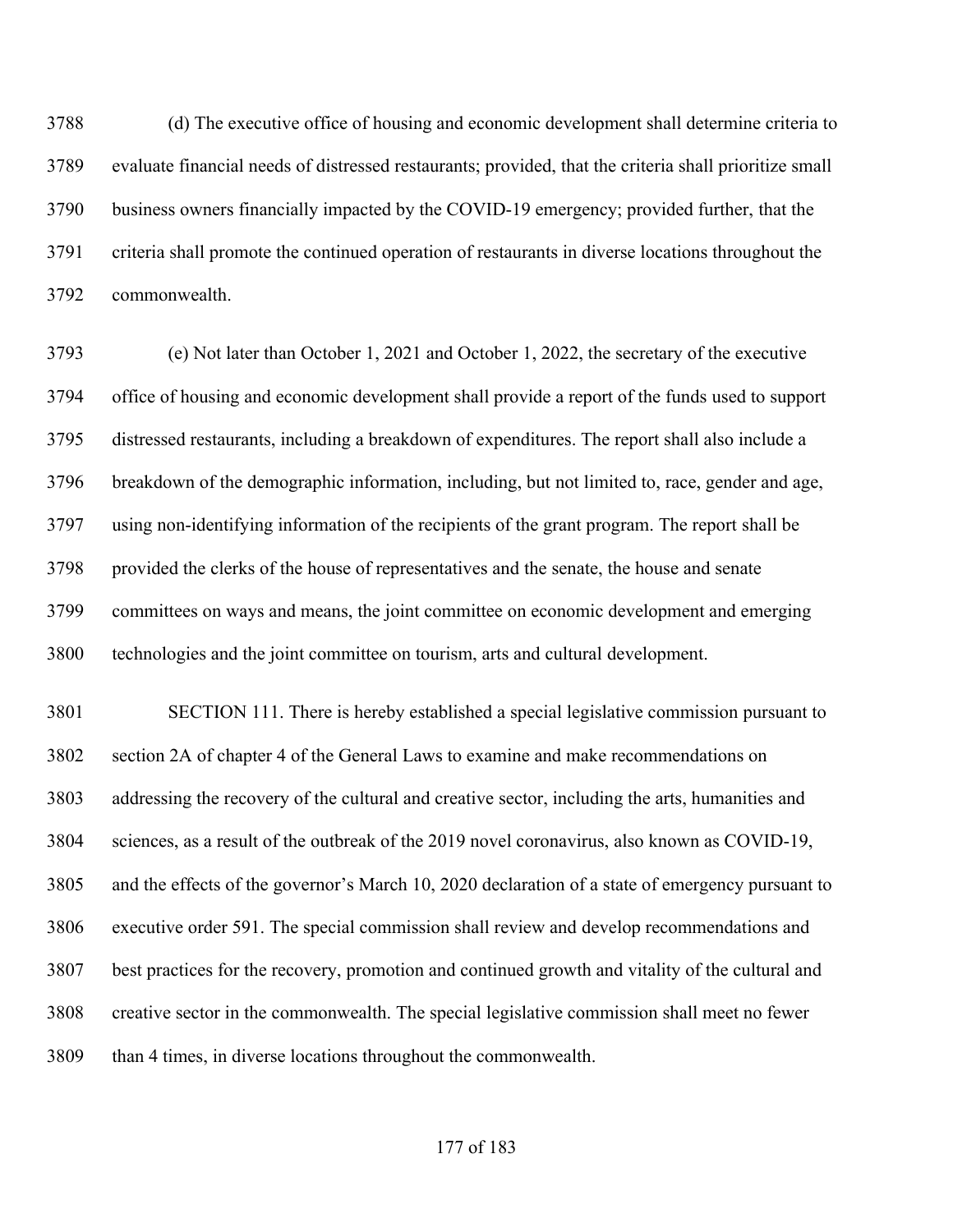The commission shall consist of the following 13 members: the house and senate chairs of the joint committee on tourism, arts and cultural development, who shall serve as co-chairs; the executive director of the Massachusetts cultural council or a designee; the executive director of MassCreative, Inc. or a designee; 1 member of the commonwealth association of museums; 1 member of the educational theatre association; and 7 members to be appointed by the co-chairs: 2 of whom shall be representatives from 2 different designated cultural districts in the commonwealth; and 5 artists from different disciplines and sectors, including the arts, humanities and sciences. All appointments shall be made not later than 30 days after the effective date of this act. The commission shall convene its first meeting not later than 60 days after the effective date of this act.

 The commission shall examine ways to increase recovery and promote remote operations and programming in the commonwealth, including, challenges maintaining and operating programming, including, training staff, developing new creative work regardless of format, barriers in reopening physical locations and maintaining a virtual presence, strategies for increased marketing and strategies for cross-promotional partnerships with other industries, including the hospitality industry.

 The chairs of the commission shall work to facilitate information and data requests of the commission members, ensure that the work of the commission incorporates feedback from the cultural and creative sector statewide and coordinate cooperation throughout the review. The commission shall submit a report of its review and its recommendations, together with drafts of legislation, if any, necessary to carry out the recommendations of the commission by filing the same with the clerks of the house of representatives and the senate, the house and senate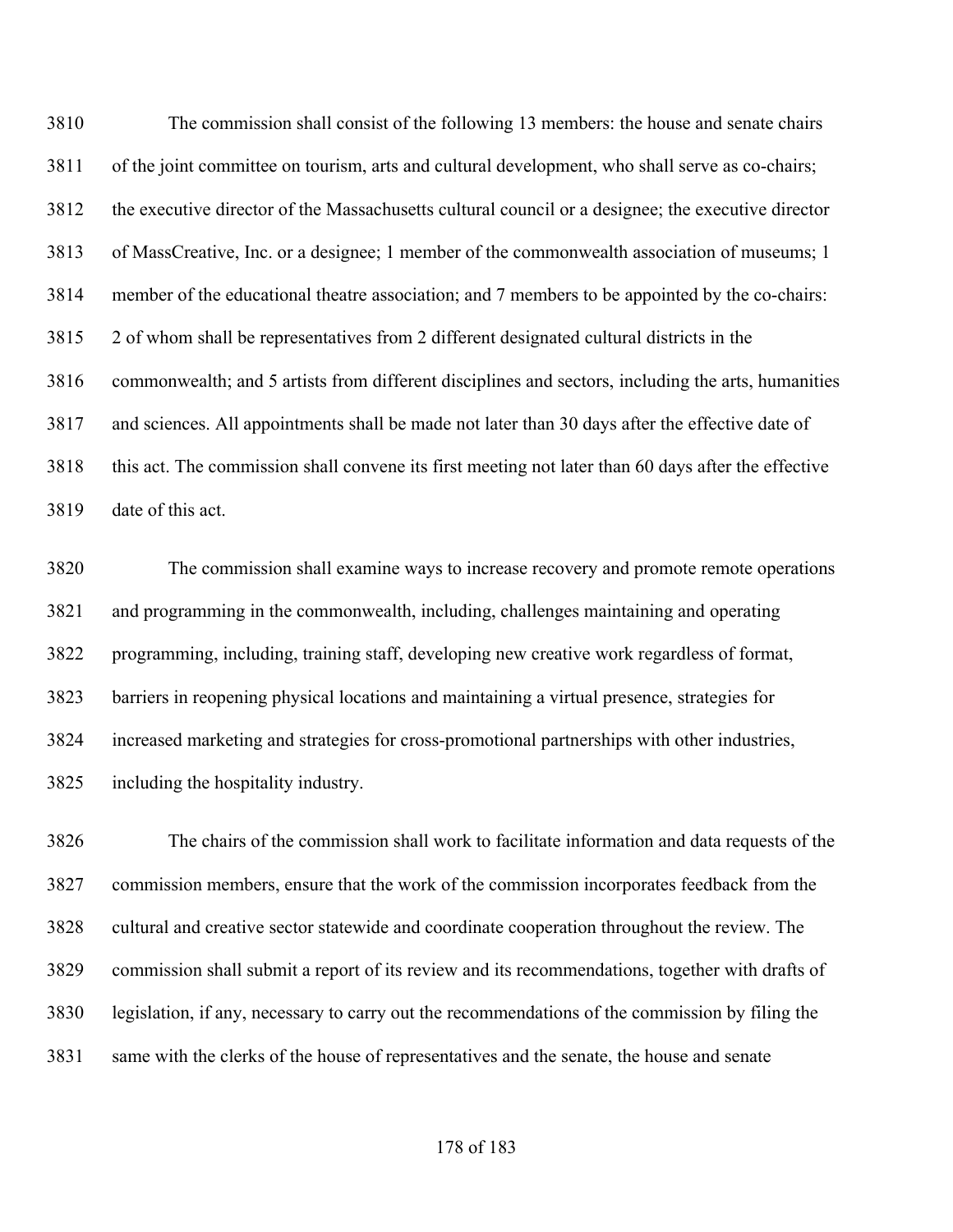committees on ways and means and the joint committee on tourism, arts and cultural development, not later than June 30, 2021.

 SECTION 112. The Massachusetts office of business development shall accept applications for approval as a rural growth fund as required under subsection (c) of section 38II of chapter 63 of the General Laws not more than 90 days after the effective date of this act.

 SECTION 112A. Tenants required to be appointed to housing authority boards pursuant to the fourth and fifth paragraph of section 5 of chapter 121B of the General Laws, as appearing in section 62B, shall be implemented within 90 days after the effective date of this act.

 SECTION 112B. On the effective date of this act, a housing authority may request a waiver of the requirement to appoint a tenant member to a housing authority board pursuant to section 5 of chapter 121B of the General Laws if a person who is eligible to be a tenant member is already serving as either an elected member or a member appointed to fill a vacancy by the board of selectmen. The waiver shall be valid for 1 year and may be renewed for successive 1- year terms until the expiration of the current tenant member's term or until the that member vacates the position and, at that time, the board of selectmen shall appoint a tenant member pursuant to said section 5 of said chapter 121B.

 SECTION 112C. Any votes taken by a local housing authority and any votes taken by a town with respect to a local housing authority between August 6, 2014 and the effective date of this act are hereby ratified, validated and confirmed, notwithstanding the number of elected members on the local housing authority board.

 SECTION 112D. (a) Notwithstanding any general or special law to the contrary, not later than October 1, 2020, the Massachusetts gaming commission, established in chapter 23K of the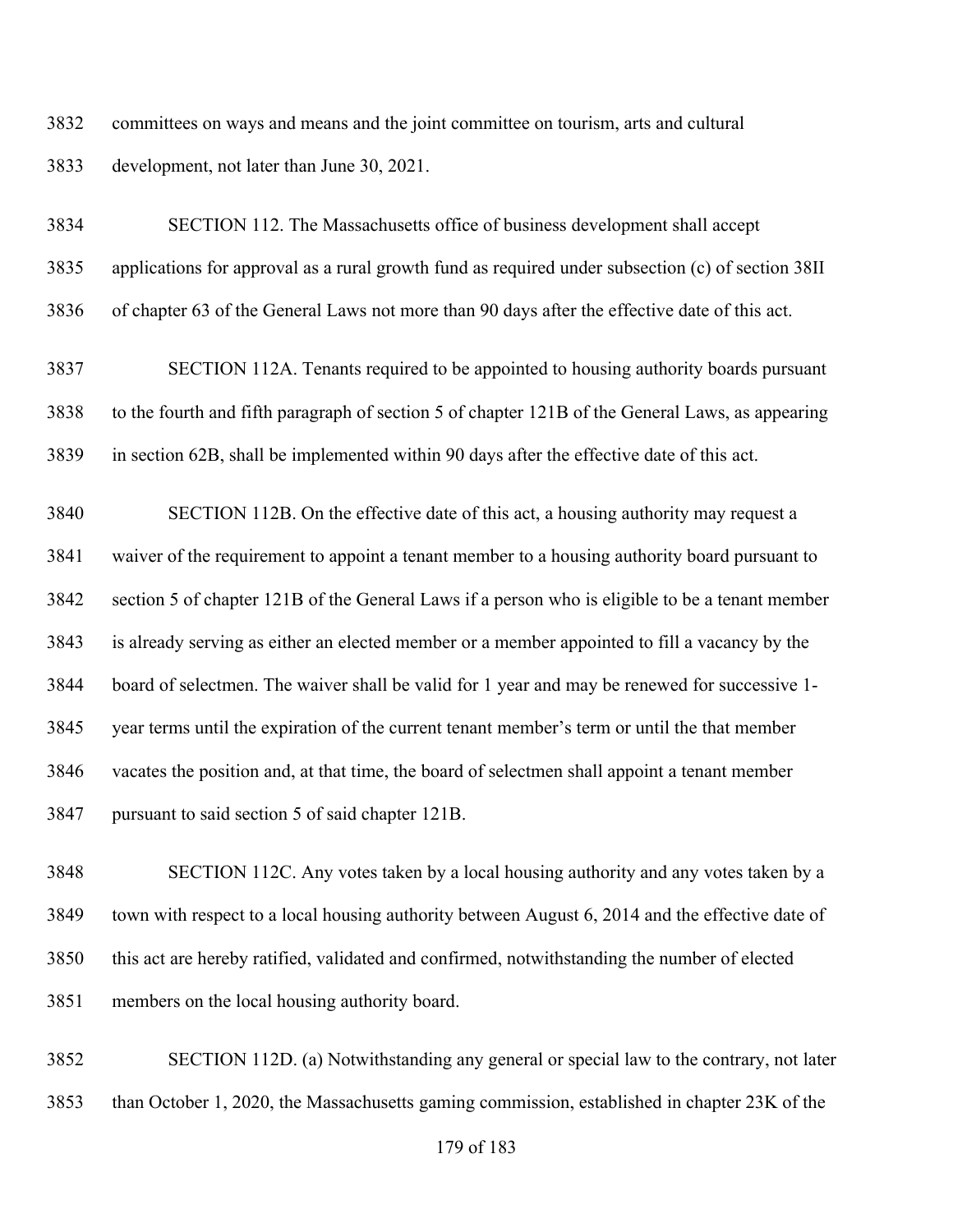General Laws, shall submit a report on the status of region C, as defined in section 19 of said chapter 23K, to the speaker of the house of representatives, the president of the senate, the minority leaders of the house of representatives and senate, the chairs of the house and senate committees on ways and means, the chairs of the joint committee on economic development and emerging technologies and the clerks of the house of representatives and the senate.

 (b) The report shall include, but not be limited to: (i) an evaluation of economic conditions within region C and surrounding areas with respect to the region's ability to sustain a category 1 gaming establishment; (ii) an evaluation of the likelihood of an applicant for a category 1 license to be able to offer convincing evidence that it could provide value to region C, as required by said section 19 of said chapter 23K; and (iii) the probability of the submission of an application for a category 1 license in region C prior to January 1, 2024.

 SECTION 112E. Any approvals issued pursuant to section 108C shall automatically revert back to their status prior to the approval of the change for expansion of outdoor table service on November 30, 2020.

 SECTION 112F. Amended licenses issued by local licensing authorities pursuant to section 108D shall automatically revert back to their status prior to the approval of the change in the description of a licensed premises on November 30, 2020.

SECTION 112G. Section 108A shall take effect on August 1, 2020.

SECTION 113. Section 109 shall take effect on October 17, 2020.

SECTION 114. Section 109 is hereby repealed.

SECTION 115. Section 110 is hereby repealed.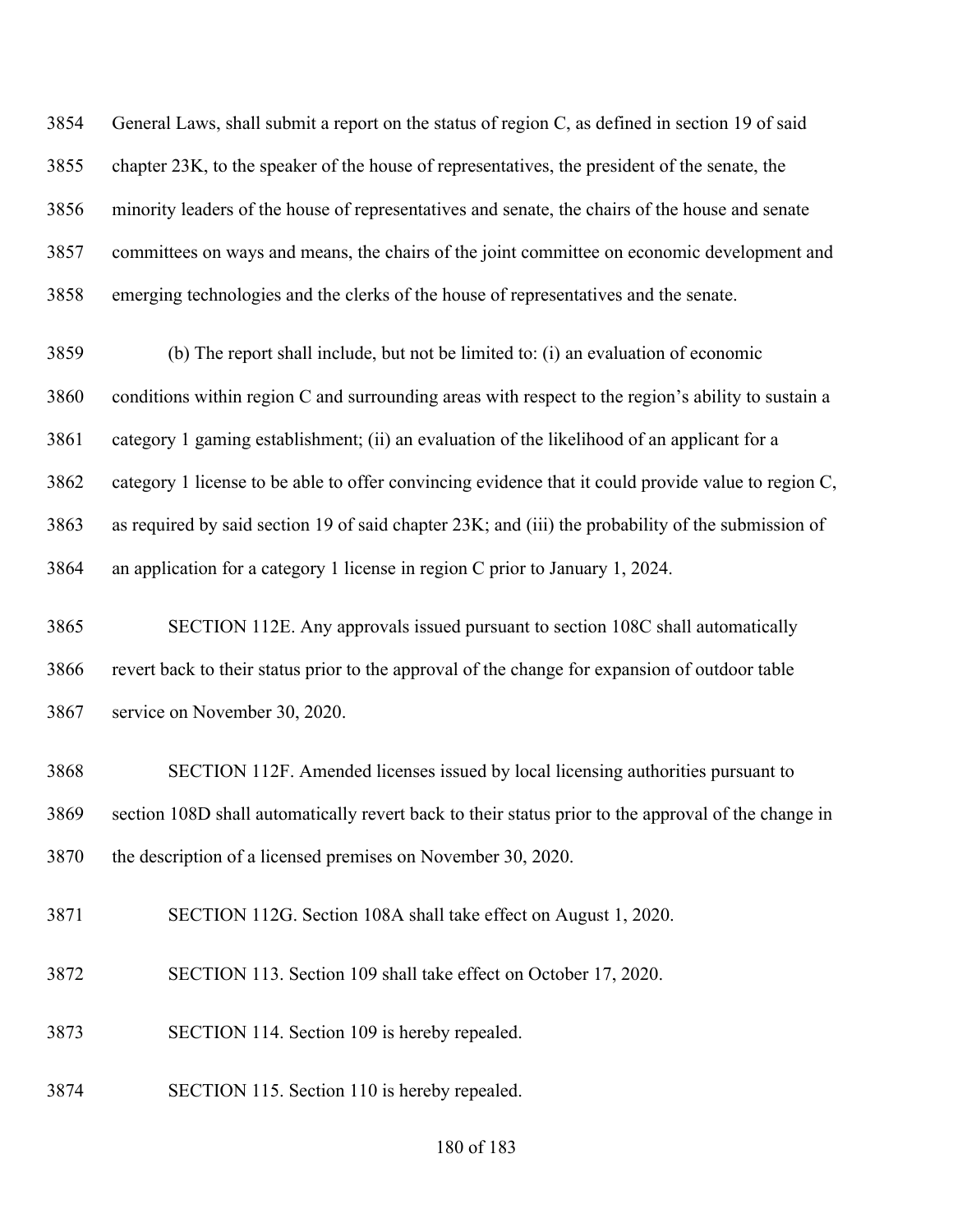- SECTION 116. Section 14 of chapter 23N of the General Laws is hereby repealed.
- SECTION 117. Section 12 of chapter 490 of the acts of 1980 is hereby repealed.
- SECTION 118. Section 114 shall take effect on June 1, 2021.
- SECTION 119. Sections 15 to 23, inclusive, sections 32, 45 and 46, and sections 105 and
- 106, shall take effect 90 days after enactment.
- SECTION 120. Sections 49 to 52, inclusive, section 54, section 56, sections 58 to 60,
- inclusive, shall apply to tax years beginning on or after January 1, 2021.
- SECTION 121. Sections 8, 115, and 116 shall take effect on January 1, 2023.
- SECTION 122. Sections 55 and 57 shall take effect on January 1, 2026.
- SECTION 123. Section 1. Chapter 6C of the General Laws is hereby amended by adding the following section:-
- Section 77. (a) As used in this section, the following words shall have the following meanings:
- "Executive director", the executive director of the office of travel and tourism.
- "Secretary", the secretary of the Massachusetts Department of Transportation.
- (b) Notwithstanding any general or special law to the contrary, the secretary, in
- conjunction with the executive director, shall develop and implement a Women's Rights History
- Trail program, which shall include designating properties and sites that are historically and
- thematically associated with the struggle for women's rights and women's suffrage. Said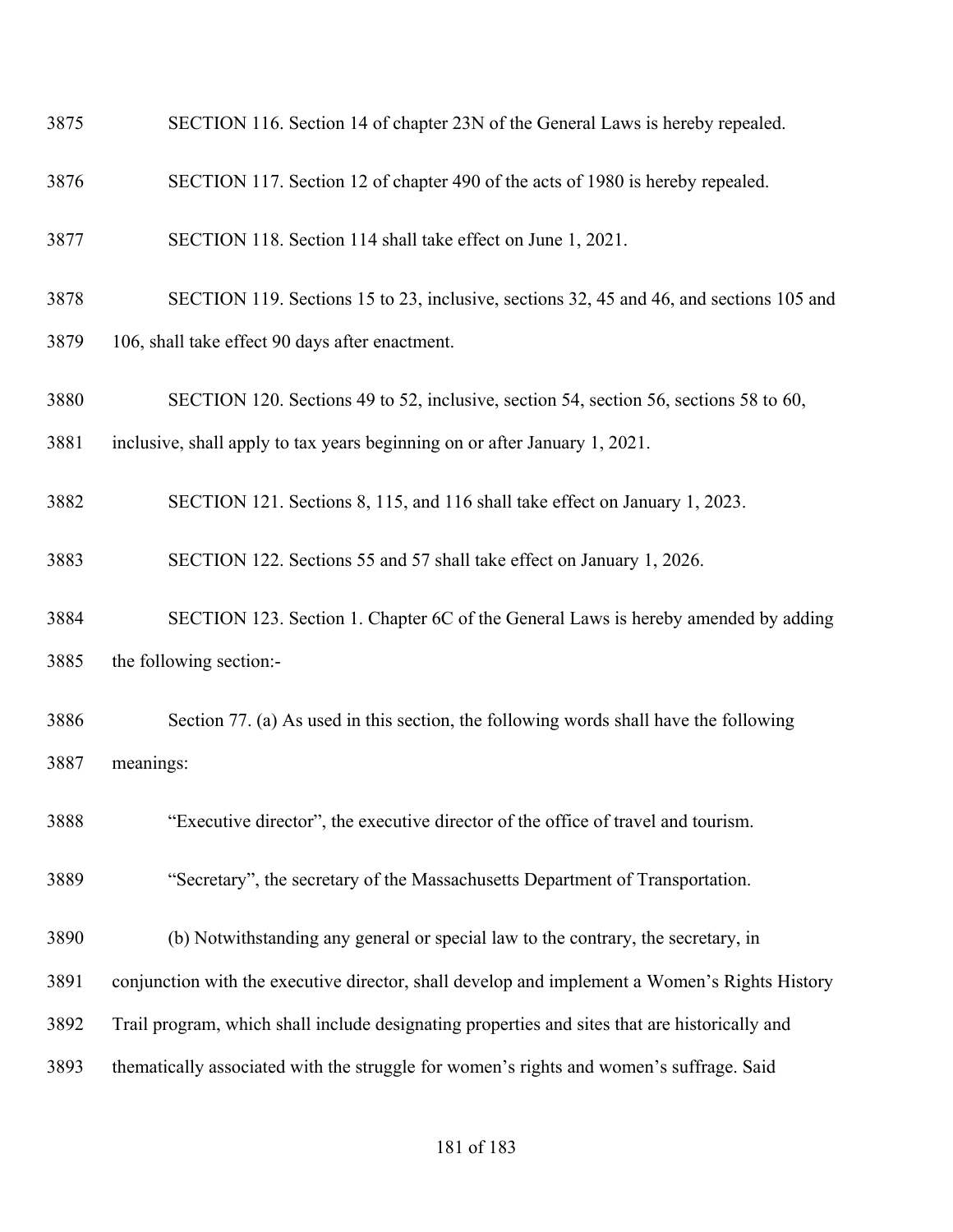program shall promote education and awareness of the struggle for women's rights in the commonwealth.

 (c) The secretary and executive director shall produce and disseminate appropriate educational materials regarding the trail program, which may include handbooks, maps, exhibits, uniform signs, interpretive guides and electronic information.

 (d) The executive director shall develop vacation itineraries based on the Women's Rights History Trail program, which shall identify surrounding attractions, restaurants, farms, lodging and other exhibits or places of entertainment as may be a part of the historical theme linking the properties and sites in the Women's Rights History Trail program.

 (e) The secretary may erect and maintain signs on the state highway system or trails designated pursuant to this section; provided that any trail designation shall be of a ceremonial nature and the official names of such highways shall not be changed as a result of such designations.

 (f) In developing and implementing the Women's Rights History Trail program, the secretary shall consider the recommendations of the Women's Rights History Trail Task Force of 2020-2021.

 Section 2. There shall be established, pursuant to section 2A of chapter 4 of the General Laws, the Women's Rights History Trail Task Force of 2020-2021 to research, solicit public input and make recommendations for sites, properties and attractions to be included in the Women's Rights History Trail program established pursuant to section 1. The task force shall consider, in making such recommendations, sites that (i) are historically and thematically associated with the struggle for women's rights and women's suffrage; (ii) are geographically